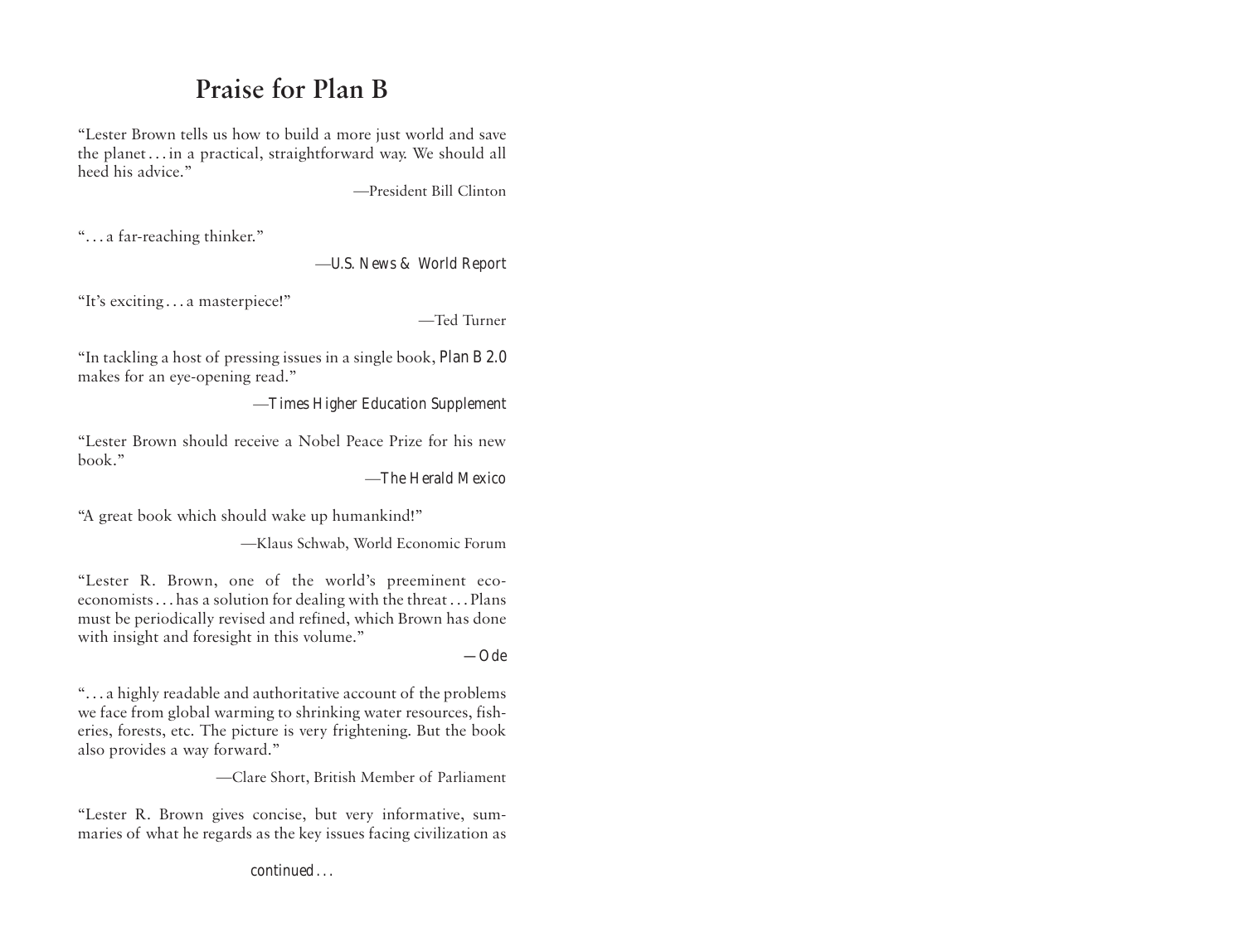a consequence of the stress we put on our environment....a valuable contribution to the ongoing debate."

*—The Ecologist*

"An enormous achievement—a comprehensive guide to what's going wrong with earth's life support system and how to fix it."

*—Grinning Planet*

"Plan B has three parts: restructuring the global economy, working to eradicate poverty and reversing environmental destruction. Tall orders, to be sure: but Plan B is here thoughtfully laid out to achieve the seeming impossible—and with an understanding of world trends and cultures too."

*—The Midwest Book Review*

"The best big-picture summary of our environmental situation both the problems and the solutions—I've ever read."

*—Grist*

"Lester R. Brown… offers an attractive 21st-century alternative to the unacceptable business-as-usual path that we have been following with regard to the environment (Plan A), which is leading us to 'economic decline and collapse.'"

— Thomas F. Malone, *American Scientist* 

"Brown's overall action plan is both comprehensive and compelling."

—Caroline Lucas, *Resurgence*

"This book is an excellent update to the 2003 edition of *Plan B* and a valuable resource for understanding the challenges facing all people on Earth. Highly recommended."

—S.J. Martin, *Choice*

"A great book about ways to improve the environment and sustain economic progress."

*—St. Petersburg Times*

# PLAN B 3.0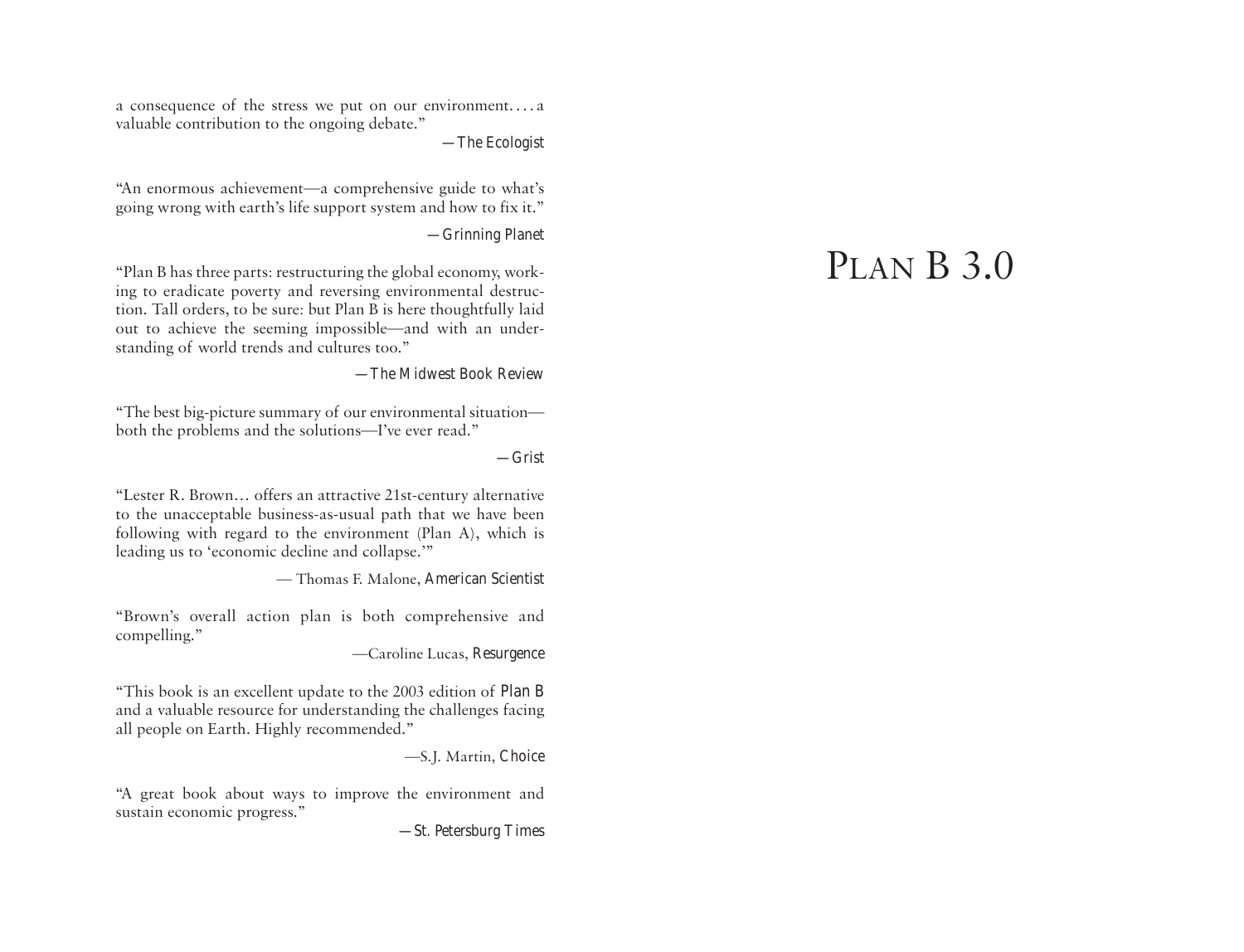### **OTHER NORTON BOOKS BY LESTER R. BROWN**

*Plan B 2.0: Rescuing a Planet Under Stress and a Civilization in Trouble*

*Outgrowing the Earth: The Food Security Challenge in an Age of Falling Water Tables and Rising Temperatures*

*Plan B: Rescuing a Planet Under Stress and a Civilization in Trouble*

*The Earth Policy Reader* with Janet Larsen and Bernie Fischlowitz-Roberts

*Eco-Economy: Building an Economy for the Earth*

*State of the World 1984* through *2001*  annual, with others

*Vital Signs 1992* through *2001* annual, with others

*Beyond Malthus* with Gary Gardner and Brian Halweil

*The World Watch Reader 1998* editor with Ed Ayres

*Tough Choices*

*Who Will Feed China?*

*Full House* with Hal Kane

- *Saving the Planet* with Christopher Flavin and Sandra Postel
- *Building a Sustainable Society Running on Empty* with Colin Norman
- and Christopher Flavin *The Twenty-Ninth Day*

*In the Human Interest*

Earth Policy Institute® is a nonprofit environmental research organization providing a plan for building a sustainable future. It seeks to reach a global constituency through the media and the Internet. In addition to the Plan B series, the Institute issues four-page *Plan B Updates* that assess progress in implementing Plan B. All of these can be downloaded at no charge from the EPI Web site.

**Web site: www.earthpolicy.org**

# PLAN B 3.0

## *Mobilizing to Save Civilization*

**Lester R. Brown**

EARTH POLICY INSTITUTE

### W • W • NORTON & COMPANY

NEW YORK LONDON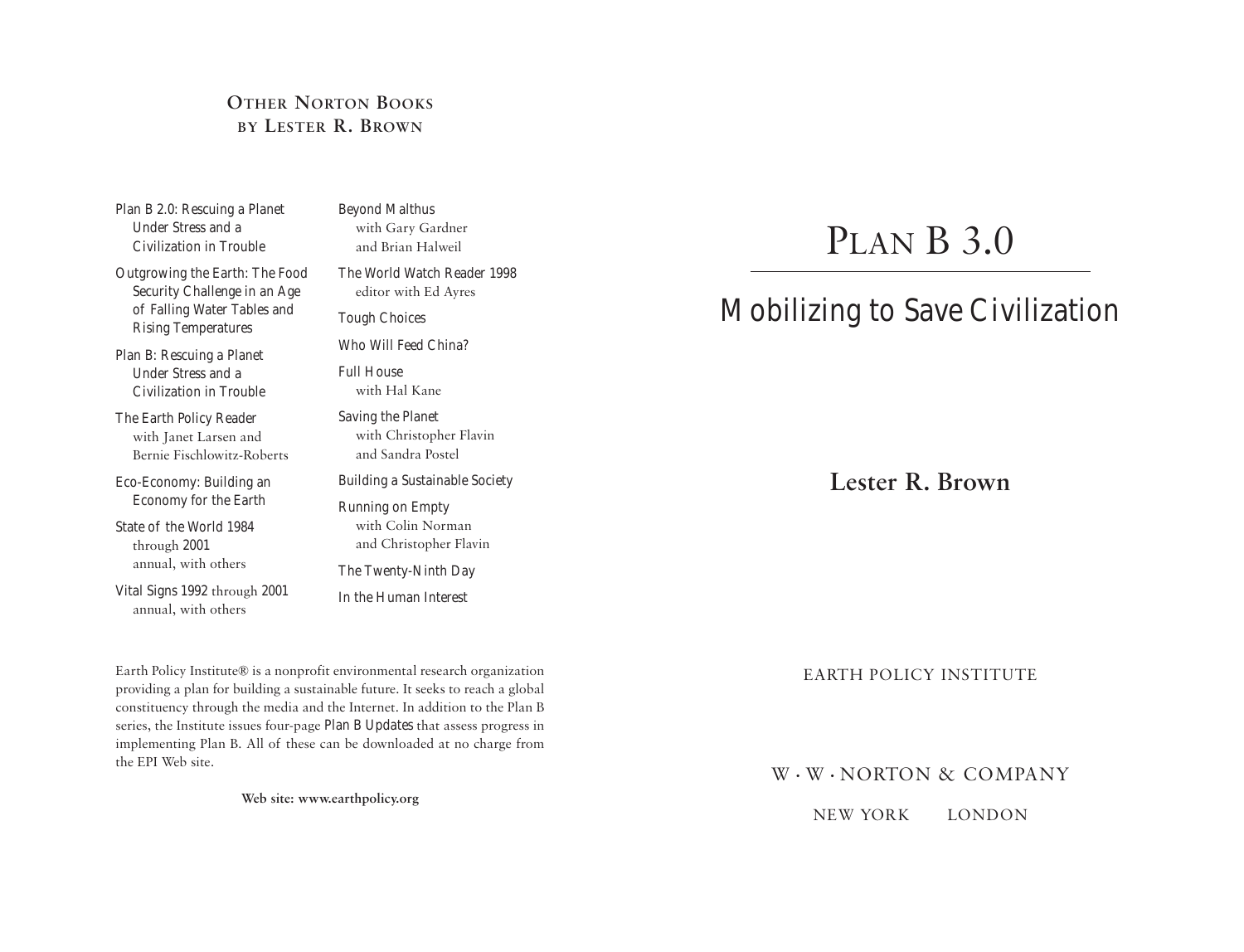## *Contents*

|                                                                                                                                                                               | Preface                                                                                                                                                                                                                    | Xİ                        |
|-------------------------------------------------------------------------------------------------------------------------------------------------------------------------------|----------------------------------------------------------------------------------------------------------------------------------------------------------------------------------------------------------------------------|---------------------------|
|                                                                                                                                                                               | 1. Entering a New World                                                                                                                                                                                                    | 3                         |
| Copyright © 2008 by Earth Policy Institute<br>All rights reserved<br>Printed in the United States of America                                                                  | A Massive Market Failure<br><b>Environment and Civilization</b><br>China: Why the Existing Economic Model Will Fail<br><b>Mounting Stresses, Failing States</b><br>A Civilizational Tipping Point<br>Plan B-A Plan of Hope | 6<br>13<br>14<br>18<br>20 |
| <b>First Edition</b>                                                                                                                                                          | I. A CIVILIZATION IN TROUBLE                                                                                                                                                                                               |                           |
| The EARTH POLICY INSTITUTE trademark is registered in the U.S. Patent and<br>Trademark Office.                                                                                | 2. Deteriorating Oil and Food Security                                                                                                                                                                                     | 27                        |
| The views expressed are those of the author and do not necessarily represent those<br>of the Earth Policy Institute; of its directors, officers, or staff; or of any funders. | The Coming Decline of Oil<br>The Oil Intensity of Food<br>The Changing Food Prospect                                                                                                                                       | 29<br>34<br>36            |
| The text of this book is composed in Sabon. Composition by Elizabeth Doherty;<br>manufacturing by the Maple-Vail Book Manufacturing Group.                                    | Cars and People Compete for Crops<br>The World Beyond Peak Oil<br><b>Food Insecurity and Failing States</b>                                                                                                                | 38<br>42<br>45            |
| ISBN 978-0-393-06589-3 (cloth) 978-0-393-33087-8 (pbk)                                                                                                                        | 3. Rising Temperatures and Rising Seas                                                                                                                                                                                     | 48                        |
| W. W. Norton & Company, Inc., 500 Fifth Avenue,<br>New York, N.Y. 10110<br>www.wwnorton.com                                                                                   | Rising Temperature and Its Effects<br>The Crop Yield Effect<br>Reservoirs in the Sky<br>Melting Ice and Rising Seas                                                                                                        | 49<br>51<br>53<br>56      |
| W. W. Norton & Company, Ltd., Castle House, 75/76 Wells Street,<br>London W1T 3QT                                                                                             | <b>More-Destructive Storms</b><br>Cutting Carbon 80 Percent by 2020                                                                                                                                                        | 61<br>64                  |
| 1234567890                                                                                                                                                                    | 4. Emerging Water Shortages                                                                                                                                                                                                | 68                        |
|                                                                                                                                                                               | <b>Water Tables Falling</b><br><b>Rivers Running Dry</b><br>Lakes Disappearing                                                                                                                                             | 69<br>75<br>77            |
| <b>B</b> This book is printed on recycled paper.                                                                                                                              | <b>Farmers Losing to Cities</b>                                                                                                                                                                                            | 78                        |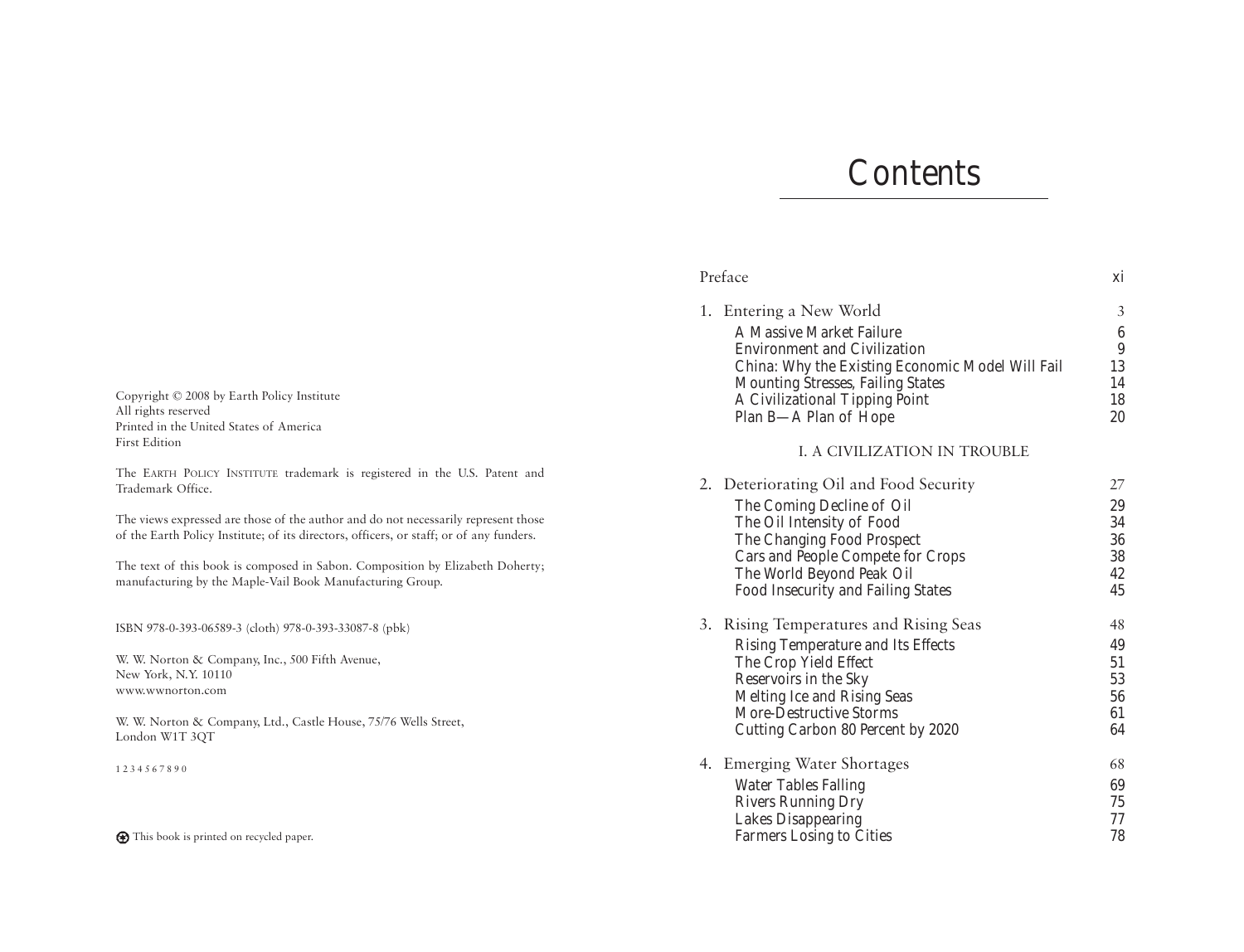| viii                                                                                         | Contents   |
|----------------------------------------------------------------------------------------------|------------|
| <b>Scarcity Crossing National Borders</b><br><b>Water Scarcity Yields Political Stresses</b> | 81<br>82   |
| 5.<br>Natural Systems Under Stress                                                           | 85         |
| <b>Shrinking Forests: The Many Costs</b>                                                     | 86         |
| Losing Soil                                                                                  | 90         |
| From Grassland to Desert                                                                     | 93         |
| <b>Advancing Deserts</b>                                                                     | 94         |
| <b>Collapsing Fisheries</b><br>Disappearing Plants and Animals                               | 97<br>101  |
| 6. Early Signs of Decline                                                                    | 106        |
| Our Socially Divided World                                                                   | 107        |
| Health Challenge Growing                                                                     | 110        |
| Throwaway Economy in Trouble                                                                 | 115        |
| <b>Population and Resource Conflicts</b>                                                     | 117<br>121 |
| Environmental Refugees on the Rise<br><b>Mounting Stresses, Failing States</b>               | 123        |
|                                                                                              |            |
| <b>II. THE RESPONSE—PLAN B</b>                                                               |            |
| Eradicating Poverty, Stabilizing Population<br>7.                                            | 131        |
| <b>Universal Basic Education</b>                                                             | 133        |
| <b>Stabilizing Population</b>                                                                | 136        |
| <b>Better Health for All</b>                                                                 | 140        |
| Curbing the HIV Epidemic                                                                     | 144        |
| Reducing Farm Subsidies and Debt                                                             | 146<br>149 |
| A Poverty Eradication Budget                                                                 |            |
| 8. Restoring the Earth                                                                       | 152        |
| Protecting and Restoring Forests                                                             | 153        |
| <b>Conserving and Rebuilding Soils</b>                                                       | 158        |
| <b>Regenerating Fisheries</b>                                                                | 162        |
| Protecting Plant and Animal Diversity                                                        | 164        |
| Planting Trees to Sequester Carbon                                                           | 165        |
| The Earth Restoration Budget                                                                 | 169        |
| Feeding Eight Billion Well<br>9.                                                             | 175        |
| Rethinking Land Productivity                                                                 | 176        |
| <b>Raising Water Productivity</b>                                                            | 179        |
| Producing Protein More Efficiently                                                           | 183        |
| Moving Down the Food Chain                                                                   | 188        |
| <b>Action on Many Fronts</b>                                                                 | 189        |

| Contents                                  | $i\mathbf{x}$ |
|-------------------------------------------|---------------|
| 10. Designing Cities for People           | 192           |
| The Ecology of Cities                     | 194           |
| Redesigning Urban Transport               | 196           |
| Reducing Urban Water Use                  | 202           |
| Farming in the City                       | 205           |
| <b>Upgrading Squatter Settlements</b>     | 208           |
| Cities for People                         | 209           |
| 11. Raising Energy Efficiency             | 213           |
| <b>Banning the Bulb</b>                   | 215           |
| <b>Energy-Efficient Appliances</b>        | 218           |
| More-Efficient Buildings                  | 221           |
| Restructuring the Transport System        | 225           |
| A New Materials Economy                   | 228<br>235    |
| The Energy Savings Potential              |               |
| 12. Turning to Renewable Energy           | 237           |
| Harnessing the Wind                       | 239           |
| Wind-Powered Plug-in Hybrid Cars          | 243           |
| Solar Cells and Collectors                | 246           |
| Energy from the Earth                     | 252           |
| <b>Plant-Based Sources of Energy</b>      | 255<br>258    |
| River, Tidal, and Wave Power              | 259           |
| The World Energy Economy of 2020          |               |
| III. AN EXCITING NEW OPTION               |               |
| 13. The Great Mobilization                | 265           |
| <b>Shifting Taxes and Subsidies</b>       | 267           |
| Summing Up Climate Stabilization Measures | 273           |
| A Response to Failing States              | 276           |
| A Wartime Mobilization                    | 279           |
| Mobilizing to Save Civilization           | 280           |
| What You and I Can Do                     | 285           |
| <b>Notes</b>                              | 289           |
| Index                                     | 373           |
| Acknowledgements                          | 393           |
| About the Author                          | 399           |
|                                           |               |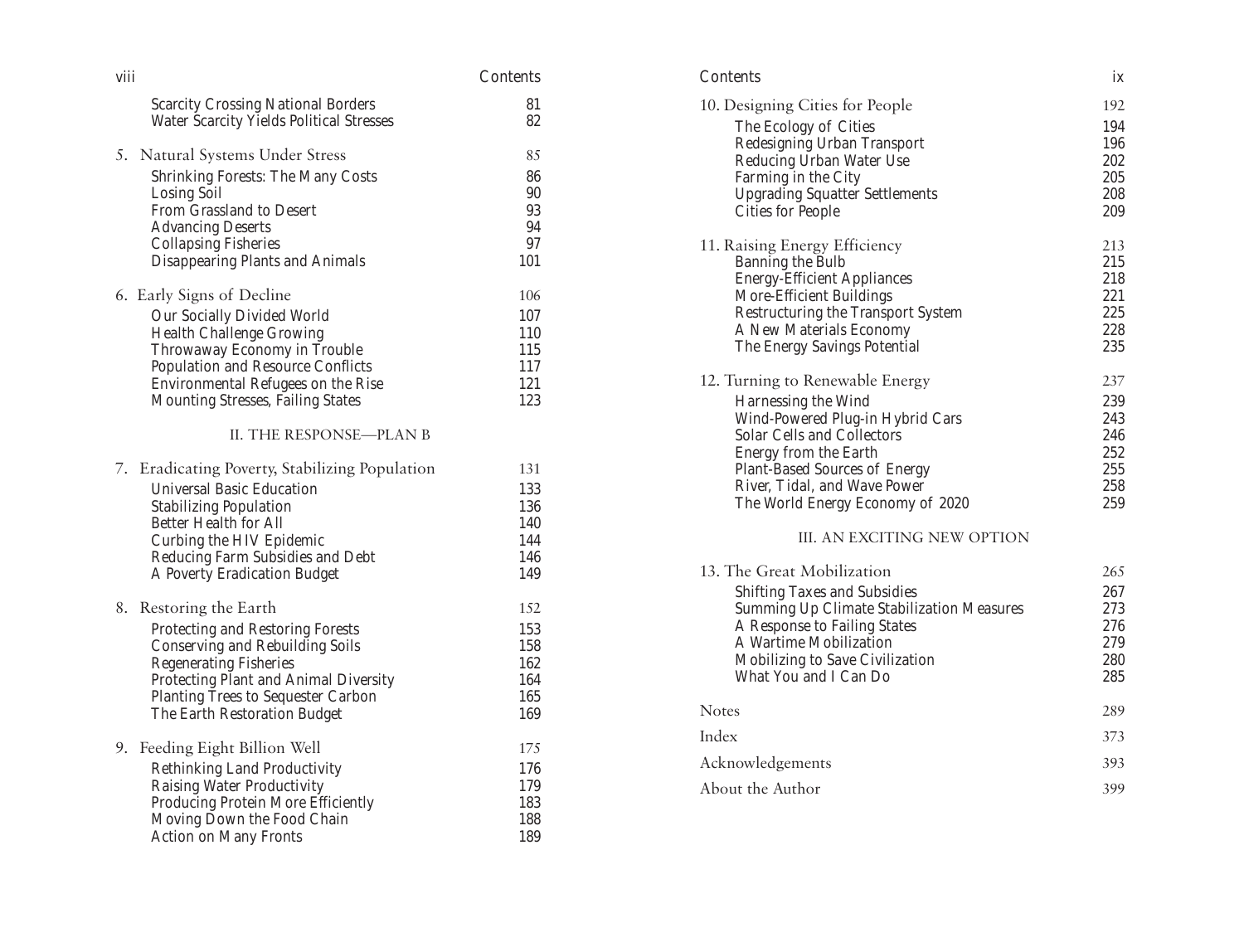## *Preface*

When Elizabeth Kolbert was interviewing energy analyst Amory Lovins for a profile piece in the *New Yorker*, she asked him about thinking outside the box. Lovins responded, "There is no box." There is no box. That is the spirit embodied in Plan B.

Perhaps the most revealing difference between *Plan B 2.0* and *Plan B 3.0* is the change of the subtitle from "Rescuing a Planet" Under Stress and a Civilization in Trouble" to simply "Mobilizing to Save Civilization." The new subtitle better reflects both the scale of the challenge we face and the wartime speed of the response it calls for.

Our world is changing fast. When *Plan B 2.0* went to press two years ago, the data on ice melting were worrying. Now they are scary.

Two years ago, we knew there were a number of failing states. Now we know that number is increasing each year. Failing states are an early sign of a failing civilization.

Two years ago there was early evidence that the potential for expanding oil production was much less than officially projected. Now, we know that peak oil could be on our doorstep. Two years ago oil was \$50 a barrel. As of this writing in late 2007, it is over \$90 a barrel.

In *Plan B 2.0*, we speculated that if we continued to build ethanol distilleries to convert grain into fuel for cars, the price of grain would move up toward its oil-equivalent value. Now that the United States has enough distilleries to convert one fifth of its grain crop into fuel for cars, this is exactly what is hap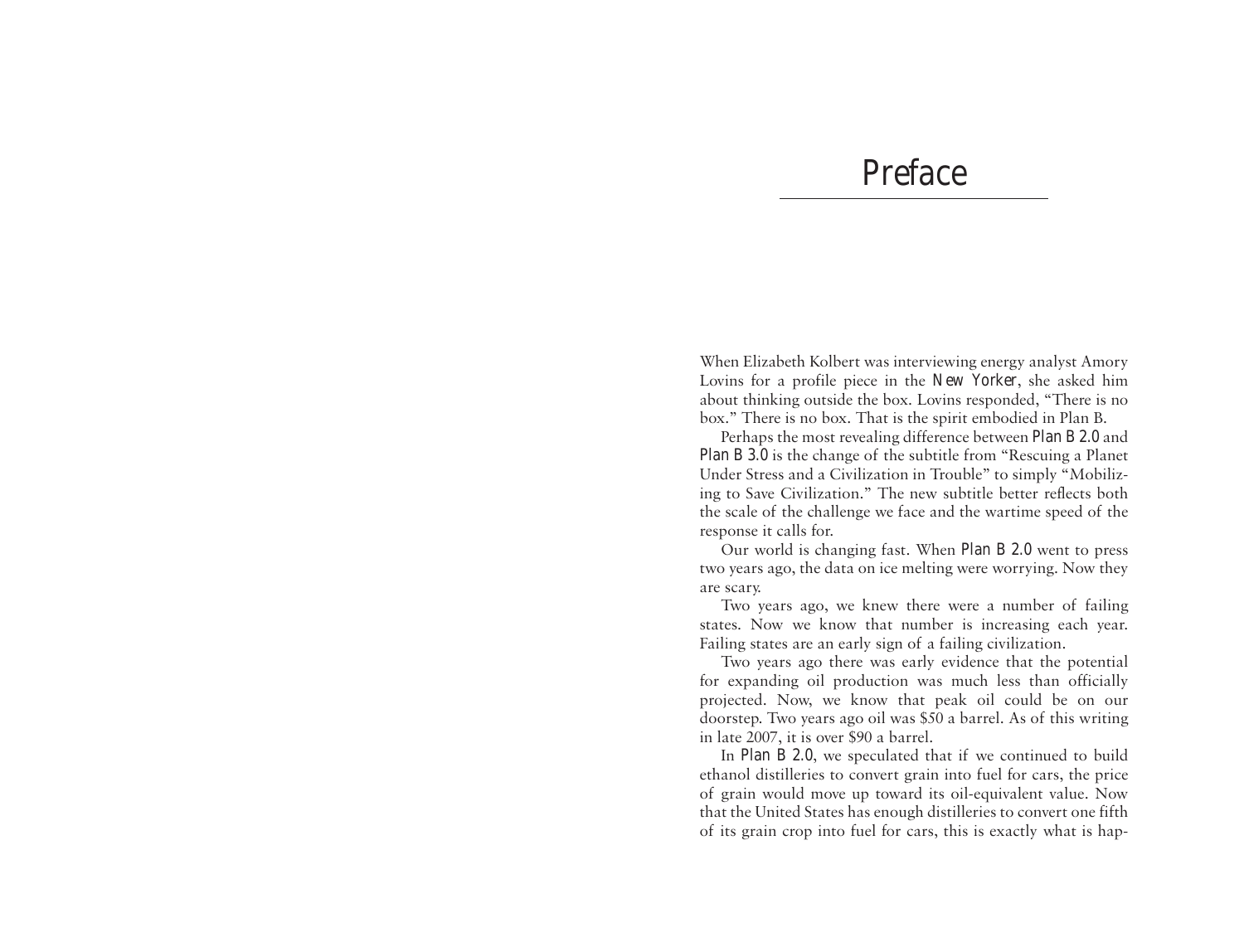*xii Preface Preface xiii*

pening. Corn prices have nearly doubled. Wheat prices have more than doubled.

Two years ago, we reported that in five of the last six years world grain production had fallen short of consumption. Now, it has done so in seven of the past eight years, and world grain stocks are dropping toward all-time lows.

As the backlog of unresolved problems grows, including continuing rapid population growth, spreading water shortages, shrinking forests, eroding soils, and grasslands turning to desert, weaker governments are breaking down under the mounting stress. If we cannot reverse the trends that are driving states to failure, we will not be able to stop the growth in their numbers.

Some of the newly emerging trends—such as the coming decline in world oil production, the new stresses from global warming, and rising food prices—could push even some of the stronger states to the breaking point.

On the economic front, China has now overtaken the United States in consumption of most basic resources. By 2030, when its income per person is projected to match that in the United States today, China will be consuming twice as much paper as the world currently produces. If in 2030 the country's 1.46 billion people have three cars for every four people, U.S. style, China will have 1.1 billion cars. And it will be consuming 98 million barrels of oil per day, well above current world production.

The western economic model—the fossil-fuel-based, automobile-centered, throwaway economy—is not going to work for China. If it doesn't work for China, it won't work for India or the other 3 billion people in developing countries who are also dreaming the American dream. And in an increasingly integrated world economy, where we all depend on the same grain, oil, and steel, it will not work for industrial countries either.

The challenge for our generation is to build a new economy, one that is powered largely by renewable sources of energy, that has a highly diversified transport system, and that reuses and recycles everything. And to do it with unprecedented speed.

Continuing with business as usual (Plan A), which is destroying the economy's eco-supports and setting the stage for dangerous climate change, is no longer a viable option. It is time for Plan B.

There are four overriding goals in *Plan B 3.0*: stabilizing climate, stabilizing population, eradicating poverty, and restoring

the earth's ecosystems. At the heart of the climate-stabilizing initiative is a detailed plan to cut carbon dioxide emissions 80 percent by 2020 in order to hold the global temperature rise to a minimum. The climate initiative has three components: raising energy efficiency, developing renewable sources of energy, and expanding the earth's forest cover both by banning deforestation and by planting billions of trees to sequester carbon.

We are in a race between tipping points in nature and our political systems. Can we phase out coal-fired power plants before the melting of the Greenland ice sheet becomes irreversible? Can we gather the political will to halt deforestation in the Amazon before its growing vulnerability to fire takes it to the point of no return? Can we help countries stabilize population before they become failing states?

The United States appears to be approaching a political tipping point as opposition builds to the construction of new coalfired power plants. A fast-spreading nationwide campaign has led several states, including California, Texas, Florida, Kansas, and Minnesota, to refuse construction permits or otherwise restrict construction.

With this movement gaining momentum, it may be only a matter of time before it expands to embrace the phasing out of existing coal-fired power plants. The question is, Will this happen soon enough to avoid dangerous climate change?

In *Plan B 2.0*, we talked about the enormous potential of renewable sources of energy, especially wind power. Since then we've seen proposed projects to generate electricity from such resources on a scale never seen with fossil fuel power plants. For example, the state of Texas is coordinating a vast expansion of wind farms that will yield up to 23,000 megawatts of new electrical generating capacity, an amount equal to 23 coal-fired power plants.

Two years ago, the notion of plug-in gas-electric hybrid cars was little more than a concept. Today five leading automobile manufacturers are moving to market with plug-in hybrids, with the first ones expected in 2010.

We have the technologies to restructure the world energy economy and stabilize climate. The challenge now is to build the political will to do so. Saving civilization is not a spectator sport. Each of us has a leading role to play.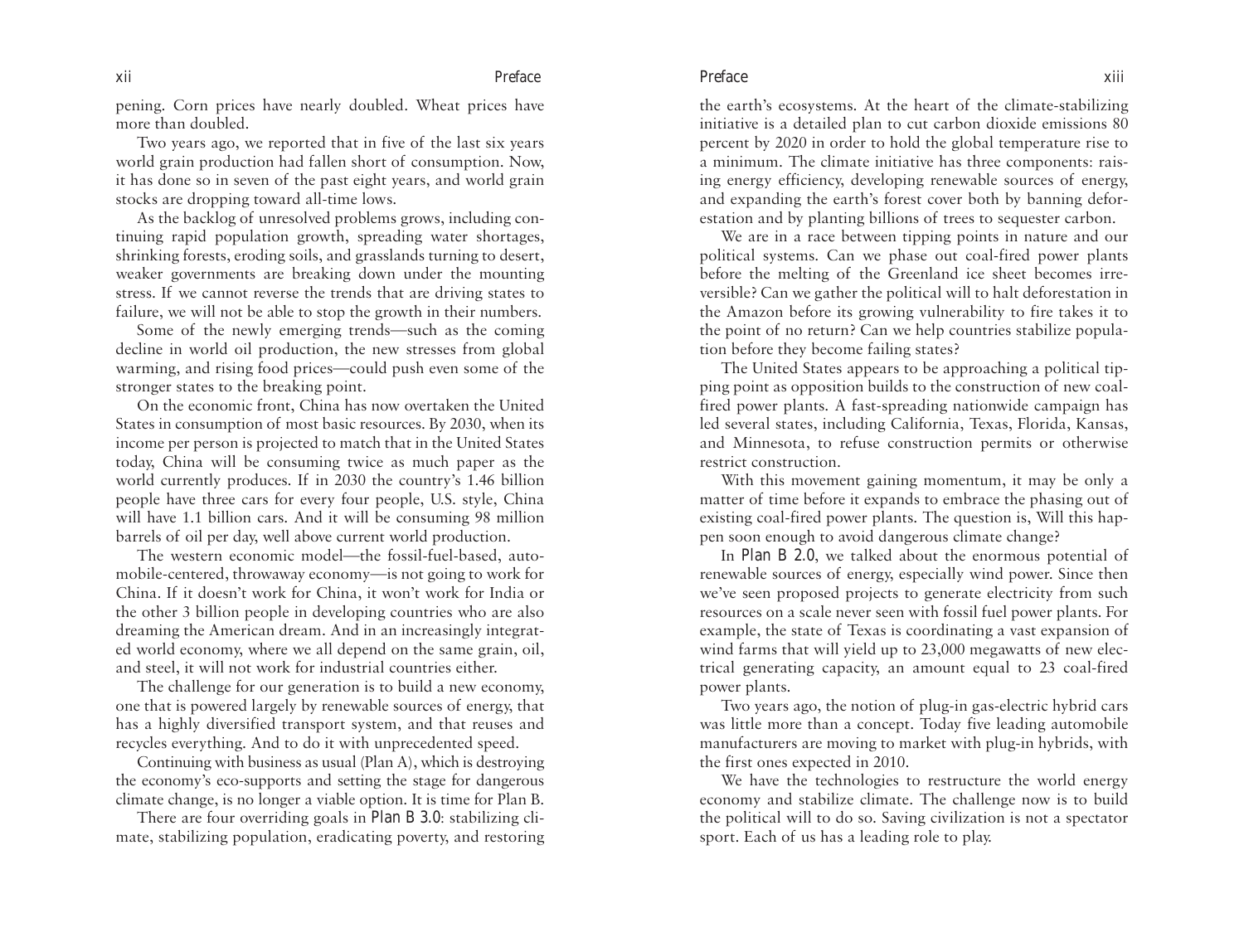When we published the original *Plan B* four years ago, we noticed that some 600 individuals ordered a copy of the book and then came back and ordered 5, 10, 20 or 50 copies for distribution to friends, colleagues, and political and opinion leaders. With *Plan B 2.0*, this number jumped to more than 1,500 individuals and organizations that were bulk buying and distributing the book.

We call these distributors our Plan B Team. Ted Turner, who distributed some 3,600 copies to heads of state, cabinet members, Fortune 500 CEOs, the U.S. Congress, and the world's 672 other billionaires, was designated Plan B team captain.

This book can be downloaded without charge from our Web site. Permission for reprinting or excerpting portions of the manuscript can be obtained from Reah Janise Kauffman at Earth Policy Institute.

And finally, there is not anything sacred about Plan B. It is our best effort to lay out an alternative to business as usual, one that we hope will help save our civilization. If anyone can come up with a better plan, we will welcome it. The world needs the best plan possible.

> Lester R. Brown *October 2007*

Earth Policy Institute 1350 Connecticut Ave. NW Suite 403 Washington, DC 20036

Phone: (202) 496-9290 Fax: (202) 496-9325 E-mail: epi@earthpolicy.org Web: www.earthpolicy.org

*For additional information on the topics discussed in this book, see www.earthpolicy.org.*

## PLAN B 3.0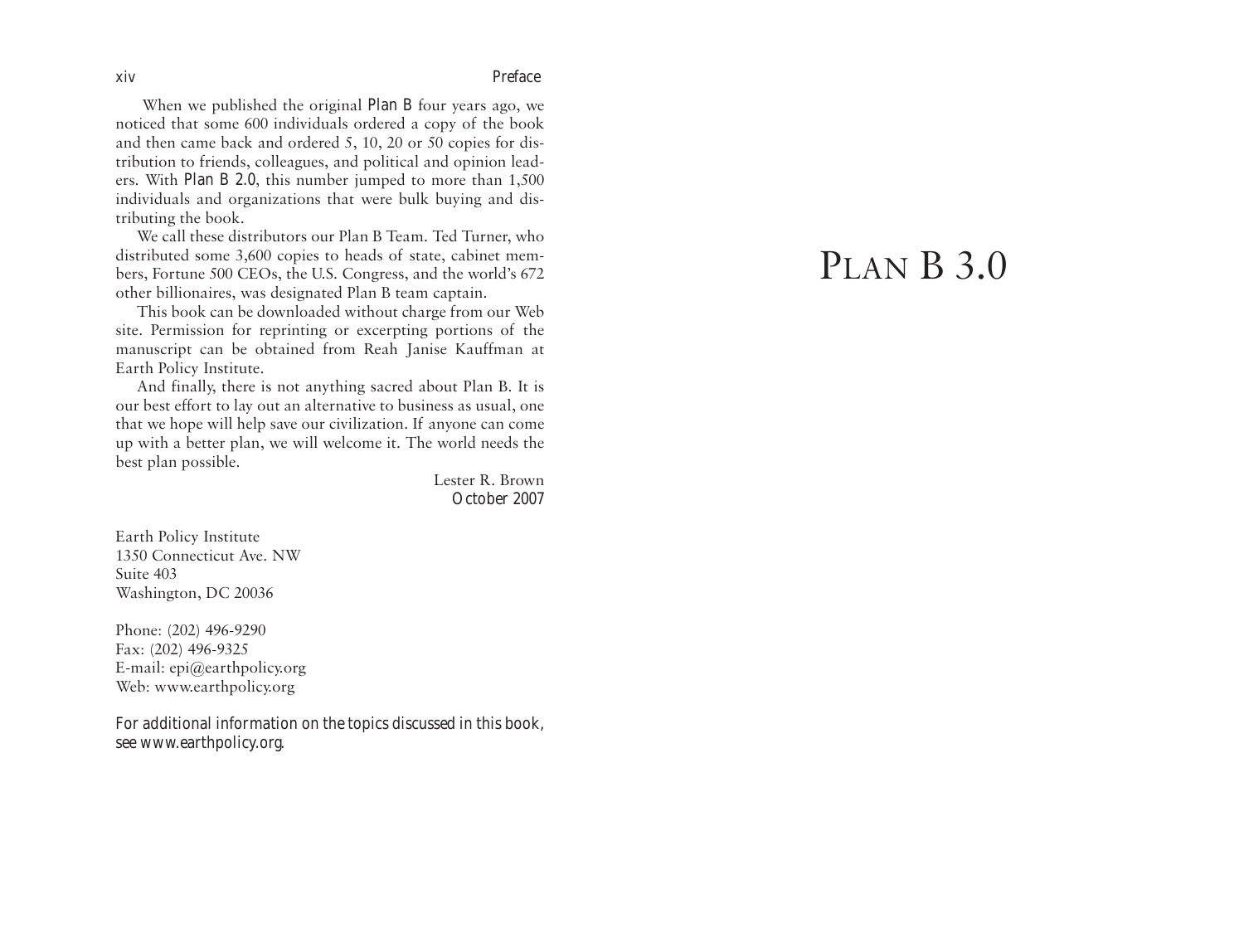# *Entering A New World*

**1**

During the late summer of 2007, the news of accelerating ice melting arrived at a frenetic pace. In early September, the *Guardian* in London reported, "The Arctic ice cap has collapsed at an unprecedented rate this summer, and levels of sea ice in the region now stand at a record low." Experts were "stunned" by the loss of ice, as an area almost twice the size of Britain disappeared in a single week.<sup>1</sup>

Mark Serreze, a veteran Arctic specialist with the U.S. National Snow and Ice Data Center, said: "It's amazing. If you asked me a couple of years ago when the Arctic could lose all of its ice, then I would have said 2100, or 2070 maybe. But now I think that 2030 is a reasonable estimate."2

A few days later, the *Guardian*, reporting from a symposium in Ilulissat, Greenland, said that the Greenland ice cap is melting so fast that it is triggering minor earthquakes as pieces of ice weighing several billion tons each break off the ice sheet and slide into the sea. Robert Corell, chairman of the Arctic Climate Impact Assessment, reported that "we have seen a massive acceleration of the speed with which these glaciers are moving into the sea. The ice is moving at 2 meters an hour on a front 5 kilometers [3 miles] long and 1,500 meters deep."3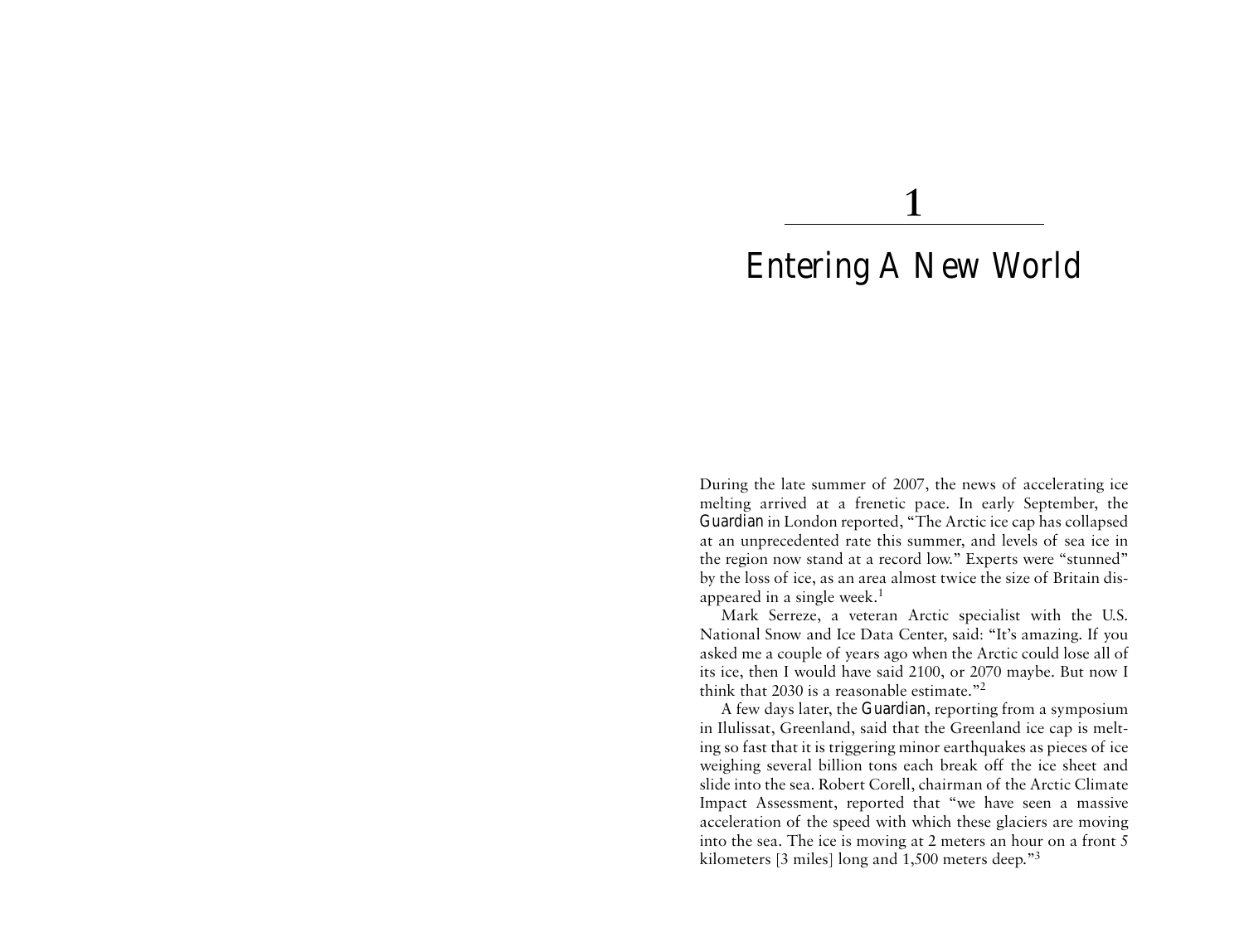Corell said that when flying over the Ilulissat glacier he had "seen gigantic holes (moulins) in it through which swirling masses of melt water were falling." This melt water lubricates the surface between the glacier and the land below, causing the glacier to flow faster into the sea. Veli Kallio, a Finnish scientist who had been analyzing the earthquakes, said they were new to northwest Greenland and showed the potential for the entire ice sheet to break up and collapse.<sup>4</sup>

Corell noted that the projected rise in sea level during this century of 18–59 centimeters (7–23 inches) by the Intergovernmental Panel on Climate Change was based on data that were two years old. He said that some scientists now believe the increase could be as much as 2 meters. $5$ 

In late August, a *Reuters* story began with "a thaw of Antarctic ice is outpacing predictions by the U.N. climate panel and could in the worst case drive up world sea levels by 2 meters (6 feet) by 2100, a leading expert said." Chris Rapley, head of the British Antarctic Survey said, "The ice is moving faster both in Greenland and in the Antarctic than the glaciologists had believed would happen."6

Several months earlier, scientists had reported that the Gangotri glacier, the principal glacier that feeds the Ganges River, is melting at an accelerating rate and could disappear entirely in a matter of decades. The Ganges would become a seasonal river, flowing only during the monsoon season.<sup>7</sup>

Glaciers on the Tibet-Qinghai Plateau that feed the Yellow and Yangtze rivers are melting at 7 percent a year. Yao Tandong, one of China's leading glaciologists, believes that at this rate, two thirds of these glaciers could disappear by 2060.8

These glaciers in the Himalayas and on the Tibet-Qinghai Plateau feed all the major rivers of Asia, including the Indus, Ganges, Mekong, Yangtze, and Yellow Rivers. It is the water from these rivers that irrigates the rice and wheat fields in the region.

We are crossing natural thresholds that we cannot see and violating deadlines that we do not recognize. Nature is the time keeper, but we cannot see the clock. Among the other environmental trends undermining our future are shrinking forests, expanding deserts, falling water tables, collapsing fisheries, disappearing species, and rising temperatures. The temperature increases bring crop-withering heat waves, more-destructive storms, more-intense droughts, more forest fires, and, of course, ice melting.

We can see from ice melting alone that our civilization is in trouble. If the Greenland ice sheet melts, sea level rises 7 meters (23 feet). If the West Antarctic Ice Sheet breaks up, and many scientists think it could go before Greenland, it adds another 5 meters to the increase, for a total of 12 meters (39 feet).<sup>9</sup>

The International Institute for Environment and Development has studied the likely effects of a 10-meter (33-foot) rise. Their 2007 study projected more than 600 million refugees from rising seas. More people than currently live in the United States and Western Europe combined would be forced to migrate inland to escape the rising waters.<sup>10</sup>

Now that we are belatedly recognizing these trends and the need to reverse them, time is running out. We are in a race between tipping points in the earth's natural systems and those in the world's political systems. Which will tip first? Will we reach the point where the melting of the Greenland ice sheet is irreversible? Or will we decide to phase out coal-fired power plants fast enough to avoid this wholesale ice melting?

A rise in temperature to the point where the earth's ice sheets and glaciers melt is only one of many environmental tipping points needing our attention. While the earth's temperature is rising, water tables are falling on every continent. Here the challenge is to raise water use efficiency and stabilize population before water shortages become life-threatening.<sup>11</sup>

Population growth, which contributes to all the problems discussed here, has its own tipping point. Scores of countries have developed enough economically to sharply reduce mortality but not yet enough to reduce fertility. As a result, they are caught in the demographic trap—a situation where rapid population growth begets poverty and poverty begets rapid population growth. In this situation, countries eventually tip one way or the other. They either break out of the cycle or they break down.

Over the last few decades, the world has accumulated a growing number of unresolved problems, including those just mentioned. As the stresses from these unresolved problems accumulate, weaker governments are beginning to break down, leading to what are now commonly referred to as failing states.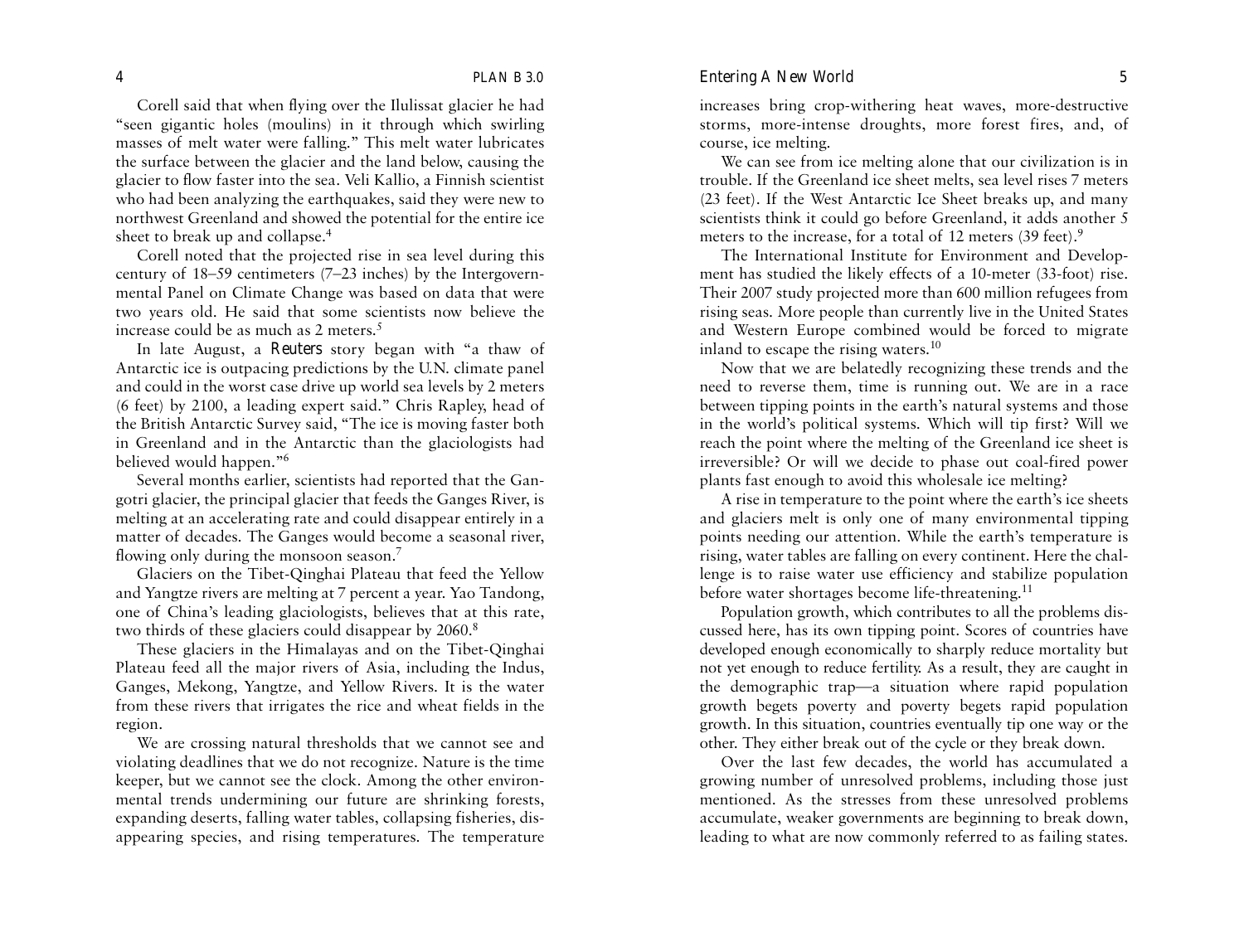Failing states are an early sign of a failing civilization. The countries at the top of the lengthening list of failing states are not particularly surprising. They include, for example, Iraq, Sudan, Somalia, Chad, Afghanistan, the Democratic Republic of the Congo, and Haiti. And the list grows longer each year, raising a disturbing question: How many failing states will it take before civilization itself fails? No one knows the answer, but it is a question we must ask.<sup>12</sup>

### **A Massive Market Failure**

When Nicholas Stern, former chief economist at the World Bank, released his ground-breaking study in late 2006 on the future costs of climate change, he talked about a massive market failure. He was referring to the failure of the market to incorporate the climate change costs of burning fossil fuels. The costs, he said, would be measured in the trillions of dollars. The difference between the market prices for fossil fuels and the prices that also incorporate their environmental costs to society are huge.13

The roots of our current dilemma lie in the enormous growth of the human enterprise over the last century. Since 1900, the world economy has expanded 20-fold and world population has increased fourfold. Although there were places in 1900 where local demand exceeded the capacity of natural systems, this was not a global issue. There was some deforestation, but overpumping of water was virtually unheard of, overfishing was rare, and carbon emissions were so low that there was no serious effect on climate. The indirect costs of these early excesses were negligible.14

Now with the economy as large as it is, the indirect costs of burning coal—the costs of air pollution, acid rain, devastated ecosystems, and climate change—can exceed the direct costs, those of mining the coal and transporting it to the power plant. As a result of neglecting to account for these indirect costs, the market is undervaluing many goods and services, creating economic distortions.15

As economic decisionmakers—whether consumers, corporate planners, government policymakers, or investment bankers—we all depend on the market for information to guide us. In order for markets to work and economic actors to make sound decisions, the markets must give us good information, including the full cost of the products we buy. But the market is giving us bad information, and as a result we are making bad decisions—so bad that they are threatening civilization.

The market is in many ways an incredible institution. It allocates resources with an efficiency that no central planning body can match and it easily balances supply and demand. The market has some fundamental weaknesses, however. It does not incorporate into prices the indirect costs of producing goods. It does not value nature's services properly. And it does not respect the sustainable yield thresholds of natural systems. It also favors the near term over the long term, showing little concern for future generations.

One of the best examples of this massive market failure can be seen in the United States, where the gasoline pump price in mid-2007 was \$3 per gallon. But this price reflects only the cost of discovering the oil, pumping it to the surface, refining it into gasoline, and delivering the gas to service stations. It overlooks the costs of climate change as well as the costs of tax subsidies to the oil industry (such as the oil depletion allowance), the burgeoning military costs of protecting access to oil in the politically unstable Middle East, and the health care costs for treating respiratory illnesses from breathing polluted air.16

Based on a study by the International Center for Technology Assessment, these costs now total nearly \$12 per gallon of gasoline burned in the United States. If these were added to the \$3 cost of the gasoline itself, motorists would pay \$15 a gallon for gas at the pump. In reality, burning gasoline is very costly, but the market tells us it is cheap, thus grossly distorting the structure of the economy. The challenge facing governments is to restructure tax systems by systematically incorporating indirect costs as a tax to make sure the price of products reflects their full costs to society and by offsetting this with a reduction in income taxes.17

Another market distortion became abundantly clear in the summer of 1998 when China's Yangtze River valley, home to nearly 400 million people, was wracked by some of the worst flooding in history. The resulting damages of \$30 billion exceeded the value of the country's annual rice harvest.<sup>18</sup>

After several weeks of flooding, the government in Beijing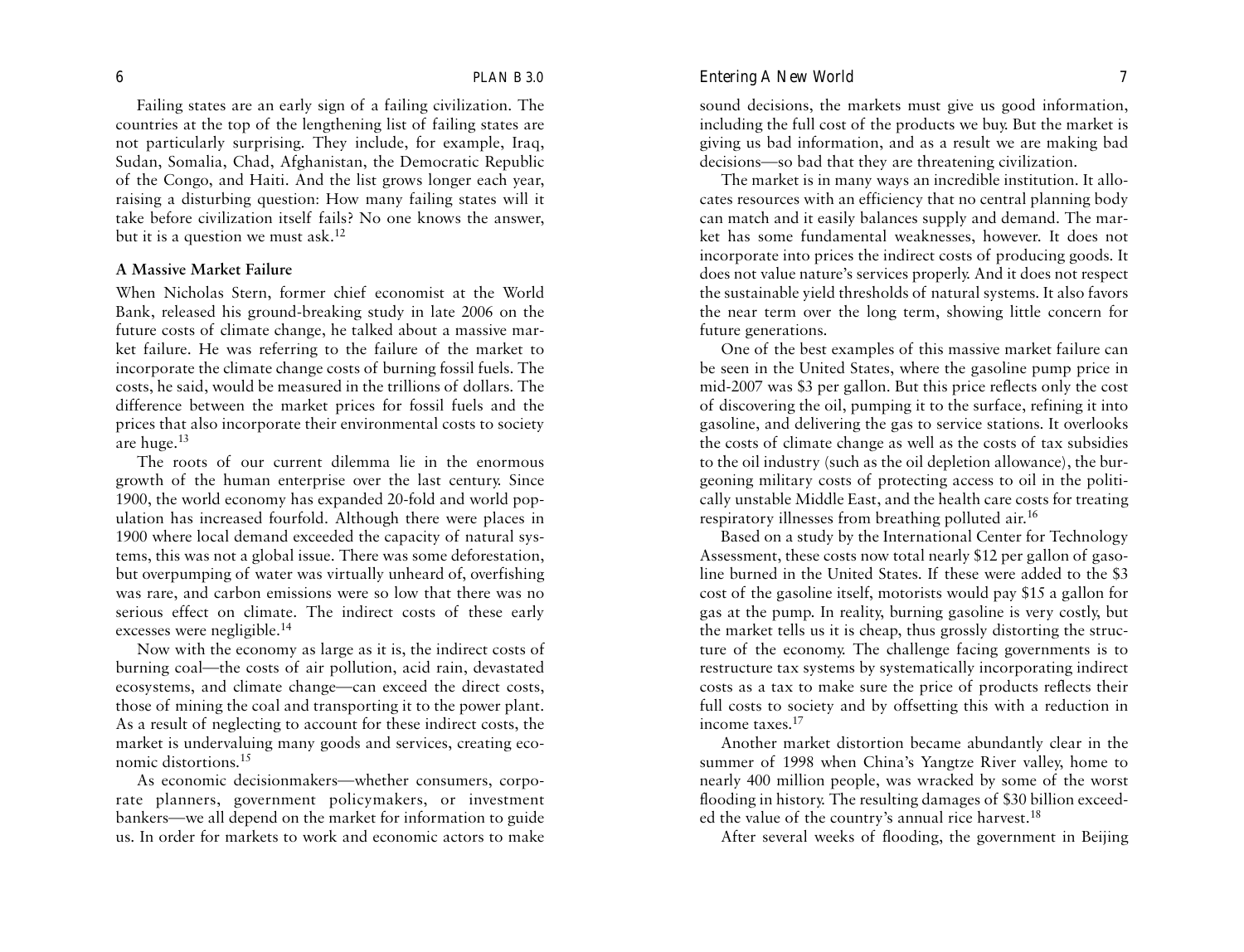announced a ban on tree cutting in the Yangtze River basin. It justified this by noting that trees standing are worth three times as much as trees cut: the flood control services provided by forests were far more valuable than the lumber in the trees. In effect, the market price was off by a factor of three.<sup>19</sup>

This situation has occasional parallels in the commercial world. In the late 1990s Enron, a Texas-based energy trading corporation, may have appeared on the cover of more business magazines than any other U.S. company. It was spectacularly successful. The darling of Wall Street, it was the seventh most valuable corporation in the United States in early 2001. Unfortunately, when independent auditors began looking closely at Enron in late 2001 they discovered that the company had been leaving certain costs off the books. When these were included, Enron was worthless. Its stock, which had traded as high as \$90 a share, was suddenly trading for pennies a share. Enron was bankrupt. The collapse was complete. It no longer exists.  $20$ 

We are doing today exactly what Enron did. We are leaving costs off the books, but on a far larger scale. We focus on key economic indicators like economic growth and the increase in international trade and investment, and the situation looks good. But if we incorporate all the indirect costs that the market omits when setting prices, a very different picture emerges. If we persist in leaving these costs off the books, we will face the same fate as Enron.

Today, more than ever before, we need political leaders who can see the big picture, who understand the relationship between the economy and its environmental support systems. And since the principal advisors to government are economists, we need economists who can think like ecologists. Unfortunately they are rare. Ray Anderson, founder and chairman of Atlanta-based Interface, a leading world manufacturer of industrial carpet, is especially critical of economics as it is taught in many universities: "We continue to teach economics students to trust the 'invisible hand' of the market, when the invisible hand is clearly blind to the externalities and treats massive subsidies, such as a war to protect oil for the oil companies, as if the subsidies were deserved. Can we really trust a blind invisible hand to allocate resources rationally?"21

### *Entering A New World 9*

#### **Environment and Civilization**

To understand our current environmental dilemma, it helps to look at earlier civilizations that also got into environmental trouble. Our early twenty-first century civilization is not the first to face the prospect of environmentally induced economic decline. The question is how we will respond.

As Jared Diamond points out in his book *Collapse*, some of the early societies that were in environmental trouble were able to change their ways in time to avoid decline and collapse. Six centuries ago, for example, Icelanders realized that overgrazing on their grass-covered highlands was leading to extensive soil loss from the inherently thin soils of the region. Rather than lose the grasslands and face economic decline, farmers joined together to determine how many sheep the highlands could sustain and then allocated quotas among themselves, thus preserving their grasslands. The Icelanders understood the consequences of overgrazing and reduced their sheep numbers to a level that could be sustained. Their wool production and woolen goods industry continue to thrive today.<sup>22</sup>

Not all societies have fared as well as the Icelanders. The early Sumerian civilization of the fourth millennium BC had advanced far beyond any that had existed before. Its carefully engineered irrigation system gave rise to a highly productive agriculture, one that enabled farmers to produce a food surplus, supporting formation of the first cities. Managing Sumer's irrigation system required a sophisticated social organization. The Sumerians had the first cities and the first written language, the cuneiform script. $23$ 

By any measure it was an extraordinary civilization, but there was an environmental flaw in the design of its irrigation system, one that would eventually undermine its food supply. The water that backed up behind dams built across the Euphrates was diverted onto the land through a network of gravity-fed canals. As with most irrigation systems, some irrigation water percolated downward. In this region, where underground drainage was weak, this slowly raised the water table. As the water climbed to within inches of the surface, it began to evaporate into the atmosphere, leaving behind salt. Over time, the accumulation of salt on the soil surface lowered the land's productivity.24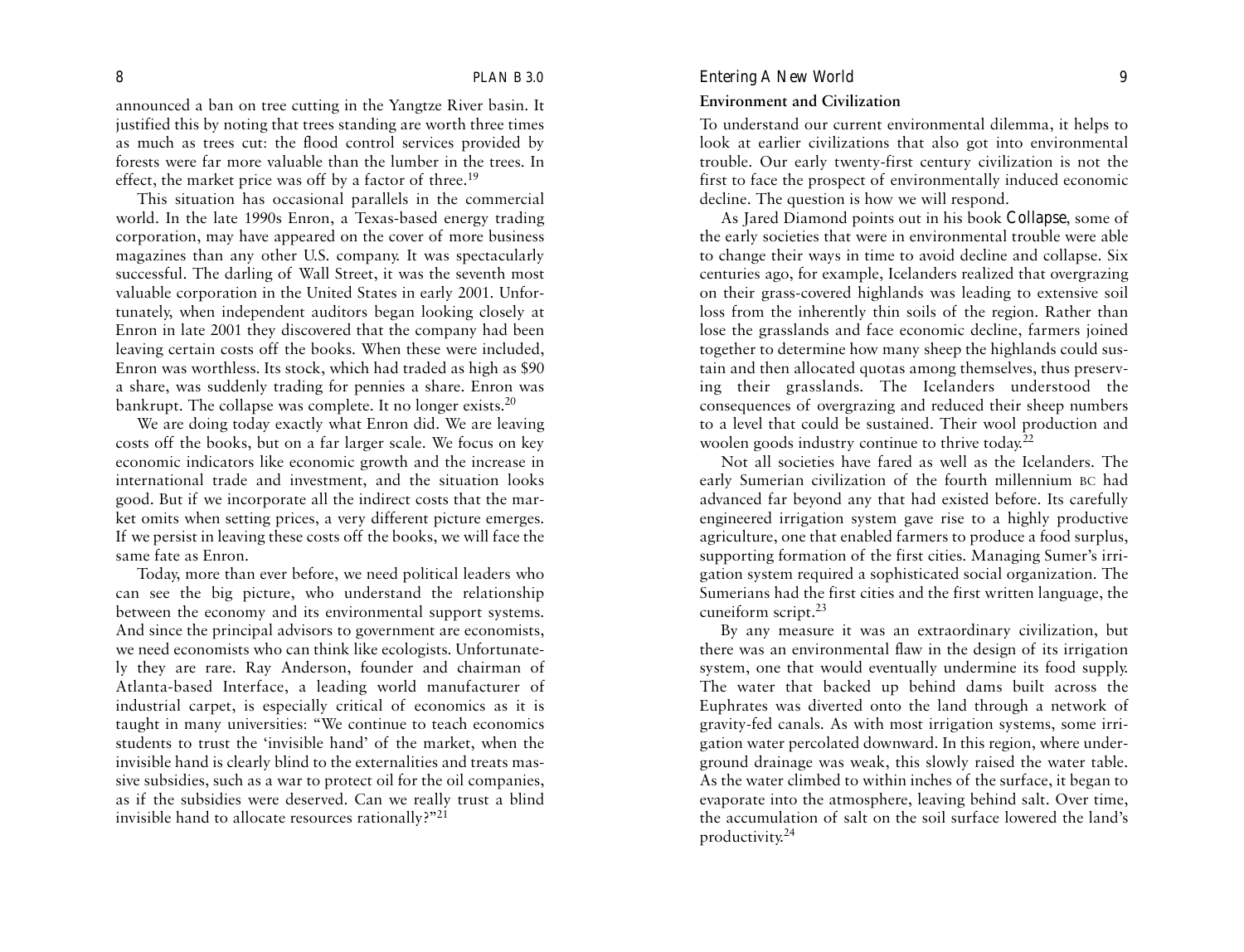As salt accumulated and wheat yields declined, the Sumerians shifted to barley, a more salt-tolerant plant. This postponed Sumer's decline, but it was treating the symptoms, not the cause, of their falling crop yields. As salt concentrations continued to build, the yields of barley eventually declined also. The resultant shrinkage of the food supply undermined this once-great civilization. As land productivity declined, so did the civilization.25

Archeologist Robert McC. Adams has studied the site of ancient Sumer on the central floodplain of the Euphrates River, an empty, desolate area now outside the frontiers of cultivation. He describes how the "tangled dunes, long disused canal levees, and the rubble-strewn mounds of former settlement contribute only low, featureless relief. Vegetation is sparse, and in many areas it is almost wholly absent....Yet at one time, here lay the core, the heartland, the oldest urban, literate civilization in the world."<sup>26</sup>

The New World counterpart to Sumer is the Mayan civilization that developed in the lowlands of what is now Guatemala. It flourished from AD 250 until its collapse around AD 900. Like the Sumerians, the Mayans had developed a sophisticated, highly productive agriculture, this one based on raised plots of earth surrounded by canals that supplied water. $27$ 

As with Sumer, the Mayan demise was apparently linked to a failing food supply. For this New World civilization, it was deforestation and soil erosion that undermined agriculture. Changes in climate may also have played a role. Food shortages apparently triggered civil conflict among the various Mayan cities as they competed for something to eat. Today this region is covered by jungle, reclaimed by nature. $^{28}$ 

The Icelanders crossed a political tipping point that enabled them to come together and limit grazing before grassland deterioration reached the point of no return. The Sumerians and Mayans failed to do so. Time ran out.

Today, our successes and problems flow from the extraordinary growth in the world economy over the last century. The economy's annual growth, once measured in billions of dollars, is now measured in the trillions. Indeed, just the growth in the output of goods and services in 2007 exceeded the total output of the world economy in 1900.29

### *Entering A New World 11*

While the economy is growing exponentially, the earth's natural capacities, such as its ability to supply fresh water, forest products, and seafood, have not increased. A team of scientists led by Mathis Wackernagel concluded in a 2002 study published by the U.S. National Academy of Sciences that humanity's collective demands first surpassed the earth's regenerative capacity around 1980. Today, global demands on natural systems exceed their sustainable yield capacity by an estimated 25 percent. This means we are meeting current demands by consuming the earth's natural assets, setting the stage for decline and col $l$ apse. $30$ 

In our modern high-tech civilization, it is easy to forget that the economy, indeed our existence, is wholly dependent on the earth's natural systems and resources. We depend, for example, on the earth's climate system for an environment hospitable to agriculture, on the hydrological cycle to provide us with fresh water, and on long-term geological processes to convert rocks into the soil that has made the earth such a biologically productive planet.

There are now so many of us placing such heavy demands on the earth that we are overwhelming its natural capacities to meet our needs. The earth's forests are shrinking. Each year overgrazing converts vast areas of grassland into desert. The pumping of underground water exceeds natural recharge in countries containing half the world's people, leaving many without adequate water as their wells go dry. $31$ 

Each of us depends on the products and services provided by the earth's ecosystems, ranging from forest to wetlands, from coral reefs to grasslands. Among the services these ecosystems provide are water purification, pollination, carbon sequestration, flood control, and soil conservation. A four-year study of the world's ecosystems by 1,360 scientists, the Millennium Ecosystem Assessment, reported that 15 of 24 primary ecosystem services are being degraded or pushed beyond their limits. For example, three quarters of oceanic fisheries, a major source of protein in the human diet, are being fished at or beyond their limits, and many are headed toward collapse.<sup>32</sup>

Tropical rainforests are another ecosystem under severe stress, including the vast Amazon rainforest. Thus far roughly 20 percent of the rainforest has been cleared either for cattle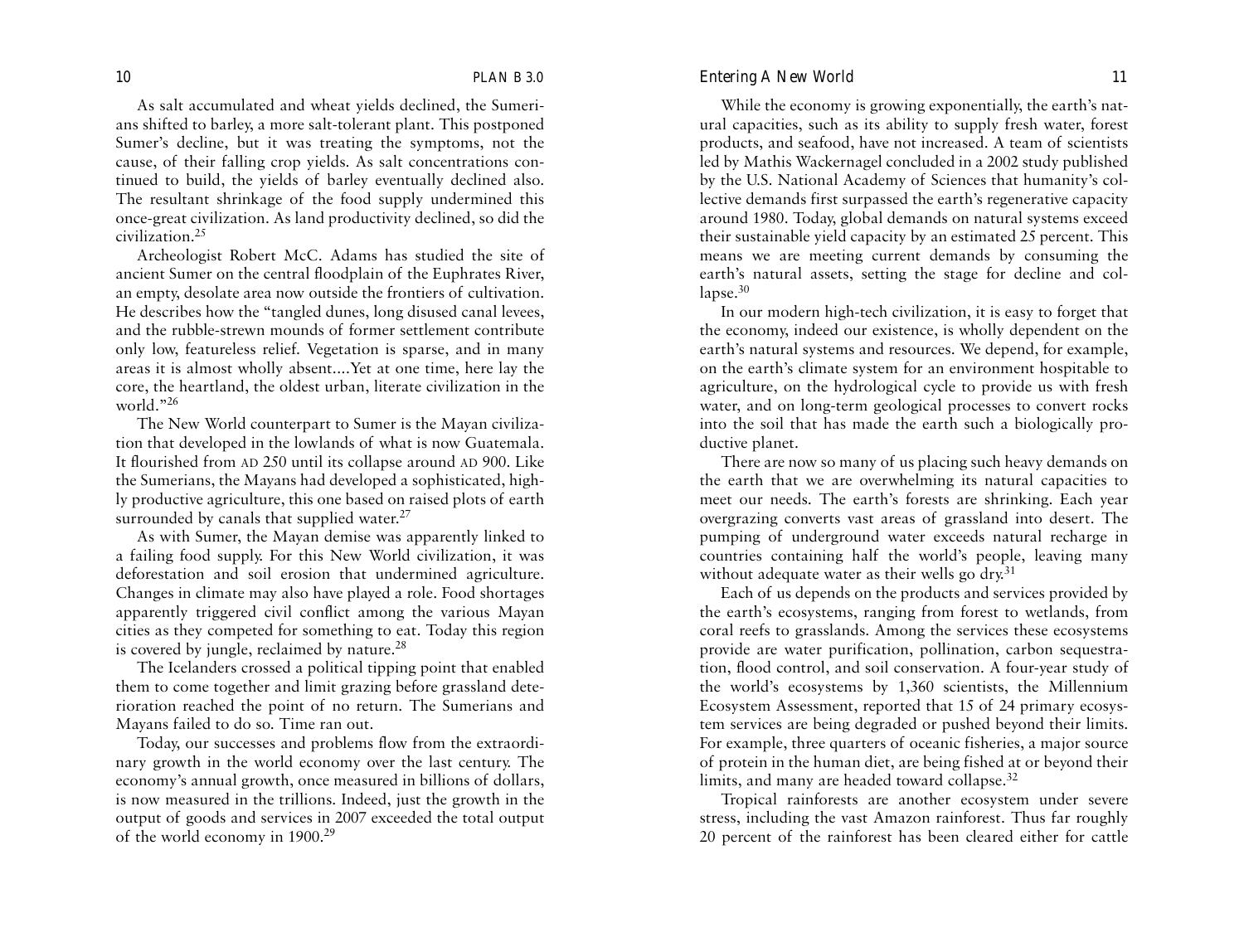As wells go dry, as grasslands are converted into desert, and as soils erode, people are forced to migrate elsewhere, either within their country or across national boundaries. As the earth's natural capacities at the local level are exceeded, the declining economic possibilities generate a flow of environmental refugees.

While the continuing erosion of the economy's environmental support systems has convinced environmentalists, natural scientists, and others of the need to restructure the global economy, many others are not yet convinced. What is happening in China may change their minds.

### **China: Why the Existing Economic Model Will Fail**

For almost as long as I can remember we have been saying that the United States, with 5 percent of the world's people, consumes a third or more of the earth's resources. That was true. It is no longer true. Today China consumes more basic resources than the United States does.38

Among the key commodities such as grain, meat, oil, coal, and steel, China consumes more of each than the United States except for oil, where the United States still has a wide (though narrowing) lead. China uses a third more grain than the United States. Its meat consumption is nearly double that of the United States. It uses three times as much steel.39

These numbers reflect national consumption, but what would happen if consumption per person in China were to catch up to that of the United States? If we assume that China's economy slows from the 10 percent annual growth of recent years to 8 percent, then in 2030 income per person in China will reach the level it is in the United States today.<sup>40</sup>

If we also assume that the Chinese will spend their income more or less as Americans do today, then we can translate their income into consumption. If, for example, each person in China consumes paper at the current American rate, then in 2030 China's 1.46 billion people will need twice as much paper as is produced worldwide today. There go the world's forests.<sup>41</sup>

If we assume that in 2030 there are three cars for every four people in China, as there now are in the United States, China will have 1.1 billion cars. The world currently has 860 million cars. To provide the needed roads, highways, and parking lots, China would have to pave an area comparable to what it now plants in rice.<sup>42</sup>

ranching or soybean farming. Another 22 percent has been weakened by logging and road building, letting sunlight reach the forest floor, drying it out, and turning it into kindling. When it reaches this point, the rainforest loses its resistance to fire and begins to burn when ignited by lightning strikes.33

Scientists believe that if half the Amazon is cleared or weakened, this may be the tipping point, the threshold beyond which the rainforest cannot be saved. We will have crossed the tipping point, with consequences that will reverberate around the world. Amazonian ecologist Philip Fearnside says "with every tree that falls, we increase the probability that the tipping point will arrive." Geoffrey Lean, summarizing the findings of a symposium on the Amazon in the *Independent*, says that the alternatives to a rainforest in the Amazon would be "dry savannah at best, desert at worst."34

Daniel Nepstad, an Amazon-based senior scientist from the Woods Hole Research Center, sees a future of "megafires" sweeping through the drying jungle. He notes that the carbon stored in the Amazon's trees equals roughly 15 years of human-induced carbon emissions in the atmosphere. If we reach this tipping point we will have triggered yet another climate feedback, taken another step that could help seal our fate as a civilization.<sup>35</sup>

The excessive pressures on a given resource typically begin in a few countries and then slowly spread to others. Nigeria and the Philippines, once net exporters of forest products, are now importers. Thailand, now largely deforested, has banned logging. So has China, which is turning to Siberia and to the few remaining forested countries in Southeast Asia, such as Myanmar and Papua New Guinea, for the logs it needs.<sup>36</sup>

A similar situation exists with fisheries. At first only a few fisheries were under excessive pressure, mostly in the North Sea, off the east coast of North America, and off the coast of East Asia. Now with fishing fleets replete with factory processing ships and modern technologies, overfishing is the rule, not the exception. In the absence of intervention, the decline in scores of fisheries will culminate in collapse. Some, such as the cod fishery off the coast of Newfoundland and the Atlantic tuna fishery, may never recover. The Chilean sea bass fishery in the Southern Ocean and the sturgeon fishery in the Caspian Sea may also be approaching the point of no return. $37$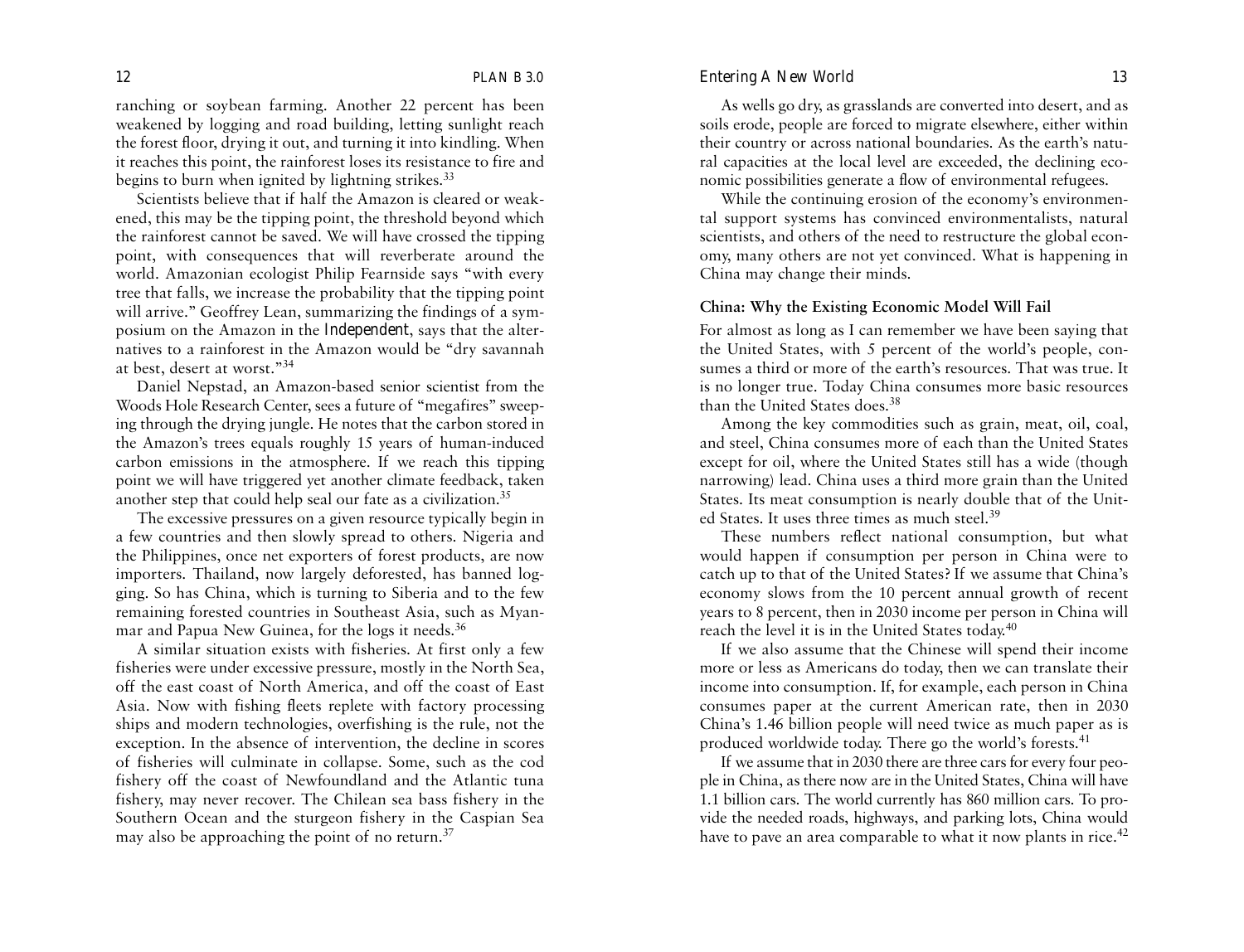By 2030 China would need 98 million barrels of oil a day. The world is currently producing 85 million barrels a day and may never produce much more than that. There go the world's oil reserves.43

What China is teaching us is that the western economic model—the fossil-fuel-based, automobile-centered, throwaway economy—is not going to work for China. If it does not work for China, it will not work for India, which by 2030 may have an even larger population than China. Nor will it work for the other 3 billion people in developing countries who are also dreaming the "American dream." And in an increasingly integrated global economy, where we all depend on the same grain, oil, and steel, the western economic model will no longer work for the industrial countries either.<sup>44</sup>

The overriding challenge for our generation is to build a new economy—one that is powered largely by renewable sources of energy, that has a much more diversified transport system, and that reuses and recycles everything. We have the technology to build this new economy, an economy that will allow us to sustain economic progress. Can we build it fast enough to avoid a breakdown of social systems?

### **Mounting Stresses, Failing States**

States fail when national governments lose control of part or all of their territory and can no longer ensure the personal security of their people. When governments lose their monopoly on power, law and order begin to disintegrate. When they can no longer provide basic services such as education, health care, and food security, they lose their legitimacy. A government in this position may no longer be able to collect enough revenue to finance effective governance. Societies can become so fragmented that they lack the cohesion to make decisions.

Failing states often degenerate into civil war. As warring groups vie for power, they become a threat to neighboring countries when internal conflict spills over national borders. They provide possible training grounds for international terrorist groups, as in Afghanistan, Iraq, and Somalia, or they become sources of drugs, as in Myanmar (formerly Burma) or Afghanistan (with the latter accounting for 92 percent of the world's opium supply in 2006). Because they lack functioning health care services, weakened states can become a source of infectious disease, as Nigeria has for polio.45

In failed states, where governments are no longer in control, power is typically assumed by other elements in society. In Afghanistan, it is local warlords; in Somalia, tribal chiefs; in Haiti, street gangs. New governing groups may also include drug rings or organized crime.

In the past, governments have been concerned by the concentration of too much power in one state, as in Nazi Germany, Imperial Japan, and the Soviet Union. But today it is failing states that provide the greatest threat to global order and stability. As *Foreign Policy* magazine notes, "World leaders once worried about who was amassing power; now they worry about the absence of it."46

The U.S. Central Intelligence Agency estimates the number of failing states at 20 or so. The British government's international development arm has identified 46 so-called fragile states. The World Bank focuses its attention on 35 low-income countries under stress, which it also describes as fragile states.<sup>47</sup>

The most systematic ongoing effort to analyze failed and failing states is one undertaken jointly by the Fund for Peace and the Carnegie Endowment for International Peace, which is updated annually and published in each July/August issue of *Foreign Policy*. This invaluable service, which draws on thousands of information sources worldwide, is rich with insights into the changes that are under way in the world and, in a broad sense, where the world is heading.<sup>48</sup>

In this analysis, countries are graded on 12 social, economic, political, and military indicators, with scores that range from 1 to 10. Scores for each indicator are aggregated into a single country indicator: the Failed States Index. A score of 120, the maximum, means that a society is failing totally by every measure.<sup>49</sup>

In the first *Foreign Policy* listing, based on data for 2004 and published in 2005, 7 countries had scores of 100 or more. In 2005 this increased to 9 countries, and in 2006 it was 12—nearly doubling in two years. This short trend is far from definitive, but both the rise in country scores near the top and the near doubling of countries with scores of 100 or higher suggest that state failure is increasing.<sup>50</sup>

Most of the top 10 countries in 2006 (see Table 1–1) were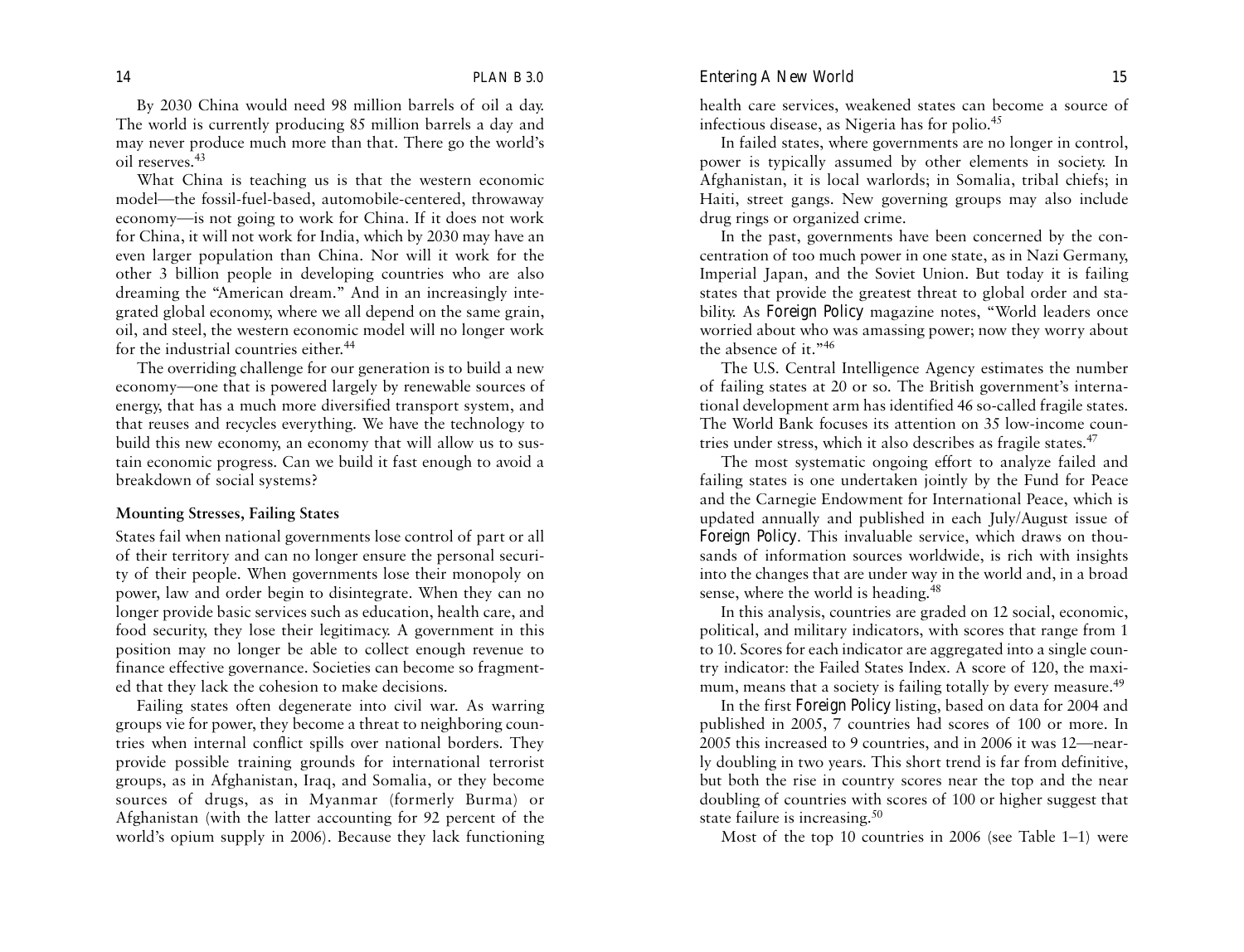near the top of the list in the two preceding years. In reviewing the data for 2006, *Foreign Policy* noted that "few encouraging signs emerged in 2006 to suggest the world is on a path to greater peace and stability." The one bright spot was the improvement in Liberia, which moved from ninth in 2004, on the verge of state failure, to twenty-seventh in 2006. When Liberia, after years of turmoil, held an election that brought Ellen Johnson-Sirleaf to the presidency in late 2005, it restored both a measure of political stability and hope for the country's future.<sup>51</sup>

Ranking on the Failed States Index is closely linked with key demographic and environmental indicators. Of the top 20 failing states, 17 have rapid rates of population growth, many of

| Table 1-1. Top 20 Failing States, 2006 |  |  |  |  |  |
|----------------------------------------|--|--|--|--|--|
|----------------------------------------|--|--|--|--|--|

| Rank           | Country                          | Score |
|----------------|----------------------------------|-------|
| 1              | Sudan                            | 113.7 |
| 2              | Iraq                             | 111.4 |
| $\overline{3}$ | Somalia                          | 111.1 |
| $\overline{4}$ | Zimbabwe                         | 110.1 |
| 5              | Chad                             | 108.8 |
| 6              | Côte d'Ivoire                    | 107.3 |
| 7              | Democratic Republic of the Congo | 105.5 |
| 8              | Afghanistan                      | 102.3 |
| 9              | Guinea                           | 101.3 |
| 10             | Central African Republic         | 101.0 |
| 11             | Haiti                            | 100.9 |
| 12             | Pakistan                         | 100.1 |
| 13             | North Korea                      | 97.7  |
| 14             | Myanmar                          | 97.0  |
| 15             | Uganda                           | 96.4  |
| 16             | Bangladesh                       | 95.9  |
| 17             | Nigeria                          | 95.6  |
| 18             | Ethiopia                         | 95.3  |
| 19             | Burundi                          | 95.2  |
| 20             | Timor-Leste                      | 94.9  |

*Source:* See endnote 51.

them expanding at close to 3 percent a year or 20-fold per century. In 5 of these 17 countries, women have an average of nearly seven children each. Viewed in terms of the demographic transition, these 17 countries are caught in the demographic trap. They have progressed far enough economically to reduce mortality but not far enough to create the economic and social conditions for fertility decline.<sup>52</sup>

In all but 6 of the top 20 failing states, at least 40 percent of the population is under 15. Such a large share of young people often signals future political instability. Young men, lacking employment opportunities, often become disaffected, making them ready recruits for insurgency movements.<sup>53</sup>

Not surprisingly, there is also often a link between the degree of state failure and the destruction of environmental support systems. In a number of countries on the list—including Sudan, Somalia, and Haiti—deforestation, grassland deterioration, and soil erosion are widespread. The countries with fast-growing populations are also facing a steady shrinkage of both cropland and water per person. After a point, as rapid population growth, deteriorating environmental support systems, and poverty reinforce each other, the resulting instability makes it difficult to attract investment from abroad. Even public assistance programs from donor countries are often phased out as the security breakdown threatens the lives of aid workers, forcing their withdrawal.

State failure is not neatly contained by national boundaries. It often spreads to neighboring countries, much as the genocide in Rwanda spilled over into the Democratic Republic of the Congo, eventually drawing several other countries into the war that claimed some 3.9 million lives in the Congo over several years. More recently, the killings in Darfur have spread into  $Chad.<sup>54</sup>$ 

As the number of failing states grows, dealing with various international crises becomes more difficult. Actions that may be relatively simple in a healthy world order of functioning nation states, such as controlling the spread of infectious diseases, could become difficult or impossible in a world with many disintegrating states. Even maintaining international flows of raw materials could become a challenge. At some point, spreading political instability could disrupt global economic progress,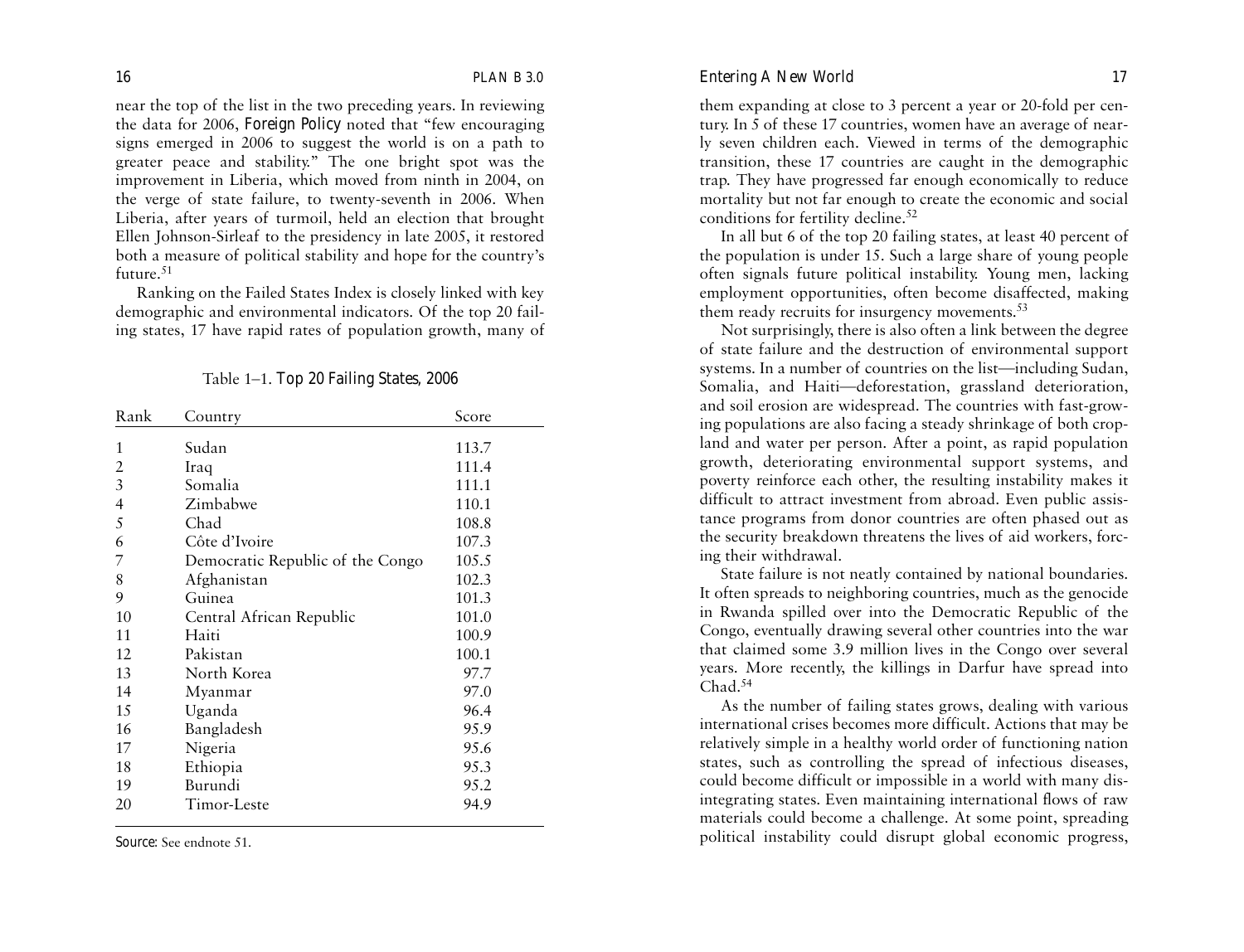suggesting that we need to address the causes of state failure with a heightened sense of urgency.

### **A Civilizational Tipping Point**

In recent years there has been a growing concern over thresholds or tipping points in nature. For example, scientists worry about when the shrinking population of an endangered species will fall to a point from which it cannot recover. Marine biologists are concerned about the point where overfishing will trigger the collapse of a fishery.

We know there were social tipping points in earlier civilizations, points at which they were overwhelmed by the forces threatening them. For instance, at some point the irrigationrelated salt buildup in their soil overwhelmed the capacity of the Sumerians to deal with it. With the Mayans, there came a time when the effects of cutting too many trees and the associated loss of topsoil were simply more than they could manage.<sup>55</sup>

The social tipping points that lead to decline and collapse when societies are overwhelmed by a single threat or by simultaneous multiple threats are not always easily anticipated. As a general matter, more economically advanced countries can deal with new threats more effectively than developing countries can. For example, while governments of industrial countries have been able to hold HIV infection rates among adults under 1 percent, many developing-country governments have failed to do so and are now struggling with much higher infection rates. This is most evident in some southern African countries, where up to 20 percent or more of adults are infected.<sup>56</sup>

A similar situation exists with population growth. While populations in nearly all industrial countries except the United States have stopped growing, rapid growth continues in nearly all the countries of Africa, the Middle East, and the Indian subcontinent. Nearly all of the 70 million people being added to world population each year are born in countries where natural support systems are already deteriorating in the face of excessive population pressure, in the countries least able to support them. In these countries, the risk of state failure is growing.<sup>57</sup>

Some issues seem to exceed even the management skills of the more advanced countries, however. When countries first detected falling underground water tables, it was logical to

### *Entering A New World 19*

expect that governments in affected countries would quickly raise water use efficiency and stabilize population in order to stabilize aquifers. Unfortunately, not one country—industrial or developing—has done so. Two failing states where overpumping and security-threatening water shortages loom large are Pakistan and Yemen.

Although the need to cut carbon emissions has been evident for some time, not one country—industrial or developing—has succeeded in becoming carbon-neutral. Thus far this has proved too difficult politically for even the most technologically advanced societies. Could rising carbon dioxide levels in the atmosphere prove to be as unmanageable for our early twentyfirst century civilization as rising salt levels in the soil were for the Sumerians in 4000 BC?

Another potentially severe stress on governments is the coming decline in oil production. Although world oil production has exceeded new oil discoveries by a wide margin for more than 20 years, only Sweden and Iceland actually have anything that remotely resembles a plan to effectively cope with a shrinking supply of  $oil.^58$ 

This is not an exhaustive inventory of unresolved problems, but it does give a sense of how their number is growing as we fail to solve existing problems even as new ones are being added to the list. The risk is that these accumulating problems and their consequences will overwhelm more and more governments, leading to widespread state failure and eventually the failure of civilization.

Analytically, the challenge is to assess the effects of mounting stresses on the global system. These stresses are perhaps most evident in their effect on food security, which was the weak point of many earlier civilizations that collapsed. Several converging trends are making it difficult for the world's farmers to keep up with the growth in food demand. Prominent among these are falling water tables, the growing conversion of cropland to nonfarm uses, and more extreme climate events, including crop-withering heat waves, droughts, and floods. As a result, world grain production has fallen short of consumption in seven of the last eight years, dropping world grain stocks to their lowest level in 34 years. Corn prices nearly doubled and wheat prices nearly tripled between late 2005 and late 2007.<sup>59</sup>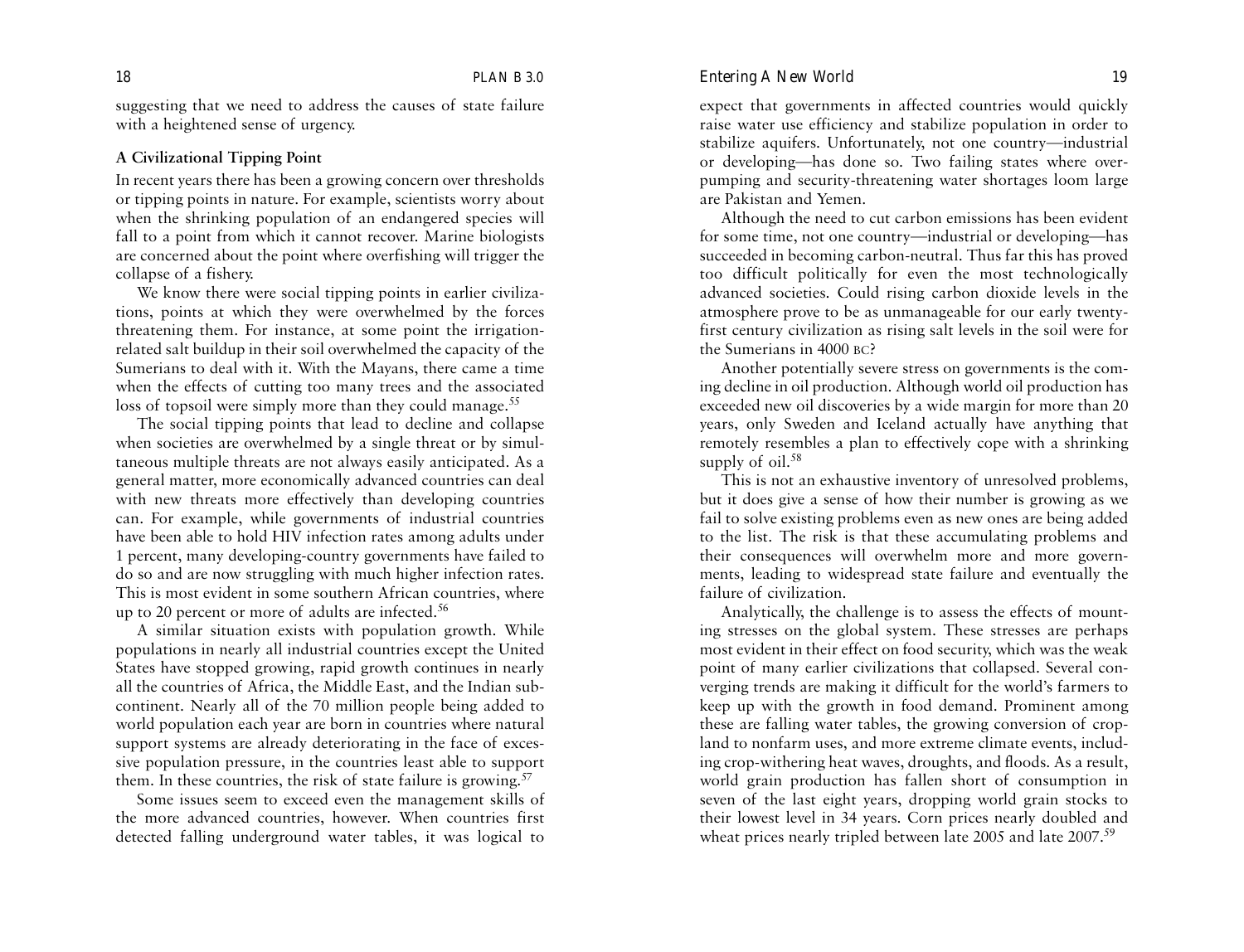Just when it seemed that things could not get much worse, the United States, the world's breadbasket, is planning to double the share of its grain harvest going to fuel ethanol—from 16 percent of the 2006 crop to 30 percent or so of the 2008 crop. With this enormous growth in the U.S. capacity to convert grain into fuel, the world price of grain is moving up toward its oil equivalent value. This ill-conceived U.S. effort to reduce its oil insecurity has helped drive world grain prices to all-time highs, creating unprecedented world food insecurity. Under this stress, still more states may fail.<sup>60</sup>

State failure can come quickly—and often unexpectedly. In looking back at earlier civilizations, it was often a single environmental trend that led to their demise. But countries today are facing several simultaneously, some of which reinforce each other. The earlier civilizations such as the Sumerians and Mayans were often local, rising and falling in isolation from the rest of the world. In contrast, we will either mobilize together to save our global civilization, or we will all be potential victims of its disintegration.

### **Plan B—A Plan of Hope**

Plan B is shaped by what is needed to save civilization, not by what may currently be considered politically feasible. Plan B does not fit within a particular discipline, sector, or set of assumptions.

Implementing Plan B means undertaking several actions simultaneously, including eradicating poverty, stabilizing population, and restoring the earth's natural systems. It also involves cutting carbon dioxide emissions 80 percent by 2020, largely through a mobilization to raise energy efficiency and harness renewable sources of energy.

Not only is the scale of this save-our-civilization plan ambitious, so is the speed with which it must be implemented. We must move at wartime speed, restructuring the world energy economy at a pace reminiscent of the restructuring of the U.S. industrial economy in 1942 following the Japanese attack on Pearl Harbor. The shift from producing cars to planes, tanks, and guns was accomplished within a matter of months. One of the keys to this extraordinarily rapid restructuring was a ban on the sale of cars, a ban that lasted nearly three years.  $61$ 

We face an extraordinary challenge, but there is much to be upbeat about. All the problems we face can be dealt with using existing technologies. And almost everything we need to do to move the world economy back onto an environmentally sustainable path has already been done in one or more countries.

We see the components of Plan B—the alternative to business-as-usual—in new technologies already on the market. On the energy front, for example, an advanced-design wind turbine can produce as much energy as an oil well. Japanese engineers have designed a vacuum-sealed refrigerator that uses only one eighth as much electricity as those marketed a decade ago. Gaselectric hybrid automobiles, getting nearly 50 miles per gallon, are twice as efficient as the average car on the road.<sup>62</sup>

Numerous countries are providing models of the various components of Plan B. Denmark, for example, today gets 20 percent of its electricity from wind and has plans to push this to 50 percent. Some 60 million Europeans now get their residential electricity from wind farms. By the end of 2007, some 40 million Chinese homes will be getting their hot water from rooftop solar water heaters. Iceland now heats close to 90 percent of its homes with geothermal energy. In so doing, it has virtually eliminated the use of coal for home heating.<sup>63</sup>

With food, India—using a small-scale dairy production model that relies almost entirely on crop residues as a feed source—has more than quadrupled its milk production since 1970, overtaking the United States as the world's leading milk producer. The value of India's dairy production now exceeds that of its rice harvest.<sup>64</sup>

Fish farming advances in China, centered on the use of an ecologically sophisticated carp polyculture, have made this the first country where fish farm output exceeds the oceanic catch. Indeed, the 32 million tons of farmed fish produced in China in 2005 was equal to roughly a third of the world's oceanic fish catch.<sup>65</sup>

We see what a Plan B world could look like in the reforested mountains of South Korea. Once a barren, almost treeless country, the 65 percent of South Korea now covered by forests has checked flooding and soil erosion, returning environmental health and stability to the Korean countryside.<sup>66</sup>

The United States—which over the last two decades retired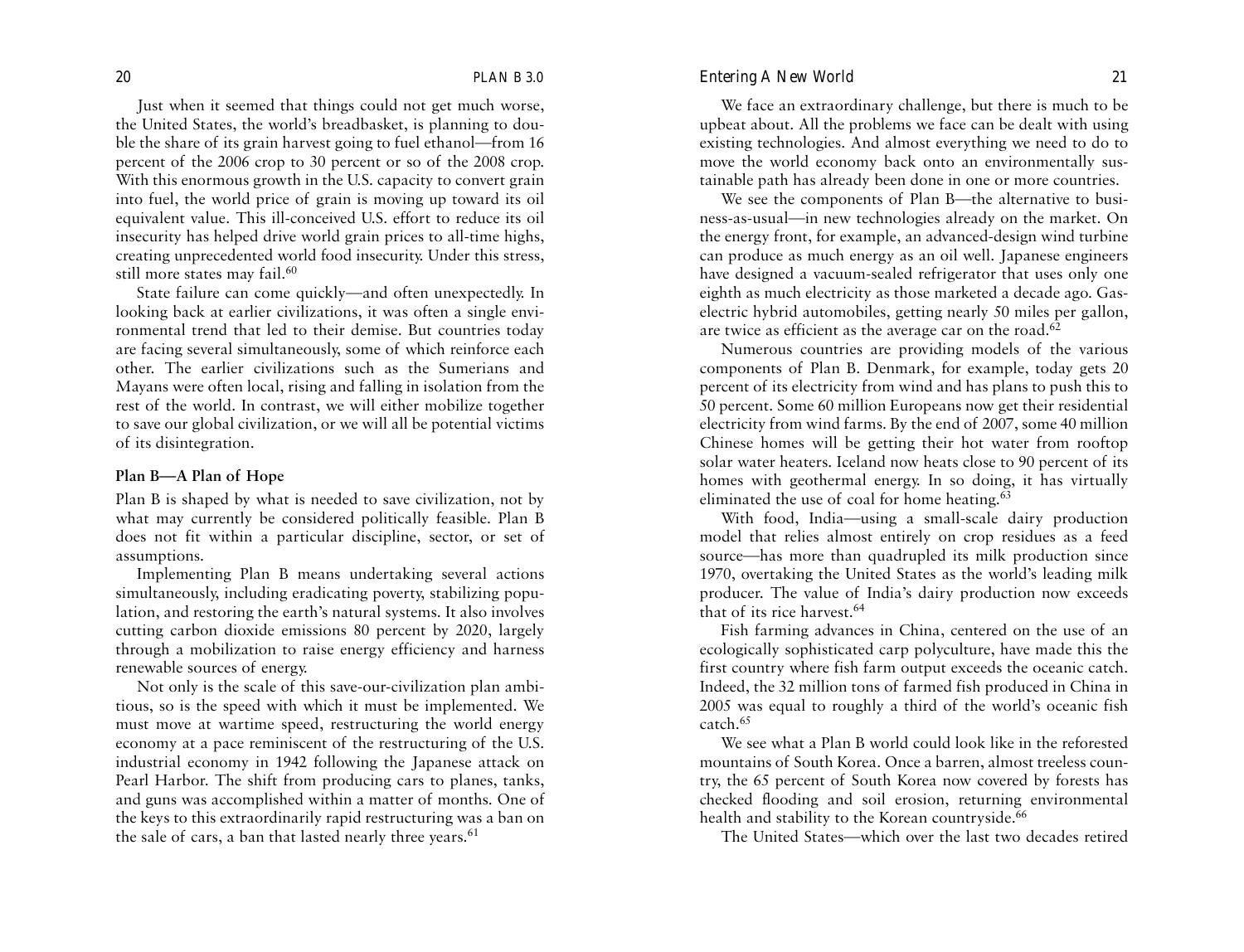one tenth of its cropland, most of it highly erodible, and shifted to conservation tillage practices—has reduced soil erosion by 40 percent. At the same time, the nation's farmers expanded the grain harvest by more than one fifth.<sup>67</sup>

Some of the most innovative leadership has come from cities. Curitiba, Brazil, a city of 1 million people, began restructuring its transport system in 1974. Since then its population has tripled, but its car traffic has declined by 30 percent. Amsterdam has developed a diverse urban transport system, where nearly 40 percent of all trips within the city are taken by bicycle. Paris has a transport diversification plan that also includes a prominent role for the bicycle and is intended to reduce car traffic by 40 percent. London is relying on a tax on cars entering the city center to attain a similar goal.68

Not only are new technologies becoming available, but some of these technologies can be combined to create entirely new outcomes. Gas-electric hybrid cars with an enhanced battery and a plug-in capacity, combined with investment in wind farms feeding cheap electricity into the grid, permit most daily driving to be done with electricity, and at a cost equivalent of less than \$1-a-gallon gasoline. In much of the world, domestic wind energy can be substituted for imported oil.<sup>69</sup>

The challenge is to build a new economy and to do it at wartime speed before we miss so many of nature's deadlines that the economic system begins to unravel. This introductory chapter is followed by five chapters outlining the principal environmental, demographic, and economic challenges facing civilization. Then there are seven chapters that outline Plan B, the roadmap of where the world needs to go and how to get there.

Our civilization is in trouble because of trends we ourselves have set in motion. The good news is that momentum is building in efforts to reverse damaging environmental trends. Just to cite one example, in early 2007 Australia announced that it would ban incandescent light bulbs by 2010, replacing them with highly efficient compact fluorescents that use only one fourth as much electricity. Canada quickly followed with a similar initiative. Europe, the United States, and China are expected to do the same soon. The world may be approaching a tipping point on a political initiative that can drop world electricity use by nearly 12 percent, enabling us to close 705 coalfired power plants. This "ban the bulb" movement could become the first major win in the battle to stabilize climate.<sup>70</sup>

Participating in the construction of this enduring new economy is exhilarating. So is the quality of life it will bring. We will be able to breathe clean air. Our cities will be less congested, less noisy, less polluted, and more civilized. A world where population has stabilized, forests are expanding, and carbon emissions are falling is within our grasp.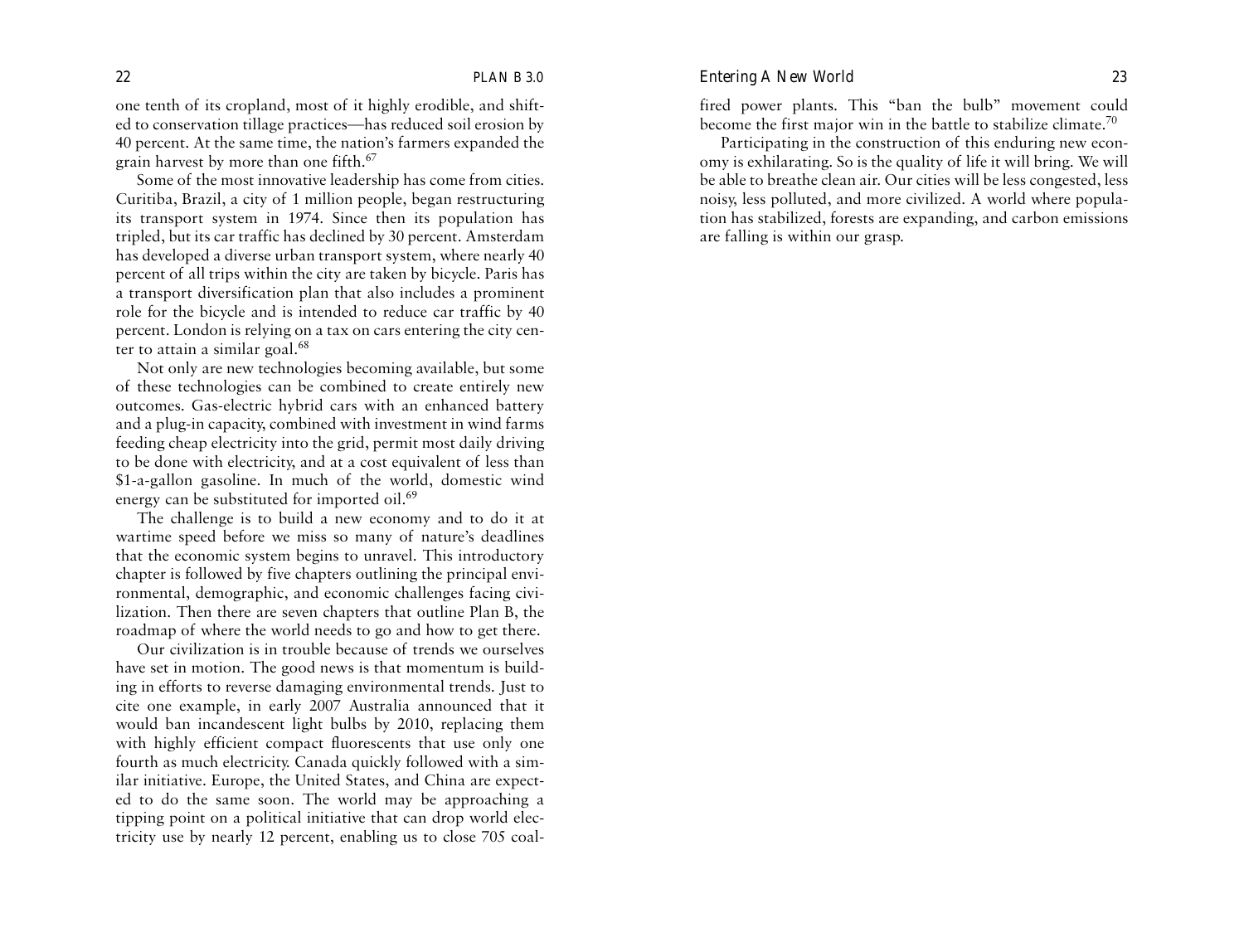# I A CIVILIZATION IN TROUBLE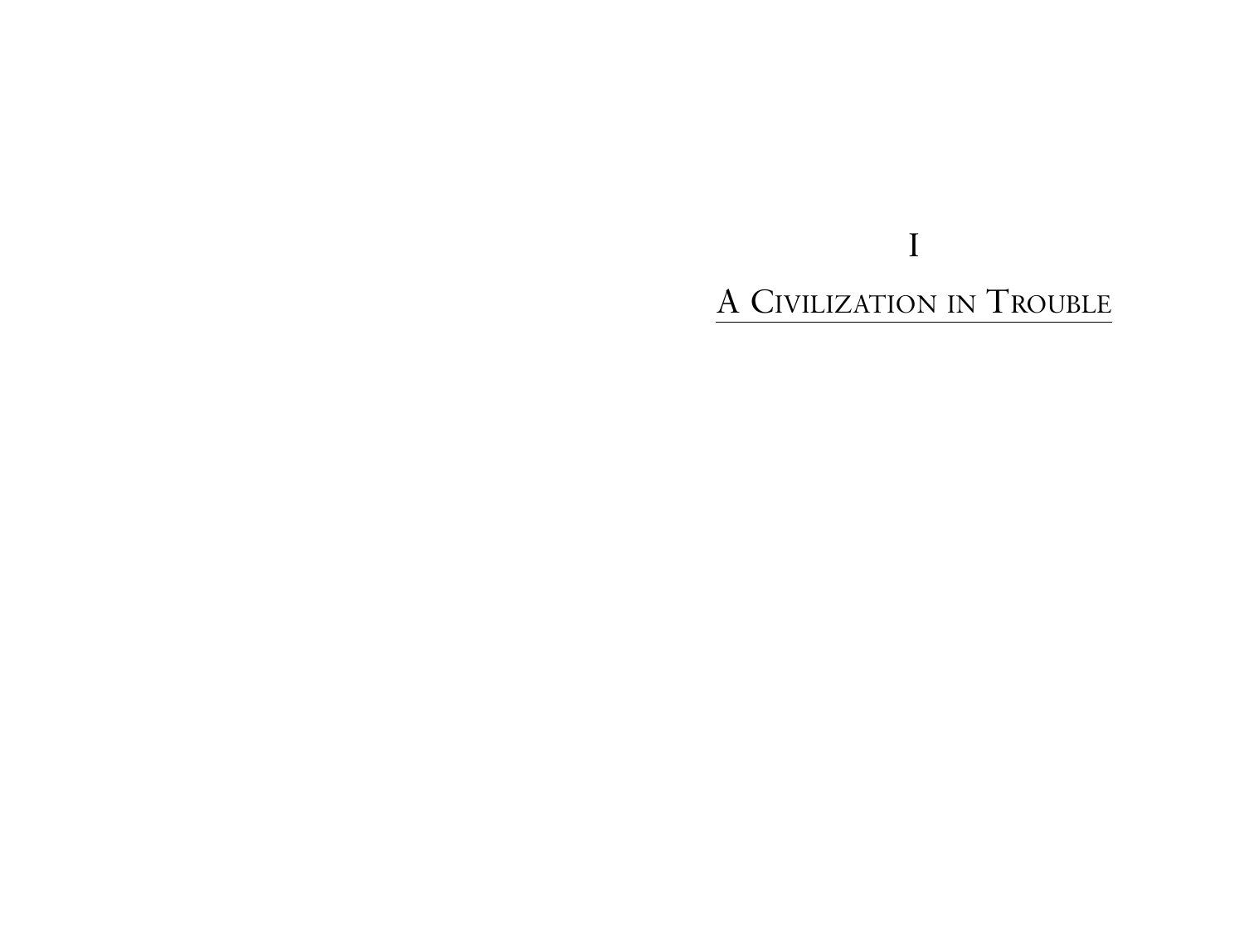## **2**

## *Deteriorating Oil and Food Security*

The twentieth century was the oil century. In 1900, the world produced 150 million barrels of oil. In 2000, it produced 28 billion barrels, an increase of more than 180-fold. This was the century in which oil overtook coal to become the world's leading source of energy. $\frac{1}{1}$ 

The fast-growing supply of cheap oil led to an explosive worldwide growth in food production, population, urbanization, and human mobility. In 1900, only 13 percent of us lived in cities. Today half of us do. The world grain harvest quadrupled during the last century. Human mobility exploded as trains, cars, and planes began moving people at a pace and over distances scarcely imaginable when the century began.<sup>2</sup>

Today, we are an oil-based civilization, one that is totally dependent on a resource whose production will soon be falling. Since 1981, the quantity of oil extracted has exceeded new discoveries by an ever-widening margin. In 2006, the world pumped 31 billion barrels of oil but discovered fewer than 9 billion barrels of new oil. World reserves of conventional oil are in a free fall, dropping every year.<sup>3</sup>

Discoveries of conventional oil total roughly 2 trillion bar-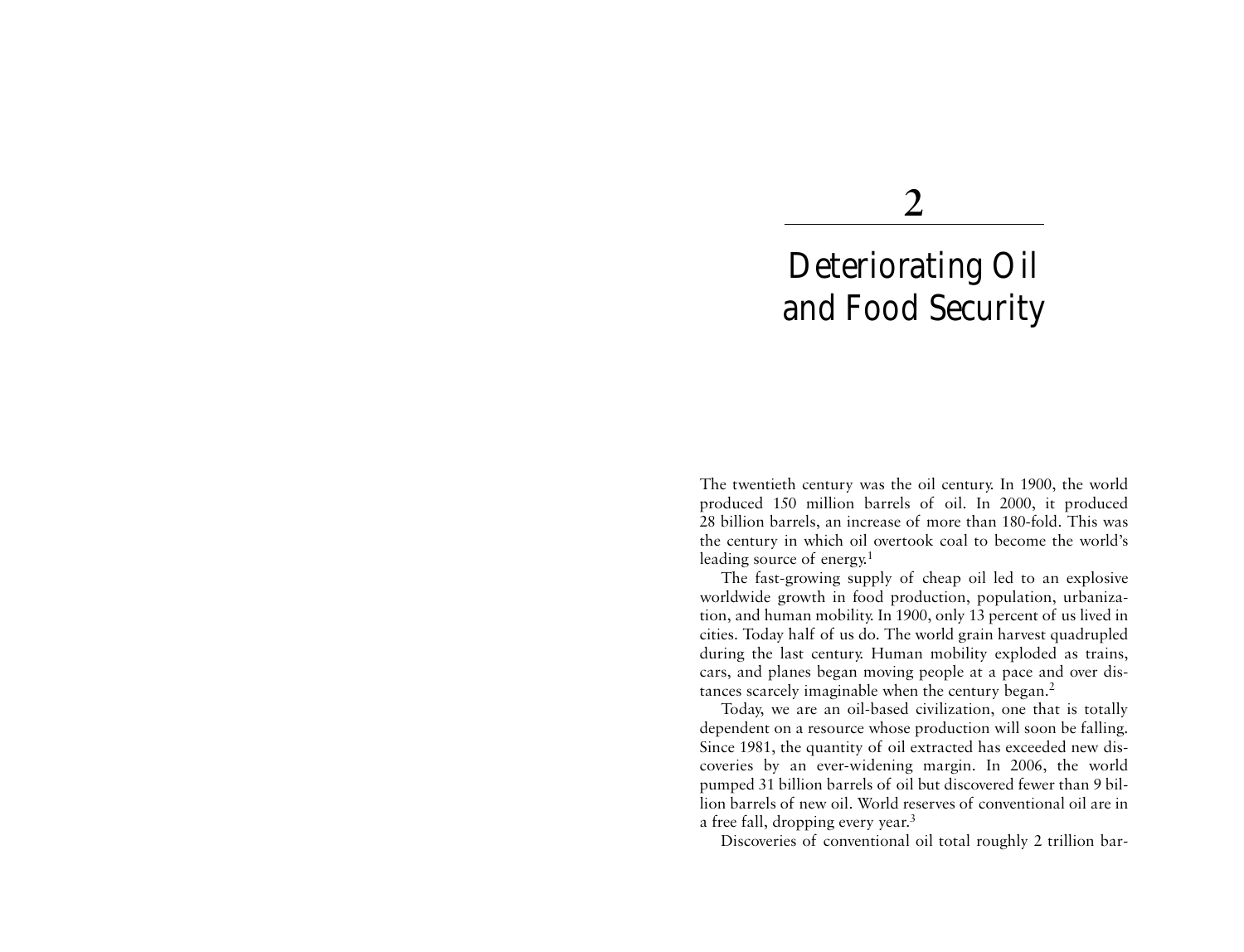rels, of which 1 trillion have been extracted so far, with another trillion barrels to go. By themselves, however, these numbers miss a central point. As Michael Klare notes, the first trillion barrels was easy oil, "oil that's found on shore or near to shore; oil close to the surface and concentrated in large reservoirs; oil produced in friendly, safe, and welcoming places." The other half, Klare notes, is tough oil, "oil that's buried far offshore or deep underground; oil scattered in small, hard-to-find reservoirs; oil that must be obtained from unfriendly, politically dangerous, or hazardous places."<sup>4</sup>

At some point in the not-so-distant future, world oil production will peak and turn downward. When it does so, it will be a seismic event. The only world we have known is one where oil production is rising. In this new world, where oil production is no longer expanding, one country can get more oil only if another gets less.

We are witnessing a fundamental shift in the relationship between oil and food, one that has been in the making for several decades. From 1950 to 1972, a bushel of wheat could be traded for a barrel of oil on the world market. The price of each during that period was remarkably stable, averaging just under \$2 per bushel of wheat and per barrel of oil. Since then, oil prices have climbed. In late 2007, even with the recent run-up in wheat prices, it took eight bushels of wheat to buy one barrel of oil.5

Agricultural analysts have long been concerned about the effect of the coming rise in oil prices on food production costs, but now the price gap is so wide that the United States is starting to convert grain into fuel for cars. When the price of oil rises above \$60 a barrel, it becomes highly profitable to do this. An estimated 16 percent of the U.S. grain harvest was converted into automotive fuel in 2006. For the 2008 harvest, the figure could be close to 30 percent.<sup>6</sup>

The line between the food and energy economies is becoming blurred as the two begin to merge. As a result, the world price of grain is now moving up toward its oil price equivalent. If the food value of a commodity is less than its fuel value, the market will move it into the energy economy.

### **The Coming Decline of Oil**

When the price of oil climbed above \$50 a barrel in late 2004, public attention began to focus on the adequacy of world oil supplies—and specifically on when production would peak and begin to decline. There was no consensus on this issue, but several prominent analysts now believe that the oil peak is imminent.<sup>7</sup>

Various approaches are used to analyze the oil prospect. Oil companies, oil consulting firms, and national governments rely heavily on computer models to project future oil production and prices. As with any such model, the results vary widely, depending on the quality of data and the assumptions fed into them.

Another approach uses the reserves/production relationship to gain a sense of future production trends. This was pioneered in 1956 by the legendary M. King Hubbert, a geologist with Shell Oil and later with the U.S. Geological Survey. Given the nature of oil production, Hubbert theorized that the time lag between the peaking of new discoveries and production was predictable. Noting that the discovery of new reserves in the United States had peaked around 1930, he predicted that U.S. oil production would peak in 1970. He hit it right on the head. As a result of this example and other more recent country experiences, his basic model is now used by many oil analysts.<sup>8</sup>

A third approach separates the world's principal oil-producing countries into three groups: those where production is falling, those where production is still rising, and those that appear to be on the verge of a downturn. Of the leading oil producers, output appears to have peaked in a dozen or so and to still be clearly rising in nine.<sup>9</sup>

Among the post-peak countries are the United States, which peaked at 9.6 million barrels a day in 1970, dropping to 5.1 million barrels a day in 2006, a decline of 47 percent; Venezuela, where production also peaked in 1970; and the two North Sea oil producers, the United Kingdom and Norway, where production peaked in 1999 and 2000, respectively.<sup>10</sup>

The pre-peak countries are dominated by Russia, now the world's biggest oil producer, having eclipsed Saudi Arabia in 2006. Other countries with substantial potential for increasing production are Canada, largely because of its tar sands, and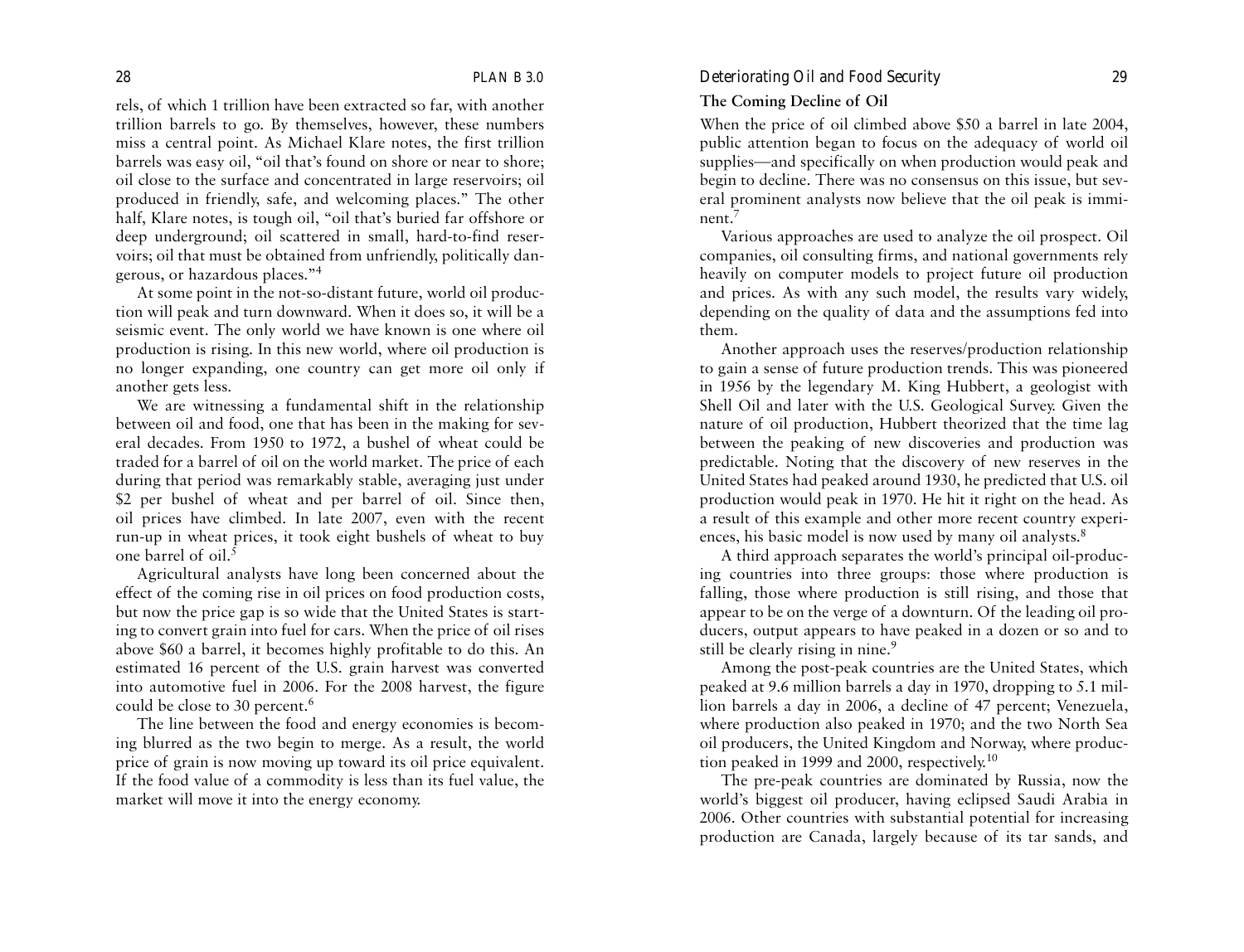Kazakhstan, which is developing the large Kashagan oil field in the Caspian Sea. The other pre-peak countries are Algeria, Angola, Brazil, Nigeria, Qatar, and the United Arab Emirates. Libya, which is now producing 1.7 million barrels a day, plans to double its output to over 3 million barrels a day, close to the 3.3 million it produced in  $1970.<sup>11</sup>$ 

The next group are countries that appear to be nearing a period of production decline, including Saudi Arabia, Mexico, and China. The biggest question mark among the major oil producers is Saudi Arabia. Saudi officials claim that the country can produce far more oil. But the Ghawar oil field that has supplied half of Saudi oil output is 50 years old and is believed by many analysts to be in its declining years. With the crown jewel of world oil fields and other older Saudi fields largely depleted, it remains to be seen whether pumping from new fields will be sufficient to more than offset the loss from the old ones. Somewhat ominously, Saudi oil production data for the first eight months of 2007 show output of 8.37 million barrels per day, a 6-percent drop from the 8.93 million barrels per day of 2006. If Saudi Arabia does not move much above its current level, which I suspect may be the case, then peak oil is on our doorstep.<sup>12</sup>

In Mexico, the second-ranking supplier of oil to the United States after Canada, production apparently peaked in 2004 at 3.4 million barrels per day. Geologist Walter Youngquist notes that Cantarell, the country's dominant oil field, is now in steep decline, and this could make Mexico an oil importer by 2015. China, producing slightly more than Mexico, may also be approaching its peak year. The question is, will production actually increase enough in the pre-peak countries to offset the declines under way in the post-peak countries?<sup>13</sup>

Another clue to the oil production prospect is the actions of the major oil companies themselves. Although oil prices have risen well above \$50 a barrel, there have not been any dramatic increases in exploration and development. This suggests that the companies agree with the petroleum geologists who say that 95 percent of all the oil in the world has already been discovered. "The whole world has now been seismically searched and picked over," says independent geologist Colin Campbell. "Geological knowledge has improved enormously in the past 30 years and it is almost inconceivable now that major fields remain to be found." The bottom line is that the oil reserves of major companies are shrinking yearly.<sup>14</sup>

Sadad al-Husseini, former head of exploration and production at Aramco, the Saudi national oil company, pointed out in an interview that new oil output coming online had to be sufficient to cover both estimated annual growth in world demand of 2 million barrels a day and the annual decline in production from older fields of over 4 million barrels a day. "That's like a whole new Saudi Arabia every couple of years," Husseini said. "It's not sustainable."<sup>15</sup>

The geological evidence suggests that world oil production will be peaking sooner rather than later. Matt Simmons, a prominent oil investment banker, says in reference to new oil fields: "We've run out of good projects. This is not a money issue...if these oil companies had fantastic projects, they'd be out there [developing new fields]." Kenneth Deffeyes, a highly respected geologist and former oil industry employee now at Princeton University, said in his 2005 book, *Beyond Oil*, "It is my opinion that the peak will occur in late 2005 or in the first few months of 2006." Walter Youngquist and A.M. Samsam Bakhtiari of the Iranian National Oil Company both projected that oil would peak in 2007.<sup>16</sup>

It is quite possible that Deffeyes, Youngquist, and Bakhtiari are close to the mark. The International Energy Agency (IEA) reports that world oil production in 2005 of 84.39 million barrels per day rose to 85.01 million barrels per day in 2006. For the first nine months in 2007 output averaged 84.75 million barrels per day, slightly less than in 2006. Whether output in the last three months of the year will rise enough to take the annual output above the 2006 level remains to be seen as of this writing. Whether it does or not, there is a clear loss of momentum in production growth that, in the face of rising oil demand, will almost certainly translate into higher oil prices in the near term.<sup>17</sup>

Yet another way of assessing the oil prospect is simply to look at the age of the major oil fields. Of the top 20 fields ever discovered in terms of oil reserves, 18 were discovered between 1917 (Bolivar in Venezuela) and 1968 (Shaybah in Saudi Arabia). The 2 more recent discoveries, Cantarell in Mexico and East Baghdad Field in Iraq, were discovered during the 1970s, but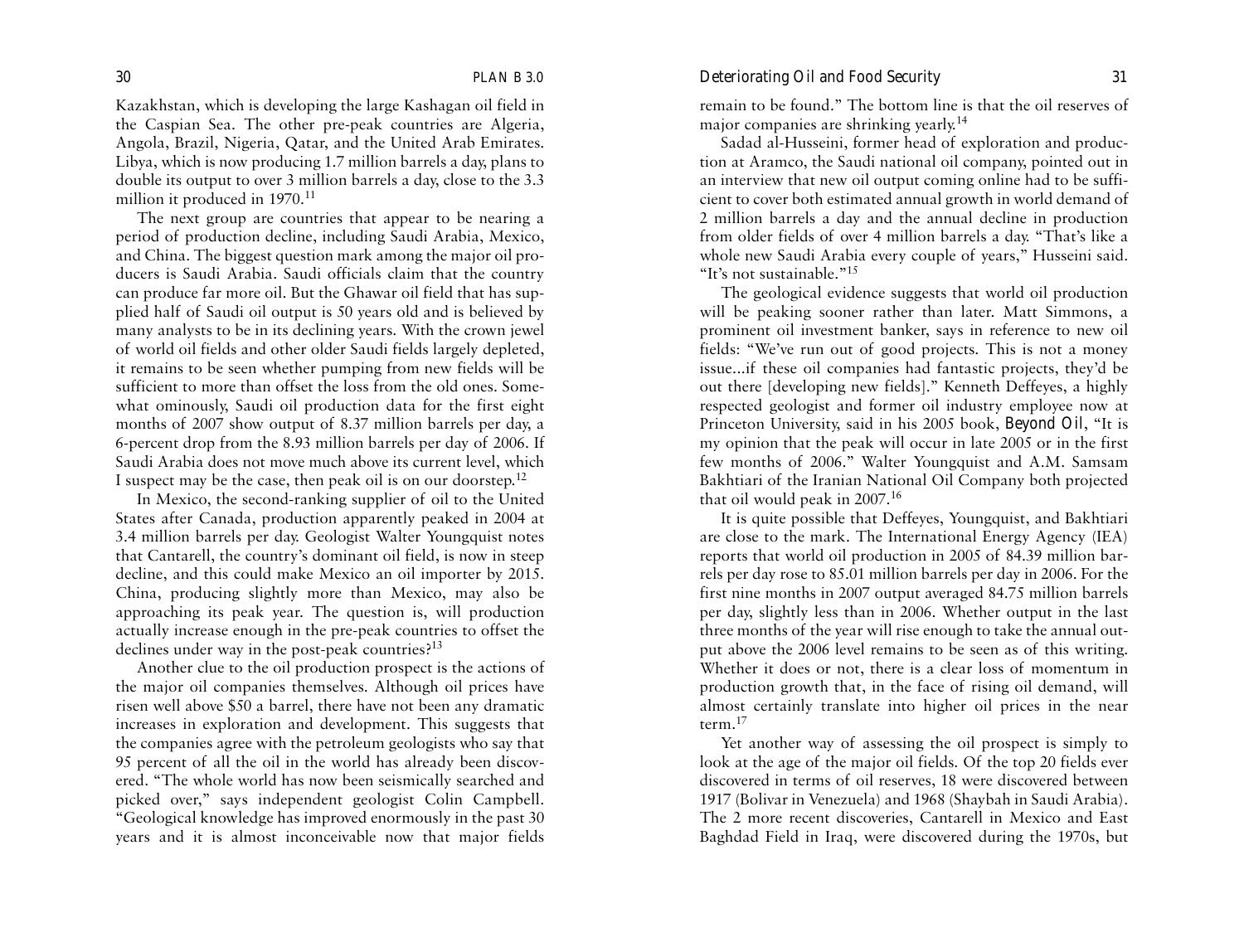none have come since then. Even Kashagan, the only large find in recent decades, misses making the all-time top 20. With so many of the largest oil fields aging and in decline, offsetting this with new discoveries or stepped-up production at existing fields using more advanced extraction technologies will become increasingly difficult.<sup>18</sup>

If 2006 does turn out to be the historical peak in world oil production, and if the output trend follows a bell-shaped curve, one where the shape of the curve on the ascending and descending sides is more or less symmetrical (as with the classic Hubbert's Peak curve), then we can use the recent historical trend to estimate the likely future trend. In recent decades, politics and prices influenced oil production levels, but we may now be moving into an era of aging oil fields where geology will largely determine production trends.

Based on this, to project oil production from the peak year 2006 to 2020 we simply go back 14 years, to 1992. Output that year averaged 67 million barrels per day. It then climbed to 85 million barrels per day in 2006, an increase of 18 million barrels per day. If the production decline is symmetrical, then output per day in 2020 would again be 67 million barrels, a drop of 21 percent. Assuming a 1.1 percent annual rate of world population growth from 2006 to 2020, for a total growth of 16 percent, oil supply per person would drop by a staggering 32 percent in just 14 years. In stark contrast to this projection of 67 million barrels per day in 2020, based on the Hubbert's Peak curve, the IEA is projecting world oil output in 2020 at 106 million barrels per day.<sup>19</sup>

If production did peak in 2006 and if future production does follow the Hubbert curve, what are the options? One is to look for oil in even more remote places. Some of the estimated 5 percent of conventional oil not yet discovered may be in the Arctic. With the prospect of an ice-free Arctic Ocean within a few decades, countries bordering the Arctic are beginning to think about oil exploration within the region. Looking for oil in the polar region will raise scores of geopolitical issues, including who controls what parts of the Arctic and what environmental regulations should cover the development of any oil discovered there.

Aside from conventional petroleum, which can easily be

pumped to the surface, vast amounts of oil are stored in tar sands and can be produced from oil shale. The Athabasca tar sand deposits in Alberta, Canada, may total 1.8 trillion barrels. Only about 300 billion barrels of this may be recoverable, however. Venezuela also has a large deposit of extra heavy oil, estimated at 1.2 trillion barrels. Perhaps a third of it can be readily recovered.<sup>20</sup>

Oil shale concentrated in Colorado, Wyoming, and Utah in the United States holds large quantities of kerogen, an organic material that can be converted into oil and gas. In the late 1970s the United States launched a major effort to develop the oil shale on the western slope of the Rocky Mountains in Colorado. When oil prices dropped in 1982, the oil shale industry collapsed. Exxon quickly pulled out of its \$5-billion Colorado project, and the remaining companies soon followed suit. Since extracting oil from shale requires several barrels of water for each barrel of oil produced, water scarcity may limit its revival.<sup>21</sup>

The one project that is moving ahead is the tar sands project in Canada's Alberta Province. Launched in the early 1980s, it is now producing 1.4 million barrels of oil a day, enough to meet nearly 7 percent of current U.S. oil needs. This tar sand oil is not cheap, however, and it wreaks environmental havoc on a vast scale.<sup>22</sup>

Producing oil from tar sands is highly carbon-intensive. Heating and extracting the oil from the sands relies on the extensive use of natural gas, production of which has already peaked in North America. As peak oil analyst Richard Heinberg notes, "Currently, two tons of sand must be mined in order to yield one barrel of oil." The net energy yield is low. Walter Youngquist notes, "It takes the equivalent of two out of each three barrels of oil recovered to pay for all the energy and other costs involved in getting the oil from the oil sands."<sup>23</sup>

Thus although these reserves of oil in tar sands and shale may be vast, gearing up for production is a costly, climate-disrupting, time-consuming process. At best, the development of tar sands and oil shale is likely only to slow the coming decline in world oil production.<sup>24</sup>

One of the influences on oil production in the years immediately ahead that is most difficult to measure is the emergence of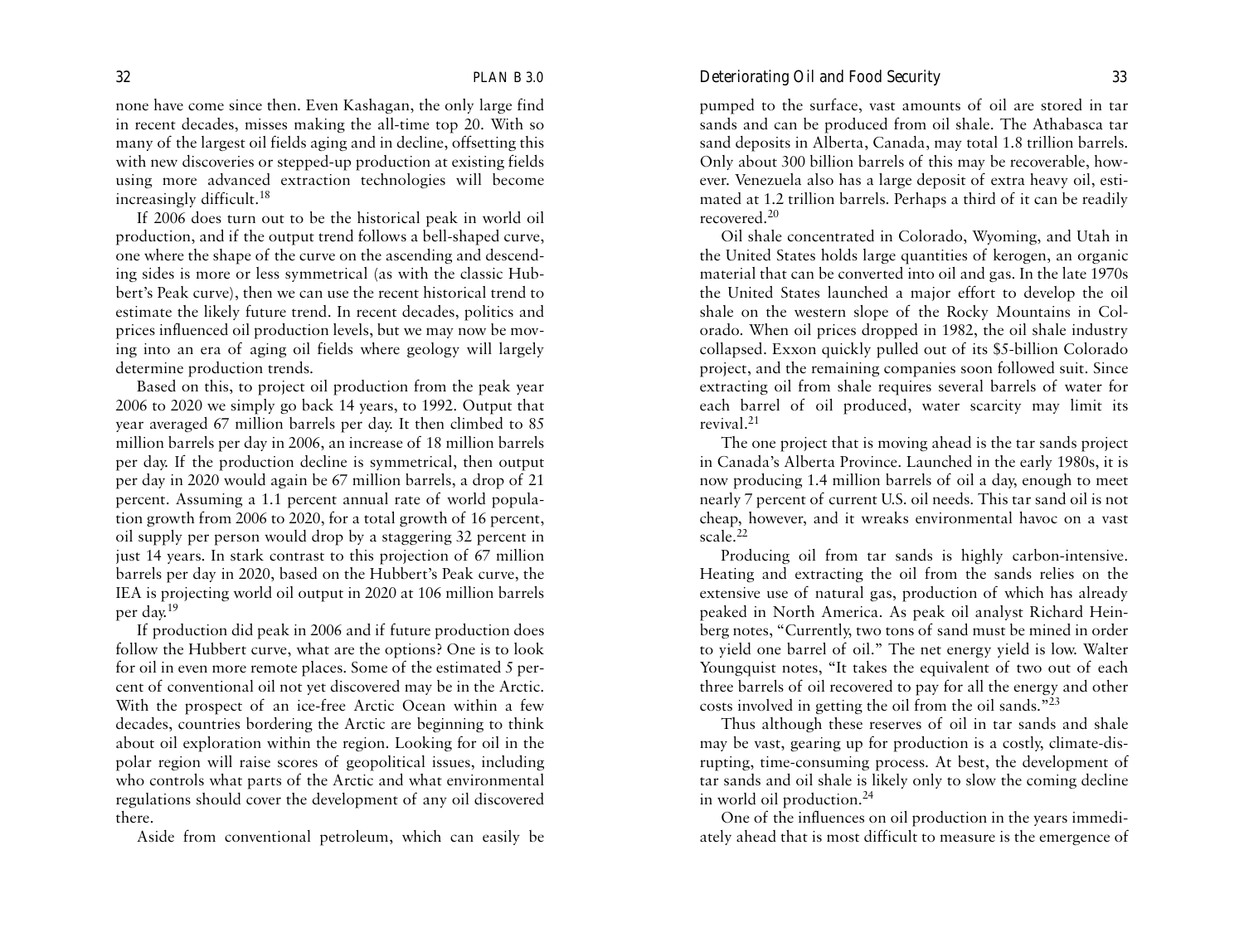what I call a "depletion psychology." Once oil companies or oilexporting countries realize that output is about to peak, they will begin to think seriously about how to stretch out their remaining reserves. As it becomes clear that even a moderate cut in production can double world oil prices, the long-term value of their oil will become much clearer.

### **The Oil Intensity of Food**

Modern agriculture depends heavily on the use of fossil fuels. Most tractors use gasoline or diesel fuel. Irrigation pumps use diesel fuel, natural gas, or coal-fired electricity. Fertilizer production is also energy-intensive. Natural gas is used to synthesize the basic ammonia building block in nitrogen fertilizers. The mining, manufacture, and international transport of phosphates and potash all depend on oil.<sup>25</sup>

Efficiency gains can help reduce agriculture's dependence on oil. In the United States, the combined direct use of gasoline and diesel fuel in farming fell from its historical high of 7.7 billion gallons (29.1 billion liters) in 1973 to 4.2 billion in 2005—a decline of 45 percent. Broadly calculated, the gallons of fuel used per ton of grain produced dropped from 33 in 1973 to 12 in 2005, an impressive decrease of 64 percent.<sup>26</sup>

One reason for this achievement was a shift to minimumand no-till cultural practices on roughly two fifths of U.S. cropland. But while U.S. agricultural fuel use has been declining, in many developing countries it is rising as the shift from draft animals to tractors continues. A generation ago, for example, cropland in China was tilled largely by draft animals. Today much of the plowing is done with tractors. $27$ 

Fertilizer accounts for 20 percent of U.S. farm energy use. Worldwide, the figure may be slightly higher. As the world urbanizes, the demand for fertilizer climbs. As people migrate from rural areas to cities, it becomes more difficult to recycle the nutrients in human waste back into the soil, requiring the use of more fertilizer. Beyond this, the growing international food trade can separate producer and consumer by thousands of miles, further disrupting the nutrient cycle. The United States, for example, exports some 80 million tons of grain per year grain that contains large quantities of basic plant nutrients: nitrogen, phosphorus, and potassium. The ongoing export of these nutrients would slowly drain the inherent fertility from U.S. cropland if the nutrients were not replaced.<sup>28</sup>

Irrigation, another major energy claimant, is requiring more energy worldwide as water tables fall. In the United States, close to 19 percent of farm energy use is for pumping water. And in some states in India where water tables are falling, over half of all electricity is used to pump water from wells. Some trends, such as the shift to no-tillage, are making agriculture less oilintensive, but rising fertilizer use, the spread of farm mechanization, and falling water tables are having the opposite effect.<sup>29</sup>

Although attention commonly focuses on energy use on the farm, agriculture accounts for only one fifth of the energy used in the U.S. food system. Transport, processing, packaging, marketing, and kitchen preparation of food are responsible for the rest. The U.S. food economy uses as much energy as the entire economy of the United Kingdom.30

The 14 percent of energy used in the food system to move goods from farmer to consumer is equal to two thirds of the energy used to produce the food. And an estimated 16 percent of food system energy use is devoted to canning, freezing, and drying food—everything from frozen orange juice concentrate to canned peas.<sup>31</sup>

Food staples such as wheat have traditionally moved over long distances by ship, traveling from the United States to Europe, for example. What is new is the shipment of fresh fruits and vegetables over vast distances by air. Few economic activities are more energy-intensive.<sup>32</sup>

Food miles—the distance that food travels from producer to consumer—have risen with cheap oil. At my local supermarket in downtown Washington, D.C., the fresh grapes in winter typically come by plane from Chile, traveling almost 5,000 miles. One of the most routine long-distance movements of fresh produce is from California to the heavily populated U.S. East Coast. Most of this produce moves by refrigerated trucks. In assessing the future of long-distance produce transport, one writer observed that the days of the 3,000-mile Caesar salad may be numbered.<sup>33</sup>

Packaging is also surprisingly energy-intensive, accounting for 7 percent of food system energy use. It is not uncommon for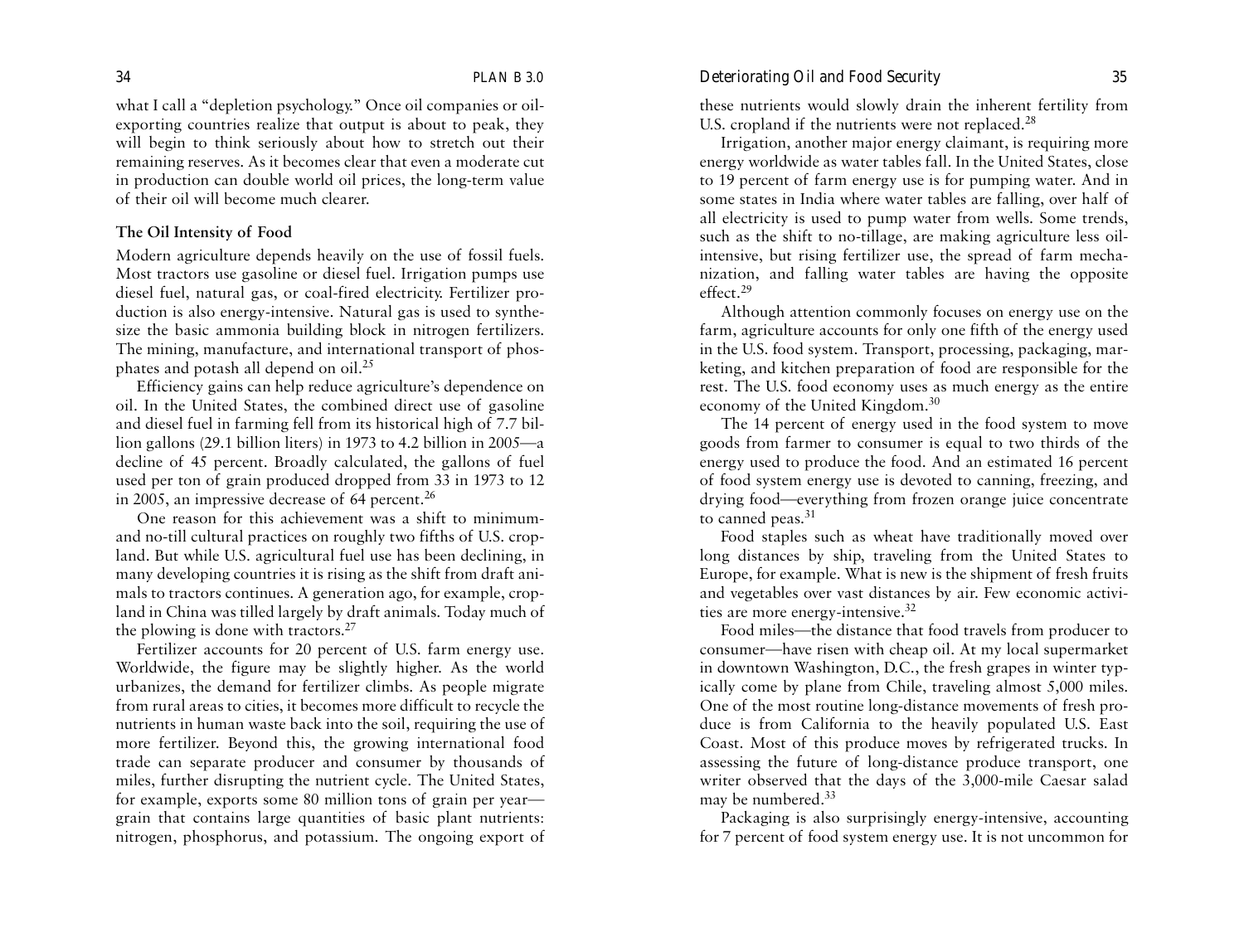the energy invested in packaging to exceed that in the food it contains.<sup>34</sup>

The U.S. farmer gets about 20 percent of the consumer food dollar. And for some products, the figure is much lower. As one analyst has observed, "An empty cereal box delivered to the grocery store would cost about the same as a full one."<sup>35</sup>

The most energy-intensive segment of the food chain is the kitchen. Much more energy is used to refrigerate and prepare food in the home than is used to produce it in the first place. The big energy user in the food system is the kitchen refrigerator, not the farm tractor. While oil dominates the production end of the food system, electricity dominates the consumption end. With higher energy prices, the modern food system that evolved when oil was cheap will not survive as it is now structured.36

### **The Changing Food Prospect**

The world grain harvest has more than tripled since 1950, climbing from 630 million to 2 billion tons. The most rapid growth came between 1950 and 1973, when the grain harvest doubled. In 23 years, farmers expanded the grain harvest by as much as during the 11,000 preceding years, from the beginning of agriculture until 1950.37

The mid-twentieth century marked an abrupt transition point in world agriculture as the frontiers of agricultural settlement largely disappeared. Prior to then, increases in the harvest came largely from expanding the cropped area, as farmers moved from valley to valley and eventually from continent to continent. Yield increases were typically so slow as to be imperceptible within a human life span. In contrast, since 1950 four fifths of the world grain harvest growth has come from raising land productivity, with much of the rise dependent on oil.<sup>38</sup>

Between 1950 and 1990, the systematic application of science to agriculture helped raise grain yields from less than 1.1 tons per hectare to close to 2.5 tons. Grainland productivity worldwide increased 2.1 percent a year. Since 1990, however, the rise has slowed to 1.2 percent a year. By 1990, most of the easy steps to raise grain yields had already been taken.39

The growth in land productivity since 1950 was driven by three trends: a near-tripling of the world irrigated area, a 10-fold growth in world fertilizer use, and the rapid dissemination of high-yielding varieties that centered on hybrid corn in the United States and the high-yielding dwarf wheats and rices in Asia.40

While world grain production has expanded continuously, it has slowed in recent decades, falling below the growth in world population after 1984. As a result, grain production per person peaked in 1984 at 342 kilograms, dropping to 302 kilograms in 2006. A 12-percent drop in the grain harvested per person could be expected to lead to a dramatic increase in world hunger, but it did not. The number of hungry people in the world, which was greatly reduced from 1950 to 1984, continued to decline until the late 1990s before turning upward.<sup>41</sup>

The fall in grain production per person did not automatically translate into more hunger because of the enormous growth in the world soybean harvest—from 68 million tons in 1984 to 222 million tons in 2007. The growing use of soybean meal, the high-protein meal left after the oil is extracted, as a supplement to grain in livestock, poultry, and fish rations both substituted for some of the grain used for feed and greatly increased the efficiency with which the grain itself was converted into animal protein. Feed rations containing roughly four fifths grain and one fifth soybean meal are now standard fare in livestock, poultry, and fish feeding. This allowed the global diet to improve even as the grain supply per person was declining.<sup>42</sup>

Originally domesticated by farmers in central China some 5,000 years ago, the soybean now occupies a dominant position in world agriculture. The growth in soybean production has been meteoric. In both Brazil and Argentina, soybean production took off after 1980. By 2005 the soybean harvest in each country was rivaling or exceeding the grain harvest. By 1990, more U.S. land was planted to soybeans than to wheat.<sup>43</sup>

In the end, however, the world food prospect depends heavily on the expansion of the "big three" grains—wheat, rice, and corn. In seven of the last eight years, world grain production has fallen short of consumption, dropping world carryover stocks of grain to their lowest level in 34 years. The world's farmers already struggling to expand fast enough to feed 70 million more people each year and to allow billions of low-income consumers to move up the food chain—are now being further challenged by the exploding demand for grain to produce fuel ethanol for cars.<sup>44</sup>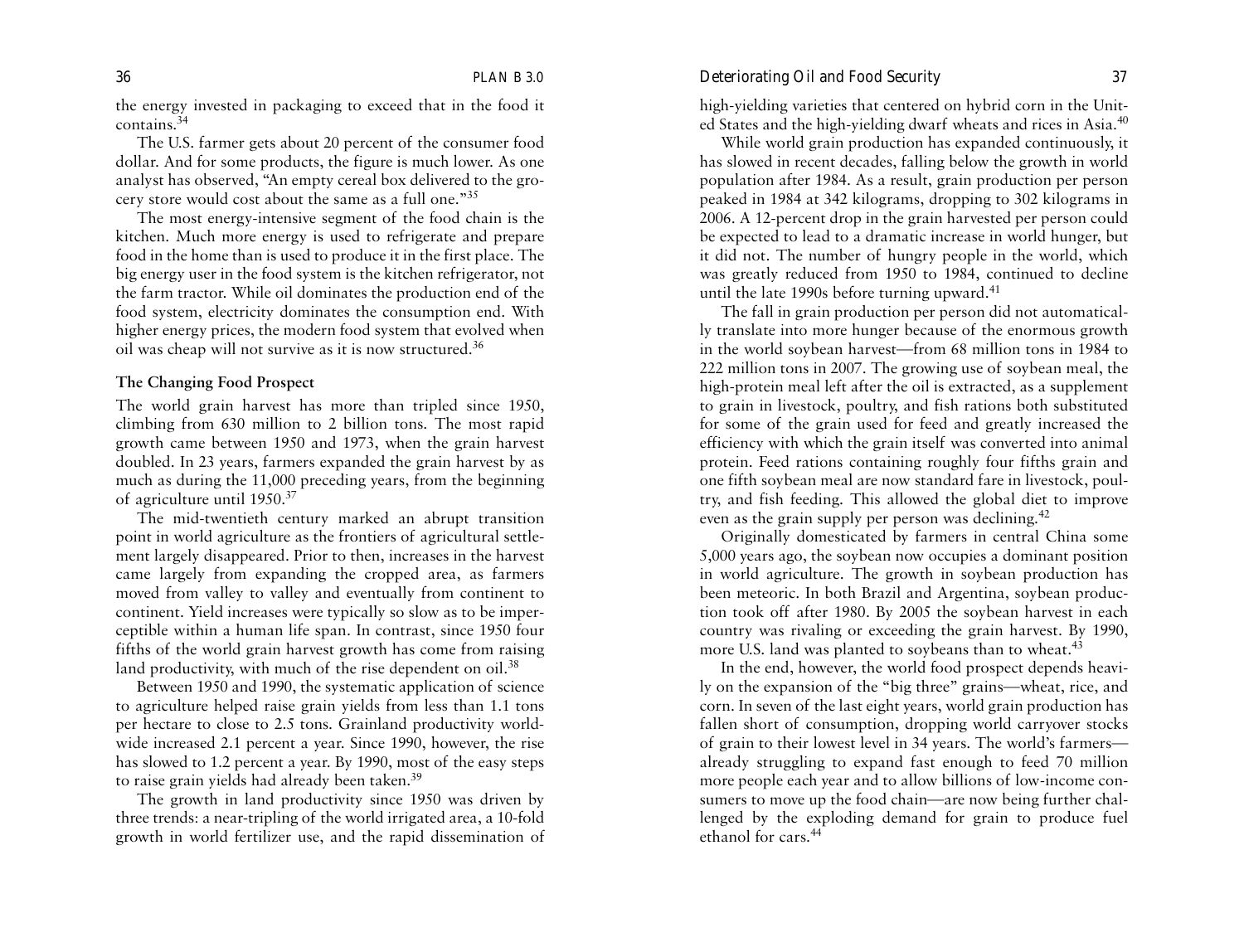Farmers are facing new constraints as they attempt to meet record growth in the demand for grain. While the irrigated area was growing throughout the last half-century, supplies of irrigation water in this new century are beginning to shrink in some countries as wells go dry and scarce water is diverted to cities. And for the first time, harvests in large countries like China are being reduced by water shortages. This is most evident with wheat, produced mainly in the more arid northern half of China, where water tables are falling and wells are going dry. China's wheat harvest peaked in 1997 at 123 million tons and has now dropped to scarcely 100 million tons, a fall of nearly 20 percent.<sup>45</sup>

The wildcard in the food prospect is climate change. Crop ecologists estimate that for each 1-degree-Celsius rise in temperature above the norm during the growing season, we can expect a 10-percent decline in grain yields. With higher global temperatures, we can expect more extreme weather events, including more-destructive floods and more-intense droughts.<sup>46</sup>

Putting further pressure on farmers is the conversion of cropland to nonfarm uses. This is gaining momentum in many parts of the world, particularly in countries with urban sprawl, such as the United States, and in densely populated, rapidly industrializing countries like China. From the central valley of California to the Yangtze River basin in China, construction of homes, factories, roads, highways, and parking lots is devouring some of the world's most productive farmland.

### **Cars and People Compete for Crops**

For most of the 25 years after 1978, when the crop-based fuel ethanol program was launched in the United States, investment in distilleries was modest, trickling along well below the radar screen. Then oil prices jumped above \$60 a barrel in 2005, pushing U.S. gasoline prices to over \$3 a gallon. Suddenly investments in corn-based distilleries became hugely profitable, unleashing an investment frenzy. Investment in U.S. ethanol distilleries, once dependent on the ethanol subsidy of 51¢ per gallon, was now driven primarily by surging oil prices. By mid-2007 the capacity of plants under construction slightly exceeded that of all plants built since the crop-based fuel ethanol program began. Stated otherwise, when these plants are completed, the grain used in ethanol production will double.<sup>47</sup>

The United States eclipsed Brazil as the world's leading ethanol producer in 2005. While Brazil uses sugarcane as the feedstock, U.S. distillers use grain—mostly corn. The estimated 81 million tons of the 2007 U.S. corn harvest used to produce 8.3 billion gallons of ethanol represents one fifth of the country's entire grain harvest, but it will supply less than 4 percent of its automotive fuel.<sup>48</sup>

Brazil, the world's largest sugar producer and exporter, is now converting half of its sugarcane harvest into fuel ethanol. With 10 percent of the world's sugar harvest going into ethanol, the price of sugar is rising. Cheap sugar may now be history.<sup>49</sup>

In Europe, the emphasis is on producing biodiesel. In 2006, the European Union (EU) produced 1.2 billion gallons of biodiesel from vegetable oil, mostly in Germany and France, and 417 million gallons of ethanol, most of it distilled from grain in France, Spain, and Germany. To meet its goal of obtaining 10 percent of its automotive fuel from plant-based sources, the EU is increasingly turning to palm oil imported from Indonesia and Malaysia, a trend that is leading to the clearing of rainforests for oil palm plantations. The Netherlands, concerned about the impact this could have, is reconsidering its import of palm oil for biodiesel production.<sup>50</sup>

In Asia, China converted some 4 million tons of grain mostly corn—into ethanol in 2006. In India, as in Brazil, ethanol is produced largely from sugarcane. Malaysia and Indonesia are investing heavily in oil palm plantations and new biodiesel refineries.<sup>51</sup>

Production of corn, now the world's dominant feed grain as well as the leading ethanol feedstock, overtook wheat roughly a decade ago. In 2006, the world corn harvest exceeded 700 million tons, wheat was just under 600 million tons, and rice was 420 million tons. The "big three" account for 85 percent of the 2-billion-ton world grain harvest. $52$ 

The U.S. corn production is huge, accounting for 40 percent of the global harvest and two thirds of world corn exports. The corn harvest of Iowa, the leading corn-producing state, exceeds the entire grain harvest of Canada.<sup>53</sup>

Iowa is also the epicenter of ethanol distillery construction. Robert Wisner, Iowa State University economist, reports that the state's demand for corn from processing plants that were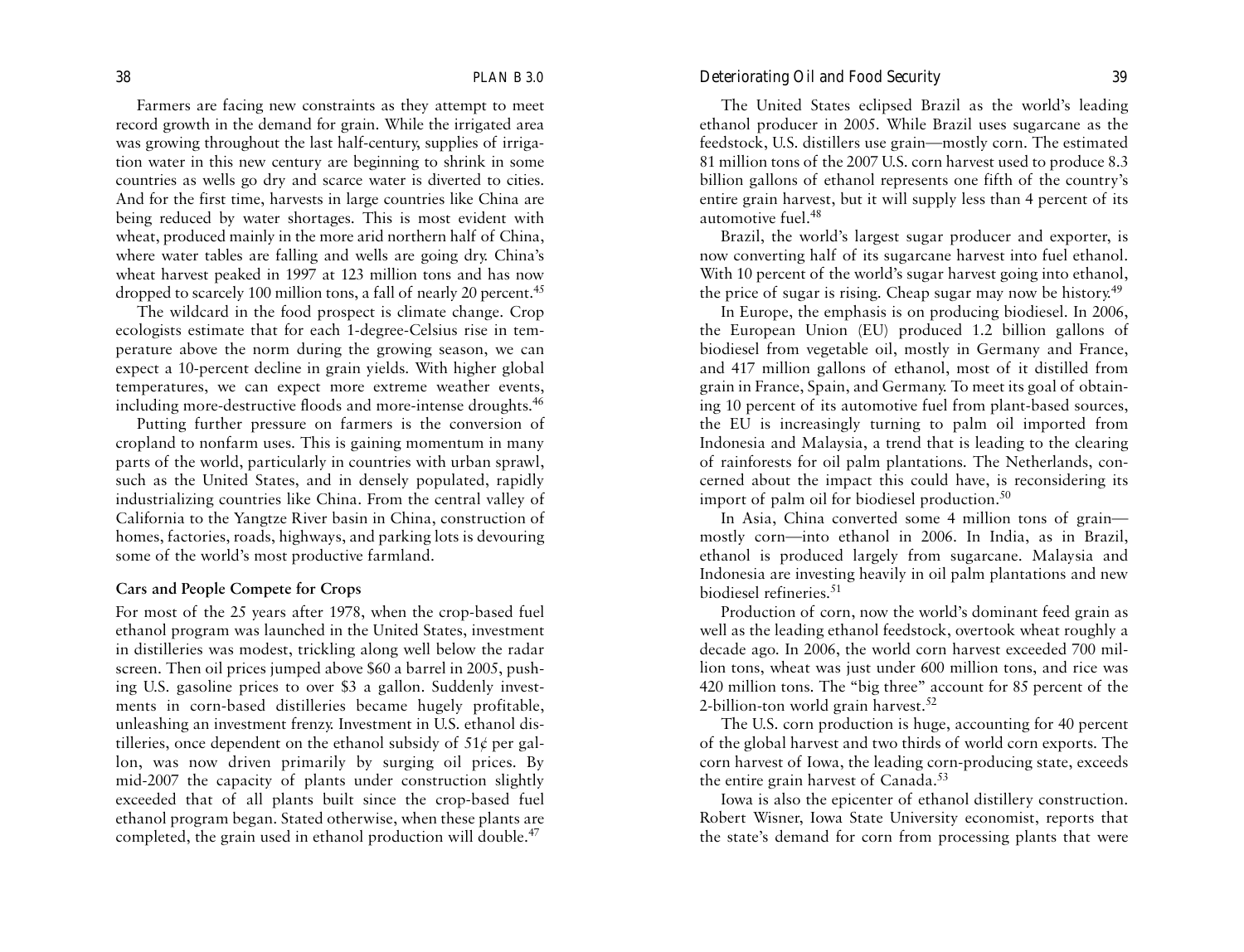operating, under construction, or being planned as of late 2006 totaled 2.7 billion bushels. Yet even in a good year the state harvests only 2.2 billion bushels. As distilleries compete for grain also used to feed livestock and poultry, Iowa could become a corn-deficit state—with no corn to export to the rest of the world.<sup>54</sup>

What happens to the U.S. corn crop is obviously of concern to the entire world. Leading importers like Japan, Egypt, and Mexico will be particularly affected by any reduction in U.S. corn exports.

As the share of the U.S. grain harvest going to ethanol distilleries escalates, it is driving up food prices worldwide. In September 2007, the price of corn was nearly double that of two years earlier. Wheat prices had more than doubled, reaching historic highs. Soybean prices were up by more than half.<sup>55</sup>

The countries initially hit by rising food prices were those where corn is a staple food. In Mexico, one of more than 20 countries with a corn-based diet, the price of tortillas in early 2007 was up by 60 percent. Angry Mexicans in crowds of up to 75,000 took to the streets in protest, forcing the government to institute price controls on tortillas. In the summer of 2007, Italian consumers organized pasta boycotts to protest soaring prices. Meanwhile, the British were worrying about rising bread prices.<sup>56</sup>

From an agricultural vantage point, the world's appetite for crop-based fuels is insatiable. The grain required to fill an SUV's 25-gallon tank with ethanol just once will feed one person for a whole year. If the entire U.S. grain harvest were to be converted to ethanol, it would satisfy at most 18 percent of U.S. automotive fuel needs.<sup>57</sup>

Historically the food and energy economies were separate. But with so many ethanol distilleries now being built to convert grain into fuel, the two are merging. In this new situation the world price of grain is moving up toward its oil-equivalent value. If the fuel value of grain exceeds its food value, the market will simply move the commodity into the energy economy. If the price of oil jumps to \$100 a barrel, the price of grain will follow it upward. If oil goes to \$120, grain will follow. The price of grain is now keyed to the price of oil.

The emerging competition between the owners of the

world's 860 million automobiles and the 2 billion poorest people is uncharted territory for humanity. Suddenly the world is facing a moral and political issue that has no precedent: Should we use grain to fuel cars or to feed people? The average income of the world's automobile owners is roughly \$30,000 a year; the 2 billion poorest people earn on average less than \$3,000 a year. The market says, Let's fuel the cars.<sup>58</sup>

The risk is that rising grain prices will lead to chaos in world grain markets and to food riots in low- and middle-income countries that import grain. One likely consequence is more failing states as governments that are unable to provide food security lose legitimacy. The resulting political instability could disrupt global economic progress. At that point, it would not be merely the price of food but the Nikkei Index and the Dow Jones Industrials that would be affected by the massive diversion of grain to the production of automotive fuel.

Although there are no alternatives to food for people, there are alternatives to using food-based fuels. For example, the 4 percent of U.S. automotive fuel currently supplied from ethanol could be achieved several times over—and at a fraction of the cost—simply by raising auto fuel-efficiency standards by 20 percent.<sup>59</sup>

Another way to reduce the fuel needed for cars is to shift to highly efficient gas-electric hybrid plug-in cars. (See Chapter 12.) This would allow motorists to do short-distance driving, such as the daily commute, with electricity. If wind-rich countries such as the United States, China, and those in Europe invest heavily in wind farms to feed cheap electricity into the grid, cars could run primarily on wind energy—and at the gasoline equivalent of less than \$1 a gallon. $60$ 

While it makes little sense to use food crops to fuel cars if it drives up food prices, there is the option of producing automotive fuel from fast-growing trees, switchgrass, prairie grass mixtures, or other cellulosic materials, which can be grown on wasteland. The technologies to convert these cellulosic materials into ethanol exist, but the cost of producing cellulosic ethanol is still more than double that of grain-based ethanol. More research is needed.<sup>61</sup>

Another option that is fast gaining attention is the use of wasteland to produce jatropha. This four-foot woody shrub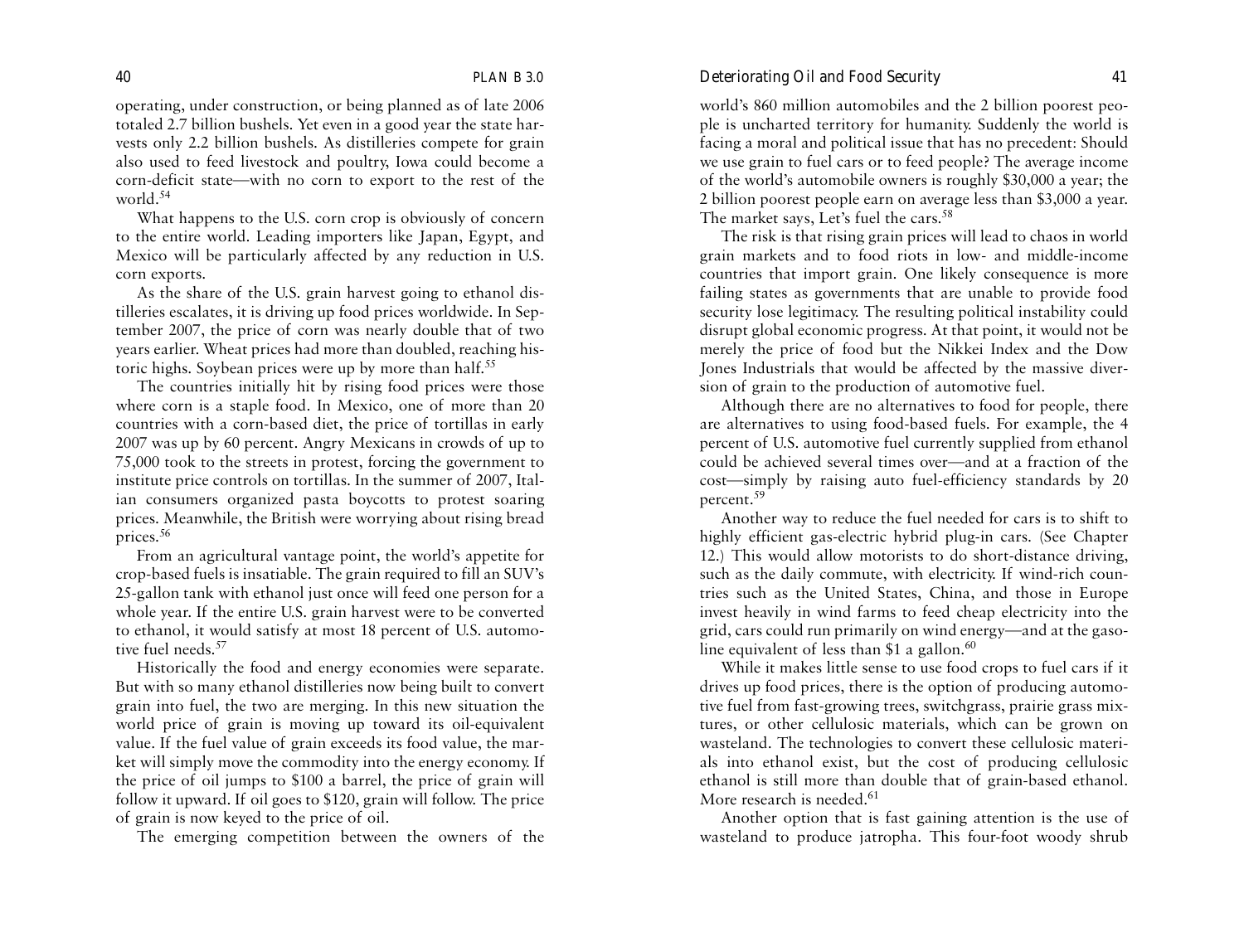bears inedible golf ball–sized fruit with seeds containing oil that can be turned into biodiesel. In addition to being a droughtresistant, low-maintenance shrub with a 50-year lifespan, jatropha requires little fertilizer or water.<sup>62</sup>

The Indian State Railway has planted 7.5 million jatropha plants along rail lines in that country and uses the oil in its diesel-powered locomotives. The government has identified 11 million hectares of wasteland that can be used for this shrub. One of the early enthusiasts, O. P. Singh, a horticulturalist for India's Ministry of Railways, says that one day "every house will have jatropha."<sup>63</sup>

Jatropha diesel can be produced for \$43 per barrel, a price comparable to that of sugarcane-based ethanol but well below that of other biofuels. Companies that process vegetable oils are offering farmers in India long-term, fixed-price contracts for their harvest of jatropha seeds. A U.K. biodiesel company, D1 Oils, has already planted 150,000 hectares of jatropha in Swaziland, Zambia, and South Africa. A Dutch firm, BioKing, is developing plantings in Senegal. China is also considering largescale production of jatropha.<sup>64</sup>

#### **The World Beyond Peak Oil**

Few countries are planning for a reduction in oil use. Indeed, the projections by both the International Energy Agency and the U.S. Department of Energy expect world oil consumption to go from roughly 85 million barrels or so a day at present to close to 120 million barrels a day by 2030. How did they come up with these rosy forecasts? Apparently they focused primarily on demand and then simply assumed that the needed supply would be forthcoming. To use the words of Thomas Wheeler, editor of the *Alternative Press Review*, many analysts and leaders are simply "oblivious to the flashing red light on the earth's fuel gauge."65

Even though peak oil may be imminent, most countries are counting on much higher oil consumption in the decades ahead. Indeed, they are building automobile assembly plants, roads, highways, parking lots, and suburban housing developments as though cheap oil will last forever. Thousands of large jet airliners are being delivered with the expectation that air travel and freight will expand indefinitely. Yet in a world of falling oil production, no country can use more oil unless another uses less.<sup>66</sup>

Darrin Qualman, Director of Research for the National Farmer's Union of Canada says, "The problem isn't simply Peak Oil. . . . The problem is the combination of Peak Oil and an economic system in which... 'no one is in control.' Ours is a system where it is no one's job to look past next year's profits, to take stock of how this year's production might affect next decade's weather, ...where we become ever more dependent on energy despite the fact that no one is keeping an eye on the fuel gauge."67

Some segments of the global economy will be affected more than others simply because some are more oil-intensive. Among these are the automobile, food, and airline industries. Stresses within the U.S. auto industry are already evident. General Motors and Ford, both trapped in a heavy reliance on sales of gas-hogging sport utility vehicles, have seen investment analysts reduce their corporate bonds to junk bond status.<sup>68</sup>

Modern cities are another product of the oil age. From the first cities, which took shape in Mesopotamia some 6,000 years ago, until 1900, urbanization was, with a few exceptions, a slow, barely perceptible process. When the last century began, there were only a few cities with a million people. Today there are more than 400 such cities, and 20 mega-cities have 10 million or more residents.<sup>69</sup>

The metabolism of cities depends on concentrating vast amounts of food, water, and materials and then dispersing the resulting garbage and human waste. This takes vast amounts of energy. With the limited range and capacity of horse-drawn wagons, it was difficult to create large cities. Trucks running on cheap oil changed all that.

As cities grow ever larger and as nearby landfills reach capacity, garbage must be hauled longer distances to disposal sites. With oil prices rising and available landfills receding ever further from the city, garbage disposal becomes increasingly oildependent. At some point, many throwaway products may be priced out of existence.

Cities will be affected by the coming decline in oil production, but it is the suburbs that will take the big hit. People living in poorly designed suburbs, in the sprawl of housing developments, are often isolated geographically from their jobs and shops, forced to use a car even to get a loaf of bread.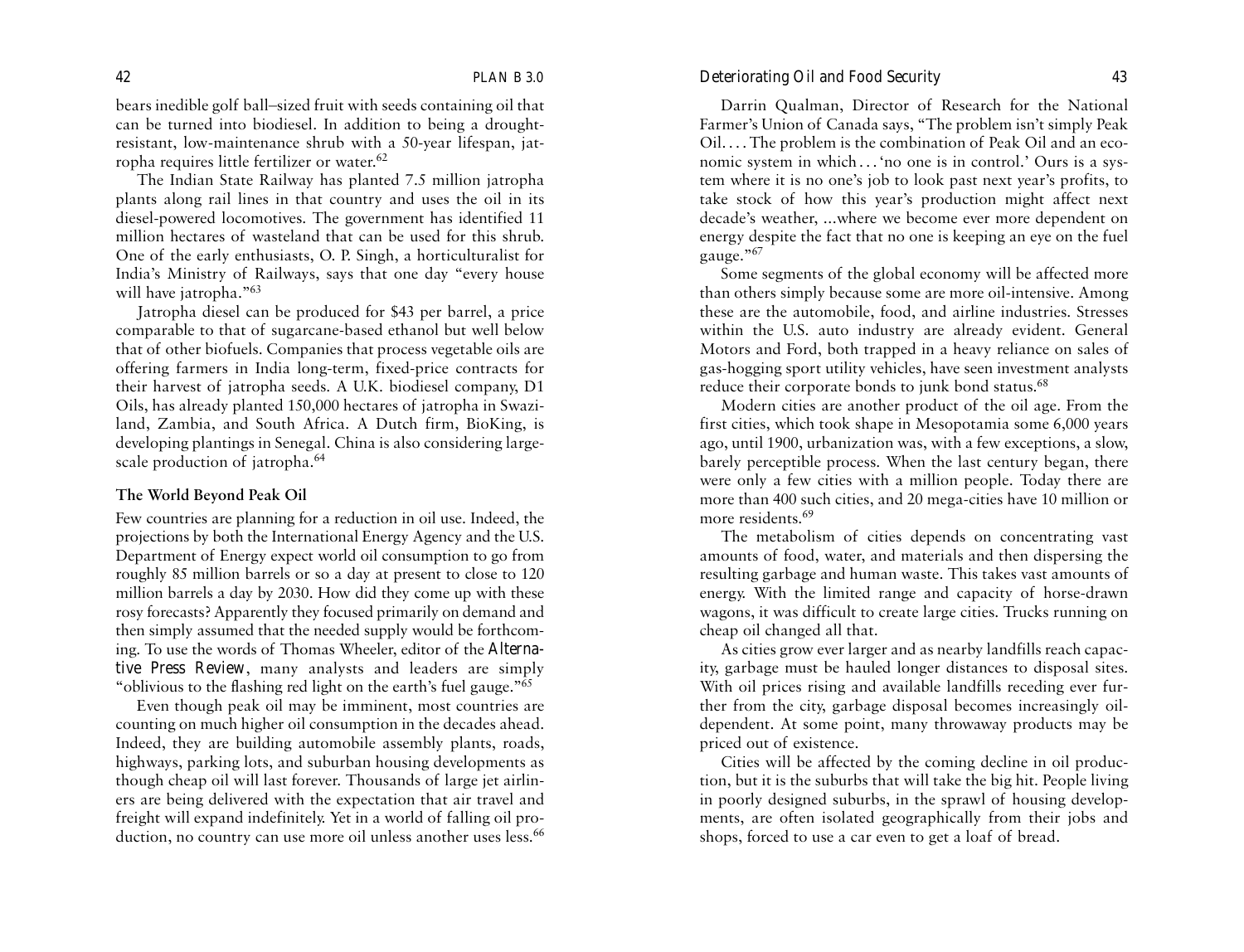Suburbs have created a commuter culture, with the daily roundtrip commute taking, on average, close to an hour a day in the United States. Although Europe's cities were largely mature before the onslaught of the automobile, those in the United States, a much younger country, were shaped by the car. While city limits are rather clearly defined in Europe, and while Europeans only reluctantly convert productive farmland into housing developments, Americans have few qualms about this because of a residual frontier mentality and because cropland was long seen as a surplus commodity.<sup>70</sup>

This unsightly, aesthetically incongruous sprawl of suburbs and strip malls is not limited to the United States. It is found in Latin America, in Southeast Asia, and increasingly in China. Flying from Shanghai to Beijing provides a good view of the sprawl of buildings, including homes and factories, that is following new roads and highways. This is in sharp contrast to the tightly built villages that shaped residential land use for millennia in China.

Shopping malls and huge discount stores, symbolized in the public mind by Wal-Mart, were all subsidized by artificially cheap oil. Isolated by high oil prices, sprawling suburbs may prove to be ecologically and economically unsustainable. Thomas Wheeler observes, "There will eventually be a great scramble to get out of the suburbs as the world oil crisis deepens and the property values of suburban homes plummet."<sup>71</sup>

The food sector will be affected in two ways. Food will become more costly as higher oil prices drive up production and transport costs. As oil costs rise, diets will be altered as people move down the food chain and as they consume more local, seasonally produced food. Diets will thus become more closely attuned to local products and more seasonal in nature.

Air transport, both passenger travel and freight, will suffer as jet fuel prices climb, simply because fuel is the biggest airline operating expense. Although industry projections show air passenger travel growing by some 5 percent a year for the next decade, this seems highly unlikely. Cheap airfares may soon become history.<sup>72</sup>

Air freight may be hit even harder, perhaps leading at some point to an absolute decline. One of the early casualties of rising fuel costs could be the use of jumbo jets to transport fresh produce from the southern hemisphere to industrial countries during the northern winter. The price of fresh produce out of season may simply become prohibitive.

During the century of cheap oil, a vast automobile infrastructure was built in industrial countries, and its maintenance now requires large amounts of energy. The United States, for example, has 2.6 million miles of paved roads, covered mostly with asphalt, and 1.4 million miles of unpaved roads to maintain even if world oil production is falling.<sup>73</sup>

National political leaders seem reluctant to face the coming downturn in oil and to plan for it even though it will become one of the great fault lines in world economic history. Trends now taken for granted, such as rapid urbanization and globalization, could be slowed almost overnight as oil becomes scarce and costly. Economic historians writing about this period may routinely distinguish between before peak oil (BPO) and after peak oil (APO).

Developing countries will be hit doubly hard as still-expanding populations collide with a shrinking oil supply to steadily reduce oil use per person. Without a rapid restructuring of the energy economy, such a decline could quickly translate into a fall in living standards, with those of the poorest falling below survival levels. If the United States, which burns more gasoline than the next 20 countries combined, can sharply reduce its use of oil, this could buy the world time for a smoother transition to the post-petroleum era.<sup>74</sup>

The peaking of world oil production raises questions more difficult than any since civilization began. Will world population growth survive a continuing decline in world oil production? How will a shrinking oil supply be allocated among countries? By the market? By negotiated international agreements? By war? Can civilization itself survive the stresses associated with falling oil production at a time when food prices are rising and the stresses from climate change are mounting? And the list goes on.

### **Food Insecurity and Failing States**

During the concluding half of the last century, the world was making steady progress in reducing hunger, but during the transition into the new century, the tide began to turn. In February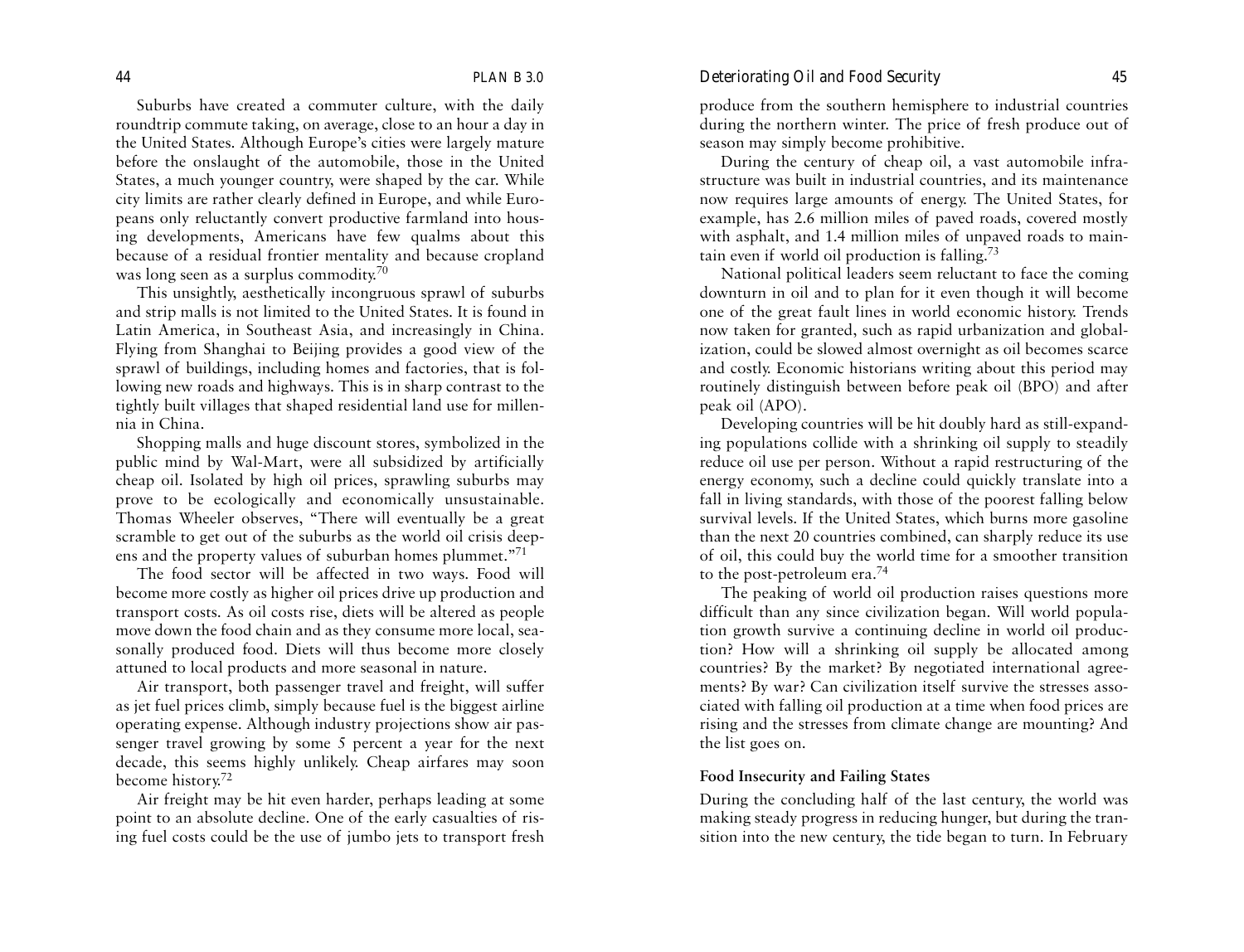2007, James Morris, head of the U.N. World Food Programme (WFP), announced that 18,000 children are now dying each day from hunger and related causes. For perspective, this loss of young lives in one day is almost five times U.S. combat deaths in Iraq through four years of fighting. Although these huge numbers of dying children may be an abstraction, each represents a young life ended far too soon.<sup>75</sup>

There are many ways of measuring hunger. The U.N. Food and Agriculture Organization (FAO) calculates the number of hungry people based on food intake. FAO data say the longterm trend in reducing hunger is encouraging, but not the recent trend. The number of people in developing countries who are hungry and malnourished, which declined from 960 million in 1970 to 800 million in 1996, has turned upward, reaching 830 million in 2003.<sup>76</sup>

Projections by Ford Runge and Benjamin Senauer of the University of Minnesota four years ago showed the number of hungry and malnourished people decreasing to 625 million by 2025. But an update of these projections in early 2007 that took into account the effect of the massive diversion of grain to ethanol distilleries on world food prices shows the number of hungry people climbing instead of decreasing—to 1.2 billion by 2025.<sup>77</sup>

One of the manifestations of a sharp rise in grain prices is a correspondingly sharp drop in food assistance. Since the budgets of food aid agencies are set a year or more ahead, a rise in food prices shrinks food assistance. For example, the United States, by far the largest food aid donor, saw the price of a ton of food aid in 2007 climb to \$611, up from \$363 per ton in 2004. In the absence of supplemental appropriations, food aid will drop by 40 percent. Key recipients, like Ethiopia, Afghanistan, and the Sudan, will be hit hard.<sup>78</sup>

Working together, the FAO and WFP each year release an assessment of crop and food conditions that lists the countries in dire need of food assistance. In May 2007, a total of 33 countries with a combined population of 763 million were on this list. Of these, 17 were in need of external food assistance because of recent civil strife and conflict. Many of these countries are on the top 20 list of failing states, including Afghanistan, Burundi, Côte d'Ivoire, the Democratic Republic of the Congo, Guinea, Pakistan, Somalia, Sudan, and Zimbabwe. The bottom line is that political insecurity and food insecurity often go hand-in-hand.<sup>79</sup>

The countries on WFP's food emergency lists are mostly societies trapped between lowered mortality and continuing high-levels of fertility. In this situation, which leads to state failure if permitted to continue indefinitely, agricultural development is often interrupted by a decline in personal security that makes it difficult to maintain technical support for farmers and to sustain timely flows of seed and fertilizer.

With failing states and declining personal security, it is difficult even to operate food relief programs. WFP head James Morris, discussing the food relief operation in early 2007 in Sudan's Darfur region, where violence and insecurity are rampant, says, "Our convoys are attacked almost daily. We had a driver killed there at the end of last year. Our convoys coming through Chad from Libya are always at risk." In failed and failing states, food relief, however sorely needed, is not always assured. And sometimes even though people are starving, it is simply not possible to reach them with food.<sup>80</sup>

There are many threats to future food security, including falling water tables and rising temperatures, but the most immediate threat may be the diversion of an ever-larger share of the U.S. grain harvest into the production of fuel for cars. Only the U.S. government can intervene to restrict this diversion and avoid life-threatening rises in world grain prices.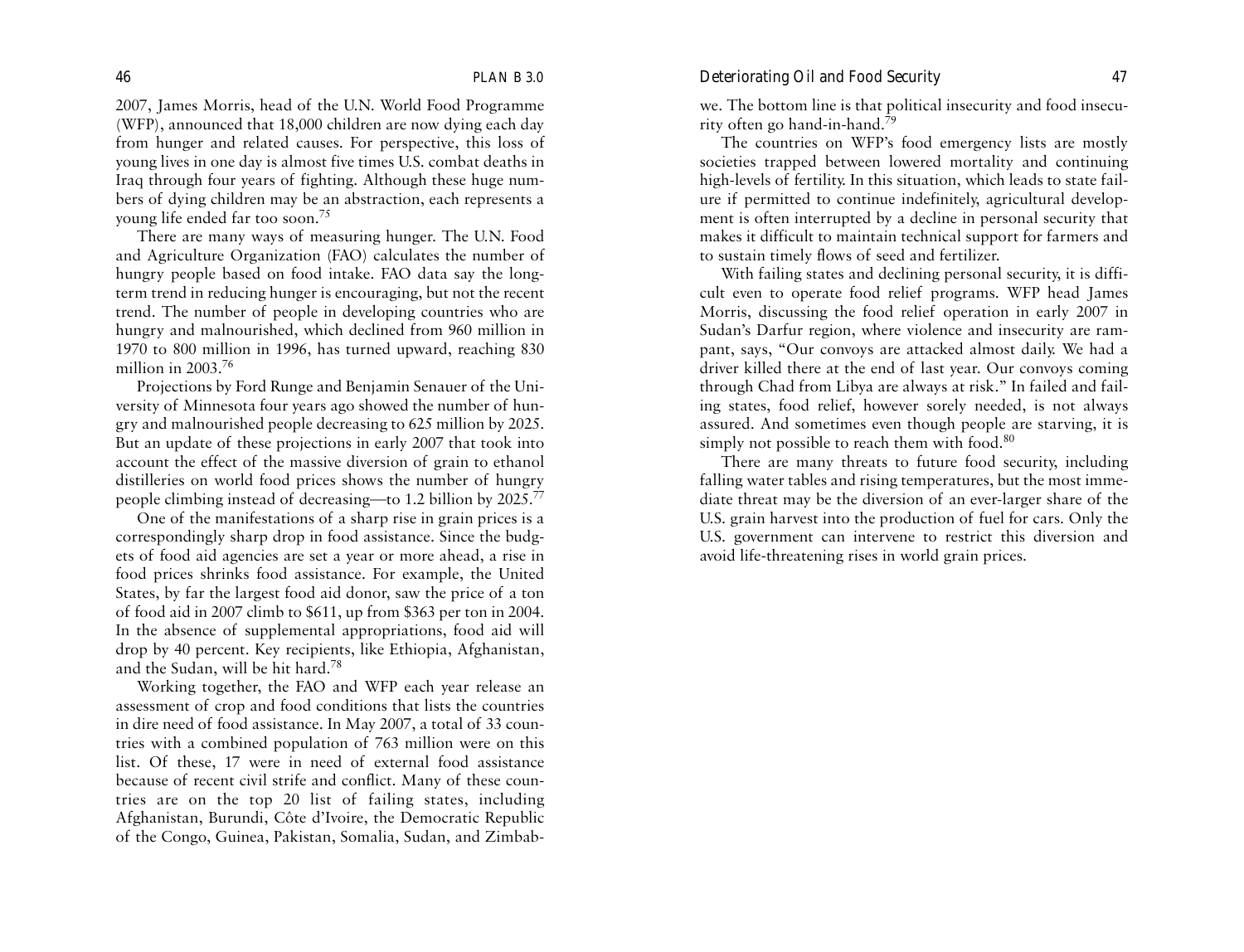### **3**

## *Rising Temperatures and Rising Seas*

Civilization has evolved during a period of remarkable climate stability, but this era is drawing to a close. We are entering a new era, a period of rapid and often unpredictable climate change. The new climate norm is change.

In the spring of 2007, while giving a lecture at Kyoto University, I noted that there had been a remarkable shift during the decade since the Kyoto Protocol was negotiated. In 1997, climate change was discussed in the future tense. Today we discuss it in the present tense. It is no longer something that may happen. It is happening now.

Today not only do we know that the earth is getting warmer, but we can begin to see some of the effects of higher temperatures. Mountain glaciers are melting almost everywhere. Himalayan glaciers that feed the rivers that irrigate the rice fields of China and the wheat fields of India are fast disappearing.<sup>1</sup>

The attention of climate scientists is turning to the melting ice sheets of Greenland and West Antarctica. If we cannot cut carbon emissions quickly enough to save these, then sea level will rise 12 meters (39 feet). Many of the world's coastal cities

### *Rising Temperatures and Rising Seas 49*

will be under water; over 600 million coastal dwellers will be forced to move.<sup>2</sup>

The destructive effects of higher temperatures are visible on many fronts. Crop-withering heat waves have lowered grain harvests in key food-producing regions in recent years. In 2002, record-high temperatures and drought reduced grain harvests in India, the United States, and Canada, dropping the world harvest 90 million tons, or 5 percent below consumption. The record-setting 2003 European heat wave contributed to a world harvest that again fell short of consumption by 90 million tons. Intense heat and drought in the U.S. Corn Belt in 2005 contributed to a world grain shortfall of 34 million tons.3

Such intense heat waves also take a direct human toll. In 2003, the searing heat wave that broke temperature records across Europe claimed more than 52,000 lives in nine countries. Italy alone lost more than 18,000 people, while 14,800 died in France. More than 18 times as many people died in Europe in this heat wave as died during the terrorist attacks on the World Trade Center on September 11, 2001.<sup>4</sup>

The insurance industry is painfully aware of the relationship between higher temperatures and storm intensity. As weatherrelated damage claims have soared, the last few years have brought a drop in earnings and a flurry of lowered credit ratings for insurance companies as well as the reinsurance companies that insure them. $5$ 

Companies using historical records as a basis for calculating insurance rates for future storm damage are realizing that the past is no longer a reliable guide to the future. This is a problem not only for the insurance industry but for all of us. We are altering the earth's climate, setting in motion trends we do not always understand with consequences we cannot anticipate.

### **Rising Temperature and Its Effects**

Scientists at the Goddard Institute for Space Studies of the National Aeronautics and Space Administration (NASA) gather data from a global network of some 800 climate-monitoring stations to measure changes in the earth's average temperature. Their direct measurements go back to 1880.<sup>6</sup>

Since 1970, the earth's average temperature has risen by 0.6 degrees Celsius, or 1 degree Fahrenheit. Meteorologists note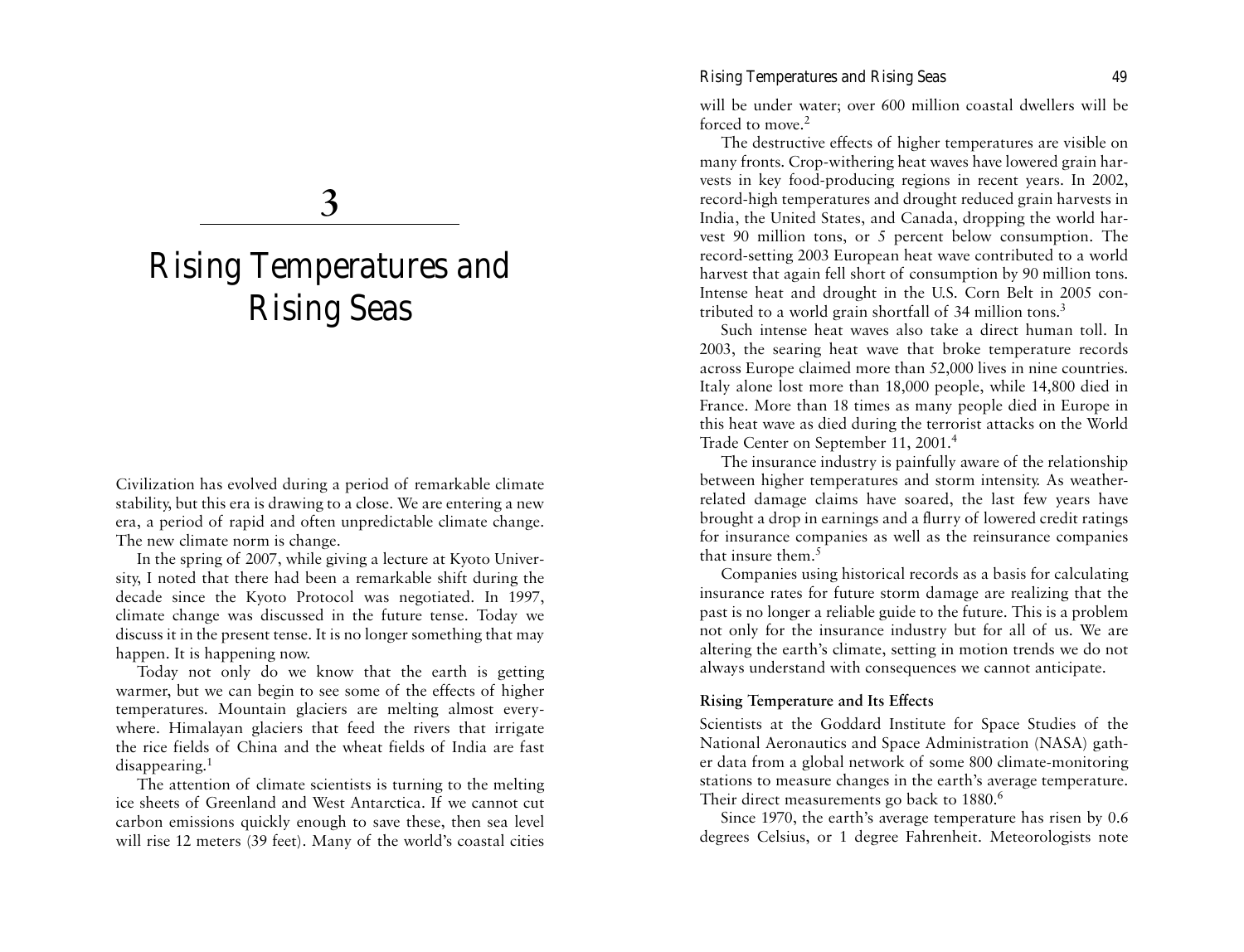that the 23 warmest years on record have come since 1980. And the seven warmest years since recordkeeping began in 1880 have come in the last nine years. Four of these—2002, 2003, 2005, and 2006—were years in which major food-producing regions saw their crops wither in the face of record temperatures.<sup>7</sup>

The amount of carbon dioxide  $(CO_2)$  in the atmosphere has risen substantially since the start of the Industrial Revolution, growing from 277 parts per million (ppm) to 384 ppm in 2007. The annual rise in the atmospheric  $CO<sub>2</sub>$  level, one of the world's most predictable environmental trends, is the result of the annual discharge into the atmosphere of 7.5 billion tons of carbon from burning fossil fuels and 1.5 billion tons from deforestation. The current annual rise is nearly four times what it was in the 1950s, largely because of increased emissions from burning fossil fuels. As more  $CO<sub>2</sub>$  accumulates in the atmosphere, temperatures go up.8

Against this backdrop of record increases, the projections that the earth's average temperature will rise 1.1–6.4 degrees Celsius (2.0–11.5 degrees Fahrenheit) during this century seem all too possible. These projections are the latest from the Intergovernmental Panel on Climate Change (IPCC), the body of more than 2,500 scientists from around the world that in 2007 released a consensus report affirming humanity's role in climate change.<sup>9</sup>

The IPCC-projected rise in temperature is a global average. In reality, the rise will be very uneven. It will be much greater over land than over oceans, in the high northern latitudes than over the equator, and in the continental interiors than in coastal regions.<sup>10</sup>

Higher temperatures diminish crop yields, melt the snow/ice reservoirs in the mountains that feed the earth's rivers, cause more-destructive storms, increase the area affected by drought, and cause more frequent and destructive wildfires.

In a paper presented at the American Meteorological Society's annual meeting in San Diego, California, in January 2005, a team of scientists from the National Center for Atmospheric Research reported a dramatic increase in the land surface affected by drought over the last few decades. The area experiencing very dry conditions expanded from less than 15 percent of the earth's total land area in the 1970s to roughly 30 percent by 2002. The scientists attributed part of the change to a rise in temperature and part to reduced precipitation, with high temperatures becoming progressively more important during the latter part of the period. Lead author Aiguo Dai reported that most of the drying was concentrated in Europe and Asia, Canada, western and southern Africa, and eastern Australia.<sup>11</sup>

Researchers with the U.S. Department of Agriculture's Forest Service, drawing on 85 years of fire and temperature records, reported in August 2004 that even a 1.6-degree-Celsius rise in summer temperature could double the area of wildfires in the 11 western states.<sup>12</sup>

Ecosystems everywhere will be affected by higher temperatures, sometimes in ways we cannot easily predict. The 2007 IPCC report notes that a rise in temperature of 1 degree Celsius will put up to 30 percent of all species at risk of extinction. The Pew Center on Global Climate Change sponsored a meta-study analyzing some 40 scientific reports that link rising temperature with changes in ecosystems. Among the many changes reported are spring arriving nearly two weeks earlier in the United States, tree swallows nesting nine days earlier than they did 40 years ago, and a northward shift of red fox habitat that has it encroaching on the Arctic fox's range. Inuits have been surprised by the appearance of robins, a bird they have never seen before. Indeed, there is no word in Inuit for "robin."13

The National Wildlife Federation (NWF) reports that if temperatures continue to rise, by 2040 one out of five of the Pacific Northwest's rivers will be too hot for salmon, steelhead, and trout to survive. Paula Del Giudice, Director of NWF's Northwest Natural Resource Center, notes that "global warming will add an enormous amount of pressure onto what's left of the region's prime cold-water fish habitat."14

Douglas Inkley, NWF Senior Science Advisor and senior author of a report to The Wildlife Society, notes, "We face the prospect that the world of wildlife that we now know—and many of the places we have invested decades of work in conserving as refuges and habitats for wildlife—will cease to exist as we know them, unless we change this forecast."15

### **The Crop Yield Effect**

Agriculture as it exists today has been shaped by a climate system that has changed little over farming's 11,000-year history. Crops were developed to maximize yields in this long-standing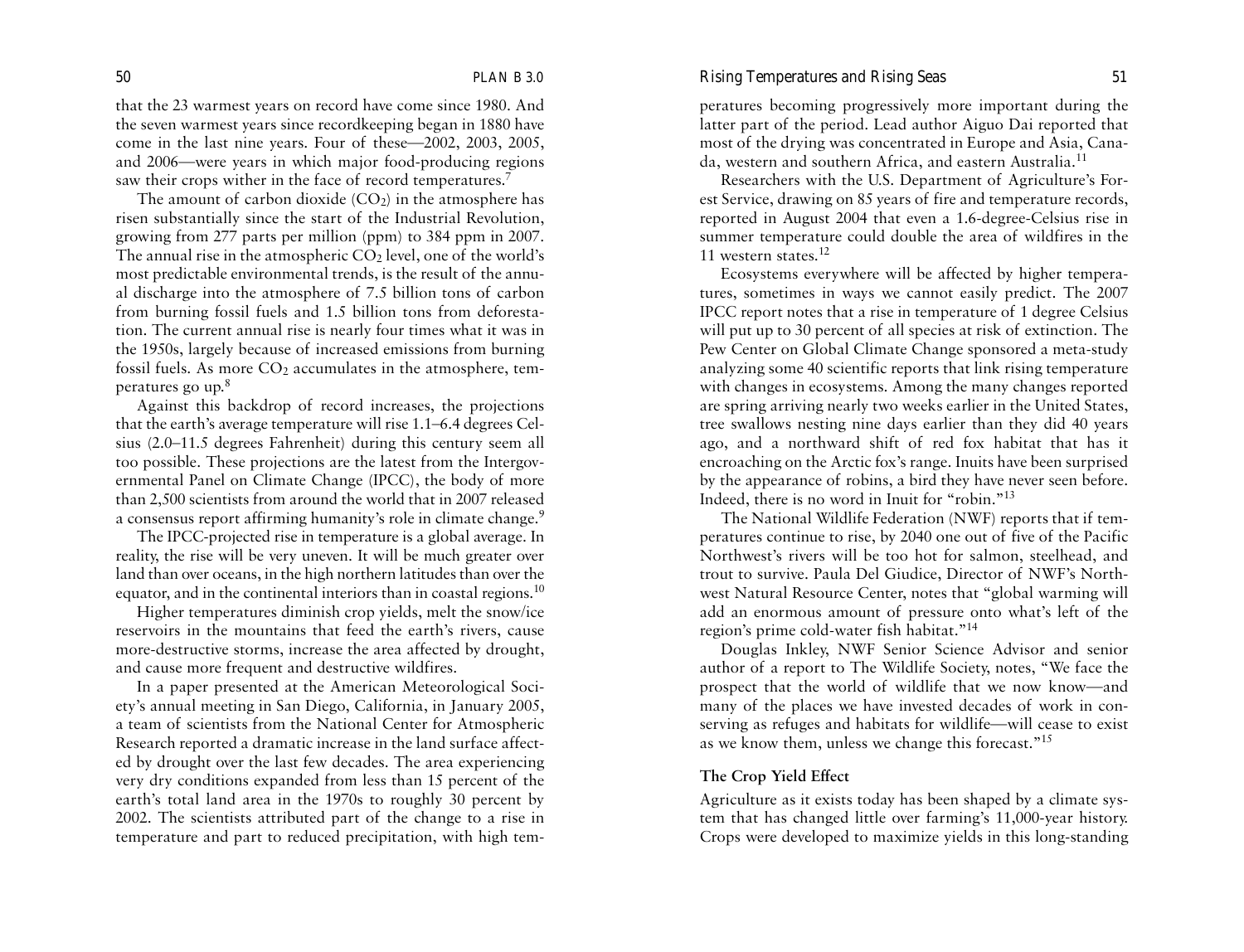climatic regime. As the temperature rises, agriculture will be increasingly out of sync with its natural environment. Nowhere is this more evident than in the relationship between temperature and crop yields.

Since crops in many countries are grown at or near their thermal optimum, even a relatively minor increase during the growing season of 1 or 2 degrees Celsius can shrink the grain harvest in major food-producing regions, such as the North China Plain, the Gangetic Plain of India, and the U.S. Corn Belt.<sup>16</sup>

Higher temperatures can reduce or even halt photosynthesis, prevent pollination, and lead to crop dehydration. Although the elevated concentrations of atmospheric  $CO<sub>2</sub>$  that raise temperature can also raise crop yields, the detrimental effect of higher temperatures on yields overrides the CO2 fertilization effect for the major crops.

In a study of local ecosystem sustainability, Mohan Wali and his colleagues at Ohio State University noted that as temperature rises, photosynthetic activity in plants increases until the temperature reaches 20 degrees Celsius (68 degrees Fahrenheit). The rate of photosynthesis then plateaus until the temperature hits 35 degrees Celsius (95 degrees Fahrenheit), whereupon it begins to decline, until at 40 degrees Celsius (104 degrees Fahrenheit), photosynthesis ceases entirely.17

The most vulnerable part of a plant's life cycle is the pollination period. Of the world's three food staples—rice, wheat, and corn—corn is particularly vulnerable. In order for corn to reproduce, pollen must fall from the tassel to the strands of silk that emerge from the end of each ear of corn. Each of these silk strands is attached to a kernel site on the cob. If the kernel is to develop, a grain of pollen must fall on the silk strand and then journey to the kernel site. When temperatures are uncommonly high, the silk strands quickly dry out and turn brown, unable to play their role in the fertilization process.

The effects of temperature on rice pollination have been studied in detail in the Philippines. Scientists there report that the pollination of rice falls from 100 percent at 34 degrees Celsius to near zero at 40 degrees Celsius, leading to crop failure.<sup>18</sup>

High temperatures can also dehydrate plants. While it may take a team of scientists to understand how temperature affects rice pollination, anyone can tell that a wilted cornfield is suffering from heat stress. When a corn plant curls its leaves to reduce exposure to the sun, photosynthesis is reduced. And when the stomata on the underside of the leaves close to reduce moisture loss,  $CO<sub>2</sub>$  intake is reduced, thereby restricting photosynthesis. At elevated temperatures, the corn plant, which under ideal conditions is so extraordinarily productive, goes into thermal shock.

Within the last few years, crop ecologists in several countries have been focusing on the precise relationship between temperature and crop yields. One of the most comprehensive of these studies was conducted at the International Rice Research Institute (IRRI) in the Philippines. A team of eminent crop scientists using crop yield data from experimental field plots of irrigated rice confirmed the rule of thumb emerging among crop ecologists—that a 1-degree Celsius rise in temperature above the norm lowers wheat, rice, and corn yields by 10 percent. The IRRI finding was consistent with those of other recent research projects. The scientists concluded that "temperature increases due to global warming will make it increasingly difficult to feed Earth's growing population."<sup>19</sup>

Two scientists in India, K. S. Kavi Kumar and Jyoti Parikh, assessed the effect of higher temperatures on wheat and rice yields. Basing their model on data from 10 sites, they concluded that in north India a 1-degree Celsius rise in mean temperature did not meaningfully reduce wheat yields, but a 2-degree rise lowered yields at almost all the sites. When they looked at temperature change alone, a 2-degree Celsius rise led to a decline in irrigated wheat yields ranging from 37 percent to 58 percent. When they combined the negative effects of higher temperature with the positive effects of  $CO<sub>2</sub>$  fertilization, the decline in yields among the various sites ranged from 8 percent to 38 percent. For a country projected to add 500 million people by midcentury, this is a troubling prospect.<sup>20</sup>

### **Reservoirs in the Sky**

Snow and ice masses in mountains are nature's freshwater reservoirs—nature's way of storing water to feed rivers during the dry season. Now they are being threatened by the rise in temperature. Even a 1-degree rise in temperature in mountainous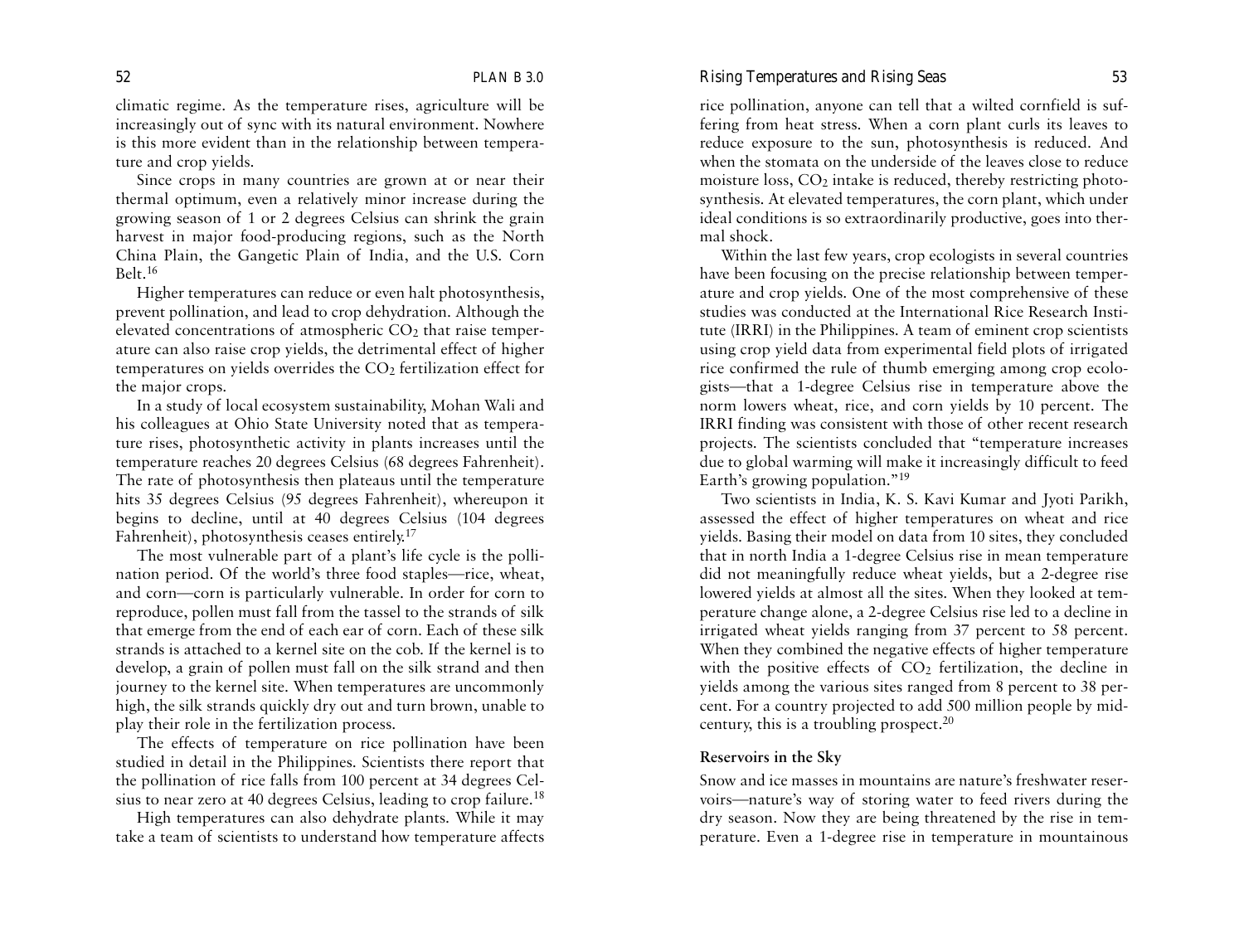regions can markedly reduce the share of precipitation falling as snow and boost that coming down as rain. This in turn increases flooding during the rainy season and reduces the snowmelt that flows into rivers.

Beyond this, the glaciers that feed rivers during the dry season are melting. Some have disappeared entirely. Nowhere is the melting of glaciers of more concern than in Asia, where 1.3 billion people depend for their water supply on rivers originating in the Himalayan Mountains and the adjacent Tibet-Qinghai Plateau.<sup>21</sup>

India's Gangotri Glacier, which supplies 70 percent of the water to the Ganges, is not only melting, it is doing so at an accelerated rate. If this melting continues to accelerate, the Gangotri's life expectancy will be measured in decades and the Ganges will become a seasonal river, flowing only during the rainy season. For the 407 million Indians and Bangladeshis who live in the Ganges basin, this could be a life-threatening loss of water.<sup>22</sup>

In China, which is even more dependent than India on river water for irrigation, the situation is particularly challenging. Chinese government data show the glaciers on the Tibet-Qinghai Plateau that feed both the Yellow and Yangtze Rivers are melting at 7 percent a year. The Yellow River, whose basin is home to 147 million people, could experience a large dry-season flow reduction. The Yangtze River, by far the larger of the two, is threatened by the disappearance of glaciers as well. The basin's 369 million people rely heavily on rice from fields irrigated with Yangtze River water.<sup>23</sup>

Yao Tandong, a leading Chinese glaciologist, predicts that two thirds of China's glaciers could be gone by 2060. "The fullscale glacier shrinkage in the plateau region," Yao says, "will eventually lead to an ecological catastrophe."24

Other Asian rivers that originate in this rooftop of the world include the Indus, with 178 million people in its basin in India and Pakistan; the Brahmaputra, which flows through Bangladesh; and the Mekong, which waters Cambodia, Laos, Thailand, and Viet Nam.25

In Africa, Tanzania's snow-capped Kilimanjaro may soon be snow- and ice-free. Ohio State University glaciologist Lonnie Thompson's studies of Kilimanjaro show that Africa's tallest

mountain lost 33 percent of its ice field between 1989 and 2000. He projects that its snowcap could disappear entirely by 2015. Nearby Mount Kenya has lost 7 of its 18 glaciers. Local rivers fed by these glaciers are becoming seasonal rivers, generating conflict among the 2 million people who depend on them for water supplies during the dry season.<sup>26</sup>

Bernard Francou, research director for the French government's Institute of Research and Development, believes that 80 percent of South American glaciers will disappear within the next 15 years. For countries like Bolivia, Ecuador, and Peru, which rely on glaciers for water for household and irrigation use, this is not good news. $27$ 

Peru, which stretches some 1,600 kilometers along the vast Andean mountain range and which is home to 70 percent of the earth's tropical glaciers, is in trouble. Some 22 percent of its glacial endowment, which feeds the many Peruvian rivers that supply water to the cities in the semi-arid coastal regions, has disappeared. Lonnie Thompson reports that the Quelccaya Glacier in southern Peru, which was retreating by 6 meters per year in the 1960s, is now retreating by 60 meters annually.<sup>28</sup>

Many of Peru's farmers irrigate their wheat and potatoes with the river water from these disappearing glaciers. During the dry season, farmers are totally dependent on irrigation water. For Peru's 28 million people, shrinking glaciers will eventually mean a shrinking food supply.<sup>29</sup>

Lima, a city of 7 million people, gets most of its water from three rivers high in the Andes, rivers that are fed partly by glacial melt. While the glaciers are melting, the river flows are above normal, but once they are gone, the river flows will drop sharply, leaving Lima with severe water shortages.<sup>30</sup>

In many agricultural regions, snow and ice masses are the leading source of irrigation and drinking water. In the southwestern United States, for instance, the Colorado River—the region's primary source of irrigation water—depends on snowfields in the Rockies for much of its flow. California, in addition to depending heavily on the Colorado, also relies on snowmelt from the Sierra Nevada in the eastern part of the state. Both the Sierra Nevada and the coastal range supply irrigation water to California's Central Valley, the world's fruit and vegetable basket.<sup>31</sup>

Preliminary results of an analysis of rising temperature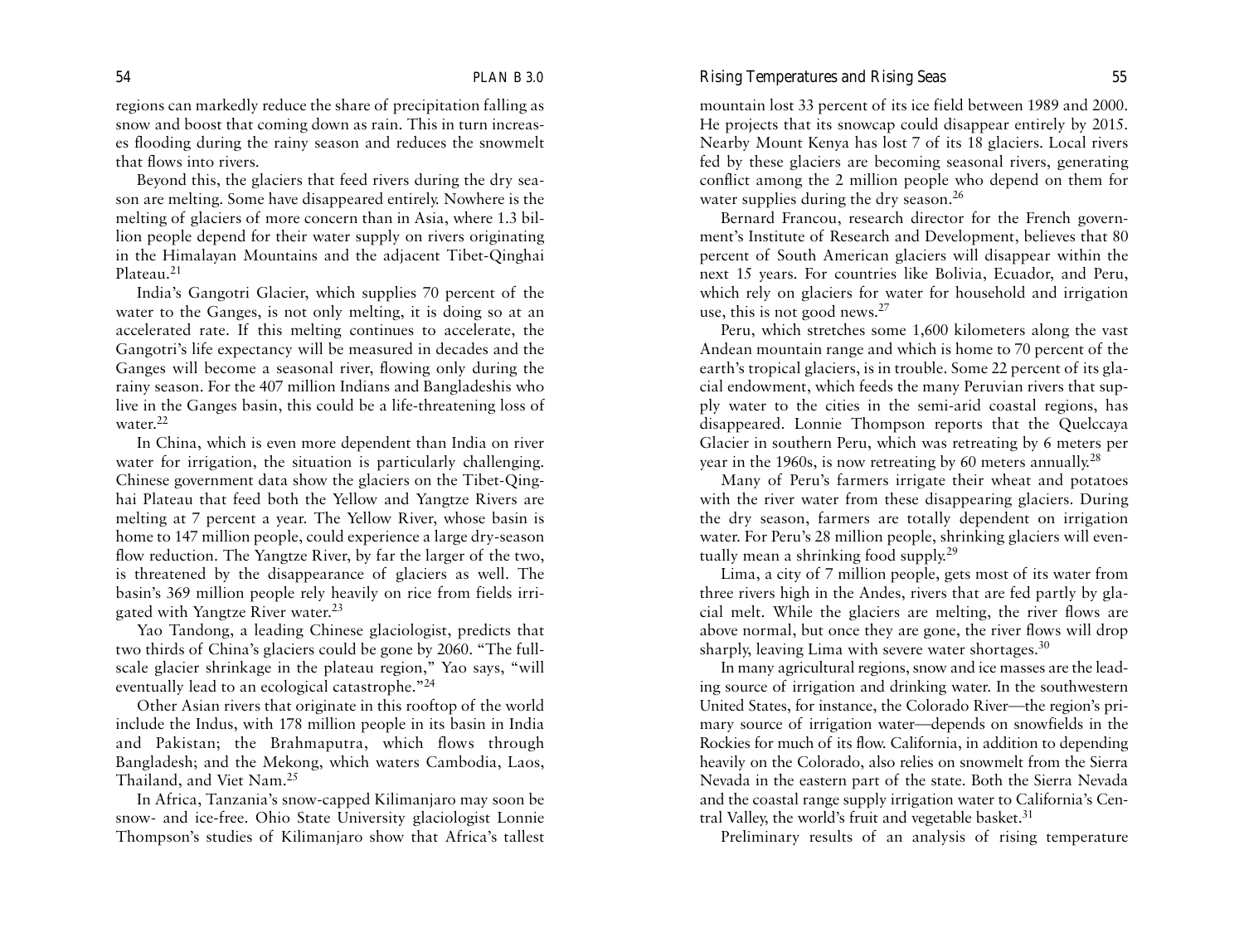effects on three major river systems in the western United States—the Columbia, the Sacramento, and the Colorado indicate that the winter snow pack in the mountains feeding them will be dramatically reduced and that winter rainfall and flooding will increase.<sup>32</sup>

With a business-as-usual energy policy, global climate models project a 70-percent reduction in the amount of snow pack for the western United States by mid-century. A detailed study of the Yakima River Valley, a vast fruit-growing region in Washington state, conducted by the U.S. Department of Energy's Pacific Northwest National Laboratory shows progressively heavier harvest losses as the snow pack shrinks, reducing irrigation water flows.33

Agriculture in the Central Asian countries of Afghanistan, Kazakhstan, Kyrgyzstan, Tajikistan, Turkmenistan, and Uzbekistan depends heavily on snowmelt from the Hindu Kush, Pamir, and Tien Shan mountain ranges for irrigation water. Nearby Iran gets much of its water from the snowmelt in the 5,700-meter-high Alborz Mountains between Tehran and the Caspian Sea.<sup>34</sup>

The snow and ice masses in the world's leading mountain ranges and the water they store are taken for granted simply because they have been there since before agriculture began. Now that is changing. If we continue raising the earth's temperature, we risk losing the reservoirs in the sky on which cities and farmers depend.

### **Melting Ice and Rising Seas**

Ice melting in mountainous regions not only affects river flows, it also affects sea level rise. On a larger scale, the melting of the earth's two massive ice sheets—Antarctica and Greenland could raise sea level enormously. If the Greenland ice sheet were to melt, it would raise sea level 7 meters (23 feet). Melting of the West Antarctic Ice Sheet would raise sea level 5 meters (16 feet). But even just partial melting of these ice sheets will have a dramatic effect on sea level rise. Senior scientists are noting that the IPCC projections of sea level rise during this century of 18 to 59 centimeters are already obsolete and that a rise of 2 meters during this time is within range.  $35$ 

Assessing the prospects for the Greenland ice sheet begins

with looking at the warming of the Arctic region. A 2005 study, *Impacts of a Warming Arctic*, concluded that the Arctic is warming almost twice as fast as the rest of the planet. Conducted by the Arctic Climate Impact Assessment (ACIA) team, an international group of 300 scientists, the study found that in the regions surrounding the Arctic, including Alaska, western Canada, and eastern Russia, winter temperatures have already climbed by 3-4 degrees Celsius (4–7 degrees Fahrenheit) over the last half-century. Robert Corell, chair of ACIA, says this region "is experiencing some of the most rapid and severe climate change on Earth."36

In testimony before the U.S. Senate Commerce Committee, Sheila Watt-Cloutier, an Inuit speaking on behalf of the 155,000 Inuits who live in Alaska, Canada, Greenland, and the Russian Federation, described their struggle to survive in the fast-changing Arctic climate as "a snapshot of what is happening to the planet." She called the warming of the Arctic "a defining event in the history of this planet." And she went on to say "the Earth is literally melting."37

The ACIA report described how the retreat of the sea ice has devastating consequences for polar bears, whose very survival may be at stake. A subsequent report indicated that polar bears, struggling to survive, are turning to cannibalism. Also threatened are ice-dwelling seals, a basic food source for the Inuit.<sup>38</sup>

Since this 2005 report, there is new evidence that the problem is worse than previously thought. A team of scientists from the National Snow and Ice Data Center and the National Center for Atmospheric Research, which has compiled data on Arctic Ocean summer ice melting from 1953 to 2006, concluded that the ice is melting much faster than climate models had predicted. They found that from 1979 to 2006 the summer sea ice shrinkage accelerated to 9.1 percent a decade. In 2007, Arctic sea ice shrank some 20 percent below the previous record set in 2005. This suggests that the sea could be ice-free well before 2050, the earliest date projected by the IPCC in its 2007 report. Arctic scientist Julienne Stroeve observed that the shrinking Arctic sea ice may have reached "a tipping point that could trigger a cascade of climate change reaching into Earth's temperate regions."39

Reinforcing this concern is a recent study by Joséfino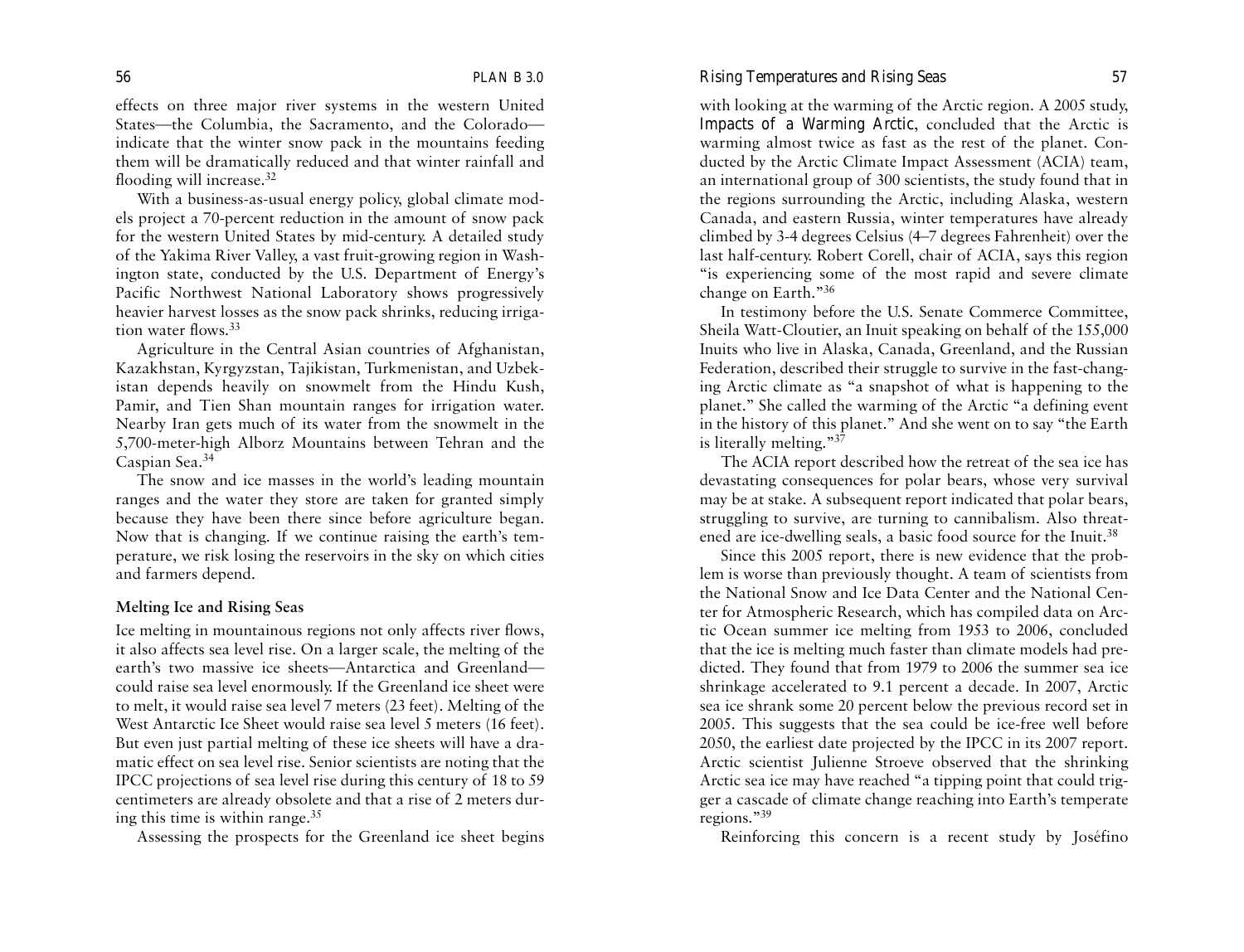Comiso, a senior scientist at NASA's Goddard Space Flight Center. Comiso reported for the first time that even the winter ice cover in the Arctic Ocean shrank by 6 percent in 2005 and again in 2006. This new development, combined with the news that the sea ice cover is thinning, provides further evidence that the ice is not recovering after its melt season, meaning that summer ice in the Arctic Ocean could disappear much sooner than earlier thought possible.<sup>40</sup>

Walt Meier, a researcher at the U.S. National Snow and Ice Data Center who tracks the changes in Arctic sea ice, views the winter shrinkage with alarm. He believes there is "a good chance" that the Arctic tipping point has been reached. "People have tried to think of ways we could get back to where we were. We keep going further and further in the hole, and it's getting harder and harder to get out of it." Some scientists now think that the Arctic Ocean could be ice-free in the summer as early as  $2030.^{41}$ 

Scientists are concerned that "positive feedback loops" may be starting to kick in. This term refers to a situation where a trend already under way begins to reinforce itself. Two of these potential feedback mechanisms are of particular concern to scientists. The first, in the Arctic, is the albedo effect. When incoming sunlight strikes the ice in the Arctic Ocean, up to 70 percent of it is reflected back into space. Only 30 percent is absorbed as heat. As the Arctic sea ice melts, however, and the incoming sunlight hits the much darker open water, only 6 percent is reflected back into space and 94 percent is converted into heat. This may account for the accelerating shrinkage of the Arctic sea ice and the rising regional temperature that directly affects the Greenland ice sheet.<sup>42</sup>

If all the ice in the Arctic Ocean melts, it will not affect sea level because the ice is already in the water. But it will lead to a much warmer Arctic region as more of the incoming sunlight is absorbed as heat. This is of particular concern because Greenland lies largely within the Arctic Circle. As the Arctic region warms, the island's ice sheet—up to 1.6 kilometers (1 mile) thick in places—is beginning to melt.<sup>43</sup>

The second positive feedback mechanism also has to do with ice melting. What scientists once thought was a fairly simple linear process—that is, a certain amount at the surface of an ice sheet melts each year, depending on the temperature—is now seen to be much more complicated. As the surface ice begins to melt, some of the water filters down through cracks in the glacier, lubricating the surface between the glacier and the rock beneath it. This accelerates the glacial flow and the calving of icebergs into the surrounding ocean. The relatively warm water flowing through the glacier also carries surface heat deep inside the ice sheet far faster than it would otherwise penetrate by simple conduction.<sup>44</sup>

Several recent studies report that the melting of the Greenland ice sheet is accelerating. A study published in *Science* in September 2006 reported that the rate of ice melt on the vast island has tripled over the last several years. That same month a University of Colorado team published a study in *Nature* indicating that between April 2004 and April 2006 Greenland lost ice at a rate 2.5 times that of the preceding two years. In October 2006, a team of NASA scientists reported that the flow of glaciers into the sea was accelerating. Eric Rignot, a glaciologist at NASA's Jet Propulsion Laboratory, said, "None of this has been predicted by numerical models, and therefore all projections of the contribution of Greenland to sea level [rise] are way below reality."45

At the other end of the earth, the 2-kilometer-thick Antarctic ice sheet, which covers a continent about twice the size of Australia and contains 70 percent of the world's fresh water, is also beginning to melt. Ice shelves that extend from the continent into the surrounding seas are starting to break up at an alarming pace.<sup>46</sup>

In May 2007, a team of scientists from NASA and the University of Colorado reported satellite data showing widespread snow-melt on the interior of the Antarctic ice sheet over an area the size of California. This melting in 2005 was 900 kilometers inland, only about 500 kilometers from the South Pole. Konrad Steffen, one of the scientists involved, observed, "Antarctica has shown little to no warming in the recent past with the exception of the Antarctic Peninsula, but now large regions are showing the first signs of the impacts of warming."47

The ice shelves surrounding Antarctica are formed by the flow of glaciers off the continent into the surrounding sea. This flow of ice, fed by the continuous formation of new ice on land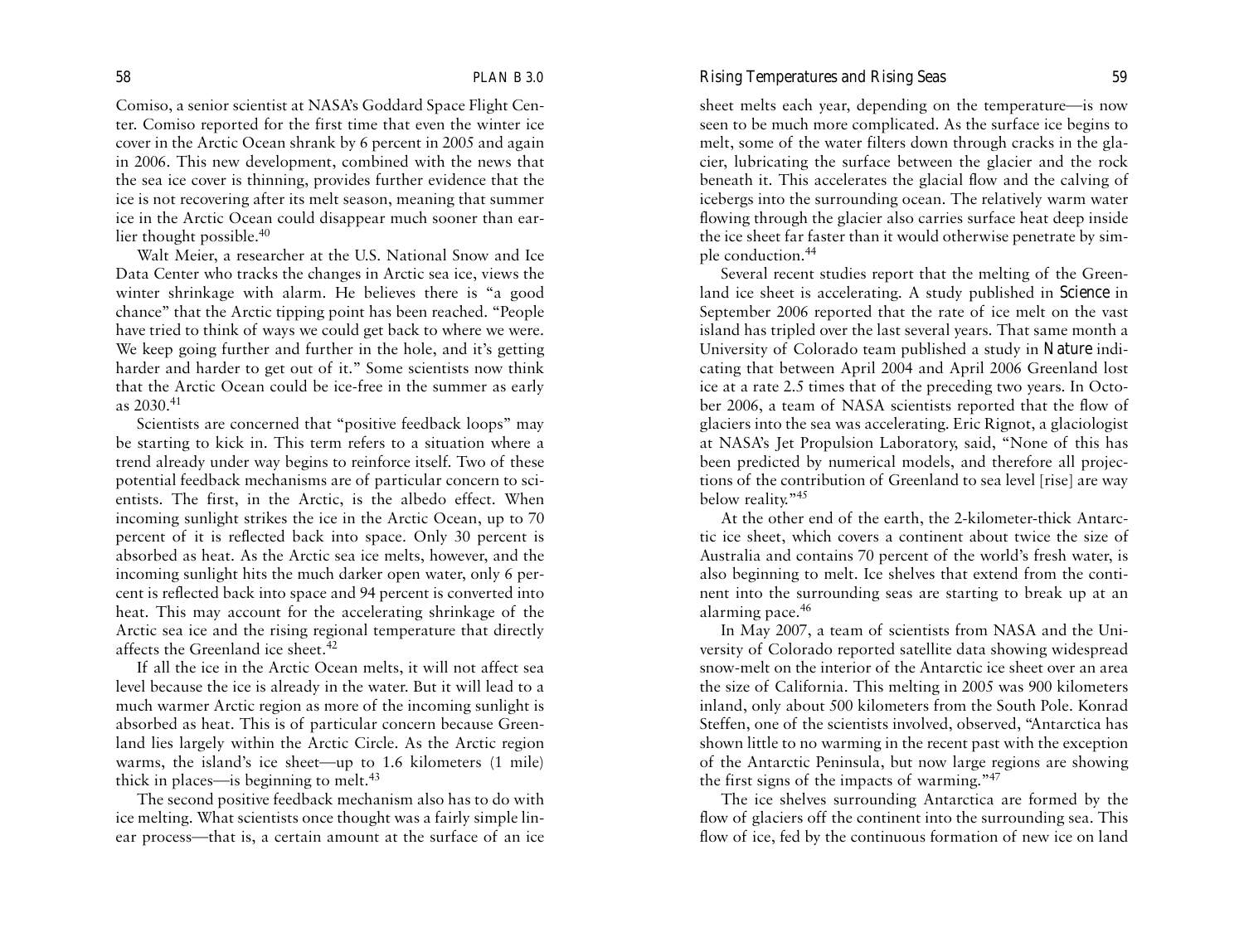and culminating in the breakup of the shelves on the outer fringe and the calving of icebergs, is not new. What is new is the pace of this process. When Larsen A, a huge ice shelf on the east coast of the Antarctic Peninsula, broke up in 1995, it was a signal that all was not well in the region. Then in 2000, a huge iceberg nearly the size of Connecticut—11,000 square kilometers, or 4,250 square miles—broke off the Ross Ice Shelf.<sup>48</sup>

After Larsen A broke up, it was only a matter of time, given the rise in temperature in the region, before neighboring Larsen B would do the same. So when the northern part of the Larsen B ice shelf collapsed into the sea in March 2002, it was not a total surprise. At about the same time, a huge chunk of ice broke off the Thwaites Glacier. Covering 5,500 square kilometers, this iceberg was the size of Rhode Island.49

Even veteran ice watchers are amazed at how quickly the disintegration is occurring. "The speed of it is staggering," said Dr. David Vaughan, a glaciologist at the British Antarctic Survey, which has been monitoring the Larsen Ice Shelf closely. Along the Antarctic Peninsula, in the vicinity of the Larsen Ice Shelf, the average temperature has risen 2.5 degrees Celsius over the last five decades.<sup>50</sup>

When ice shelves already largely in the water break off from the continental ice mass, this does not have much direct effect on sea level per se. But without the ice shelves to impede the flow of glacial ice, typically moving 400–900 meters a year, the flow of ice from the continent could accelerate, leading to a thinning of the ice sheet on the edges of the Antarctic continent. If this were to happen, sea level would rise accordingly.<sup>51</sup>

The International Institute for Environment and Development (IIED) has analyzed the effect of a 10-meter rise in sea level, providing a sense of what the melting of the world's largest ice sheets could mean. The IIED study begins by pointing out that 634 million people live along coasts at or below 10 meters above sea level, in what they call the Low Elevation Coastal Zone. This massive vulnerable group includes one eighth of the world's urban population.<sup>52</sup>

One of the countries most vulnerable is China, with 144 million potential climate refugees. India and Bangladesh are next, with 63 and 62 million respectively. Viet Nam has 43 million vulnerable people, and Indonesia, 42 million. Others in the top 10 include Japan with 30 million, Egypt with 26 million, and the United States with 23 million.<sup>53</sup>

The world has never seen such a massive potential displacement of people. Some of the refugees could simply retreat to higher ground within their own country. Others—facing extreme crowding in the interior regions of their homeland would seek refuge elsewhere. Bangladesh, already one of the world's most densely populated countries, would face a far greater concentration: in effect, 62 million of its people would be forced to move in with the 97 million living on higher ground. Would a more sparsely populated country like the United States be willing to accommodate an influx of rising-sea refugees while it was attempting to relocate 23 million of its own citizens?54

Not only would some of the world's largest cities, such as Shanghai, Kolkata, London, and New York, be partly or entirely inundated, but vast areas of productive farmland would also be lost. The rice-growing river deltas and floodplains of Asia would be covered with salt water, depriving Asia of part of its food supply. This loss of prime farmland would parallel the loss of river water as Himalayan glaciers disappear.55

In the end, the question is whether governments are strong enough to withstand the political and economic stress of relocating large numbers of people while suffering losses of housing and industrial facilities. The relocation is not only an internal matter, as a large share of the displaced people will want to move to other countries. Can governments withstand these stresses, or will more and more states fail?

#### **More Destructive Storms**

Rising seas are not the only threat that comes with elevated global temperatures. Higher surface water temperatures in the tropical oceans mean more energy radiating into the atmosphere to drive tropical storm systems, leading to more destructive storms. The combination of rising seas, more powerful storms, and stronger storm surges can be devastating.<sup>56</sup>

Just how devastating this combination can be became evident in late August 2005, when Hurricane Katrina came onshore on the U.S. Gulf Coast near New Orleans. In some Gulf Coast towns, Katrina's powerful 28-foot-high storm surge did not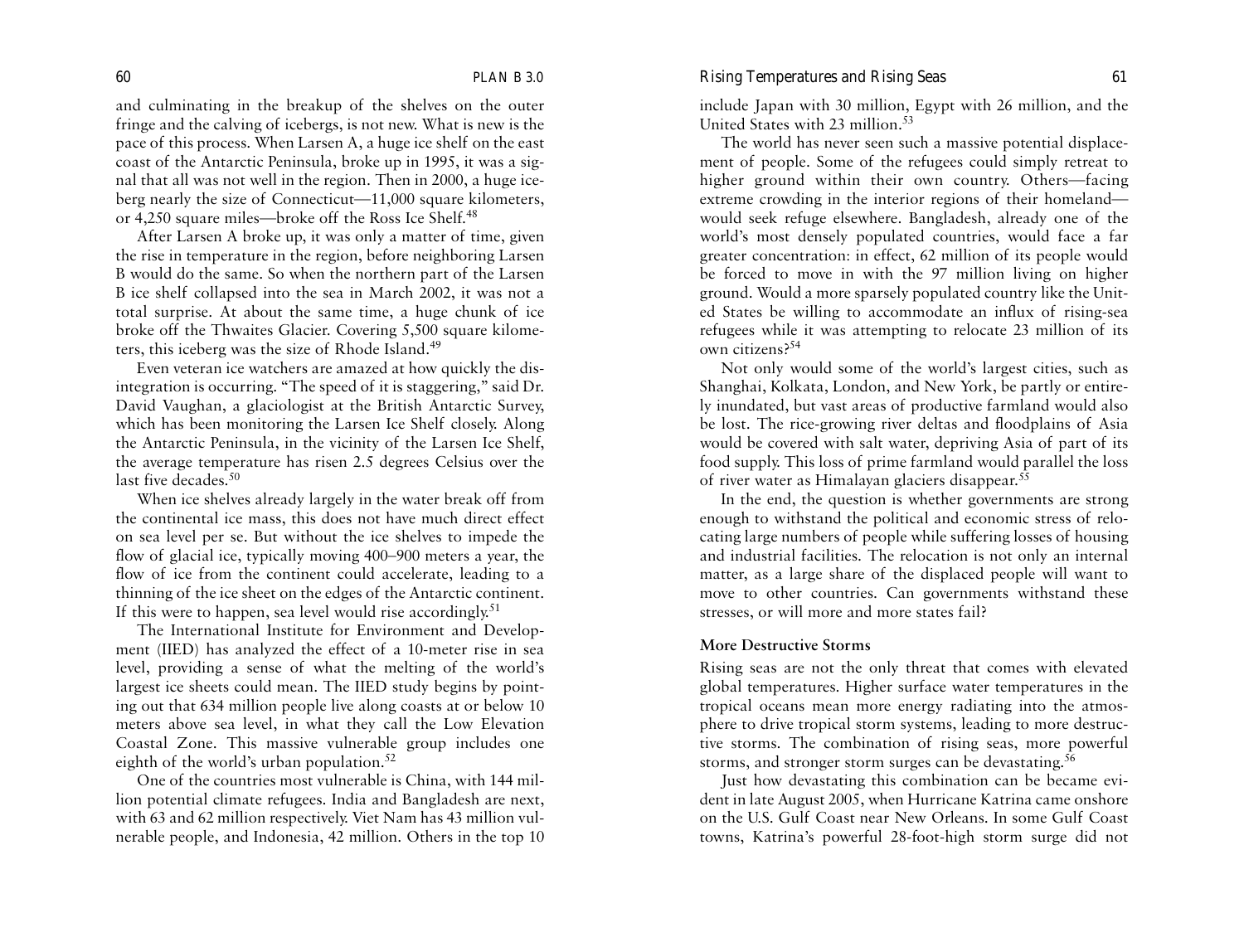leave a single structure standing. New Orleans survived the initial hit but was flooded when the inland levees were breached and water covered everything in large parts of the city except for the rooftops, where thousands of people were stranded. Even in August 2006, a year after the storm had passed, the most damaged areas of the city remained without water, power, sewage disposal, garbage collection, or telecommunications.<sup>57</sup>

With advance warning of the storm and official urging to evacuate coastal areas, 1 million or so evacuees fled northward into Louisiana or to neighboring states of Texas and Arkansas. Of this total, some 290,000 have not yet returned home and will likely never do so. These storm evacuees are the world's first large wave of climate refugees.<sup>58</sup>

Katrina was the most financially destructive hurricane ever to make landfall anywhere. It was one of eight hurricanes that hit the southeastern United States in 2004 and 2005. As a result of the unprecedented damage, insurance premiums have doubled, tripled, and even in some especially vulnerable situations gone up 10-fold. This enormous jump in insurance costs is lowering coastal real estate values and driving people and businesses out of highly exposed states like Florida.59

The devastation caused by Katrina was not an isolated incident. In the fall of 1998, Hurricane Mitch—one of the most powerful storms ever to come out of the Atlantic, with winds approaching 200 miles per hour—hit the east coast of Central America. As atmospheric conditions stalled the normal northward progression of the storm, some 2 meters of rain were dumped on parts of Honduras and Nicaragua within a few days. The deluge collapsed homes, factories, and schools, leaving them in ruins. It destroyed roads and bridges. Seventy percent of the crops and much of the topsoil in Honduras were washed away—topsoil that had accumulated over long stretches of geological time. Huge mudslides destroyed villages, burying some local populations. $60$ 

The storm left 11,000 dead. Thousands more, buried or washed out to sea, were never found. The basic infrastructure the roads and bridges in Honduras and Nicaragua—was largely destroyed. President Flores of Honduras summed it up this way: "Overall, what was destroyed over several days took us 50 years to build." The damage from this storm, exceeding the annual gross domestic product of the two countries, set their economic development back by 20 years.<sup>61</sup>

In 2004, Japan experienced a record 10 typhoons (hurricanes) that collectively caused \$10 billion worth of losses. During the same season, Florida was hit by 4 of the 10 most costly hurricanes in U.S. history. These 4 hurricanes together generated insurance claims of \$22 billion.<sup>62</sup>

Against this backdrop, insurance companies and reinsurance companies are finding it difficult to calculate a safe level of premiums, since the historical record traditionally used to calculate insurance fees is no longer a guide to the future. For example, the number of major flood disasters worldwide has grown over the last several decades, increasing from 6 major floods in the 1950s to 26 in the 1990s.<sup>63</sup>

Insurers are convinced that with higher temperatures and more energy driving storm systems, future losses will be even greater. They are concerned about whether the industry can remain solvent under this onslaught of growing damages. So, too, is Moody's Investors Service, which has several times downgraded the creditworthiness of some of the world's leading reinsurance companies over the last six years.<sup>64</sup>

Thomas Loster, a climate expert at Munich Re, a leading reinsurance company, says the overall balance of natural catastrophes is now "dominated by weather-related disasters, many of them exceptional and extreme. We need to stop this dangerous experiment humankind is conducting on the Earth's atmosphere."65

Munich Re has published a list of natural disasters with insured losses of \$1 billion or more. The first one came in 1983, when Hurricane Alicia struck the United States, racking up \$1.5 billion in insured losses. Of the 58 natural catastrophes with \$1 billion or more of insured losses recorded through the end of 2006, 3 were earthquakes, including the devastating 2004 earthquake-related Asian tsunami; the other 55 were weather-related—storms, floods, hurricanes, or wildfires. During the 1980s, there were 3 such events; during the 1990s, there were 26; and between 2000 and 2006 alone there were 26.<sup>66</sup>

Prior to Hurricane Katrina, the two largest events in terms of total damage were Hurricane Andrew in 1992, which took down 60,000 homes and racked up \$30 billion worth of damage, and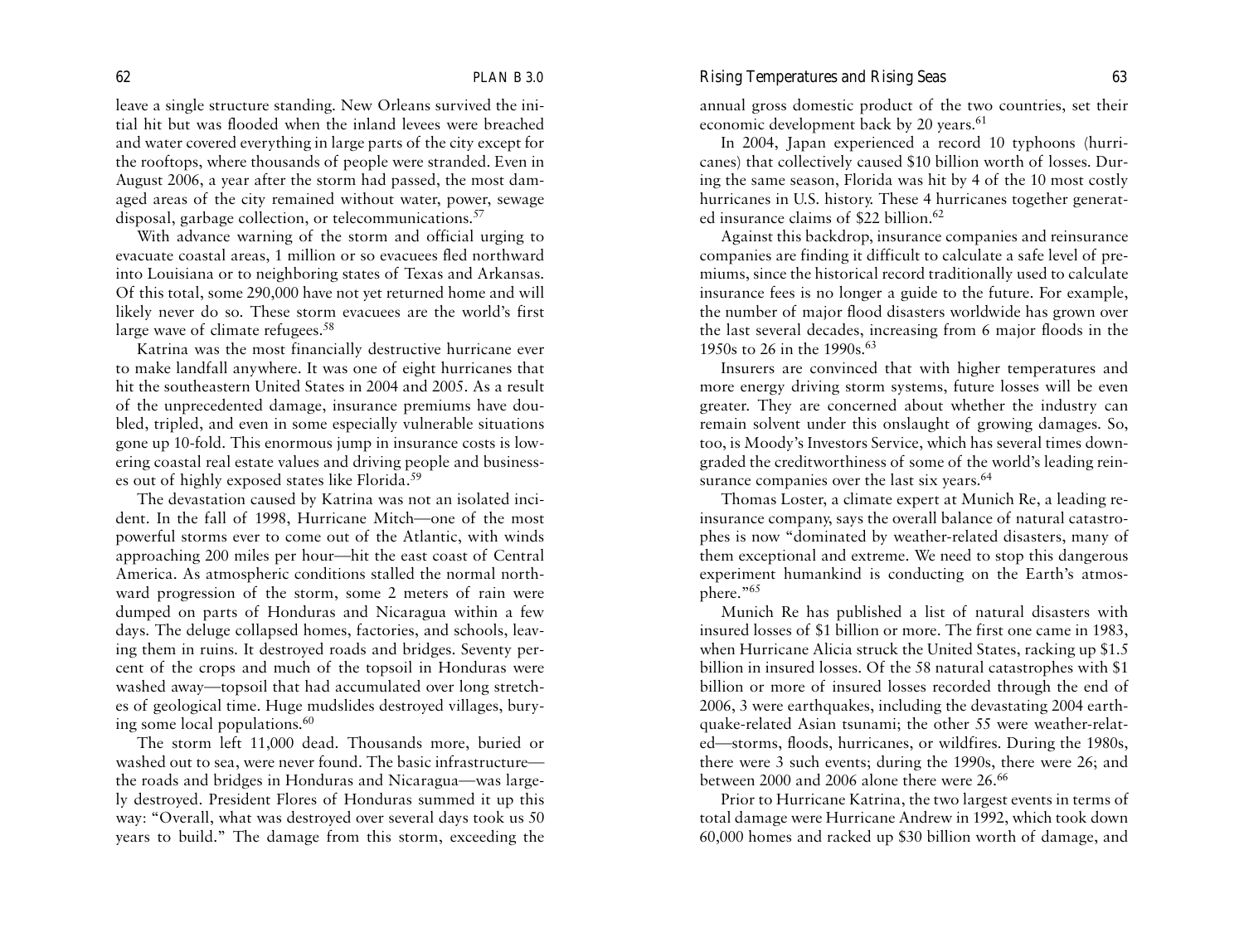the flooding of China's Yangtze River basin in 1998, which also cost an estimated \$30 billion, a sum comparable to the value of China's rice harvest. Part of the growing damage toll is due to greater urban and industrial development in coastal areas and river floodplains. But part is due to more destructive storms.<sup>67</sup>

In the West, the regions most vulnerable to more powerful storms currently are the Atlantic and Gulf Coasts of the United States and the Caribbean countries. In the East, it is East and Southeast Asia, including China, Japan, the Philippines, Taiwan, and Viet Nam, that are likely to bear the brunt of the powerful storms crossing the Pacific. In the Bay of Bengal, Bangladesh and the east coast of India are particularly vulnerable.

Western Europe, traditionally experiencing a heavily damaging winter storm perhaps once in a century, had its first winter storm to exceed \$1 billion in 1987—one that caused \$3.7 billion of destruction, \$3.1 billion of which was covered by insurance. Since then, Western Europe has had nine major winter storms with insured losses ranging from \$1.3 billion to \$5.9 billion.<sup>68</sup>

As the climate changes, more extreme weather events are expected. Andrew Dlugolecki, a consultant on climate change and its effects on financial institutions, notes that damage from atmospherically related events has increased by roughly 10 percent a year. "If such an increase were to continue indefinitely," he notes, "by 2065 storm damage would exceed the gross world product. The world obviously would face bankruptcy long before then." Few double-digit annual growth trends continue for several decades, but Dlugolecki's basic point is that climate change can be destructive, disruptive, and very costly.<sup>69</sup>

If we allow the climate to spin out of our control, we risk huge financial costs. In a late 2006 report, former World Bank chief economist Nicholas Stern projected that the long-term costs of climate change could exceed 20 percent of gross world product (GWP). By comparison, the near-term costs of cutting greenhouse gas emissions to stabilize climate, which Stern estimates at 1 percent of GWP, would be a bargain.<sup>70</sup>

#### **Cutting Carbon 80 Percent by 2020**

In 2004, Stephen Pacala and Robert Socolow at Princeton University published an article in *Science* that showed how annual carbon emissions from fossil fuels could be held at 7 billion tons instead of rising to 14 billion tons over the next 50 years, as would occur with business-as-usual. The goal of Pacala, an ecologist, and Socolow, an engineer, was to prevent atmospheric  $CO<sub>2</sub>$  concentrations, then near 375 ppm, from rising above 500 ppm.<sup>71</sup>

They described 15 ways, all using proven technologies, that by 2054 could each cut carbon emissions by 1 billion tons per year. Any seven of these options could be used together to prevent an increase in carbon emissions through 2054. Pacala and Socolow further theorize that advancing technology would allow for annual carbon emissions to be cut to 2 billion tons by 2104, a level that can be absorbed by natural carbon sinks in land and oceans.<sup>72</sup>

The Pacala/Socolow conceptualization has been extraordinarily useful in helping to think about how to cut carbon emissions. During the three years since the article was written, the urgency of acting quickly and on a much larger scale has become obvious. We also need now to go beyond the conceptual approach that treats all potential methods of reducing carbon emissions equally and concentrate on those that are most promising.

Researchers such as James Hansen, a leading climate scientist at NASA, believe that global warming is accelerating and may be approaching a tipping point, a point at which climate change acquires a momentum that makes it irreversible. They think we may have a decade to turn the situation around before this threshold is crossed. I agree.<sup>73</sup>

We often hear descriptions of what we need to do in the decades ahead or by 2050 to avoid "dangerous climate change," but we are already facing this. Two thirds of the glaciers that feed the Yellow and Yangtze rivers of China will disappear by 2060 if even the current 7 percent annual rate of melting continues. Glaciologists report that the Gangotri glacier, which supplies 70 percent of the ice melt that feeds the Ganges River during the dry season, could disappear entirely in a matter of decades.74

What could threaten world food security more than the melting of the glaciers that feed the major rivers of Asia during the dry season, the rivers that irrigate the region's rice and wheat fields? In a region with half the world's people, this potential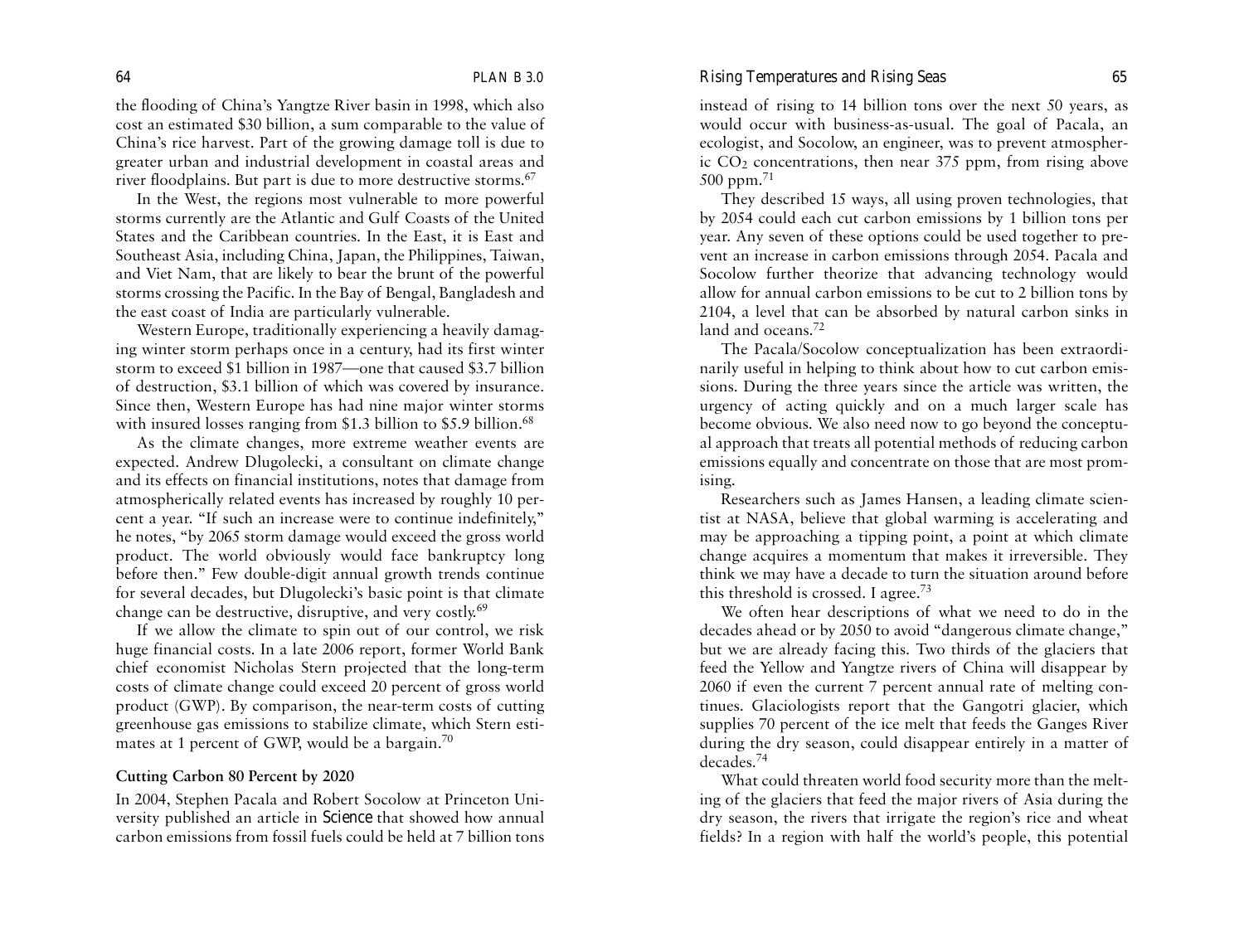loss of water during the dry season could lead not just to hunger but to starvation on an unimaginable scale.

Asian food security would take a second hit because its ricegrowing river deltas and floodplains would be under water. The World Bank tells us that a sea level rise of only 1 meter would inundate half of the riceland in Bangladesh. While a 1-meter rise in sea level will not happen overnight, what is worrisome is that if ice melting continues at today's rates, at some point such a rise in sea level will no longer be preventable. The melting that would cause this is not just what may happen if the earth's temperature rises further; this is something that is starting to happen right now with the current temperature.75

As summer neared an end in 2007, reports from Greenland indicated that the flow of glaciers into the sea had accelerated beyond anything glaciologists had thought possible. Huge chunks of ice weighing several billion tons each were breaking off and sliding into the sea, causing minor earthquakes as they did so.<sup>76</sup>

With melt-water lubricating the surface between the glaciers and the rocks on which they rested, ice flows were accelerating, flowing into the ocean at a pace of 2 meters an hour. This accelerated flow, along with the earthquakes, shows the potential for the entire ice sheet to break up and collapse.77

Beyond what is already happening, the world faces a risk that some of the feedback mechanisms will begin to kick in, further accelerating the warming process. Scientists who once thought that the Arctic Ocean could be free of ice during the summer by 2100 now see it occurring by 2030. Even this could turn out to be a conservative estimate.<sup>78</sup>

This is of particular concern to scientists because of the albedo effect, where the replacement of highly reflective sea ice with darker open water greatly increases heat absorbed from sunlight. This, of course, has the potential to further accelerate the melting of the Greenland ice sheet.

A second feedback loop of concern is the melting of permafrost. This would release billions of tons of carbon, some as methane, a potent greenhouse gas with a global warming effect per ton 25 times that of carbon dioxide.79

The risk facing humanity is that climate change could spiral out of control and it will no longer be possible to arrest trends such as ice melting and rising sea level. At this point, the future of civilization would be at risk.

This combination of melting glaciers, rising seas, and their effects on food security and low-lying coastal cities could overwhelm the capacity of governments to cope. Today it is largely weak states that begin to deteriorate under the pressures of mounting environmental stresses. But the changes just described could overwhelm even the strongest of states. Civilization itself could begin to unravel under these extreme stresses.

In contrast to Pacala and Socolow's goal of holding carbon emissions constant until 2054, in Plan B we propose an all-out effort to cut net carbon dioxide emissions 80 percent by 2020. Our goal is to prevent the atmospheric  $CO<sub>2</sub>$  concentration from exceeding 400 ppm, thus limiting the future rise in temperature.  $80$ 

This is an extraordinarily ambitious undertaking. It means, for example, phasing out all coal-fired power plants by 2020 while greatly reducing the use of oil. This is not a simple matter.

We can, however, make this shift using currently available technologies. The three components of this carbon-cutting effort are halting deforestation while planting trees to sequester carbon (see Chapter 8), raising energy efficiency worldwide (see Chapter 11), and harnessing the earth's renewable sources of energy (see Chapter 12). Plan B calls for using the most energyefficient technologies available for lighting, for heating and cooling buildings, and for transportation. It calls for an ambitious exploitation of the earth's solar, wind, and geothermal energy sources. It means, for example, a wholesale shift to plugin hybrid cars, running them largely on wind-generated electricity.

Plan B includes a wholesale restructuring of the world energy economy with a wartime sense of urgency, much as the U.S. restructured its industrial economy in a matter of months at the beginning of World War II. (See Chapter 13) The stakes in World War II were high, but they are far higher today. What is at issue now is whether we can mobilize fast enough to save our global civilization.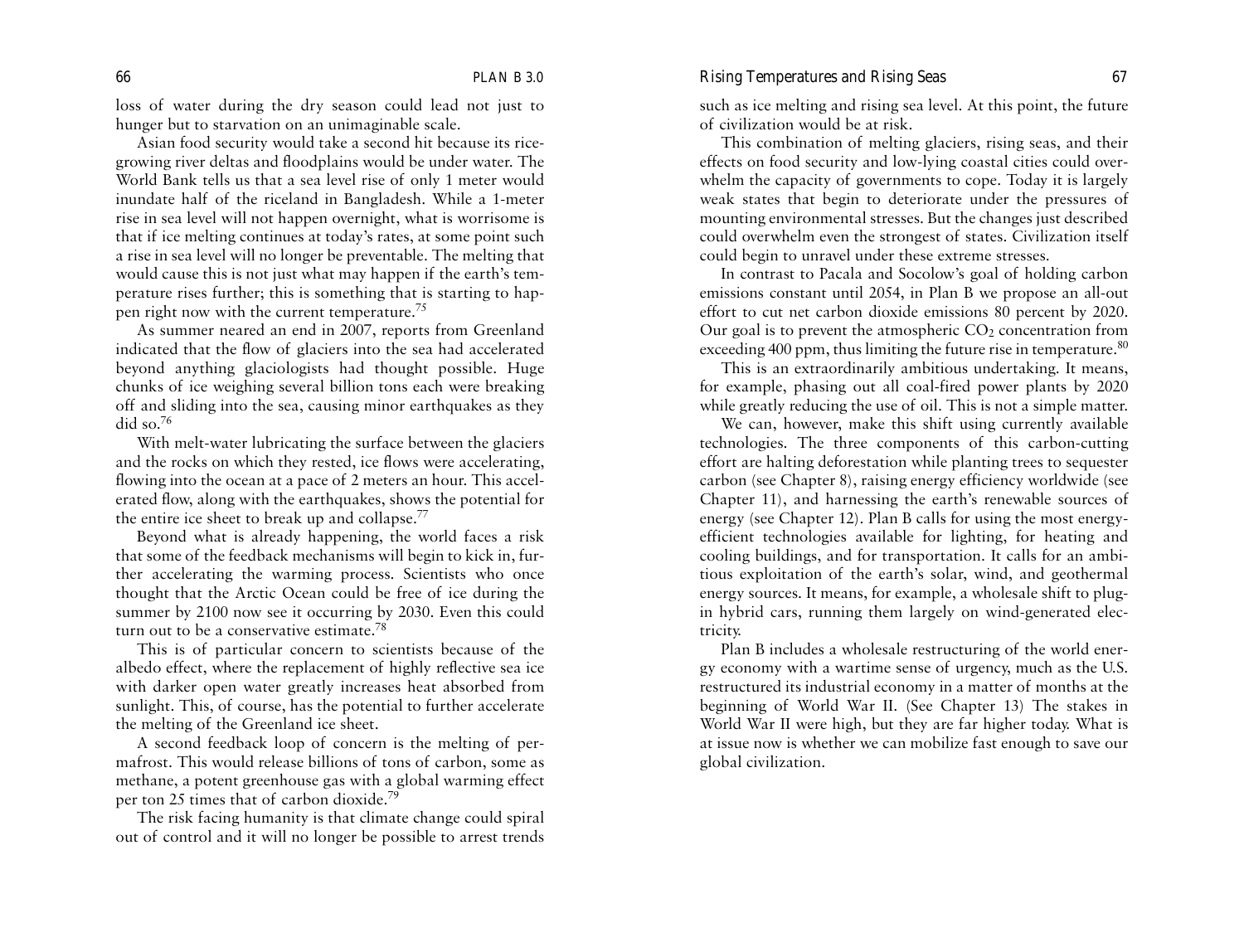### **4**

## *Emerging Water Shortages*

Africa's Lake Chad, once a landmark for astronauts circling the earth, is now difficult for them to locate. Surrounded by Cameroon, Chad, Niger, and Nigeria—all countries with fastgrowing populations—the lake has shrunk 96 percent in 40 years. The region's soaring demand for irrigation water coupled with declining rainfall is draining dry the rivers and streams that feed the lake. As a result, Lake Chad may soon disappear entirely, its whereabouts a mystery to future generations.<sup>1</sup>

The shrinkage of Lake Chad is not unique. The world is incurring a vast water deficit—one that is largely invisible, historically recent, and growing fast. Because the deficit comes largely from aquifer overpumping, it is often discovered only when wells go dry.

This global water deficit is the result of demand tripling over the last half-century. The drilling of millions of irrigation wells has pushed water withdrawals beyond recharge rates, in effect leading to groundwater mining. The failure of governments to limit pumping to the sustainable yield of aquifers means that water tables are now falling in countries that contain more than half the world's people, including the big three grain producers—China, India, and the United States.<sup>2</sup>

#### *Emerging Water Shortages 69*

Beyond these traditional sources of water insecurity, climate change is now affecting water supplies. Rising temperatures are boosting evaporation rates, altering rainfall patterns, and melting the glaciers that feed rivers during the dry season. As the glaciers melt, they are threatening to convert perennial rivers such as the Ganges in India and the Yellow in China into seasonal rivers, increasing both water and food insecurity. With the earth's climate system and its hydrological cycle so intertwined, any changes in climate will alter the hydrological cycle.3

Among the more visible manifestations of water scarcity are rivers running dry and lakes disappearing. A politics of water scarcity is emerging between upstream and downstream claimants both within and among countries. Water scarcity is now crossing borders via the international grain trade. Countries that are pressing against the limits of their water supply typically satisfy the growing need of cities and industry by diverting irrigation water from agriculture and then importing grain to offset the loss of productive capacity.

The link between water and food is strong. We each drink on average nearly 4 liters of water per day in one form or another, while the water required to produce our daily food totals at least 2,000 liters—500 times as much. This helps explain why 70 percent of all water use is for irrigation. Another 20 percent is used by industry, and 10 percent goes for residential purposes. With the demand for water growing in all three categories, competition among sectors is intensifying, with agriculture almost always losing. While most people recognize that the world is facing a future of water shortages, not everyone has connected the dots to see that this also means a future of food shortages.4

#### **Water Tables Falling**

Scores of countries are overpumping aquifers as they struggle to satisfy their growing water needs. Most aquifers are replenishable, but not all are. When most of the aquifers in India and the shallow aquifer under the North China Plain are depleted, the maximum rate of pumping will be automatically reduced to the rate of recharge.

Fossil aquifers, however, are not replenishable. For these the vast U.S. Ogallala aquifer, the deep aquifer under the North China Plain, or the Saudi aquifer, for example—depletion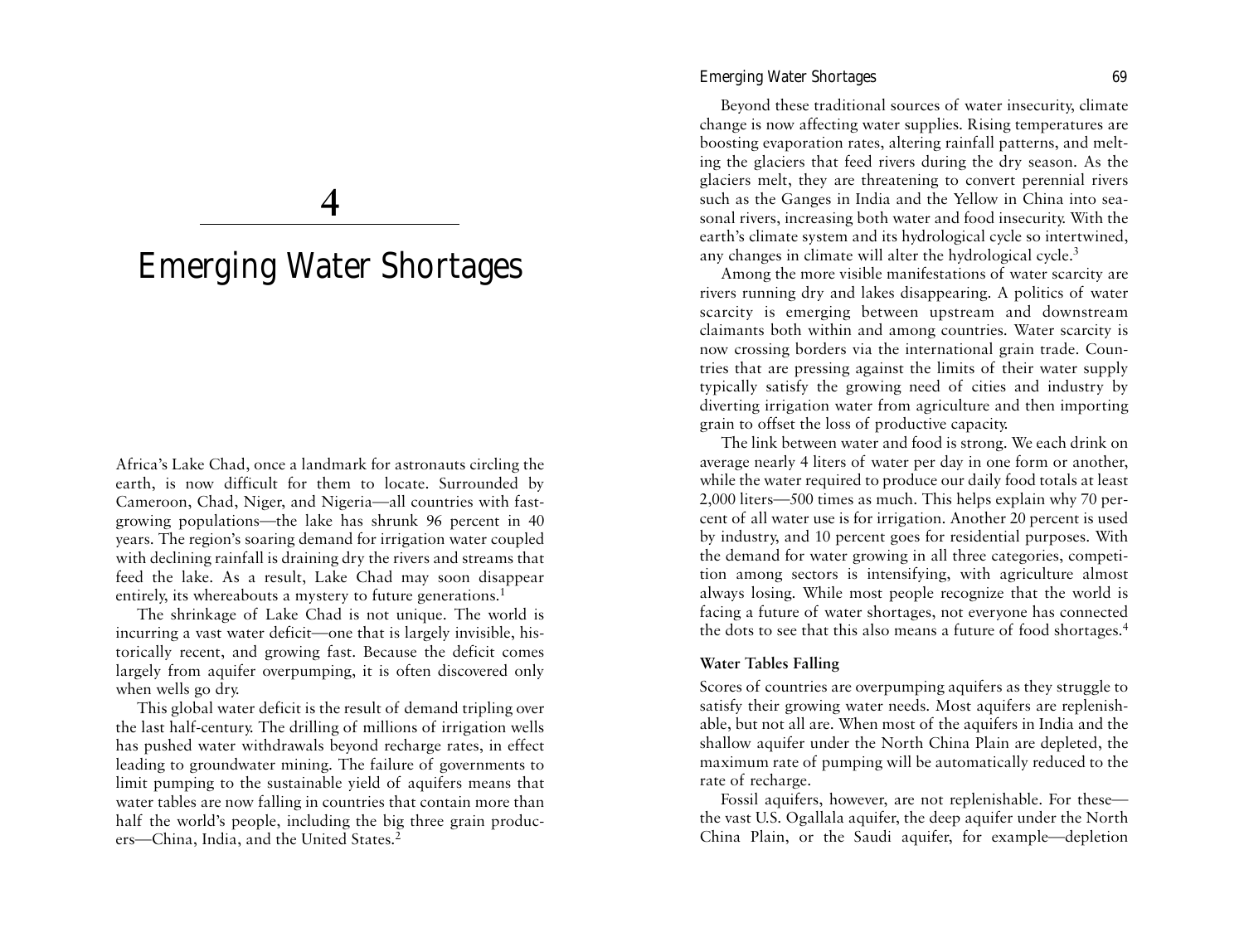brings pumping to an end. Farmers who lose their irrigation water have the option of returning to lower-yield dryland farming if rainfall permits. But in more arid regions, such as in the southwestern United States or the Middle East, the loss of irrigation water means the end of agriculture.

Falling water tables are already adversely affecting harvests in some countries, including China, which rivals the United States as the world's largest grain producer. A groundwater survey released in Beijing in August 2001 revealed that the water table under the North China Plain, an area that produces over half of the country's wheat and a third of its corn, is falling fast. Overpumping has largely depleted the shallow aquifer, forcing well drillers to turn to the region's deep aquifer, which is not replenishable.5

The survey reported that under Hebei Province in the heart of the North China Plain, the average level of the deep aquifer was dropping nearly 3 meters (10 feet) per year. Around some cities in the province, it was falling twice as fast. He Qingcheng, head of the groundwater monitoring team, notes that as the deep aquifer is depleted, the region is losing its last water reserve—its only safety cushion.<sup>6</sup>

His concerns are mirrored in a World Bank report: "Anecdotal evidence suggests that deep wells [drilled] around Beijing now have to reach 1,000 meters [more than half a mile] to tap fresh water, adding dramatically to the cost of supply." In unusually strong language for a Bank report, it foresees "catastrophic consequences for future generations" unless water use and supply can quickly be brought back into balance.<sup>7</sup>

The U.S. Embassy in Beijing reports that wheat farmers in some areas are now pumping from a depth of 300 meters, or nearly 1,000 feet. Pumping water from this far down raises pumping costs so high that farmers are often forced to abandon irrigation.8

Falling water tables, the conversion of cropland to nonfarm uses, and the loss of farm labor in provinces that are rapidly industrializing are combining to shrink China's grain harvest. The wheat crop, grown mostly in semiarid northern China, is particularly vulnerable to water shortages. After peaking at 123 million tons in 1997, the harvest has fallen, coming in at 105 million tons in 2007, a drop of 15 percent.<sup>9</sup>

The World Bank study indicates that China is mining underground water in three adjacent river basins in the north—those of the Hai, which flows through Beijing and Tianjin; the Yellow; and the Huai, the next river south of the Yellow. Since it takes 1,000 tons of water to produce one ton of grain, the shortfall in the Hai basin of nearly 40 billion tons of water per year (1 ton equals 1 cubic meter) means that when the aquifer is depleted, the grain harvest will drop by 40 million tons—enough to feed 120 million Chinese.<sup>10</sup>

As serious as water shortages are in China, they are even more serious in India, where the margin between food consumption and survival is so precarious. To date, India's 100 million farmers have drilled 21 million wells, investing some \$12 billion in wells and pumps. In a survey of India's water situation, Fred Pearce reported in the *New Scientist* that "half of India's traditional hand-dug wells and millions of shallower tube wells have already dried up, bringing a spate of suicides among those who rely on them. Electricity blackouts are reaching epidemic proportions in states where half of the electricity is used to pump water from depths of up to a kilometer."<sup>11</sup>

In Tamil Nadu, a state with more than 62 million people in southern India, wells are going dry almost everywhere. According to Kuppannan Palanisami of Tamil Nadu Agricultural University, falling water tables have dried up 95 percent of the wells owned by small farmers, reducing the irrigated area in the state by half over the last decade. As a result, many farmers have returned to dryland farming.<sup>12</sup>

As water tables fall, well drillers are using modified oildrilling technology to reach water, going as deep as 1,000 meters in some locations. In communities where underground water sources have dried up entirely, all agriculture is rain-fed and drinking water must be trucked in. Tushaar Shah, who heads the International Water Management Institute's groundwater station in Gujarat, says of India's water situation, "When the balloon bursts, untold anarchy will be the lot of rural India."13

India's grain harvest, squeezed both by water scarcity and the loss of cropland to non-farm uses, has plateaued since 2000. This helps explain why India reemerged as a leading wheat importer in 2006. A 2005 World Bank study reports that 15 percent of India's food supply is produced by mining groundwater.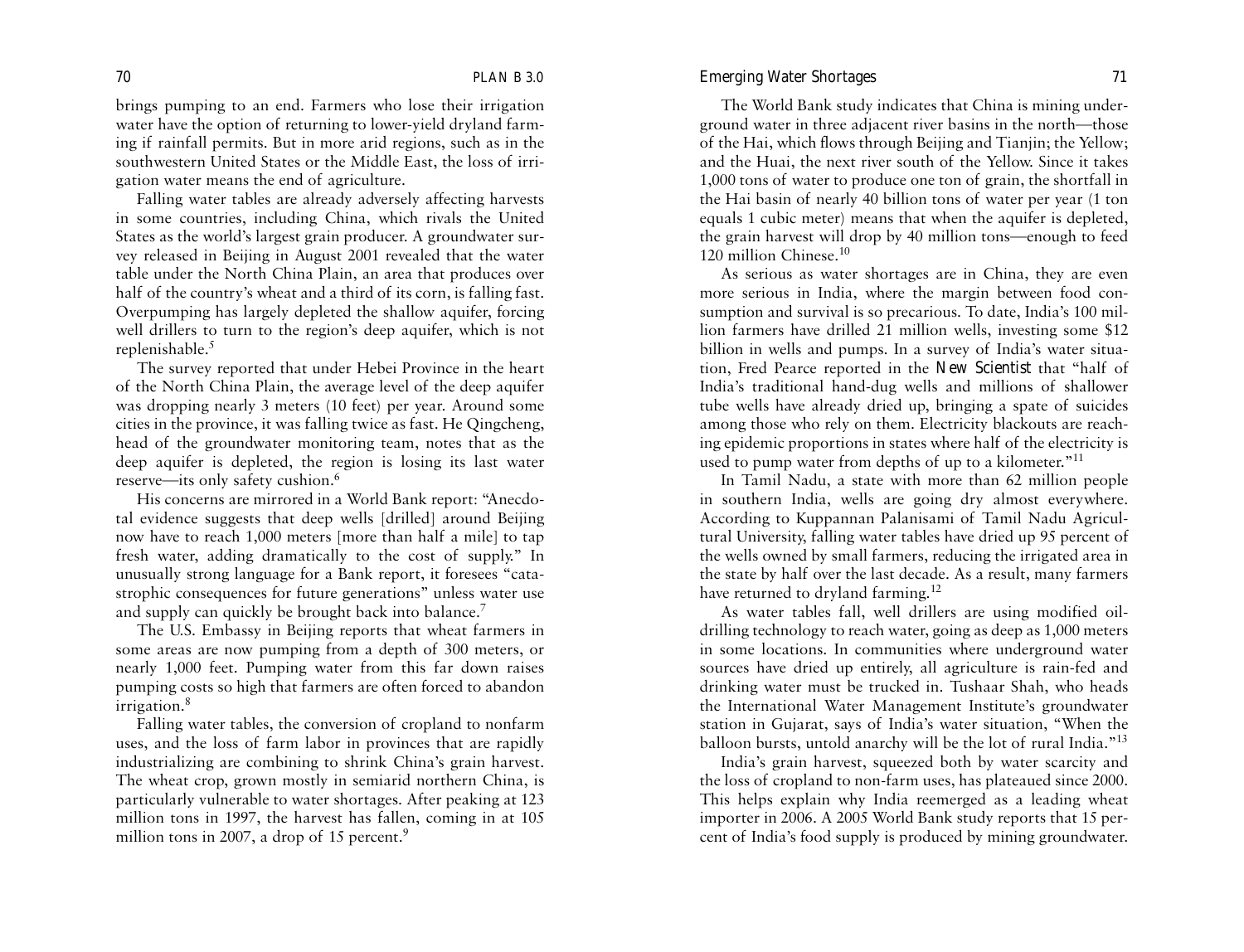Stated otherwise, 175 million Indians are fed with grain produced with water from irrigation wells that will soon go dry.<sup>14</sup>

As water tables fall, the energy required for pumping rises. In both India and China, the rising electricity demand from irrigation is satisfied largely by building coal-fired power plants.15

In the United States, the U.S. Department of Agriculture (USDA) reports that in parts of Texas, Oklahoma, and Kansas—three leading grain-producing states—the underground water table has dropped by more than 30 meters (100 feet). As a result, wells have gone dry on thousands of farms in the southern Great Plains, forcing farmers to return to loweryielding dryland farming. Although this mining of underground water is taking a toll on U.S. grain production, irrigated land accounts for only one fifth of the U.S. grain harvest, compared with close to three fifths of the harvest in India and four fifths in China.16

For the seven states that draw on Colorado River water— Arizona, California, Colorado, Nevada, New Mexico, Utah, and Wyoming—the USDA survey shows an irrigated area decline in each from 1997 to 2002. In the two leading irrigation states, California and Colorado, the area dropped by 2 percent and 24 percent respectively. The 2007 survey will likely show further shrinkage in irrigated area.<sup>17</sup>

Pakistan, a country with 164 million people that is growing by 3 million per year, is also mining its underground water. In the Pakistani part of the fertile Punjab plain, the drop in water tables appears to be similar to that in India. Observation wells near the twin cities of Islamabad and Rawalpindi show a fall in the water table between 1982 and 2000 that ranges from 1 to nearly 2 meters a year.<sup>18</sup>

In the province of Baluchistan, which borders Afghanistan, water tables around the capital, Quetta, are falling by 3.5 meters per year. Richard Garstang, a water expert with the World Wildlife Fund and a participant in a study of Pakistan's water situation, said in 2001 that "within 15 years Quetta will run out of water if the current consumption rate continues."19

The water shortage in Baluchistan is province-wide. Sardar Riaz A. Khan, former director of Pakistan's Arid Zone Research Institute in Quetta, reports that six basins have exhausted their groundwater supplies, leaving their irrigated lands barren. Khan expects that within 10–15 years virtually all the basins outside the canal-irrigated areas will have depleted their groundwater supplies, depriving the province of much of its grain harvest.20

Future irrigation water cutbacks as a result of aquifer depletion will undoubtedly reduce Pakistan's grain harvest. Countrywide, the harvest of wheat—the principal food staple—is continuing to grow, but more slowly than in the past. $^{21}$ 

Iran, a country of 71 million people, is overpumping its aquifers by an average of 5 billion tons of water per year, the water equivalent of one third of its annual grain harvest. Under the small but agriculturally rich Chenaran Plain in northeastern Iran, the water table was falling by 2.8 meters a year in the late 1990s. New wells being drilled both for irrigation and to supply the nearby city of Mashad are responsible. Villages in eastern Iran are being abandoned as wells go dry, generating a flow of "water refugees."<sup>22</sup>

Saudi Arabia, a country of 25 million people, is as waterpoor as it is oil-rich. Relying heavily on subsidies, it developed an extensive irrigated agriculture based largely on its deep fossil aquifer. After several years of supporting wheat prices at five times the world market level, the government was forced to face fiscal reality and cut the subsidies. Its wheat harvest dropped from a high of 4.1 million tons in 1992 to 2.7 million tons in 2007, a drop of 34 percent.<sup>23</sup>

Craig Smith writes in the *New York Times,* "From the air, the circular wheat fields of this arid land's breadbasket look like forest green poker chips strewn across the brown desert. But they are outnumbered by the ghostly silhouettes of fields left to fade back into the sand, places where the kingdom's gamble on agriculture has sucked precious aquifers dry." Some Saudi farmers are now pumping water from wells that are 4,000 feet deep, nearly four fifths of a mile or 1.2 kilometers.<sup>24</sup>

A 1984 Saudi national survey reported fossil water reserves at 462 billion tons. Half of that, Smith reports, has probably disappeared by now. This suggests that irrigated agriculture could last for another decade or so and then will largely vanish.<sup>25</sup>

In neighboring Yemen, a nation of 22 million, the water table under most of the country is falling by roughly 2 meters a year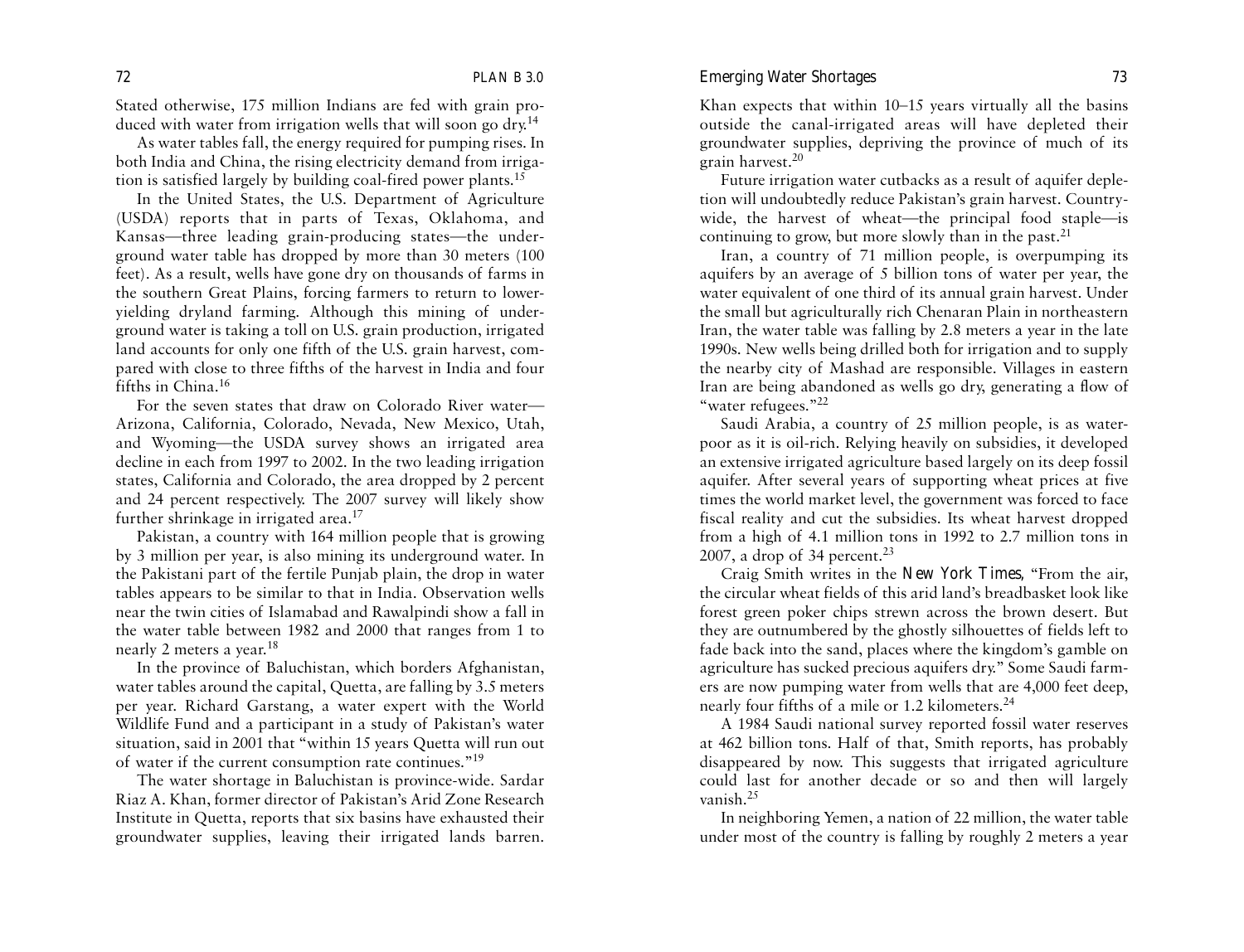as water use outstrips the sustainable yield of aquifers. In western Yemen's Sana'a Basin, the estimated annual water extraction of 224 million tons exceeds the annual recharge of 42 million tons by a factor of five, dropping the water table 6 meters per year. World Bank projections indicate the Sana'a Basin—site of the national capital, Sana'a, and home to 2 million people—may be pumped dry by 2010.<sup>26</sup>

In the search for water, the Yemeni government has drilled test wells in the basin that are more than a mile deep—depths normally associated with the oil industry—but they have failed to find water. Yemen must soon decide whether to bring water to Sana'a, possibly by pipeline from coastal desalting plants, if it can afford it, or to relocate the capital. Either alternative will be costly and potentially traumatic.<sup>27</sup>

With its population growing at 3 percent a year and with water tables falling everywhere, Yemen is fast becoming a hydrological basket case. With its grain production falling by two thirds over the last 20 years, Yemen now imports four fifths of its grain supply. Living on borrowed water and borrowed time, Yemen ranks twenty-fourth on *Foreign Policy*'s list of failing states.28

Israel, even though it is a pioneer in raising irrigation water productivity, is depleting both of its principal aquifers—the coastal aquifer and the mountain aquifer that it shares with Palestinians. Because of severe water shortages, Israel has banned the irrigation of wheat. Conflicts between Israelis and Palestinians over the allocation of water are ongoing.<sup>29</sup>

In Mexico—home to a population of 107 million that is projected to reach 132 million by 2050—the demand for water is outstripping supply. Mexico City's water problems are well known. Rural areas are also suffering. In the agricultural state of Guanajuato, the water table is falling by 2 meters or more a year. In the northwestern state of Sonora, farmers once pumped water from the Hermosillo aquifer at a depth of 35 feet. Today they pump from more than 400 feet. At the national level, 51 percent of all the water extracted from underground is from aquifers that are being overpumped.<sup>30</sup>

Since the overpumping of aquifers is occurring in many countries more or less simultaneously, the depletion of aquifers and the resulting harvest cutbacks could come at roughly the same time. And the accelerating depletion of aquifers means this day may come soon, creating potentially unmanageable food scarcity.

#### **Rivers Running Dry**

While falling water tables are largely hidden, rivers that are drained dry or reduced to a trickle before they reach the sea are highly visible. Two rivers where this phenomenon can be seen are the Colorado, the major river in the southwestern United States, and the Yellow, the largest river in northern China. Other large rivers that either run dry or come close to doing so during the dry season are the Nile, the lifeline of Egypt; the Indus, which supplies most of Pakistan's irrigation water; and the Ganges in India's densely populated Gangetic basin. Many smaller rivers have disappeared entirely.<sup>31</sup>

As the world's demand for water has tripled over the last half-century and as the demand for hydroelectric power has grown even faster, dams and diversions of river water have drained many rivers dry. As water tables have fallen, the springs that feed rivers have gone dry, reducing river flows.<sup>32</sup>

Since 1950, the number of large dams, those over 15 meters high, has increased from 5,000 to 45,000. Each dam deprives a river of some of its flow. Engineers like to say that dams built to generate electricity do not take water from the river, only its energy, but this is not entirely true since reservoirs increase evaporation. The annual loss of water from a reservoir in arid or semiarid regions, where evaporation rates are high, is typically equal to 10 percent of its storage capacity.<sup>33</sup>

The Colorado River now rarely makes it to the sea. With the states of Colorado, Utah, Arizona, Nevada, and California depending heavily on the Colorado's water, there is little, if any, water left when it reaches the Gulf of California. This excessive demand for water is destroying the river's ecosystem, including its fisheries.34

A similar situation exists in Central Asia. The Amu Darya which, along with the Syr Darya, feeds the Aral Sea—is now drained dry by Uzbek and Turkmen cotton farmers upstream. With the flow of the Amu Darya cut off, only the diminished flow of the Syr Darya keeps the Aral Sea from disappearing entirely.<sup>35</sup>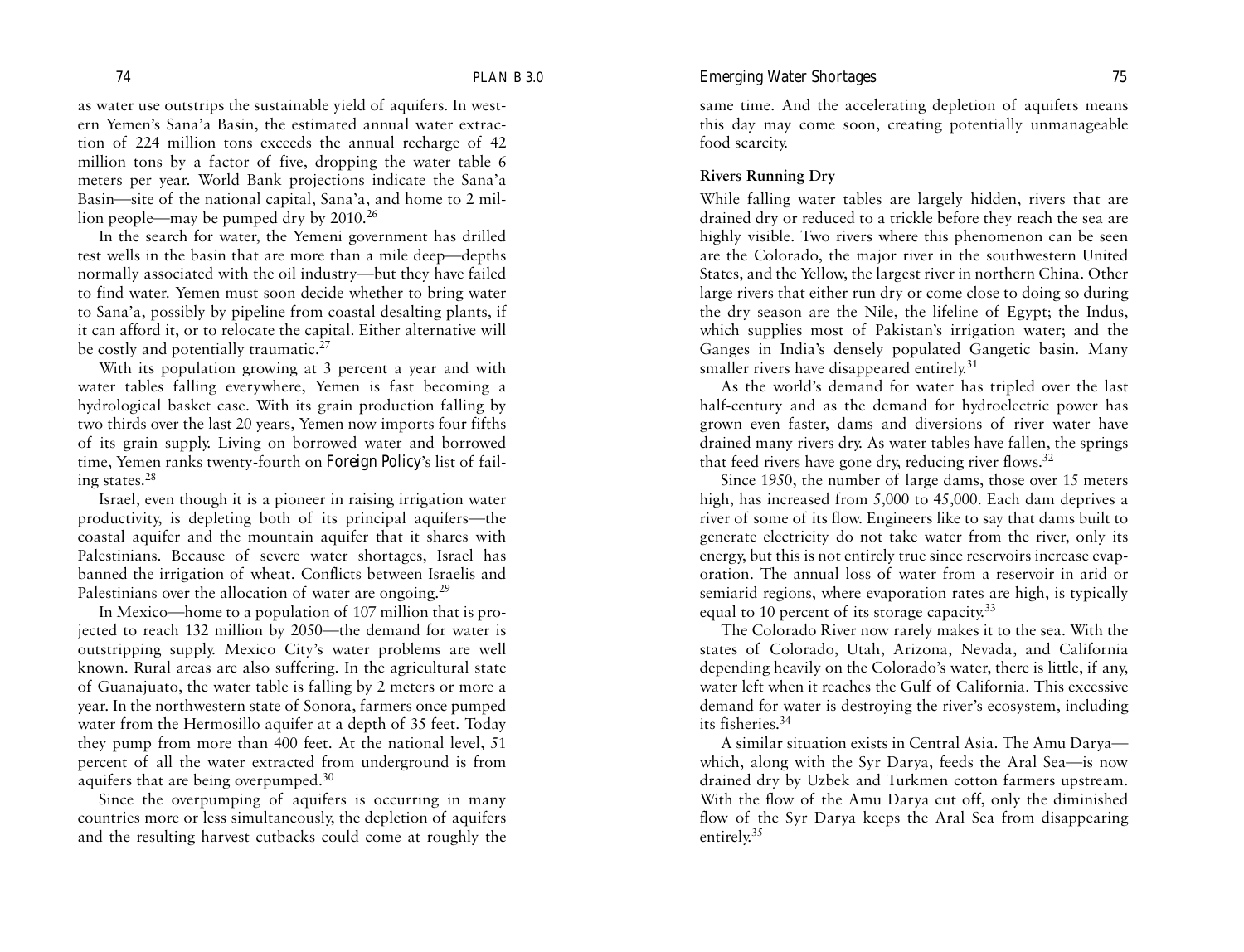China's Yellow River, which flows some 4,000 kilometers through five provinces before it reaches the Yellow Sea, has been under mounting pressure for several decades. It first ran dry in 1972, and since 1985 it has often failed to reach the sea.<sup>36</sup>

The Nile, site of another ancient civilization, now barely makes it to the sea. Water analyst Sandra Postel notes in *Pillar of Sand* that before the Aswan Dam was built, some 32 billion cubic meters of water reached the Mediterranean each year. After the dam was completed, however, increasing irrigation, evaporation, and other demands reduced its discharge to less than 2 billion cubic meters.37

Pakistan, like Egypt, is essentially a river-based civilization, heavily dependent on the Indus. This river, originating in the Himalayas and flowing southwestward to the Indian Ocean, not only provides surface water, it also recharges aquifers that supply the irrigation wells dotting the Pakistani countryside. In the face of growing water demand, it too is starting to run dry in its lower reaches. With a population of 164 million that is projected to reach 292 million by 2050, Pakistan is in political trouble, ranking twelfth on the 2007 list of failing states.<sup>38</sup>

In Southeast Asia, the flow of the Mekong is being reduced by the dams being built on its upper reaches by the Chinese. The downstream countries, including Cambodia, Laos, Thailand, and Viet Nam—countries with 172 million people—complain about the reduced flow of the Mekong, but this has done little to curb China's efforts to exploit the power and the water in the river.<sup>39</sup>

The same problem exists with the Tigris and Euphrates Rivers, which originate in Turkey and flow through Syria and Iraq en route to the Persian Gulf. This river system, the site of Sumer and other early civilizations, is being overused. Large dams erected in Turkey and Iraq have reduced water flow to the once "fertile crescent," helping to destroy 80 percent of the vast wetlands that formerly enriched the delta region.40

In each of the river systems just discussed, virtually all the water in the basin is being used. Inevitably, if people upstream get more water, those downstream will get less. Allocating water among competing interests, within and among societies, is part of an emerging politics of resource scarcity.

#### **Lakes Disappearing**

As river flows are reduced or even eliminated entirely and as water tables fall from overpumping, lakes are shrinking and in some cases disappearing. As my colleague Janet Larsen notes, the lakes that are disappearing are some of the world's best known—including Lake Chad in Central Africa, the Aral Sea in Central Asia, and the Sea of Galilee (also known as Lake Tiberias).41

*Reuters* reporter Megan Goldin writes that "walking on the Sea of Galilee is a feat a mere mortal can accomplish," as a result of its receding shores. When I first saw the Jordan River as it enters Israel from Syria, its fragility was obvious. Indeed, in many places it would be called a creek. And yet it has the primary responsibility for supplying water to the Sea of Galilee, which it enters at the north end and exits on the south end. It then continues southward some 105 kilometers before emptying into the Dead Sea.<sup>42</sup>

With the Jordan's flow further diminished as it passes through Israel, the Dead Sea is shrinking even faster than the Sea of Galilee. Over the past 40 years, its water level has dropped by some 25 meters (nearly 80 feet). It could disappear entirely by 2050.<sup>43</sup>

Of all the shrinking lakes and inland seas, none has gotten as much attention as the Aral Sea. Its ports, once centers of commerce, are now abandoned, looking like the ghost mining towns of the American West. Once one of the world's largest freshwater bodies, the Aral has lost four fifths of its volume since 1960. Ships that once plied its routes are now stranded in the sand of the old seabed—with no water in sight.<sup>44</sup>

The seeds for the Aral Sea's demise were sown in 1960, when Soviet central planners in Moscow decided the region embracing the Syr Darya and Amu Darya basins would become a vast cotton bowl to supply the country's textile industry.45

As cotton planting expanded, so too did the diversion of water from the two rivers that fed the Aral Sea. And as the sea shrank, the salt concentrations climbed until the fish died. The thriving fishery that once yielded 50,000 tons of seafood per year disappeared, as did the jobs on the fishing boats and in the fish processing factories.46

With the 65-billion-cubic-meter annual influx of water from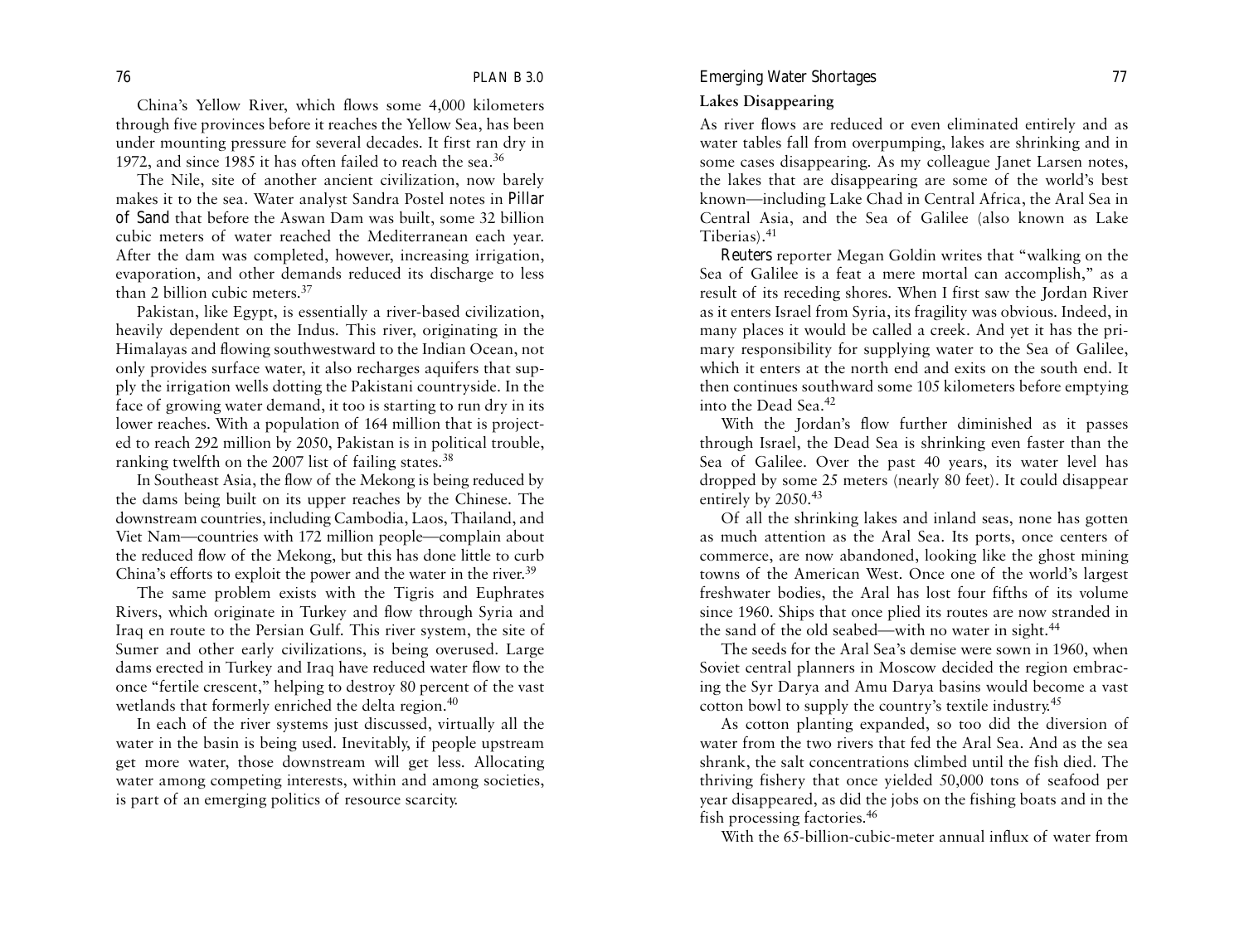the two rivers now down to 1.5 billion cubic meters a year, the prospect for restoring the sea is not good, though some local successes have been recorded. With the sea's shoreline now up to 250 kilometers (165 miles) from the original port cities, there is a vast area of exposed seabed. Each day the wind lifts thousands of tons of sand and salt from the dry seabed, distributing the airborne particles on the surrounding grasslands and croplands, reducing their fertility.<sup>47</sup>

At a 1990 Soviet Academy of Sciences conference on the future of the Aral Sea, there was an aerial tour for foreign guests. Flying in what seemed to be a World War II-vintage single-engine biplane a few hundred feet above the dry, salt-covered seabed, I noted that it looked like the surface of the moon. There was no vegetation, no sign of life, only total desolation.

The disappearance of lakes is perhaps most pronounced in China. In western China's Qinhai province, through which the Yellow River's main stream flows, there were once 4,077 lakes. Over the last 20 years, more than 2,000 have disappeared. The situation is far worse in Hebei Province, which surrounds Beijing. With water tables falling throughout this region, Hebei has lost 969 of its 1,052 lakes.<sup>48</sup>

Population is also outgrowing the water supply in Mexico. Lake Chapala, the country's largest, is the primary source of water for Guadalajara, which is home to 4 million people. Expanding irrigation in the region has reduced water volume in the lake by 80 percent.<sup>49</sup>

Lakes are disappearing on every continent and for the same reasons: excessive diversion of water from rivers and overpumping of aquifers. No one knows exactly how many lakes have disappeared over the last half-century, but we do know that thousands of them now exist only on old maps.

#### **Farmers Losing to Cities**

Water tensions among countries are more likely to make the headlines, but it is the jousting for water between cities and farms within countries that preoccupies local political leaders. The economics of water use do not favor farmers in this competition, simply because it takes so much water to produce food. For example, while it takes only 14 tons of water to make a ton of steel worth \$560, it takes 1,000 tons of water to grow a ton of wheat worth \$200. In countries preoccupied with expanding the economy and creating jobs, agriculture becomes the residual claimant.50

Many of the world's largest cities are located in watersheds where all available water is being used. Cities in such watersheds, such as Mexico City, Cairo, and Beijing, can increase their water consumption only by importing water from other basins or taking it from agriculture. Increasingly the world's cities are meeting their growing needs by taking irrigation water from farmers. Among the U.S. cities doing so are San Diego, Los Angeles, Las Vegas, Denver, and El Paso.<sup>51</sup>

The competition between farmers and cities for underground water resources is intensifying throughout India. Nowhere is this more evident than in Chennai (formerly Madras), a city of 7 million on the east coast of south India. As a result of the city government's inability to supply water for some of the city's residents, a thriving tank-truck industry has emerged that buys water from farmers and hauls it to the city's thirsty residents.<sup>52</sup>

For farmers surrounding the city, the price of water far exceeds the value of the crops they can produce with it. Unfortunately, the 13,000 tankers hauling the water to Chennai are mining the underground water resources. Water tables are falling and shallow wells have gone dry. Eventually even the deeper wells will go dry, depriving these communities of both their food supply and their livelihood.<sup>53</sup>

Chinese farmers along the Juma River downstream from Beijing discovered in 2004 that the river had suddenly stopped flowing. A diversion dam had been built near the capital to take river water for Yanshan Petrochemical, a state-owned industry. Although the farmers protested bitterly, it was a losing battle. For the 120,000 villagers downstream from the diversion dam, the loss of water could cripple their ability to make a living from farming.54

Literally hundreds of cities in other countries are meeting their growing water needs by taking the water that farmers count on. In western Turkey, for example, the historic city of Izmir now relies heavily on well fields (a network of wells connected by pipe) from the neighboring agricultural district of Manisa.55

In the U.S. southern Great Plains and Southwest, where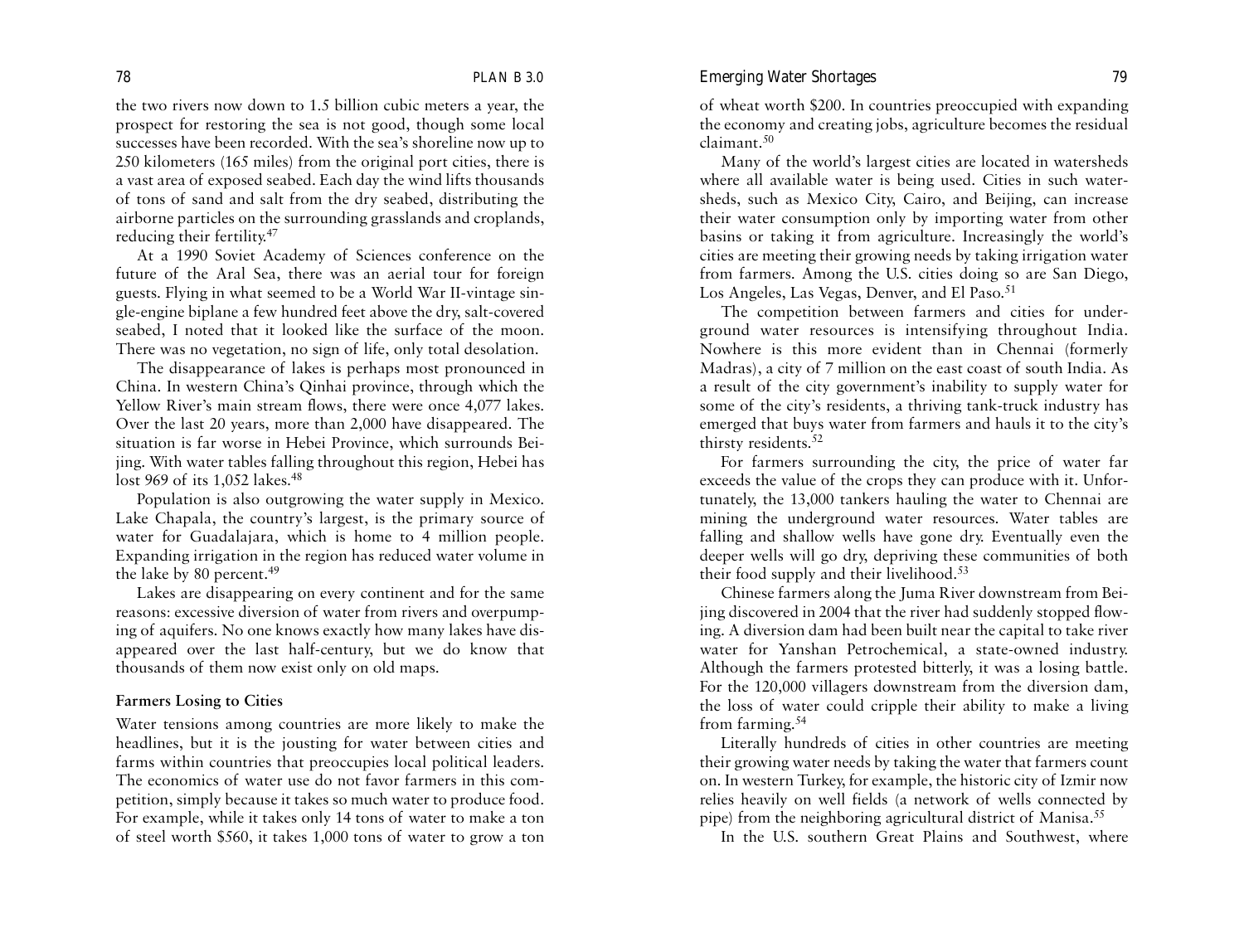virtually all water is now spoken for, the growing water needs of cities and thousands of small towns can be satisfied only by taking water from agriculture. A monthly publication from California, *The Water Strategist*, devotes several pages to a listing of water sales that took place in the western United States during the preceding month. Scarcely a working day goes by without another sale. A University of Arizona study of over 2,000 of these water transfers from 1987 to 2005 reported that at least 8 out of 10 were by individual farmers or irrigation districts to cities and municipalities.56

Colorado has one of the world's most active water markets. Fast-growing cities and towns in a state with high immigration are buying irrigation water rights from farmers and ranchers. In the upper Arkansas River basin, which occupies the southeastern quarter of the state, Colorado Springs and Aurora (a suburb of Denver) have already bought water rights to one third of the basin's farmland. Aurora has purchased rights to water that was once used to irrigate 9,600 hectares (23,000 acres) of cropland in the Arkansas valley.57

Far larger purchases are being made by cities in California. In 2003, San Diego bought annual rights to 247 million tons (200,000 acre-feet) of water from farmers in the nearby Imperial Valley—the largest farm-to-city water transfer in U.S. history. This agreement covers the next 75 years. In 2004, the Metropolitan Water District, which supplies water to 18 million southern Californians in several cities, negotiated the purchase of 137 million tons of water per year from farmers for the next 35 years. Without irrigation water, the highly productive land owned by these farmers is wasteland. The farmers who are selling their water rights would like to continue farming, but city officials are offering far more for the water than the farmers could possibly earn by irrigating crops.<sup>58</sup>

Whether it is outright government expropriation, farmers being outbid by cities, or cities simply drilling deeper wells than farmers can afford, the world's farmers are losing the water war. They are faced with not only a shrinking water supply in many situations but also a shrinking share of that shrinking supply. Slowly but surely, fast-growing cities are siphoning water from the world's farmers even as they try to feed some 70 million more people each year.<sup>59</sup>

#### *Emerging Water Shortages 81*

#### **Scarcity Crossing National Borders**

Historically, water scarcity was a local issue. It was up to national governments to balance water supply and demand. Now this is changing as scarcity crosses national boundaries via the international grain trade. Since it takes 1,000 tons of water to produce one ton of grain, as noted earlier, importing grain is the most efficient way to import water. Countries are, in effect, using grain to balance their water books. Similarly, trading in grain futures is in a sense trading in water futures.<sup>60</sup>

After China and India, there is a second tier of smaller countries with large water deficits—Algeria, Egypt, Mexico, and Pakistan. Algeria, Egypt, and Mexico already import much of their grain. With its population outgrowing its water supply, Pakistan too may soon turn to world markets for grain.<sup>61</sup>

The Middle East and North Africa—from Morocco in the west through Iran in the east—has become the world's fastestgrowing grain import market. The demand for grain is driven both by rapid population growth and by rising affluence, much of the latter from the export of oil. With virtually every country in the region pressing against its water limits, the growing urban demand for water can be satisfied only by taking irrigation water from agriculture.<sup>62</sup>

Egypt, with some 75 million people, has become a major importer of wheat in recent years, vying with Japan—traditionally the leading wheat importer—for the top spot. It now imports close to 40 percent of its total grain supply, a dependence that reflects a population that is outgrowing the grain harvest produced with the Nile's water. Algeria, with 34 million people, imports well over half of its grain.<sup>63</sup>

Overall, the water required to produce the grain and other farm products imported into the Middle East and North Africa last year approached the annual flow of the Nile River at Aswan. In effect, the region's water deficit can be thought of as another Nile flowing into the region in the form of imported food.<sup>64</sup>

It is often said that future wars in the Middle East will more likely be fought over water than oil, but in reality the competition for water is taking place in world grain markets. The countries that are financially the strongest, not necessarily those that are militarily the strongest, will fare best in this competition.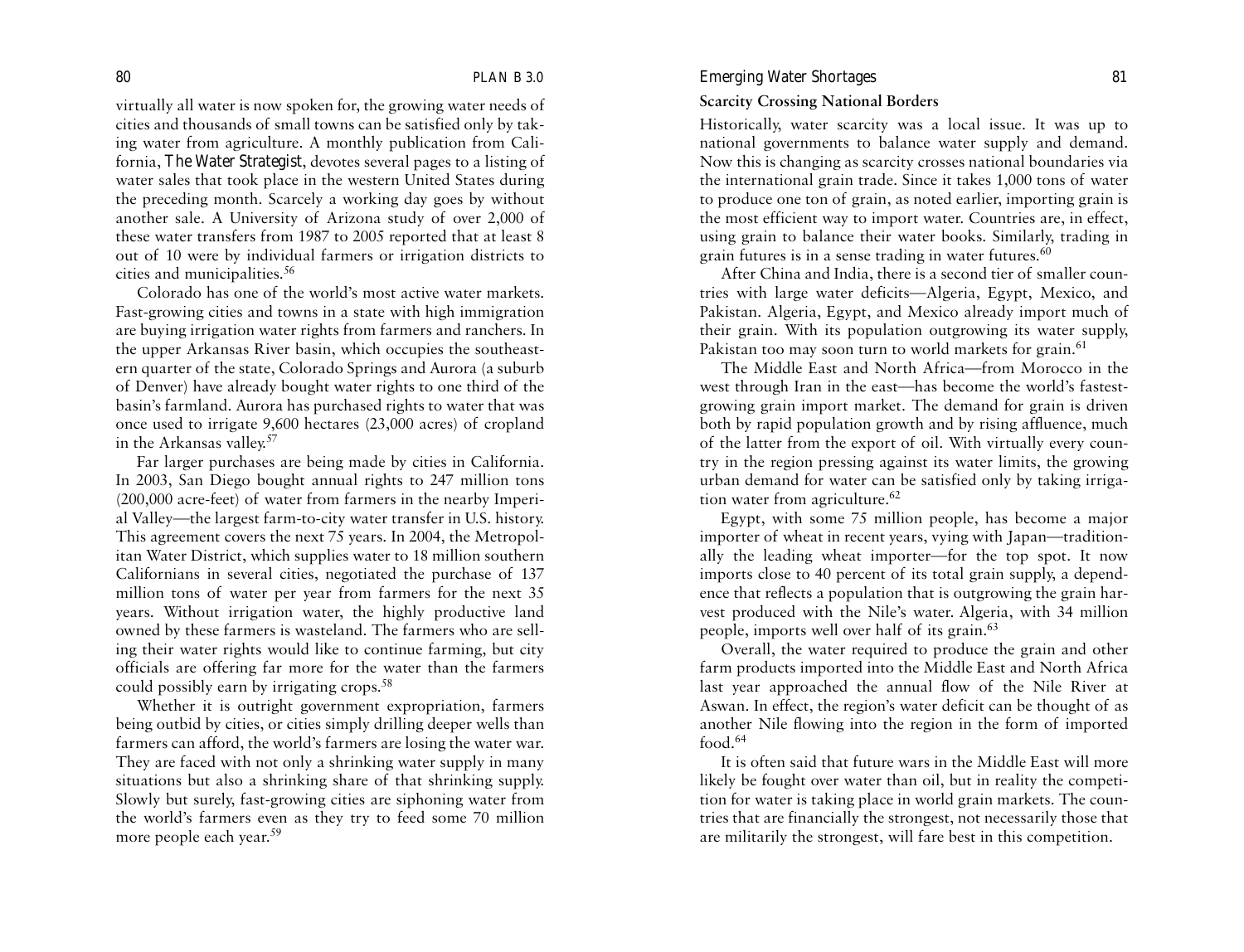Knowing where grain deficits will be concentrated tomorrow requires looking at where water deficits are developing today. Thus far, the countries importing much of their grain have been smaller ones. Now we are looking at fast-growing water deficits in both China and India, each with more than a billion people.<sup>65</sup>

As noted earlier, overpumping is a way of satisfying growing food demand that virtually guarantees a future drop in food production when aquifers are depleted. Many countries are in essence creating a "food bubble economy"—one in which food production is artificially inflated by the unsustainable mining of groundwater. At what point does water scarcity translate into food scarcity?

David Seckler and his colleagues at the International Water Management Institute, the world's premier water research group, summarized this issue well: "Many of the most populous countries of the world—China, India, Pakistan, Mexico, and nearly all the countries of the Middle East and North Africa have literally been having a free ride over the past two or three decades by depleting their groundwater resources. The penalty for mismanagement of this valuable resource is now coming due and it is no exaggeration to say that the results could be catastrophic for these countries and, given their importance, for the world as a whole."<sup>66</sup>

Since expanding irrigation helped triple the world grain harvest from 1950 to 2000, it comes as no surprise that water losses can shrink harvests. With water for irrigation, many countries are in a classic overshoot-and-decline mode. If countries that are overpumping do not move quickly to raise water use efficiency and stabilize water tables, then an eventual drop in food production may be inevitable.<sup>67</sup>

#### **Water Scarcity Yields Political Stresses**

We typically measure well-being in economic terms, in income per person, but water well-being is measured in cubic meters or tons of water per person. A country with an annual supply of 1,700 cubic meters of water per person is well supplied with water, able to comfortably meet agricultural, industrial, and residential uses. Below this level, stresses begin to appear. When water supply drops below 1,000 cubic meters per person, people face scarcity. Below 500 cubic meters, they face acute scarcity. At this level people are suffering from hydrological poverty—living without enough water to produce food or, in some cases, even for basic hygiene.68

The world's most severe water stresses are found in North Africa and the Middle East. While Morocco and Egypt have fewer than 1,000 cubic meters per person per year, Algeria, Tunisia, and Libya have fewer than 500. Some countries, including Saudi Arabia, Yemen, Kuwait, and Israel, have less than 300 cubic meters per person per year. A number of sub-Saharan countries are also facing water stress, including Kenya and Rwanda.<sup>69</sup>

While national averages indicate an adequate water supply in each of the world's three most populous countries—China, India, and the United States—regions within these countries also suffer from acute water shortages. Water is scarce throughout the northern half of China. In India, the northwestern region suffers extreme water scarcity. For the United States, the southwestern states from Texas to California are experiencing acute water shortages.70

Although the risk of international conflict over water is real, so far there have been remarkably few water wars. Water tensions tend to build more within societies, particularly where water is already scarce and population growth is rapid. Recent years have witnessed conflicts over water in scores of countries. Perhaps the most common of these is the competition described earlier between cities and farmers, particularly in countries like China, India, and Yemen. In other countries the conflicts are between tribes, as in Kenya, or between villages, as in India and China, or upstream and downstream water users, as in Pakistan or China. In some countries local water conflicts have led to violence and death, as in Kenya, Pakistan, and China.<sup>71</sup>

In Pakistan's arid southwest province of Baluchistan, water tables are falling everywhere as a fast-growing local population swelled by Afghan refugees is pumping water far faster than aquifers can recharge. The provincial capital of Quetta, as noted earlier, is facing a particularly dire situation. Naser Faruqui, a researcher at Canada's International Development Research Centre, describes the situation facing Quetta: "With over a million people living there now, many of whom are Afghan refugees, the possibility of confrontation over decreas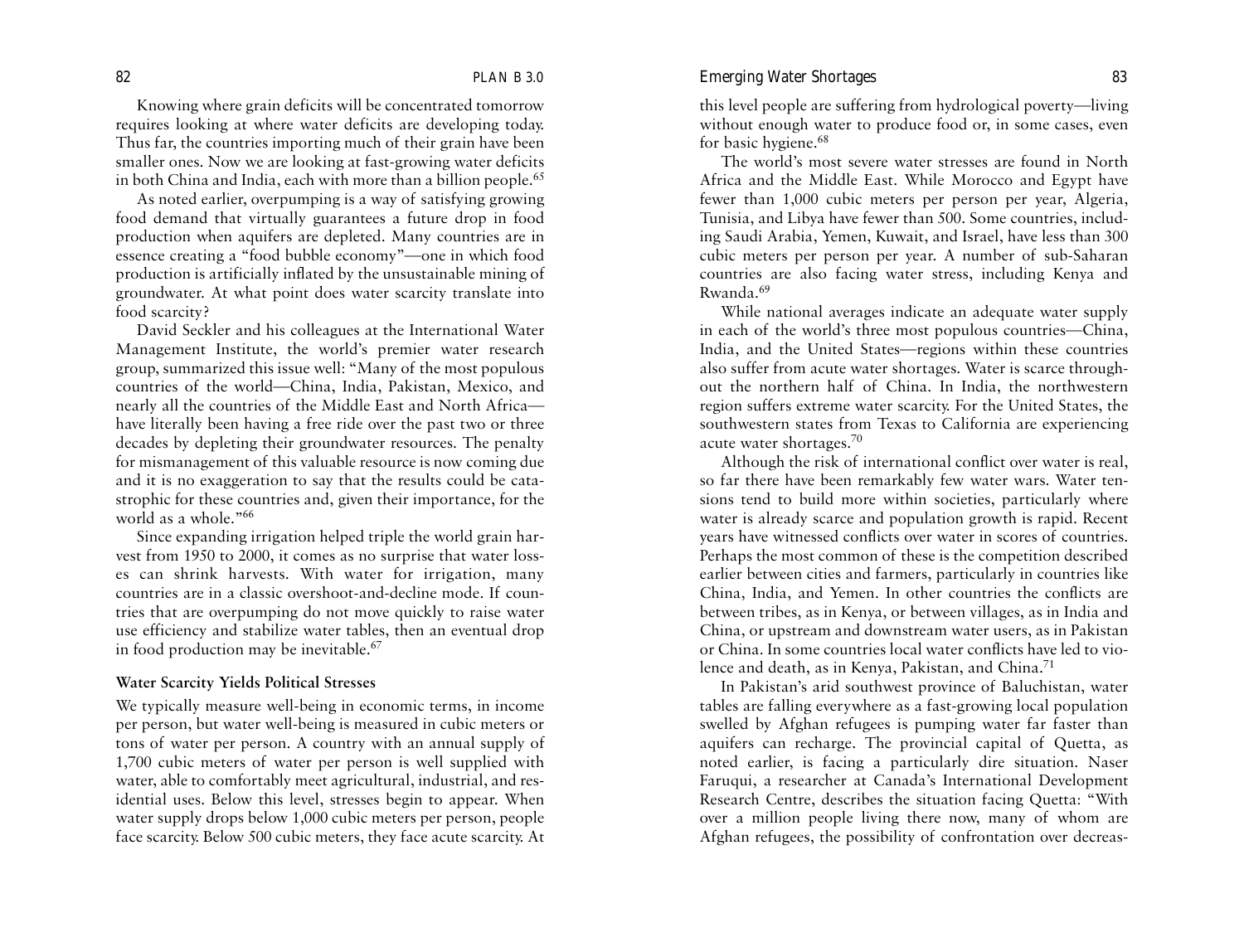ing water resources, or even mass migration from the city, is all too real."72

Not far to the west, Iraq is concerned that dam building on the Euphrates River in Turkey and, to a lesser degree, Syria will leave it without enough water to meet its basic needs. The flow into Iraq of the Euphrates River, which gave birth to the ancient Sumerian civilization, has shrunk by half over the last few decades.73

Another water flash point involves the way water is divided between Israelis and Palestinians. A U.N. report notes that "nowhere are the problems of water governance as starkly demonstrated as in the Occupied Palestinian Territories." Palestinians experience one of the highest levels of water scarcity in the world. But the flash point is as much over inequity in the distribution of water as it is over scarcity. The Israeli population is roughly double that of the Palestinians, but it gets seven times as much water. As others have noted, peace in the region depends on a more equitable distribution of the region's water. Without this, the peace process itself may dry  $up.^{74}$ 

At the global level, most of the projected population growth of nearly 3 billion by 2050 will come in countries where water tables are already falling. The states most stressed by the scarcity of water tend to be those in arid and semiarid regions, with fast-growing populations and a resistance to family planning. Many of the countries high on the list of failing states are those where populations are outrunning their water supplies, among them Sudan, Iraq, Somalia, Chad, Afghanistan, Pakistan, and Yemen. Unless population can be stabilized in these countries, the continually shrinking supply of water per person will put still more stress on already overstressed governments.<sup>75</sup>

Although spreading water shortages are intimidating, we have the technologies needed to raise water use efficiency, thus buying time to stabilize population size. Prominent among these technologies are those for more water-efficient irrigation, industrial water recycling, and urban water recycling, as discussed in Chapters 9 and 10.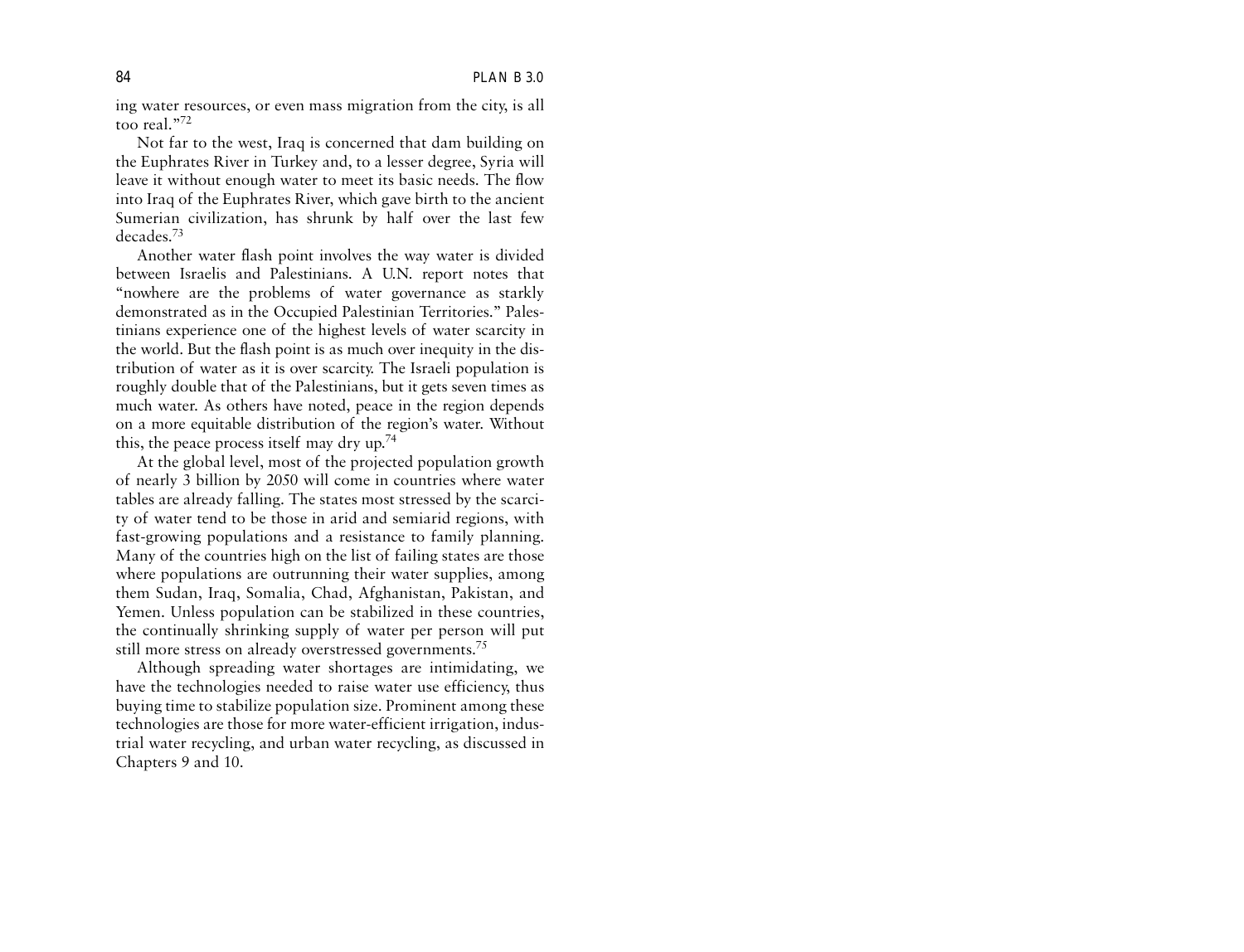### **5**

# *Natural Systems Under Stress*

In 1938, Walter Lowdermilk, a senior official in the Soil Conservation Service of the U.S. Department of Agriculture (USDA), traveled abroad to look at lands that had been cultivated for thousands of years, seeking to learn how these older civilizations had coped with soil erosion. He found that some had managed their land well, maintaining its fertility over long stretches of history, and were thriving. Others had failed to do so and left only remnants of their illustrious pasts.<sup>1</sup>

In a section of his report entitled "The Hundred Dead Cities," he described a site in northern Syria, near Aleppo, where ancient buildings were still standing in stark isolated relief, but they were on bare rock. During the seventh century, the thriving region had been invaded, initially by a Persian army and later by nomads out of the Arabian Desert. In the process, soil and water conservation practices used for centuries were abandoned. Lowdermilk noted, "Here erosion had done its worst....if the soils had remained, even though the cities were destroyed and the populations dispersed, the area might be repeopled again and the cities rebuilt, but now that the soils are gone, all is gone."2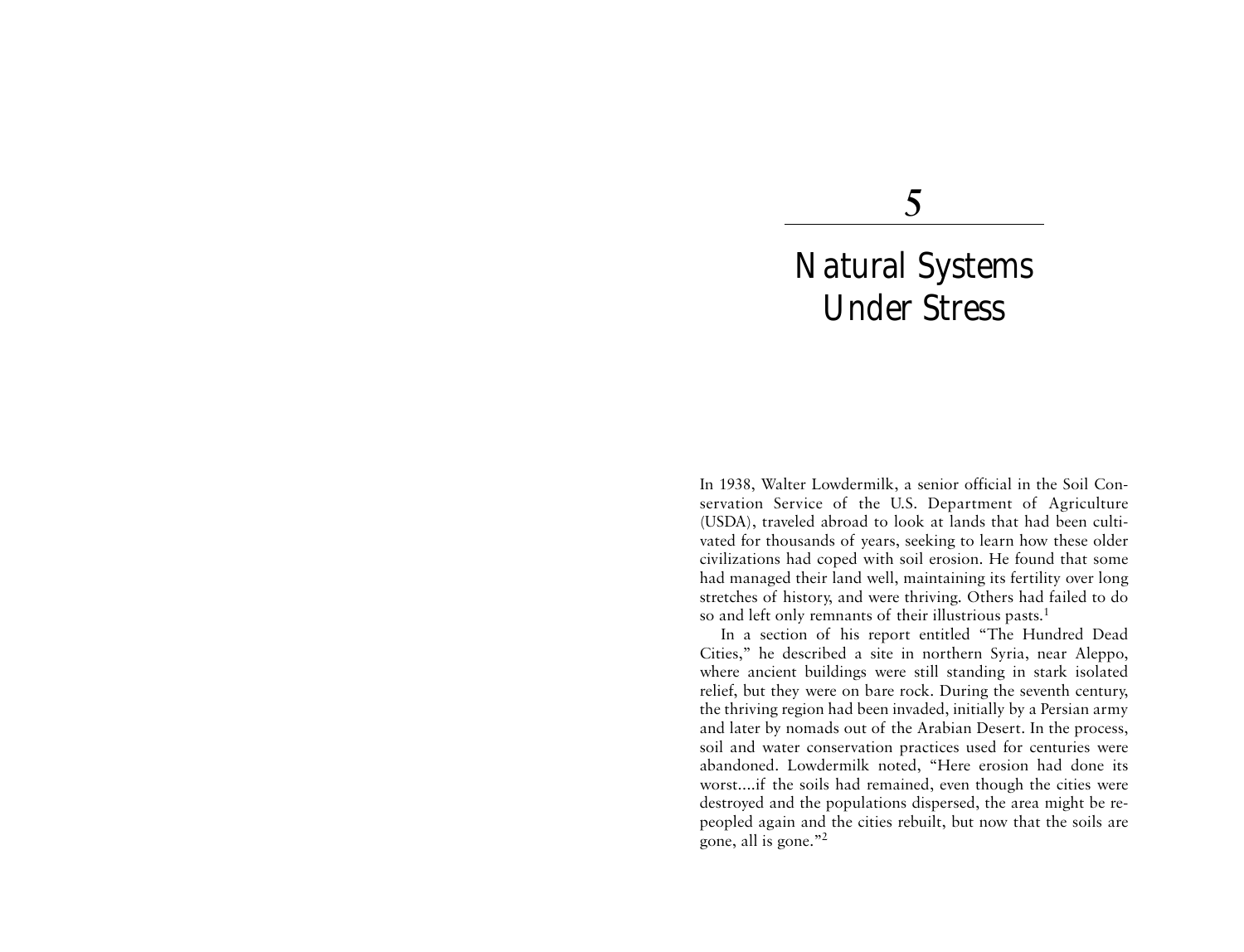Now fast-forward to a trip in 2002 by a U.N. team to assess the food situation in Lesotho, a small country of 2 million people embedded within South Africa. Their finding was straightforward: "Agriculture in Lesotho faces a catastrophic future; crop production is declining and could cease altogether over large tracts of the country if steps are not taken to reverse soil erosion, degradation, and the decline in soil fertility." Michael Grunwald reported in the *Washington Post* that nearly half of the children under five in Lesotho are stunted physically. "Many," he wrote, "are too weak to walk to school."<sup>3</sup>

Whether the land is in northern Syria, Lesotho, or elsewhere, the health of the people living on it cannot be separated from the health of the land itself. A large share of the world's 862 million hungry people live on land with soils worn thin by erosion.<sup>4</sup>

Mercilessly expanding human demands are putting stresses on forests, rangelands, and fisheries that they cannot withstand. We are also destroying many of the plant and animal species with which we share the planet. Worldwide, species are now disappearing at 1,000 times the rate at which new species evolve. We have put the extinction clock on fast-forward.<sup>5</sup>

#### **Shrinking Forests: The Many Costs**

In early December 2004, Philippine President Gloria Macapagal Arroyo "ordered the military and police to crack down on illegal logging, after flash floods and landslides, triggered by rampant deforestation, killed nearly 340 people," according to news reports. Fifteen years earlier, in 1989, the government of Thailand announced a nationwide ban on tree cutting following severe flooding and the heavy loss of life in landslides. And in August 1998, following several weeks of record flooding in the Yangtze River basin and a staggering \$30 billion worth of damage, the Chinese government banned all tree cutting in the upper reaches of the basin. Each of these governments had belatedly learned a costly lesson, namely that services provided by forests, such as flood control, may be far more valuable to society than the lumber in those forests.<sup>6</sup>

At the beginning of the twentieth century, the earth's forested area was estimated at 5 billion hectares. Since then it has shrunk to just under 4 billion hectares, with the remaining forests rather evenly divided between tropical and subtropical

forests in developing countries and temperate/boreal forests in industrial countries.7

Since 1990, the developing world has lost some 13 million hectares of forest a year. This loss of about 3 percent each decade is an area roughly the size of Greece. Meanwhile, the industrial world is actually gaining an estimated 5.6 million hectares of forestland each year, principally from abandoned cropland returning to forests on its own and from the spread of commercial forestry plantations. Thus, net forest loss worldwide exceeds 7 million hectares per year.<sup>8</sup>

Unfortunately, even these official data from the U.N. Food and Agriculture Organization (FAO) do not reflect the gravity of the situation. For example, tropical forests that are clearcut or burned off rarely recover. They simply become wasteland or at best scrub forest, yet they still may be counted as "forest" in official forestry numbers. Plantations, too, count as forest area, yet they also are a far cry from the old-growth forest they sometimes replace.

The World Resources Institute (WRI) reports that of the forests that do remain standing, "the vast majority are no more than small or highly disturbed pieces of the fully functioning ecosystems they once were." Only 40 percent of the world's remaining forest cover can be classified as frontier forest, which WRI defines as "large, intact, natural forest systems relatively undisturbed and big enough to maintain all of their biodiversity, including viable populations of the wide-ranging species associated with each type."9

Pressures on forests continue to mount. Use of firewood, paper, and lumber is expanding. Of the 3.5 billion cubic meters of wood harvested worldwide in 2005, just over half was used for fuel. In developing countries, fuelwood accounts for nearly three fourths of the total.10

Deforestation to supply fuelwood is extensive in the Sahelian zone of Africa and the Indian subcontinent. As urban firewood demand surpasses the sustainable yield of nearby forests, the woods slowly retreat from the city in an ever larger circle, a process clearly visible from satellite photographs taken over time. As the circles enlarge, the transport costs of firewood increase, triggering the development of an industry for charcoal, a more concentrated form of energy. March Turnbull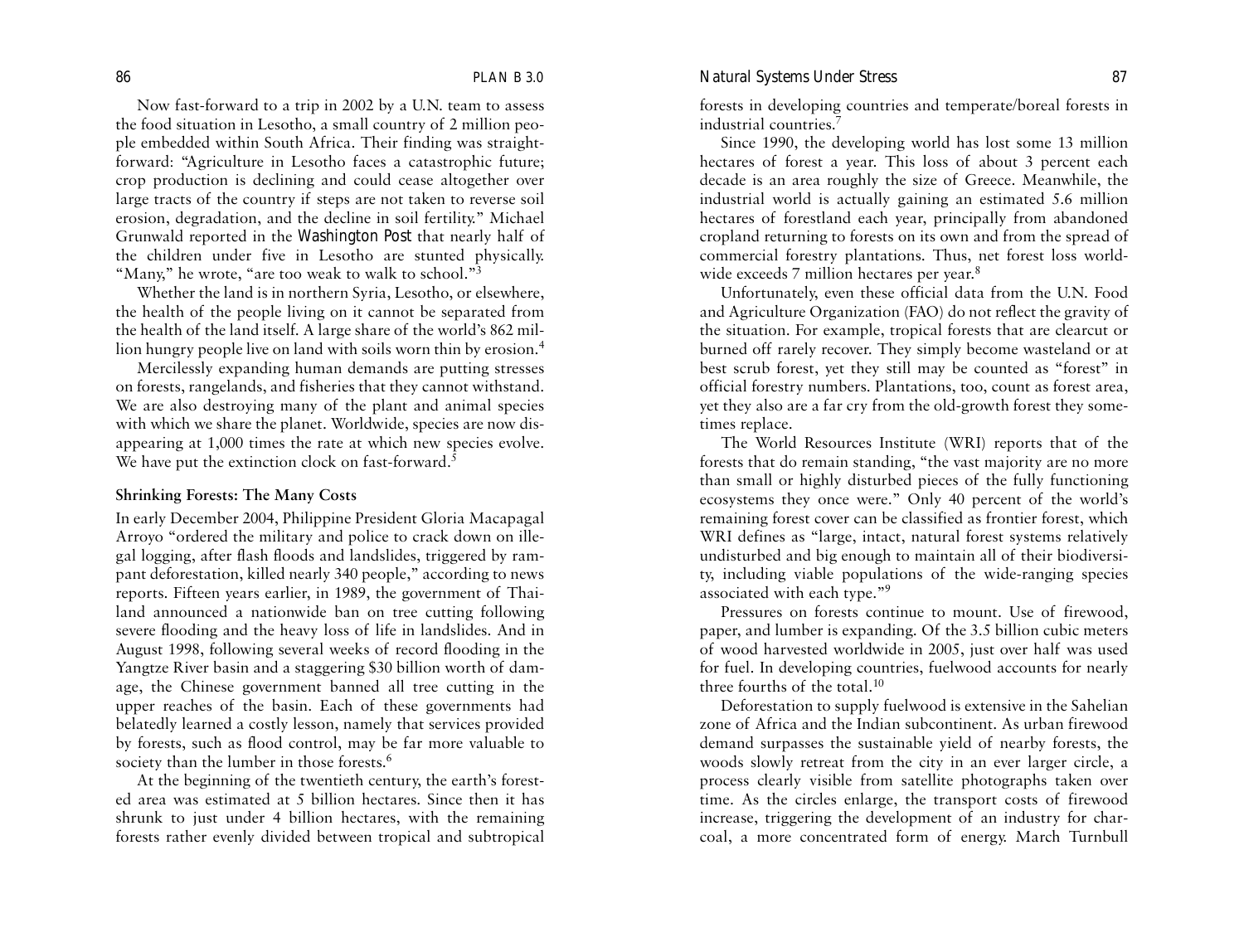writes in *Africa Geographic Online*: "Every large Sahelian town is surrounded by a sterile moonscape. Dakar and Khartoum now reach out further than 500 kilometers for charcoal, sometimes into neighboring countries."<sup>11</sup>

Logging for lumber also takes a heavy toll, as is most evident in Southeast Asia and Africa. In almost all cases, logging is done by foreign corporations more interested in maximizing a onetime harvest than in managing for a sustainable yield in perpetuity. Once a country's forests are gone, companies move on, leaving only devastation behind. Nigeria and the Philippines have both lost their once-thriving tropical hardwood export industries and are now net importers of forest products.<sup>12</sup>

Perhaps the most devastating development affecting the earth's remaining natural forests in this new century is the explosive growth of the wood products industry in China, now supplying the world with furniture, flooring, particle board, and other building materials. In supplying domestic and foreign markets, China has gone on a logging orgy outside its borders, often illegally, to procure logs from Indonesia, Myanmar, Papua New Guinea, and Siberia. And now Chinese logging firms are moving into the Amazon and the Congo Basin.13

In a landmark article in April 2007, *Washington Post* reporters Peter Goodman and Peter Finn described how the Chinese went after one of the world's few remaining natural stands of teak across the border in Myanmar. They reported that a Chinese logging boss "handed a rice sack stuffed with \$8,000 worth of Chinese currency to two agents with connections in the Burmese borderlands....They used that stash to bribe everyone standing between the teak and China. In came Chinese logging crews. Out went huge logs, over Chinese-built roads."14

Forest Trends, a nongovernmental organization consisting of industry and conservation groups, estimates that at the current rate of logging, the natural forests in Indonesia and Myanmar will be gone within a decade or so. Those in Papua New Guinea will last 16 years. Those in the Russian Far East, vast though they are, may not last much more than 20 years.<sup>15</sup>

Forest losses from clearing land for farming and ranching, usually by burning, are concentrated in the Brazilian Amazon, the Congo Basin, and Borneo. After having lost 93 percent of its Atlantic rainforest, Brazil is now destroying the Amazon rainforest. This huge forest, roughly the size of Europe, was largely intact until 1970. Since then, close to 20 percent has been lost.<sup>16</sup>

Africa's Congo Basin, the world's second largest rainforest, spans 10 countries. Like the Amazon rainforest, it is also under assault, primarily from loggers, miners, and farmers. This 190 million-hectare rainforest—home to 400 species of mammals, including the world's largest populations of gorillas, bonobos, chimpanzees, and forest elephants—is shrinking by 1.6 million hectares a year.<sup>17</sup>

The fast-rising demand for palm oil led to an 8-percent annual expansion in the palm plantation area in Malaysian Borneo (Sarawak and Sabah) between 1998 and 2003. In Kalimantan, the Indonesian part of Borneo, growth in oil palm plantings is higher, at over 11 percent. Now that palm oil is emerging as a leading biodiesel fuel, growth in oil palm cultivation will likely climb even faster. The near-limitless demand for biodiesel now threatens the remaining tropical forests in Borneo and elsewhere.<sup>18</sup>

Haiti, a country of 9.6 million people, was once largely covered with forests, but growing firewood demand and land clearing for farming have left forests standing on scarcely 4 percent of its land. First the trees go, then the soil.19

Once a tropical paradise, Haiti is a case study of a country caught in an ecological/economic downward spiral from which it has not been able to escape. It is a failed state, a country sustained by international life-support systems of food aid and economic assistance.

The biologically rich rainforest of Madagascar, an island country with 18 million people, is following in Haiti's footsteps. As the trees are cut, either to produce charcoal or to clear land to grow food, the sequence of events is all too familiar. Environmentalists warn that Madagascar could soon become a landscape of scrub growth and sand.<sup>20</sup>

While deforestation accelerates the flow of water back to the ocean, it also can reduce the recycling of rainfall inland. Some 20 years ago two Brazilian scientists, Eneas Salati and Peter Vose, pointed out in *Science* that when rainfall coming from clouds moving in from the Atlantic fell on healthy Amazon rainforest, one fourth of the water ran off and three fourths evaporated into the atmosphere to be carried further inland to provide more rainfall. When land is cleared for grazing or farm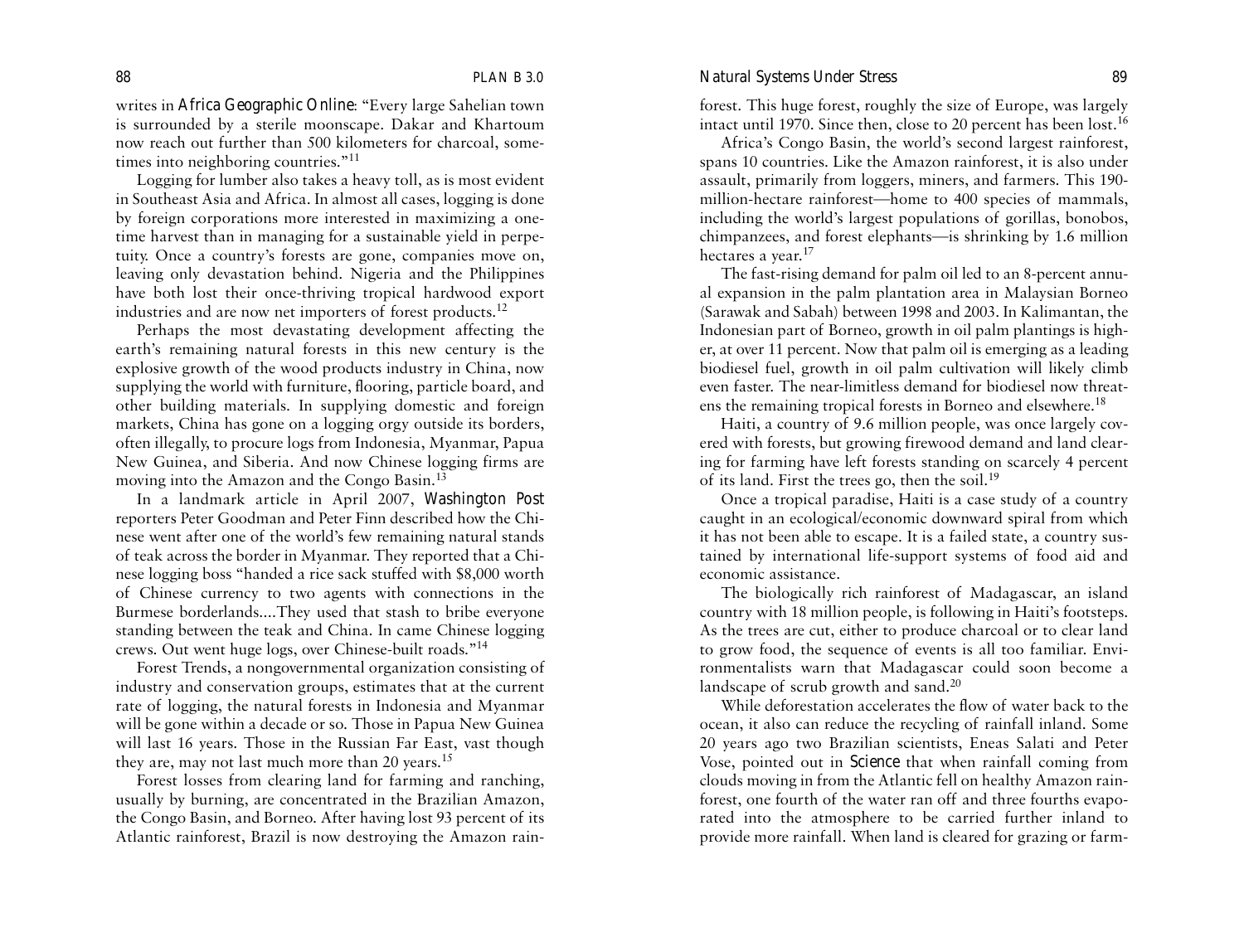ing, however, the amount that runs off and returns to the sea increases while that which is recycled inland falls alarmingly.<sup>21</sup>

Ecologist Philip Fearnside, who has spent his career studying the Amazon, observes that agriculturally prominent south-central Brazil depends on water that is recycled inland via the Amazon rainforest. As more and more land is cleared for grazing and farming, the forest begins to dry out. At some point, the weakened rainforest becomes vulnerable to fire as lightning strikes. As the Amazon rainforest weakens, it is approaching a tipping point beyond which it cannot be saved.22

A similar situation may be developing in Africa, where deforestation and land clearing are proceeding rapidly as firewood use mounts and as logging firms clear large tracts of virgin forests. In Malawi, a country of 14 million people in East Africa, forest cover has shrunk by nearly a quarter since the early 1970s, a loss of up to 1 million hectares. The cutting of trees to produce charcoal and to cure tobacco is leading to a sequence of events paralleling that in Haiti.<sup>23</sup>

As the trees disappear, rainfall runoff increases and the land is deprived of the water from evapotranspiration. Consulting hydrogeologist Jim Anscombe notes: "Driven by energy from the sun, the trees pump water from the water table, through the roots, trunk and leaves, up into the atmosphere through the process of transpiration. Collectively the forest pumps millions of liters of water daily to the atmosphere." Given the local climate conditions, this evapotranspiration translates into summer rainfall, helping to sustain crops. When the forests disappear, this rainfall declines and crop yields follow.<sup>24</sup>

More and more countries are beginning to recognize the risks associated with deforestation. Among the countries that now have total or partial bans on logging in primary forests are China, New Zealand, the Philippines, Sri Lanka, Thailand, and Viet Nam. Unfortunately, all too often a ban in one country simply shifts the deforestation to others or drives illegal logging.25

#### **Losing Soil**

The thin layer of topsoil that covers the planet's land surface is the foundation of civilization. This soil, typically six inches or so deep, was formed over long stretches of geological time as new soil formation exceeded the natural rate of erosion. As soil

accumulated over the eons, it provided a medium in which plants could grow. In turn, plants protect the soil from erosion. Human activity is disrupting this relationship.

Sometime within the last century, soil erosion began to exceed new soil formation over large areas. Now, perhaps a third of all cropland is losing topsoil faster than new soil is forming, reducing the land's inherent productivity. The foundation of civilization is crumbling. $26$ 

The accelerating soil erosion over the last century can be seen in the dust bowls that form as vegetation is destroyed and wind erosion soars out of control. Among those that stand out are the Dust Bowl in the U.S. Great Plains during the 1930s, the dust bowl in the Soviet Virgin Lands in the 1960s, the huge one that is forming today in northwest China, and the one taking shape in the Sahelian region of Africa. Each of these is associated with a familiar pattern of overgrazing, deforestation, and agricultural expansion onto marginal land, followed by retrenchment as the soil begins to disappear.<sup>27</sup>

Twentieth-century population growth pushed agriculture onto highly vulnerable land in many countries. The overplowing of the U.S. Great Plains during the late nineteenth and early twentieth centuries, for example, led to the 1930s Dust Bowl. This was a tragic era in U.S. history, one that forced hundreds of thousands of farm families to leave the Great Plains. Many migrated to California in search of a new life, a move immortalized in John Steinbeck's novel *The Grapes of Wrath*. 28

Three decades later, history repeated itself in the Soviet Union. The Virgin Lands Project between 1954 and 1960 centered on plowing an area of grassland for wheat that was larger than the wheatland in Canada and Australia combined. Initially, the result was an impressive expansion in Soviet grain production, but the success was short-lived as a dust bowl developed there as well.<sup>29</sup>

Kazakhstan, at the center of this Virgin Lands Project, saw its grainland area peak at just over 25 million hectares around 1980, then shrink to 15 million hectares today. Even on the remaining land, however, the average wheat yield is scarcely 1 ton per hectare, a far cry from the nearly 7 tons per hectare that farmers get in France, Western Europe's leading wheat producer.<sup>30</sup>

A similar situation exists in Mongolia, where over the last 20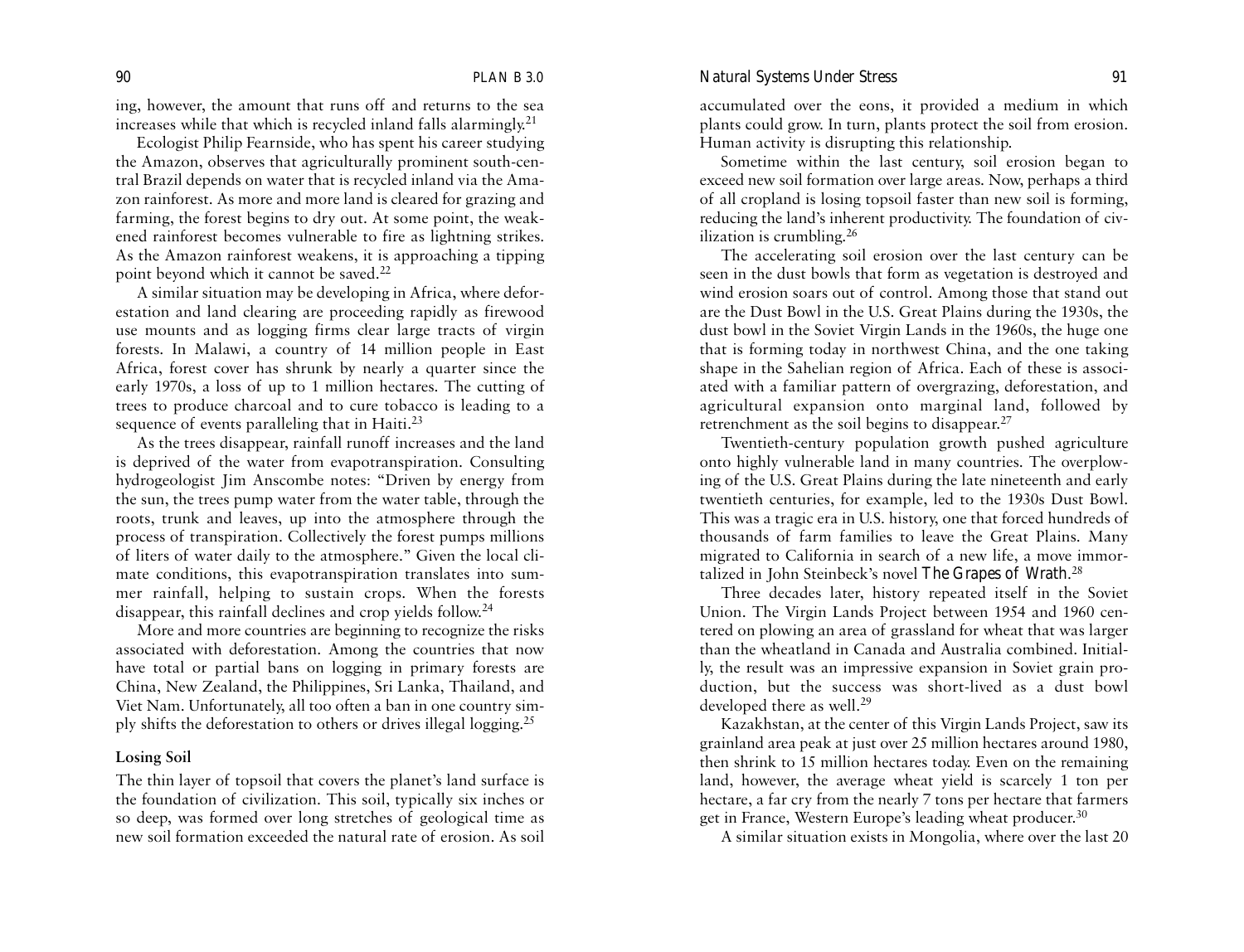years half the wheatland has been abandoned and wheat yields have fallen by half, shrinking the harvest by three fourths. Mongolia—a country almost three times the size of France with a population of 2.6 million—is now forced to import nearly 60 percent of its wheat.<sup>31</sup>

Dust storms originating in the new dust bowls are now faithfully recorded in satellite images. On January 9, 2005, the National Aeronautics and Space Administration (NASA) released images of a vast dust storm moving westward out of central Africa. This huge cloud of tan-colored dust stretched over some 5,300 kilometers (roughly 3,300 miles). NASA noted that if the storm were relocated to the United States, it would cover the country and extend into the oceans on both coasts. $32$ 

Andrew Goudie, Professor of Geography at Oxford University, reports that Saharan dust storms—once rare—are now commonplace. He estimates they have increased 10-fold during the last half-century. Among the countries in the region most affected by topsoil loss from wind erosion are Niger, Chad, Mauritania, northern Nigeria, and Burkina Faso. In Mauritania, in Africa's far west, the number of dust storms jumped from 2 a year in the early 1960s to 80 a year today.<sup>33</sup>

The Bodélé Depression in Chad is the source of an estimated 1.3 billion tons of wind-borne soil a year, up 10-fold since measurements began in 1947. The 2–3 billion tons of fine soil particles that leave Africa each year in dust storms are slowly draining the continent of its fertility and biological productivity. In addition, dust storms leaving Africa travel westward across the Atlantic, depositing so much dust in the Caribbean that they cloud the water and damage coral reefs.<sup>34</sup>

Water erosion also takes a toll on soils. This can be seen in the silting of reservoirs and in muddy, silt-laden rivers flowing into the sea. Pakistan's two large reservoirs, Mangla and Tarbela, which store Indus River water for the country's vast irrigation network, are losing roughly 1 percent of their storage capacity each year as they fill with silt from deforested watersheds.35

Ethiopia, a mountainous country with highly erodible soils on steeply sloping land, is losing close to 2 billion tons of topsoil a year, washed away by rain. This is one reason Ethiopia always seems to be on the verge of famine, never able to accu*Natural Systems Under Stress 93*

mulate enough grain reserves to provide a meaningful measure of food security.36

#### **From Grassland to Desert**

One tenth of the earth's land surface is cropland, but an area four times this size is rangeland—land that is too dry, too steeply sloping, or not fertile enough to sustain crop production. This area—two fifths of the earth's land surface, most of it semiarid—supports the majority of the world's 3.3 billion cattle, sheep, and goats. These livestock are ruminants, animals with complex digestive systems that enable them to digest roughage, converting it into beef, mutton, and milk.<sup>37</sup>

An estimated 200 million people worldwide make their living as pastoralists tending cattle, sheep, and goats. Many countries in Africa depend heavily on their livestock economies for food and employment. The same is true for large populations in the Middle East, Central Asia, Mongolia, and northwest China. Since most land is held in common in these pastoral societies, controlling overgrazing is difficult.38

In other parts of the world, rangelands are owned by individual ranchers. Australia, whose land mass is dominated by rangeland, has a flock of 100 million sheep, five times its human population. Grass-based livestock economies also predominate in Argentina, Brazil, Mexico, and Uruguay. And in the Great Plains of North America, semiarid lands that are not suited to growing wheat are devoted to grazing cattle.39

The same ruminants that are uniquely efficient at converting roughage into food also supply leather and wool. The world's leather goods and woolen industries, the livelihood of millions, depend on rangelands for raw materials.

Although public attention often focuses on the role of feedlots in beef production, the share of the world's cattle in feedlots is a tiny fraction of the vast numbers feeding on grass. Even in the United States, which has most of the world's feedlots, the typical steer is in a feedlot for only a matter of months.

Worldwide, almost half of all grasslands are lightly to moderately degraded and 5 percent are severely degraded. The problem is highly visible throughout Africa, the Middle East, Central Asia, and India, where the growth in livestock numbers tracks that in human numbers. In 1950, 238 million Africans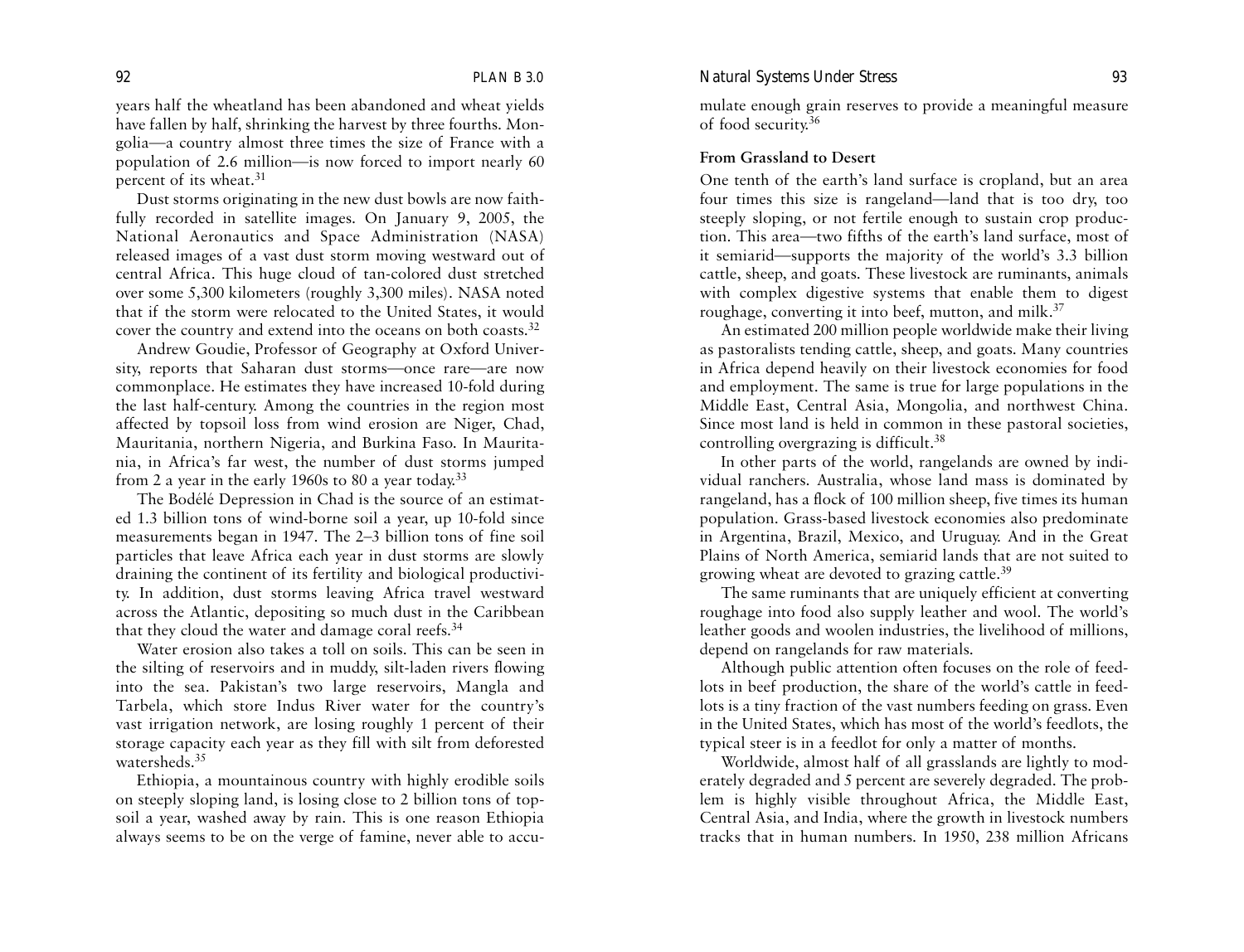relied on 273 million livestock. By 2006, there were nearly 926 million people and 738 million livestock. Demands of the livestock industry now often exceed grassland carrying capacity by half or more.<sup>40</sup>

Iran—with 71 million people—illustrates the pressures facing the Middle East. With 9 million cattle and 80 million sheep and goats—the source of wool for its fabled rug-making industry—Iran's rangelands are deteriorating from overstocking.<sup>41</sup>

China faces similarly difficult challenges. After the economic reforms in 1978 that shifted the responsibility for farming from state-organized production teams to farm families, the government lost control of livestock numbers. As a result, China's cattle, sheep, and goat populations spiraled upward. While the United States, a country with comparable grazing capacity, has 97 million cattle, China has a slightly larger herd of 115 million. But while the United States has only 9 million sheep and goats, China has 366 million. Concentrated in China's western and northern provinces, sheep and goats are destroying the land's protective vegetation. The wind then does the rest, removing the soil and converting productive rangeland into desert.<sup>42</sup>

Fodder needs of livestock in nearly all developing countries now exceed the sustainable yield of rangelands and other forage resources. In India, the demand for fodder greatly outpaces the supply, leaving millions of emaciated, unproductive cattle.<sup>43</sup>

Land degradation from overgrazing is taking a heavy economic toll in lost livestock production. In the early stages of overgrazing, the costs show up in lower land productivity. But as the process continues, it destroys vegetation, leading to erosion and the eventual creation of wasteland and desert. At some point, growth in the livestock population begins to shrink the biologically productive area and thus the earth's capacity to sustain civilization.44

#### **Advancing Deserts**

Desertification, the process of converting productive land to wasteland through overuse and mismanagement, is unfortunately all too common. Anything that removes protective grass or trees leaves soil vulnerable to wind and water erosion. In the early stages of desertification, the finer particles of soil are removed by the wind, creating the dust storms described earlier.

Once the fine particles are removed, then the coarser particles the sand—are also carried by the wind in localized sand storms.

Large-scale desertification is concentrated in Africa and Asia—two regions that together contain 5 billion of the world's 6.7 billion people. Populations in countries across the north of Africa are being squeezed by the northward advance of the Sahara.45

In the vast east-to-west swath of semiarid Africa between the Sahara Desert and the forested regions to the south lies the Sahel, a region where farming and herding overlap. In countries from Senegal and Mauritania in the west to Sudan, Ethiopia, and Somalia in the east, the explosive demands of growing human and livestock numbers are converting land into desert.<sup>46</sup>

Nigeria, Africa's most populous country, is losing 351,000 hectares of rangeland and cropland to desertification each year. While Nigeria's human population was growing from 34 million in 1950 to 145 million in 2006, a fourfold expansion, its livestock population grew from roughly 6 million to 67 million, an 11-fold increase. With the forage needs of Nigeria's 16 million cattle and 51 million sheep and goats exceeding the sustainable yield of grasslands, the northern part of the country is slowly turning to desert. If Nigeria continues toward its projected 289 million people by 2050, the deterioration will only accelerate.<sup>47</sup>

Iran is also losing its battle with the desert. Mohammad Jarian, who heads Iran's Anti-Desertification Organization, reported in 2002 that sand storms had buried 124 villages in the southeastern province of Sistan-Baluchistan, forcing their abandonment. Drifting sands had covered grazing areas, starving livestock and depriving villagers of their livelihood.<sup>48</sup>

Neighboring Afghanistan is faced with a similar situation. The Registan Desert is migrating westward, encroaching on agricultural areas. A U.N. Environment Programme (UNEP) team reports that "up to 100 villages have been submerged by windblown dust and sand." In the country's northwest, sand dunes are moving onto agricultural land in the upper reaches of the Amu Darya basin, their path cleared by the loss of stabilizing vegetation from firewood gathering and overgrazing. The UNEP team observed sand dunes 15 meters high blocking roads, forcing residents to establish new routes.<sup>49</sup>

China's desertification may be the worst in the world. Wang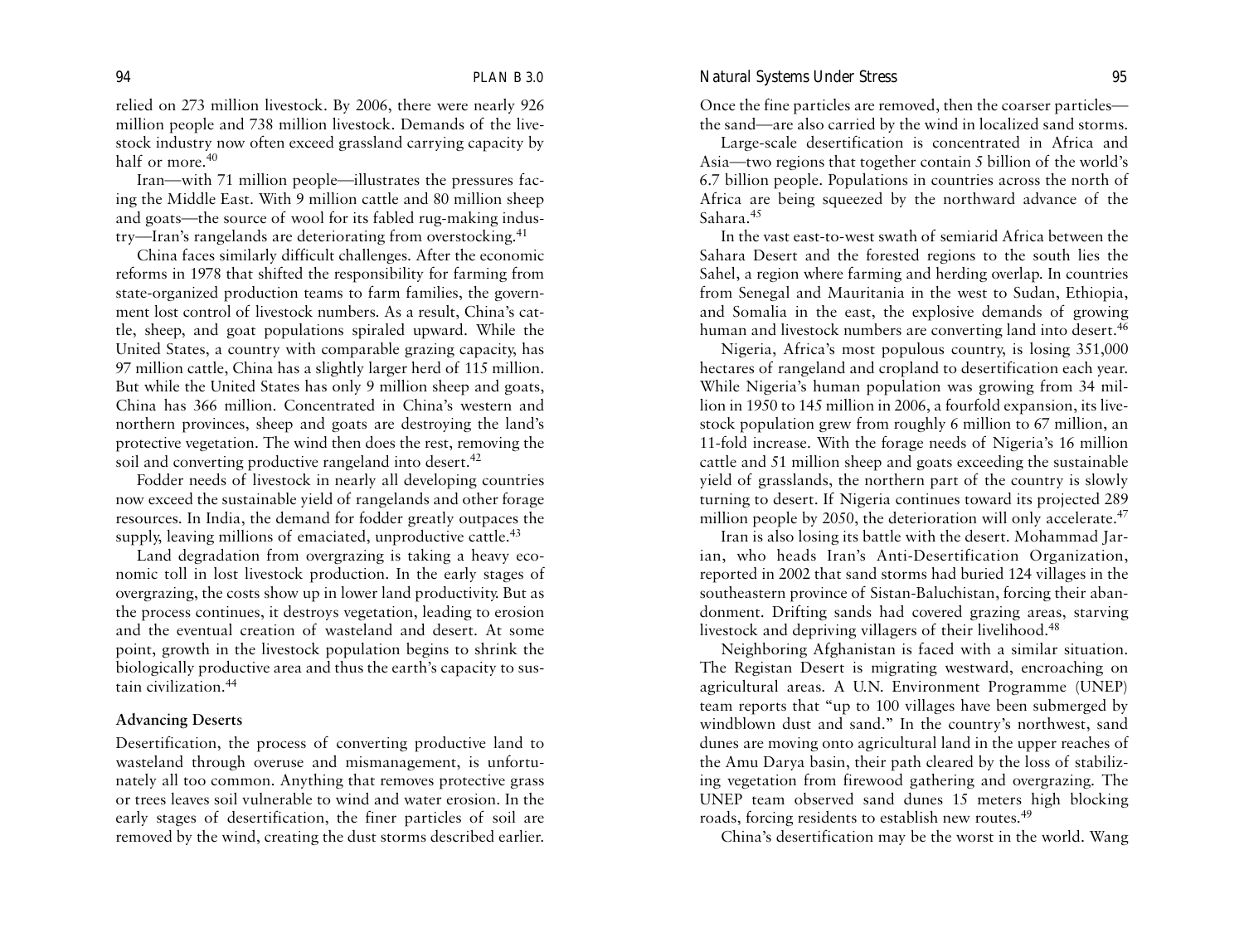Tao, one of China's leading desert scholars, reports that from 1950 to 1975 an average of 1,560 square kilometers of land turned to desert each year. Between 1975 and 1987, this climbed to 2,100 square kilometers a year. From then until the century's end, it jumped to 3,600 square kilometers of land going to desert annually.<sup>50</sup>

China is now at war. It is not invading armies that are claiming its territory, but expanding deserts. Old deserts are advancing and new ones are forming like guerrilla forces striking unexpectedly, forcing Beijing to fight on several fronts. Wang Tao reports that over the last half-century, some 24,000 villages in northern and western China have been entirely or partly abandoned as a result of being overrun by drifting sand.<sup>51</sup>

People in China are all too familiar with the dust storms that originate in the northwestern area and western Mongolia, but the rest of the world typically learns about this fast-growing ecological catastrophe from the massive dust storms that travel outside the region. On April 18, 2001, the western United States—from the Arizona border north to Canada—was blanketed with dust. It came from a huge dust storm that originated in northwestern China and Mongolia on April 5. Measuring 1,800 kilometers (1,200 miles) across when it left China, the storm carried millions of tons of topsoil, a resource that will take centuries to replace through natural processes. $52$ 

Almost exactly one year later, on April 12, 2002, South Korea was engulfed by a huge dust storm from China that left people in Seoul literally gasping for breath. Schools were closed, airline flights were cancelled, and clinics were overrun with patients having difficulty breathing. Retail sales fell. Koreans have come to dread the arrival of what they now call "the fifth season," the dust storms of late winter and early spring.<sup>53</sup>

These two dust storms, among the 10 or so major dust storms that now occur each year in China, offer visual evidence of the ecological catastrophe unfolding in northern and western China. Overgrazing is the principal culprit.<sup>54</sup>

A U.S. Embassy report entitled "Desert Mergers and Acquisitions" describes satellite images showing two deserts in northcentral China expanding and merging to form a single, larger desert overlapping Inner Mongolia (Nei Monggol) and Gansu provinces. To the west in Xinjiang Province, two even larger

deserts—the Taklimakan and Kumtag—are also heading for a merger. Highways running through the shrinking region between them are regularly inundated by sand dunes.<sup>55</sup>

In Latin America, deserts are expanding in both Brazil and Mexico. In Brazil, where some 58 million hectares of land are affected, economic losses from desertification are estimated at \$300 million per year, much of it concentrated in the country's northeast. Mexico, with a much larger share of arid and semiarid land, is even more vulnerable. The degradation of cropland now prompts some 700,000 Mexicans to leave the land each year in search of jobs in nearby cities or in the United States.<sup>56</sup>

In scores of countries, the overgrazing, overplowing, and overcutting that are driving desertification are intensifying as human and livestock populations continue to grow. Stopping the conversion of productive land to desert may now rest on stopping the growth in human and livestock numbers.

#### **Collapsing Fisheries**

After World War II, accelerating population growth and steadily rising incomes drove the demand for seafood upward at a record pace. At the same time, advances in fishing technologies, including huge refrigerated processing ships that enabled trawlers to exploit distant oceans, enabled fishers to respond to the growing world demand.

In response, the oceanic fish catch climbed from 19 million tons in 1950 to its historic high of 93 million tons in 1997. This fivefold growth—more than double that of population during this period—raised the wild seafood supply per person worldwide from 7 kilograms in 1950 to a peak of 17 kilograms in 1988. Since then, it has fallen to 14 kilograms.<sup>57</sup>

As population grows and as modern food marketing systems give more people access to these products, seafood consumption is growing. Indeed, the human appetite for seafood is outgrowing the sustainable yield of oceanic fisheries. Today 75 percent of fisheries are being fished at or beyond their sustainable capacity. As a result, many are in decline and some have collapsed.<sup>58</sup>

While oceanic fisheries face numerous threats, it is overfishing that directly threatens their survival. Oceanic harvests expanded as new technologies evolved, ranging from sonar for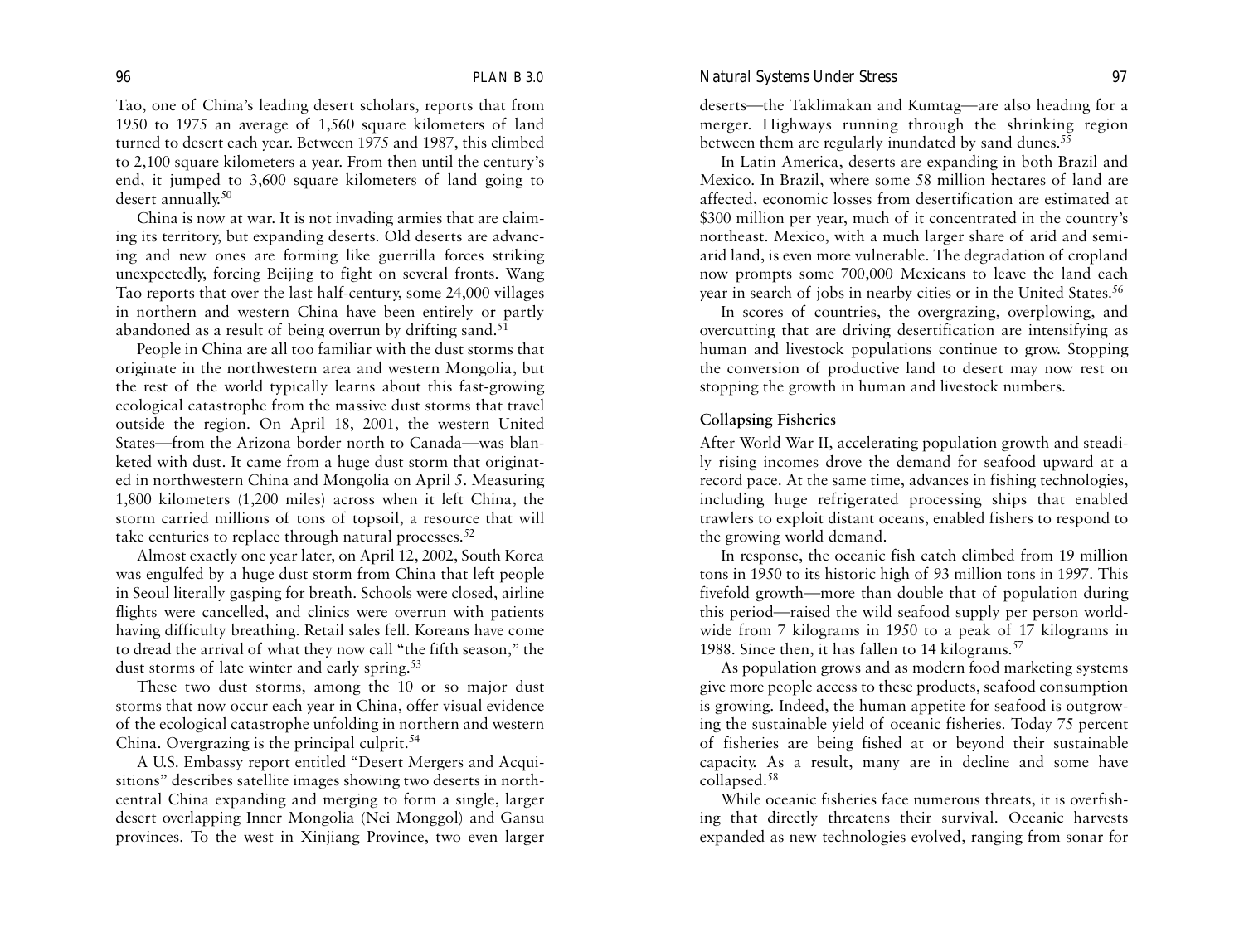tracking schools of fish to vast driftnets that are collectively long enough to circle the earth many times over.

A 2003 landmark study by a Canadian-German research team published in *Nature* concluded that 90 percent of the large fish in the oceans had disappeared over the last 50 years. Ransom Myers, a fisheries biologist at Canada's Dalhousie University and lead scientist in this study, says: "From giant blue marlin to mighty bluefin tuna, from tropical groupers to Antarctic cod, industrial fishing has scoured the global ocean. There is no blue frontier left."<sup>59</sup>

Myers goes on to say, "Since 1950, with the onset of industrialized fisheries, we have rapidly reduced the resource base to less than 10 percent—not just in some areas, not just for some stocks, but for entire communities of these large fish species from the tropics to the poles."60

Fisheries are collapsing throughout the world. The 500-yearold cod fishery of Canada failed in the early 1990s, putting some 40,000 fishers and fish processors out of work. Fisheries off the coast of New England were not far behind. And in Europe, cod fisheries are in decline, approaching a free fall. Like the Canadian cod fishery, the European ones may have been depleted to the point of no return. Countries that fail to meet nature's deadlines for halting overfishing face fishery decline and collapse.<sup>61</sup>

Atlantic stocks of the heavily fished bluefin tuna—a large specimen of which, headed for Tokyo's sushi restaurants, can bring in \$100,000—have been cut by a staggering 94 percent. It will take years for such long-lived species to recover, even if fishing were to stop altogether. The harvest of the Caspian Sea sturgeon, source of the world's most prized caviar, fell from a record 27,700 tons in 1977 to just 461 tons in 2000. The quota for 2007 was set at 368 tons. Overfishing, much of it illegal, is primarily responsible for the dramatic drop.62

The U.S. Chesapeake Bay, which yielded more than 35 million pounds of oysters per year a half-century ago, now produces scarcely 1 million pounds per year. A deadly combination of overharvesting, pollutants, oyster disease, and siltation from soil erosion is responsible.<sup>63</sup>

Even among countries accustomed to working together, such as those in the European Union (EU), the challenge of negotiat-

ing catch limits at sustainable levels can be difficult. In April 1997, after prolonged negotiations, agreement was reached in Brussels to reduce the fishing capacity of EU fleets by 30 percent for endangered species, such as cod, herring, and sole in the North Sea, and by 20 percent for overfished stocks, such as cod in the Baltic Sea, the bluefin tuna, and swordfish off the Iberian Peninsula. The EU had finally reached agreement on reducing the catch but the cuts were not sufficient to arrest the decline of the region's fisheries.64

The catch of North Sea cod, the mainstay of U.K. fisheries, fell from 300,000 tons per year in the mid-1980s to below 50,000 tons in recent years. For 2006, the annual quota was dropped to 23,000 tons, but the fishery continued to decline, leading to an additional 14 percent quota cut in 2007. The history of EU fishery management and the reduction of quotas has been a matter of too little, too late. EU officials are all too aware that Canada's vast Newfoundland cod fishery has not recovered since collapsing in 1992, despite the total ban on fishing imposed then, but even so they have consistently failed to move quickly enough.<sup>65</sup>

When some fisheries collapse, it puts more pressure on those that remain. Local shortages quickly become global shortages. With restrictions on the catch in overfished EU waters, the heavily subsidized EU fishing fleet has turned to the west coast of Africa, buying licenses to fish off the coasts of Cape Verde, Guinea-Bissau, Mauritania, Morocco, and Senegal. They are competing there with fleets from China, Japan, Russia, South Korea, and Taiwan. For impoverished countries like Mauritania and Guinea-Bissau, income from fishing licenses can account for up to half of government revenue.<sup>66</sup>

Unfortunately for the Africans, their fisheries too are collapsing. In Senegal, where local fishers with small boats once could quickly fill their craft with fish, on many days now they cannot catch enough fish to cover even their fuel costs. As one Senegalese tribal elder said, "Poverty came to Senegal with these fishing agreements."67

To the north, John Miller, reporting in the *Wall Street Journal* from the Mauritanian port town of Nouadhibou, describes how a 39-year-old fisherman and father of six, Sall Samba, had beached two of the three fishing boats he used to harvest octo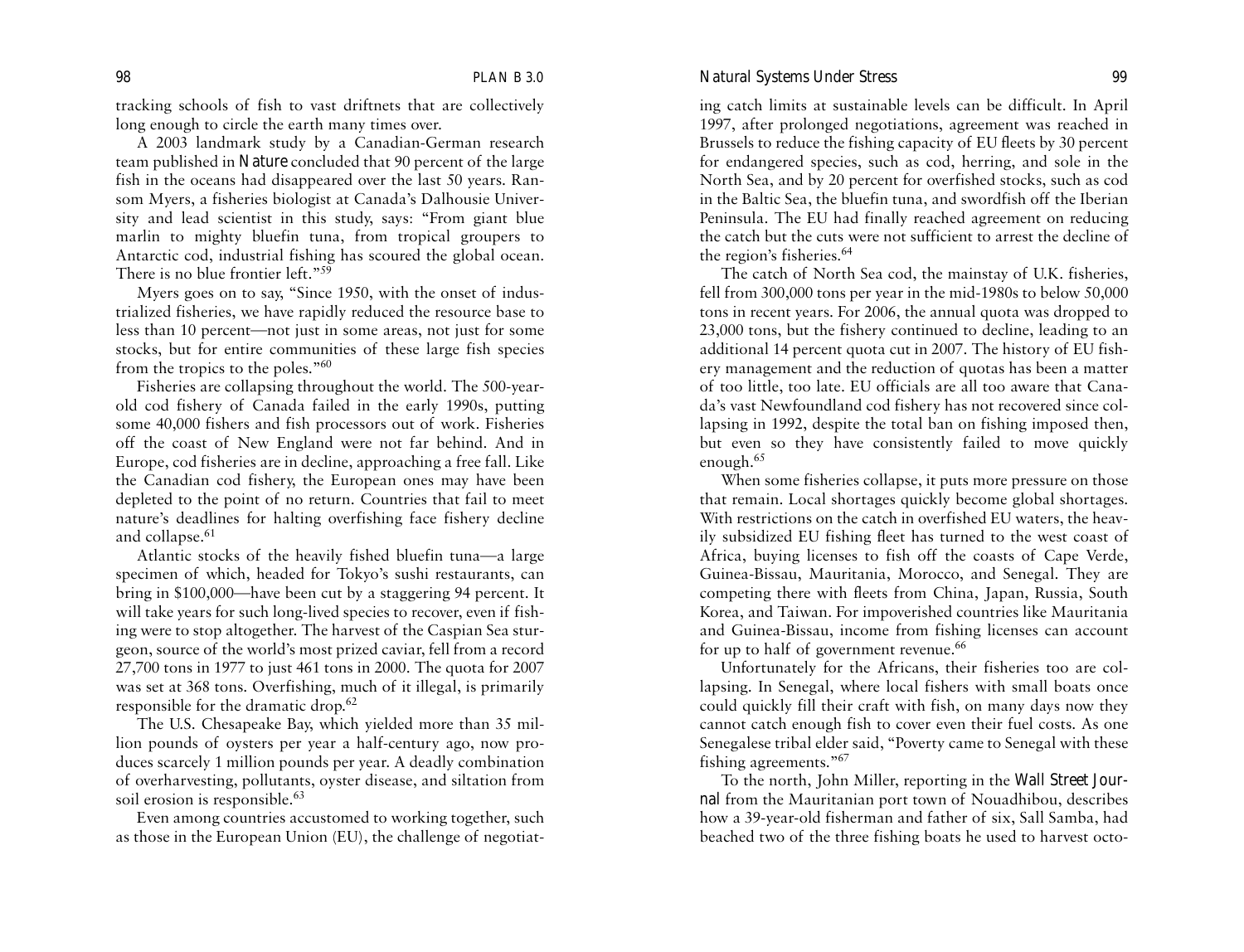pus. "You used to be able to fish right in the port," he said, "but now the only thing you can catch here is water."68

Overfishing is not the only threat to the world's seafood supply. Some 90 percent of fish residing in the ocean rely on coastal wetlands, mangrove swamps, or rivers as spawning areas. Well over half of the mangrove forests in tropical and subtropical countries have been lost. The disappearance of coastal wetlands in industrial countries is even greater. In Italy, whose coastal wetlands are the nurseries for many Mediterranean fisheries, the loss is a whopping 95 percent.<sup>69</sup>

Damage to coral reefs from higher ocean temperatures and ocean acidification caused by higher atmospheric carbon dioxide levels, as well as damage from pollution and sedimentation, are threatening these breeding grounds for fish in tropical and subtropical waters. Between 2000 and 2004, the worldwide share of destroyed reefs, those that had lost 90 percent of live corals, expanded from 11 percent to 20 percent. The Global Coral Reef Monitoring Network reports that 24 percent of the remaining reefs are at risk of imminent collapse, with another 26 percent facing significant loss in the next few decades, due to mounting human pressures. As the reefs deteriorate, so do the fisheries that depend on them.<sup>70</sup>

A World Resources Institute report on coral reefs in the Caribbean notes that 35 percent of these reefs are threatened by sewage discharge, water-based sediment, and pollution from fertilizer and that 15 percent are threatened by pollution from cruise ship discharges. In economic terms, the Caribbean coral reefs supply goods and services worth at least \$3.1 billion per year.<sup>71</sup>

The spectacular coral reefs of the Red Sea, some of the most strikingly beautiful reefs anywhere, are facing extinction due to destructive fishing practices, dredging, sedimentation, and sewage discharge. Anything that reduces sunlight penetration in the sea impairs the growth of corals, leading to die-off.72

Pollution is taking a devastating toll, illustrated by the dead zones created by nutrient runoff from fertilizer and from sewage discharge. In the United States, the Mississippi River carries nutrients from the Corn Belt and sewage from cities along its route into the Gulf of Mexico. The nutrient surge creates huge algal blooms that then die and decompose, consuming the free oxygen in the water, leading to the death of fish. This creates a dead zone each summer in the Gulf that can reach the size of New Jersey.<sup>73</sup>

UNEP reported in 2006 that there were more than 200 dead zones in the world's oceans and seas, up from 149 two years earlier. Among the dead zones they counted were ones in the Baltic Sea, the Black Sea, the Gulf of Thailand, Ghana's Fosu Lagoon, and Uruguay's Montevideo Bay. In these oceanic "deserts" there are no fishing trawlers because there are no fish.74

Commercial fishing is now largely an economics of today versus tomorrow. Governments are seeking to protect tomorrow's catches by forcing fishers to keep their ships idle; fishing communities are torn between the need for income today versus the future. Ironically, one reason for excess fleet capacity is longstanding government subsidized loans for investing in new boats and fishing gear.75

The growing worldwide demand for seafood can no longer be satisfied by expanding the oceanic fish catch. If it is to be satisfied, it will be by expanding fish farming. But once fish are put in ponds or cages they have to be fed, most often corn and soybean meal, putting further pressure on land resources.

#### **Disappearing Plants and Animals**

The archeological record shows five great extinctions since life began, each representing an evolutionary setback, a wholesale impoverishment of life on earth. The last of these mass extinctions occurred some 65 million years ago, most likely when an asteroid collided with our planet, spewing vast amounts of dust and debris into the atmosphere. The resultant abrupt cooling obliterated the dinosaurs and at least one fifth of all other extant life forms.76

We are now in the early stage of the sixth great extinction. Unlike previous extinction events, which were caused by natural phenomena, this one is of human origin. For the first time in the earth's long history, one species has evolved, if that is the right word, to where it can eradicate much of life.

As various life forms disappear, they diminish the services provided by nature, such as pollination, seed dispersal, insect control, and nutrient cycling. This loss of species is weakening the web of life, and if it continues it could tear huge gaps in its fabric, leading to irreversible changes in the earth's ecosystem.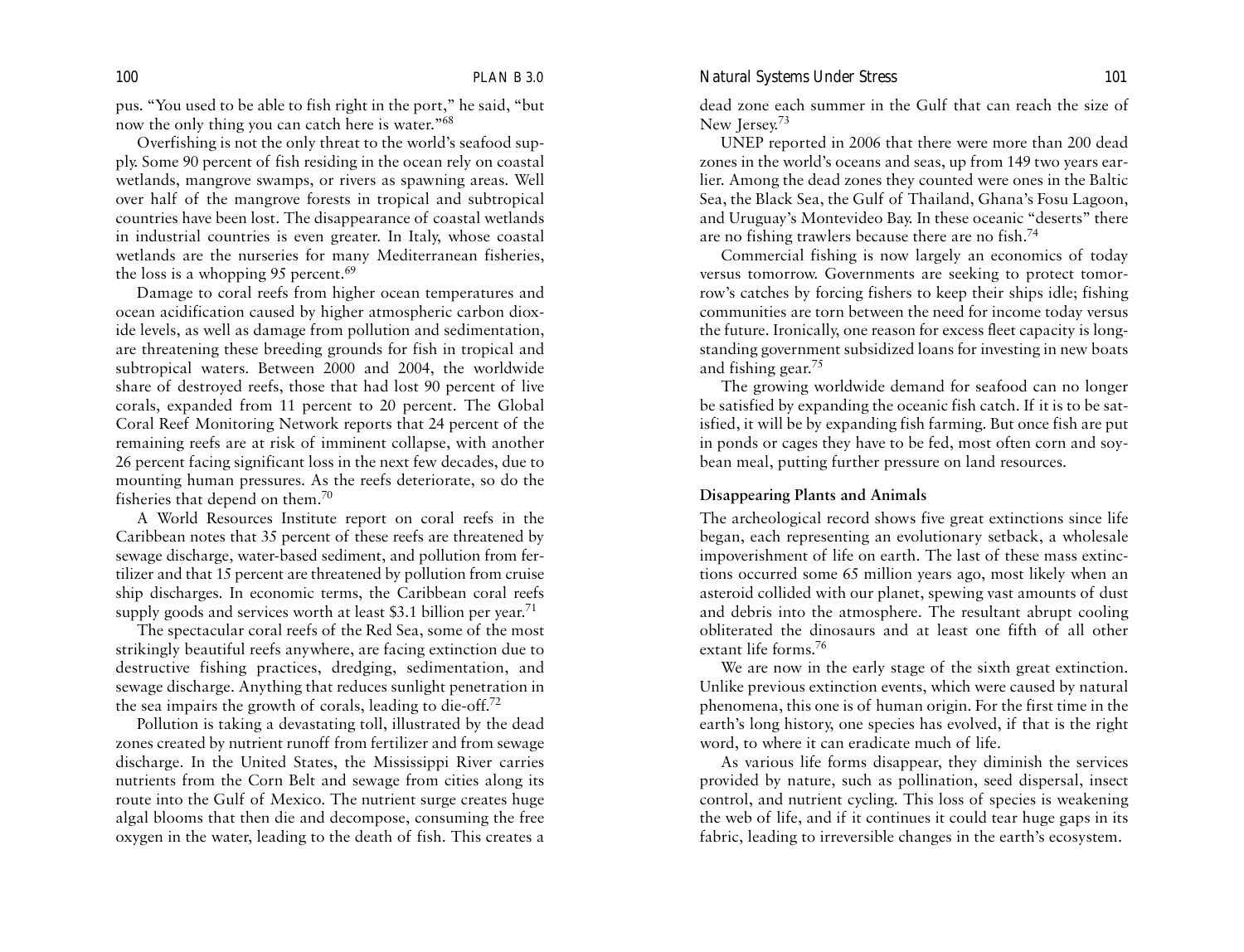Species of all kinds are threatened by habitat destruction. One of the leading threats to the earth's biodiversity is the loss of tropical rainforests. As we burn off the Amazon rainforest, we are in effect burning one of the great repositories of genetic information. Our descendants may one day view the wholesale burning of this genetic library much as we view the burning of the library in Alexandria in 48 BC.

Habitat alteration from rising temperatures, chemical pollution, or the introduction of exotic species can also decimate both plant and animal species. As the human population grows, the number of species with which we share the planet shrinks. Yet we cannot separate our fate from that of all life on the earth. If the rich diversity of life that we inherited is continually impoverished, eventually we will be impoverished as well.

The share of birds, mammals, and fish that are vulnerable or in immediate danger of extinction is now measured in double digits: 12 percent of the world's nearly 10,000 bird species; 20 percent of the world's 5,416 mammal species; and 39 percent of the fish species analyzed.<sup>77</sup>

Among mammals, the 296 known species of primates other than humans are most at risk. The World Conservation Union-IUCN reports that 114 of these species are threatened with extinction. Some 95 of the world's primate species live in Brazil, where habitat destruction poses a particular threat. Hunting, too, is a threat, particularly in West and Central Africa, where the deteriorating food situation and newly constructed logging roads are combining to create a lively market for "bushmeat."<sup>78</sup>

The bonobos of West Africa, great apes that are smaller than the chimpanzees of East Africa, may be our closest living relative both genetically and in social behavior. But this connection is not saving them from the bushmeat trade or the destruction of their habitat by loggers. Concentrated in the dense forest of the Democratic Republic of the Congo, a failing state with a prolonged civil conflict, their numbers fell from an estimated 100,000 in 1980 to as few as 10,000 today. In one human generation, 90 percent of the bonobos have disappeared.<sup>79</sup>

Birds, because of their high visibility, are a useful indicator of the diversity of life. Of the 9,817 known bird species, roughly 70 percent are declining in number. Of these, an estimated 1,217 species are in imminent danger of extinction. Habitat loss and degradation affect 91 percent of all threatened bird species. For example, 61 bird species have become locally extinct with the extensive loss of lowland rainforest in Singapore. Some once-abundant species may have already dwindled to the point of no return. The great bustard, once widespread in Pakistan and surrounding countries, is being hunted to extinction. Ten of the world's 17 species of penguins are threatened or endangered, potential victims of global warming. Stanford University biologist Çagan Sekercioglu, who led a study on the status of the world's birds said, "We are changing the world so much that even birds cannot adapt."80

Particularly disturbing is the recent precipitous decline in the populations of Britain's most popular songbirds. Within the last 30 years the populations of well-known species such as the willow warbler, the song thrush, and the spotted flycatcher have fallen 50–80 percent; no one seems to know why, although there is speculation that habitat destruction and pesticides may be playing a role. Without knowing the source of the decline, it is difficult to take actions that will arrest the plunge in numbers.  $81$ 

Another decline, which began in late 2006 and had direct economic consequences, is that of the honeybee, the principal pollinator of U.S. fruit and vegetable crops. A survey of U.S. beekeepers, conducted from September 2006 to March 2007 by the Apiary Inspectors of America, found that the bees in nearly one quarter of U.S. bee colonies had simply disappeared as a result of what scientists are calling "colony collapse disorder." Large numbers of colonies have suffered the same fate in Europe, Brazil, and Guatemala.<sup>82</sup>

Scientists are baffled by what the French have labeled "mad bee disease." Bees leaving their hives on pollination forays apparently become disoriented and never return. The principal suspect at this writing is the Israel, acute paralysis virus, which may have originated in Australia. If scientists cannot quickly diagnose this bee malady and devise preventive measures, the world could face an unprecedented disruption of fruit and vegetable production.<sup>83</sup>

The threat to fish may be the greatest of all. The principal causes are overfishing, water pollution, and the excessive extraction of water from rivers and other freshwater ecosystems. An estimated 65 percent of the fish species evaluated by IUCN that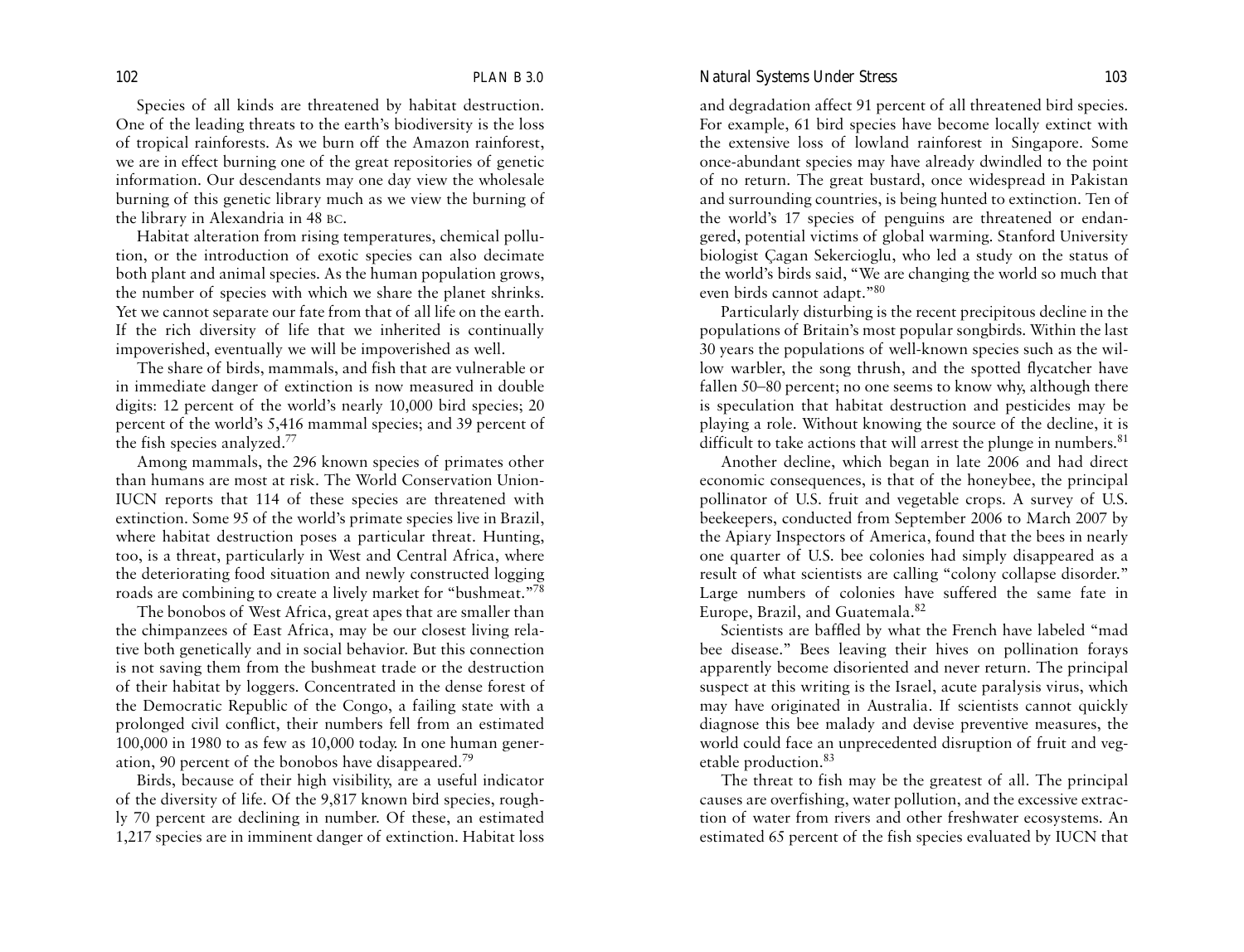once inhabited the lakes and streams of North America are either extinct or in jeopardy. In Europe, some 109 species of freshwater fish out of the 265 that were evaluated are threatened, endangered, or of special concern. One third of the 97 fish species in South Africa need special protection to avoid extinction.84

The leatherback turtle, one of the most ancient animals, which can reach a weight of 360 kilograms (800 pounds), also is fast disappearing. Its numbers dropped from 115,000 in 1982 to 34,500 in 1996. At the Playa Grande and Playa Langosta nesting colonies on Costa Rica's west coast, the number of nesting females dropped from 1,504 in 1989 to 62 in 2003, then rose slightly to 174 in 2004. Writing in *Nature*, James Spotila and colleagues warn that "if these turtles are to be saved, immediate action is needed to minimize mortality through fishing and to maximize hatchling production."85

One of the fastest-growing threats to the diversity of plant and animal life today is the extraordinary agricultural expansion now under way in Brazil as land is cleared to graze cattle, plant soybeans, and, more recently, produce sugarcane for ethanol. Farmers and ranchers are opening up vast areas in the Amazon basin and in the *cerrado*, a Europe-sized savanna-like region south of the Amazon basin. Although there are mechanisms in place to protect the rich biological diversity of the Amazon, such as the requirement that landowners clear no more than one fifth of their land, the government lacks enforcement capacity.<sup>86</sup>

Like the Amazon, the *cerrado* is biologically rich, home to many large mammals, including the maned wolf, giant armadillo, giant anteater, deer, and several large cats—jaguar, puma, ocelot, and jaguarundi. The *cerrado* contains 607 species of birds, including the rhea, a cousin of the ostrich, which grows up to five feet tall. An estimated 1,000 species of butterflies have been identified. Conservation International reports that the *cerrado* also contains some 10,000 plant species—at least 4,400 of which are endemic, not found anywhere else.<sup>87</sup>

Another worldwide threat to species, and one that is commonly underestimated, is the introduction of non-native species, which can alter local habitats and communities, driving native species to extinction. For example, non-native species may be responsible for 29 percent of the threatened bird species on the IUCN Red List. For plants, alien species are implicated in 5 percent of all the listings.<sup>88</sup>

Efforts to save wildlife traditionally have centered on the creation of parks or wildlife reserves. Unfortunately, this approach may now be less effective, for if we cannot stabilize climate, there is not an ecosystem on earth that we can save. Everything will change.

In the new world we are entering, protecting the diversity of life on earth is no longer simply a matter of setting aside tracts of land, fencing them off, and calling them parks and preserves. Success in this effort depends also on stabilizing both climate and population.

On the plus side, we now have more information on the state of the earth and the life on it than ever before. While knowledge is not a substitute for action, it is a prerequisite for saving the earth's natural systems—and the civilization that they support.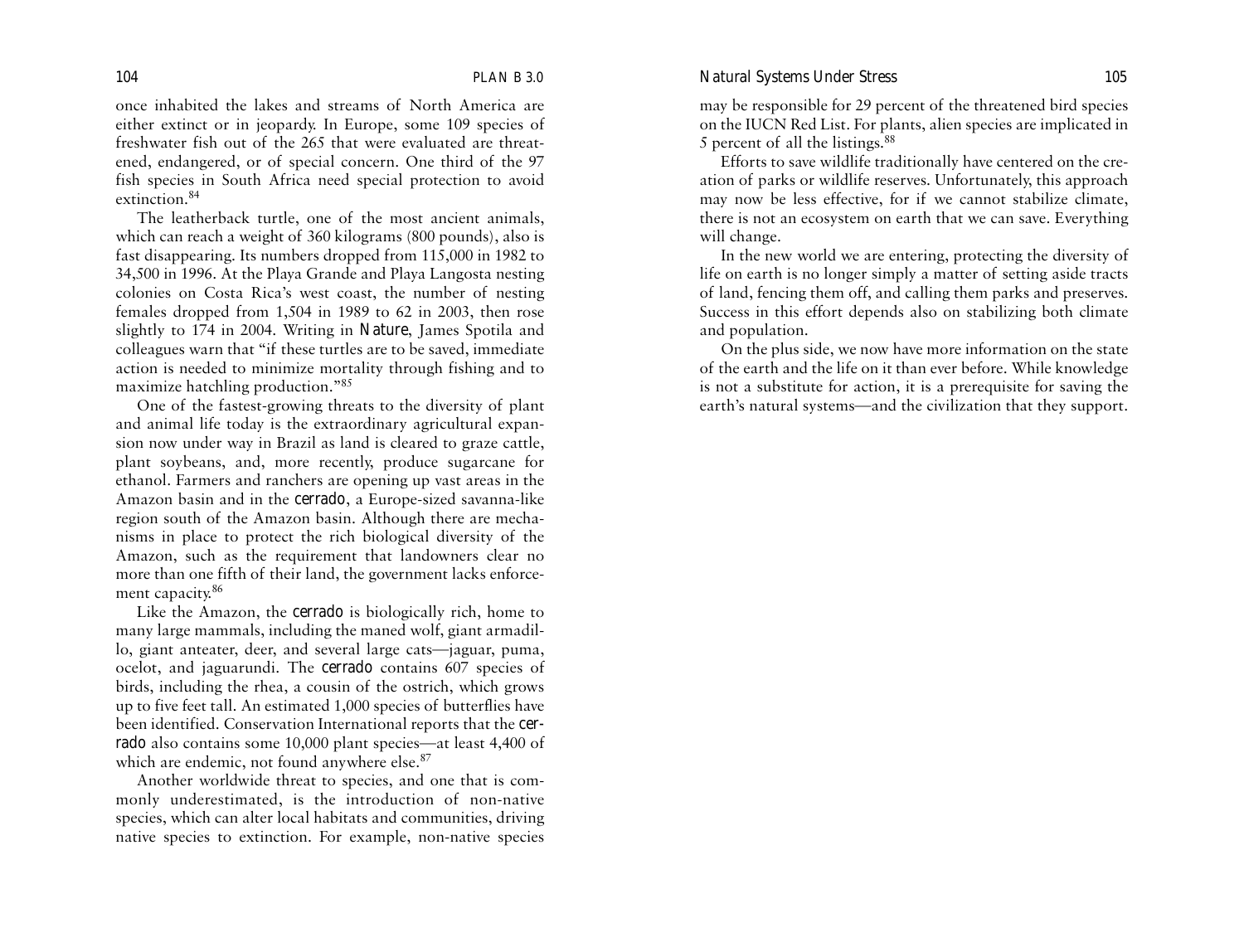#### *Early Signs of Decline 107*

inmates—more than twice as many people in jail as live on the land. $2$ 

The gap between rich and poor grows ever wider, putting more stress on the international system. Differences in life expectancy are wider than ever, with people in Botswana and Swaziland living on average less than 40 years and those in Japan and Sweden living 80 years or more. One reason for the wide gap in life expectancy is the HIV epidemic; another is hunger. After declining in recent decades, the number of hungry people in the world turned upward in the late 1990s and continues to rise. $3$ 

The stresses in our early twenty-first century civilization take many forms. Economically we see them in the widening income gap between the world's rich and poor. Socially they take the form of the widening gap in education and health care. Environmentally we have a swelling flow of refugees as productive land turns to desert and as wells go dry. Politically we see the stresses within societies in conflict over basic resources such as cropland, grazing land, and water and, perhaps most fundamentally, in the growing number of failing states.

#### **Our Socially Divided World**

The social and economic gap between the world's richest 1 billion people and its poorest 1 billion has no historical precedent. Not only is this gap wide, it is widening. The poorest billion are trapped at subsistence level and the richest billion are becoming wealthier with each passing year. The economic gap can be seen in the contrasts in nutrition, education, disease patterns, family size, and life expectancy.

The U.N. Food and Agriculture Organization reports that 862 million people are undernourished and often hungry. A much larger number, roughly 1.6 billion people, are overnourished and overweight, most of them suffering from excessive caloric intake, exercise deprivation, or a combination of the two. While close to 1 billion people worry whether they will be able to eat, another 1.6 billion worry about eating too much.<sup>4</sup>

Hunger is the most visible face of poverty. Those that are chronically hungry are not getting enough food to achieve full physical and mental development and to maintain adequate levels of physical activity. The majority of the underfed and under-

### **6**

# *Early Signs of Decline*

While progress continues on many fronts, disturbing signs of decline are beginning to emerge. In the early years of this new millennium, United Nations demographers stunned the world when they announced that the average life expectancy in 38 AIDS-afflicted countries in sub-Saharan Africa had fallen to only 45 years, 10 years below what it would have been in the absence of AIDS.<sup>1</sup>

For the first time in the modern era, life expectancy, a seminal indicator of development, has dropped for a large segment of humanity. This failure of leadership to curb the spread of the virus in dozens of countries is quite literally reversing the march of progress. Is this breakdown of the political system an anomaly? Or is it an early sign that the complexity of emerging problems is overwhelming weaker national governments?

Troubles are not limited to Africa. In Russia, life expectancy for males has fallen to 59 years, down from some 64 years in 1990. In China, with dangerously high pollution levels, more people are dying from cancer than any other disease. The United States, with a highly productive economy but a troubled society, now has 960,000 farmers and 2 million prison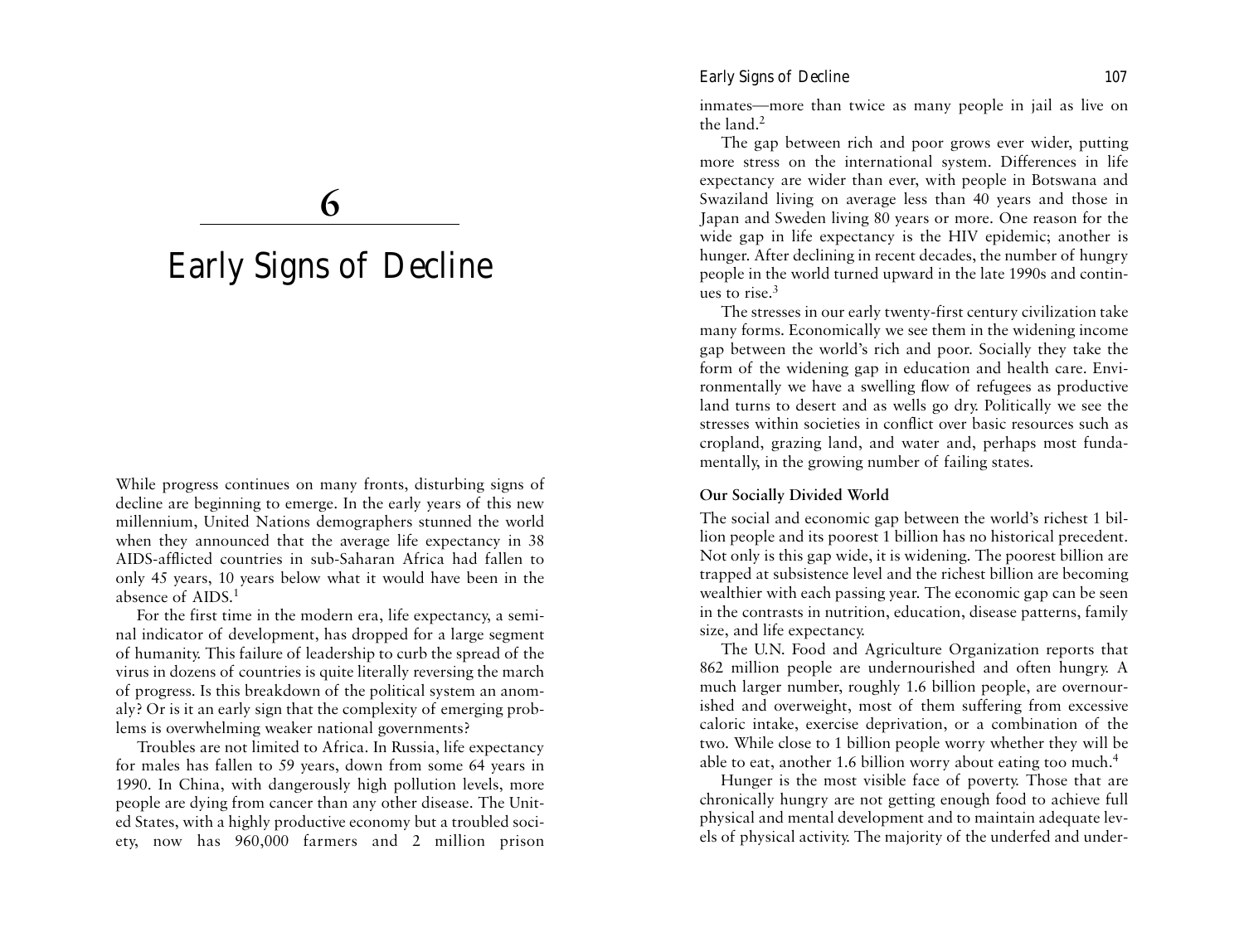weight people are concentrated in the Indian subcontinent and sub-Saharan Africa—regions that contain 1.4 billion and 800 million people, respectively. Twenty-five years ago, the nutritional status of Asia's population giants, India and China, was similar, but since then China has eliminated most of its hunger, whereas India has made limited progress. During this last quarter-century, China has accelerated the shift to smaller families. While gains in food production in India were absorbed largely by population growth, those in China went mostly to raising consumption per person. $5$ 

Malnutrition takes its heaviest toll among the young, who are most vulnerable during their rapid physical and mental development. In both India and Bangladesh, almost half of all children under five are underweight and malnourished. In Ethiopia, 47 percent of children are undernourished, while in Nigeria the figure is 29 percent—and these are two of Africa's most populous countries.<sup>6</sup>

Although it is not surprising that those who are underfed and underweight are concentrated in developing countries, it is perhaps surprising that most of them live in rural communities. More often than not, the undernourished are either landless or they live on plots of land so small that they are effectively landless.7

The penalties of being undernourished begin at birth. A U.N. report estimates that 20 million underweight infants are born each year to mothers who also are malnourished. The study indicates that these children suffer lasting effects in the form of "impaired immune systems, neurological damage, and retarded physical growth." David Barker of Britain's University of Southampton observes soberly "that 60 percent of all newborns in India would be in intensive care had they been born in California."8

Disease patterns also reflect the widening gap between the rich and the poor. The billion poorest suffer mostly from infectious diseases—malaria, tuberculosis, dysentery, measles, respiratory infections, and AIDS. Malnutrition leaves infants and small children even more vulnerable to such infectious diseases. Unsafe drinking water takes a heavier toll on those with hungerweakened immune systems, resulting in millions of fatalities each year. In contrast, among the billion at the top of the global economic scale, it is diseases related to aging and lifestyle excesses, including cardiovascular disease, obesity, smoking, high fat diets, and exercise deprivation, that cause most deaths.<sup>9</sup>

There is also a demographic divide. Close to 1 billion people live in countries where population size is essentially stable. But another billion or so live in countries where population is projected to double or more by 2050.10

Education levels, too, reflect the deep divide. In some industrial countries—for example, Canada and Japan—more than half of all young people now graduate from college with either two- or four-year degrees. By contrast, in developing countries 72 million youngsters of elementary school age are not enrolled in school at all. Although five centuries have passed since Gutenberg invented the printing press, some 781 million adults are illiterate. Unable to read, they are also excluded from the use of computers and the Internet. Without adult literacy programs, their prospects of escaping poverty are not good.<sup>11</sup>

The world's illiterates are concentrated in a handful of the more populous countries, most of them in Asia and Africa. Prominent among these are Bangladesh, China, Egypt, Ethiopia, India, Indonesia, Nigeria, and Pakistan, plus Brazil and Mexico in Latin America. From 1990 to 2000, China and Indonesia made large gains in reducing illiteracy. Other countries also making meaningful progress were Brazil, Mexico, and Nigeria. However, in four other populous countries— Bangladesh, Egypt, India, and Pakistan—the number of illiterates increased.12

Illiteracy and poverty tend to reinforce each other because illiterate women typically have much larger families than literate women do and because each year of schooling raises earning power by 10–20 percent. In Brazil, for instance, illiterate women have more than six children each on average; literate women have only two.<sup>13</sup>

To be poor often means to be sick. As with illiteracy, ill health and poverty are closely linked. Health is closely related to access to safe water, something that 1.1 billion people lack. Waterborne diseases claim more than 3 million lives each year, mostly as a result of dysentery and cholera, and mostly among children. Infant mortality in affluent societies averages 8 per thousand live births; in the 50 poorest countries it averages 95 per thousand—nearly 12 times as high.<sup>14</sup>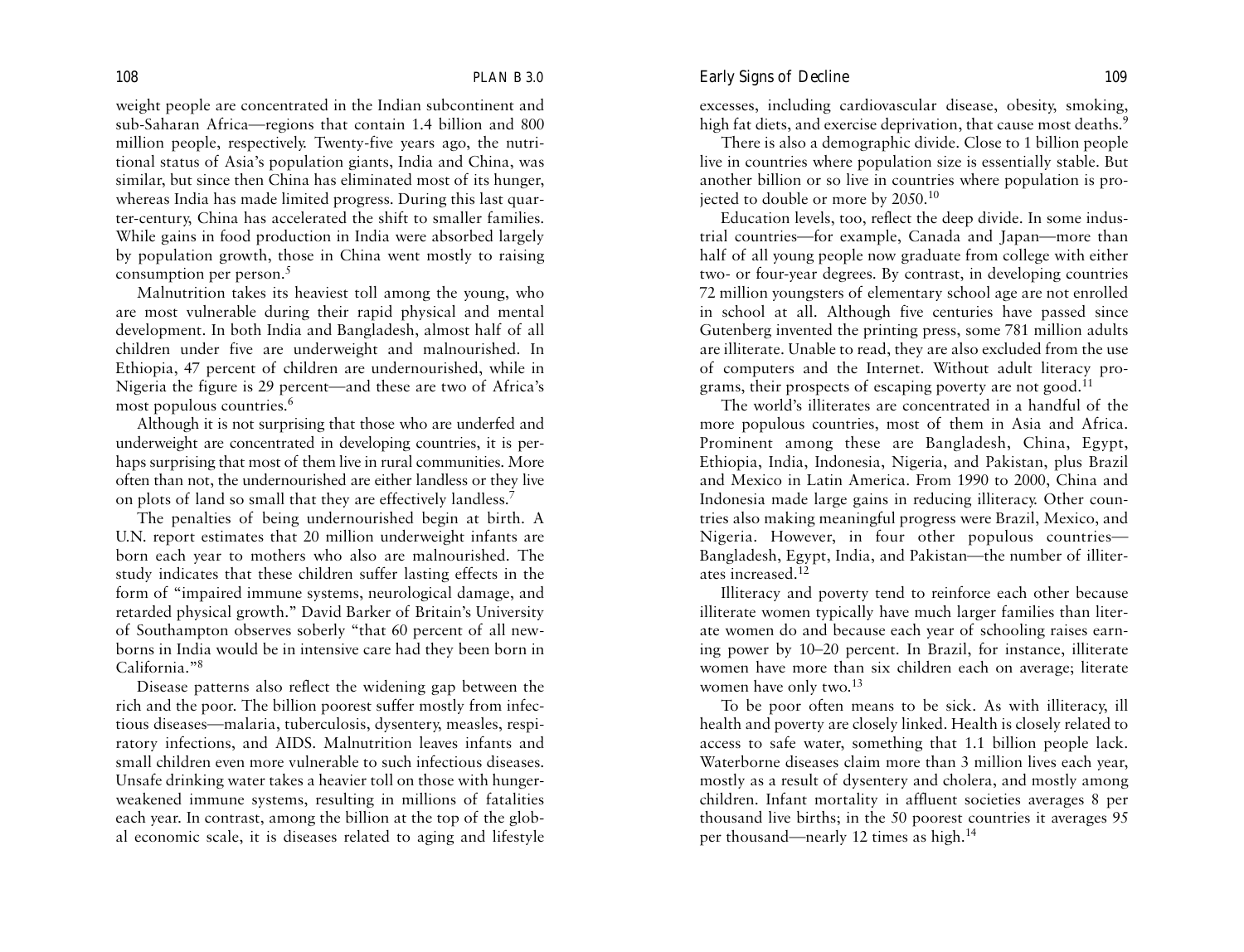The connection between poverty and disease is strong, but it has been broken for most of humanity by economic development. The challenge now is to break this link for that remaining minority who do not have access to safe water, vaccines, education, and basic health care.

#### **Health Challenge Growing**

Health challenges are becoming more numerous as new infectious diseases such as SARS, West Nile virus, and avian flu emerge. In addition, the accumulation of chemical pollutants in the environment is starting to take a toll. While infectious diseases are fairly well understood, the health effects of many environmental pollutants are not yet known.

Among the leading infectious diseases, malaria claims more than 1 million lives each year, 89 percent of them in Africa. The number of people who suffer from it most of their lives is many times greater. Economist Jeffrey Sachs, head of Columbia University's Earth Institute, estimates that reduced worker productivity and other costs associated with malaria are cutting economic growth by a full percentage point in countries with heavily infected populations.<sup>15</sup>

Although diseases such as malaria and cholera exact a heavy toll, there is no recent precedent of a disease affecting as many people as the HIV epidemic does. To find anything similar to such a potentially devastating loss of life, we have to go back to the smallpox decimation of Native American communities in the sixteenth century or to the bubonic plague that took roughly a fourth of Europe's population during the fourteenth century. HIV is an epidemic of epic proportions that, if not checked soon, could take more lives during this century than were claimed by all the wars of the last century.16

Since the human immunodeficiency virus was identified in 1981, it has spread worldwide. By the end of 2006, the number of people infected had climbed to 86 million. Of this total, more than 40 million have died thus far. Today 25 million HIV-positive people today live in sub-Saharan Africa, but only 1 million or so are being treated with anti-retroviral drugs.<sup>17</sup>

Infection rates are climbing. In the absence of effective treatment, the areas of sub-Saharan Africa with the highest infection rates face a staggering loss of life. Countries like Botswana and

Zimbabwe could lose more than a fifth of their adult populations within a decade. $18$ 

The HIV epidemic affects every facet of life and every sector of the economy. Food production per person, already lagging in most countries in sub-Saharan Africa, is now falling fast in some as the number of field workers shrinks. The downward spiral in family welfare typically begins when the first adult falls victim to the illness—a development that is doubly disruptive because for each person who is sick and unable to work, another adult must care for that person.19

Education is also affected as the ranks of teachers are decimated by the virus. With students, when one or both parents die, children are forced to stay home simply because there is not enough money to buy books and to pay school fees.

The effects on health care are equally devastating. In many hospitals in eastern and southern Africa, a majority of the beds are now occupied by AIDS victims, leaving less space for those with other illnesses. Already overworked doctors and nurses are often stretched to the breaking point. With health care systems now unable to provide even basic care, the toll of traditional disease is also rising. Life expectancy is dropping not only because of AIDS, but also because of the deterioration in overall health care associated with it.<sup>20</sup>

The epidemic is leaving millions of orphans in its wake. Sub-Saharan Africa is expected to have 18 million "AIDS orphans" by 2010—children who have lost at least one parent to the disease. There is no precedent for millions of street children in Africa. The extended family, once capable of absorbing orphaned children, is now itself being weakened by the loss of adults, leaving children to bury their parents and fend for themselves. For some girls, the only option is what has come to be known as "survival sex." Michael Grunwald writes from Swaziland in the *Washington Post*: "In the countryside, teenage Swazi girls are selling sex—and spreading HIV—for \$5 an encounter, exactly what it costs to hire oxen for a day of plowing."<sup>21</sup>

The HIV epidemic in Africa is now a development problem, threatening not only to undermine future progress but also to eliminate past gains. It threatens food security, undermines the educational system, and dries up foreign investment. It is overwhelming governments, leading to more failing states. Stephen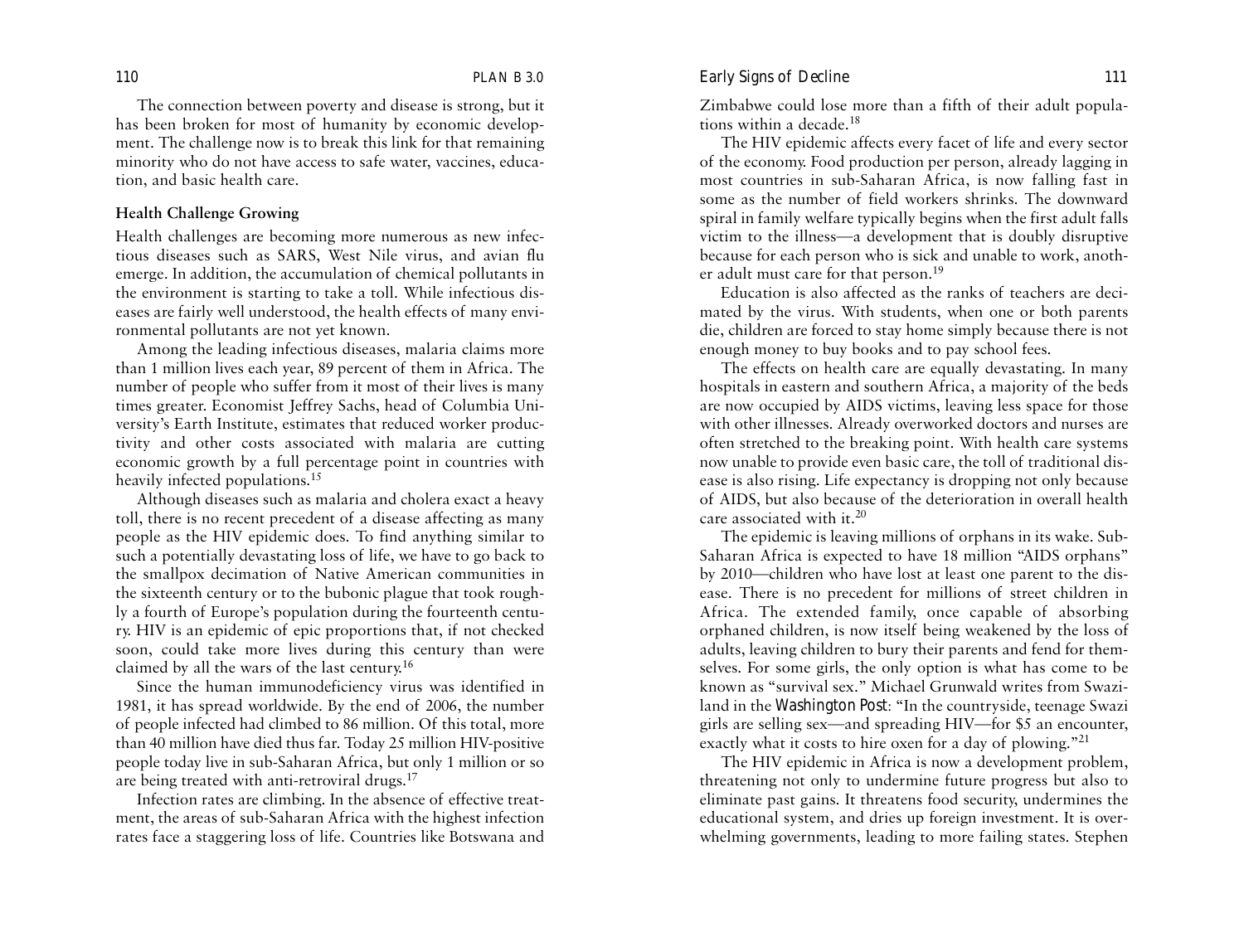Lewis, when he was the U.N. Special Envoy for HIV/AIDS in Africa, said that the epidemic can be curbed and the infection trends can be reversed, but it will take help from the international community. The failure to fully fund the Global Fund to Fight AIDS, Tuberculosis and Malaria, he said, is "mass murder by complacency."<sup>22</sup>

Writing in the *New York Times*, Alex de Waal, an adviser to the U.N. Economic Commission for Africa and to UNICEF, sums up the effects of the epidemic well: "Just as HIV destroys the body's immune system, the epidemic of HIV and AIDS has disabled the body politic. As a result of HIV, the worst hit African countries have undergone a social breakdown that is now reaching a new level: African societies' capacity to resist famine is fast eroding. Hunger and disease have begun reinforcing each other. As daunting as the prospect is, we will have to fight them together, or we will succeed against neither."<sup>23</sup>

While the HIV epidemic is concentrated in Africa, air and water pollutants are damaging the health of people everywhere. A joint study by the University of California and the Boston Medical Center shows that some 200 human diseases, ranging from cerebral palsy to testicular atrophy, are linked to pollutants. Other diseases that can be caused by pollutants include an astounding 37 forms of cancer, plus heart disease, kidney disease, high blood pressure, diabetes, dermatitis, bronchitis, hyperactivity, deafness, sperm damage, and Alzheimer's and Parkinson's diseases.<sup>24</sup>

Nowhere is pollution damaging human health more than in China, where deaths from cancer have now eclipsed those from heart ailments and cerebrovascular disease. A Ministry of Health survey of 30 cities and 78 counties that was released in 2007 reveals a rising tide of cancer. Populations of some "cancer villages" are being decimated by the disease.25

Jiangsu province, located on the coast just north of Shanghai, is both one of China's most prosperous provinces and one of its most cancer-ridden. Although it has only 5 percent of the country's population it has 12 percent of the cancer deaths. One river in the province was laden with 93 different carcinogens, most of them from untreated factory waste.<sup>26</sup>

Pan Yue, vice minister of China's Environmental Protection Administration, believes his country "is dangerously near a crisis point." The reason, he believes, is that Marxism has given way to "an unrestrained pursuit of material gain devoid of morality. Traditional Chinese culture with its emphasis on harmony between human beings and nature," he says, "was thrown aside."27

The new reality is that each year China grows richer and sicker. Although there are frequent pronouncements urging steps to reduce pollution, these official statements are largely ignored. There is not yet a real commitment in the Chinese government to control pollution. China's Environmental Protection Administration has fewer than 300 employees, all located in Beijing. The U.S. Environmental Protection Agency (EPA), in contrast, has 17,000 employees, most of whom work in regional offices around the country where they can observe and monitor pollution at the local level.28

Yet the United States is also still feeling the effects of pollution. In July 2005 the Environmental Working Group, in collaboration with Commonweal, released an analysis of umbilical cord blood from 10 randomly selected newborns in U.S. hospitals. They found a total of 287 chemicals in these tests. "Of the 287 chemicals we detected...we know that 180 cause cancer in humans or animals, 217 are toxic to the brain and nervous system, and 208 cause birth defects or abnormal development in animal tests." Everyone on the planet shares this "body burden" of toxic chemicals, but infants are at greater risk because they are in the highly vulnerable formative stage of early development.<sup>29</sup>

WHO reports an estimated 3 million deaths worldwide each year from air pollutants—three times the number of traffic fatalities. In the United States, air pollution each year claims 70,000 lives, compared with the country's 45,000 traffic deaths.30

A U.K. research team reports a surprising rise in Alzheimer's and Parkinson's diseases, and in motor neuron disease generally, in 10 industrial countries—6 in Europe plus the United States, Japan, Canada, and Australia. In England and Wales, deaths from these brain diseases increased from 3,000 per year in the late 1970s to 10,000 in the late 1990s. Over an 18-year period, death rates from these diseases, mainly Alzheimer's, more than tripled for men and nearly doubled for women. This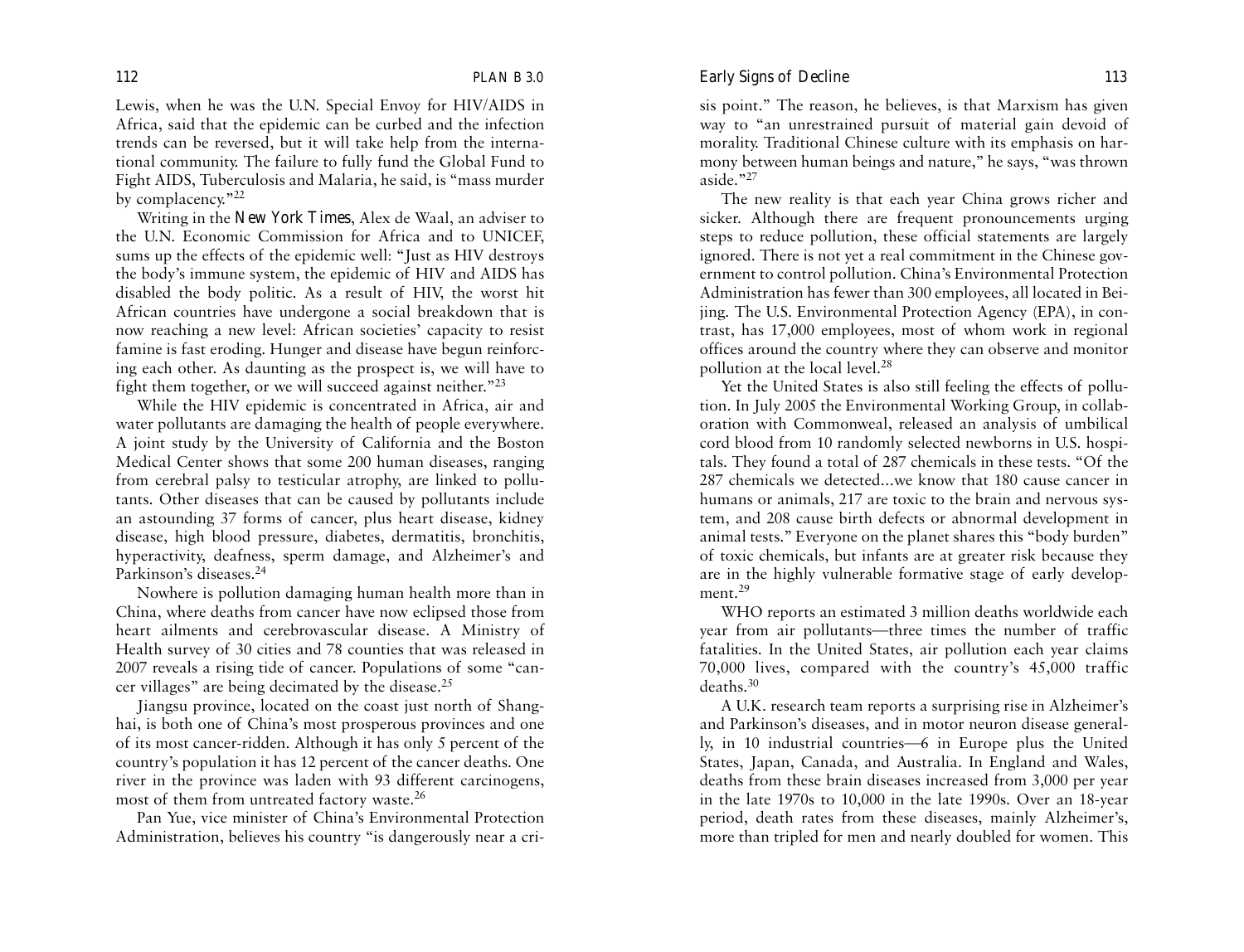increase in dementia is likely linked to a rise in the concentration of pesticides, industrial effluents, car exhaust, and other pollutants in the environment. A 2006 study by the Harvard School of Public Health found that long-term low-level exposure to pesticides raised the risk of developing Parkinson's disease by 70 percent.<sup>31</sup>

Scientists are becoming increasingly concerned about the various effects of mercury, a potent neurotoxin, which now permeates the environment in virtually all countries with coalburning power plants and many of those with gold mines. For example, gold miners release an estimated 290,000 pounds of mercury into the Amazon ecosystem each year, and coal-burning power plants release nearly 100,000 pounds of mercury into the air in the United States. The U.S. EPA reports that "mercury from power plants settles over waterways, polluting rivers and lakes, and contaminating fish."<sup>32</sup>

In 2006, 48 of the 50 states in the United States (all but Alaska and Wyoming) issued a total of 3,080 fish advisories warning against eating fish from local lakes and streams because of their mercury content. EPA research indicates that one out of every six women of childbearing age in the United States has enough mercury in her blood to harm a developing fetus. This means that 630,000 of the 4 million babies born in the country each year may face neurological damage from mercury exposure before birth.33

No one knows exactly how many chemicals are manufactured today, but with the advent of synthetic chemicals the number of chemicals in use has climbed to over 100,000. A random blood test of Americans will show measurable amounts of easily 200 chemicals that did not exist a century ago. $34$ 

Most of these new chemicals have not been tested for toxicity. Those that are known to be toxic are included in a list of nearly 650 chemicals whose discharge by industry into the environment must be reported to the EPA. The Toxics Release Inventory (TRI), now accessible on the Internet, provides information on a community-by-community basis, arming local groups with data needed to evaluate the potential threats to their health and that of the environment. Since the TRI was inaugurated in 1988, reported toxic chemical emissions have declined dramatically.<sup>35</sup>

#### *Early Signs of Decline 115*

#### **Throwaway Economy in Trouble**

Another distinctly unhealthy trend is the swelling flow of garbage associated with a throwaway economy. Throwaway products were first conceived following World War II as a convenience and as a way of creating jobs and sustaining economic growth. The more goods produced and discarded, the reasoning went, the more jobs there would be.

What sold throwaways was their convenience. For example, rather than washing cloth towels or napkins, consumers welcomed disposable paper versions. Thus we have substituted facial tissues for handkerchiefs, disposable paper towels for hand towels, disposable table napkins for cloth ones, and throwaway beverage containers for refillable ones. Even the shopping bags we use to carry home throwaway products become part of the garbage flow.

The throwaway economy is on a collision course with the earth's geological limits. Aside from running out of landfills near cities, the world is also fast running out of the cheap oil that is used to manufacture and transport throwaway products. Perhaps more fundamentally, there is not enough readily accessible lead, tin, copper, iron ore, or bauxite to sustain the throwaway economy beyond another generation or two. Assuming an annual 2-percent growth in extraction, U.S. Geological Survey data on economically recoverable reserves show the world has 17 years of reserves remaining for lead, 19 years for tin, 25 years for copper, 54 years for iron ore, and 68 years for bauxite.<sup>36</sup>

The cost of hauling garbage from cities is rising as nearby landfills fill up and the price of oil climbs. One of the first major cities to exhaust its locally available landfills was New York. When the Fresh Kills landfill, the local destination for New York's garbage, was permanently closed in March 2001, the city found itself hauling garbage to landfill sites in New Jersey, Pennsylvania, and even Virginia—with some of the sites being 300 miles away.<sup>37</sup>

Given the 12,000 tons of garbage produced each day in New York and assuming a load of 20 tons of garbage for each of the tractor-trailers used for the long-distance hauling, some 600 rigs are needed to move garbage from New York City daily. These tractor-trailers form a convoy nearly nine miles long—impeding traffic, polluting the air, and raising carbon emissions. This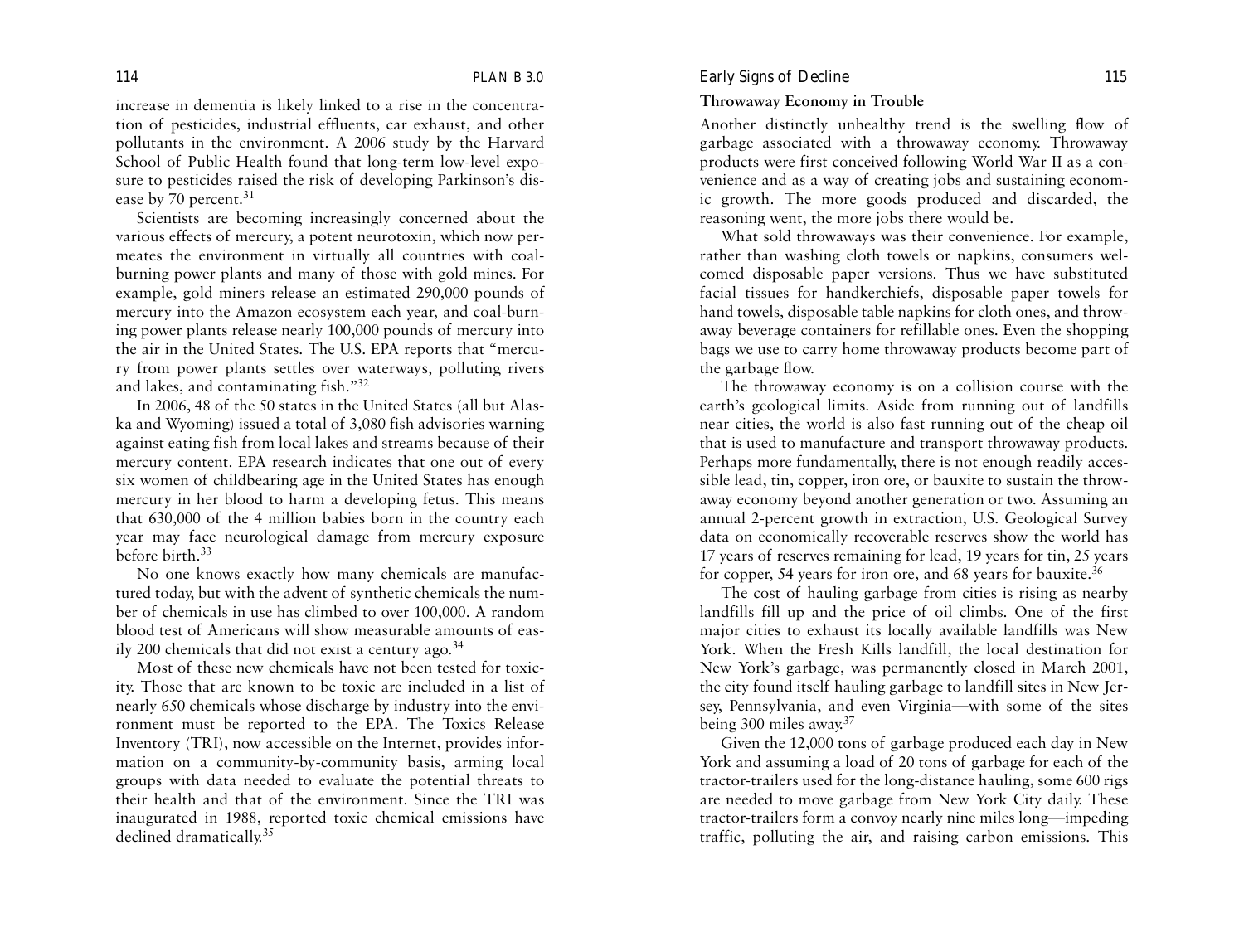daily convoy led Deputy Mayor Joseph J. Lhota, who supervised the Fresh Kills shutdown, to observe that getting rid of the city's trash is now "like a military-style operation on a daily basis."38

Fiscally strapped local communities in other states are willing to take New York's garbage—if they are paid enough. Some see it as an economic bonanza. State governments, however, are saddled with increased road maintenance costs, traffic congestion, increased air pollution, potential water pollution from landfill leakage, and complaints from nearby communities.

In 2001 Virginia's Governor Jim Gilmore wrote to Mayor Rudy Giuliani to complain about the use of Virginia for New York City's trash. "I understand the problem New York faces," he noted, "but the home state of Washington, Jefferson and Madison has no intention of becoming New York's dumping ground."<sup>39</sup>

Garbage travails are not limited to New York City. Toronto, Canada's largest city, closed its last remaining landfill on December 31, 2002, and now ships all its 750-thousand-ton-peryear garbage to Wayne County, Michigan. Ironically, the state of New Jersey, a recipient of New York's waste, is now shipping up to 1,000 tons of demolition debris 600 miles each day—also to Wayne County in Michigan.40

In Athens, the capital of ancient and modern Greece, the one landfill available reached saturation at the end of 2006. With local governments in Greece unwilling to accept Athens's garbage, the city's daily output of 6,000 tons began accumulating on the streets, creating a garbage crisis. The country is finally beginning to pay attention to what European Union environment commissioner Stavros Dimas, himself a Greek, calls the waste hierarchy, where priority is given first to the prevention of waste and then to its reuse, recycling, and recovery.<sup>41</sup>

One of the more recent garbage crises is unfolding in China, where, like everything else in the country, the amount of garbage generated is growing fast. Xinhua, a Chinese wire service, reports that a survey using an airborne remote sensor detected 7,000 garbage dumps, each larger than 50 square meters in the suburbs of Beijing, Tianjin, Shanghai, and Chongqing. A large share of China's garbage is recycled, burned, or composted, but an even larger share is dumped in landfills (where they are available) or simply heaped up in unoccupied areas.<sup>42</sup>

The challenge is to replace the throwaway economy with a reduce-reuse-recycle economy. Officials should worry less about what to do with garbage and think more about how to avoid producing it in the first place.

#### **Population and Resource Conflicts**

As land and water become scarce, competition for these vital resources intensifies within societies, particularly between the wealthy and those who are poor and dispossessed. The shrinkage of life-supporting resources per person that comes with population growth is threatening to drop the living standards of millions of people below the survival level, leading to potentially unmanageable social tensions.43

Access to land is a prime source of social tension. Expanding world population has cut the grainland per person in half, from 0.23 hectares in 1950 to 0.10 hectares in 2007. One tenth of a hectare is half of a building lot in an affluent U.S. suburb. This ongoing shrinkage of grainland per person makes it difficult for the world's farmers to feed the 70 million people added to world population each year.<sup>44</sup>

The shrinkage in cropland per person not only threatens livelihoods; in largely subsistence societies, it threatens survival itself. Tensions within communities begin to build as landholdings shrink below that needed for survival.

The Sahelian zone of Africa, with one of the world's fastestgrowing populations, is an area of spreading conflict. In troubled Sudan, 2 million people have died and over 4 million have been displaced in the long-standing conflict of more than 20 years between the Muslim north and the Christian south. The more recent conflict in the Darfur region in western Sudan that began in 2003 illustrates the mounting tensions between two Muslim groups—camel herders and subsistence farmers. Government troops are backing Arab militias, who are engaging in the wholesale slaughter of black Sudanese in an effort to drive them off their land, sending them into refugee camps in neighboring Chad. To date, some 200,000 people have been killed in the conflict and another 250,000 have died of hunger and disease in the refugee camps.45

The story of Darfur is that of the Sahel, the semiarid region of grassland and dryland farming that stretches across Africa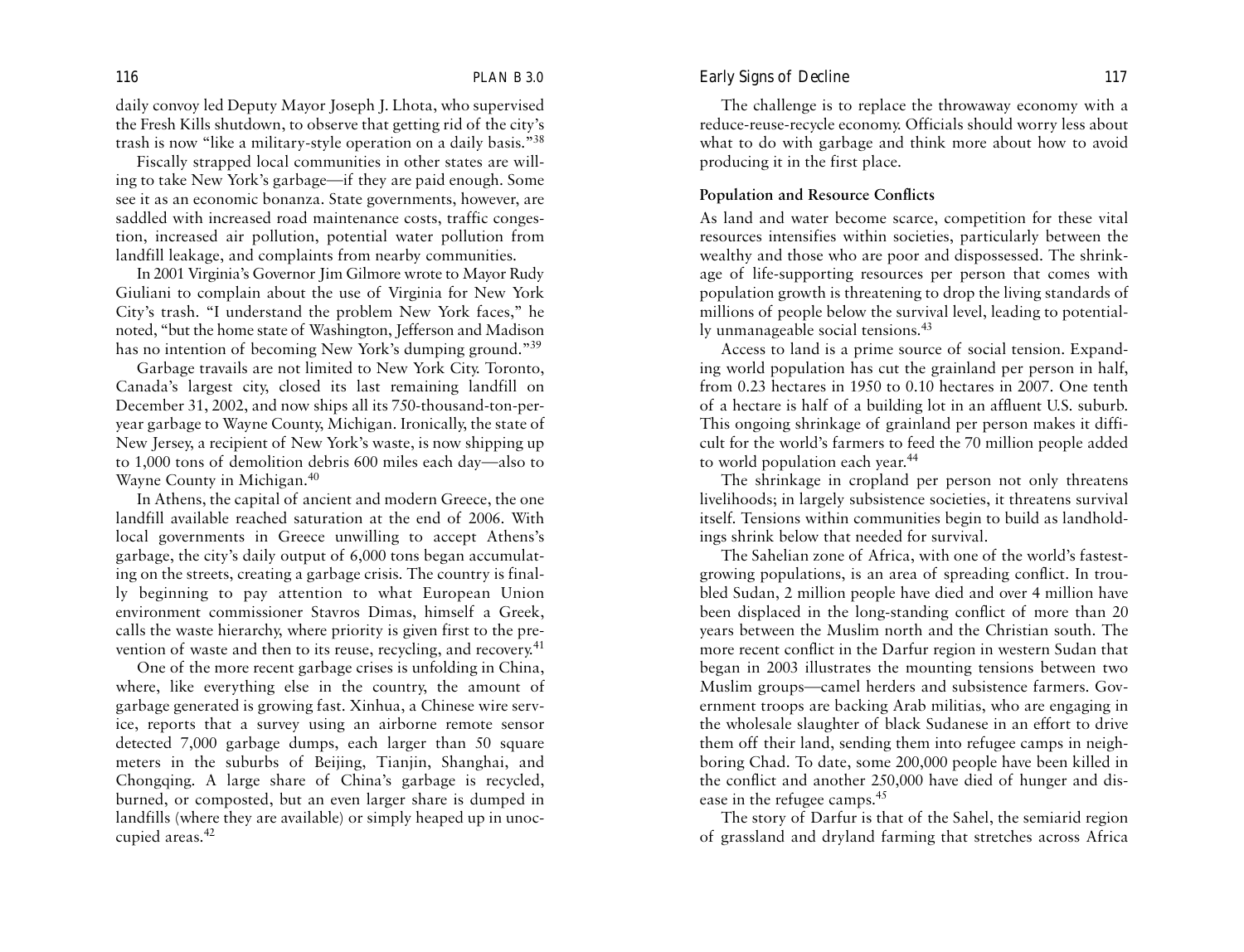from Senegal in the west to Somalia in the east. In the northern Sahel, grassland is turning to desert, forcing herders southward into the farming areas. Declining rainfall and overgrazing are combining to destroy the grasslands.

Well before the rainfall decline the seeds for the conflict were being sown as Sudan's population climbed from 9 million in 1950 to 39 million in 2007, more than a fourfold rise. Meanwhile, the cattle population increased from fewer than 7 million to 40 million, an increase of nearly sixfold. The number of sheep and goats together increased from fewer than 14 million to 113 million, an eightfold increase. No grasslands can survive such rapid continuous growth in livestock populations.<sup>46</sup>

In Nigeria, where 148 million people are crammed into an area not much larger than Texas, overgrazing and overplowing are converting grassland and cropland into desert, putting farmers and herders in a war for survival. As Somini Sengupta reported in the *New York Times* in June 2004, "in recent years, as the desert has spread, trees have been felled and the populations of both herders and farmers have soared, the competition for land has only intensified."<sup>47</sup>

Unfortunately, the division between herders and farmers is also often the division between Muslims and Christians. The competition for land, amplified by religious differences and combined with a large number of frustrated young men with guns, has created what the *New York Times* described as a "combustible mix" that has "fueled a recent orgy of violence across this fertile central Nigerian state [Plateau]. Churches and mosques were razed. Neighbor turned against neighbor. Reprisal attacks spread until finally, in mid-May [2004], the government imposed emergency rule."48

Similar divisions exist between herders and farmers in northern Mali, the *New York Times* noted, where "swords and sticks have been chucked for Kalashnikovs, as desertification and population growth have stiffened the competition between the largely black African farmers and the ethnic Tuareg and Fulani herders. Tempers are raw on both sides. The dispute, after all, is over livelihood and even more, about a way of life."<sup>49</sup>

Rwanda has become a classic case study in how mounting population pressure can translate into political tension, conflict, and social tragedy. James Gasana, who was Rwanda's Minister of Agriculture and Environment in 1990–92, offers some insights. As the chair of a national agricultural commission in 1990, he had warned that without "profound transformations in its agriculture, [Rwanda] will not be capable of feeding adequately its population under the present growth rate." Although the country's demographers projected major future gains in population, Gasana said in 1990 that he did not see how Rwanda would reach 10 million inhabitants without social disorder "unless important progress in agriculture, as well as other sectors of the economy, were achieved."50

Gasana's warning of possible social disorder was prophetic. He further described how siblings inherited land from their parents and how, with an average of seven children per family, plots that were already small were fragmented further. Many farmers tried to find new land, moving onto steeply sloping mountains. By 1989, almost half of Rwanda's cultivated land was on slopes of 10 to 35 degrees, land that is universally considered uncultivable.<sup>51</sup>

In 1950, Rwanda's population was 2.4 million. By 1993, it had tripled to 7.5 million, making it the most densely populated country in Africa. As population grew, so did the demand for firewood. By 1991, the demand was more than double the sustainable yield of local forests. As trees disappeared, straw and other crop residues were used for cooking fuel. With less organic matter in the soil, land fertility declined.<sup>52</sup>

As the health of the land deteriorated, so did that of the people dependent on it. Eventually there was simply not enough food to go around. A quiet desperation developed. Like a drought-afflicted countryside, it could be ignited with a single match. That ignition came with the crash of a plane on April 6, 1994, shot down as it approached the capital Kigali, killing President Juvenal Habyarimana. The crash unleashed an organized attack by Hutus, leading to an estimated 800,000 deaths of Tutsis and moderate Hutus in 100 days. In some villages, whole families were slaughtered lest there be survivors to claim the family plot of land.<sup>53</sup>

Many other African countries, largely rural in nature, are on a demographic track similar to Rwanda's. Tanzania's population of 40 million in 2007 is projected to increase to 85 million by 2050. Eritrea, where the average family has six children, is projected to grow from 5 million to 11 million by 2050. In the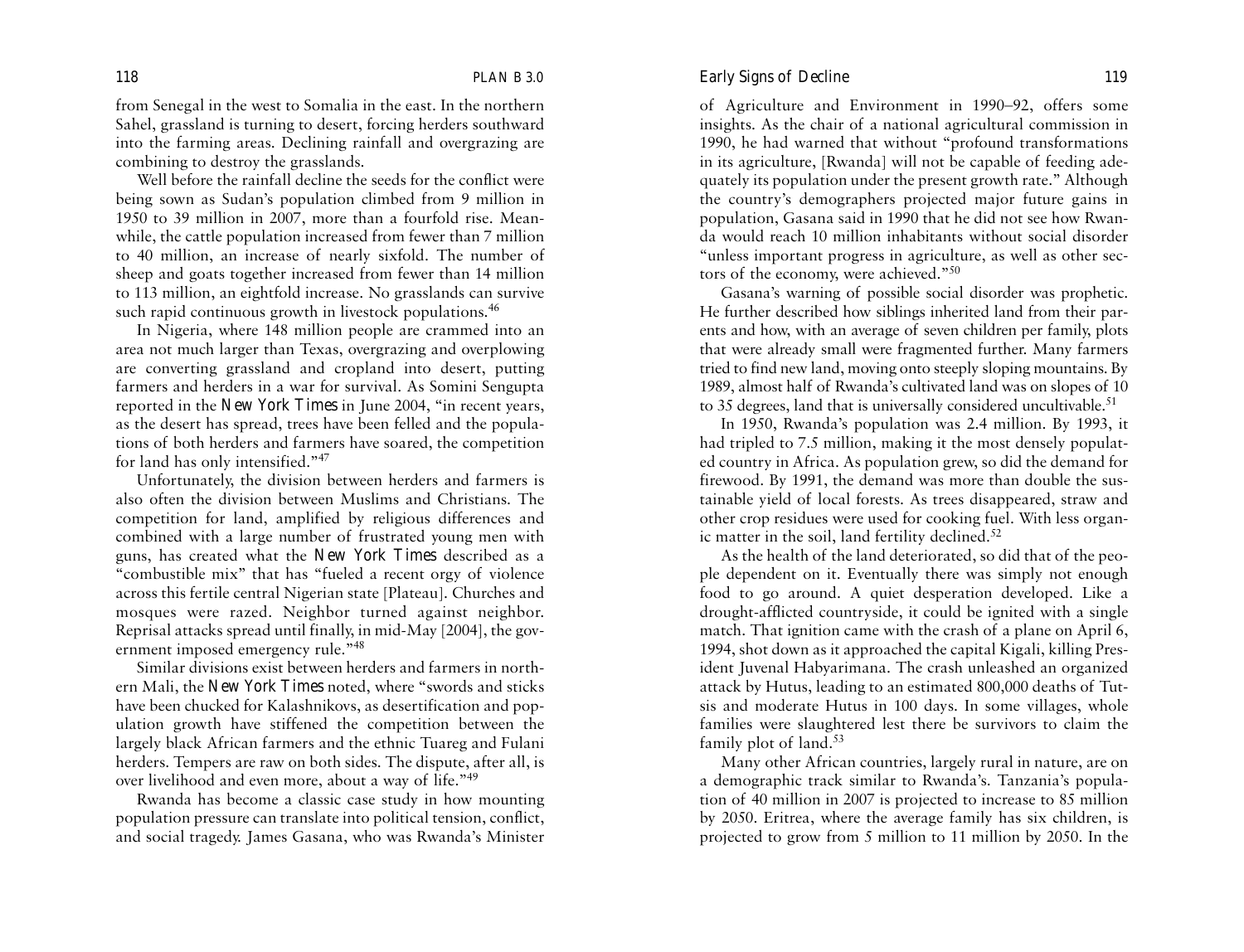Democratic Republic of the Congo, the population is projected to triple, going from 63 million to 187 million.<sup>54</sup>

Africa is not alone. In India, tension between Hindus and Muslims is never far below the surface. As each successive generation further subdivides already small plots, pressure on the land is intense. The pressure on water resources is even greater.

With India's population projected to grow from 1.2 billion in 2007 to 1.7 billion in 2050, a collision between rising human numbers and shrinking water supplies seems inevitable. The risk is that India could face social conflicts that would dwarf those in Rwanda. As Gasana notes, the relationship between population and natural systems is a national security issue, one that can spawn conflicts along geographic, tribal, ethnic, or religious lines.55

Disagreements over the allocation of water among countries that share river systems is a common source of international political conflict, especially where populations are outgrowing the flow of the river. Nowhere is this potential conflict more stark than among Egypt, Sudan, and Ethiopia in the Nile River valley. Agriculture in Egypt, where it rarely rains, is wholly dependent on water from the Nile. Egypt now gets the lion's share of the Nile's water, but its current population of 75 million is projected to reach 121 million by 2050, thus greatly expanding the demand for grain and water. Sudan, whose 39 million people also depend heavily on food produced with Nile water, is expected to have 73 million by 2050. And the number of Ethiopians, in the country that controls 85 percent of the river's headwaters, is projected to expand from 83 million to 183 million.<sup>56</sup>

Since there is already little water left in the Nile when it reaches the Mediterranean, if either Sudan or Ethiopia takes more water, then Egypt will get less, making it increasingly difficult to feed an additional 46 million people. Although there is an existing water rights agreement among the three countries, Ethiopia receives only a minuscule share of water. Given its aspirations for a better life, and with the headwaters of the Nile being one of its few natural resources, Ethiopia will undoubtedly want to take more.<sup>57</sup>

To the north, Turkey, Syria, and Iraq share the waters of the Tigris and Euphrates river system. Turkey, controlling the headwaters, is developing a massive project on the Tigris to increase the water used for irrigation and power. Syria and Iraq, which are both projected to nearly double their respective populations of 20 million and 29 million, are concerned because they too will need more water.<sup>58</sup>

In the Aral Sea basin in Central Asia, there is an uneasy arrangement among five countries over the sharing of the two rivers, the Amu Darya and the Syr Darya, that drain into the sea. The demand for water in Kazakhstan, Kyrgyzstan, Tajikistan, Turkmenistan, and Uzbekistan already exceeds the flow of the two rivers by 25 percent. Turkmenistan, which is upstream on the Amu Darya, is planning to develop another half-million hectares of irrigated agriculture. Racked by insurgencies, the region lacks the cooperation needed to manage its scarce water resources. On top of this, Afghanistan, which controls the headwaters of the Amu Darya, plans to use some of the water for its development. Geographer Sarah O'Hara of the University of Nottingham, who studies the region's water problems, says, "We talk about the developing world and the developed world, but this is the deteriorating world."59

#### **Environmental Refugees on the Rise**

Desert expansion in sub-Saharan Africa, principally in the Sahelian countries, is displacing millions of people—forcing them to either move southward or migrate to North Africa. A 2006 U.N. conference on desertification in Tunisia projected that by 2020 up to 60 million people could migrate from sub-Saharan Africa to North Africa and Europe. This flow of migrants has been under way for many years.<sup>60</sup>

In mid-October 2003, Italian authorities discovered a boat bound for Italy carrying refugees from Africa. After being adrift for more than two weeks and having run out of fuel, food, and water, many of the passengers had died. At first the dead were tossed overboard. But after a point, the remaining survivors lacked the strength to hoist the bodies over the side. The dead and the living shared the boat, resembling what a rescuer described as "a scene from Dante's Inferno."61

The refugees were believed to be Somalis who had embarked from Libya, but the survivors would not reveal their country of origin, lest they be sent home. We do not know whether they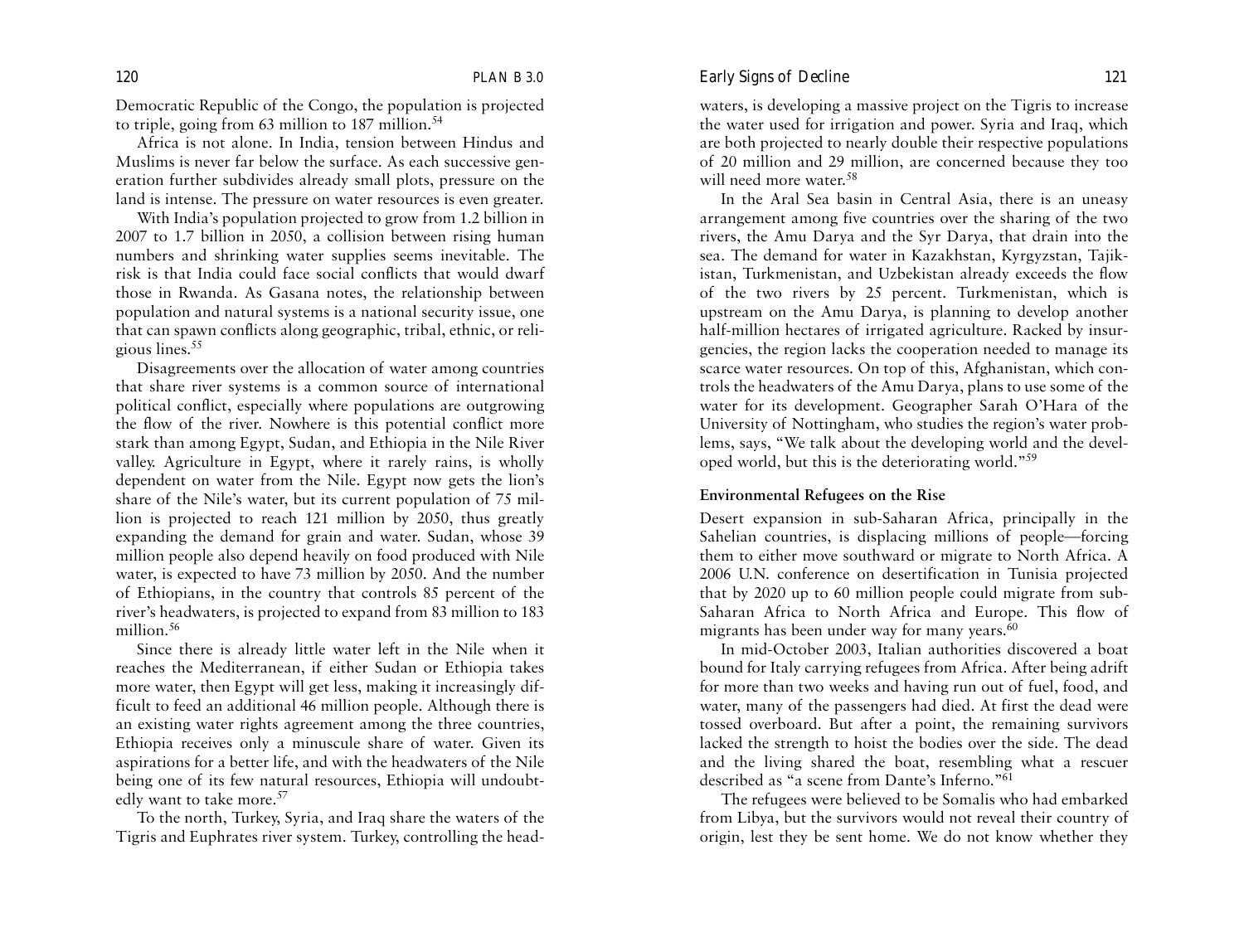were political, economic, or environmental refugees. Failed states like Somalia produce all three. We do know that Somalia is an ecological basket case, with overpopulation, overgrazing, and the resulting desertification destroying its pastoral economy.62

On April 30, 2006, a man fishing off the coast of Barbados discovered a 20-foot boat adrift with the bodies of 11 young men on board, bodies that were "virtually mummified" by the sun and salty ocean spray. As the end drew near, one passenger left a note tucked between two bodies: "I would like to send my family in Basada [Senegal] a sum of money. Please excuse me and goodbye." The author of the note was apparently one of a group of 52 who had left Senegal on Christmas Eve aboard a boat destined for the Canary Islands, a jumping off point for Europe. They apparently drifted for some 2,000 miles, ending their trip in the Caribbean. This boat was not unique. During the first weekend of September 2006, police intercepted boats from Mauritania, with a record total of nearly 1,200 people on board.63

For Central American countries, including Honduras, Guatemala, Nicaragua, and El Salvador, Mexico is often the gateway to the United States. In 2006, Mexican immigration authorities reported some 240,000 detentions and deportations, up 74 percent since 2002.64

In the city of Tapachula on the Guatemala-Mexico border, young men in search of jobs wait along the tracks for a slowmoving freight train moving through the city en route to the north. Some make it onto the train. Others do not. The Jesús el Buen Pastor refuge is home to 25 amputees who lost their grip and fell under the train while trying to board. For these young men, says Olga Sánchez Martínez, the director of the refuge, this is the "end of their American dream." A local priest, Flor María Rigoni, calls the migrants attempting to board the trains "the kamikazes of poverty."65

Today, bodies washing ashore in Italy, Spain, and Turkey are a daily occurrence, the result of desperate acts by desperate people. And each day Mexicans risk their lives in the Arizona desert trying to reach jobs in the United States. Some 400–600 Mexicans leave rural areas every day, abandoning plots of land too small or too eroded to make a living. They either head for Mexican cities or try to cross illegally into the United States. Many

of those who try to cross the Arizona desert perish in its punishing heat; scores of bodies are found along the Arizona border each year.<sup>66</sup>

With the vast majority of the 3 billion people to be added to the world by 2050 coming in countries where water tables are already falling, water refugees are likely to become commonplace. They will be most common in arid and semiarid regions where populations are outgrowing the water supply and sinking into hydrological poverty. Villages in northwestern India are being abandoned as aquifers are depleted and people can no longer find water. Millions of villagers in northern and western China and in parts of Mexico may have to move because of a lack of water.<sup>67</sup>

Advancing deserts are also displacing people, squeezing expanding populations into an ever smaller geographic area. Whereas the U.S. Dust Bowl displaced 3 million people, the advancing desert in China's dust bowl provinces could displace tens of millions.68

In Iran, villages abandoned because of spreading deserts or a lack of water already number in the thousands. In the vicinity of Damavand, a small town within an hour's drive of Tehran, 88 villages have been abandoned. And as the desert takes over in Nigeria, farmers and herders are forced to move, squeezed into a shrinking area of productive land. Desertification refugees typically end up in cities, many in squatter settlements. Many migrate abroad.69

Another new source of refugees, potentially a huge one, is rising seas. The refugee flows from falling water tables and expanding deserts are already under way. Those from rising seas are just beginning, but the numbers could eventually reach the hundreds of millions, offering yet another reason for stabilizing climate and population.

#### **Mounting Stresses, Failing States**

After a half-century of forming new states from former colonies and from the breakup of the Soviet Union, the international community is today focusing on the disintegration of states. Failing states are now an integral part of the international political landscape. As the Fund for Peace and the Carnegie Endowment for International Peace observe, "Failed states have made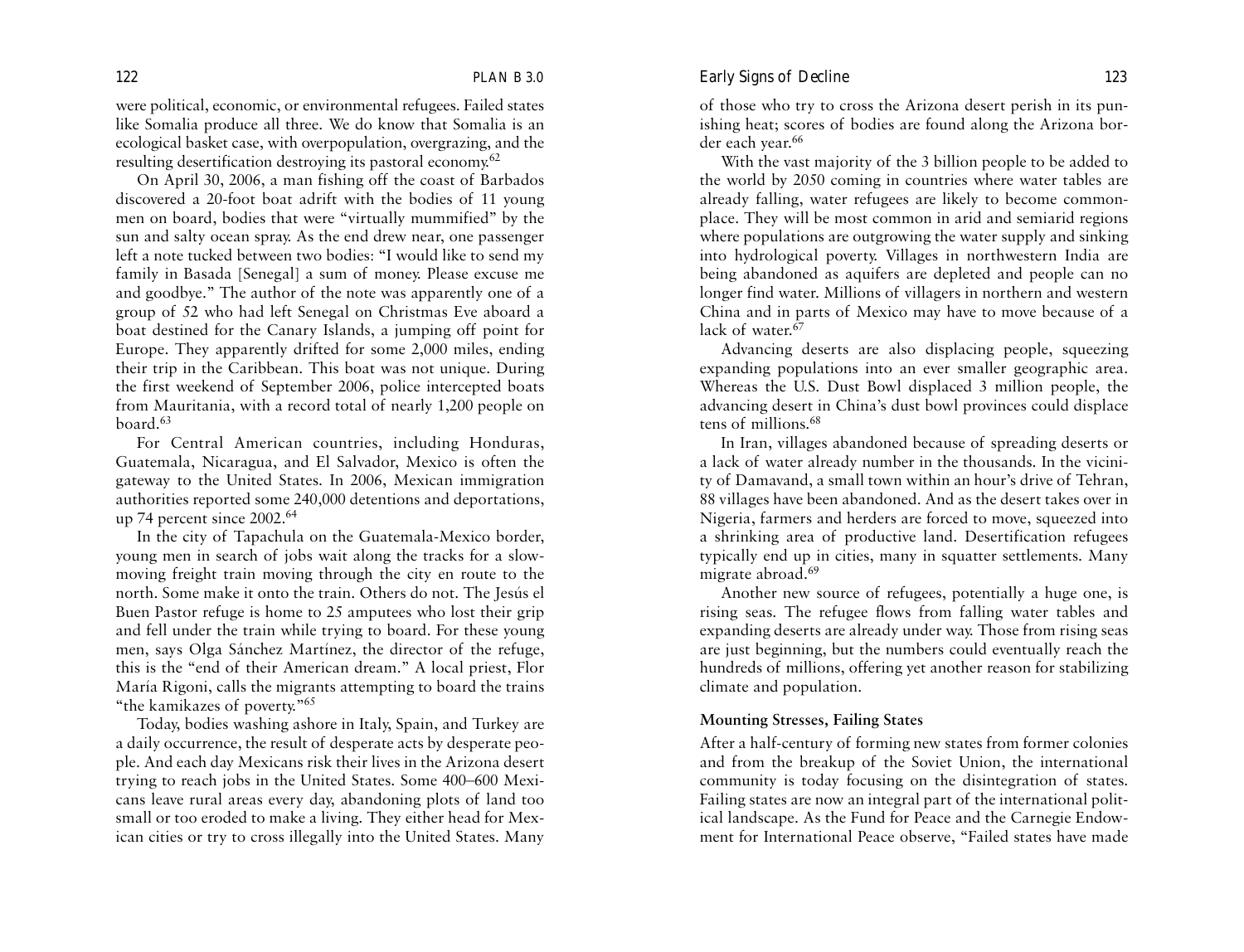a remarkable odyssey from the periphery to the very center of global politics."70

As noted in Chapter 1, these groups have together identified a list of 60 states, ranking them according to "their vulnerability to violent internal conflict and societal deterioration." This analysis, published in *Foreign Policy*, is based on 12 social, economic, political, and military indicators. It puts Sudan at the top of the list of failed states, followed by Iraq, Somalia, Zimbabwe, and Chad. Three oil-exporting countries are among the top 20 failing states—Sudan, Iraq, and Nigeria. Indonesia and Iran are farther down the list. Pakistan, now ranking number 12 on the list, is the only failing state with a nuclear arsenal.<sup>71</sup>

Three of the dozen indicators used in constructing the *Foreign Policy* scorecard are uneven development, the loss of governmental legitimacy, and demographic pressure. Uneven development typically means that a small segment of the population is accumulating wealth while much of the society may be suffering a decline in living conditions. This unevenness, often associated with political corruption, creates unrest and can lead to civil conflict. $\bar{7}^2$ 

Governments that fail to effectively manage emerging issues and provide basic services are seen as useless. This often causes segments of the population to shift their allegiance to warlords, tribal chieftains, or religious leaders. A loss of political legitimacy is an early sign of state decline.

A third indicator is demographic pressure. In many countries that have experienced rapid population growth for several decades, governments are suffering from demographic fatigue, unable to cope with the steady shrinkage in cropland and fresh water supplies per person or to build schools fast enough for the swelling ranks of children.73

Sudan, which heads the 2007 list of failing states, is a classic case of a country caught in the demographic trap, a situation where it has developed far enough economically and socially to reduce mortality, but not far enough to quickly reduce fertility. As a result, women on average have five children, well beyond the two needed for replacement, and the population of 39 million is growing by 2,400 per day. Under this pressure, Sudan like scores of other countries—is breaking down.<sup>74</sup>

All but two of the 20 countries (Zimbabwe and North

Korea) at the top of the list of failing states are caught in this demographic trap. They probably cannot break out of this trap on their own. They will need outside help or the political situation will simply continue to deteriorate.<sup>75</sup>

Foreign investment drying up and a resultant rise in unemployment are also part of the decline syndrome. An earlier study by Population Action International showed that one of the key indicators of political instability in a society is the number of unemployed young men, a number that is high in countries at the top of the *Foreign Policy* list.76

Another characteristic of failing states is a deterioration of the physical infrastructure—roads and power, water, and sewage systems. Care for natural systems is also neglected as people struggle to survive. Forests, grasslands, and croplands deteriorate, creating a downward economic spiral.

Among the most conspicuous indications of state failure is a breakdown in law and order and a related loss of personal security. In Haiti, armed gangs rule the streets. Kidnapping for ransom of local people who are lucky enough to be among the 30 percent of the labor force that is employed is commonplace. In Afghanistan it is the local warlords, not the central government, that control the country outside of Kabul. Somalia, which now exists only on maps, is ruled by tribal leaders, each claiming a piece of what was once a country.<sup>77</sup>

Some of these countries are involved in long-standing civil conflicts. The Democratic Republic of the Congo, occupying a large part of the Congo River basin in the heart of Africa, was the site of civil war from 1998 to 2003 and has since suffered from numerous outbreaks of violence. This ongoing conflict has claimed nearly 4 million lives and driven millions more from their homes. According to the International Rescue Committee, the vast majority of deaths are nonviolent, including those from hunger, respiratory illnesses, diarrhea, and other diseases.<sup>78</sup>

Failing states are of growing international concern because they are a source of terrorists, drugs, weapons, and refugees. Not only was Afghanistan a training ground for terrorists, but it quickly became, under the Allied occupation, the world's leading supplier of heroin. Now Iraq, number two on the 2007 failing states list, is number one on the terrorist training list. Refugees from Rwanda, including thousands of armed soldiers,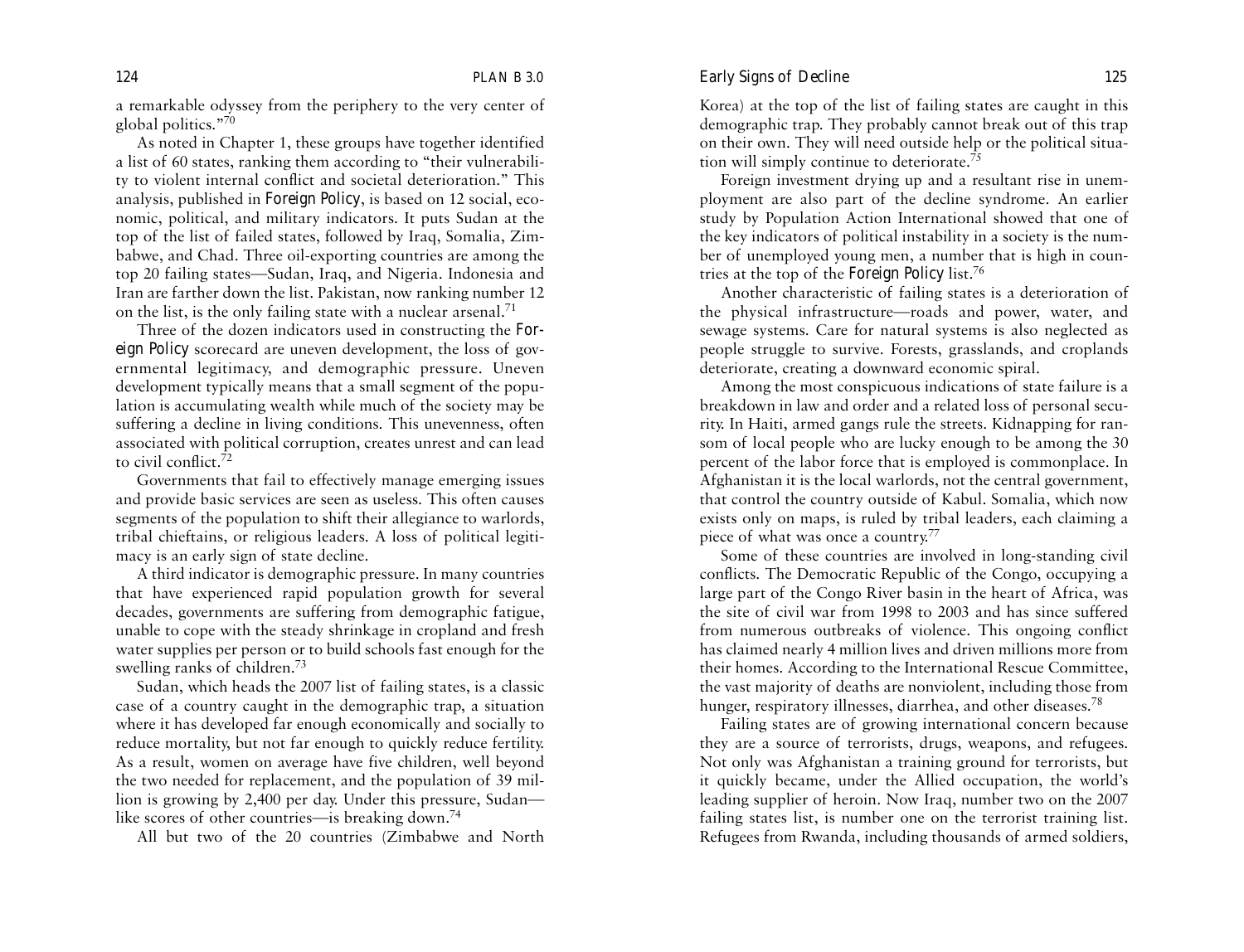contributed to the destabilization of the Congo. As *The Economist* noted in December 2004, "like a severely disturbed individual, a failed state is a danger not just to itself, but to those around it and beyond."79

In many countries, the United Nations or other internationally organized peacekeeping forces are trying to keep the peace, often unsuccessfully. Among the countries with U.N. peacekeeping forces are the Democratic Republic of the Congo, Liberia, and Sierra Leone. Other countries with multinational peacekeeping forces include Afghanistan, Haiti, and Sudan. All too often these are token forces, not nearly large enough to ensure stability.80

Countries like Haiti and Afghanistan are surviving today because they are on international life-support systems. Economic assistance—including, it is worth noting, food aid—is helping to sustain them. But there is now not enough assistance to overcome the reinforcing trends of deterioration and replace them with state stability and sustained economic progress.<sup>81</sup>

In an age of increasing globalization and economic integration, the functioning of the global system and thus the wellbeing of individual states depends on a cooperative network of functioning nation states. When governments lose their capacity to govern they can no longer collect taxes, much less pay off international debts. More failing states means more bad debt. Efforts to control international terrorism depend on cooperation among functioning nation states, and these efforts weaken as states fail.

Protecting endangered species almost always requires close international cooperation too. In countries such as the Democratic Republic of the Congo, where government agencies have collapsed, hunger is widespread, and chaos reigns, the population of lowland mountain gorillas has dropped precipitously. This story is being repeated over and over in Africa, where so much of the world's remaining large mammal species are concentrated.82

Or consider the international network that controls the spread of infectious diseases, such as avian flu, SARS, and polio, or of diseases that affect animals, such as mad cow and hoofand-mouth disease. In 1988 the international community launched an effort to eradicate polio, an effort patterned after the highly successful one that eliminated smallpox. The goal was to get rid of the dreaded disease that used to paralyze an average of 1,000 children each day. By 2003 the disease had been eradicated in all but a few countries, among them Afghanistan, India, Nigeria, and Pakistan.83

In 2003, religious leaders in northern Nigeria began to oppose the vaccination program on the grounds that it was a plot to spread AIDS and sterility. As a result, the number of cases of polio in Nigeria increased rapidly, tripling over the next three years. Meanwhile, Nigerian Muslims making their annual pilgrimage to Mecca may have spread the disease, bringing it back to some countries, such as Indonesia, Chad, and Somalia, that were already polio-free. In response, Saudi officials imposed a polio vaccination requirement on all younger visitors from countries with reported cases of polio.<sup>84</sup>

As of late 2007 the disease is still endemic in Afghanistan, Nigeria, India, and Pakistan, with cases still being reported in a total of 10 countries. With infection reoccurring in failing states, the goal of a world that is polio-free, already reached in some 190 countries, could be slipping away. If the international community cannot effectively address the failing state phenomena, the prospect of reaching other goals could also fade.<sup>85</sup>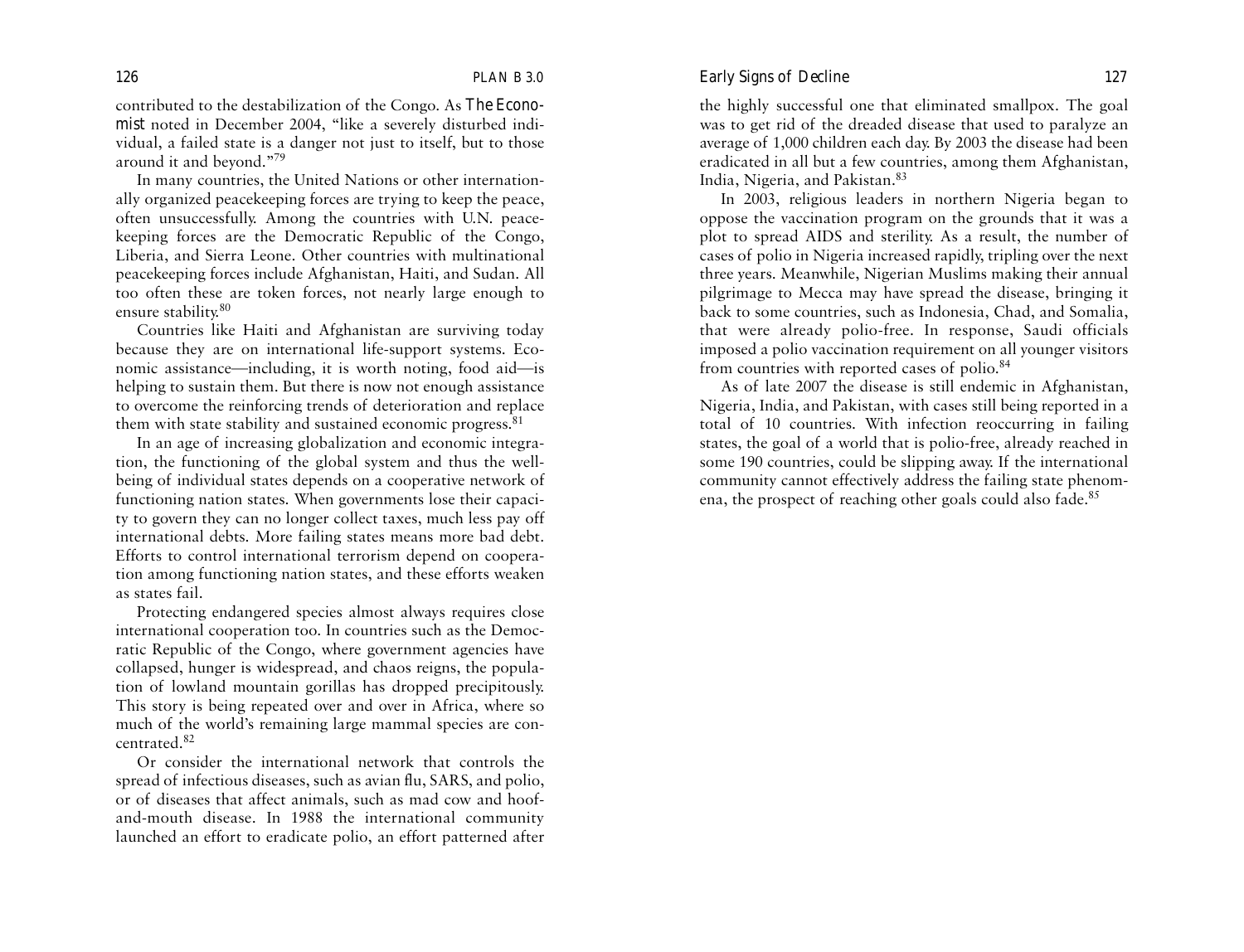II THE RESPONSE—PLAN B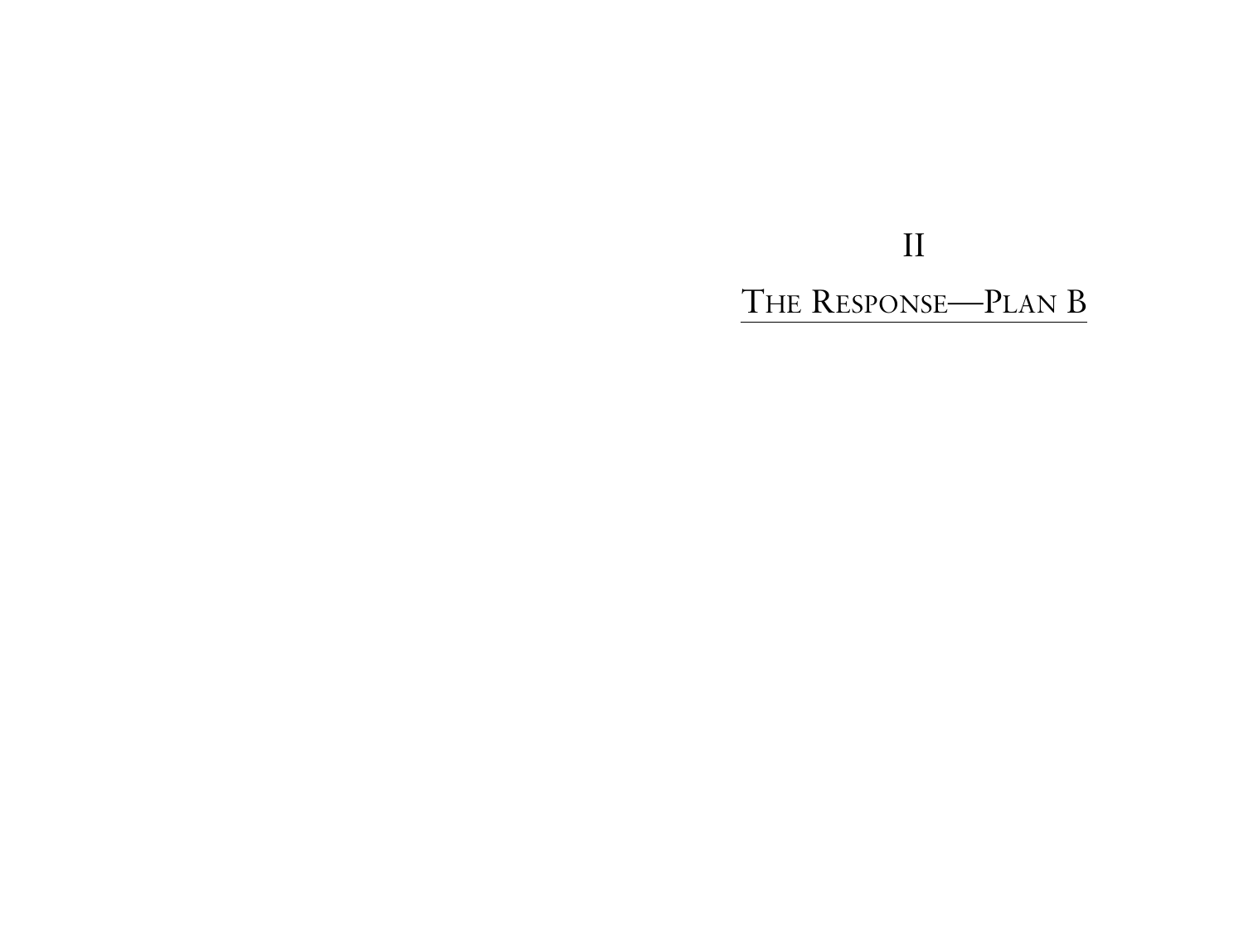## **7**

# *Eradicating Poverty, Stabilizing Population*

The new century began on an inspiring note when the countries that belong to the United Nations adopted the goal of cutting the number of people living in poverty in half by 2015. And as of 2007 the world looked to be on track to meet this goal. There are two big reasons for this: China and India. China's annual economic growth of nearly 10 percent over the last two decades, along with India's more recent acceleration to 7 percent a year, have together lifted millions out of poverty.<sup>1</sup>

The number of people living in poverty in China dropped from 648 million in 1981 to 218 million in 2001, the greatest reduction in poverty in history. India is also making impressive economic progress. Under the dynamic leadership of Prime Minister Manmohan Singh, who took office in 2004, poverty is being attacked directly by upgrading infrastructure at the village level. Targeted investments are aimed at the poorest of the poor.2

If the international community actively reinforces this effort in reform-minded India, hundreds of millions more could be lifted out of poverty. With India now on the move economically, the world can begin to concentrate intensively on the remaining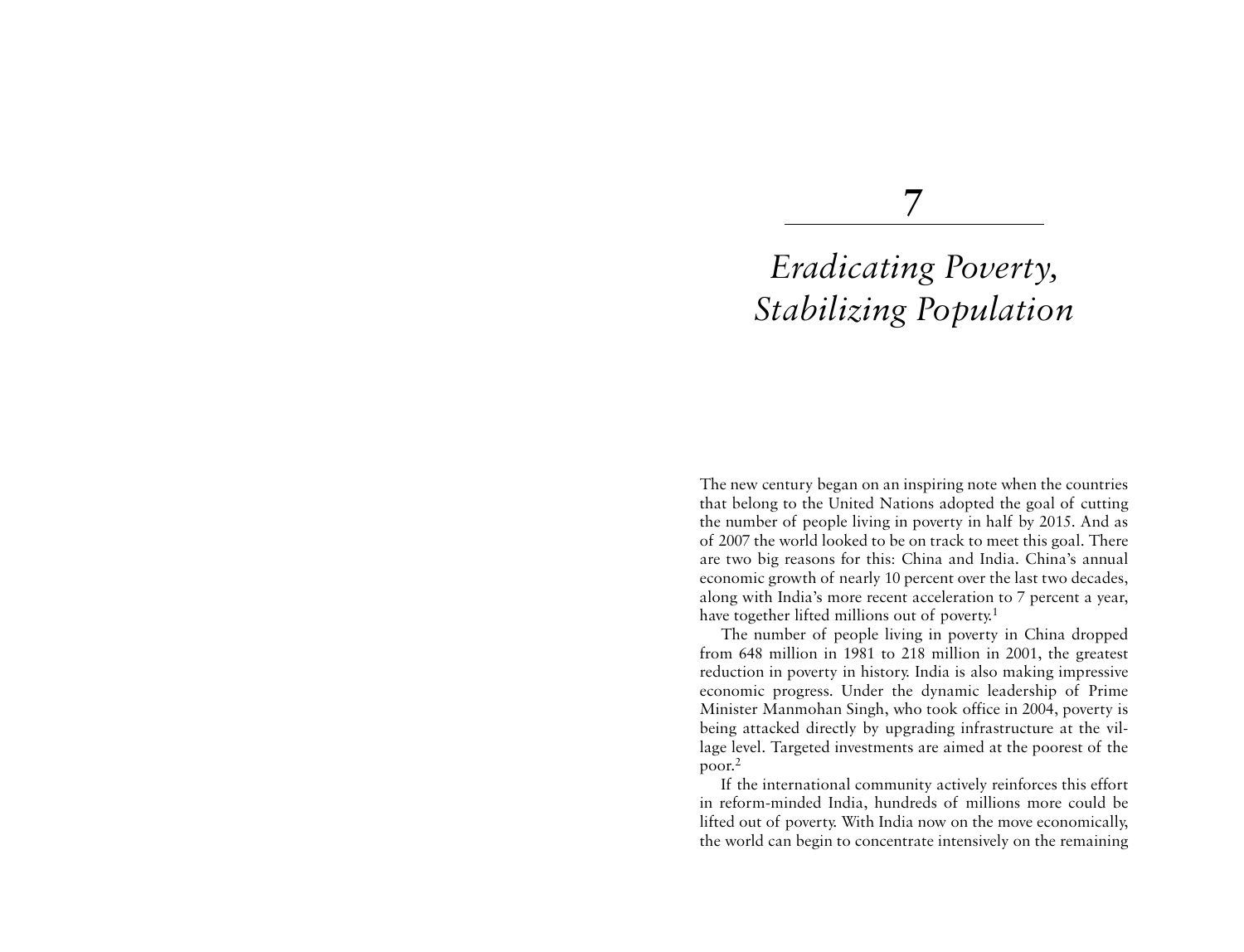poverty concentrated in sub-Saharan Africa and in scores of smaller countries in Latin America and Central Asia.

Several countries in Southeast Asia are making impressive gains as well, including Thailand, Viet Nam, and Indonesia. Barring any major economic setbacks, these gains in Asia virtually ensure that the U.N. Millennium Development Goal (MDG) for halving poverty by 2015 will be reached. Indeed, in a 2007 assessment of progress in reaching the MDGs, the World Bank reported that all regions of the developing world, with the notable exception of sub-Saharan Africa, were on track to cut the number living in poverty in half by 2015.3

Sub-Saharan Africa—with 800 million people—is sliding deeper into poverty. Hunger, illiteracy, and disease are on the march, partly offsetting the gains in China and India. Africa needs special attention. The failing states as a group are also backsliding; an interregional tally of the Bank's fragile states is not encouraging, since extreme poverty in these countries is over 50 percent—higher than in 1990.<sup>4</sup>

In addition to halving the number of people living in poverty by 2015, other MDGs include reducing the ranks of those who are hungry by half, achieving universal primary school education, halving the number of people without access to safe drinking water, and reversing the spread of infectious diseases, especially HIV and malaria. Closely related to these are the goals of reducing maternal mortality by three fourths and under-five child mortality by two thirds.<sup>5</sup>

While goals for cutting poverty in half by 2015 appear to be on schedule, those for halving the number of hungry are not. Indeed, the long-term decline in the number of those who are hungry and malnourished has been reversed. The number of children with a primary school education appears to be increasing substantially, however, largely on the strength of progress in India.6

When the United Nations set the MDGs, it unaccountably omitted any population or family planning goals. In response to this, the U.K. All Party Parliamentary Group on Population Development and Reproductive Health chaired by M.P. Christine McCafferty convened hearings of international experts to consider this omission. In a January 2007 report of the findings, M.P. Richard Ottaway concluded that "the MDGs are difficult or impossible to achieve with current levels of population growth in the least developed countries and regions."7

Summarizing the report's findings in an article in *Science*, Martha Campbell and colleagues explained the need for "a substantial increase for support in national family planning, particularly for the 2 billion people currently living on less than \$2 per day." Although it came belatedly, the United Nations has since approved a new target that calls for universal access to reproductive health care by 2015.8

Countries everywhere have little choice but to strive for an average of two children per couple. There is no feasible alternative. Any population that increases or decreases continually over the long term is not sustainable.

In an increasingly integrated world with a growing number of failing states, eradicating poverty and stabilizing population have become national security issues. Slowing population growth helps eradicate poverty and its distressing symptoms, and, conversely, eradicating poverty helps slow population growth. With time running out, the urgency of moving simultaneously on both fronts is clear.

#### **Universal Basic Education**

One way of narrowing the gap between rich and poor segments of society is by ensuring universal education. This means making sure that the 72 million children not enrolled in school are able to attend. Children without any formal education are starting life with a severe handicap, one that almost ensures they will remain in abject poverty and that the gap between the poor and the rich will continue to widen. In an increasingly integrated world, this widening gap itself becomes a source of instability. Nobel Prize–winning economist Amartya Sen focuses the point: "Illiteracy and innumeracy are a greater threat to humanity than terrorism."9

In the effort to achieve universal primary education, the World Bank has taken the lead with its Education for All plan, where any country with a well-designed plan to achieve universal primary education is eligible for Bank financial support. The three principal requirements are that a country submit a sensible plan to reach universal basic education, commit a meaningful share of its own resources to the plan, and have transparent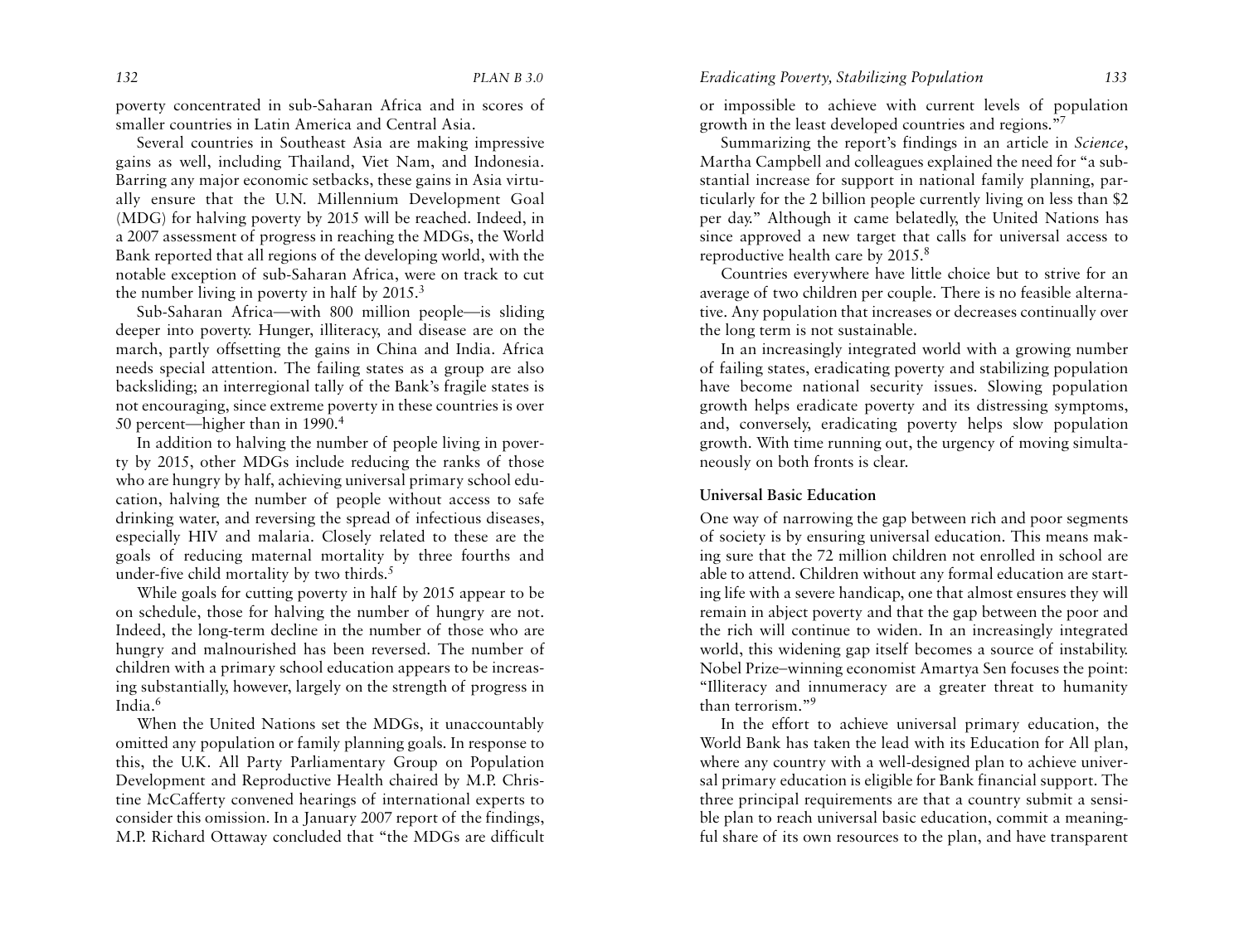budgeting and accounting practices. If fully implemented, all children in poor countries would get a primary school education by 2015, helping them to break out of poverty.10

Some progress toward this goal has been made. In 2000, some 78 percent of children were completing primary school, while by 2005 this figure reached 83 percent. Gains have been strong but uneven, leaving the World Bank to conclude that only 95 of the 152 developing countries for which data are available will reach the goal of universal primary school education by 2015.11

Poverty is largely inherited. The overwhelming majority of those living in poverty today are the children of people who lived in poverty. The key to breaking out of the culture of poverty is education—particularly the education of girls. As female educational levels rise, fertility falls. And mothers with at least five years of school lose fewer infants during childbirth or to early illnesses than their less educated peers do. Economist Gene Sperling concluded in a 2001 study of 72 countries that "the expansion of female secondary education may be the single best lever for achieving substantial reductions in fertility."12

Basic education tends to increase agricultural productivity. Agricultural extension services that can use printed materials to disseminate information have an obvious advantage. So too do farmers who can read the instructions on a bag of fertilizer. The ability to read instructions on a pesticide container can be lifesaving.

At a time when HIV is spreading, schools provide the institutional means to educate young people about the risks of infection. The time to inform and educate children about the virus and about the lifestyles that foster its spread is when they are young, not when they are already infected. Young people can also be mobilized to conduct educational campaigns among their peers.

One great need in developing countries, particularly those where the ranks of teachers are being decimated by AIDS, is more teacher training. Providing scholarships for promising students from poor families to attend training institutes in exchange for a commitment to teach for, say, five years, could be a highly profitable investment. It would help ensure that the teaching resources are available to reach universal primary education, and it would also foster an upwelling of talent from the poorest segments of society.

Gene Sperling believes that every plan should provide for getting to the hardest-to-reach segments of society, especially poor girls in rural areas. He notes that Ethiopia has pioneered this with Girls Advisory Committees. Representatives of these groups go to the parents who are seeking early marriage for their daughters and encourage them to keep their girls in school. Some countries, Brazil and Bangladesh among them, actually provide small scholarships for girls or stipends to their parents where needed, thus helping those from poor families get a basic education.<sup>13</sup>

As the world becomes ever more integrated economically, its nearly 800 million illiterate adults are severely handicapped. This deficit can best be overcome by launching adult literacy programs, relying heavily on volunteers. The international community could offer seed money to provide educational materials and outside advisors where needed. Bangladesh and Iran, both of which have successful adult literacy programs, can serve as models.14

An estimated \$10 billion in external funding, beyond what is being spent today, is needed for the world to achieve universal primary education. At a time when education gives children access not only to books but also to personal computers and the Internet, having children who never go to school is no longer acceptable.15

Few incentives to get children in school are as effective as a school lunch program, especially in the poorest countries. Since 1946, every American child in public school has had access to a school lunch program, ensuring at least one good meal each day. There is no denying the benefits of this national program.<sup>16</sup>

Children who are ill or hungry miss many days of school. And even when they can attend, they do not learn as well. Jeffrey Sachs of the Earth Institute at Columbia University notes, "Sick children often face a lifetime of diminished productivity because of interruptions in schooling together with cognitive and physical impairment." But when school lunch programs are launched in low-income countries, school enrollment jumps, the children's academic performance goes up, and children spend more years in school.<sup>17</sup>

Girls benefit especially. Drawn to school by the lunch, they stay in school longer, marry later, and have fewer children. This is a win-win-win situation. Launching school lunch programs in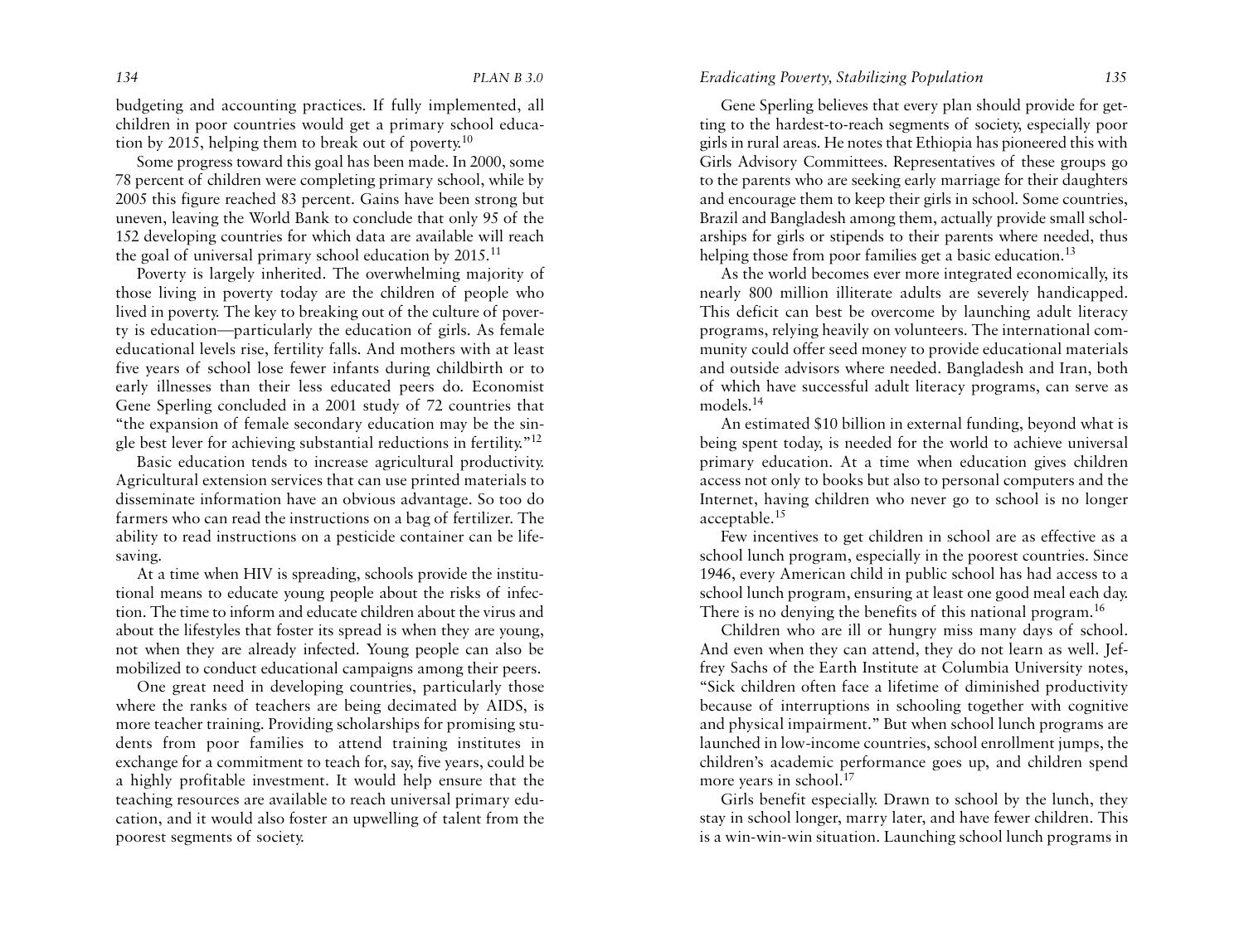the 44 lowest-income countries would cost an estimated \$6 billion per year beyond what the United Nations is now spending to reduce hunger.18

Greater efforts are also needed to improve nutrition before children even get to school age, so they can benefit from school lunches later. Former Senator George McGovern notes that "a women, infants and children (WIC) program, which offers nutritious food supplements to needy pregnant and nursing mothers," should also be available in the poor countries. Based on 33 years of experience, it is clear that the U.S. WIC program has been enormously successful in improving nutrition, health, and the development of preschool children from low-income families. If this were expanded to reach pregnant women, nursing mothers, and small children in the 44 poorest countries, it would help eradicate hunger among millions of small children at a time when it could make a huge difference.19

These efforts, though costly, are not expensive compared with the annual losses in productivity from hunger. McGovern thinks that this initiative can help "dry up the swamplands of hunger and despair that serve as potential recruiting grounds for terrorists." In a world where vast wealth is accumulating among the rich, it makes little sense for children to go to school hungry.<sup>20</sup>

#### **Stabilizing Population**

Some 43 countries now have populations that are either essentially stable or declining slowly. In countries with the lowest fertility rates, including Japan, Russia, Germany, and Italy, populations will likely decline somewhat over the next half-century.<sup>21</sup>

A larger group of countries has reduced fertility to the replacement level or just below. They are headed for population stability after large numbers of young people move through their reproductive years. Included in this group are China and the United States. A third group of countries is projected to more than double their populations by 2050, including Ethiopia, the Democratic Republic of the Congo, and Uganda.<sup>22</sup>

U.N. projections show world population growth under three different assumptions about fertility levels. The medium projection, the one most commonly used, has world population reaching 9.2 billion by 2050. The high one reaches 10.8 billion. The low projection, which assumes that the world will quickly move below replacement-level fertility to 1.6 children per couple, has population peaking at just under 8 billion in 2041 and then declining. If the goal is to eradicate poverty, hunger, and illiteracy, we have little choice but to strive for the lower projection.<sup>23</sup>

Slowing world population growth means that all women who want to plan their families should have access to the family planning services they need. Unfortunately, at present 201 million couples cannot obtain the services they need. Former U.S. Agency for International Development official J. Joseph Speidel notes that "if you ask anthropologists who live and work with poor people at the village level...they often say that women live in fear of their next pregnancy. They just do not want to get pregnant." Filling the family planning gap may be the most urgent item on the global agenda. The benefits are enormous and the costs are minimal.24

The good news is that countries that want to help couples reduce family size can do so quickly. My colleague Janet Larsen writes that in just one decade Iran dropped its near-record population growth rate to one of the lowest in the developing world. When Ayatollah Khomeini assumed leadership in Iran in 1979, he immediately dismantled the well-established family planning programs and instead advocated large families. At war with Iraq between 1980 and 1988, Khomeini wanted large families to increase the ranks of soldiers for Islam. His goal was an army of 20 million. In response to his pleas, fertility levels climbed, pushing Iran's annual population growth to a peak of 4.2 percent in the early 1980s, a level approaching the biological maximum. As this enormous growth began to burden the economy and the environment, the country's leaders realized that overcrowding, environmental degradation, and unemployment were undermining Iran's future.<sup>25</sup>

In 1989 the government did an about-face and restored its family planning program. In May 1993, a national family planning law was passed. The resources of several government ministries, including education, culture, and health, were mobilized to encourage smaller families. Iran Broadcasting was given responsibility for raising awareness of population issues and of the availability of family planning services. Some 15,000 "health houses" or clinics were established to provide rural populations with health and family planning services.<sup>26</sup>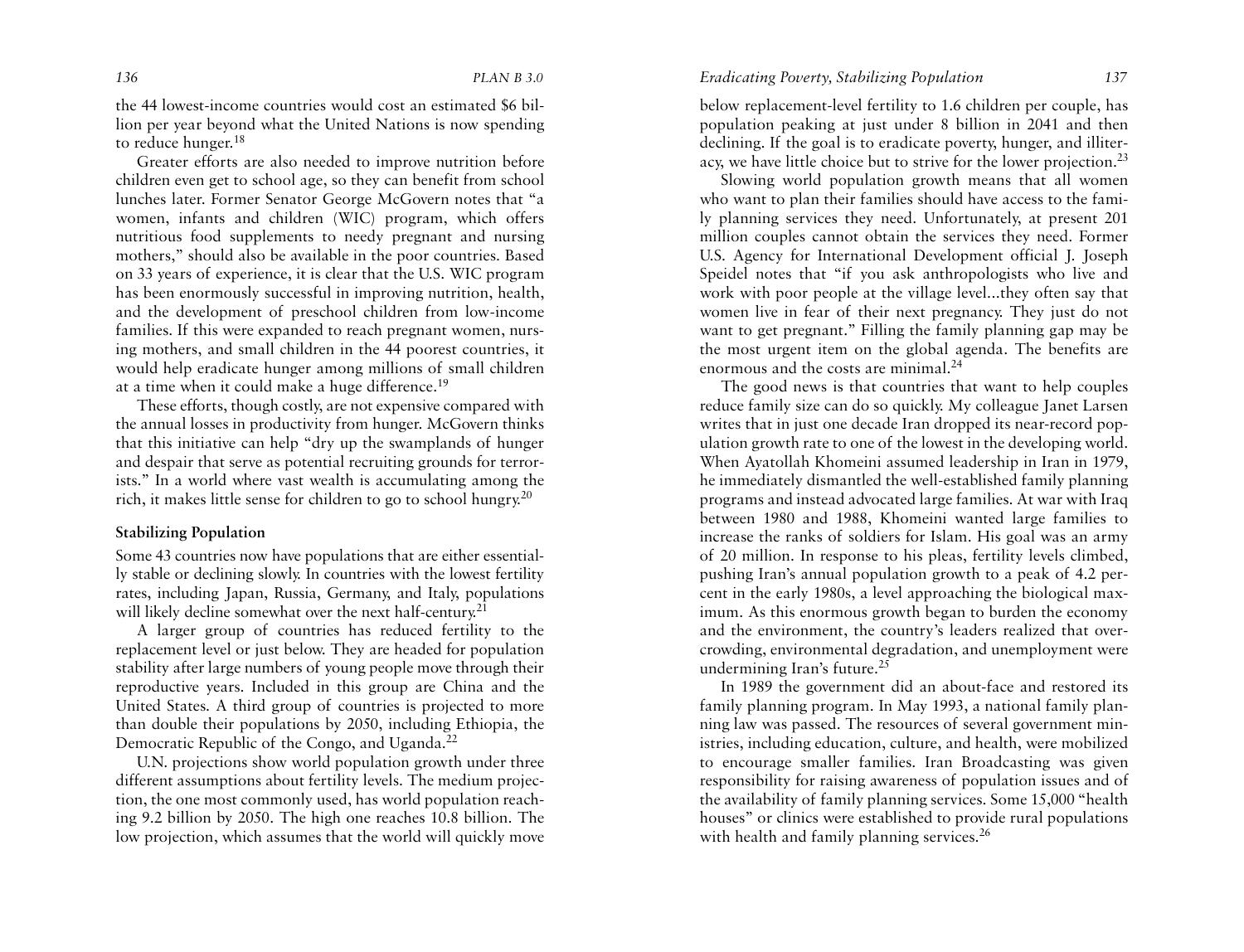Religious leaders were directly involved in what amounted to a crusade for smaller families. Iran introduced a full panoply of contraceptive measures, including the option of male sterilization—a first among Muslim countries. All forms of birth control, including contraceptives such as the pill and sterilization, were free of charge. In fact, Iran became a pioneer—the only country to require couples to take a class on modern contraception before receiving a marriage license.<sup>27</sup>

In addition to the direct health care interventions, a broadbased effort was launched to raise female literacy, boosting it from 25 percent in 1970 to more than 70 percent in 2000. Female school enrollment increased from 60 to 90 percent. Television was used to disseminate information on family planning throughout the country, taking advantage of the 70 percent of rural households with TV sets. As a result of this initiative, family size in Iran dropped from seven children to fewer than three. From 1987 to 1994, Iran cut its population growth rate by half. Its overall population growth rate of 1.3 percent in 2006 is only slightly higher than the U.S. growth rate. $^{28}$ 

While the attention of researchers has focused on the role of formal education in reducing fertility, soap operas on radio and television can even more quickly change people's attitudes about reproductive health, gender equity, family size, and environmental protection. A well-written soap opera can have a profound short-term effect on population growth. It costs relatively little and can proceed even while formal educational systems are being expanded.

The power of this approach was pioneered by Miguel Sabido, a vice president of Televisa, Mexico's national television network, when he did a series of soap opera segments on illiteracy. The day after one of the characters in his soap opera visited a literacy office wanting to learn how to read and write, a quarter-million people showed up at these offices in Mexico City. Eventually 840,000 Mexicans enrolled in literacy courses after watching the series.29

Sabido dealt with contraception in a soap opera entitled Acompáñeme, which translates as *Come With Me*. Over the span of a decade this drama series helped reduce Mexico's birth rate by 34 percent.<sup>30</sup>

Other groups outside Mexico quickly picked up this

approach. The U.S.-based Population Media Center (PMC), headed by William Ryerson, has initiated projects in some 15 countries and is planning launches in several others. The PMC's work in Ethiopia over the last several years provides a telling example. Their radio serial dramas broadcast in Amharic and Oromiffa have addressed issues of reproductive health and gender equity, such as HIV/AIDS, family planning, and the education of girls. A survey two years after the broadcasts began in 2002 found that 63 percent of new clients seeking reproductive health care at Ethiopia's 48 service centers reported listening to one of PMC's dramas.31

Among married women in the Amhara region who listened to the dramas, there was a 55-percent increase in those who had used family planning methods. Male listeners sought HIV tests at a rate four times that of non-listeners, while female listeners were tested at three times the rate of female non-listeners. The average number of children born per woman dropped from 5.4 to 4.3. And demand for contraceptives increased 157 percent.<sup>32</sup>

The costs of providing reproductive health and family planning services are small compared with their benefits. Joseph Speidel estimates that expanding these services to reach all women in the developing countries would take close to \$17 billion in additional funding from both industrial and developing countries. 33

The United Nations estimates that meeting the needs of the 201 million women who do not have access to effective contraception could each year prevent 52 million unwanted pregnancies, 22 million induced abortions, and 1.4 million infant deaths. Put simply, the costs to society of not filling the family planning gap may be greater than we can afford. $34$ 

Shifting to smaller families brings generous economic dividends. For Bangladesh, analysts concluded that \$62 spent by the government to prevent an unwanted birth saved \$615 in expenditures on other social services. Investing in reproductive health and family planning services leaves more fiscal resources per child for education and health care, thus accelerating the escape from poverty. For donor countries, filling the entire \$7.9 billion gap needed to ensure that couples everywhere have access to the services they need would yield strong social returns in improved education and health care.35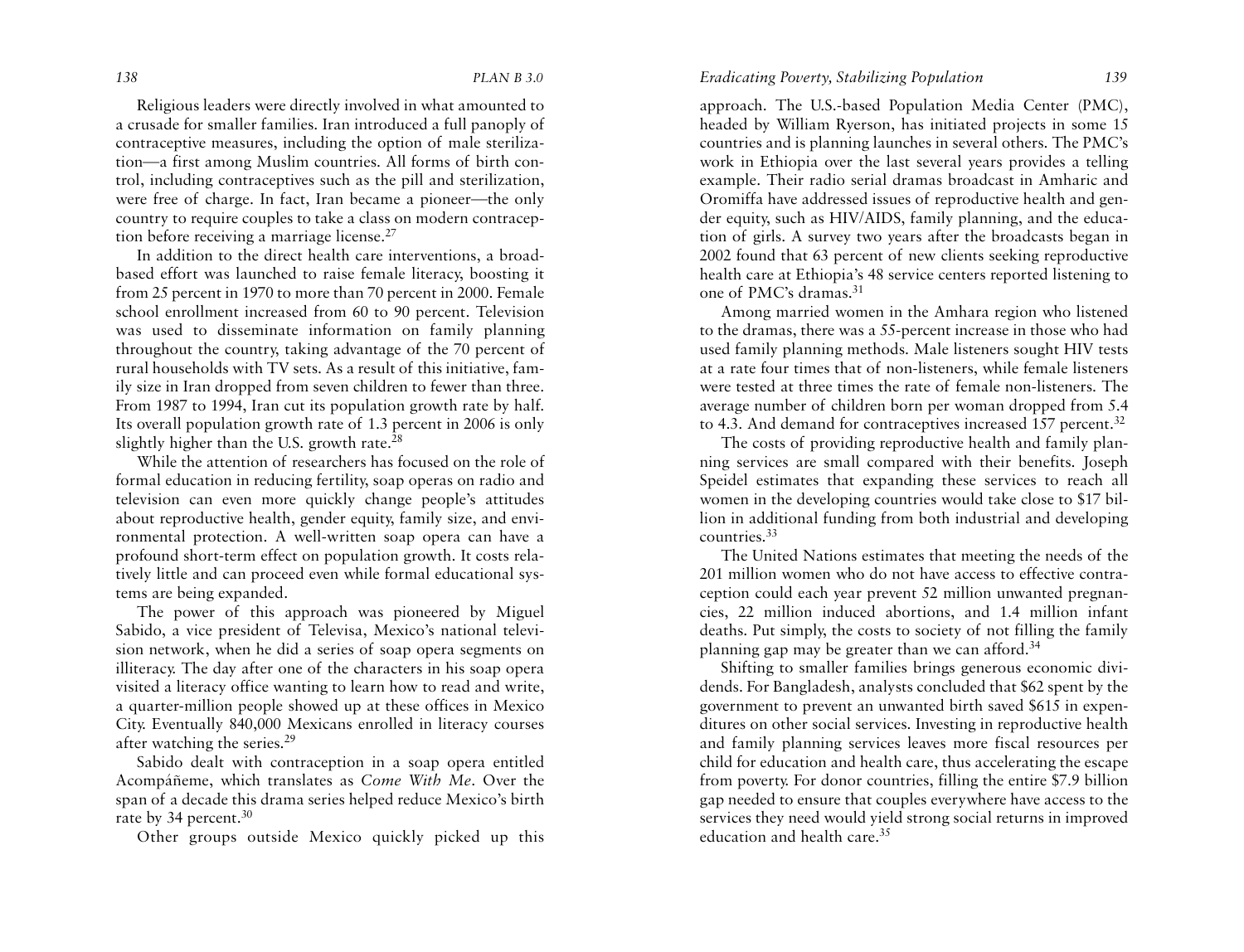#### **Better Health for All**

While heart disease and cancer (largely the diseases of aging), obesity, and smoking dominate health concerns in industrial countries, in developing countries infectious diseases are the overriding health concern. Besides AIDS, the principal diseases of concern are diarrhea, respiratory illnesses, tuberculosis, malaria, and measles. Child mortality is high.

Progress in reaching the MDG of reducing child mortality two thirds by 2015 is lagging badly. As of 2005 only 32 of 147 developing countries are on track to reach this goal. In 23 countries child mortality has either remained unchanged or risen. And only 2 of the World Bank's 35 fragile states are on track to meet this goal by 2015.<sup>36</sup>

Along with the eradication of hunger, ensuring access to a safe and reliable supply of water for the estimated 1.1 billion people who lack it is essential to better health for all. The realistic option in many cities now may be to bypass efforts to build costly water-based sewage removal and treatment systems and to opt instead for water-free waste disposal systems that do not disperse disease pathogens. (See the description of dry compost toilets in Chapter 10.) This switch would simultaneously help alleviate water scarcity, reduce the dissemination of disease agents in water systems, and help close the nutrient cycle another win-win-win situation.37

One of the most impressive health gains has come from a campaign initiated by a little-heralded nongovernmental group in Bangladesh, BRAC, that taught every mother in the country how to prepare oral rehydration solution to treat diarrhea at home by simply adding salt and sugar to water. Founded by Fazle Hasan Abed, BRAC succeeded in dramatically reducing infant and child deaths from diarrhea in a country that was densely populated, poverty-stricken, and poorly educated.<sup>38</sup>

Seeing this great success, UNICEF used BRAC's model for its worldwide diarrheal disease treatment program. This global administration of a remarkably simple oral rehydration technique has been extremely effective—reducing deaths from diarrhea among children from 4.6 million in 1980 to 1.6 million in 2006. Egypt alone used oral rehydration therapy to cut infant deaths from diarrhea by 82 percent from 1982 to 1989. Few investments have saved so many lives at such a low cost.39

The war against infectious diseases is being waged on a broad front. Perhaps the leading privately funded life-saving activity in the world today is the childhood immunization program. In an effort to fill the gap in this global program, the Bill and Melinda Gates Foundation invested more than \$1.5 billion through 2006 to protect children from infectious diseases like measles.40

Additional investment can help the many countries that cannot afford vaccines for childhood diseases and are falling behind in their vaccination programs. Lacking the funds to invest today, these countries pay a far higher price tomorrow. There are not many situations where just a few pennies spent per youngster can make as much difference as vaccination programs can.41

One of the international community's finest hours came with the eradication of smallpox, an effort led in the United Nations by the World Health Organization (WHO). This successful elimination of a feared disease, which required a worldwide immunization program, saves not only millions of lives but also hundreds of millions of dollars each year in smallpox vaccination programs and billions of dollars in health care expenditures. This achievement alone may justify the existence of the United Nations. 42

Similarly, a WHO-led international coalition, including Rotary International, UNICEF, the U.S. Centers for Disease Control and Prevention (CDC), and Ted Turner's UN Foundation, has waged a worldwide campaign to wipe out polio, a disease that has crippled millions of children. Since 1988, Rotary International has contributed an extraordinary \$600 million to this effort. Under this coalition-sponsored Global Polio Eradication Initiative, the number of polio cases worldwide dropped from some 350,000 per year in 1988 to fewer than 700 in 2003.43

By late 2007, only 10 countries were still reporting polio cases, including Afghanistan, India, Myanmar, Pakistan, and several countries in central Africa and the Horn of Africa. The number of cases reported worldwide dropped from roughly 2,000 in 2006 to 545 during the first nine months of 2007. A reinvigorated program in Nigeria was on the verge of eradicating polio there.44

For the coalition, the prospect of total eradication was within its grasp. But once again, hard-line clerics, this time in a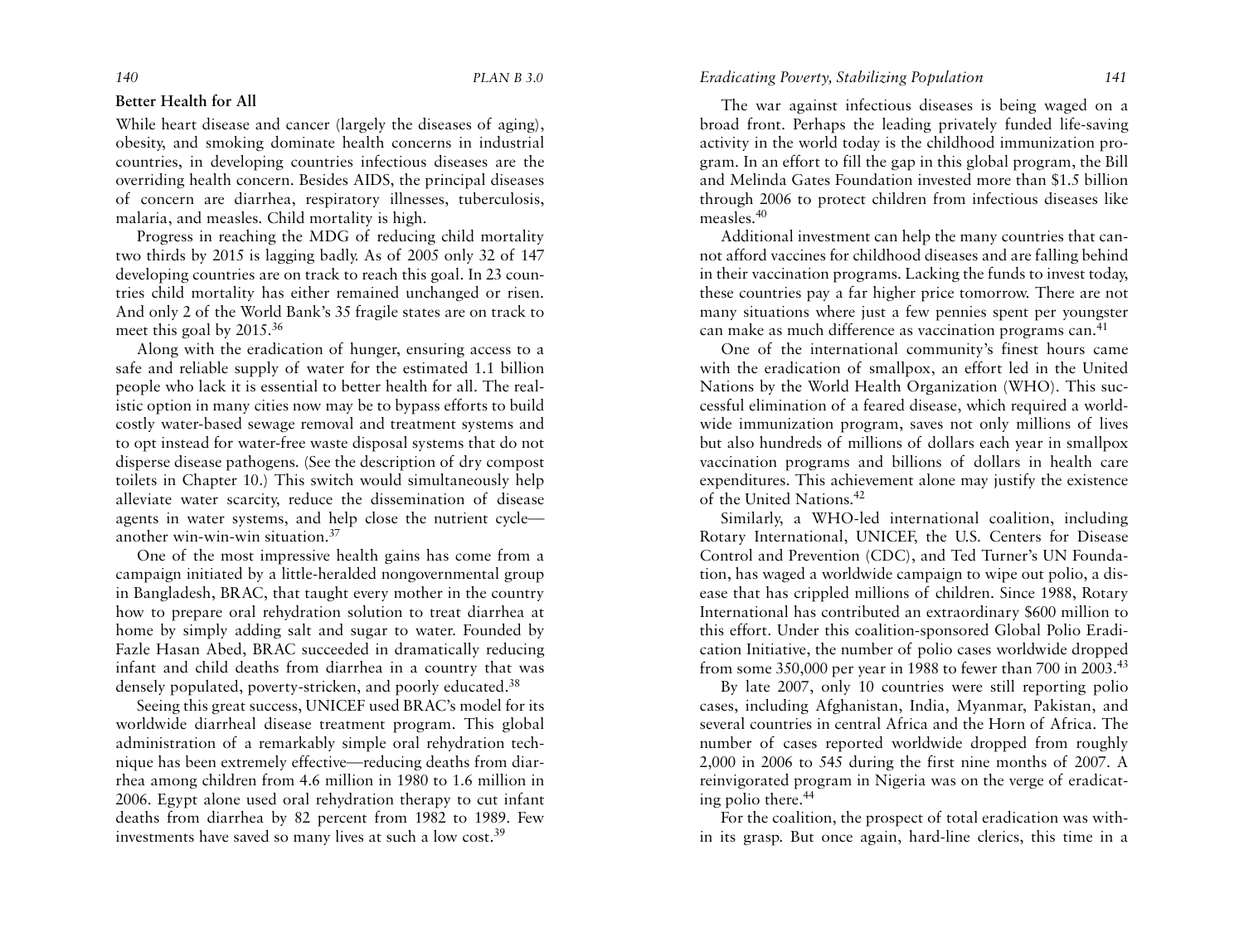remote region of Pakistan, began saying that the vaccination program was a U.S. conspiracy to render people infertile. Health workers have been attacked and driven from parts of Pakistan's North West Frontier Province where the polio virus still exists. Two workers have been killed. A small group of people refusing to cooperate with the initiative could prevent the eradication of this dreaded disease for all time.<sup>45</sup>

One of the more remarkable health success stories is the near eradication of guinea worm disease (dracunculiasis), a campaign led by former U.S. President Jimmy Carter and the Carter Center. These worms, whose larvae are ingested by drinking unfiltered water from lakes and rivers, mature in a person's body, sometimes reaching more than two feet in length, and then exit slowly through the skin in a very painful and debilitating ordeal that can last several weeks.<sup>46</sup>

With no vaccine to prevent infection or drug for treatment, eradication depends on filtering drinking water to prevent larvae ingestion, thus eradicating the worm, which can survive only in a human host. Six years after the CDC launched a global campaign in 1980, the Carter Center took the reins and has since led the effort with additional support from partners like WHO, UNICEF, and the Gates Foundation. The number of people infected by the worm has been reduced from 3.5 million in 1986 to 25,217 cases in 2006—an astounding drop of 99 percent. In the three countries where the worm existed outside Africa—India, Pakistan, and Yemen—eradication is complete. The remaining cases are found in a handful of countries in Africa, mainly in Sudan and Ghana.47

Some leading sources of premature death are lifestyle-related, such as smoking. WHO estimates that 5.4 million people died in 2005 of tobacco-related illnesses, more than from any single infectious disease. Today there are some 25 known health threats that are linked to tobacco use, including heart disease, stroke, respiratory illness, many forms of cancer, and male impotence. Cigarette smoke kills more people each year than all other air pollutants combined—more than 5 million versus 3 million.48

Impressive progress is being made in reducing cigarette smoking. After a century-long buildup of the tobacco habit, the world is turning away from cigarettes, led by WHO's Tobacco Free Initiative. This gained further momentum when the Framework Convention on Tobacco Control, the first international accord to deal entirely with a health issue, was adopted unanimously in Geneva in May 2003. Among other things, the treaty calls for raising taxes on cigarettes, limiting smoking in public places, and strong health warnings on cigarette packages. In addition to WHO's initiative, the Bloomberg Global Initiative to Reduce Tobacco Use, funded by New York City Mayor Michael Bloomberg, is working to reduce smoking in lower- and middle-income countries, including China.49

Ironically, the country where tobacco originated is now leading the world away from it. In the United States, the average number of cigarettes smoked per person has dropped from its peak of 2,814 in 1976 to 1,225 in 2006—a decline of 56 percent. Worldwide, where the downturn lags that of the United States by roughly a dozen years, usage has dropped from the historical high of 1,027 cigarettes smoked per person in 1988 to 859 in 2004, a fall of 16 percent. Media coverage of the health effects of smoking, mandatory health warnings on cigarette packs, and sharp increases in cigarette sales taxes have all contributed to the steady decline.<sup>50</sup>

Indeed, smoking is on the decline in nearly all the major cigarette-smoking countries, including such strongholds as France, China, and Japan. The number of cigarettes smoked per person has dropped 20 percent in France since peaking in 1991, 5 percent in China since its peak in 1990, and 20 percent in Japan since 1992.<sup>51</sup>

Following approval of the Framework Convention, a number of countries took strong steps in 2004 to reduce smoking. Ireland imposed a nationwide ban on smoking in workplaces, bars, and restaurants; India banned smoking in public places; Norway and New Zealand banned smoking in bars and restaurants; and Scotland banned smoking in public buildings. Bhutan, a small Himalayan country sandwiched between India and China, has prohibited tobacco sales entirely.52

A number of countries have since adopted a variety of measures designed to limit smoking and exposure to smoke for nonsmokers. In 2005, smoking was banned in public places in Bangladesh, and Italy banned it in all enclosed public spaces, including bars and restaurants. More recently, England has for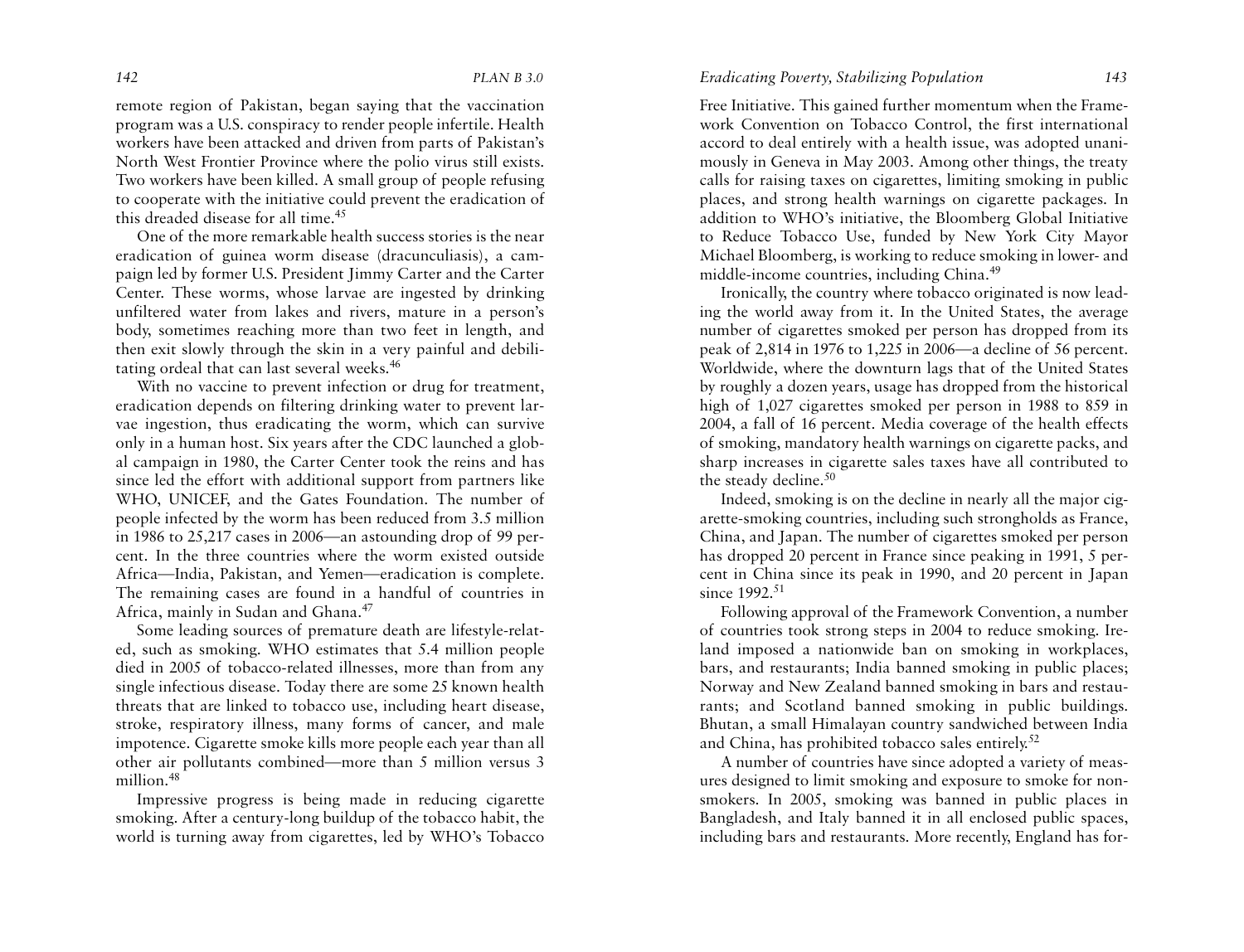bidden it in workplaces and enclosed public spaces, and France is phasing in a similar ban by  $2008.^{53}$ 

In the United States, which already has stiff restrictions on smoking, the Union Pacific Corporation stopped hiring smokers in seven states as an economy measure to cut health care costs. General Mills imposes a \$20-a-month surcharge on health insurance premiums for employees who smoke. Each of these measures helps the market to more accurately reflect the cost of smoking.<sup>54</sup>

More broadly, a 2001 WHO study analyzing the economics of health care in developing countries concluded that providing the most basic health care services, the sort that could be supplied by a village-level clinic, would yield enormous economic benefits for developing countries and for the world as a whole. The authors estimate that providing basic universal health care in developing countries will require donor grants totaling \$27 billion in 2007, scaled up to \$38 billion in 2015, or an average of \$33 billion per year. In addition to basic services, this \$33 billion includes funding for the Global Fund to Fight AIDS, Tuberculosis and Malaria and for universal childhood vaccinations.<sup>55</sup>

#### **Curbing the HIV Epidemic**

Although progress is being made in curbing the spread of HIV, 4.3 million people were newly infected in 2006. More than 40 million have died from AIDS thus far, two thirds of them in Africa—the epicenter of the disease.56

The key to curbing the AIDS epidemic, which has so disrupted economic and social progress in Africa, is education about prevention. We know how the disease is transmitted; it is not a medical mystery. In Africa, where once there was a stigma associated with even mentioning the disease, governments are beginning to design effective prevention education programs. The first goal is to reduce quickly the number of new infections, dropping it below the number of deaths from the disease, thus shrinking the number of those who are capable of infecting others.

Concentrating on the groups in a society that are most likely to spread the disease is particularly effective. In Africa, infected truck drivers who travel far from home for extended periods often engage in commercial sex, spreading HIV from one country to another. Sex workers are also centrally involved in spreading the disease. In India, for example, educating the country's 2 million female sex workers, who have an average of two encounters per day, about HIV risks and the life-saving value of using a condom pays huge dividends.57

Another target group is the military. After soldiers become infected, usually from engaging in commercial sex, they return to their home communities and spread the virus further. In Nigeria, where the adult HIV infection rate is 4 percent, former President Olusegun Obasanjo introduced free distribution of condoms to all military personnel. A fourth target group, intravenous drug users who share needles, figures prominently in the spread of the virus in the former Soviet republics.<sup>58</sup>

At the most fundamental level, dealing with the HIV threat requires roughly 13.1 billion condoms a year in the developing world and Eastern Europe. Including those needed for contraception adds another 4.4 billion. But of the 17.5 billion condoms needed, only 1.8 billion are being distributed, leaving a shortfall of 15.7 billion. At only 3.5¢ each, or \$550 million, the cost of saved lives by supplying condoms is minuscule.<sup>59</sup>

The condom gap is huge, but the costs of filling it are small. In the excellent study *Condoms Count: Meeting the Need in the Era of HIV/AIDS*, Population Action International notes that "the costs of getting condoms into the hands of users—which involves improving access, logistics and distribution capacity, raising awareness, and promoting use—is many times that of the supplies themselves." If we assume that these costs are six times the price of the condoms themselves, filling this gap would still cost only \$3 billion.<sup>60</sup>

Sadly, even though condoms are the only technology available to prevent the sexual spread of HIV, the U.S. government is de-emphasizing their use, insisting that abstinence be given top priority. While encouraging abstinence is desirable, an effective campaign to curb the HIV epidemic cannot function without condoms.<sup>61</sup>

One of the few African countries to successfully lower the HIV infection rate after the epidemic became well established is Uganda. Under the strong personal leadership of President Yoweri Museveni, the share of adults infected dropped substantially during the 1990s and has remained stable since 2000. Senegal, which acted early and decisively to check the spread of the virus and which has an adult infection rate of less than 1 percent, is also a model for other African countries.<sup>62</sup>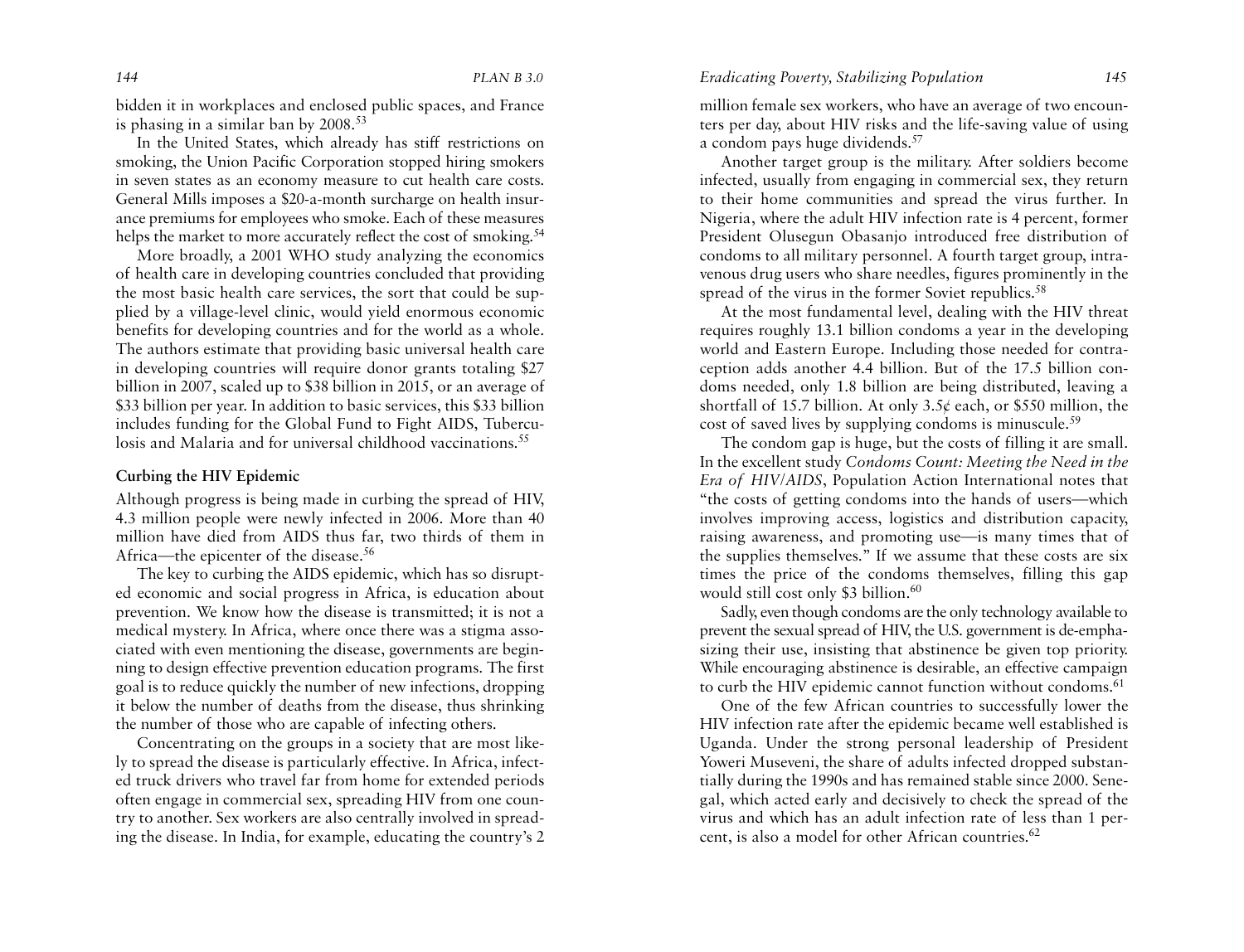The financial resources and medical personnel currently available to treat people who are already HIV-positive are severely limited compared with the need. For example, of the 4.6 million people who exhibited symptoms of AIDS in sub-Saharan Africa in 2006, just over 1 million were receiving the anti-retroviral drug treatment that is widely available in industrial countries. Although the number getting treatment is only one fourth of those in need, it is double the number treated during the preceding year.63

There is a growing body of evidence that the prospect of treatment encourages people to get tested for HIV. It also raises awareness and understanding of the disease and how it is transmitted. And if people know they are infected, they may try to avoid infecting others. To the extent that treatment extends life (the average extension in the United States is about 15 years), it is not only the humanitarian thing to do, it also makes economic sense. Once society has invested in the rearing, education, and on-job training of individuals, the value of extending their working lifetime is high.64

Treating HIV-infected individuals is relatively costly, but ignoring the need for treatment is a strategic mistake simply because treatment strengthens prevention efforts. Africa is paying a heavy cost for its delayed response to the epidemic. It is a window on the future of other countries, such as India and China, if they do not move quickly to contain the virus that is already well established within their borders.<sup>65</sup>

#### **Reducing Farm Subsidies and Debt**

Eradicating poverty involves much more than international aid programs. For many developing countries, the reform of farm subsidies in aid-giving countries and debt relief may be even more important. A successful export-oriented farm sector taking advantage of low-cost labor and natural endowments of land, water, and climate to boost rural incomes and to earn foreign exchange—often offers a path out of poverty. Sadly, for many developing countries this path is blocked by the self-serving farm subsidies of affluent countries. Overall, industrialcountry farm subsidies of \$280 billion are roughly 2.5 times the development assistance flows from these governments.<sup>66</sup>

The size of the agricultural budget of the European Union

(EU) is staggering, accounting for over one third of its total annual budget. It also looms large internationally. In 2005 the EU-25 accounted for \$134 billion of the \$280 billion spent by affluent countries on farm subsidies. The United States spent \$43 billion on farm subsidies. These encourage overproduction of farm commodities, which then are sent abroad with another boost from export subsidies. The result is depressed world market prices, particularly for cotton, one of the commodities where developing countries have the most to lose.<sup>67</sup>

Although the European Union accounts for more than half of the \$104 billion in development assistance from all countries, much of the economic gain from this assistance in the past was offset by the EU's annual dumping of some 6 million tons of sugar on the world market. This is one farm commodity where developing countries have a strong comparative advantage they should be permitted to capitalize on. Fortunately, in 2005 the EU announced that it would reduce its sugar support price to farmers by 40 percent, thus discouraging the excess production that lowered the world market price. The affluent world can no longer afford farm policies that permanently trap millions in poverty by cutting off their main avenue of escape.<sup>68</sup>

Additional help in raising world sugar prices may come from an unexpected quarter. Rising oil prices appear to be increasing sugar prices as more and more sugarcane-based ethanol refineries are built. In effect, the price of sugar may start to track the price of oil upward, providing an economic boost for those developing-world economies where nearly all the world's cane sugar is produced.<sup>69</sup>

Recent developments may also lift world cotton prices. Production subsidies provided to farmers in the United States have historically enabled them to export cotton at low prices. These subsidies to just 25,000 American cotton farmers exceed U.S. financial aid to all of sub-Saharan Africa's 800 million people. And since the United States is the world's leading cotton exporter, its subsidies depress prices for all cotton exporters.<sup>70</sup>

U.S. cotton subsidies have faced a spirited challenge from four cotton-producing countries in Central Africa: Benin, Burkina Faso, Chad, and Mali. In addition, Brazil successfully challenged U.S. cotton subsidies within the framework of the World Trade Organization (WTO). Using U.S. Department of Agriculture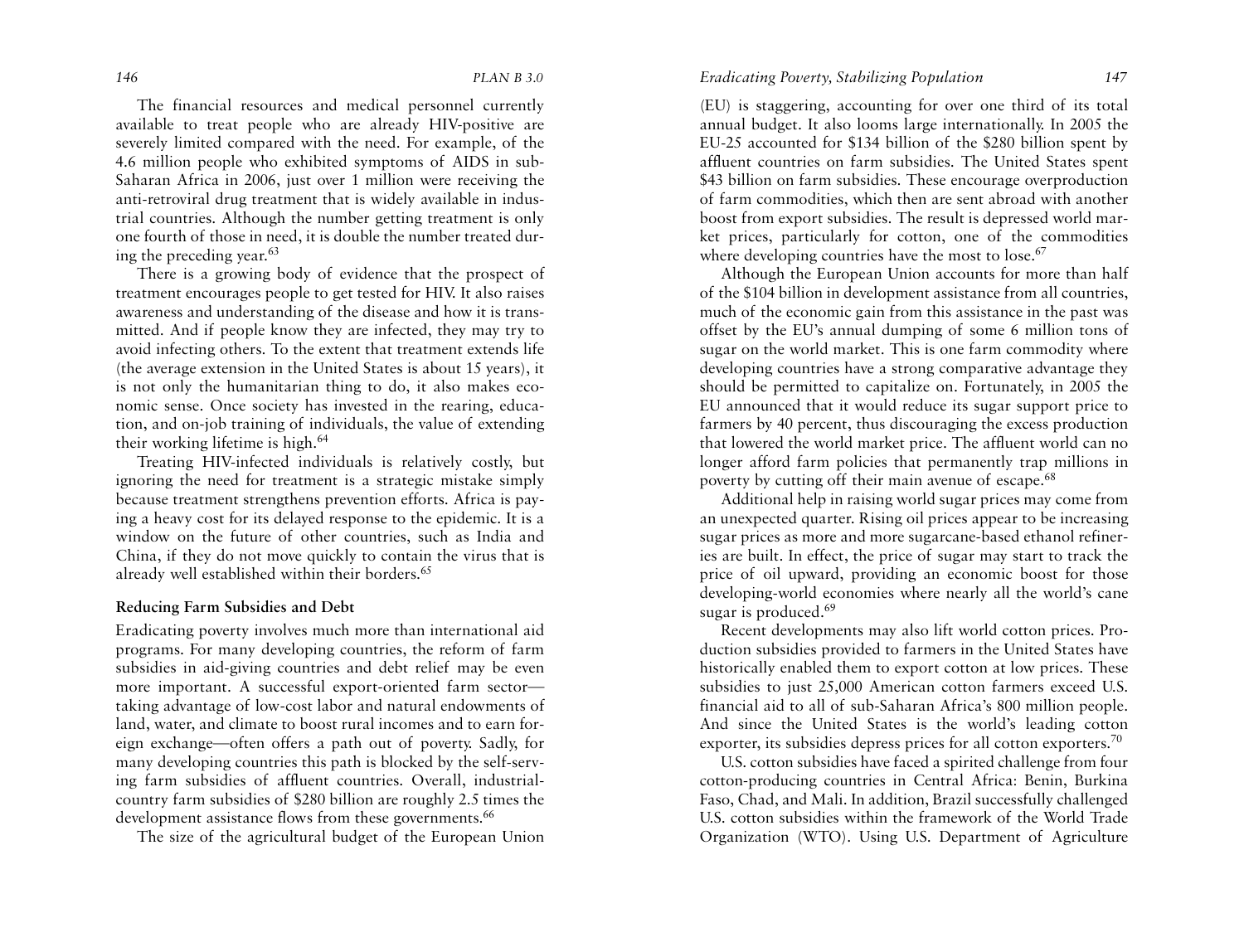data, Brazil convinced the WTO panel that U.S. cotton subsidies were depressing world prices and harming their cotton producers. In response, the panel ruled in 2004 that the United States had to eliminate the subsidies.<sup>71</sup>

After the 2004 WTO ruling, the United States removed some export-credit guarantees and payments to domestic mills and exporters to buy U.S.-grown cotton. In response, Brazil argued that the U.S. payments to farmers continued to depress world cotton prices. The WTO again ruled in Brazil's favor. Despite this ruling, the Farm Bill passed by the U.S. House of Representatives in the summer of 2007 included cotton subsidies in violation of the WTO rules.72

Along with eliminating harmful agricultural subsidies, debt forgiveness is another essential component of the broader effort to eradicate poverty. For example, with sub-Saharan Africa spending four times as much on debt servicing as it spends on health care, debt forgiveness can help boost living standards in this last major bastion of poverty.73

In July 2005, heads of the G-8 group of industrial countries, meeting in Gleneagles, Scotland, agreed to the cancellation of the multilateral debt that a number of the poorest countries owed to the World Bank, the International Monetary Fund, and the African Development Bank. This initiative, immediately affecting 18 of the poorest debt-ridden countries (14 in Africa and 4 in Latin America), offered these countries a new lease on life. Up to another 20 of the poorest countries could benefit from this if they can complete the qualification. A combination of public pressure by nongovernmental groups campaigning for debt relief in recent years and strong leadership from the U.K. government were the keys to this poverty reduction breakthrough.74

The year after the Gleneagles meeting, Oxfam International reported that the International Monetary Fund had eliminated the debts owed by 19 countries, the first major step toward the debt relief goal set at the G-8 meeting. For Zambia, the \$6 billion of debt taken off the books enabled President Levy Mwanawasa to announce that basic health care would be now free. In Oxfam's words, "the privilege of the few became the right of all." In East Africa, Burundi announced it would cancel school fees, permitting 300,000 children from poor families to enroll in school. In Nigeria, debt relief has been used to set up a poverty action fund, some of which will go to training thousands of new teachers.<sup>75</sup>

If the international community continues to forgive debt, it will be a strong step toward eradicating poverty. Yet there is still room for progress. The Gleneagles' commitment eliminates only a minor share of poor-country debt to international lending institutions. In addition to the 19 countries granted relief so far, there are at least 40 more countries with low incomes that desperately need help. The groups that are lobbying for debt relief, such as Oxfam International, believe it is inhumane to force people with incomes of scarcely a dollar per day to use part of that dollar to service debt. They pledge to keep the pressure on until all the debt of these poorest countries is cancelled.<sup>76</sup>

#### **A Poverty Eradication Budget**

Many countries that have experienced rapid population growth for several decades are showing signs of demographic fatigue. Countries struggling with the simultaneous challenge of educating growing numbers of children, creating jobs for swelling ranks of young job seekers, and dealing with the environmental effects of population growth are stretched to the limit. When a major new threat arises—such as the HIV epidemic—governments often cannot cope.

Problems routinely managed in industrial societies are becoming full-scale humanitarian crises in developing ones. The rise in deaths in several African countries marks a tragic new development in world demography. In the absence of a concerted effort by national governments and the international community to accelerate the shift to smaller families, events in many countries could spiral out of control, leading to more death and to spreading political instability and economic decline.

There is an alternative to this bleak prospect, and that is to help countries that want to slow their population growth to do so quickly. This brings with it what economists call the demographic bonus. When countries move quickly to smaller families, growth in the number of young dependents—those who need nurturing and educating—declines relative to the number of working adults. In this situation, productivity surges, savings and investment climb, and economic growth accelerates.<sup>77</sup>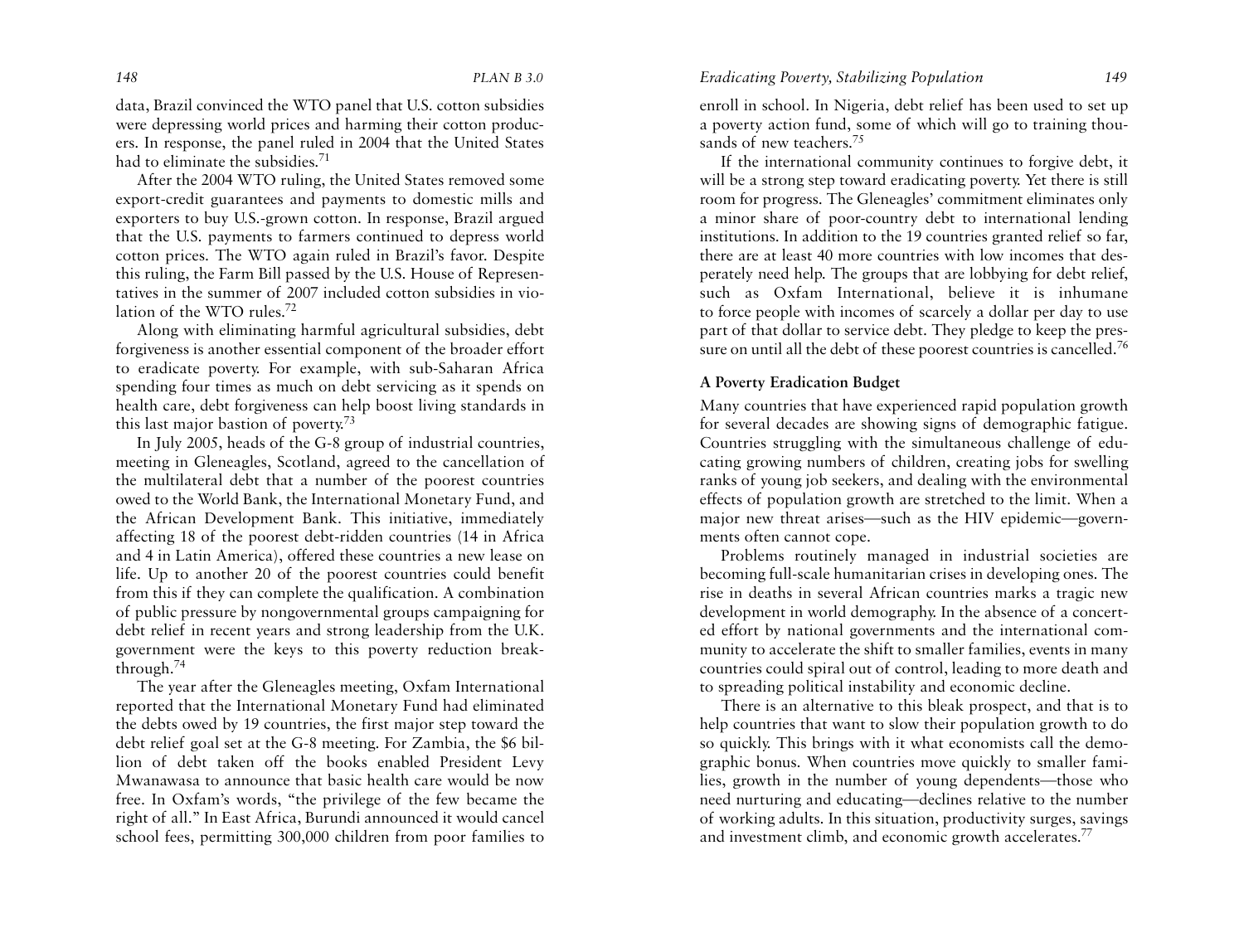Japan, which cut its population growth in half between 1951 and 1958, was one of the first countries to benefit from the demographic bonus. South Korea and Taiwan followed, and more recently China, Thailand, and Viet Nam have benefited from earlier sharp reductions in birth rates. This effect lasts for only a few decades, but it is usually enough to launch a country into the modern era. Indeed, except for a few oil-rich countries, no developing country has successfully modernized without slowing population growth.78

The steps needed to eradicate poverty and accelerate the shift to smaller families are clear. They include filling several funding gaps, including those needed to reach universal primary education; to fight infectious diseases, such as AIDS, tuberculosis, and malaria; to provide reproductive health care; and to contain the HIV epidemic. Collectively, the initiatives discussed in this chapter are estimated to cost another \$77 billion a year. (See Table  $7-1.7^{9}$ )

The heaviest investments in this effort center on education and health, which are the cornerstones of both human capital development and population stabilization. Education includes

#### Table 7–1. *Plan B Budget: Additional Annual Funding Needed to Reach Basic Social Goals*

| Goal                                           | Funding           |
|------------------------------------------------|-------------------|
|                                                | (billion dollars) |
|                                                | 10                |
| Universal primary education                    |                   |
| Eradication of adult illiteracy                |                   |
| School lunch programs for 44 poorest countries | 6                 |
| Assistance to preschool children and pregnant  |                   |
| women in 44 poorest countries                  |                   |
| Reproductive health and family planning        | 17                |
| Universal basic health care                    | 33                |
| Closing the condom gap                         |                   |
| Total                                          |                   |

*Source:* See endnote 79.

both universal primary education and a global campaign to eradicate adult illiteracy. Health care includes the basic interventions to control infectious diseases, beginning with childhood vaccinations.<sup>80</sup>

As Jeffrey Sachs regularly reminds us, for the first time in history we have the technologies and financial resources to eradicate poverty. As noted earlier, the last 15 years have seen some impressive gains. For example, China has not only dramatically reduced the number living in poverty within its borders, but, with its trade and investment initiatives, it is helping poorer countries develop. China is investing substantial sums in Africa—investments often related to helping African countries develop their abundance of mineral and energy resources, something that China needs.<sup>81</sup>

Helping low-income countries break out of the demographic trap is a highly profitable investment for the world's affluent nations, a way of reducing the number of failing states. Industrial-country investments in education, health, and school lunches are in a sense a humanitarian response to the plight of the world's poorest countries. But more fundamentally, they are investments that will shape the world in which our children will live.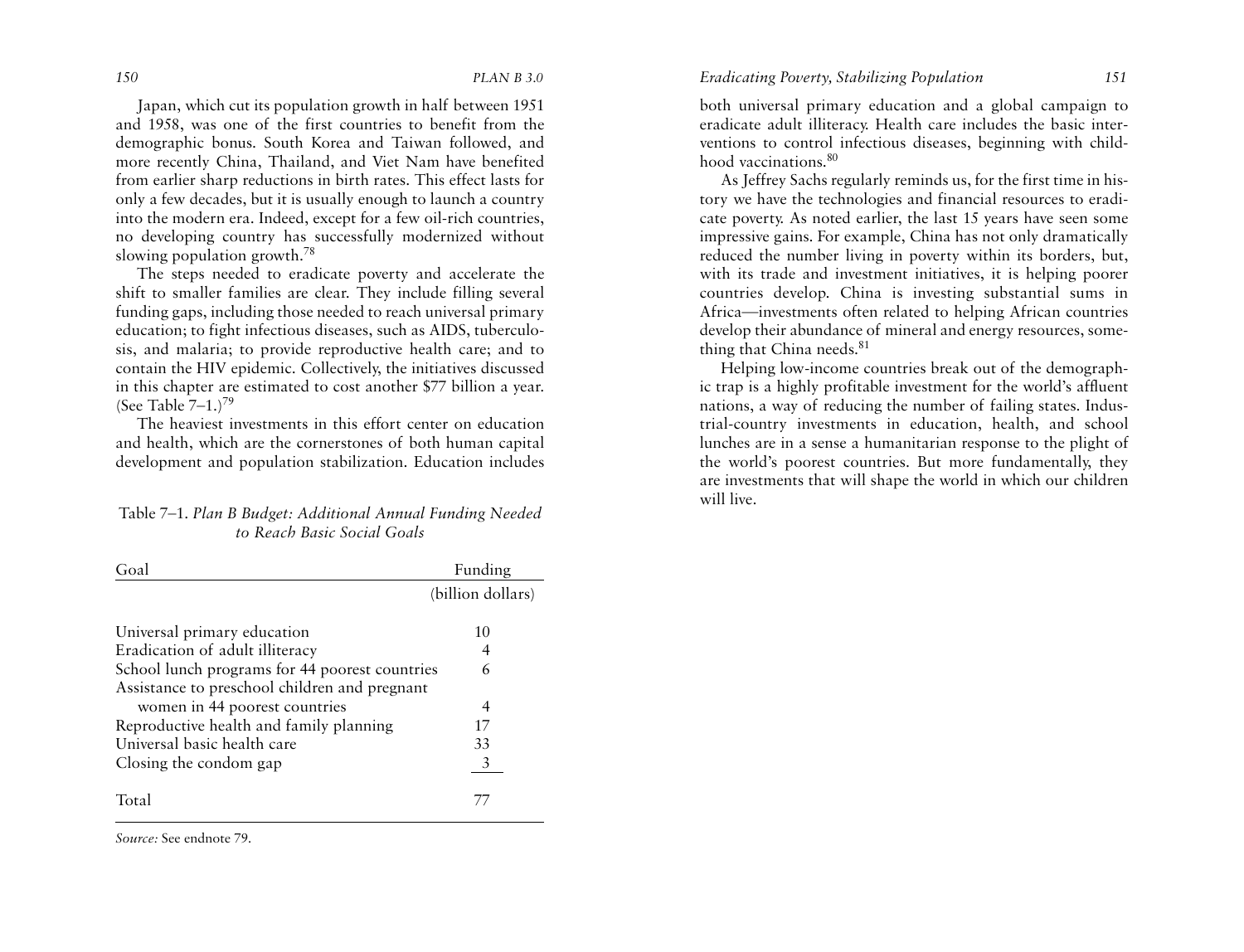## **8**

## *Restoring the Earth*

We are dependent on the earth's natural systems for goods, ranging from building materials to seafood, as well as services, ranging from flood control to crop pollination. If croplands are eroding and harvests are shrinking, if water tables are falling and wells are going dry, if grasslands are turning to desert and livestock are dying, we are in trouble. If civilization's environmental support systems continue to decline, eventually civilization itself will follow.

In Chapter 5 we discussed the deforestation, soil erosion, and devastation of Haiti's countryside. After looking at the desperate situation in Haiti, Craig Cox, Executive Director of the U.S.-based Soil and Water Conservation Society, wrote, "I was reminded recently that the benefits of resource conservation at the most basic level—are still out of reach for many. Ecological and social collapses have reinforced each other in a downward spiral into poverty, environmental degradation, social injustice, disease, and violence." Unfortunately, the situation Cox describes is what lies ahead for more and more countries if we do not restore the earth's health.<sup>1</sup>

Restoring the earth will take an enormous international

#### *Restoring the Earth 153*

effort, one far larger and more demanding than the often-cited Marshall Plan that helped rebuild war-torn Europe and Japan. And such an initiative must be undertaken at wartime speed lest environmental deterioration translate into economic decline and state failure, just as it did for earlier civilizations that violated nature's thresholds and ignored its deadlines.

#### **Protecting and Restoring Forests**

Protecting the earth's nearly 4 billion hectares of remaining forests and replanting those lost are both essential for restoring the earth's health, an important foundation for the new economy. Reducing rainfall runoff and the associated flooding and soil erosion, recycling rainfall inland, and restoring aquifer recharge depend on simultaneously reducing pressure on forests and on reforestation.2

There is a vast unrealized potential in all countries to lessen the demands that are shrinking the earth's forest cover. In industrial nations the greatest opportunity lies in reducing the quantity of wood used to make paper, and in developing countries it depends on reducing fuelwood use.

The rates of paper recycling in the top 10 paper-producing countries range widely, from China and Finland on the low end, recycling 33 and 38 percent of the paper they use, to South Korea and Germany on the high end, at 77 and 66 percent. The United States, the world's largest paper consumer, is far behind South Korea, but it has raised the share of paper recycled from roughly one fourth in the early 1980s to 50 percent in 2005. If every country recycled as much of its paper as South Korea does, the amount of wood pulp used to produce paper worldwide would drop by one third.<sup>3</sup>

The use of paper, perhaps more than any other single product, reflects the throwaway mentality that evolved during the last century. There is an enormous possibility for reducing paper use simply by replacing facial tissues, paper napkins, disposable diapers, and paper shopping bags with reusable cloth alternatives.

The largest single demand on trees—the need for fuel accounts for just over half of all wood removed from forests. Some international aid agencies, including the U.S. Agency for International Development (AID), are sponsoring fuelwood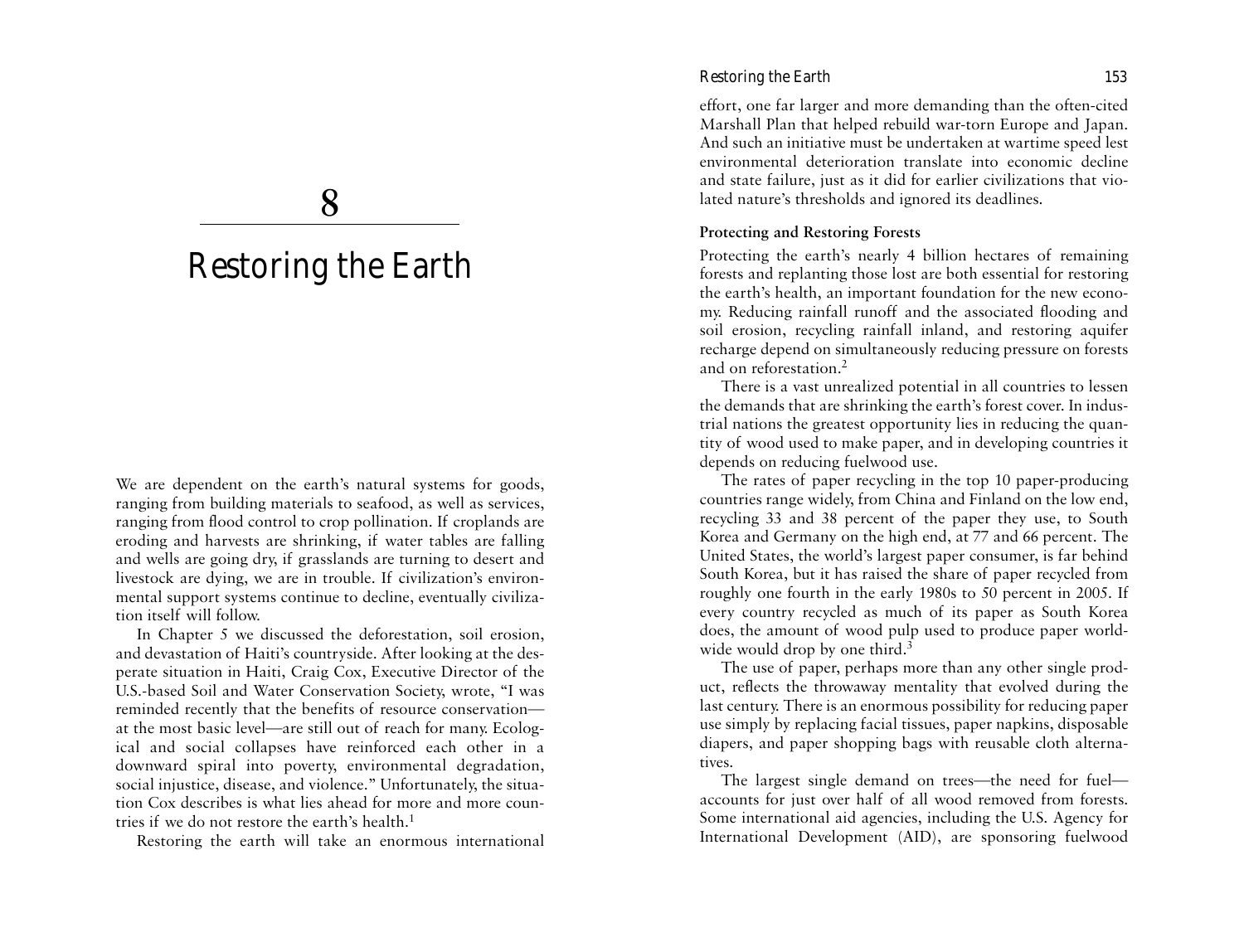its productivity can be maintained in perpetuity. The World Bank has only recently begun to systematically consider sustainable forestry projects. In 1997, the Bank joined forces with the World Wide Fund for Nature to form the Alliance for Forest Conservation and Sustainable Use; by 2005 they had helped designate 55 million hectares of new forest protected areas and certify 22 million hectares of forest. In mid-2005, the Alliance announced a

> There are several additional forest product certification programs that inform environmentally conscious consumers about the sustainable management of the forest where wood products originate. The most rigorous international program, certified by a group of NGOs, is the Forest Stewardship Council (FSC). Some 88 million hectares of forests in 76 countries are certified by FSC-accredited bodies as responsibly managed. Among the leaders in certified forest area are Canada, with nearly 18 million hectares; Russia, with more than 15 million hectares; Sweden, with 11 million hectares; the United States, with 9 million hectares; and Poland and Brazil, each with close to 5 million hectares.<sup>9</sup>

goal of reducing global net deforestation to zero by 2020.8

Forest plantations can reduce pressures on the earth's remaining forests as long as they do not replace old-growth forest. As of 2005, the world had 205 million hectares in forest plantations, an area equal to nearly one third of the 700 million hectares planted in grain. Tree plantations produce mostly wood for paper mills or for wood reconstitution mills. Increasingly, reconstituted wood is substituting for natural wood as the world lumber and construction industries adapt to a shrinking supply of large logs from natural forests.<sup>10</sup>

Production of roundwood (logs) on plantations is estimated at 432 million cubic meters per year, accounting for 12 percent of world wood production. This means that the lion's share, some 88 percent of the world timber harvest, comes from natural forest stands.<sup>11</sup>

Six countries account for 60 percent of tree plantations. China, which has little original forest remaining, is by far the largest, with 54 million hectares of plantations. India and the United States follow, at 17 million hectares each. Russia, Canada, and Sweden are close behind. As tree farming expands, it is shifting geographically to the moist tropics. In contrast to grain

efficiency projects. One of AID's more promising projects is the distribution of 780,000 highly efficient wood cookstoves in Kenya that not only use far less wood than a traditional stove but also pollute less.<sup>4</sup>

Kenya is also the site of a solar cooker project sponsored by Solar Cookers International. These inexpensive cookers, made from cardboard and aluminum foil and costing \$10 each, cook slowly, much like a crockpot. Requiring less than two hours of sunshine to cook a complete meal, they can greatly reduce firewood use at little cost. They can also be used to pasteurize water, thus saving lives. $5$ 

Over the longer term, developing alternative energy sources is the key to reducing forest pressure in developing countries. Replacing firewood with solar thermal cookers, or even with electric hotplates fed by wind-generated electricity or with some other energy source, will lighten the load on forests.

Despite the high value to society of intact forests, only about 290 million hectares of global forest area are legally protected from logging. An additional 1.4 billion hectares are economically unavailable for harvesting because of geographic inaccessibility or low-value wood. Of the remaining area available for exploitation, 665 million hectares are undisturbed by humans and nearly 900 million hectares are semi-natural and not in plantations.6

Forests protected by national decree are often safeguarded not so much to preserve the long-term wood supply capacity as to ensure that they continue to provide invaluable services such as flood control. Countries that provide legal protection for forests often do so after they have suffered the consequences of extensive deforestation. The Philippines, for example, has banned logging in most remaining old-growth and virgin forests largely because the country has become so vulnerable to flooding, erosion, and landslides. The country was once covered by rich stands of tropical hardwood forests, but after years of massive clearcutting, it lost the forest's products as well as its services and became a net importer of forest products.7

Although nongovernmental organizations (NGOs) have worked for years to protect forests from clearcutting, sustainable forestry is now seen as another way to protect forests. If only mature trees are felled, and on a selective basis, a forest and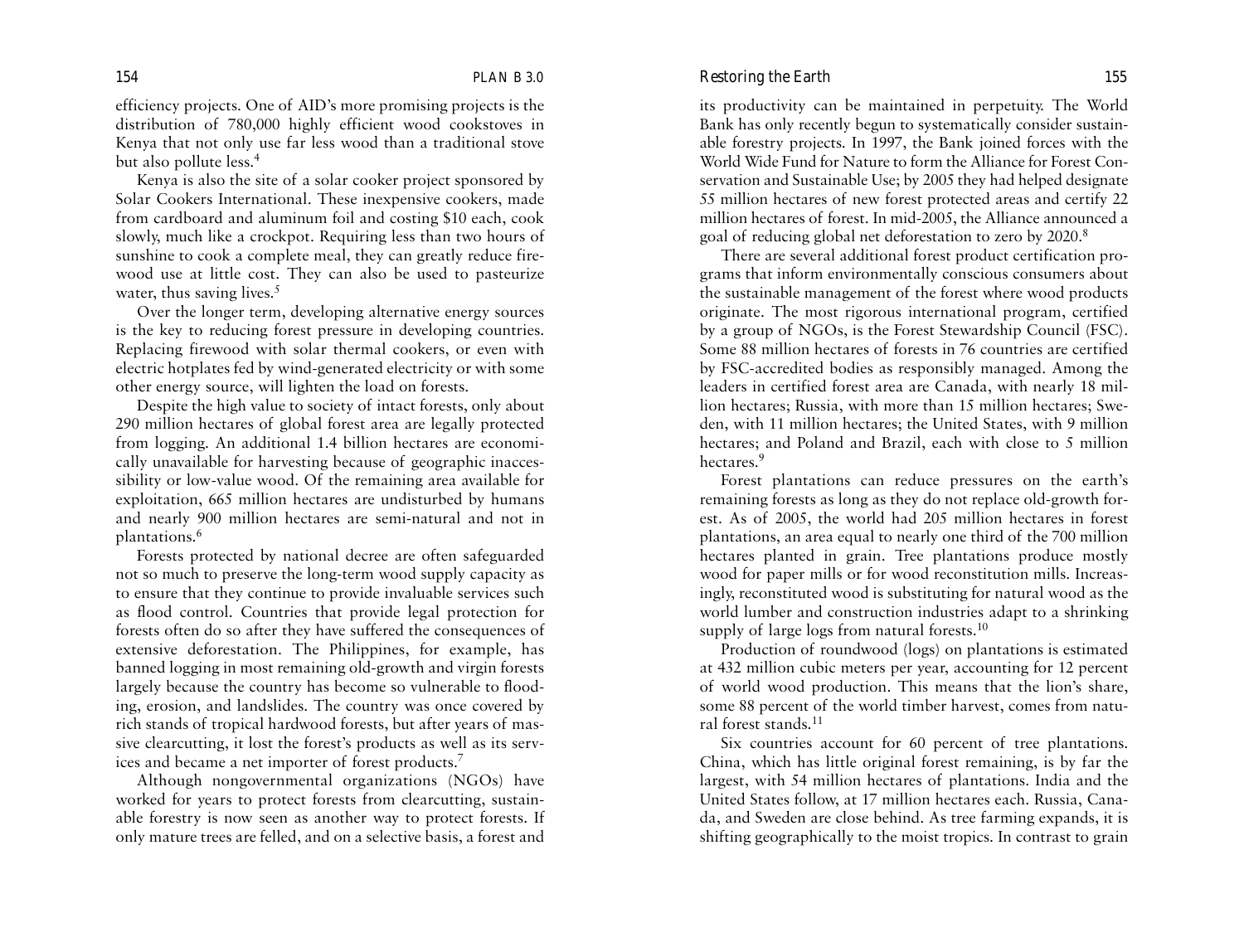yields, which tend to rise with distance from the equator and the longer summer growing days, tree plantation yields rise with proximity to the equator and year-round growing conditions.<sup>12</sup>

In eastern Canada, the average hectare of forest plantation produces 4 cubic meters of wood per year. In the southeastern United States, where U.S. plantations are concentrated, the yield is 10 cubic meters. But in Brazil, newer plantations may be getting close to 40 cubic meters. While corn yields in the United States are nearly triple those in Brazil, timber yields are the reverse, favoring Brazil by nearly 4 to 1. To satisfy a given demand for wood, Brazil requires only one fourth as much land as the United States, which helps explain why growth in pulp capacity is now concentrated in equatorial regions.<sup>13</sup>

Projections of future growth show that plantations can sometimes be profitably established on already deforested, often degraded, land. They can also come at the expense of existing forests. And there is competition with agriculture as well, since land that is suitable for crops is also good for growing trees. Water scarcity is yet another constraint. Fast-growing plantations require abundant moisture.

Nonetheless, the U.N. Food and Agriculture Organization (FAO) projects that as plantation area expands and yields rise, the harvest could more than double during the next three decades. It is entirely conceivable that plantations could one day satisfy most of the world's demand for industrial wood, thus helping to protect the world's remaining forests.<sup>14</sup>

Reed Funk, professor of plant biology at Rutgers University, believes the vast areas of deforested land can be used to grow trillions of trees bred for food (mostly nuts), fuel, and other purposes. Funk sees nuts used to supplement meat as a source of high-quality protein in developing-country diets. He also sees trees grown on this deforested land being converted into ethanol for automotive fuel.<sup>15</sup>

Historically, some highly erodible agricultural land in industrial countries has been reforested by natural regrowth. Such is the case for New England in the United States. Settled early by Europeans, this geographically rugged region was suffering from cropland productivity losses because soils were thin and the land was rocky, sloping, and vulnerable to erosion. As highly productive farmland opened up in the Midwest and the Great

Plains during the nineteenth century, pressures on New England farmland lessened, permitting cropped land to return to forest. New England's forest cover has increased from a low of roughly one third two centuries ago to four fifths today, slowly regaining its original health and diversity.16

A somewhat similar situation exists now in parts of the former Soviet Union and in several East European countries. As central planning was replaced by market-based agriculture in the early 1990s, unprofitable marginal land was abandoned. Precise figures are difficult to come by, but millions of hectares of farmland are now returning to forest.17

South Korea is in many ways a reforestation model for the rest of the world. When the Korean War ended, half a century ago, the mountainous country was largely deforested. Beginning around 1960, under the dedicated leadership of President Park Chung Hee, the South Korean government launched a national reforestation effort. Relying on the formation of village cooperatives, hundreds of thousands of people were mobilized to dig trenches and to create terraces for supporting trees on barren mountains. Se-Kyung Chong, researcher at the Korea Forest Research Institute, writes, "The result was a seemingly miraculous rebirth of forests from barren land."18

Today forests cover 65 percent of the country, an area of roughly 6 million hectares. While driving across South Korea in November 2000, it was gratifying for me to see the luxuriant stands of trees on mountains that a generation ago were bare. We can reforest the earth!<sup>19</sup>

In Turkey, a mountainous country largely deforested over the millennia, a leading environmental group, TEMA (Türkiye Erozyona Mücadele, Agaclandirma) has made reforestation its principal activity. Founded by two prominent Turkish businessmen, Hayrettin Karuca and Nihat Gokyigit, TEMA launched in 1998 a 10-billion-acorn campaign to restore tree cover and reduce runoff and soil erosion. During the years since, 850 million oak acorns have been planted. The program is also raising national awareness of the services that forests provide.<sup>20</sup>

On the other side of the world, in Niger, farmers faced with severe drought and desertification in the 1980s began leaving some emerging acacia tree seedlings in their fields as they prepared the land for crops. As these trees matured they slowed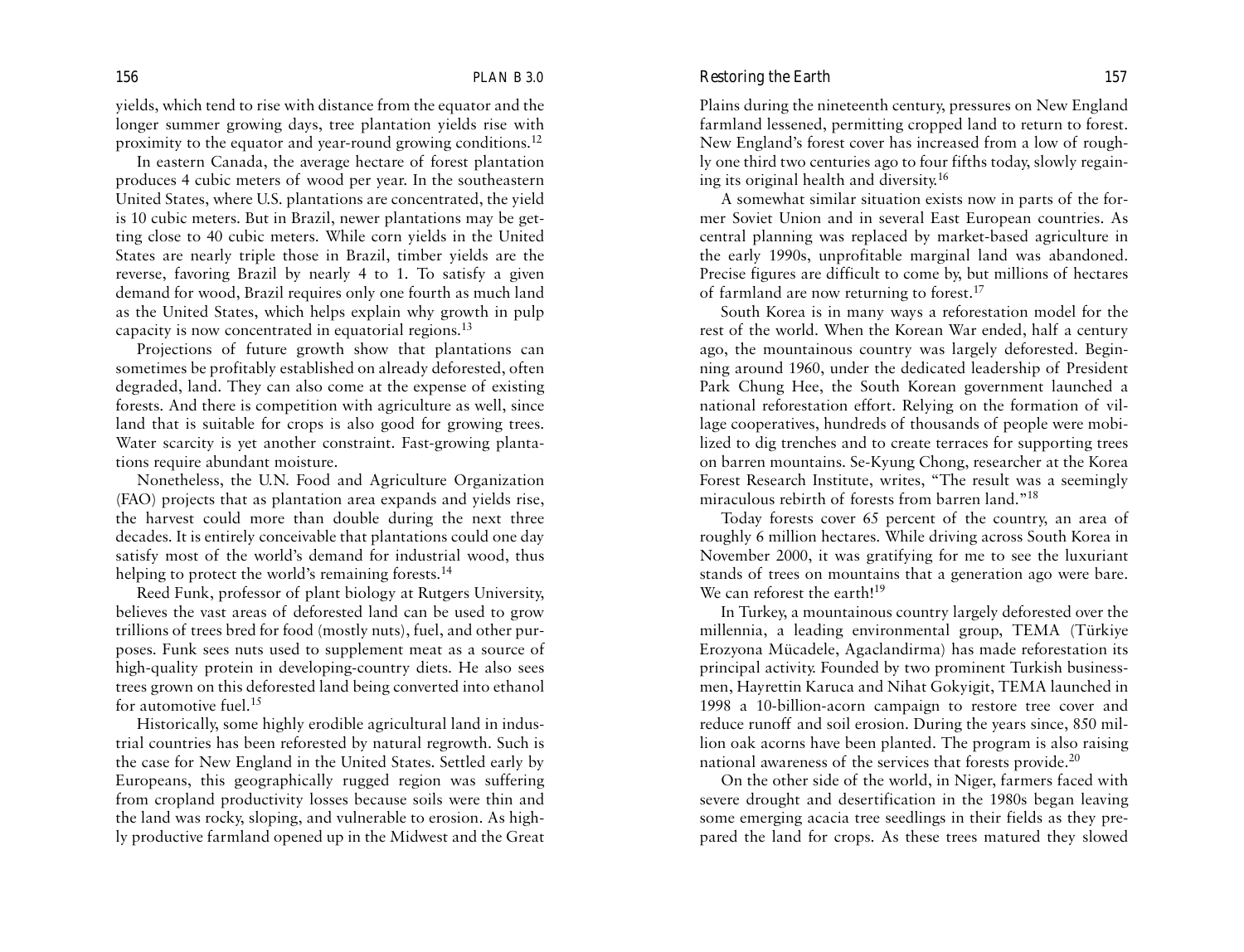wind speeds, thus reducing soil erosion. The acacia, a legume, fixes nitrogen, thus enriching the soil and helping to raise crop yields. During the dry season the leaves and pods provide fodder for livestock. The trees also supply firewood.<sup>21</sup>

This approach of leaving 20–150 seedlings per hectare to mature on some 3 million hectares has revitalized farming communities in Niger. Assuming an average of 40 trees per hectare reach maturity, this comes to 120 million trees. This practice also has been central to reclaiming 250,000 hectares of abandoned land. The key to this success story was the shift in tree ownership from the state to individual farmers, giving them the responsibility for protecting the trees.<sup>22</sup>

Shifting subsidies from building logging roads to planting trees would help protect forest cover worldwide. The World Bank has the administrative capacity to lead an international program that would emulate South Korea's success in blanketing mountains and hills with trees.

In addition, FAO and the bilateral aid agencies can work with individual farmers in national agroforestry programs to integrate trees wherever possible into agricultural operations. Well-chosen, well-placed trees provide shade, serve as windbreaks to check soil erosion, and can fix nitrogen, reducing the need for fertilizer.

Reducing wood use by developing more-efficient wood stoves and alternative cooking fuels, systematically recycling paper, and banning the use of throwaway paper products all lighten pressure on the earth's forests. But a global reforestation effort cannot succeed unless it is accompanied by the stabilization of population. With such an integrated plan, coordinated country by country, the earth's forests can be restored.

#### **Conserving and Rebuilding Soils**

In reviewing the literature on soil erosion, references to the "loss of protective vegetation" occur again and again. Over the last half-century, we have removed so much of that protective cover by clearcutting, overgrazing, and overplowing that we are fast losing soil accumulated over long stretches of geological time. Preserving the biological productivity of highly erodible cropland depends on planting it in grass or trees before it becomes wasteland.

The 1930s Dust Bowl that threatened to turn the U.S. Great Plains into a vast desert was a traumatic experience that led to revolutionary changes in American agricultural practices, including the planting of tree shelterbelts (rows of trees planted beside fields to slow wind and thus reduce wind erosion) and strip-cropping, the planting of wheat on alternate strips with fallowed land each year. Strip-cropping permits soil moisture to accumulate on the fallowed strips, while the alternating planted strips reduce wind speed and hence erosion on the idled land.<sup>23</sup>

In 1985, the U.S. Congress, with strong support from the environmental community, created the Conservation Reserve Program (CRP) to reduce soil erosion and control overproduction of basic commodities. By 1990 there were some 14 million hectares (35 million acres) of highly erodible land with permanent vegetative cover under 10-year contracts. Under this program, farmers were paid to plant fragile cropland to grass or trees. The retirement of 14 million hectares under the CRP, together with the use of conservation practices on 37 percent of all cropland, reduced U.S. soil erosion from 3.1 billion tons to 1.9 billion tons during the 15 years between 1982 and 1997. The U.S. approach offers a model for the rest of the world.<sup>24</sup>

Another tool in the soil conservation toolkit—and a relatively new one—is conservation tillage, which includes both notill and minimum-tillage. Instead of the traditional cultural practices of plowing land, discing or harrowing it to prepare the seedbed, and then using a mechanical cultivator to control weeds in row crops, farmers simply drill seeds directly through crop residues into undisturbed soil, controlling weeds with herbicides. The only soil disturbance is the narrow slit in the soil surface where the seeds are inserted, leaving the remainder of the soil undisturbed, covered by crop residues and thus resistant to both water and wind erosion. In addition to reducing erosion, this practice helps retain water, raises soil carbon content, and reduces energy use.<sup>25</sup>

In the United States, where farmers during the 1990s were required to implement a soil conservation plan on erodible cropland to be eligible for commodity price supports, the no-till area went from 7 million hectares in 1990 to 25 million hectares in 2004. Now widely used in the production of corn and soybeans, no-till has spread rapidly in the western hemisphere, cov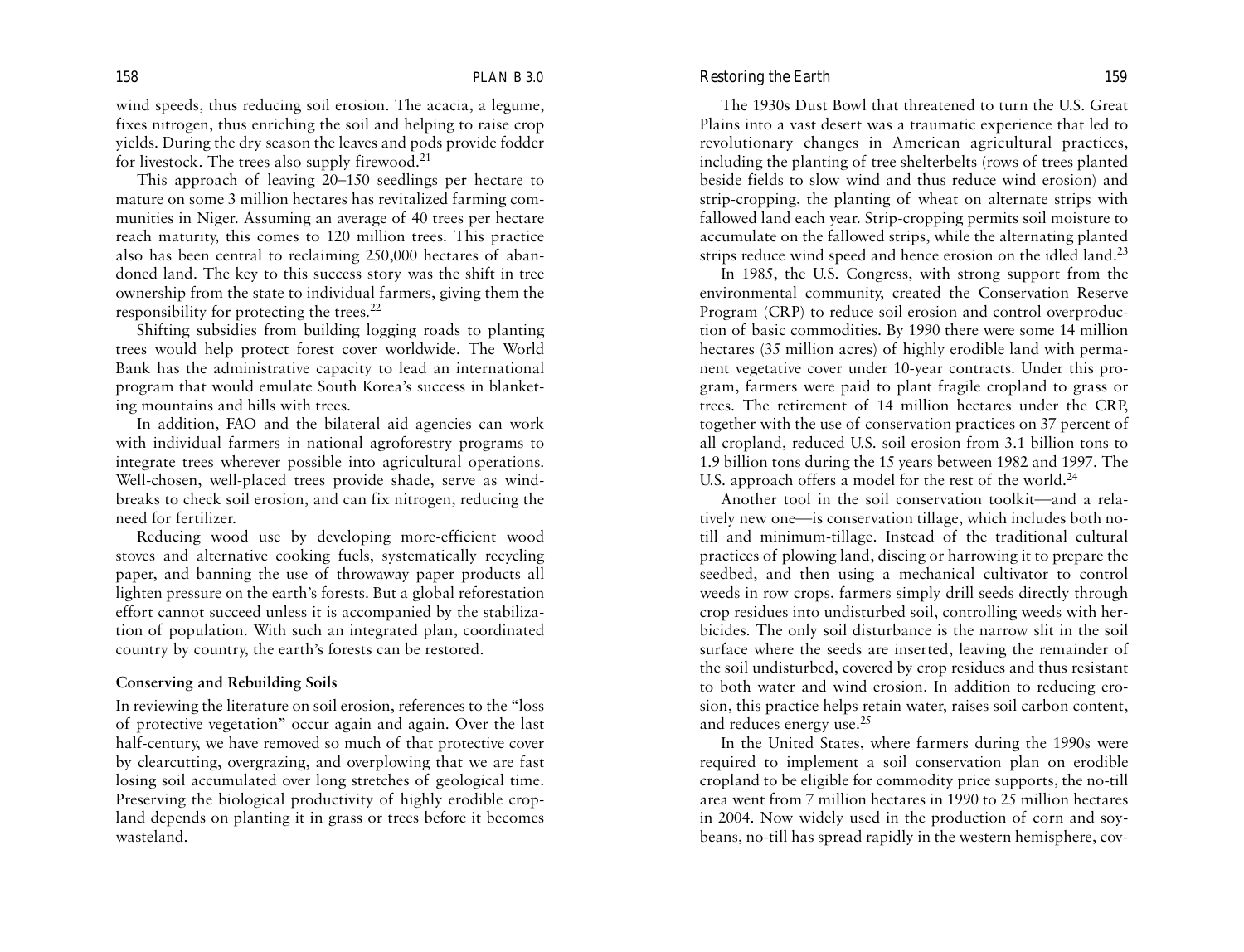ering 25 million hectares in 2006 in Brazil, 20 million hectares in Argentina, and 13 million in Canada. Australia, with 9 million hectares, rounds out the five leading no-till countries.<sup>26</sup>

Once farmers master the practice of no-till, its use can spread rapidly, particularly if governments provide economic incentives or require farm soil conservation plans for farmers to be eligible for crop subsidies. Recent FAO reports describe the early growth in no-till farming over the last few years in Europe, Africa, and Asia.27

Other approaches are being used to halt soil erosion and desert encroachment on cropland. Algeria, trying to halt the northward advance of the Sahara Desert, announced in December 2000 that it was concentrating its orchards and vineyards in the southern part of the country, hoping that these perennial plantings will halt the desertification of its cropland. In July 2005, the Moroccan government, responding to severe drought, announced that it was allocating \$778 million to cancel farmers' debts and to convert cereal-planted areas into less vulnerable olive and fruit orchards.28

Sub-Saharan Africa faces a similar situation, with the desert moving southward all across the Sahel, from Senegal on the west coast to Djibouti on the east coast. Countries are concerned about the growing displacement of people as grasslands and croplands turn to desert. As a result, the African Union has launched the Green Wall Sahara Initiative. This plan, originally proposed by Olusegun Obasanjo when he was President of Nigeria, calls for the planting of 300 million trees on 3 million hectares of land, in a long band stretching across Africa. Senegal, which is currently losing 50,000 hectares of productive land each year, would anchor the green wall on the western end. Senegal's Environment Minister Modou Fada Diagne says, "Instead of waiting for the desert to come to us, we need to attack it."29

China is likewise planting a belt of trees to protect land from the expanding Gobi Desert. This green wall, a modern version of the Great Wall, is projected to reach some 4,480 kilometers (2,800 miles) in length, stretching from outer Beijing through Inner Mongolia. In addition to its Great Green Wall, China is paying farmers in the threatened provinces to plant their cropland in trees. The goal is to plant trees on 10 million hectares of grainland, easily one tenth of China's current grainland area.<sup>30</sup>

In Inner Mongolia (Nei Monggol), efforts to halt the advancing desert and to reclaim the land for productive uses rely on planting desert shrubs to stabilize the sand dunes. And in many situations, sheep and goats have been banned entirely. In Helin County, south of the provincial capital of Hohhot, the planting of desert shrubs on abandoned cropland has now stabilized the soil on the county's first 7,000-hectare reclamation plot. Based on this success, the reclamation effort is being expanded.<sup>31</sup>

The Helin County strategy centers on replacing the large number of sheep and goats with dairy cattle, increasing the number of dairy animals from 30,000 in 2002 to 150,000 by 2007. The cattle are kept within restricted areas, feeding on cornstalks, wheat straw, and the harvest from a drought-tolerant forage crop resembling alfalfa, which is grown on reclaimed land. Local officials estimate that this program will double incomes within the county during this decade.<sup>32</sup>

To relieve pressure on the country's rangelands, Beijing is asking herders to reduce their flocks of sheep and goats by 40 percent. But in communities where wealth is measured in livestock numbers and where most families are living in poverty, such cuts are not easy or, indeed, likely, unless alternative livelihoods are offered to pastoralists along the lines proposed in Helin County.<sup>33</sup>

The only viable way to eliminate overgrazing on the two fifths of the earth's land surface classified as rangelands is to reduce the size of flocks and herds. Not only do the excessive numbers of cattle, and particularly sheep and goats, remove the vegetation, but their hoofs pulverize the protective crust of soil that is formed by rainfall and that naturally checks wind erosion. In some situations, the only viable option is to keep the animals in restricted areas, bringing the forage to them. India, which has successfully adopted this practice for its thriving dairy industry, is the model for other countries.<sup>34</sup>

Protecting the earth's soil also warrants a worldwide ban on the clearcutting of forests in favor of selective harvesting, simply because with each clearcut there are heavy soil losses until the forest regenerates. Thus with each subsequent cutting, productivity declines further. Restoring the earth's tree and grass cover, as well as practicing conservation agriculture, protects soil from erosion, reduces flooding, and sequesters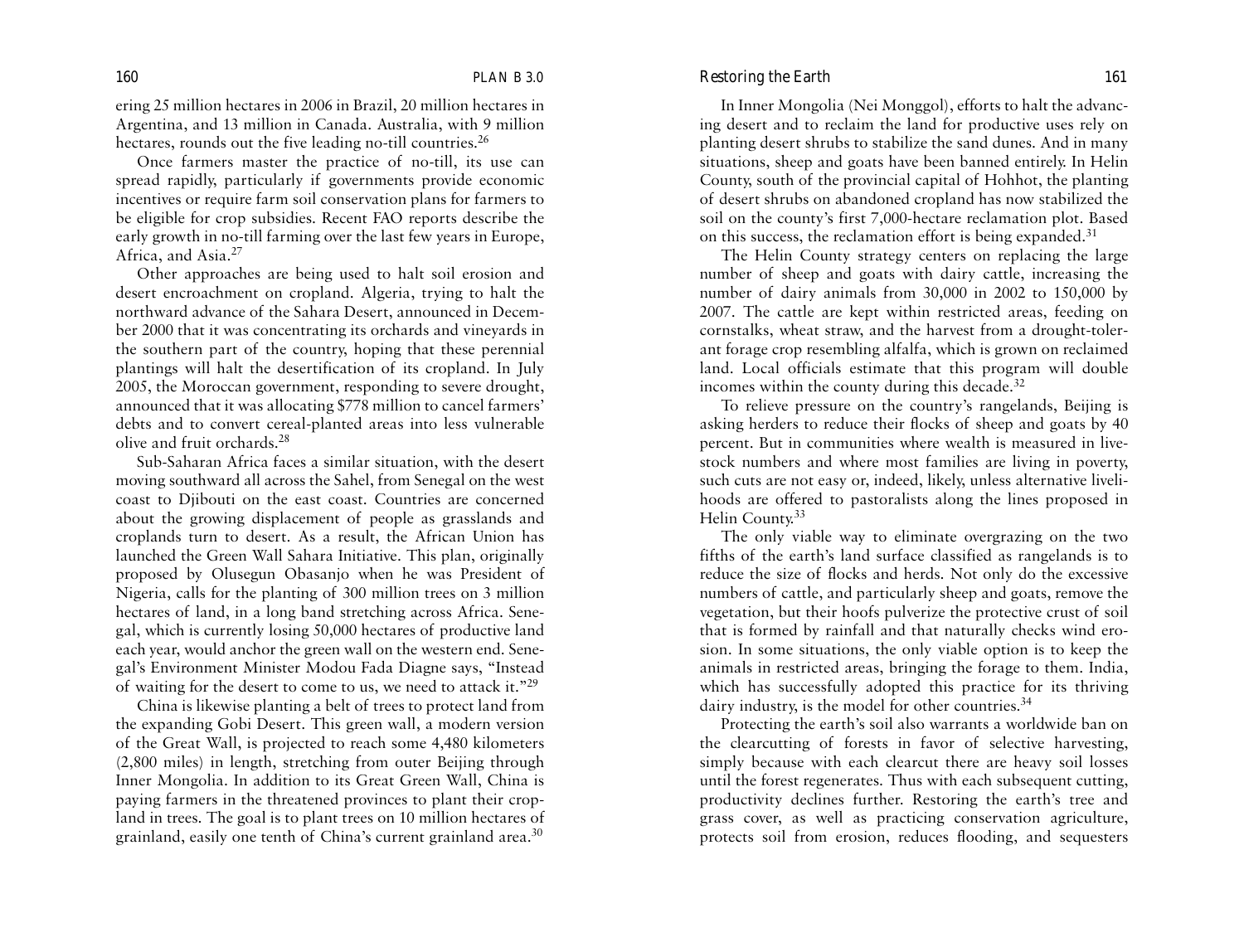carbon. It is one way we can restore the earth so that it can support the next generation.

#### **Regenerating Fisheries**

For decades governments tried to save specific fisheries by restricting the catch of individual species. Sometimes this worked; sometimes it failed and fisheries collapsed. In recent years, support for another approach—the creation of marine reserves or marine parks—has been gaining momentum. These reserves, where fishing is restricted, serve as natural hatcheries, helping to repopulate the surrounding area.

In 2002, at the World Summit on Sustainable Development in Johannesburg, coastal nations pledged to create national networks of marine parks, which together could constitute a global network of such parks. At the World Parks Congress in Durban in 2003, delegates recommended protecting 20–30 percent of each marine habitat from fishing. This would be up from 0.6 percent of the oceans that are currently included in marine reserves of widely varying size. It compares with the nearly 13 percent of the earth's land area that is in parks.<sup>35</sup>

A U.K. team of scientists led by Dr. Andrew Balmford of the Conservation Science Group at Cambridge University analyzed the costs of operating marine reserves on a large scale based on data from 83 relatively small, well-managed reserves. They concluded that managing reserves that covered 30 percent of the world's oceans would cost \$12–14 billion a year. This did not take into account the likely additional income from recovering fisheries, which would reduce the actual cost. $36$ 

At stake in the creation of a global network of marine reserves is the protection and possible increase of an annual oceanic fish catch worth \$70–80 billion. Balmford said, "Our study suggests that we could afford to conserve the seas and their resources in perpetuity, and for less than we are now spending on subsidies to exploit them unsustainably."<sup>37</sup>

Coauthor of the U.K. study, Callum Roberts of the University of York, noted: "We have barely even begun the task of creating marine parks. Here in Britain a paltry one-fiftieth of one percent of our seas is encompassed by marine nature reserves and only one-fiftieth of their combined area is closed to fishing." Still the seas are being devastated by unsustainable fishing,

#### *Restoring the Earth 163*

pollution, and mineral exploitation. The creation of the global network of marine reserves—"Serengetis of the seas," as some have dubbed them—would create more than 1 million jobs. Roberts went on to say, "If you put areas off limits to fishing, there is no more effective way of allowing things to live longer, grow larger, and produce more offspring."<sup>38</sup>

Jane Lubchenco, former President of the American Association for the Advancement of Science, strongly underlined Roberts' point when releasing a statement signed by 161 leading marine scientists calling for urgent action to create the global network of marine reserves. Drawing on the research on scores of marine parks, she said: "All around the world there are different experiences, but the basic message is the same: marine reserves work, and they work fast. It is no longer a question of whether to set aside fully protected areas in the ocean, but where to establish them."39

The signatories noted how quickly sea life improves once the reserves are established. A case study of a snapper fishery off the coast of New England showed that fishers, though they violently opposed the establishment of the reserve, now champion it because they have seen the local population of snapper increase 40-fold. In a study in the Gulf of Maine, all fishing methods that put ground fish at risk were banned within three marine reserves totaling 17,000 square kilometers. Unexpectedly, scallops flourished in this undisturbed environment, and their populations increased by up to 14-fold within five years. This population buildup within the reserves also greatly increased the scallop population outside the reserves. The 161 scientists noted that within a year or two of establishing a marine reserve, population densities increased 91 percent, average fish size went up 31 percent, and species diversity rose 20 percent.40

While the creation of marine reserves is clearly the overriding priority in the long-standing effort to protect marine ecosystems, other measures are also required. One is to reduce the nutrient flows from fertilizer runoff and untreated sewage that create the world's 200 or so dead zones.<sup>41</sup>

In the end, governments need to eliminate fishery subsidies. There are now so many fishing trawlers that their catch potential is nearly double any yield the oceans can sustain. Managing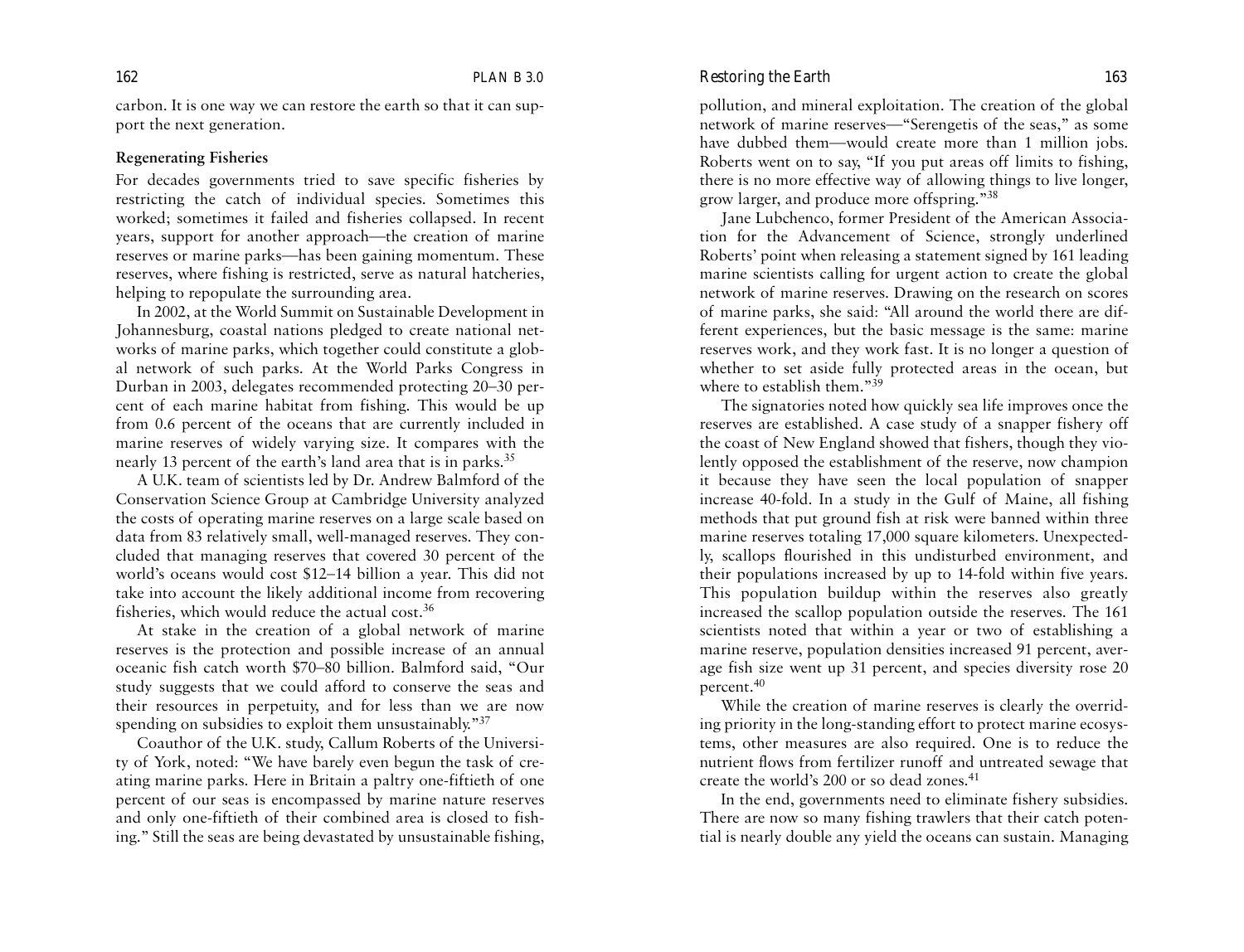a network of marine reserves governing 30 percent of the oceans would cost only \$12–14 billion—less than the \$22 billion in harmful subsidies that governments dole out today to fishers.<sup>42</sup>

#### **Protecting Plant and Animal Diversity**

The two steps essential to protecting the earth's extraordinary biological diversity are the stabilization of both the human population and the earth's climate. If the world's population increases to 9 billion by mid-century as projected, countless more plant and animal species may simply be crowded off the planet. If carbon dioxide levels and temperatures continue to rise, every ecosystem will change.

One reason for our goal of stabilizing population at 8 billion by 2040 is to protect the earth's rich diversity of life. As it becomes more difficult to raise land productivity, continuing population growth will force farmers to clear ever more tropical forests in the Amazon and Congo basins and the outer islands of Indonesia.43

Water management at a time of growing water shortages is a key to protecting fresh water and marine species. When rivers are drained dry to satisfy growing human needs for irrigation and for urban water, fish species cannot survive.

Perhaps the best known and most popular way of trying to protect plant and animal species is to create reserves. Millions of square kilometers have been set aside as parks. Indeed, some 13 percent of the earth's land area is now included in parks and nature preserves. With more resources for enforced protection, some of these parks in developing countries that now exist only on paper could become a reality.<sup>44</sup>

Some 20 years ago, Norman Myers and other scientists conceived the idea of biodiversity "hotspots"—areas that were especially rich biologically and thus deserving of special protection. The 34 hotspots identified once covered nearly 16 percent of the earth's land surface but, largely because of habitat destruction, they now cover less than 3 percent. Concentrating preservation efforts in these biologically rich regions is now a common strategy among conservation groups and governments.<sup>45</sup>

In 1973 the United States enacted the Endangered Species Act. This legislation prohibited any activities, such as clearing *Restoring the Earth 165*

new land for agriculture and housing developments or draining wetlands, that would threaten an endangered species. There are numerous species in the United States, such as the bald eagle, that might now be extinct had it not been for this legislation. And now this act is seen by some conservationists as a potential leverage point in battling global warming because of the need to protect species particularly threatened by warmer temperatures, including coral and polar bears.<sup>46</sup>

The traditional approach to protecting biological diversity by building a fence around an area and calling it a park or nature preserve is no longer sufficient. If we cannot stabilize human numbers and stabilize the climate, there is not an ecosystem on earth that we can save.

As a species, humans have an enormous influence on the habitability of the planet for the millions of other species with which we share it. This influence brings with it responsibility.

#### **Planting Trees to Sequester Carbon**

As of 2007, the shrinking forests in the tropical regions were releasing 2.2 billion tons of carbon per year. Meanwhile, expanding forests in the temperate regions were absorbing 0.7 billion tons of carbon annually. On balance, a net of some 1.5 billion tons of carbon were being released into the atmosphere each year, contributing to global warming.<sup>47</sup>

The tropical deforestation in Asia is driven primarily by the fast-growing demand for timber. In Latin America, by contrast, it is the growing demand for soybeans and beef that is deforesting the Amazon. In Africa, it is mostly the gathering of fuelwood and the clearing of new land for agriculture as existing cropland is degraded and abandoned. Two countries, Indonesia and Brazil, account for more than half of all deforestation. The Democratic Republic of the Congo, also high on the list, is a failing state, making forest management difficult.<sup>48</sup>

The Plan B goals are to end net deforestation worldwide and to sequester carbon through a variety of tree planting initiatives and the adoption of improved agricultural land management practices. Today, because the earth's forests are shrinking, they are a major source of  $CO<sub>2</sub>$ . The goal is to expand the earth's tree cover, growing more trees to soak up  $CO<sub>2</sub>$ .

Although banning deforestation may seem farfetched, envi-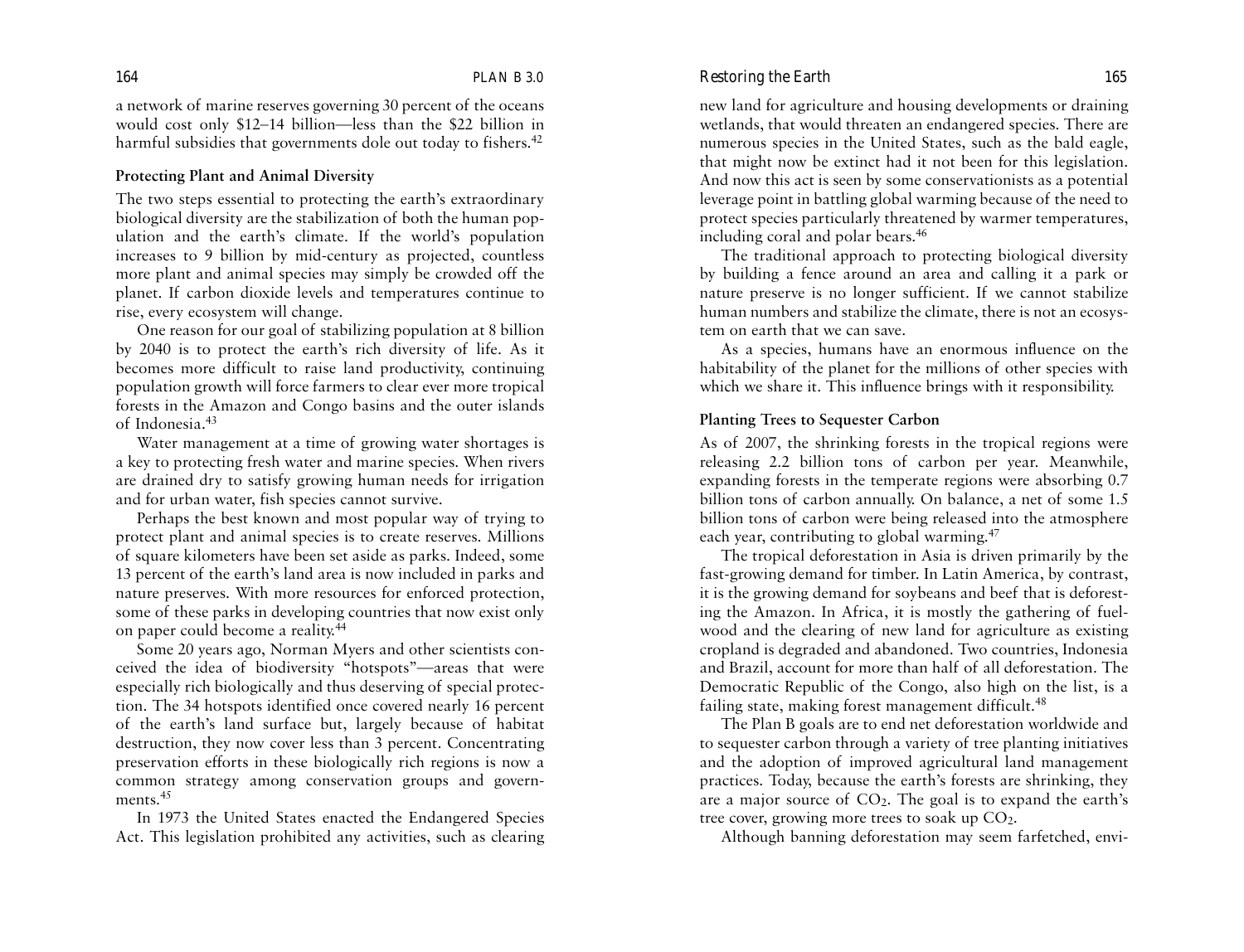ronmental reasons have pushed three countries—Thailand, the Philippines, and China—to implement complete or partial bans on logging. All three bans were imposed following devastating floods and mudslides resulting from the loss of forest cover. After suffering record losses from several weeks of nonstop flooding in the Yangtze River basin, Beijing noted that when forest policy was viewed not through the eyes of the individual logger but through those of society as a whole, it simply did not make economic sense to continue deforesting. The flood control service of trees standing, they said, was three times as valuable as the timber from trees cut. With this in mind, Beijing then took the unusual step of paying the loggers to become tree planters—to reforest instead of deforest.49

Other countries cutting down large areas of trees will also face the environmental effects of deforestation, including flooding. If Brazil's Amazon rainforest continues to shrink, it may also continue to dry out, becoming vulnerable to fire. If the Amazon rainforest disappears, it would be replaced largely by desert and scrub forestland. The capacity of the rainforest to cycle water to the interior, including to the agricultural areas to the south, would be lost. At this point, a fast-unfolding local environmental calamity would become an economic disaster, and because the burning Amazon would release billions of tons of carbon into the atmosphere, it would accelerate global warming. $50$ 

Just as national concerns about the effects of continuing deforestation eventually eclipsed local interests, now global interests are beginning to eclipse national ones as deforestation has become a major driver of global warming. Deforestation is no longer just a matter of local flooding, but also rising seas worldwide and the many other effects of climate change. Nature has just raised the ante on protecting forests.

Reaching a goal of zero net deforestation will require reducing the pressures to deforest that come from population growth, rising affluence, the construction of ethanol distilleries and biodiesel refineries, and the fast-growing use of paper. Protecting the earth's forests means halting population growth as soon as possible, and, for the earth's affluent residents who are responsible for the growing demand for beef and soybeans that is deforesting the Amazon basin, it means moving down the food chain. A successful deforestation ban may require a ban on the construction of additional biodiesel refineries and ethanol distilleries.

Against this backdrop of growing concern about the forestclimate relationship, a leading Swedish energy firm, Vattenfall, has examined the large-scale potential for foresting wasteland to sequester carbon dioxide. They begin by noting that there are 1.86 billion hectares of degraded land in the world—land that was once forestland, cropland, or grassland—and that half of this, or 930 million hectares, has a decent chance of being profitably reclaimed. Some 840 million hectares of this total are in the tropical regions, where reclamation would mean much higher rates of carbon sequestration. (Every newly planted tree seedling in the tropics removes an average of 50 kilograms of CO2 from the atmosphere each year during its growth period of 20–50 years, compared with 13 kilograms of  $CO<sub>2</sub>$  per year for a tree in the temperate regions.) $51$ 

Vattenfall estimates that the maximum technical potential of these 930 million hectares is to absorb roughly 21.6 billion tons of CO2 per year. If, as part of a global climate stabilization strategy, carbon sequestration were valued at \$210 per ton of carbon, the company believes that 18 percent of this technical potential could be realized. If so, this would mean planting 171 million hectares of land to trees. This area—larger than that planted to grain in India—would sequester 3.5 billion tons of CO2 per year, or over 950 million tons of carbon. The total cost of sequestering carbon at \$210 per ton would be \$200 billion. Spread over a decade, this would mean investing \$20 billion a year to give climate stabilization a large and potentially decisive boost. This global forestation plan to remove atmospheric CO2, most of it put there by industrial countries, would be funded by them. An independent body would be set up to administer, fund, and monitor the vast tree planting initiative.<sup>52</sup>

Aside from the Vattenfall forestation idea, there are already many tree planting initiatives under way that are driven by a range of concerns, from climate change to desert expansion, to soil conservation, to making cities more habitable. These include the worldwide Billion Tree Campaign launched in 2007, urban tree planting initiatives in many cities, the Great Green Wall being planted in China, and the Saharan Green Wall of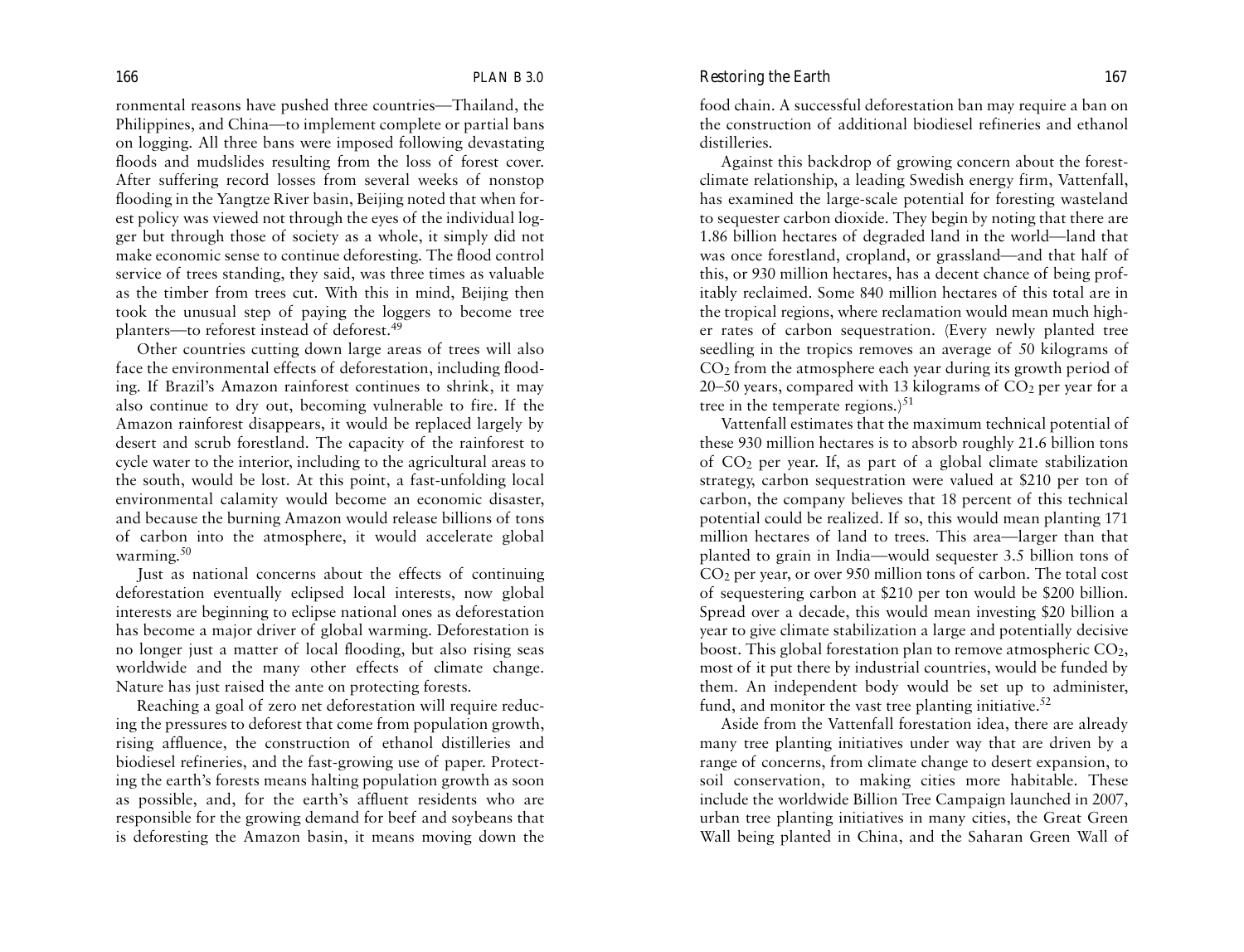Africa, as well as a big push to expand tree plantations within a number of countries.

The Billion Tree Campaign was inspired by Kenyan Nobel laureate Wangari Maathai, who had earlier organized women in Kenya and several nearby countries to plant 30 million trees. The United Nations Environment Programme, which is administering the Billion Tree Campaign, reported as of October 2007 that it had received pledges to plant a total of 1.2 billion trees by year end. Of that total, 431 million already had been planted. Among the leaders are Mexico, which pledged to plant 250 million trees, and Ethiopia, which promised to plant 60 million trees to commemorate its millennium celebration. Senegal signed up for 20 million trees. $53$ 

Some state and provincial governments have also joined in. In Brazil, the state of Paraná, which launched an effort to plant 90 million trees in 2003 to restore its riparian zones, committed to planting 20 million trees in 2007. Uttar Pradesh, India's most populous state, mobilized 600,000 people to plant 10.5 million trees in a single day in July 2007, planting the trees on farmland, in state forests, and on school grounds. If the goal of 1 billion trees is reached and half of them survive, these trees would sequester 5.6 million tons of carbon per year. $54$ 

Independent of the Billion Tree Campaign, in September 2007 New Zealand Prime Minister Helen Clarke announced an impressive package of steps to cut carbon emissions, including expanding forested area by 250,000 hectares (617,000 acres) by 2020. This would roughly total some 125 million trees, or 30 for each New Zealander.<sup>55</sup>

Many of the world's cities are planting trees. Tokyo, for example, has been planting trees and shrubs on the rooftops of buildings to help offset the urban heat island effect and cool the city. Washington, D.C., is in the early stages of a campaign to greatly restore its tree canopy.56

An analysis of the value of planting trees on the streets and in the parks of five western U.S. cities—from Cheyenne, Wyoming, to Berkeley, California—concluded that for every dollar spent on planting and caring for trees, the benefits to the community exceeded two dollars. A mature tree canopy in a city shades buildings and can reduce air temperatures by 5–10 degrees Fahrenheit, thus reducing the energy needed for air con-

ditioning. In cities with severe winters like Cheyenne, the reduction of winter wind speed by evergreen trees cuts heating costs. Real estate values on tree-lined streets are typically 3–6 percent higher than where there are few or no trees.<sup>57</sup>

Planting trees is just one of many activities that will remove meaningful quantities of carbon from the atmosphere. One activity that involves a good use of wasteland is the planting in Africa and Asia of jatropha, a four-foot perennial shrub that produces seeds that can be used to produce biodiesel. This covers wasteland and sequesters carbon.58

A number of agricultural practices can also increase the carbon stored as organic matter in soils. Farming practices that reduce soil erosion and raise cropland productivity usually also lead to higher carbon content in the soil. Among these are shifting from conventional tillage to minimum-till and no-till, the more extensive use of cover crops, the return of all livestock and poultry manure to the land, expansion of irrigated area, a return to more mixed crop-livestock farming, and the forestation of marginal farmlands.

Rattan Lal, a Senior Agronomist with the Carbon Management and Sequestration Center at Ohio State University, has calculated the range of potential carbon sequestration for each of many practices, such as those just cited. For example, expanding the use of cover crops to protect soil during the off-season can store from 68 million to 338 million tons of carbon worldwide each year. Calculating the total carbon sequestration for the practices he cites, using the low end of the range for each, shows a potential for sequestering 400 million tons of carbon each year. Aggregating the numbers from the more optimistic high end of the range for each practice yields a total of 1.2 billion tons of carbon per year. For our carbon budget we are assuming, perhaps conservatively, that 600 million tons of carbon can be sequestered as a result of adopting these carbon-sensitive farming and land management practices.<sup>59</sup>

#### **The Earth Restoration Budget**

Although we lack detailed data in some cases, we can roughly estimate how much it will cost to reforest the earth, protect topsoil, restore rangelands and fisheries, stabilize water tables, and protect biological diversity. Where data and information are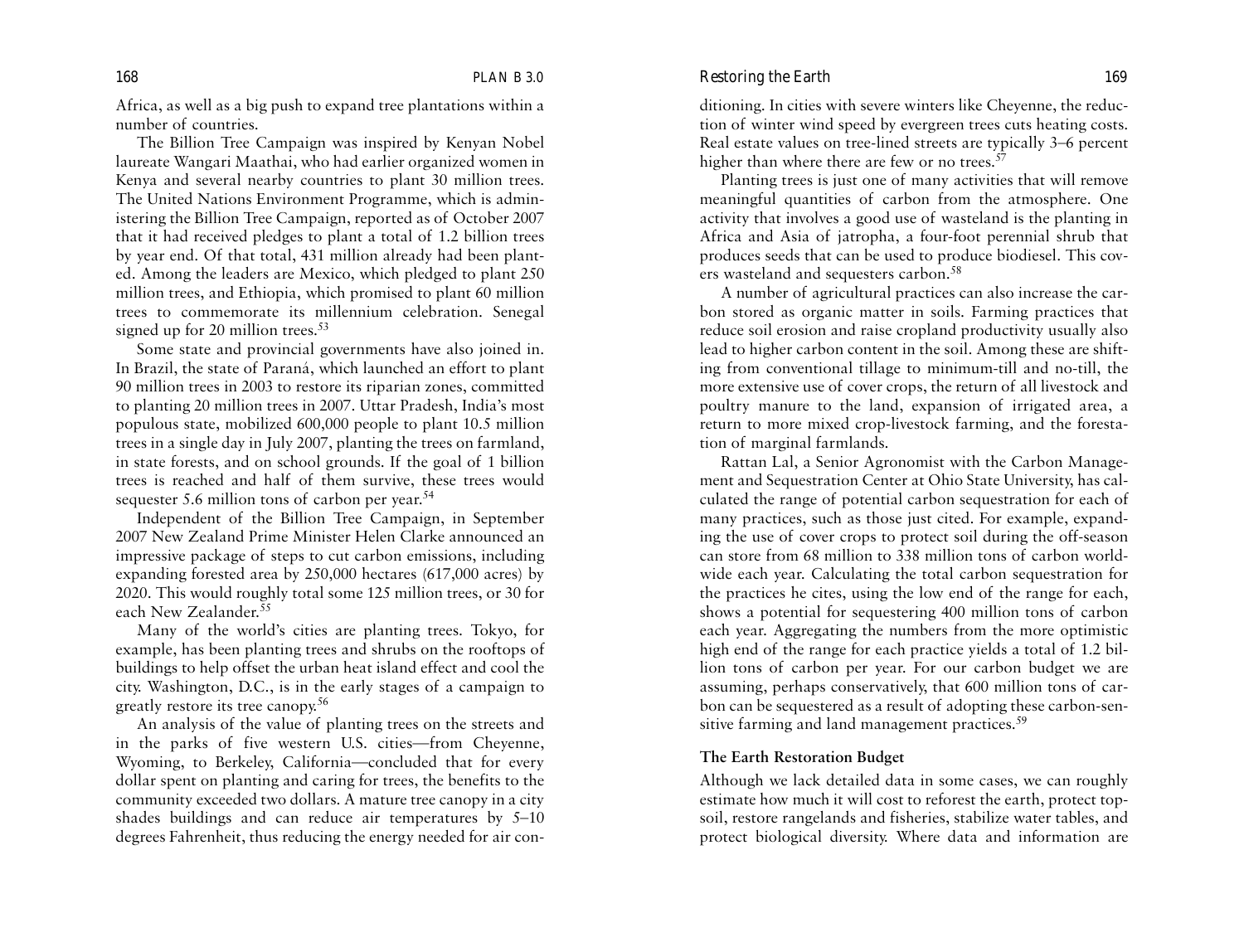lacking, we fill in with assumptions. The goal is to have not a set of precise numbers but a set of reasonable estimates for an earth restoration budget. (See Table  $8-1.$ )<sup>60</sup>

Calculating the cost of reforestation is complicated by the range of approaches used. As noted, the big national success story is South Korea, which has reforested its once denuded mountains and hills using locally mobilized labor. Other countries, including China, have tried extensive reforestation, but mostly under more arid conditions and with less success.<sup>61</sup>

In calculating reforestation costs, the focus is on developing countries since forested area is already expanding in the northern hemisphere's industrial countries. Meeting the growing fuelwood demand in developing countries will require an estimated 55 million additional hectares of forested area. Conserving soils and restoring hydrological stability would require roughly another 100 million hectares located in thousands of watersheds in developing countries. Recognizing some overlap between these two, we will reduce the 155 million total to 150 million hectares. Beyond this, an additional 30 million hectares will be needed to produce lumber, paper, and other forest products.62

#### Table 8–1. *Plan B Budget: Additional Annual Funding Needed to Restore the Earth*

| Activity                           | Funding           |
|------------------------------------|-------------------|
|                                    | (billion dollars) |
| Planting trees to reduce flooding  |                   |
| and conserve soil                  | 6                 |
| Planting trees to sequester carbon | 20                |
| Protecting topsoil on cropland     | 24                |
| Restoring rangelands               | 9                 |
| Restoring fisheries                | 13                |
| Protecting biological diversity    | 31                |
| Stabilizing water tables           | 10                |
| Total                              | 113               |

*Source:* See endnote 60.

*Restoring the Earth 171*

Only a small share of this tree planting will likely come from plantations. Much of the planting will be on the outskirts of villages, along field boundaries and roads, on small plots of marginal land, and on denuded hillsides. The labor for this will be local; some will be paid labor, some volunteer. Much of it will be rural off-season labor. In China, farmers now planting trees where they once planted grain are compensated with grain from state-held stocks over a five-year period while the trees are becoming established.63

If seedlings cost \$40 per thousand, as the World Bank estimates, and if the typical planting rate is roughly 2,000 per hectare, then seedlings cost \$80 per hectare. Labor costs for planting trees are high, but since much of the labor for planting these trees would consist of locally mobilized volunteers, we are assuming a total of \$400 per hectare, including both seedlings and labor. With a total of 150 million hectares to be planted over the next decade, this will come to roughly 15 million hectares per year at \$400 each for an annual expenditure of \$6 billion.64

Planting trees to conserve soil, reduce flooding, and provide firewood sequesters carbon. But because climate stabilization is essential, we tally the cost of planting trees for carbon separately. Doing so along the lines proposed by Vattenfall would reforest or afforest 171 million hectares of wasteland over 10 years. Because it would be a more highly commercialized undertaking focused exclusively on wasteland reclamation and carbon sequestration, it would be more costly. Using the value of sequestered carbon of \$210 per ton, it would cost \$20 billion per year. For comparison, this is less than two months of U.S. military spending in Iraq.65

Conserving the earth's topsoil by reducing erosion to the rate of new soil formation or below involves two principal steps. One is to retire the highly erodible land that cannot sustain cultivation—the estimated one tenth of the world's cropland that accounts for perhaps half of all excess erosion. For the United States, that has meant retiring 14 million hectares (nearly 35 million acres). The cost of keeping this land out of production is close to \$50 per acre or \$125 per hectare. In total, annual payments to farmers to plant this land in grass or trees under 10 year contracts approached \$2 billion.<sup>66</sup>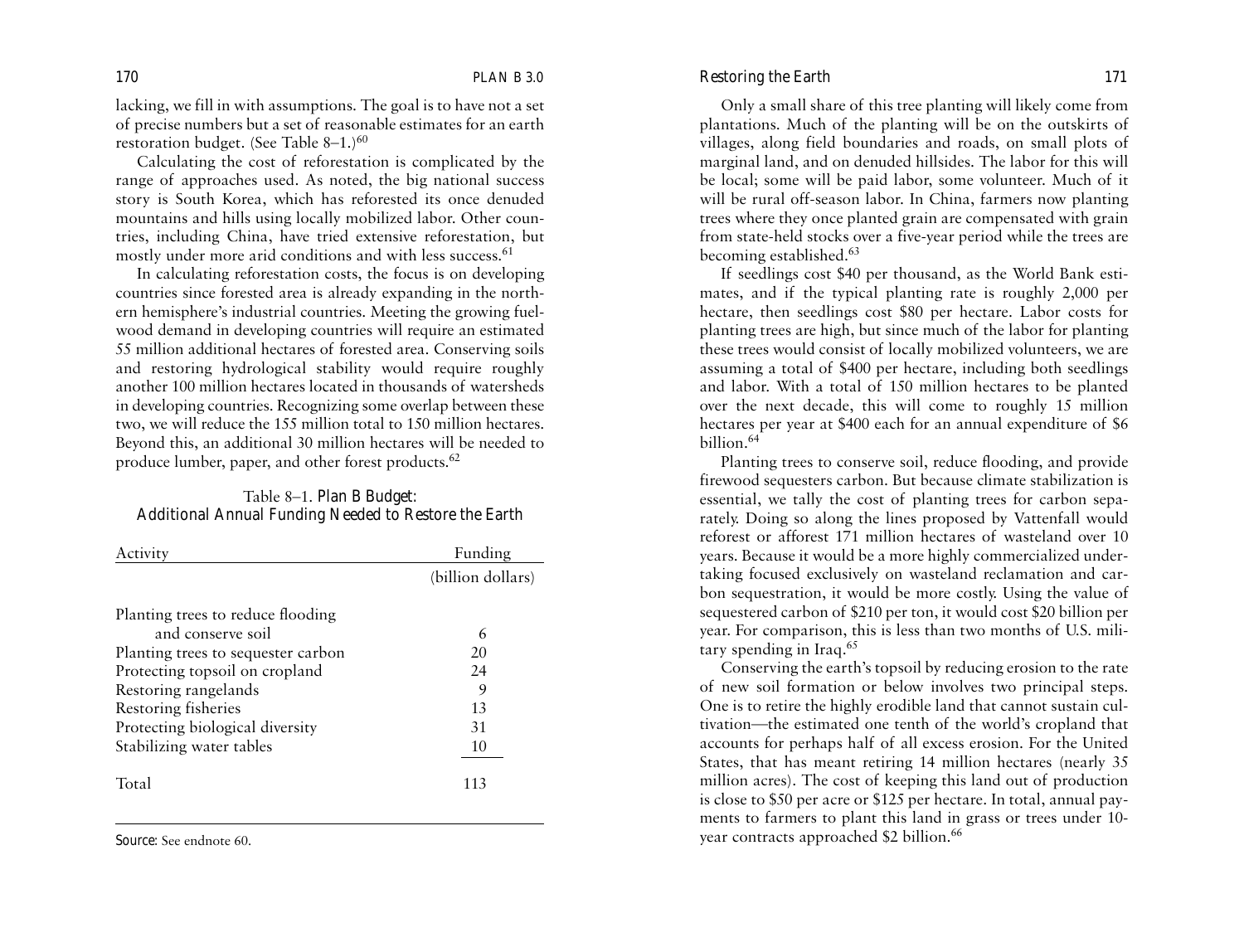The second initiative consists of adopting conservation practices on the remaining land that is subject to excessive erosion that is, erosion that exceeds the natural rate of new soil formation. This initiative includes incentives to encourage farmers to adopt conservation practices such as contour farming, strip cropping, and, increasingly, minimum-till or no-till farming. These expenditures in the United States total roughly \$1 billion per year.<sup>67</sup>

In expanding these estimates to cover the world, it is assumed that roughly 10 percent of the world's cropland is highly erodible and should be planted to grass or trees before the topsoil is lost and it becomes barren land. In both the United States and China, the two leading food-producing countries, which account for a third of the world grain harvest, the official goal is to retire one tenth of all cropland. In Europe, it likely would be much less than 10 percent, but in Africa and the Andean countries it could be substantially higher than that. For the world as a whole, converting 10 percent of cropland that is highly erodible to grass or trees seems a reasonable goal. Since this costs roughly \$2 billion in the United States, which represents one eighth of the world cropland area, the total for the world would be roughly \$16 billion annually.<sup>68</sup>

Assuming that the need for erosion control practices for the rest of the world is similar to that in the United States, we again multiply the U.S. expenditure by eight to get a total of \$8 billion for the world as a whole. The two components together—\$16 billion for retiring highly erodible land and \$8 billion for adopting conservation practices—give an annual total for the world of \$24 billion.69

For cost data on rangeland protection and restoration, we turn to the United Nations Plan of Action to Combat Desertification. This plan, which focuses on the world's dryland regions, containing nearly 90 percent of all rangeland, estimates that it would cost roughly \$183 billion over a 20-year restoration period—or \$9 billion per year. The key restoration measures include improved rangeland management, financial incentives to eliminate overstocking, and revegetation with appropriate rest periods, when grazing would be banned.70

This is a costly undertaking, but every dollar invested in rangeland restoration yields a return of \$2.50 in income from

the increased productivity of the rangeland ecosystem. From a societal point of view, countries with large pastoral populations, where the rangeland deterioration is concentrated, are invariably among the world's poorest. The alternative to action—ignoring the deterioration—brings a loss not only of land productivity but of livelihood, and ultimately leads to millions of refugees. Though not quantified here, restoring this vulnerable land will also have carbon sequestration benefits.<sup>71</sup>

The restoration of oceanic fisheries centers primarily on the establishment of a worldwide network of marine reserves, which would cover roughly 30 percent of the ocean's surface. For this exercise we use the detailed calculations by the U.K. team cited earlier in the chapter. Their estimated range of expenditures centers on \$13 billion per year.<sup>72</sup>

For wildlife protection, the bill is somewhat higher. The World Parks Congress estimates that the annual shortfall in funding needed to manage and to protect existing areas designated as parks comes to roughly \$25 billion a year. Additional areas needed, including those encompassing the biologically diverse hotspots not yet included in designated parks, would cost perhaps another \$6 billion a year, yielding a total of \$31 billion.73

For stabilizing water tables, we have only a guess. The key to stabilizing water tables is raising water productivity, and for this we have the experience gained when the world started to systematically raise land productivity beginning a half-century ago. The elements needed in a comparable water model are research to develop more water-efficient irrigation practices and technologies, the dissemination of these research findings to farmers, and economic incentives that encourage farmers to adopt and use these improved irrigation practices and technologies.

The area for raising irrigation water productivity is much smaller than that for land productivity. Indeed, only about one fifth of the world's cropland is irrigated. In disseminating the results of irrigation research, there are actually two options today. One is to work through agricultural extension services, which were created to funnel new information to farmers on a broad range of issues, including irrigation. Another possibility is to work through the water users associations that have been formed in many countries. The advantage of the latter is that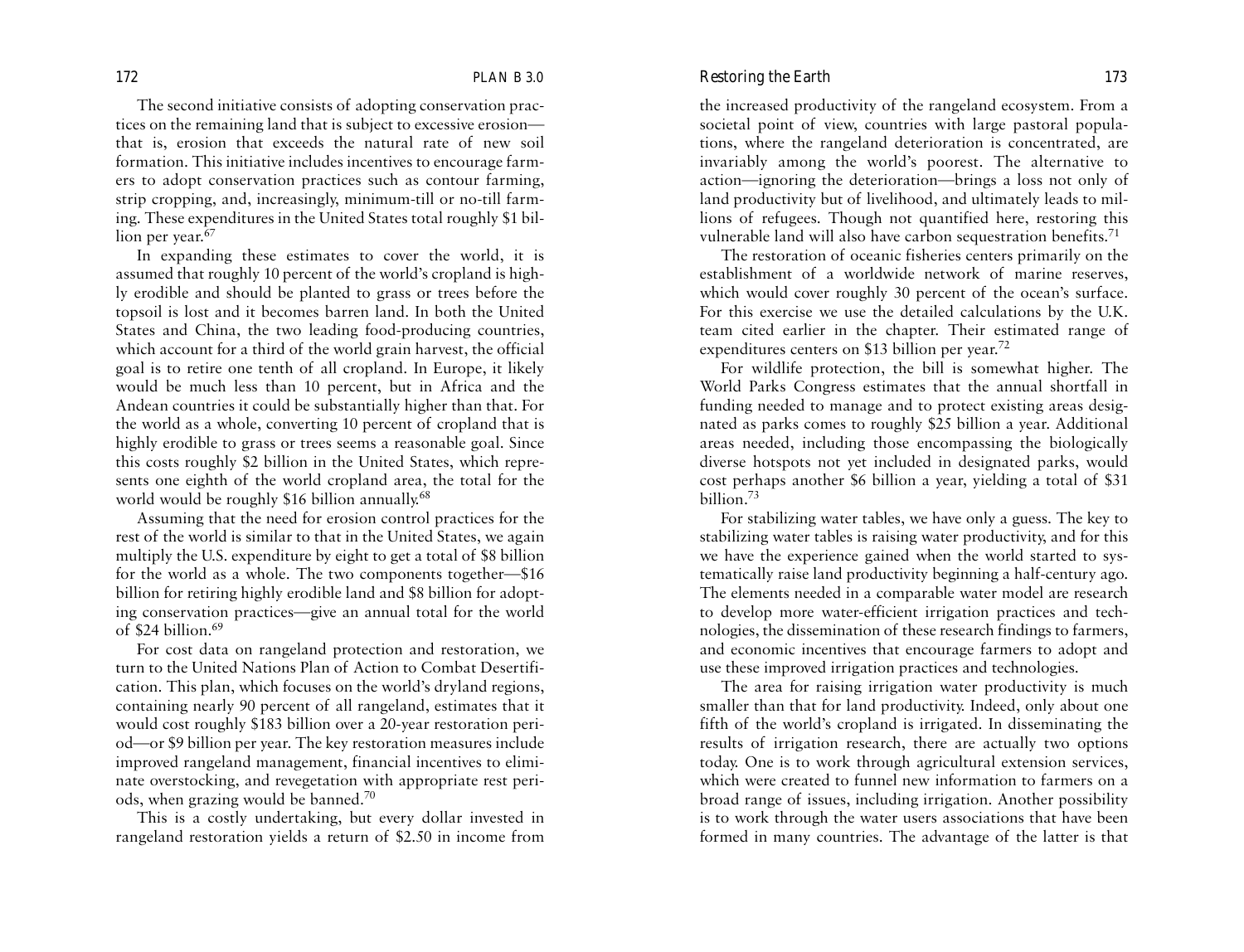they are focused exclusively on water.<sup>74</sup>

Effectively managing underground water supplies requires knowledge of the amount of water being pumped and aquifer recharge rates. In most countries this information is simply not available. Finding out how much is pumped may mean installing meters on irrigation well pumps, much as has been done in Jordan and Mexico.<sup>75</sup>

In some countries, the capital needed to fund a program to raise water productivity can come from eliminating subsidies that now often encourage the wasteful use of irrigation water. Sometimes these are energy subsidies, as in India; other times they are subsidies that provide water at prices well below costs, as in the United States. Removing these subsidies will effectively raise the price of water, thus encouraging its more efficient use. In terms of additional resources needed worldwide, including research needs and the economic incentives for farmers to use more water-efficient practices and technologies, we assume it will take additional expenditures of \$10 billion.76

Altogether, restoring the earth will require additional expenditures of \$113 billion per year. Many will ask, Can the world afford this? But the only appropriate question is, Can the world afford to not make these investments?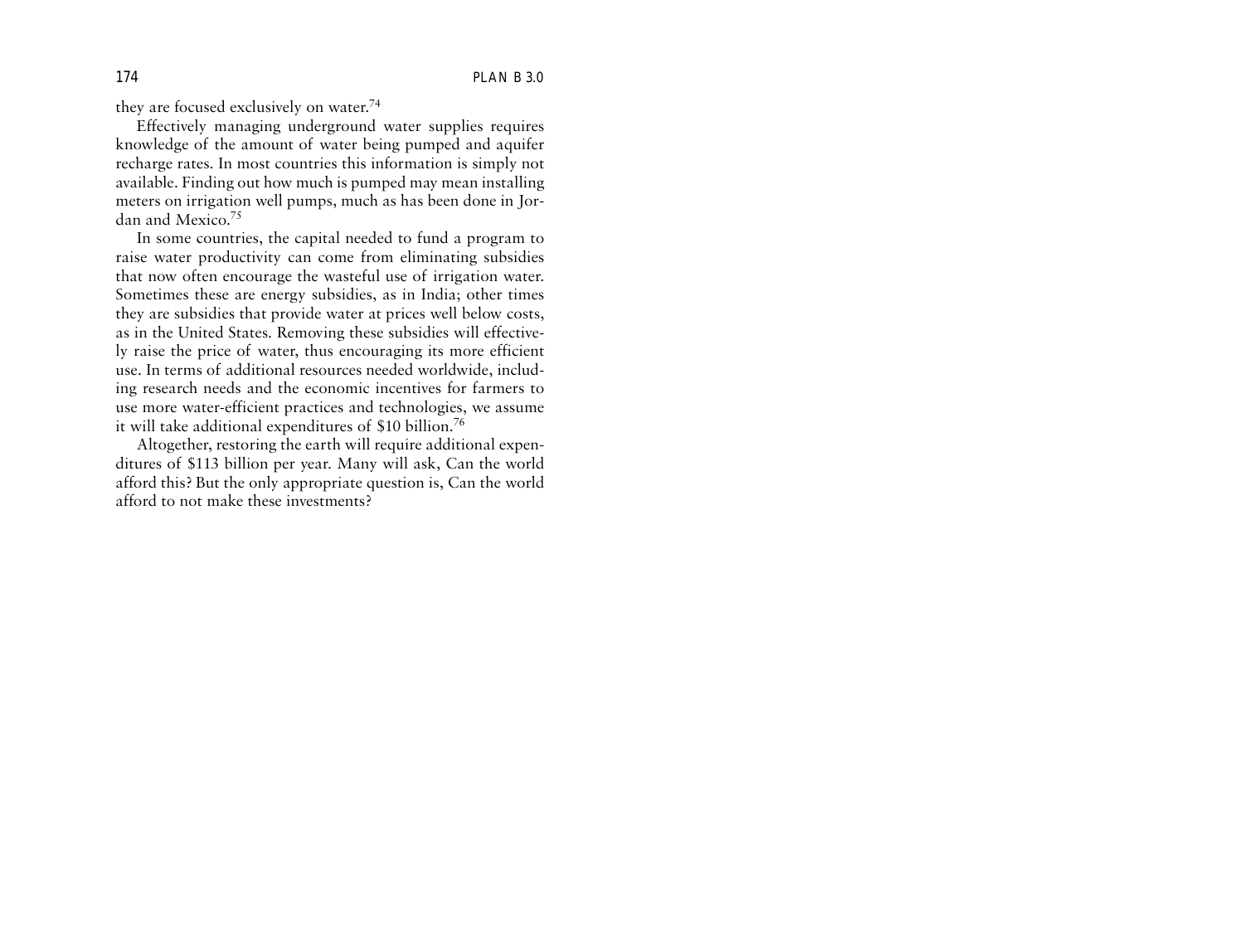# *Feeding Eight Billion Well*

**9**

In April 2005, the World Food Programme and the Chinese government jointly announced that food aid shipments to China would stop at the end of the year. For a country where a generation ago hundreds of millions of people were chronically hungry, this was a landmark achievement. Not only has China ended its dependence on food aid, but almost overnight it has become the world's third largest food aid donor.<sup>1</sup>

The key to China's success was the economic reforms in 1978 that dismantled its system of agricultural collectives, known as production teams, and replaced them with family farms. In each village, the land was allocated among families, giving them long-term leases on their piece of land. The move harnessed the energy and ingenuity of China's rural population, raising the grain harvest by half from 1977 to 1986. With its fast-expanding economy raising incomes, with population growth slowing, and with the grain harvest climbing, China eradicated most of its hunger in less than a decade—in fact, it eradicated more hunger in a shorter period of time than any country in history.<sup>2</sup>

While hunger has been disappearing in China, it has been spreading in sub-Saharan Africa and parts of the Indian sub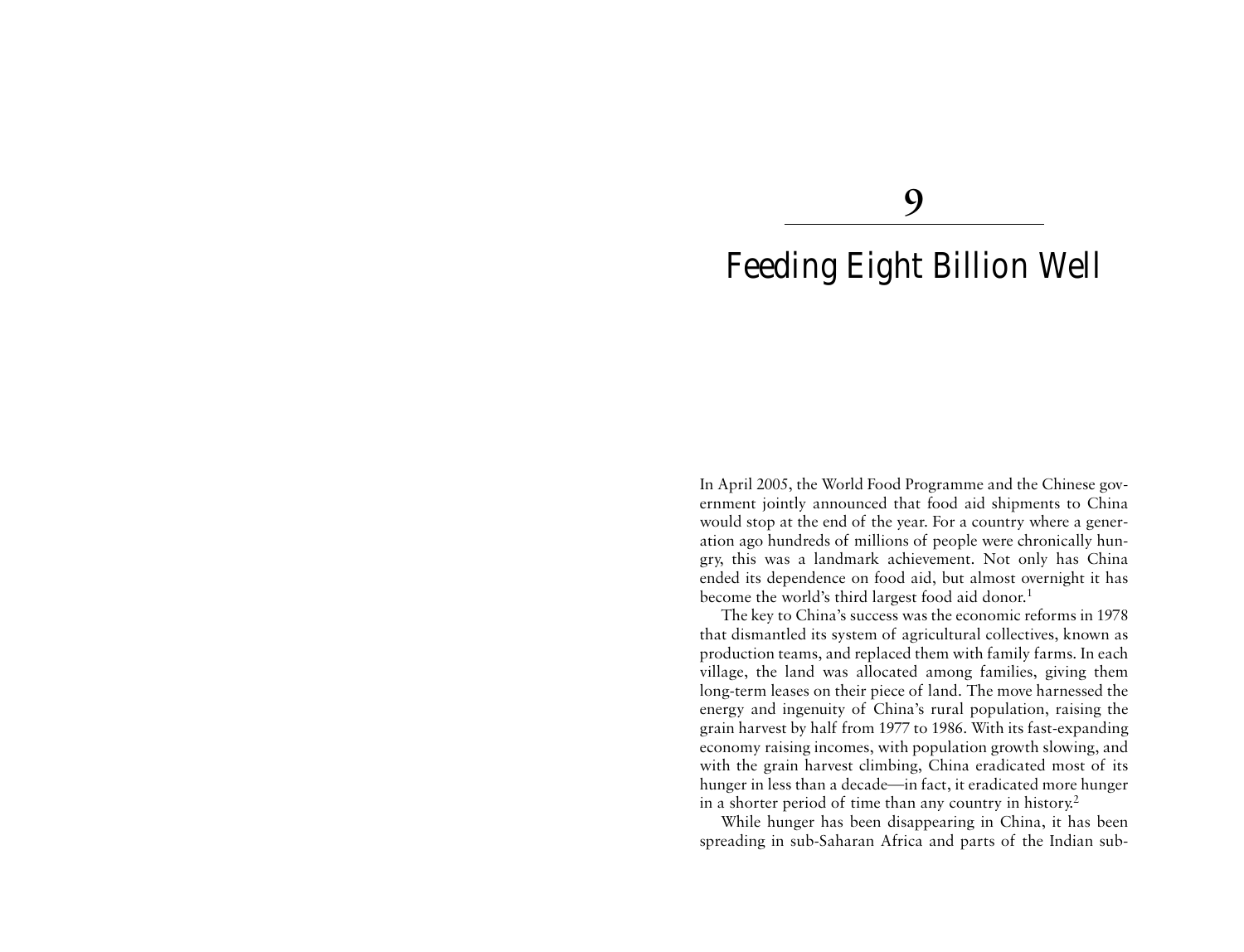continent. As a result, the number of people in developing countries who are hungry has increased from a recent historical low of 800 million in 1996 to 830 million in 2003. In the absence of strong leadership, the record or near-record grain prices in late 2007 will likely raise the number of hungry people even further, with children suffering the most.<sup>3</sup>

One key to the threefold expansion in the world grain harvest since 1950 was the rapid adoption in developing countries of high-yielding wheats and rices originally developed in Japan and hybrid corn from the United States. The spread of these highly productive seeds, combined with a tripling of irrigated area and an 11-fold increase in world fertilizer use, tripled the world grain harvest. Growth in irrigation and fertilizer use essentially removed soil moisture and nutrient constraints on much of the world's cropland.<sup>4</sup>

Now the outlook is changing. Farmers are faced with shrinking supplies of irrigation water, a diminishing response to additional fertilizer use, rising temperatures, the loss of cropland to nonfarm uses, rising fuel costs, and a dwindling backlog of yield-raising technologies.

At the same time, they also face a fast-growing demand for farm products from the annual addition of some 70 million people a year, the desire of some 5 billion people to consume more livestock products, and the millions of motorists turning to crop-based fuels to supplement tightening supplies of gasoline and diesel fuel.<sup>5</sup>

This helps explain why world grain production has fallen short of consumption in seven of the last eight years, dropping world grain stocks to the lowest level since 1974. Farmers and agronomists are now being thoroughly challenged.<sup>6</sup>

#### **Rethinking Land Productivity**

The shrinking backlog of unused agricultural technology and the associated loss of momentum in raising cropland productivity is found worldwide. Between 1950 and 1990, world grain yield per hectare climbed by 2.1 percent a year, ensuring rapid growth in the world grain harvest. From 1990 to 2007, however, it rose only 1.2 percent annually. This is partly because the yield response to the additional application of fertilizer is diminishing and partly because irrigation water supplies are limited.7

This calls for fresh thinking on how to raise cropland productivity. One way is to breed crops that are more tolerant of drought and cold. U.S. corn breeders have developed corn varieties that are more drought-tolerant, enabling corn production to move westward into Kansas, Nebraska, and South Dakota. Kansas, the leading U.S. wheat-producing state, has used a combination of drought-resistant varieties in some areas and irrigation in others to expand corn planting to where the state now produces more corn than wheat. Similarly, corn production is expanding in more northern states such as North Dakota and Minnesota.8

Another way of raising land productivity, where soil moisture permits, is to increase the area of multicropped land that produces more than one crop per year. Indeed, the tripling in the world grain harvest since 1950 is due in part to impressive increases in multiple cropping in Asia. Some of the more common combinations are wheat and corn in northern China, wheat and rice in northern India, and the double or triple cropping of rice in southern China, southern India, and rice-growing countries in Southeast Asia.<sup>9</sup>

The spread in double cropping of winter wheat and corn on the North China Plain helped boost China's grain production to that of the United States. Winter wheat grown there yields close to 4 tons per hectare. Corn averages 5 tons. Together these two crops, grown in rotation, can yield 9 tons per hectare per year. China's double cropped rice yields 8 tons per hectare.10

Forty years ago, North India produced only wheat, but with the advent of the earlier maturing high-yielding wheats and rices, wheat could be harvested in time to plant rice. This wheat/rice combination is now widely used throughout the Punjab, Haryana, and parts of Uttar Pradesh. The wheat yield of 3 tons and rice yield of 2 tons combine for 5 tons of grain per hectare, helping to feed India's 1.2 billion people.<sup>11</sup>

In North America and Western Europe, which in the past have restricted cropped area to control surpluses, there is some potential for double cropping that has not been fully exploited. In the United States, the lifting of planting area restrictions in 1996 opened new opportunities for multiple cropping. The most common U.S. double cropping combination is winter wheat with soybeans as a summer crop. Since soybeans fix nitrogen, this reduces the need to apply fertilizer to wheat.<sup>12</sup>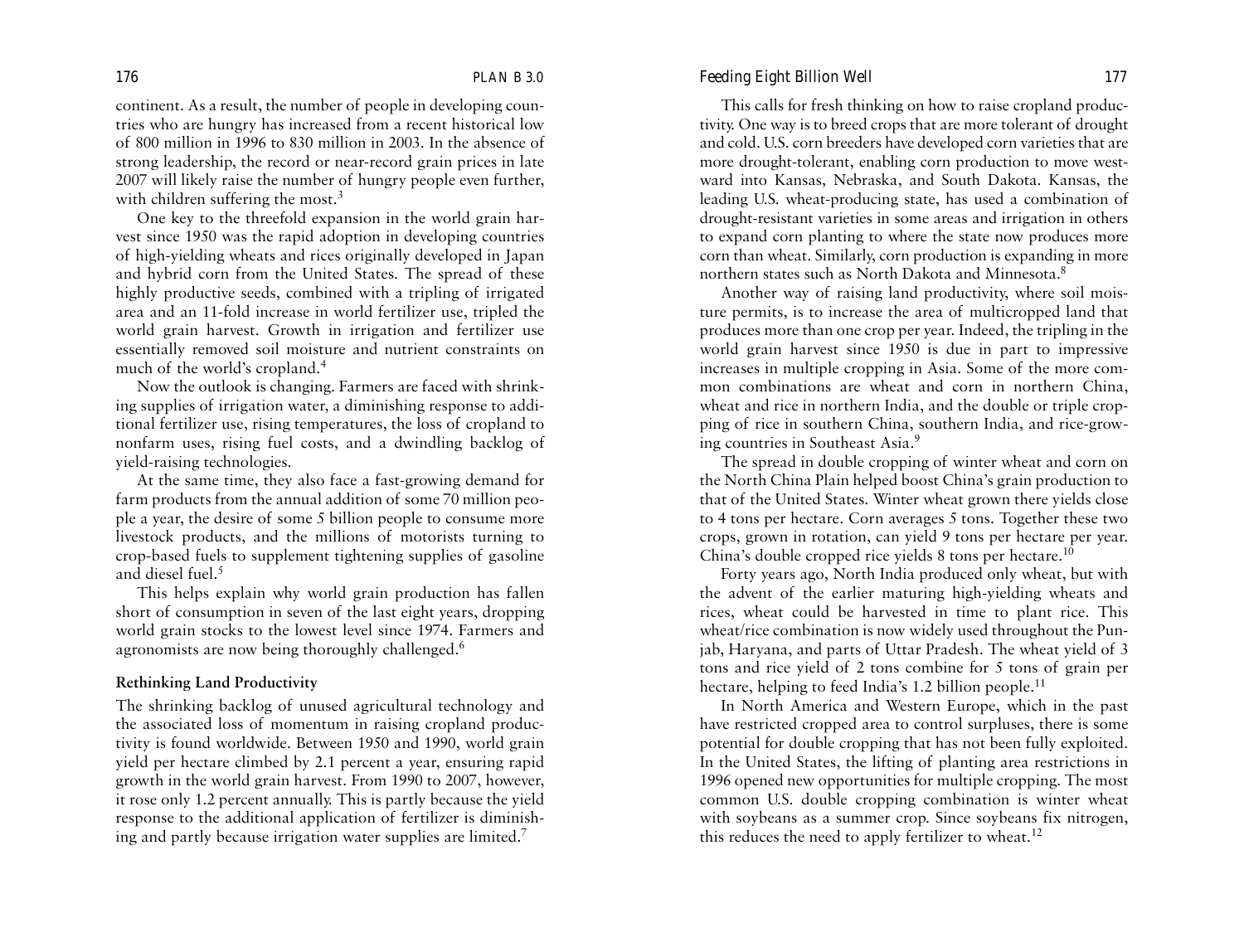A concerted U.S. effort to both breed earlier maturing varieties and develop cultural practices that would facilitate multiple cropping could substantially boost crop output. If China's farmers can extensively double crop wheat and corn, then U.S. farmers—at a similar latitude and with similar climate patterns—could do the same if agricultural research and farm policy were reoriented to support it.

Western Europe, with its mild winters and high-yielding winter wheat, might also be able to double crop more with a summer grain, such as corn, or with a winter oilseed crop. Elsewhere, Brazil and Argentina have an extended frost-free growing season that supports extensive multicropping, often wheat or corn with soybeans.<sup>13</sup>

In many countries, including the United States, most of those in Western Europe, and Japan, fertilizer use has reached a level where using more has little effect on crop yields. There are still some places, however, such as most of Africa, where additional fertilizer would help boost yields. Unfortunately, sub-Saharan Africa lacks the infrastructure to transport fertilizer economically to the villages where it is needed. As a result of nutrient depletion, grain yields in much of sub-Saharan Africa are stagnating.14

One encouraging response to this situation in Africa is the simultaneous planting of grain and leguminous trees. At first the trees grow slowly, permitting the grain crop to mature and be harvested; then the saplings grow quickly to several feet in height, dropping leaves that provide nitrogen and organic matter, both sorely needed in African soils. The wood is then cut and used for fuel. This simple, locally adapted technology, developed by scientists at the International Centre for Research in Agroforestry in Nairobi, has enabled farmers to double their grain yields within a matter of years as soil fertility builds.15

Another often overlooked issue is the effect of land tenure on productivity. In China, this issue was addressed in March 2007 when the National People's Congress passed legislation protecting property rights. Farmers who had previously occupied their land under 30-year leases would gain additional protection from land confiscation by local officials who, over a number of years, had seized land from some 40 million farmers, often for development. Secure land ownership encourages farmers to invest in and improve their land. A Rural Development Institute survey in China revealed that farmers with documentation of land rights were twice as likely to make long-term investments in their land, such as adding greenhouses, orchards, or fishponds.16

Despite local advances, the overall loss of momentum in expanding food production is unmistakable. It will force us to think more seriously about stabilizing population, moving down the food chain, and using the existing harvest more productively. Achieving an acceptable worldwide balance between food and people may now depend on stabilizing population as soon as possible, reducing the unhealthily high consumption of animal products among the affluent, and restricting the conversion of food crops to automotive fuels.

#### **Raising Water Productivity**

With water shortages emerging as a constraint on food production growth, the world needs an effort to raise water productivity similar to the one that nearly tripled land productivity during the last half of the twentieth century. Land productivity is typically measured in tons of grain per hectare or bushels per acre. A comparable indicator for irrigation water is kilograms of grain produced per ton of water. Worldwide, that average is now roughly 1 kilogram of grain per ton of water used.17

Since it takes 1,000 tons of water to produce 1 ton of grain, it is not surprising that 70 percent of world water use is devoted to irrigation. Thus, raising irrigation efficiency is central to raising water productivity overall. Using more water-efficient irrigation technologies and shifting to crops that use less water permit the expansion of irrigated area even with a fixed water supply. Eliminating water and energy subsidies that encourage wasteful water use allows water prices to rise to market levels. Higher water prices encourage all water users to use water more efficiently. Institutionally, local rural water users associations that directly involve those using the water in its management have raised water productivity in many countries.<sup>18</sup>

Data on water irrigation efficiency for surface water projects—that is, dams that deliver water to farmers through a network of canals—show that crop usage of irrigation water never reaches 100 percent simply because some irrigation water evap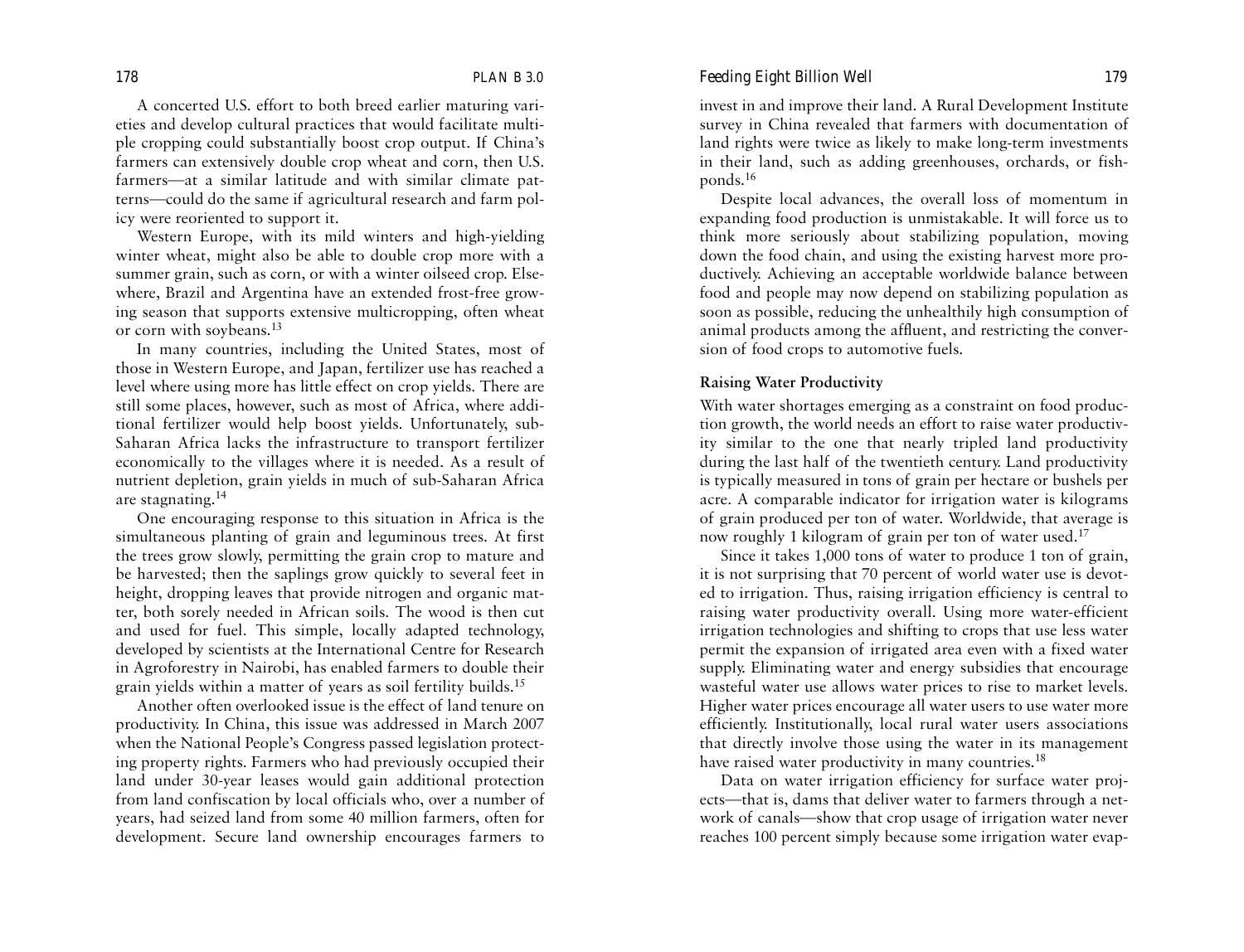orates, some percolates downward, and some runs off. Water policy analysts Sandra Postel and Amy Vickers found that "surface water irrigation efficiency ranges between 25 and 40 percent in India, Mexico, Pakistan, the Philippines, and Thailand; between 40 and 45 percent in Malaysia and Morocco; and between 50 and 60 percent in Israel, Japan, and Taiwan." Irrigation water efficiency is affected not only by the type and condition of irrigation systems but also by soil type, temperature, and humidity. In hot, arid regions, the evaporation of irrigation water is far higher than in cooler, humid regions.<sup>19</sup>

In a May 2004 meeting, China's Minister of Water Resources Wang Shucheng outlined for me in some detail the plans to raise China's irrigation efficiency from 43 percent in 2000 to 51 percent in 2010 and then to 55 percent in 2030. The steps he described included raising the price of water, providing incentives for adopting more irrigation-efficient technologies, and developing the local institutions to manage this process. Reaching these goals, he felt, would assure China's future food security.20

Raising irrigation water efficiency typically means shifting from the less efficient flood or furrow system to overhead sprinklers or drip irrigation, the gold standard of irrigation efficiency. Switching from flood or furrow to low-pressure sprinkler systems reduces water use by an estimated 30 percent, while switching to drip irrigation typically cuts water use in half.<sup>21</sup>

As an alternative to furrow irrigation, a drip system also raises yields because it provides a steady supply of water with minimal losses to evaporation. Since drip systems are both labor-intensive and water-efficient, they are well suited to countries with a surplus of labor and a shortage of water.<sup>22</sup>

A few small countries—Cyprus, Israel, and Jordan—rely heavily on drip irrigation. Among the big three agricultural producers, this more-efficient technology is used on 1–3 percent of irrigated land in India and China and on roughly 4 percent in the United States.<sup>23</sup>

In recent years, small-scale drip-irrigation systems—virtually a bucket with flexible plastic tubing to distribute the water have been developed to irrigate small vegetable gardens with roughly 100 plants (covering 25 square meters). Somewhat larger drum systems irrigate 125 square meters. In both cases, the containers are elevated slightly, so that gravity distributes the water. Large-scale drip systems using plastic lines that can be moved easily are also becoming popular. These simple systems can pay for themselves in one year. By simultaneously reducing water costs and raising yields, they can dramatically raise incomes of smallholders.<sup>24</sup>

Sandra Postel estimates that the combination of these drip technologies at various scales has the potential to profitably irrigate 10 million hectares of India's cropland, or nearly one tenth of the total. She sees a similar potential for China, which is now also expanding its drip irrigated area to save scarce water.<sup>25</sup>

In the Punjab, with its extensive double cropping of wheat and rice, fast-falling water tables led the state farmers' commission in 2007 to recommend a delay in transplanting rice from May to late June or early July. This would reduce irrigation water use by roughly one third since transplanting would coincide with the arrival of the monsoon. This reduction in groundwater use would help stabilize the water table, which has fallen from 5 meters below the surface to 30 meters in parts of the state.<sup>26</sup>

Institutional shifts—specifically, moving the responsibility for managing irrigation systems from government agencies to local water users associations—can facilitate the more efficient use of water. In many countries farmers are organizing locally so they can assume this responsibility, and since they have an economic stake in good water management, they tend to do a better job than a distant government agency.<sup>27</sup>

Mexico is a leader in developing water users associations. As of 2002, farmers associations managed more than 80 percent of Mexico's publicly irrigated land. One advantage of this shift for the government is that the cost of maintaining the irrigation system is assumed locally, reducing the drain on the treasury. This means that associations often need to charge more for irrigation water, but for farmers the production gains from managing their water supply themselves more than outweigh this additional outlay.28

In Tunisia, where water users associations manage both irrigation and residential water, the number of associations increased from 340 in 1987 to 2,575 in 1999, covering much of the country. Many other countries now have such bodies managing their water resources. Although the early groups were organized to deal with large publicly developed irrigation sys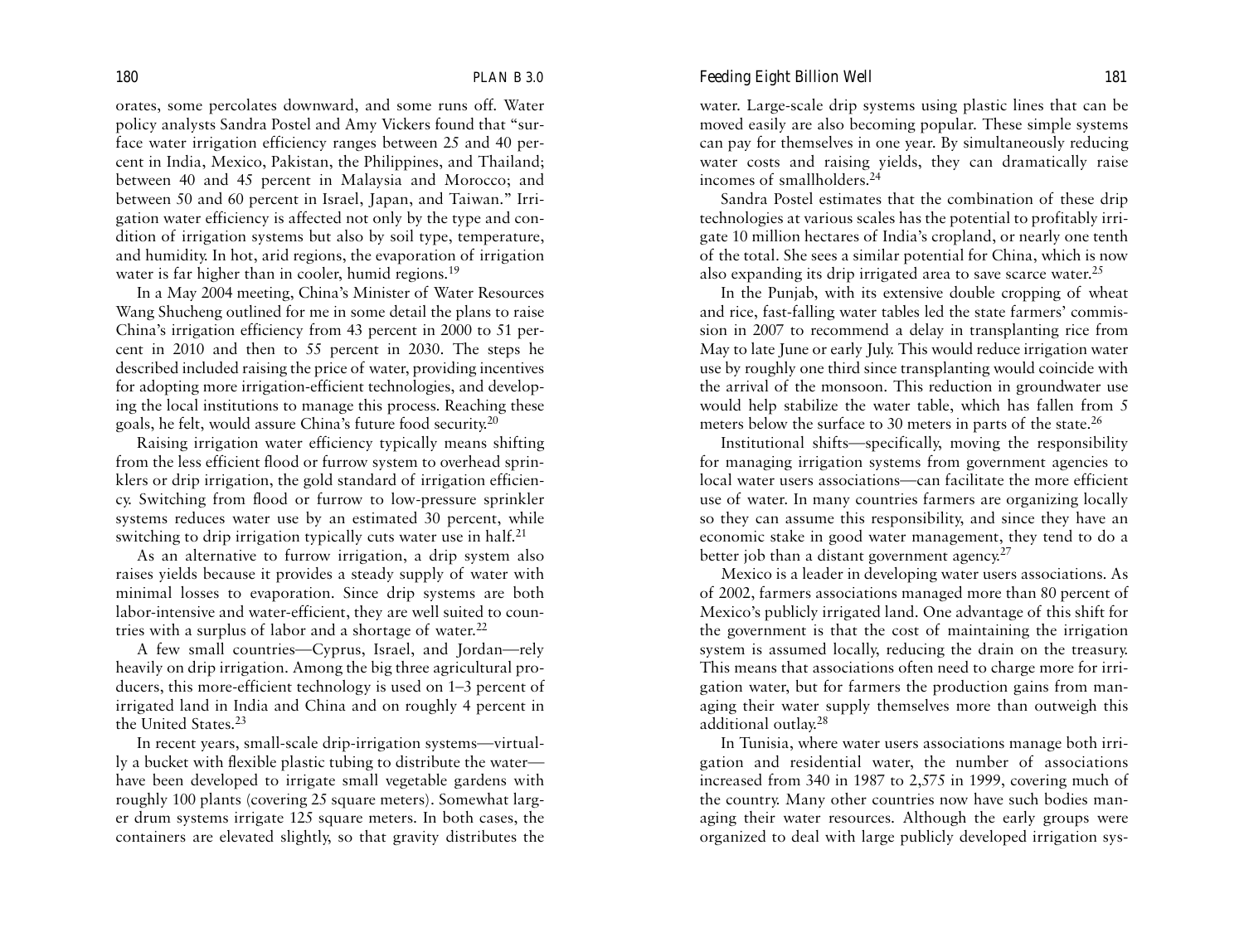tems, some recent ones have been formed to manage local groundwater irrigation as well. Their goal is to stabilize the water table to avoid aquifer depletion and the economic disruption that it brings to the community.29

Low water productivity is often the result of low water prices. In many countries, subsidies lead to irrationally low water prices, creating the impression that water is abundant when in fact it is scarce. As water becomes scarce, it needs to be priced accordingly. Provincial governments in northern China are raising water prices in small increments to discourage waste. A higher water price affects all water users, encouraging investment in more water-efficient irrigation technologies, industrial processes, and household appliances.<sup>30</sup>

What is needed now is a new mindset, a new way of thinking about water use. For example, shifting to more water-efficient crops wherever possible boosts water productivity. Rice production is being phased out around Beijing because rice is such a thirsty crop. Similarly, Egypt restricts rice production in favor of wheat. $31$ 

Any measures that raise crop yields on irrigated land also raise the productivity of irrigation water. Similarly, any measures that convert grain into animal protein more efficiently in effect increase water productivity.

For people consuming unhealthy amounts of livestock products, moving down the food chain reduces water use. In the United States, where annual consumption of grain as food and feed averages some 800 kilograms (four fifths of a ton) per person, a modest reduction in the consumption of meat, milk, and eggs could easily cut grain use per person by 100 kilograms. For 300 million Americans, such a reduction would cut grain use by 30 million tons and irrigation water use by 30 billion tons.<sup>32</sup>

Reducing water use to the sustainable yield of aquifers and rivers worldwide involves a wide range of measures not only in agriculture but throughout the economy. The more obvious steps, in addition to more water-efficient irrigation practices and more water-efficient crops, include adopting more waterefficient industrial processes and using more water-efficient household appliances. Recycling urban water supplies is another obvious step to consider in countries facing acute water shortages.

*Feeding Eight Billion Well 183*

#### **Producing Protein More Efficiently**

Another way to raise both land and water productivity is to produce animal protein more efficiently. With some 37 percent (about 740 million tons) of the world grain harvest used to produce animal protein, even a modest gain in efficiency can save a large quantity of grain.<sup>33</sup>

World meat consumption increased from 44 million tons in 1950 to 240 million tons in 2005, more than doubling consumption per person from 17 kilograms to 39 kilograms (86 pounds). Consumption of milk and eggs has also risen. In every society where incomes have risen, meat consumption has too, perhaps reflecting a taste that evolved over 4 million years of hunting and gathering.<sup>34</sup>

As both the oceanic fish catch and the production of beef on rangelands have leveled off, the world has shifted to grain-based production of animal protein to expand output. And as the demand for meat climbs, consumers are shifting from beef and pork to poultry and fish, sources that convert grain into protein most efficiently. Health concerns among industrial-country consumers are reinforcing this shift.

The efficiency with which various animals convert grain into protein varies widely. With cattle in feedlots, it takes roughly 7 kilograms of grain to produce a 1-kilogram gain in live weight. For pork, the figure is over 3 kilograms of grain per kilogram of weight gain, for poultry it is just over 2, and for herbivorous species of farmed fish (such as carp, tilapia, and catfish), it is less than 2. As the market shifts production to the more grain-efficient products, it raises the productivity of both land and water.<sup>35</sup>

Global beef production, most of which comes from rangelands, grew less than 1 percent a year from 1990 to 2006. Growth in the number of cattle feedlots was minimal. Pork production grew by 2.6 percent annually, and poultry by nearly 5 percent. The rapid growth in poultry production, going from 41 million tons in 1990 to 83 million tons in 2006 enabled poultry to eclipse beef in 1995, moving it into second place behind pork. World pork production, half of it now in China, overtook beef production in 1979 and has continued to widen the lead since then.<sup>36</sup>

Fast-growing, highly grain-efficient fish farm output may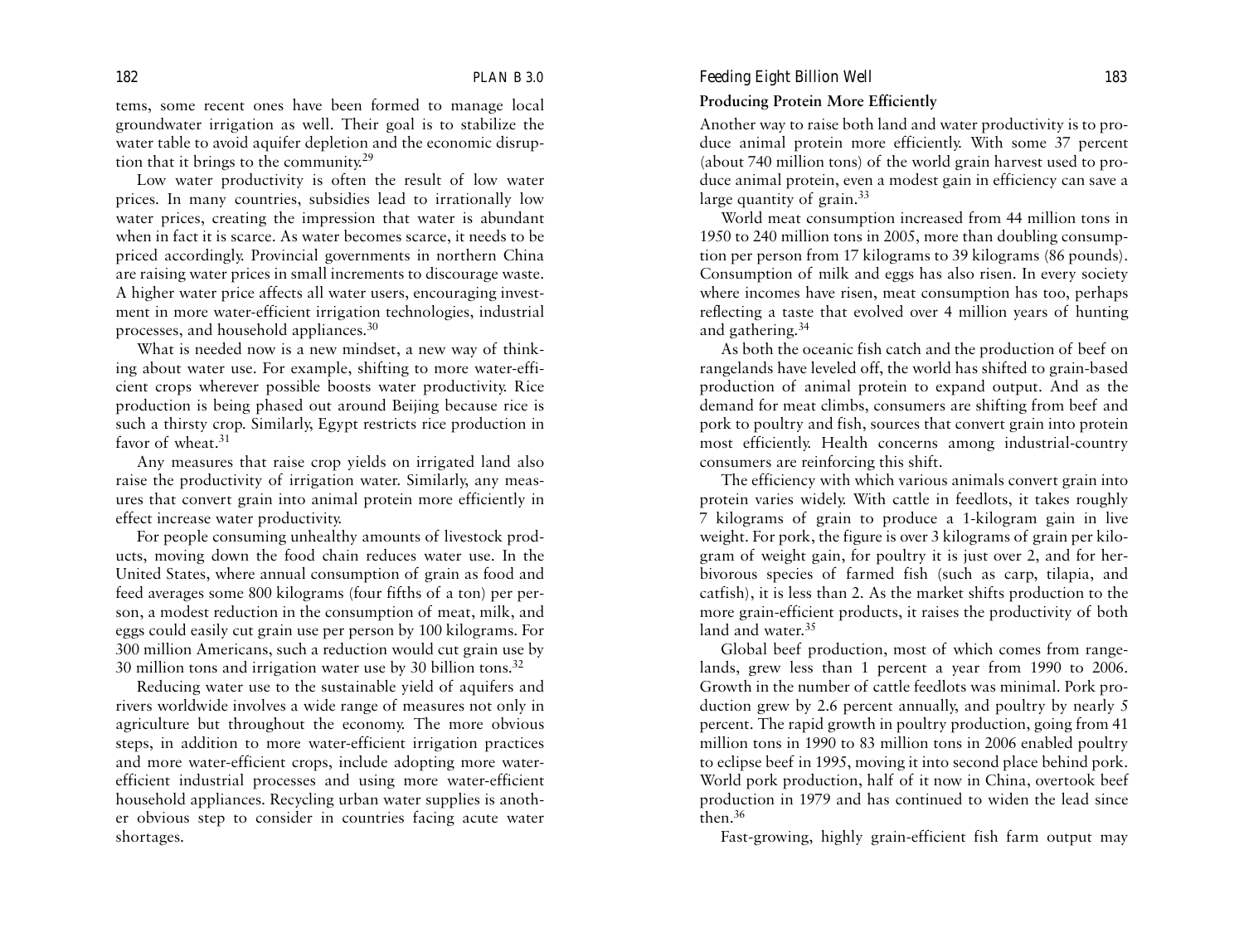also overtake beef production within the next decade or so. In fact, aquaculture has been the fastest-growing source of animal protein since 1990, largely because herbivorous fish convert feed into protein so efficiently. Aquacultural output expanded from 13 million tons in 1990 to 48 million tons in 2005, growing by more than 9 percent a year.<sup>37</sup>

Public attention has focused on aquacultural operations that are environmentally inefficient or disruptive, such as the farming of salmon, a carnivorous species, and shrimp. These operations account for 4.7 million tons of output, less than 10 percent of the global farmed fish total, but they are growing fast. Salmon are inefficient in that they are fed other fish, usually as fishmeal, which comes either from fish processing wastes or from low-value fish caught specifically for this purpose. Shrimp farming often involves the destruction of coastal mangrove forests to create areas for the shrimp.38

Worldwide, aquaculture is dominated by herbivorous species—mainly carp in China and India, but also catfish in the United States and tilapia in several countries—and shellfish. This is where the great growth potential for efficient animal protein production lies.

China, the world's leading producer, accounts for an astounding two thirds of global fish farm output. Aquacultural production in China is dominated by finfish (mostly carp), which are produced inland in freshwater ponds, lakes, reservoirs, and rice paddies, and by shellfish (mostly oysters, clams, and mussels), which are produced mostly in coastal regions.<sup>39</sup>

Over time, China has also developed a fish polyculture using four types of carp that feed at different levels of the food chain, in effect emulating natural aquatic ecosystems. Silver carp and bighead carp are filter feeders, eating phytoplankton and zooplankton respectively. The grass carp, as its name implies, feeds largely on vegetation, while the common carp is a bottom feeder, living on detritus. These four species thus form a small ecosystem, with each filling a particular niche. This multispecies system, which converts feed into high-quality protein with remarkable efficiency, allowed China to produce some 14 million tons of carp in 2005.<sup>40</sup>

While poultry production has grown rapidly in China, as in other developing countries, it has been dwarfed by the phenomenal growth of aquaculture. Today aquacultural output in China—at 30 million tons—is double that of poultry, making it the first major country where fish farming has eclipsed poultry farming.<sup>41</sup>

China's aquaculture is often integrated with agriculture, enabling farmers to use agricultural wastes, such as pig or duck manure, to fertilize ponds, thus stimulating the growth of plankton on which the fish feed. Fish polyculture, which commonly boosts pond productivity over that of monocultures by at least half, is widely practiced in both China and India.42

With incomes now rising in densely populated Asia, other countries are following China's aquacultural lead. Among them are Thailand and Viet Nam. Viet Nam, for example, devised a plan in 2001 of developing 700,000 hectares of land in the Mekong Delta for aquaculture, which now produces more than 1 million tons of fish and shrimp.<sup>43</sup>

In the United States, catfish, which require less than 2 kilograms of feed per kilogram of live weight, is the leading aquacultural product. U.S. annual catfish production of 600 million pounds (about two pounds per person) is concentrated in the South. Mississippi, with easily 60 percent of U.S. output, is the catfish capital of the world.44

When we think of soybeans in our daily diet, it is typically as tofu, veggie burgers, or other meat substitutes. But most of the world's fast-growing soybean harvest is consumed indirectly in the beef, pork, poultry, milk, eggs, and farmed fish that we eat. Although not a visible part of our diets, the incorporation of soybean meal into feed rations has revolutionized the world feed industry, greatly increasing the efficiency with which grain is converted into animal protein.45

In 2007, the world's farmers produced 222 million tons of soybeans—1 ton for every 9 tons of grain produced. Of this, some 20 million tons were consumed directly as tofu or meat substitutes. The bulk of the remaining 202 million tons, after some was saved for seed, was crushed in order to extract 37 million tons of soybean oil, separating it from the highly valued, high-protein meal.<sup>46</sup>

The 160 million or so tons of protein-rich soybean meal that remain after the oil is extracted is fed to cattle, pigs, chicken, and fish. Combining soybean meal with grain in roughly one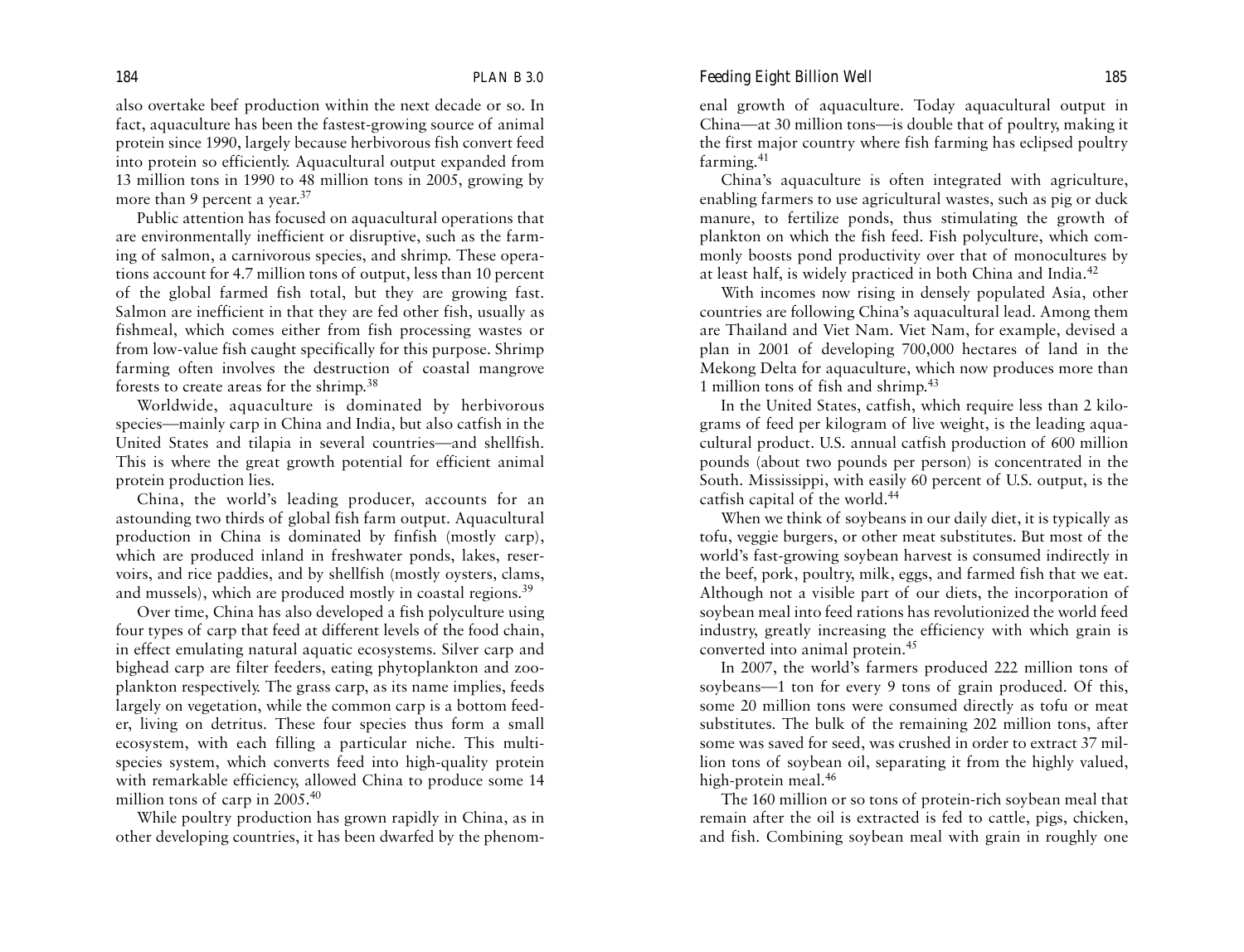part meal to four parts grain dramatically boosts the efficiency with which grain is converted into animal protein, sometimes nearly doubling it.47

The world's three largest meat producers—China, the United States, and Brazil—now all rely heavily on soybean meal as a protein supplement in feed rations.<sup>48</sup>

The use of soybean meal in livestock feed, poultry, and fish both replaces some grain in feed and increases the efficiency with which the remaining grain is converted into livestock products. This helps explain why the share of the world grain harvest used for feed has not increased over the last 20 years even though production of meat, milk, eggs, and farmed fish has climbed. It also explains why world soybean production has increased nearly 14-fold since 1950.49

Mounting pressures on land and water resources have led to the evolution of some promising new animal protein production systems that are based on roughage rather than grain, such as milk production in India. Since 1970, India's milk production has increased more than fourfold, jumping from 21 million to 96 million tons. In 1997 India overtook the United States to become the world's leading producer of milk and other dairy products.<sup>50</sup>

The spark for this explosive growth came in 1965 when an enterprising young Indian, Dr. Verghese Kurien, organized the National Dairy Development Board, an umbrella organization of dairy cooperatives. The dairy coop's principal purpose was to market the milk from tiny herds that typically averaged two to three cows each, providing the link between the growing market for dairy products and the millions of village families who had only a small marketable surplus.<sup>51</sup>

Creating the market for milk spurred the fourfold growth in output. In a country where protein shortages stunt the growth of so many children, expanding the milk supply from less than half a cup per person a day 30 years ago to one cup today represents a major advance.<sup>52</sup>

What is so remarkable is that India has built the world's largest dairy industry almost entirely on roughage—wheat straw, rice straw, corn stalks, and grass gathered from the roadside. Even so, the value of the milk produced each year now exceeds that of the rice harvest.<sup>53</sup>

A second new protein production model, one that also relies

on ruminants and roughage, has evolved in four provinces in eastern China—Hebei, Shangdong, Henan, and Anhui—where double cropping of winter wheat and corn is common. Although wheat straw and cornstalks are often used as fuel for cooking, villagers are shifting to other sources of energy for this, which lets them feed the straw and cornstalks to cattle. Supplementing this roughage with small amounts of nitrogen in the form of urea allows the microflora in the complex fourstomach digestive system of cattle to convert roughage into animal protein more efficiently.54

These four crop-producing provinces in China, dubbed the Beef Belt by officials, use crop residues to produce much more beef than the vast grazing provinces in the northwest do. The use of crop residues to produce milk in India and beef in China lets farmers reap a second harvest from the original grain crop, thus boosting both land and water productivity.<sup>55</sup>

Although these new protein models have evolved in India and China, both densely populated countries, similar systems can be adopted in other countries as population pressures intensify, as demand for meat and milk increases, and as farmers seek new ways to convert plant products into animal protein.

The world desperately needs more new protein production techniques such as these. Meat consumption is growing twice as fast as population, egg consumption is growing nearly three times as fast, and growth in the demand for fish—both from the oceans and from fish farms—is also outpacing that of population.<sup>56</sup>

While the world has had many years of experience in feeding an additional 70 million people each year, it has no experience with some 5 billion people striving to move up the food chain at the same time. For a sense of what this translates into, consider what has happened in China, where record economic growth has in effect telescoped history, showing how diets change when incomes rise rapidly. As recently as 1978, meat consumption in China consisted mostly of modest amounts of pork. Since then, consumption of meat—pork, beef, poultry, and mutton—has climbed severalfold, pushing China's total meat consumption far above that of the United States.<sup>57</sup>

While diversifying diets has dramatically improved nutrition in China, in most of the developing world nutritional disorders remain. For example, half the women in the developing world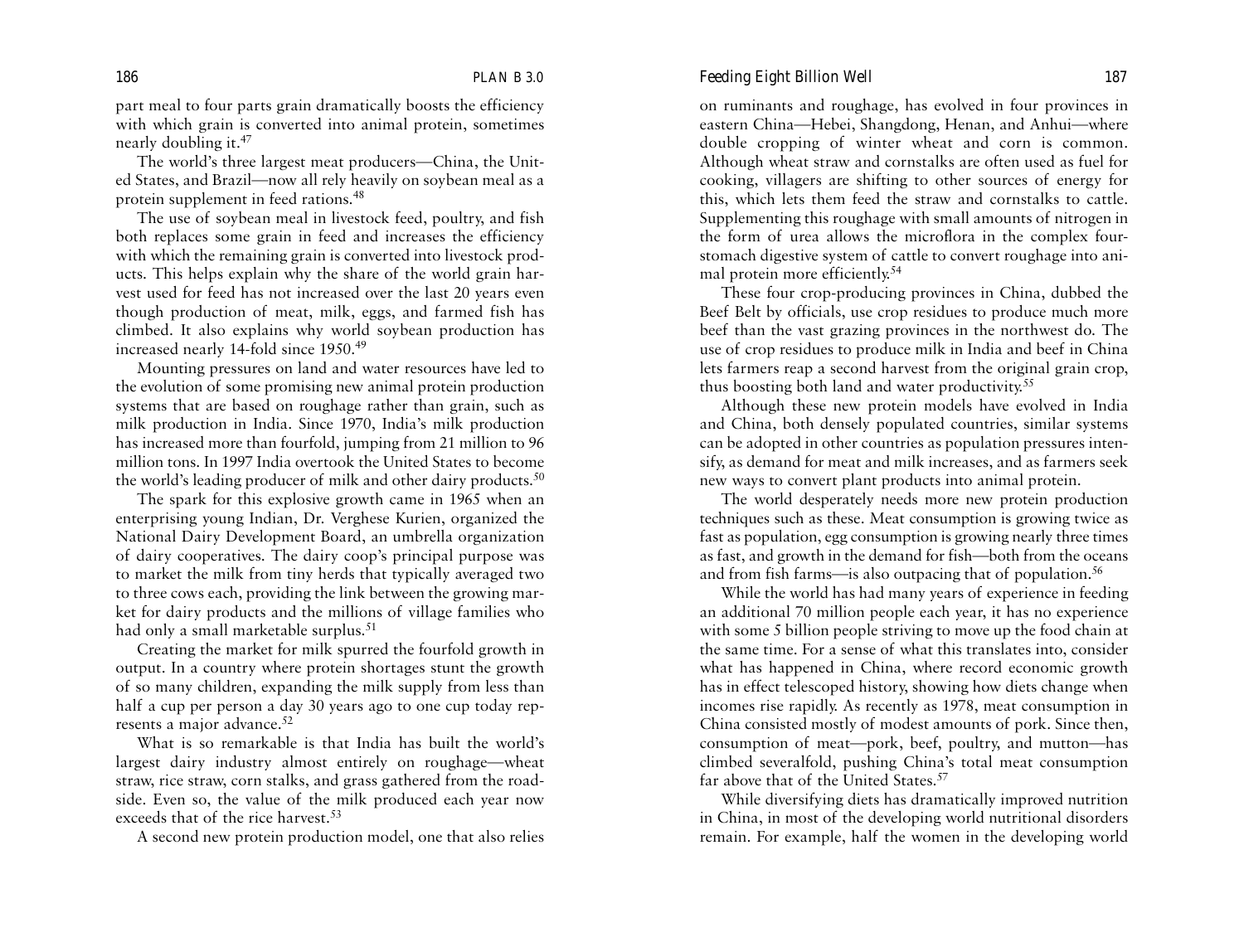suffer from anemia, the world's most common nutritional deficiency. Diets high in starchy food and low in iron-rich foods, such as leafy green vegetables, shellfish, nuts, and red meat lead to insufficient iron in the diet, which in turn leads to low birthweights and high infant and maternal mortality.<sup>58</sup>

Encouragingly, a decade of research by the Canadian-based Micronutrient Initiative has succeeded in fortifying salt with iodine and iron together. Just as iodine fortification of salt eliminated iodine deficiency diseases, so, too, can the addition of iron eliminate iron deficiency diseases. This double-fortified salt is being introduced initially in India, Kenya, and Nigeria. The prospect of eliminating iron deficiency disorders at an annual cost of  $20¢$  per person is one of the most exciting new options for improving the human condition in this new century.<sup>59</sup>

#### **Moving Down the Food Chain**

One of the questions I am most often asked is, "How many people can the earth support?" I answer with another question: "At what level of food consumption?" Using round numbers, at the U.S. level of 800 kilograms of grain per person annually for food and feed, the 2-billion-ton annual world harvest of grain would support 2.5 billion people. At the Italian level of consumption of close to 400 kilograms, the current harvest would support 5 billion people. At the 200 kilograms of grain consumed by the average Indian, it would support a population of 10 billion.<sup>60</sup>

In every society where incomes rise, people move up the food chain, eating more animal protein as beef, pork, poultry, milk, eggs, and seafood. The mix of animal products varies with geography and culture, but the shift to more livestock products as purchasing power increases appears to be universal.

As consumption of livestock products, poultry, and farmed fish rises, grain use per person also rises. Of the roughly 800 kilograms of grain consumed per person each year in the United States, about 100 kilograms is eaten directly as bread, pasta, and breakfast cereals, while the bulk of the grain is consumed indirectly in the form of livestock and poultry products. By contrast, in India, where people consume just under 200 kilograms of grain per year, or roughly a pound per day, nearly all grain is eaten directly to satisfy basic food energy needs. Little is available for conversion into livestock products.<sup>61</sup>

#### *Feeding Eight Billion Well 189*

Of the three countries just cited, life expectancy is highest in Italy even though U.S. medical expenditures per person are much higher. People who live very low or very high on the food chain do not live as long as those in an intermediate position. Those consuming a Mediterranean type diet that includes meat, cheese, and seafood, but all in moderation, are healthier and live longer. People living high on the food chain, such as Americans or Canadians, can improve their health by moving down the food chain. For those who live in low-income countries like India, where a starchy staple such as rice can supply 60 percent or more of total caloric intake, eating more protein-rich foods can improve health and raise life expectancy.62

In agriculture we often look at how climate affects the food supply but not at how what we eat affects climate. While we understand rather well the link between climate change and the fuel efficiency of the cars we buy, we do not have a comparable understanding of the climate effect of various dietary options. Gidon Eshel and Pamela A. Martin of the University of Chicago have addressed this issue. They begin by noting that the energy used in the food economy to provide the typical American diet and that used for personal transportation are roughly the same. In fact, the range between the more and less carbonintensive transportation options and dietary options is each about 4 to 1. With cars, the Toyota Prius, a gas-electric hybrid, uses scarcely one fourth as much fuel as a Chevrolet Suburban SUV. Similarly with diets, a plant-based diet requires roughly one fourth as much energy as a diet rich in red meat. Shifting from a diet rich in red meat to a plant-based diet cuts greenhouse gas emissions as much as shifting from a Suburban SUV to a Prius. <sup>63</sup>

The inclusion of soybean meal in feed rations to convert grain into animal protein more efficiently, the shift by consumers to more grain-efficient forms of animal protein, and the movement of consumers down the food chain all can help reduce the demand for land, water, and fertilizer. This reduces carbon emissions and thus helps to stabilize climate as well.

#### **Action on Many Fronts**

At this writing in early October 2007, the food prospect does not look particularly promising. Grain prices in recent days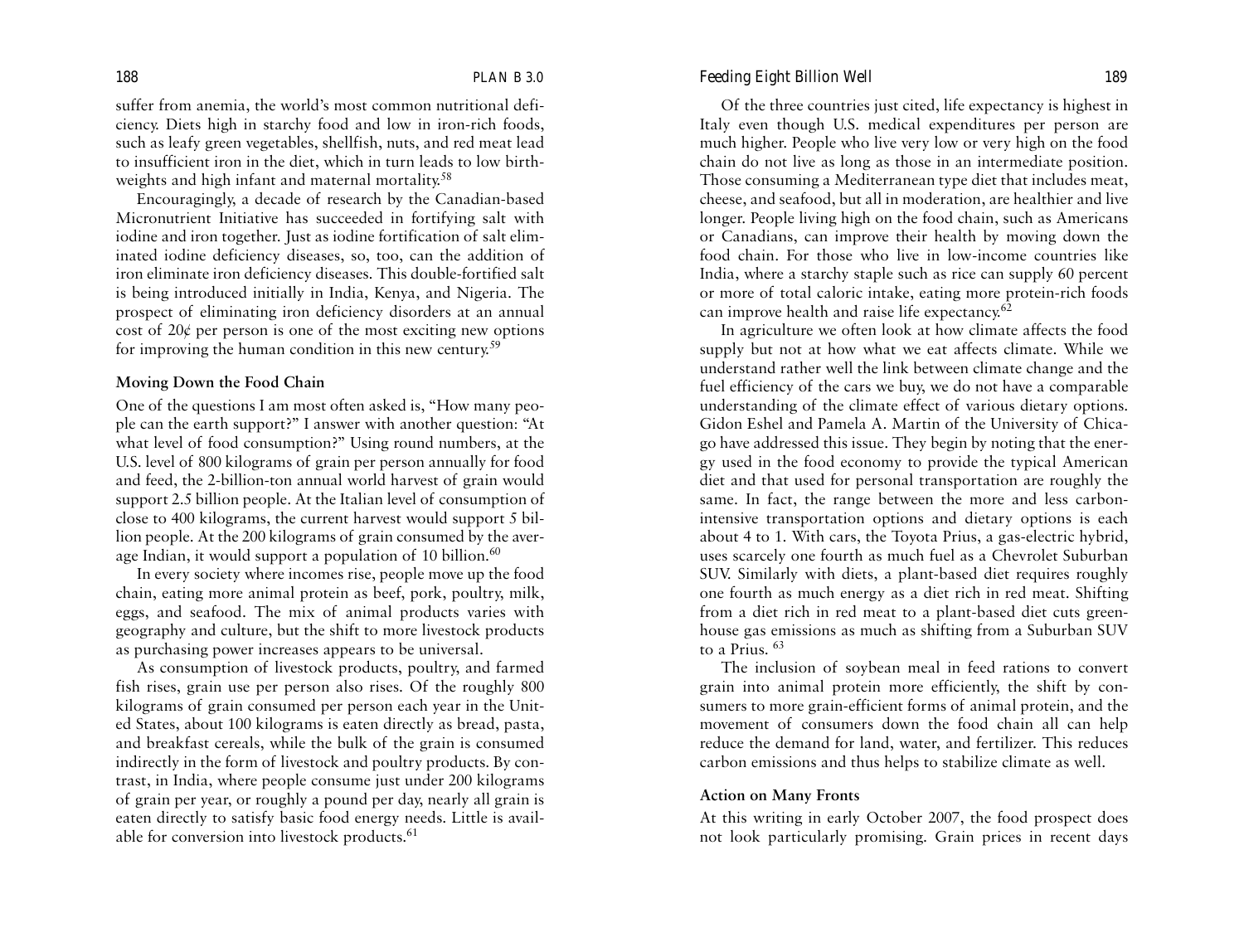*Feeding Eight Billion Well 191*

have reached historic highs. Wheat has gone over \$9 a bushel for the first time in history—more than double the figure a year earlier. International food aid flows are being slashed as rising grain prices collide with fixed budgets.<sup>64</sup>

If we continue with business-as-usual, the number of hungry people will soar. More and more, those on the lower rungs of the global economic ladder are losing their tenuous grip and are beginning to fall off. Cheap food may now be history.

Historically, the responsibility for food security rested largely with the Ministry of Agriculture. During the last half of the last century, ensuring adequate supplies of grain in the world market at a time of surplus production capacity was a relatively simple matter. Whenever the world grain harvest fell short and prices started to rise, the U.S. Department of Agriculture would return to production the cropland that had been idled under commodity-supply management programs, thus boosting output and stabilizing prices. This era ended in 1996 when the United States discontinued its annual cropland set-aside program.<sup>65</sup>

Now in our overpopulated, climate-changing, water-scarce world, food security is a matter for the entire society and for all government ministries. Since hunger is almost always the result of poverty, eradicating hunger depends on eradicating poverty. And where populations are outrunning their land and water resources, eradicating hunger also depends on stabilizing population. Our Plan B goal is to stabilize world population by 2040 at the 8-billion level. This will not be easy, but the alternative may be a halt in population growth because of rising mortality.

The new reality is that the Ministry of Energy may have a greater influence on future food security than the Ministry of Agriculture. The principal threat to food security today is climate change from the burning of fossil fuels. It is the Ministry of Energy's responsibility to minimize crop-withering heat waves, to prevent the melting of the glaciers that feed Asia's major rivers during the dry season, and to prevent the ice sheet melting that would inundate the river deltas and floodplains that produce much of the Asian rice harvest.

And where water is often a more serious constraint on expanding food production than land, it will be up to the Ministry of Water Resources to do everything possible to raise the efficiency of water use. With water, as with energy, the principal opportunities now are on the demand side in increasing wateruse efficiency, not on expanding the supply.

In a world where cropland is scarce and becoming more so, decisions made in the Ministry of Transportation on whether to develop auto-centered systems or more-diversified transport systems that are less land-intensive, including light rail, buses, and bicycles, will directly affect world food security. Transportation policies that diversify transport systems and reduce fossil fuel use will also help stabilize climate.

Decisions made by governments on the production of cropbased automotive fuels are already affecting grain supplies and prices. Given the turmoil in world grain markets in late 2007, it is time for the U.S. government to place a moratorium on the licensing of any more grain-based ethanol distilleries.

And finally, we have a role to play as individuals. Whether we bike or drive to work will affect carbon emissions, climate change, and food security. The size of the car we drive to the supermarket may affect the size of the bill at the supermarket checkout counter. If we are living high on the food chain, we can move down, improving our health while helping to stabilize climate. Food security is something in which we all have a stake—and a responsibility.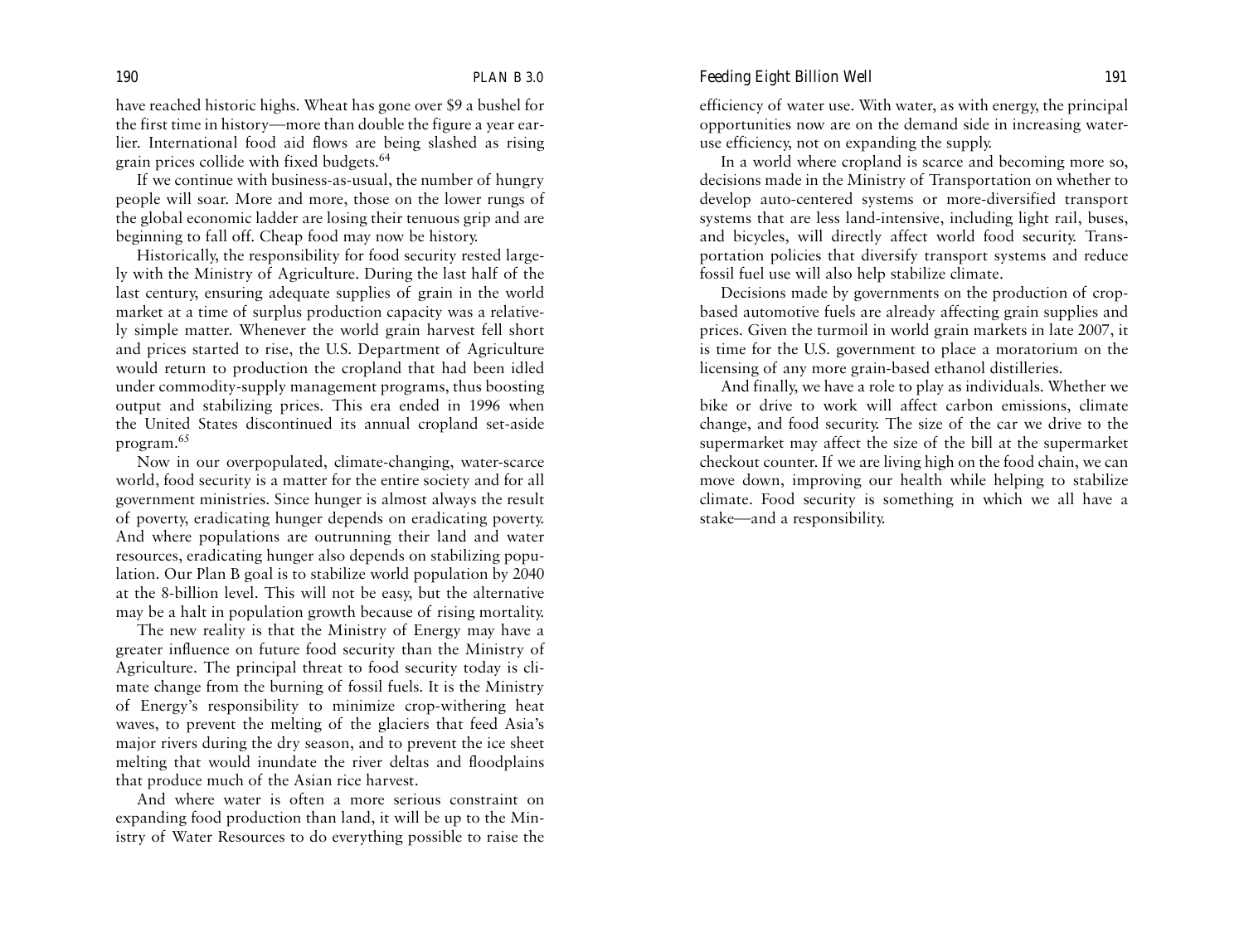#### *Designing Cities for People 193*

The world's cities are facing unprecedented problems. In Mexico City, Tehran, Kolkata, Bangkok, Shanghai, and hundreds of other cities, the air is no longer safe to breathe. In some cities, the air is so polluted that breathing is equivalent to smoking two packs of cigarettes per day. Respiratory illnesses are rampant. In the United States, the number of hours commuters spend sitting in traffic-congested streets and highways climbs higher each year, raising frustration levels.<sup>4</sup>

In response to these conditions, we are seeing the emergence of a new urbanism, a planning philosophy that environmentalist Francesca Lyman says "seeks to revive the traditional city planning of an era when cities were designed around human beings instead of automobiles." One of the most remarkable modern urban transformations has occurred in Bogotá, Colombia, where Enrique Peñalosa served as Mayor for three years. When he took office in 1998 he did not ask how life could be improved for the 30 percent who owned cars; he wanted to know what could be done for the 70 percent—the majority who did not own cars. $5$ 

Peñalosa realized that a city that has a pleasant environment for children and the elderly would work for everyone. In just a few years, he transformed the quality of urban life with his vision of a city designed for people. Under his leadership, the city banned the parking of cars on sidewalks, created or renovated 1,200 parks, introduced a highly successful bus-based rapid transit system, built hundreds of kilometers of bicycle paths and pedestrian streets, reduced rush hour traffic by 40 percent, planted 100,000 trees, and involved local citizens directly in the improvement of their neighborhoods. In doing this, he created a sense of civic pride among the city's 8 million residents, making the streets of Bogotá in this strife-torn country safer than those in Washington, D.C.<sup>6</sup>

Peñalosa observes that "high quality public pedestrian space in general and parks in particular are evidence of a true democracy at work." He further observes: "Parks and public space are also important to a democratic society because they are the only places where people meet as equals....In a city, parks are as

## **10**

# *Designing Cities for People*

As I was being driven through Tel Aviv from my hotel to a conference center a few years ago, I could not help but note the overwhelming presence of cars and parking lots. It was obvious that Tel Aviv, expanding from a small settlement a half-century ago to a city of some 3 million today, had evolved during the automobile era. It occurred to me that the ratio of parks to parking lots may be the best single indicator of the livability of a city—an indication of whether the city is designed for people or for cars.<sup>1</sup>

Tel Aviv is not the world's only fast-growing city. Urbanization is the second dominant demographic trend of our time, after population growth itself. In 1900, 150 million people lived in cities. By 2000, it was 2.8 billion people, a 19-fold increase. As of 2008, more than half of us are living in cities—making us, for the first time, an urban species.<sup>2</sup>

In 1900 there were only a handful of cities with a million people. Today 414 cities have at least that many inhabitants. And there are 20 megacities with 10 million or more residents. Tokyo, with 35 million residents, has more people than all of Canada. Mexico City's population of 19 million is nearly equal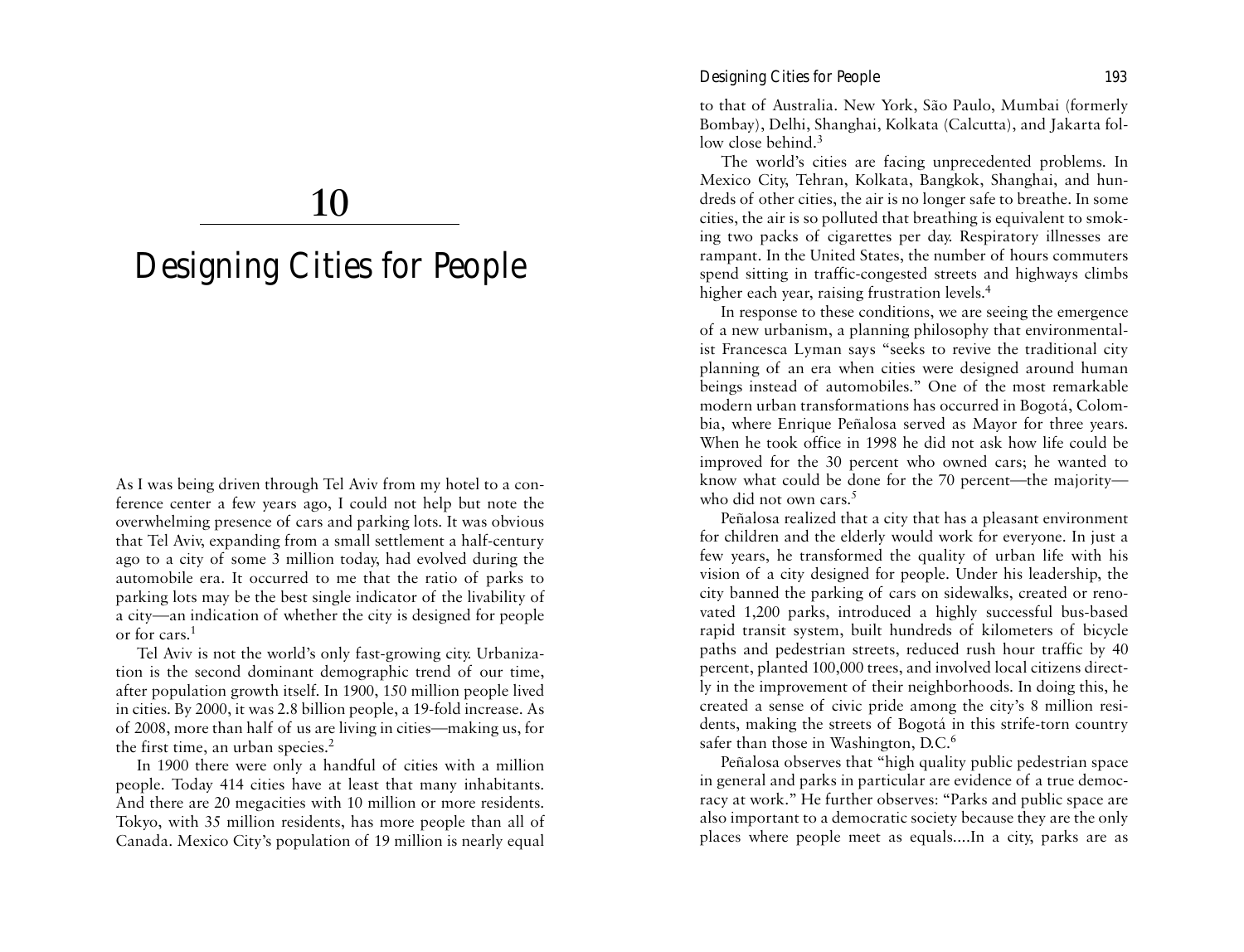essential to the physical and emotional health of a city as the water supply." He notes this is not obvious from most city budgets, where parks are deemed a luxury. By contrast, "roads, the public space for cars, receive infinitely more resources and less budget cuts than parks, the public space for children. Why," he asks, "are the public spaces for cars deemed more important than the public spaces for children?"7

In espousing this new urban philosophy, Peñalosa is not alone. Now government planners everywhere are experimenting, seeking ways to design cities for people not cars. Cars promise mobility, and they provide it in a largely rural setting. But in an urbanizing world there is an inherent conflict between the automobile and the city. After a point, as their numbers multiply, automobiles provide not mobility but immobility.8

Some cities in industrial and developing countries alike are dramatically increasing urban mobility by moving away from the car. Jaime Lerner, the former mayor of Curitiba, Brazil, was one of the first to design and adopt an alternative transportation system, one that does not mimic those in the West but that is inexpensive and commuter-friendly. Since 1974 Curitiba's transportation system has been totally restructured. Although 40 percent of the people own cars, these play a minor role in urban transport. Busing, biking, and walking totally dominate, with more than half of all trips in the city by bus. The city's population has tripled since 1974, but its car traffic has declined by a remarkable 30 percent.<sup>9</sup>

#### **The Ecology of Cities**

Cities require a concentration of food, water, energy, and materials that nature cannot provide. Collecting these masses of materials and then dispersing them in the form of garbage, sewage, and pollutants in air and water is challenging city managers everywhere.

The evolution of modern cities was tied to advances in transport, initially for ships and trains, but it was the internal combustion engine combined with cheap oil that provided the mobility of people and freight that fueled the phenomenal urban growth of the twentieth century.

Early cities relied on food and water from the surrounding countryside, but today cities often depend on distant sources for

basic amenities. Los Angeles, for example, draws much of its water from the Colorado River, some 970 kilometers (600 miles) away. Mexico City's burgeoning population, living at an altitude of 3,000 meters, must now depend on the costly pumping of water from 150 kilometers away and must lift it 1,000 meters or more to augment its inadequate water supplies. Beijing is planning to draw water from the Yangtze River basin some 1,200 kilometers away.<sup>10</sup>

Food comes from even greater distances, as is illustrated by Tokyo. While the city still gets its rice from the highly productive farmers in Japan, with their land carefully protected by government policy, its wheat comes largely from the Great Plains of North America and from Australia. Its corn supply comes largely from the U.S. Midwest. Soybeans come from the U.S. Midwest and the Brazilian *cerrado*. 11

The very oil used to move resources into and out of cities often comes from distant oil fields. Rising oil prices will affect cities, but they will affect even more the suburbs that many cities have spawned. The growing scarcity of water and the high cost of the energy invested in transporting water over long distances may itself begin to constrain the growth of some cities.

Against this backdrop, Richard Register, author of *Ecocities: Rebuilding Cities in Balance with Nature*, says it is time to fundamentally rethink the design of cities. He agrees with Peñalosa that cities should be designed for people, not for cars. He goes even further, talking about pedestrian cities—communities designed so that people do not need cars because they can walk wherever they need to go or take public transportation.<sup>12</sup>

Register says that a city should be seen as a functioning system not in terms of its parts but in terms of its whole. He also makes a convincing case that cities should be integrated into local ecosystems rather than imposed on them.<sup>13</sup>

He describes with pride an after-the-fact integration into the local ecosystem of San Luis Obispo, a California town of 43,000 north of Los Angeles: "[It] has a beautiful creek restoration project with several streets and through-building passageways lined with shops that connect to the town's main commercial street, and people love it. Before closing a street, turning a small parking lot into a park, restoring the creek and making the main street easily accessible to the 'nature' corridor,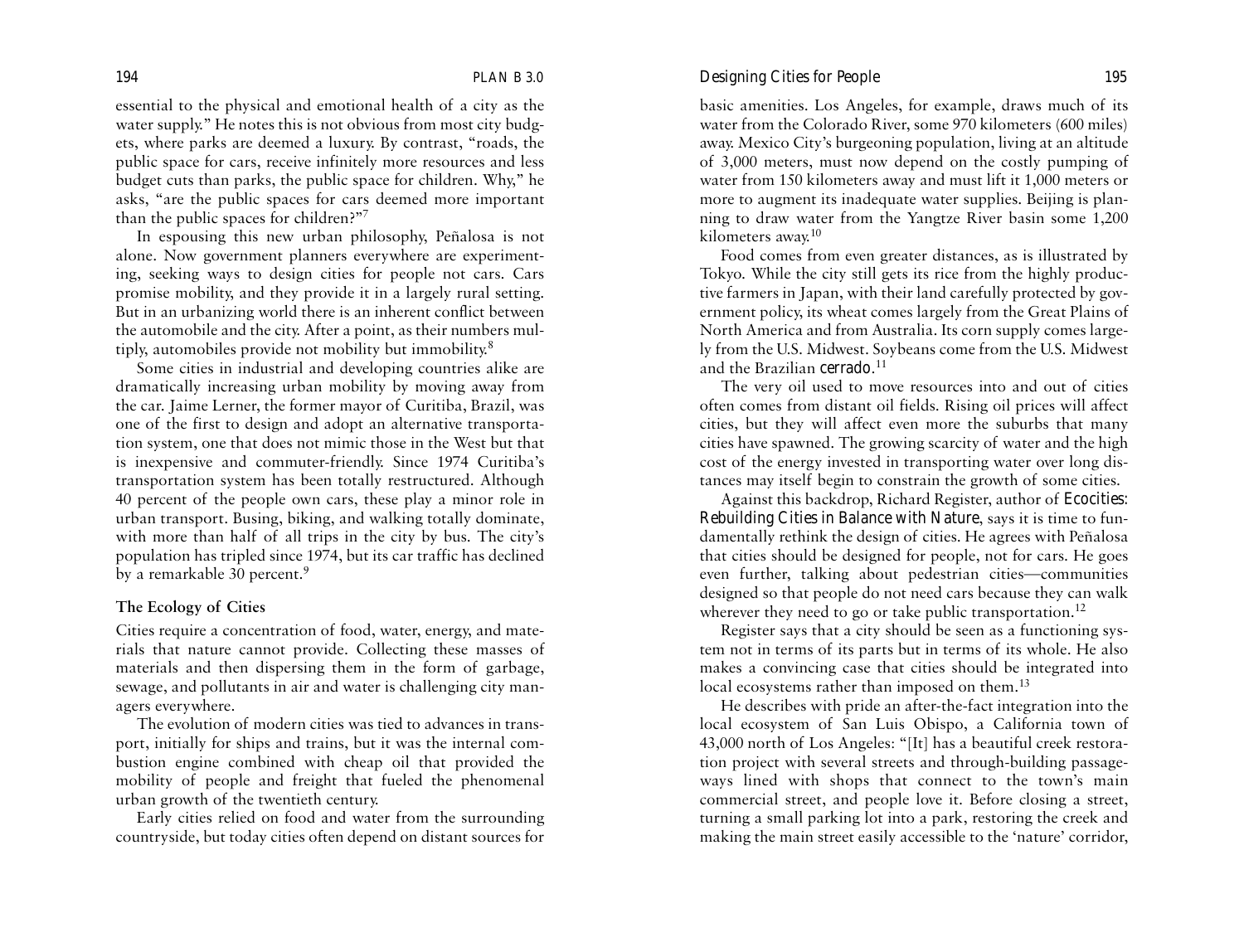*196 PLAN B 3.0 Designing Cities for People 197*

that is, the creek, the downtown had a 40 percent vacancy rate in the storefronts, and now it has zero. Of course it's popular. You sit at your restaurant by the creek...where fresh breezes rustle the trees in a world undisturbed by car noise and blasting exhaust."14

For Register, the design of the city and its buildings become a part of the local landscape, capitalizing on the local ecology. For example, buildings can be designed to be heated and cooled by nature as much as possible. Urban fresh fruit and vegetable production will expand into vacant lots and onto rooftops as oil prices rise. Cities can largely live on recycled water that is cleaned and used again and again. The "flush and forget" water system will become too costly for many water-short cities in a world after peak oil.<sup>15</sup>

In a world of land, water, and energy scarcity, the cost of each will increase substantially, shifting the terms of trade between the countryside and cities. Ever since the beginning of the Industrial Revolution, the terms of trade have favored cities because they control capital and technology, the scarce resources. But if land and water become the scarcest resources, then people in rural areas who control them may sometimes have the upper hand. With a Plan B economy based on renewable energy, a disproportionate share of that energy, particularly wind and plant-based energy, will come from nearby rural areas.16

#### **Redesigning Urban Transport**

Urban transport systems based on a combination of rail lines, bus lines, bicycle pathways, and pedestrian walkways offer the best of all possible worlds in providing mobility, low-cost transportation, and a healthy urban environment.

A rail system provides the foundation for a city's transportation system. Rails are geographically fixed, providing a permanent means of transportation that people can count on. Once in place, the nodes on such a system become the obvious places to concentrate office buildings, high-rise apartment buildings, and shops.

Whether the best fit is underground rail, light-rail surface systems, or both depends in part on city size and geography. Megacities regularly turn to underground rail systems to provide mobility. For cities of intermediate size, light rail is often an attractive option.

As noted earlier, some of the most innovative public transportation systems, those that shift huge numbers of people from cars into buses, have been developed in Curitiba and Bogotá. The success of Bogotá's bus rapid transit (BRT) system, TransMilenio, which uses special express lanes to move people quickly through the city, is being replicated not only in six other Colombian cities but elsewhere too: Mexico City, São Paulo, Hanoi, Seoul, Taipei, and Quito. In China, Beijing is one of 20 cities developing BRT systems.17

Several cities in Africa are also planning BRT systems. Even industrial-country cities such as Ottawa, Toronto, Minneapolis, Las Vegas, and—much to everyone's delight—Los Angeles have launched or are now considering BRT systems.18

Some cities are reducing traffic congestion and air pollution by charging cars to enter the city. Singapore, long a leader in urban transport innovation, has imposed a tax on all roads leading into the city center. Electronic sensors identify each car and then debit the owner's credit card. This system has reduced the number of automobiles in Singapore, providing its residents with both more mobility and cleaner air.<sup>19</sup>

Singapore has been joined by three Norwegian cities—Oslo, Bergen, and Trondheim—as well as London and Stockholm. In London—where the average speed of an automobile a few years ago was comparable to that of a horse-drawn carriage a century ago—a congestion fee was adopted in early 2003. The initial  $£5$  (\$10) charge on all motorists driving into the center city between 7 a.m. and 6:30 p.m. immediately reduced the number of vehicles, permitting traffic to flow more freely while cutting pollution and noise.<sup>20</sup>

In the first year after the new tax was introduced, the number of people using buses to travel into the central city climbed by 38 percent, delays dropped by 30 percent, and vehicle speeds on key thoroughfares increased by 21 percent. Since the congestion charge was adopted, the daily flow of cars and minicabs into central London during peak hours has been reduced by 70,000, a drop of 36 percent, while the number of bicycles has increased by 50 percent.<sup>21</sup>

In July 2005, the congestion fee was raised to £8 (\$16). With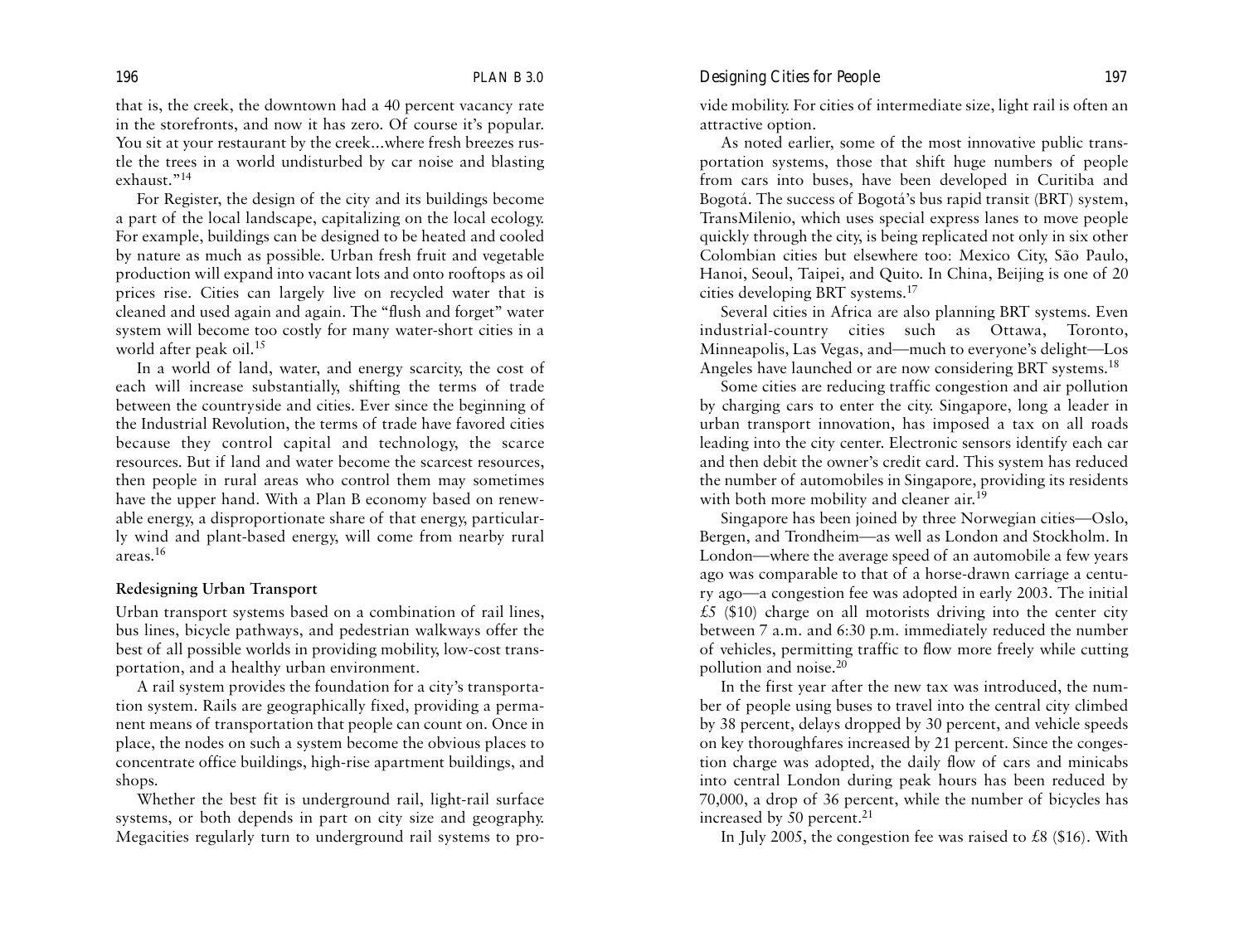much of the revenue from the congestion fee being used to upgrade and expand the bus system, Londoners are continuing to shift from cars to buses.<sup>22</sup>

In July 2007, Milan announced it would impose a "pollution charge" of \$14 on vehicles entering its historic center in daytime hours during the week. Other cites now considering similar measures include New York, São Paulo, San Francisco, and Barcelona.23

Paris Mayor Bertrand Delanoë, who was elected in 2001, faced some of Europe's worst traffic congestion and air pollution. He decided traffic would have to be cut 40 percent by 2020. The first step was to invest in better transit in outlying regions to ensure that everyone in the greater Paris area had access to high-quality public transit. The next step was to create express lanes on main thoroughfares for buses and bicycles, thus reducing the number of lanes for cars. As bus speeds increased, more people used this form of transportation.24

A third initiative in Paris was the establishment of a city bicycle rental program that by the end of 2007 was to have 20,600 bikes available at 1,450 docking stations throughout the city. Access to the bikes is by credit card, with a choice of daily, weekly, or annual rates ranging from just over \$1 per day to \$40 per year. Based on the first few months, the bicycles are proving to be immensely popular. Patrick Allin, a 38-year-old Parisian and an enthusiastic user of the bikes, says they are great for conversation: "We are no longer all alone in our cars—we are sharing. It's really changed the atmosphere here; people chat at the stations and even at traffic lights. $\frac{1}{25}$ 

In writing about the program in the *New York Times*, Serge Schmemann draws a "lesson for all big cities: this is an idea whose time has come." At this point Mayor Delanoë is well along on his goal of cutting car traffic by 40 percent and carbon emissions by a similar amount.<sup>26</sup>

The United States, which has lagged far behind Europe in developing diversified urban transport systems, is being swept by a "complete streets" movement, an effort to ensure that streets are friendly to pedestrians and bicycles as well as to cars. Many American communities lack sidewalks and bike lanes, making it difficult for pedestrians and cyclists to get around safely, particularly where streets are heavily traveled. In Charlotte, North Carolina, transportation planning manager Norm Steinman says: "We didn't build sidewalks here for 50 years. Streets designed by traffic engineers in the '60s, '70s, '80s, and '90s were mostly for autos."27

This cars-only model is being challenged by the National Complete Streets Coalition, a powerful assemblage of citizen groups including the million-member-strong Natural Resources Defense Council, AARP (an organization of 38 million older Americans), and numerous local and national cycling organizations. The "complete streets" movement is the product of a "perfect storm of issues coming together," says Randy Neufeld, coordinator of the Chicagoland Bicycle Federation's "Healthy Streets Campaign." Among these issues are concern over the obesity epidemic, rising gasoline prices, the urgent need to cut carbon emissions, air pollution, and the mobility constraints on aging baby boomers. The elderly who live in urban areas without sidewalks and who no longer drive are effectively imprisoned in their own homes.28

The National Complete Streets Coalition, headed by Barbara McCann, reports that as of July 2007, "complete streets" policies are in place in 14 states and 52 cities. Two of the country's most populous states, California and Illinois, are expected to join the group. One reason states have become interested in passing such legislation is the realization that designing bike paths, sidewalks, and other such amenities into a project from the beginning is more efficient and less costly than adding them later. As McCann notes, it is "cheaper to do it right the first time." This is why Senator Tom Harkin of Iowa is reportedly interested in sponsoring a "complete streets" bill in the U.S. Congress.<sup>29</sup>

Countries that have well-developed urban transit systems and a mature bicycle infrastructure are much better positioned to withstand the stresses of a downturn in world oil production than are countries whose only transport option is the car. With a full array of walking and biking options, the number of trips by car can easily be cut by 10–20 percent.30

The bicycle, a form of personal transportation, has many attractions. It alleviates congestion, lowers air pollution, reduces obesity, increases physical fitness, does not emit climate-disrupting carbon dioxide, and has a price within reach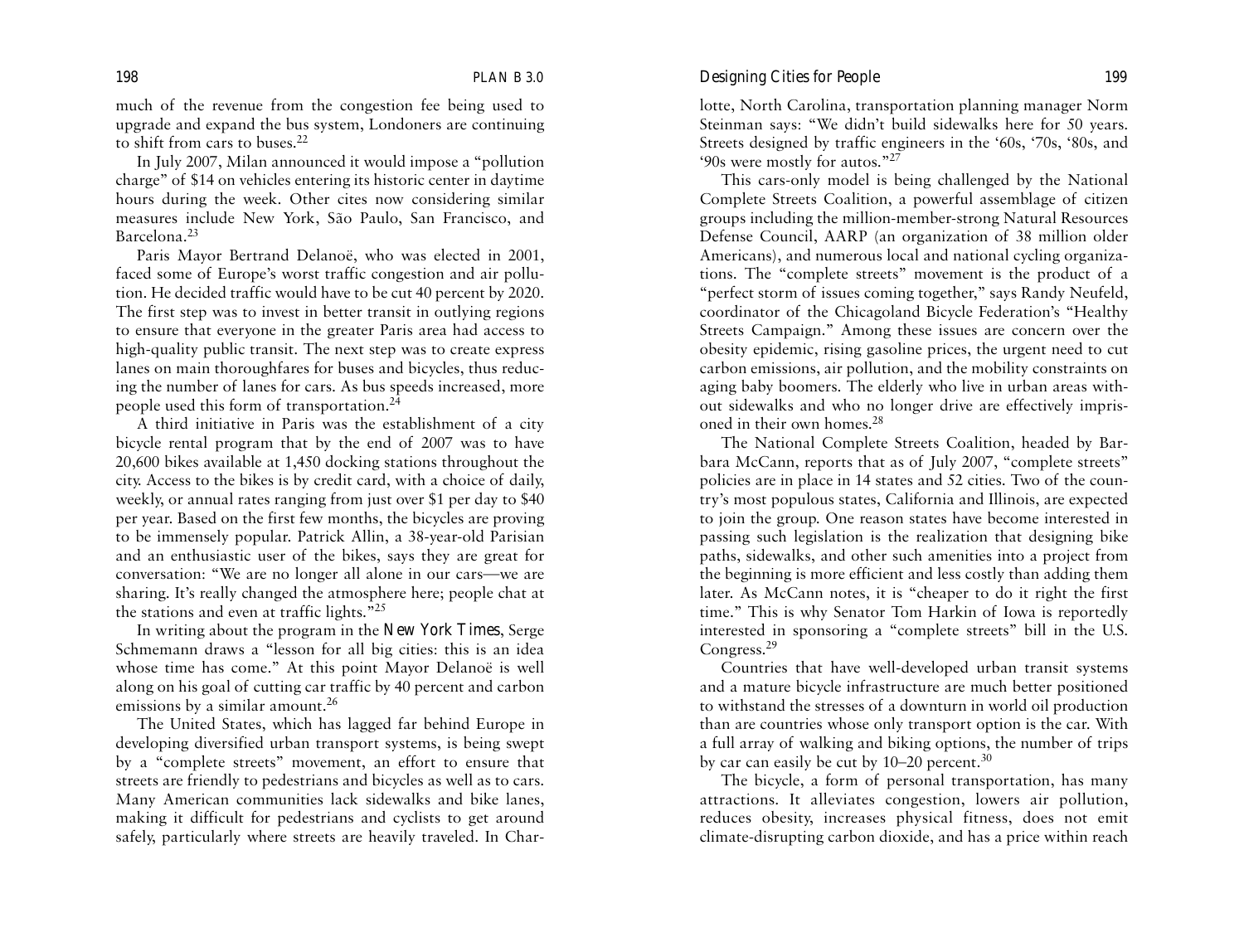### *Designing Cities for People 201*

for the billions of people who cannot afford an automobile. Bicycles increase mobility while reducing congestion and the area of land paved over. Six bicycles can typically fit into the road space used by one car. For parking, the advantage is even greater, with 20 bicycles occupying the space required to park a car.<sup>31</sup>

The bicycle is not only a flexible means of transportation; it is an ideal way of restoring a balance between caloric intake and expenditure. The opportunity to exercise is valuable in its own right. Regular exercise of the sort provided by cycling to work reduces cardiovascular disease, osteoporosis, and arthritis and it strengthens the immune system.

Few methods of reducing carbon emissions are as effective as substituting a bicycle for a car on short trips. A bicycle is a marvel of engineering efficiency, one where an investment in 22 pounds of metal and rubber boosts the efficiency of individual mobility by a factor of three. On my bike I estimate that I get easily 7 miles per potato. An automobile, which requires at least a ton of material to transport one person, is extraordinarily inefficient by comparison.

The capacity of the bicycle to provide mobility for lowincome populations was dramatically demonstrated in China. In 1976, this country produced 6 million bicycles. After the reforms in 1978 that led to an open market economy and rapidly rising incomes, bicycle production started climbing, reaching close to 70 million in 2006. The surge to 500 million bicycle owners in China since 1978 provided the greatest increase in human mobility in history. Bicycles took over rural roads and city streets. Although China's 9 million passenger cars, and the urban congestion they cause, get a lot of attention, it is bicycles that provide personal mobility for hundreds of millions of Chinese.32

Many cities are turning to bicycles for various uses. In the United States, nearly 75 percent of police departments serving populations of 50,000 or more now have routine patrols by bicycle. Officers on bikes are more productive in cities partly because they are more mobile and can reach the scene of an accident or crime more quickly and more quietly than officers in cars. They typically make 50 percent more arrests per day than officers in squad cars. Fiscally, the cost of operating a bicycle is trivial compared with that of a police car.33

Bicycle messenger services are common in the world's larger cities simply because they deliver small parcels more quickly than cars can and at a lower cost. As e-commerce expands, the need for quick, reliable, urban delivery services is escalating. For Internet marketing firms, quick delivery wins more customers. In New York an estimated 300 bicycle messenger firms compete for \$700 million worth of business annually.34

The key to realizing the potential of the bicycle is to create a bicycle-friendly transport system. This means providing both bicycle trails and designated street lanes for bicycles. Among the industrial-country leaders in designing bicycle-friendly transport systems are the Dutch, the Danes, and the Germans.<sup>35</sup>

The Netherlands, the unquestioned leader among industrial countries in encouraging bicycle use, has incorporated a vision of the role of bicycles into a Bicycle Master Plan. In addition to creating bike lanes and trails in all its cities, the system also often gives cyclists the advantage over motorists in right-of-way and at traffic lights. Some traffic signals permit cyclists to move out before cars. Roughly 30 percent of all urban trips in the Netherlands are on bicycle. This compares with 1 percent in the United States.36

Within the Netherlands, a nongovernmental group called Interface for Cycling Expertise (I-ce) has been formed to share the Dutch experience in designing a modern transport system that prominently features bicycles. It is working with groups in Brazil, Colombia, Ghana, India, Kenya, South Africa, Sri Lanka, Tanzania, and Uganda to facilitate bicycle use. Roelof Wittink, head of I-ce, observes, "If you plan only for cars then drivers will feel like the King of the Road. This reinforces the attitude that the bicycle is backward and used only by the poor. But if you plan for bicycles it changes the public attitude."<sup>37</sup>

Both the Netherlands and Japan have made a concerted effort to integrate bicycles and rail commuter services by providing bicycle parking at rail stations, making it easier for cyclists to commute by train. In Japan, the use of bicycles for commuting to rail transportation has reached the point where some stations have invested in vertical, multi-level parking garages for bicycles, much as is often done for automobiles.<sup>38</sup>

The combination of rail and bicycle, and particularly their integration into a single, overall transport system, makes a city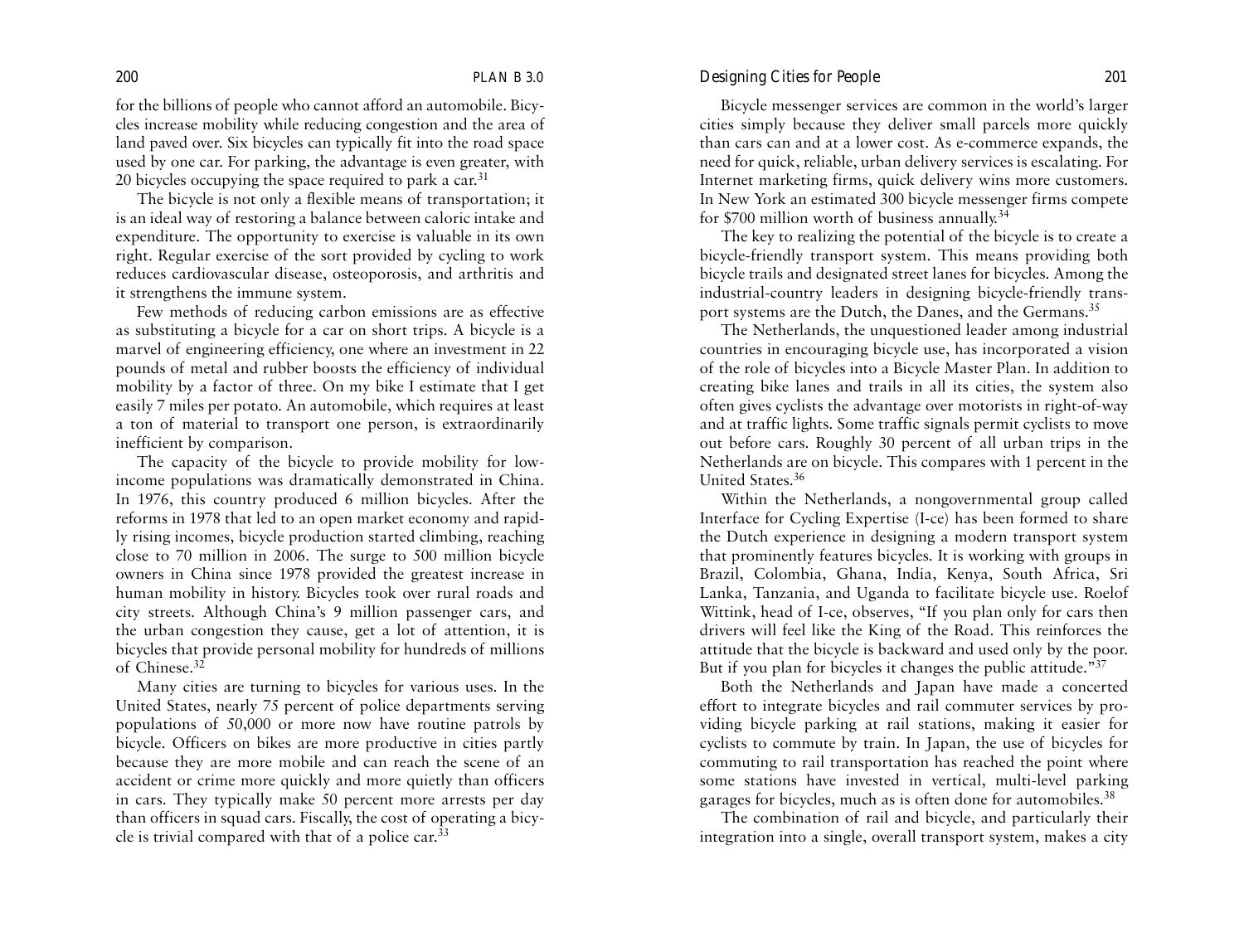eminently more livable than one that relies almost exclusively on private automobiles. Noise, pollution, congestion, and frustration are all lessened. We and the earth are both healthier.

### **Reducing Urban Water Use**

The one-time use of water to disperse human and industrial wastes is an outmoded practice, made obsolete by new technologies and water shortages. Water enters a city, becomes contaminated with human and industrial wastes, and leaves the city dangerously polluted. Toxic industrial wastes discharged into rivers and lakes or into wells also permeate aquifers, making water—both surface and underground—unsafe for drinking.

The current engineering concept for dealing with human waste is to use vast quantities of water to wash it away, preferably into a sewer system, where it may or may not be treated before being discharged into the local river. The "flush and forget" system takes nutrients originating in the soil and typically dumps them into the nearest body of water. Not only are the nutrients lost from agriculture, but the nutrient overload has contributed to the death of many rivers and to the formation of some 200 dead zones in ocean coastal regions. This outdated system is expensive and water-intensive, it disrupts the nutrient cycle, and it can be a major source of disease and death.39

Sunita Narain of the Centre for Science and Environment in India argues convincingly that a water-based disposal system with sewage treatment facilities is neither environmentally nor economically viable for India. She notes that an Indian family of five, producing 250 liters of excrement in a year and using a water flush toilet, requires 150,000 liters of water to wash away its wastes.40

As currently designed, India's sewer system is actually a pathogen-dispersal system. It takes a small quantity of contaminated material and uses it to make vast quantities of water unfit for human use. With this system, Narain says both "our rivers and our children are dying." India's government, like that of many other developing countries, is hopelessly chasing the goal of universal water-based sewage systems and sewage treatment facilities—unable to close the huge gap between services needed and provided, but unwilling to admit that it is not an economically viable option.<sup>41</sup>

This dispersal of pathogens is a huge public health challenge. Worldwide, poor sanitation and personal hygiene claim the lives of some 2 million children per year, a toll that is one third the 6 million lives claimed by hunger and malnutrition.<sup>42</sup>

Fortunately, there is a low-cost alternative: the composting toilet. This is a simple, waterless, odorless toilet linked to a small compost facility. The dry composting converts human fecal material into a soil-like humus, which is essentially odorless and is scarcely 10 percent of the original volume. Table waste can also be incorporated into the composter. These compost facilities need to be emptied every year or so, depending on design and size. Vendors periodically collect the humus and market it as a soil supplement, thus ensuring that the nutrients and organic matter return to the soil, reducing the need for energy-intensive fertilizer.<sup>43</sup>

This technology sharply reduces residential water use compared with flush toilets, thus cutting water bills and lowering the energy needed to pump and purify water. As a bonus, it also reduces garbage flow if table waste is incorporated, eliminates the sewage water disposal problem, and restores the nutrient cycle. The U.S. Environmental Protection Agency now lists several brands of dry compost toilets approved for use. Pioneered in Sweden, these toilets work well under the widely varying conditions in which they are now used, including Swedish apartment buildings, U.S. private residences, and Chinese villages.<sup>44</sup>

Interest in ecological sanitation, or ecosan, as it is commonly referred to, is spiraling upward as water shortages intensify. Since 2005, international ecosan conferences have been held in several countries, including India, South Africa, Syria, Mexico, and China. The movement, led by the Swedish International Development Agency, can now point to projects in at least a dozen countries. Although ecosan is not yet mainstream, it is fast becoming so.<sup>45</sup>

The first large community to be built with dry compost toilets in every residence is on the outskirts of Dongsheng in Nei Monggol (Inner Mongolia). Designed to house 7,000 people, the town is scheduled for completion by the end of 2007. In this system, urine, which contains 80 percent of the nutrients leaving the human body, is diverted into a designated container. It is then collected and recycled directly onto the land as a fertilizer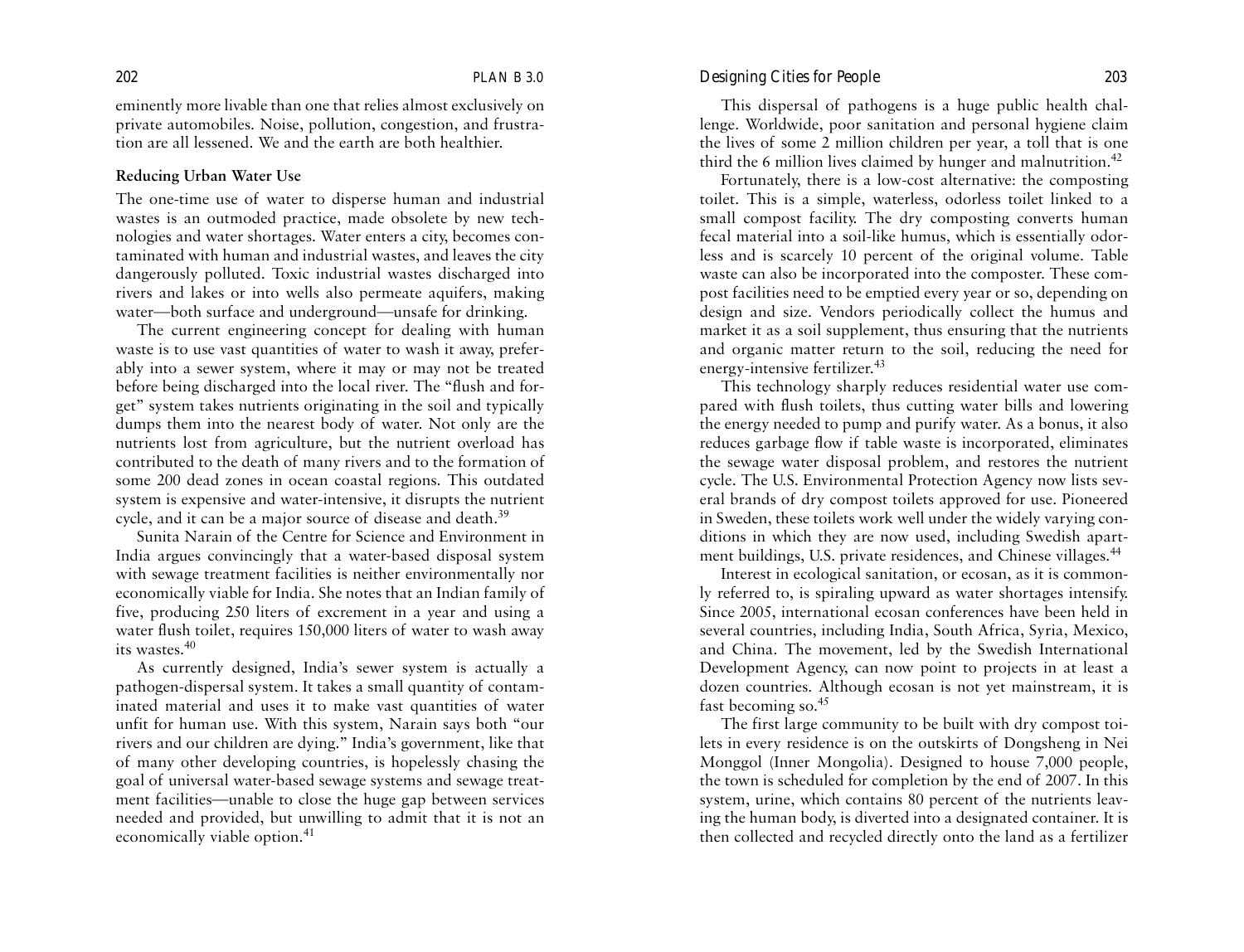supplement. Both human solid waste and kitchen waste are composted into a rich humus, sanitized, and used as an organic fertilizer. For many of the 2.6 billion people who lack sanitation facilities, composting toilets may be the answer.<sup>46</sup>

China has emerged as the world leader in this field, with some 100,000 urine-diverting, dry compost toilets now in use. Among the other countries with these toilets in the demonstration stage or beyond are India, Uganda, South Africa, Mexico, Bolivia, and seven countries in West Africa. Once a toilet is separated from the water use system, recycling household water becomes a much simpler process.47

For cities, the most effective single step to raise water productivity is to adopt a comprehensive water treatment/recycling system, reusing the same water continuously. With this system, only a small percentage of water is lost to evaporation each time it cycles through. Given the technologies that are available today, it is quite possible to recycle urban water supplies comprehensively, largely removing cities as a claimant on scarce water resources.

Some cities faced with shrinking water supplies and rising water costs are beginning to recycle their water. Singapore, for example, which buys water from Malaysia at a high price, is beginning to recycle water, reducing the amount it imports. For some cities, water recycling may become a condition of their survival.<sup>48</sup>

Individual industries facing water shortages are moving away from the use of water to disperse industrial waste. Some companies segregate effluent streams, treating each individually with the appropriate chemicals and membrane filtration, preparing the water for reuse. Peter Gleick, lead author of the biannual report *The World's Water*, writes: "Indeed, some industries, such as paper and pulp, industrial laundries, and metal finishing, are beginning to develop 'closed-loop' systems where all the wastewater is reused internally, with only small amounts of fresh water needed to make up for water incorporated into the product or lost in evaporation." Industries are moving faster than cities, but the technologies they are developing can also be used in urban water recycling.49

At the household level, water can also be saved by using more water-efficient showerheads, flush toilets, dishwashers, and clothes washers. Some countries are adopting water efficiency standards and labeling for appliances, much as has been done for energy efficiency. When water costs rise, as they inevitably will, investments in composting toilets and more water-efficient household appliances will become increasingly attractive to individual homeowners.

Two household appliances—toilets and showers—together account for over half of indoor water use. Whereas traditional flush toilets used 6 gallons (or 22.7 liters) per flush, the legal U.S. maximum for new toilets is 1.6 gallons (6 liters). New toilets with a dual-flush two-button technology use only 1 gallon for a liquid waste flush and 1.6 gallons for a solid waste flush. Shifting from a showerhead flowing at 5 gallons per minute to a 2.5 gallons-per-minute model cuts water use in half. With washing machines, a horizontal axis design developed in Europe uses 40 percent less water than the traditional top-loading U.S. mod $els.^{50}$ 

The existing water-based waste disposal economy is not viable. There are too many households, factories, and feedlots to simply try and wash waste away on our crowded planet. To do so is ecologically mindless and outdated—an approach that belongs to a time when there were far fewer people and far less economic activity.

### **Farming in the City**

While attending a conference on the outskirts of Stockholm in the fall of 1974, I walked past a community garden near a highrise apartment building. It was an idyllic Indian summer afternoon, with many people tending gardens a short walk from their residences. More than 30 years later I can still recall the setting because of the aura of contentment surrounding those working in their gardens. They were absorbed in producing not only vegetables, but in some cases flowers as well. I remember thinking, "This is the mark of a civilized society."

In June 2005, the U.N. Food and Agriculture Organization (FAO) reported that urban and peri-urban farms—those within or immediately adjacent to a city—supply food to some 700 million urban residents worldwide. These are mostly small plots—vacant lots, yards, even rooftops.51

Within and near the city of Dar es Salaam, the capital of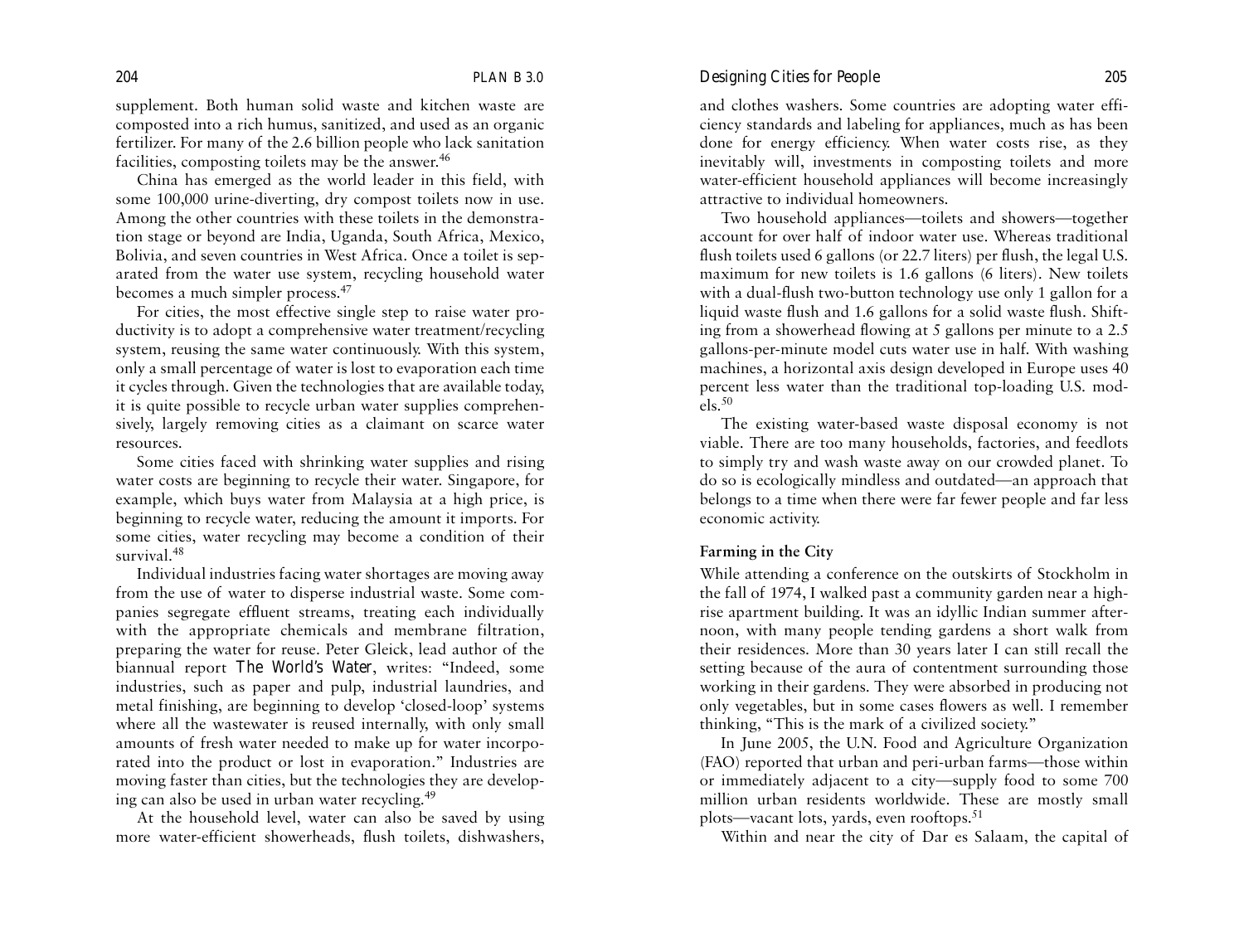Tanzania, there are some 650 hectares of land producing vegetables. This land supplies not only the city's fresh produce but a livelihood for 4,000 farmers who intensively farm their small plots year-round. On the far side of the continent, an FAO project has urban residents in Dakar, Senegal, producing up to 30 kilograms of tomatoes per square meter each year with continuous cropping in rooftop gardens. $52$ 

In Hanoi, Viet Nam, 80 percent of the fresh vegetables come from farms in or immediately adjacent to the city. Farms in the city or its shadow also produce 50 percent of the pork and the poultry consumed in the city. Half of the city's freshwater fish are produced by enterprising urban fish farmers. Forty percent of the egg supply is produced within the city or nearby. Urban farmers ingeniously recycle human and animal waste to nourish plants and to fertilize fish ponds.53

Fish farmers near Kolkata in India manage wastewater fish ponds that cover nearly 4,000 hectares and produce 18,000 tons of fish each year. Bacteria in the ponds break down the organic waste in the city's sewage. This, in turn, supports the rapid growth of algae that feed the local strains of herbivorous fish. This system provides the city with a steady supply of fresh fish that are consistently of better quality than any others entering the Kolkata market.54

The magazine *Urban Agriculture* describes how Shanghai has in effect created a nutrient recycling zone around the city. The municipal government manages 300,000 hectares of farmland to recycle the city's night soil. Half of Shanghai's pork and poultry, 60 percent of its vegetables, and 90 percent of its milk and eggs come from the city and the immediately surrounding region.<sup>55</sup>

In Caracas, Venezuela, a government-sponsored, FAO-assisted project has created 8,000 microgardens of one square meter each in the city's barrios, many of them within a few steps of family kitchens. As soon as one crop is mature, it is harvested and immediately replaced with new seedlings. Each square meter, continuously cropped, can produce 330 heads of lettuce, 18 kilograms of tomatoes, or 16 kilograms of cabbage per year. Venezuela's goal is to have 100,000 microgardens in the country's urban areas and 1,000 hectares of urban compost-based gardens nationwide.<sup>56</sup>

There is a long tradition of community gardens in European cities. As a visitor flies into Paris, numerous community gardens can be seen on the outskirts of the city. The Community Food Security Coalition reports that 14 percent of London's 8 million residents produce some of their own food. For Vancouver, Canada's largest West Coast city, the comparable figure is an impressive 44 percent.<sup>57</sup>

In the U.S. city of Philadelphia, community gardeners were asked why they gardened. Some 20 percent did it for recreational reasons, 19 percent said it improved their mental health, and 17 percent their physical health. Another 14 percent did it because they wanted the higher-quality fresh produce that a garden could provide. Others said it was mostly cost and convenience.<sup>58</sup>

In some countries, such as the United States, there is a huge unrealized potential for urban gardening. A survey indicated that Chicago has 70,000 vacant lots, and Philadelphia, 31,000. Nationwide, vacant lots in cities would total in the hundreds of thousands. The *Urban Agriculture* report summarizes why urban gardening is so desirable. It has "a regenerative effect...when vacant lots are transformed from eyesores weedy, trash-ridden dangerous gathering places—into bountiful, beautiful, and safe gardens that feed people's bodies and souls."59

Closely related to the growth in urban gardening is that of local farmers' markets, where farmers near a city produce fresh fruits and vegetables, meat, milk, eggs, and cheese for direct marketing to consumers in urban markets. A hunger for highquality fresh produce and a desire to support local farmers has increased the number of U.S. farmers' markets from 1,755 in 1994 to nearly 5,000 in late 2007. This movement toward consuming more locally produced food is now spilling over into restaurants that offer locally produced foods on their menus and into the small but growing number of supermarkets that sell local produce. Both restaurants and supermarkets are able to contract directly with local farmers to supply them with fixed amounts of seasonal products.<sup>60</sup>

Given the near inevitable rise in future oil prices, the economic benefits of expanding both urban agriculture and the use of locally produced food will become more obvious. Aside from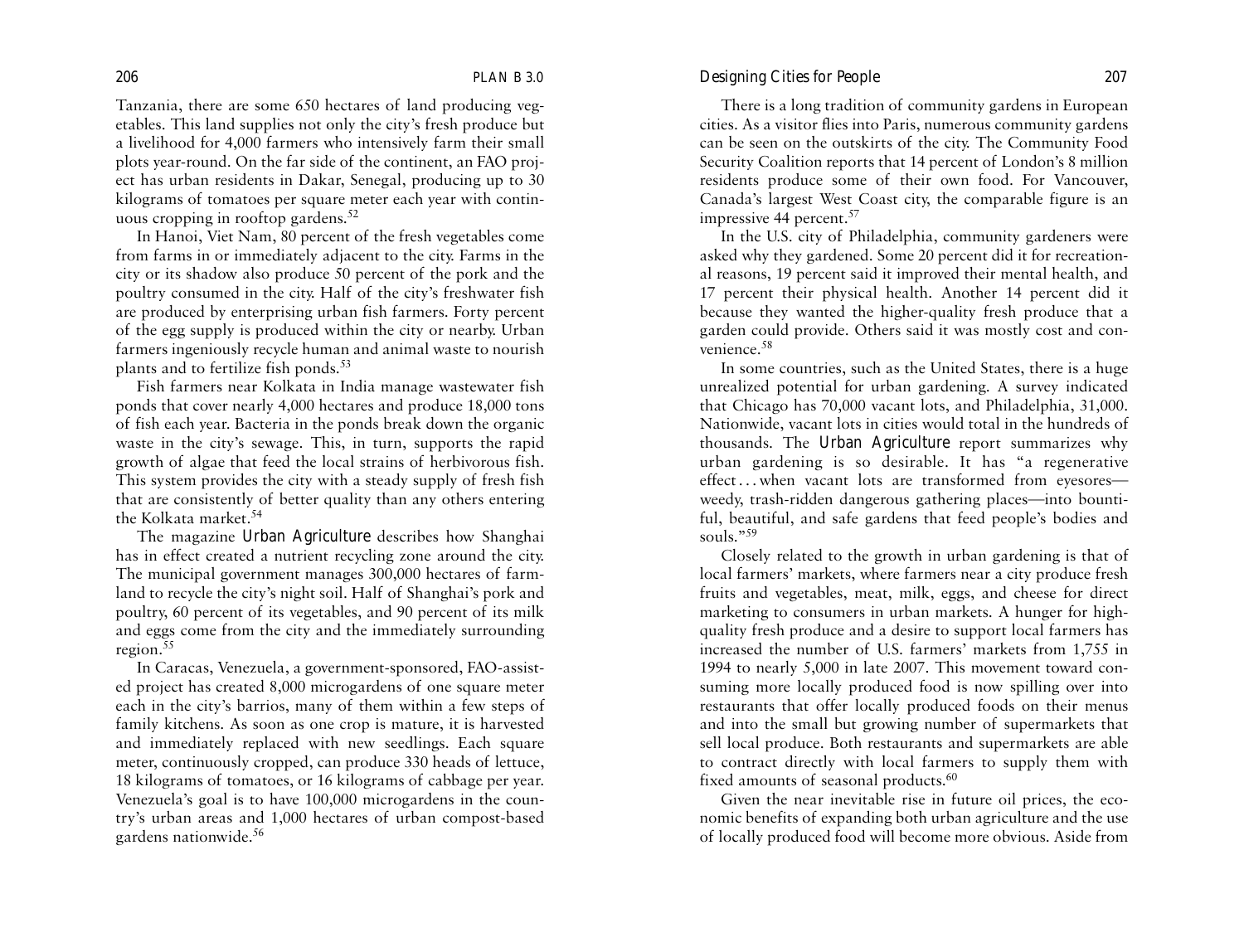supplying more fresh produce, it will help millions discover the social benefits and the psychological well-being that urban gardening and locally produced food can bring.

### **Upgrading Squatter Settlements**

Between 2000 and 2050, world population is projected to grow by 3 billion, but little of this growth is projected for industrial countries or for the rural developing world. Nearly all of it will take place in cities in developing countries, with much of this urban growth taking place in squatter settlements.<sup>61</sup>

Squatter settlements—whether they are *favelas* in Brazil, *barriadas* in Peru, or *gecekondu* in Turkey—typically consist of an urban residential area inhabited by very poor people who do not own any land. They simply "squat" on vacant land, either private or public.<sup>62</sup>

Life in these settlements is characterized by grossly inadequate housing and a lack of access to urban services. As Hari Srinivas, coordinator of the Global Development Research Center, writes, these rural-urban migrants undertake the "drastic option of illegally occupying a vacant piece of land to build a rudimentary shelter" simply because it is their only option. They are often treated if not with apathy then with antipathy by government agencies, who view them as invaders and trouble. Some see squatter settlements as a social "evil," something that needs to be eradicated.63

One of the best ways to make rural/urban migration manageable is to improve conditions in the countryside. This means not only providing basic social services, such as health care and education for children, as outlined in Chapter 7, but also encouraging industrial investment in small towns throughout the country rather than just in prime cities, such as Mexico City or Bangkok. Such policies will slow the flow into cities to a more orderly pace.

The evolution of cities in developing countries is often shaped by the unplanned nature of squatter settlements. Letting squatters settle wherever they can—on steep slopes, on river floodplains, or in other high-risk areas—makes it difficult to provide basic services such as transport, water, and sanitation. Curitiba, on the cutting edge of the new urbanism, has designated tracts of land for squatter settlements. By setting aside these planned tracts, the process can at least be structured in a way that is consistent with the development plan of the city.<sup>64</sup>

Among the simplest services that can be provided in a squatter settlement are taps that provide safe running water and community composting toilets located at intervals throughout the area. This combination can go a long way toward controlling disease in overcrowded settlements. Regular bus service enables workers living in the settlements to travel to their place of work. If the Curitiba approach is widely followed, parks and other commons areas can be incorporated into the community from the beginning.

Some political elites simply want to bulldoze squatter settlements out of existence, but this treats the symptoms of urban poverty, not the cause. People who lose what little they have been able to invest in housing are not richer as a result of the demolition, but poorer, as is the city itself. The preferred option by far is in situ upgrading of housing. The key to this is providing security of tenure and small loans to squatters, enabling them to make incremental improvements over time.<sup>65</sup>

Upgrading squatter settlements depends on local governments that respond to them rather than ignore them. Progress in eradicating poverty and creating stable, progressive communities depends on establishing constructive links with governments. Government-supported micro-credit lending facilities can help not only establish a link between the city government and the squatter communities but also offer hope to the residents.<sup>66</sup>

Although political leaders might hope that these settlements will one day be abandoned, the reality is that they will continue expanding. The challenge is to integrate them into urban life in a humane way that provides hope through the potential for upgrading. The alternative is mounting resentment, social friction, and violence.

### **Cities for People**

As the new century begins, it is becoming evident to urban dwellers, whether in industrial or developing countries, that there is an inherent conflict between the automobile and the city. Urban air pollution from automobiles is emerging as a leading health issue in hundreds of cities. Worsening congestion also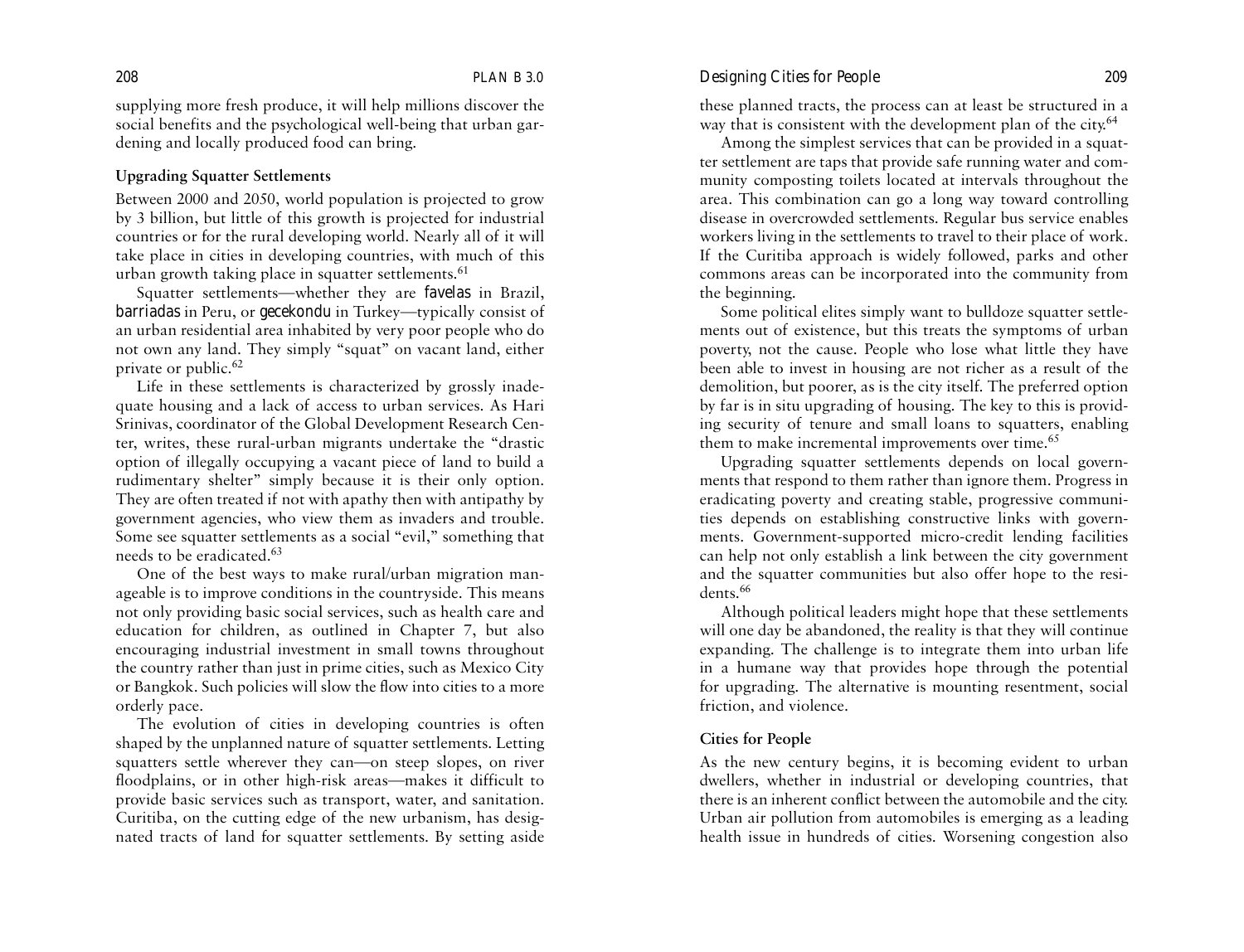takes a direct economic toll in rising costs in time and gasoline.

Another cost in cities that are devoted to cars is a psychological one, a deprivation of contact with the natural world—an "asphalt complex." There is a growing body of evidence that there is an innate human need for contact with nature. Ecologists and psychologists have both been aware of this for some time. Ecologists, led by Harvard University biologist E. O. Wilson, have formulated the "biophilia hypothesis," which argues that those who are deprived of contact with nature suffer psychologically and that this deprivation leads to a measurable decline in well-being.67

Meanwhile, psychologists have coined their own term ecopsychology—in which they make the same argument. Theodore Roszak, a leader in this field, cites a study of varying rates of patient recovery in a hospital in Pennsylvania. Those whose rooms overlooked gardens with grass, trees, flowers, and birds recovered from illnesses more quickly than those who were in rooms overlooking the parking lot.<sup>68</sup>

Throughout the modern era, budget allocations for transportation in most countries—and in the United States, in particular—have been heavily biased toward the construction and maintenance of highways and streets. Creating more livable cities and the mobility that people desire depends on shifting resources from roads and highways to urban transit and bicycle support facilities.

The exciting news is that there are signs of change, daily indications of an interest in redesigning cities for people, not for cars. That U.S. public transit ridership nationwide has risen by 2.4 percent a year since 1996 indicates that people are gradually abandoning their cars for buses, subways, and light rail. Higher gasoline prices are encouraging commuters to take the bus or subway or get on their bicycles.<sup>69</sup>

Mayors and city planners the world over are beginning to rethink the role of the car in urban transport systems. A group of eminent scientists in China challenged Beijing's decision to promote an automobile-centered transport system. They noted a simple fact: China does not have enough land to accommodate the automobile and to feed its people. This is also true for India and dozens of other densely populated developing countries.70

*Designing Cities for People 211*

Some cities plan transport systems that provide mobility, clean air, and exercise—a sharp contrast to those that offer only more congestion, unhealthy air, and little opportunity for exercise. When 95 percent of a city's workers depend on cars for commuting, as in Atlanta, Georgia, the city is in trouble. By contrast, in Amsterdam only 40 percent of workers commute by car; 35 percent bike or walk, while 25 percent use public transit. Copenhagen's commuting patterns are almost identical to Amsterdam's. In Paris, fewer than half of commuters rely on cars, and even this is falling as Mayor Delanoë restructures the transport system. Even though these European cities are older, often with narrow streets, they have far less congestion than Atlanta.<sup>71</sup>

If developing-country transportation planners continue to concentrate fiscal resources in support of the automobile, they will end up with a system built for the small fraction of their people who own cars. There are many ways to restructure the transportation system so that it satisfies the needs of all people, not just the affluent, so that it provides mobility, not immobility, and so that it improves health rather than damaging it. One way is to eliminate the subsidies, often indirect, that many employers provide for parking. In his book *The High Cost of Free Parking*, Donald Shoup estimates that off-street parking subsidies in the United States are worth at least \$127 billion a year, obviously encouraging people to drive.72

In 1992, California mandated that employers match parking subsidies with cash that can be used by the recipient either to pay public transport fares or to buy a bicycle. In firms where data were collected, this shift in policy reduced automobile use by some 17 percent. At the national level, a provision was incorporated into the 1998 Transportation Equity Act for the 21st Century to change the tax code so that those who used public transit or vanpools would enjoy the same tax-exempt subsidies as those who received free parking. What societies should be striving for is not parking subsidies, but parking fees—fees that reflect the costs of traffic congestion and the deteriorating quality of life as cities are taken over by cars and parking lots.73

Scores of cities are declaring car-free areas, among them Stockholm, Vienna, Prague, and Rome. Paris enjoys a total ban on cars along stretches of the Seine River on Sundays and holi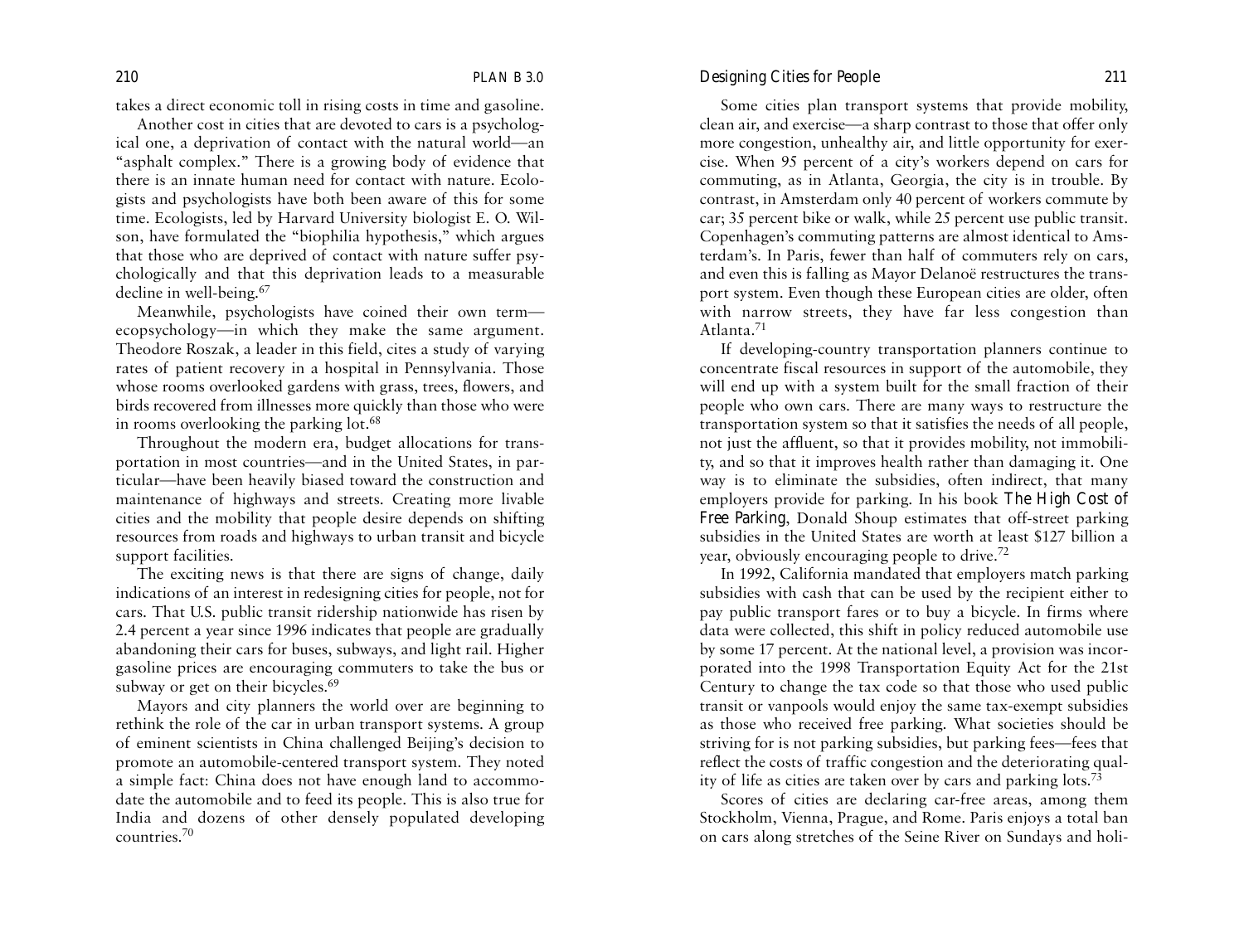days and is looking to make much of the central city traffic-free starting in 2012.<sup>74</sup>

In addition to ensuring that subways are functional and affordable, the idea of making them attractive, even cultural centers, is gaining support. In Moscow, with works of art in the stations, the subway system is justifiably referred to as Russia's crown jewel. In Washington, D.C., Union Station, which links the city's subway system with intercity rail lines, is an architectural delight. Since its restoration was completed in 1988, it has become a social gathering place, with shops, conference rooms, and a rich array of restaurants.

One of the more innovative steps to encourage the use of public transportation comes from State College, a small town of 40,000 residents in central Pennsylvania that is home to Penn State University. To reduce traffic congestion on campus and to address the lack of sufficient parking, Penn State in 1999 offered \$1 million annually to the bus-based local transit system in exchange for unlimited free rides for its students, faculty, and staff. As a result, bus ridership in State College jumped by 240 percent in one year, requiring the transit company to invest heavily in new buses to accommodate the additional passengers. This university initiative created a far more pleasant, attractive campus—an asset in recruiting both students and faculty.75

As the new century advances, the world is reconsidering the urban role of automobiles in one of the most fundamental shifts in transportation thinking in a century. The challenge is to redesign communities, making public transportation the centerpiece of urban transport and making streets pedestrian and bicycle friendly. This also means replacing parking lots with parks, playgrounds, and playing fields. We can design an urban lifestyle that systematically restores health by incorporating exercise into daily routines while reducing carbon emissions and air pollution.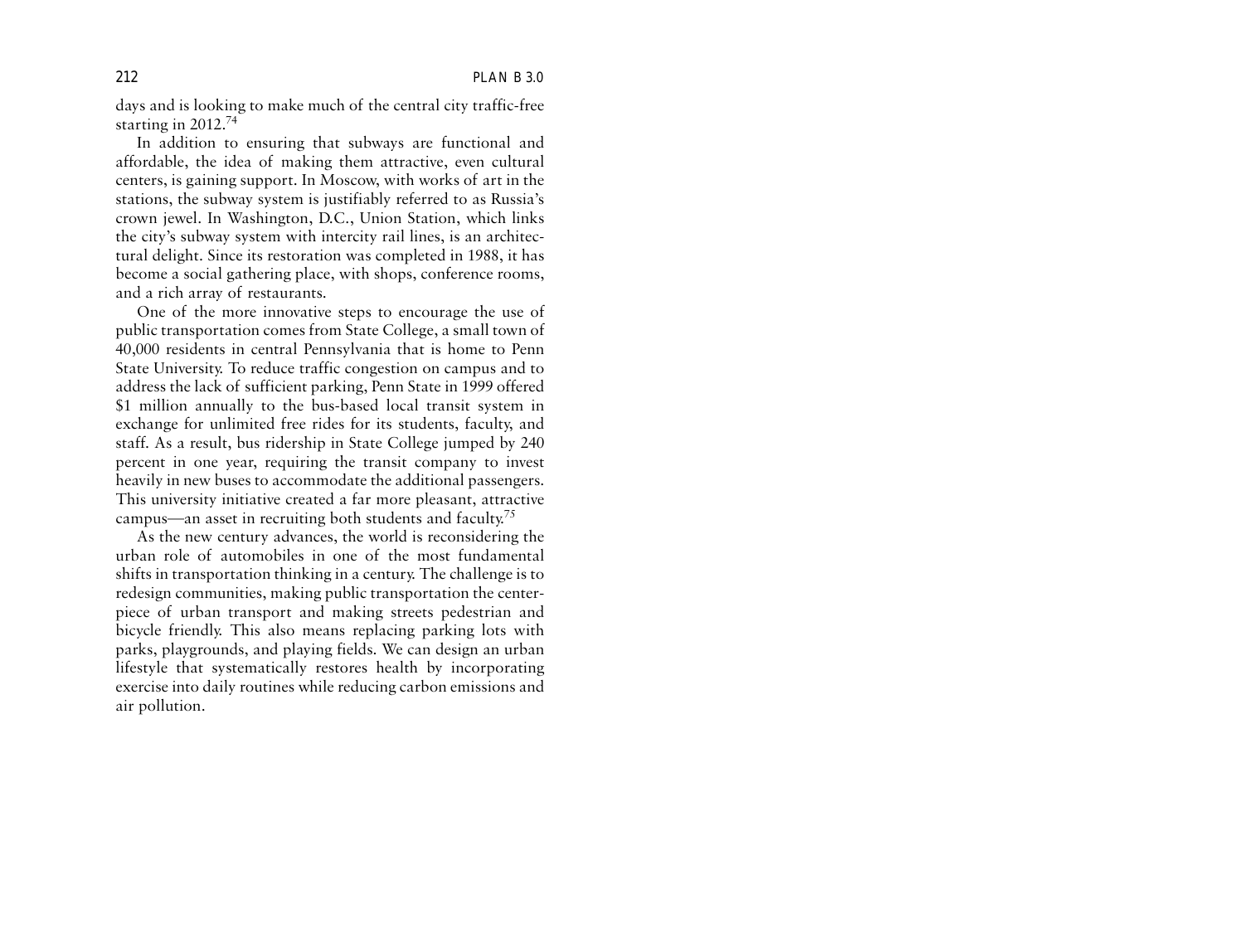# **11**

# *Raising Energy Efficiency*

As noted in Chapter 3, the Himalayan glaciers that feed the major rivers in Asia during the dry season are melting, and some of them could disappear entirely in a matter of decades, shrinking the region's grain harvest. We also noted that if the Greenland and West Antarctic ice sheets melt, sea level will rise 12 meters (39 feet).

The ice melting effects of climate change alone could increase the number of failing states to a point where civilization would begin to unravel. We are faced with civilizationthreatening climate change and a need to massively reduce carbon emissions—and to do it quickly. We do not need to wait for future temperature rises to see that we are in trouble. The melting just described warrants a crash program to cut carbon emissions.

One of the goals of Plan B is to reestablish a balance between carbon emissions and nature's capacity to sequester carbon by cutting net carbon dioxide  $(CO_2)$  emissions 80 percent by 2020. This will halt the rise in atmospheric  $CO<sub>2</sub>$ , stabilizing it below 400 parts per million (ppm), up only modestly from the 384 ppm in 2007. It will also help keep future temperature rise to a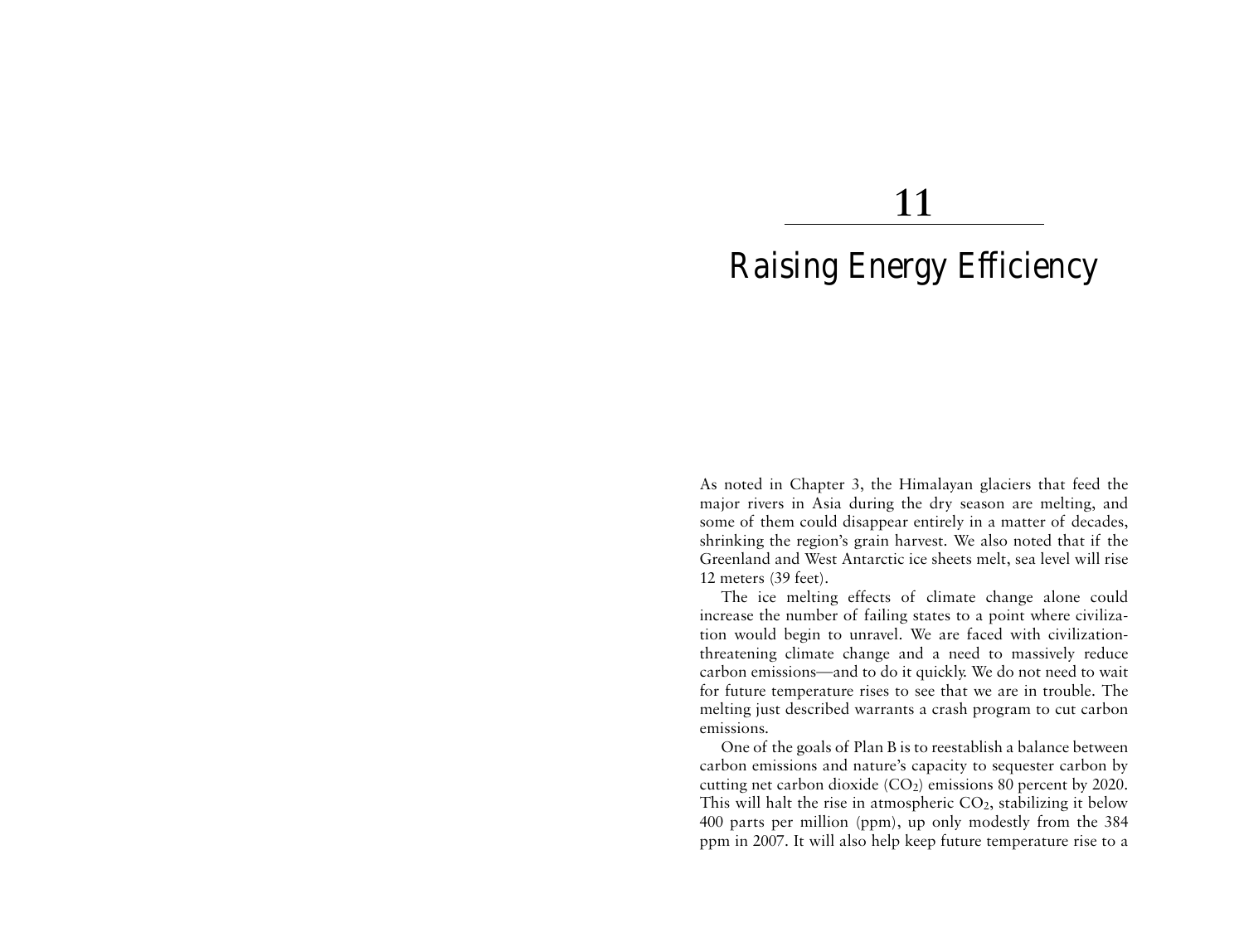minimum. Such a basic economy restructuring in time to avoid catastrophic climate disruption will be challenging, but how can we face the next generation if we do not try?<sup>1</sup>

Our plan to cut net CO2 emissions 80 percent by 2020 includes stopping deforestation and an even more ambitious effort to cut fossil fuel use. The latter has two major components—raising energy efficiency to offset all projected demand growth, as discussed in this chapter, and developing the earth's rich array of renewable energy resources in order to close down all coal- and oil-fired power plants, as discussed in the next chapter.

In laying out Plan B, we exclude the oft-discussed option of  $CO<sub>2</sub>$  sequestration at coal-fired power plants. Given the costs and the lack of investor interest in the technology, there is reason to doubt that carbon sequestration will be economically viable on a meaningful scale by 2020.

And similarly, we do not count on a buildup in nuclear power. Our assumption is that new openings of nuclear power plants worldwide will simply offset the closing of aging plants, with no overall growth in capacity. If we use full-cost pricing requiring utilities to absorb the costs of disposing of nuclear waste, of decommissioning the plant when it is worn out, and of insuring the reactors against possible accidents and terrorist attacks—building nuclear plants in a competitive electricity market is simply not economical.

Beyond the economic costs are the political questions. If we say that expanding nuclear power is an important part of our energy future, do we mean for all countries or only for some countries? If the latter, who makes the A-list and the B-list of countries? And who enforces the listings?

For reference, world electricity generation totaled 18.5 trillion kilowatt-hours in 2006. Of this, two thirds came from fossil fuels (40 percent from coal, 6 percent from oil, and 20 percent from natural gas), 15 percent from nuclear, 16 percent from hydropower, and 2 percent or so from other renewables. (The average U.S. home uses roughly 10,000 kilowatt-hours of electricity per year, so 1 billion kilowatt-hours is enough to supply 100,000 U.S. homes).2

Since coal supplies 40 percent of the world's electricity but accounts for over 70 percent of the electrical sector's  $CO<sub>2</sub>$  emissions, the first priority is to reduce demand enough to avoid con-

structing any new coal-fired power plants. In the next chapter we focus on phasing out coal-fired power plants. This may appear to be a novel idea, particularly to energy planners in countries such as China and India, but it is not, for example, in Europe. Germany has cut coal use 37 percent since 1990 through efficiency gains and by substituting wind-generated electricity for that from coal. The United Kingdom has cut coal use 43 percent, largely by replacing it with North Sea natural gas.<sup>3</sup>

In early 2007, some 150 new coal-fired power plants were planned in the United States. Then public opposition began to mount. California, which imports 20 percent of its electricity, prohibited the signing of any new contracts to import electricity produced with coal. Several other states, including Florida, Texas, Minnesota, Washington, and Kansas, followed, refusing licenses for coal-fired power plants or otherwise preventing their construction.<sup>4</sup>

Coal's future took a telling blow in July 2007 when Citigroup downgraded coal company stocks across the board and recommended that clients switch to other energy stocks. In August, coal took another hit when U.S. Senate Majority Leader Harry Reid of Nevada, who had been opposing three coal-fired power plants planned for his own state, announced that he was extending his opposition to building coal-fired power plants anywhere in the world. Investment analysts and political leaders are now beginning to see what has been obvious for some time to scientists such as NASA's James Hansen, who says that it makes no sense to build coal-fired power plants when we will have to bulldoze them in a few years.<sup>5</sup>

### **Banning the Bulb**

Perhaps the quickest, easiest, and most profitable way to reduce electricity use worldwide—thus cutting carbon emissions—is simply to change light bulbs. Replacing the inefficient incandescent light bulbs that are still widely used today with new compact fluorescents (CFLs) can reduce electricity use by three fourths. The energy saved by replacing a 100-watt incandescent bulb with an equivalent CFL over its lifetime is sufficient to drive a Toyota Prius hybrid car from New York to San Francisco.6

Over its lifetime, each standard (13 watt) CFL will reduce electricity bills by roughly \$30. And though a CFL may cost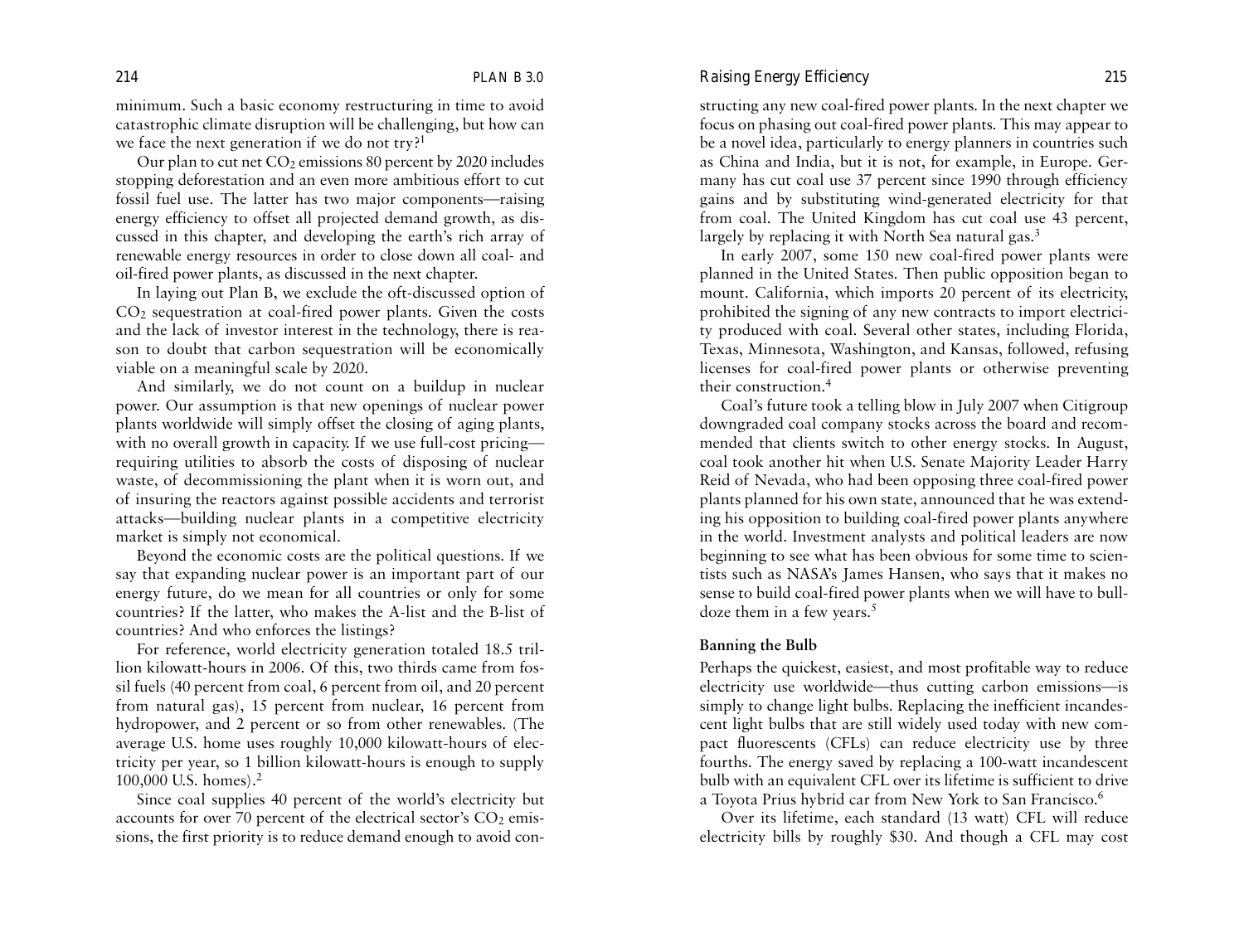twice as much as an incandescent, it lasts 10 times as long. Since it uses less energy, it also means fewer  $CO<sub>2</sub>$  emissions. Each one reduces energy use by the equivalent of 200 pounds of coal over its lifetime. Less coal burning means reduced air pollution, making lighting efficiency an obviously attractive option for fast-growing economies plagued with polluted air, such as China and India.<sup>7</sup>

The world may be moving toward a political tipping point away from inefficient light bulbs. In February 2007 Australia announced it would phase out the sale of incandescent light bulbs by 2010, replacing them with CFLs. Canada soon followed, saying it would phase out incandescents sales by 2012.<sup>8</sup>

In mid-March, a U.S. coalition of environmental groups joined with Philips Lighting to launch an initiative to shift to more-efficient bulbs in all of the country's estimated 4 billion light sockets by 2016.<sup>9</sup>

By mid-2007, some 15 states either had passed or were considering legislation to restrict or ban the sale of incandescent light bulbs. The proposed legislation in New York, for example, would phase out incandescents by 2012, four years ahead of the coalition's deadline. And with a dozen or so others restricting or proposing to restrict use in one way or another, pressure is building to pass legislation making this shift nationwide.<sup>10</sup>

The European Union (EU), with 27 member countries, announced in March 2007 that it plans to cut carbon emissions 20 percent by 2020, with part of the cut coming from replacing incandescent bulbs with CFLs. In the United Kingdom, the civic group Ban the Bulb has been vigorously pushing for a ban on incandescents since early 2006. Further east, the Moscow city government is urging its residents to switch to compact fluorescents.<sup>11</sup>

Brazil, hit by a nationwide electricity shortage in 2000–02, responded with an ambitious program to replace incandescents with CFLs. As a result, an estimated half of its light sockets now contain these efficient bulbs. In 2007, China—working with the Global Environment Facility—announced a plan to replace all its incandescents with more efficient lighting within a decade.<sup>12</sup>

Greenpeace is urging the government of India to ban incandescents in order to cut carbon emissions. Since roughly 640 million of the 650 million bulbs sold each year in this fast-growing economy are the old inefficient incandescents, the potential for cutting carbon emissions, reducing air pollution, lowering the frequency of blackouts, and saving consumers money is huge.<sup>13</sup>

At the industry level, Philips, the world's largest lighting manufacturer, is going to stop marketing incandescents in Europe by 2016. And the European Lamp Companies Federation (the bulb manufacturers' trade association) is supporting a rise in EU lighting efficiency standards that would lead to a phaseout of incandescent bulbs.14

Retailers are joining the switch too. Wal-Mart, the world's largest retailer, announced a marketing campaign in November 2006 to boost its sales of compact fluorescents to 100 million by the end of 2007, more than doubling its annual sales of such bulbs. And Currys, Britain's largest electrical retail chain, announced in 2007 that it would discontinue selling incandescent light bulbs.<sup>15</sup>

For office buildings, commercial outlets, and factories, where linear (tubular) fluorescents are widely used, the key to cutting electricity use is shifting to the most advanced models, which are even more efficient than CFLs. Since linear fluorescents are long-lasting, many of those now in use rely on an earlier, less energy-efficient technology.16

An even newer lighting technology—light-emitting diodes or LEDs—uses only one fifth as much electricity as the old-fashioned incandescent bulbs. Already, New York City has replaced traditional bulbs with LEDs in many of its traffic lights, cutting its annual bill for maintenance and electricity by \$6 million. LED costs are still high, however, discouraging widespread consumer use.<sup>17</sup>

In addition to switching bulbs themselves, huge energy savings can be gained just by turning lights off when not in use. There are numerous technologies for reducing electricity used for lighting, including motion sensors that turn lights off when spaces are unoccupied, such as in washrooms, hallways, and stairwells. In cities, dimmers can be used to reduce street light intensity, and timers can turn off outside lights that illuminate monuments or other landmarks when people are asleep. Dimmers can also be used to take advantage of day lighting to reduce the intensity of interior lighting.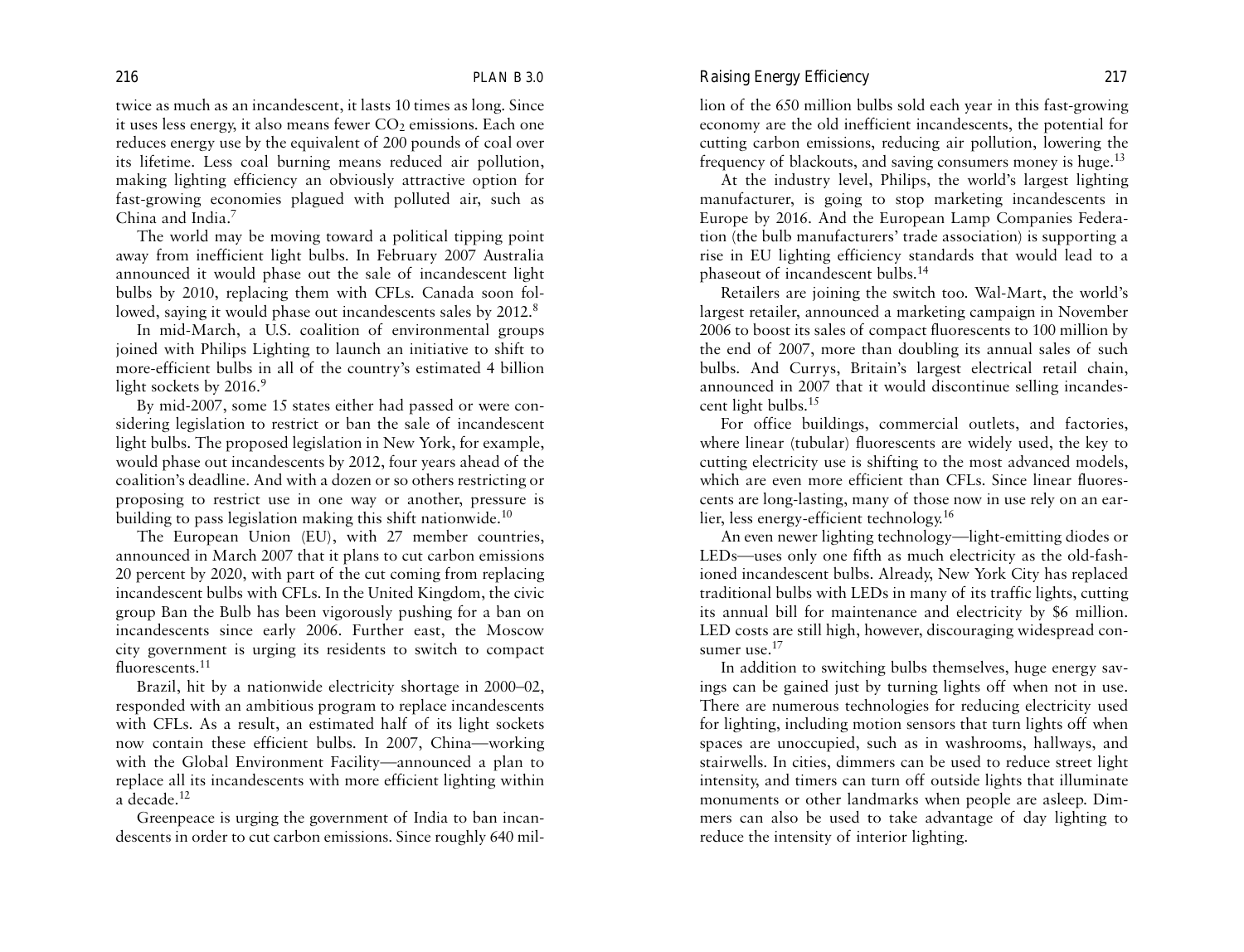Shifting to CFLs in homes, to the most advanced linear fluorescents in office buildings, commercial outlets, and factories, and to LEDs in traffic lights would cut the world share of electricity used for lighting from 19 percent to 7 percent. This would save enough electricity to avoid building 705 coal-fired power plants. By way of comparison, today there are 2,370 coal-fired plants in the world.18

In a world facing new evidence almost daily of global warming and its consequences, a quick and decisive victory is needed in the battle to cut carbon emissions and stabilize climate. A rapid shift to the most energy-efficient lighting technologies would provide just such a victory—generating momentum for even greater advances in climate stabilization.

### **Energy-Efficient Appliances**

Although many people know that CFLs use only one fourth as much electricity as incandescent light bulbs, considerably fewer know that a similar range of efficiencies exists for many household appliances, such as refrigerators.<sup>19</sup>

The U.S. Energy Policy Act of 2005 included a rise in efficiency standards that will reduce electricity demand enough to avoid building 29 coal-fired power plants. Other provisions in the act—such as tax incentives that encourage the adoption of energy-efficient technologies, a shift to more combined heat and power generation, and the adoption of real-time pricing of electricity (a measure that will discourage optional electricity use during peak demand periods)—would cut electricity demand enough to avoid building an additional 37 coal-fired power plants. Appliance efficiency standards and other measures in the bill will also reduce natural gas consumption substantially. Altogether, these measures will reduce consumer electricity and gas bills in 2020 by over \$20 billion.20

Taking into account recent technological advances, the American Council for an Energy-Efficient Economy (ACEEE) proposed in March 2006 to raise the bar further for 15 appliances. Included in this group were residential furnaces, pool heaters, and DVD players. If these new standards were adopted in 2008, the ACEEE calculates that they would reduce 2020 electricity demand by 52 billion kilowatt-hours, which would be enough to avoid another 16 coal-fired power plants. The reduc-

tion in  $CO<sub>2</sub>$  emissions in 2020 from adoption of these standards would be equal to taking 8 million cars off the road. Better still, for every \$1 invested in more-efficient appliances, consumers will save over \$4 on their electricity and gas bills. $^{21}$ 

With appliance efficiency, the big challenge now is China. In 1980 its appliance manufacturers produced only 50,000 refrigerators, virtually all for domestic use. In 2004 they produced 30 million refrigerators, 73 million color TVs, and 24 million clothes washers, many of which were for export.<sup>22</sup>

Market penetration of modern appliances in urban China today is similar to that in industrial countries. For every 100 urban households there are 133 color TV sets, 96 washing machines, and 70 room air conditioners. In rural areas there are 75 color TVs and 40 washing machines for every 100 households. This phenomenal growth in household appliance use in China, along with the extraordinary growth of industry, raised China's electricity use sevenfold from 1980 to 2004. Although China had established standards for most appliances by 2005, the standards are not strictly enforced.<sup>23</sup>

The other major concentration of appliances is in the European Union, home to 490 million people. Greenpeace notes that even though Europeans on average use roughly half as much electricity as Americans or Canadians, they still have a large potential for reducing their usage. A refrigerator in Europe uses roughly half as much electricity as one in the United States, for example, but the most efficient refrigerators on the market today use only one fourth as much electricity as the average refrigerator in Europe—a huge opportunity for improvement.<sup>24</sup>

But this is not the end of the efficiency trail. There is still a wide gap between the most efficient appliances on the market and the efficiency standards just proposed. And advancing technology keeps raising the efficiency potential.

Among industrial countries, Japan's Top Runner Program is the most dynamic system for upgrading appliance efficiency standards. In this system, the most efficient appliances today set the standard for those sold tomorrow. With this program Japan planned to raise efficiency standards between the late 1990s and the end of 2007 for individual appliances by anywhere from 15 to 83 percent, depending on the appliance. This is an ongoing process that continually exploits advances in efficiency technologies.25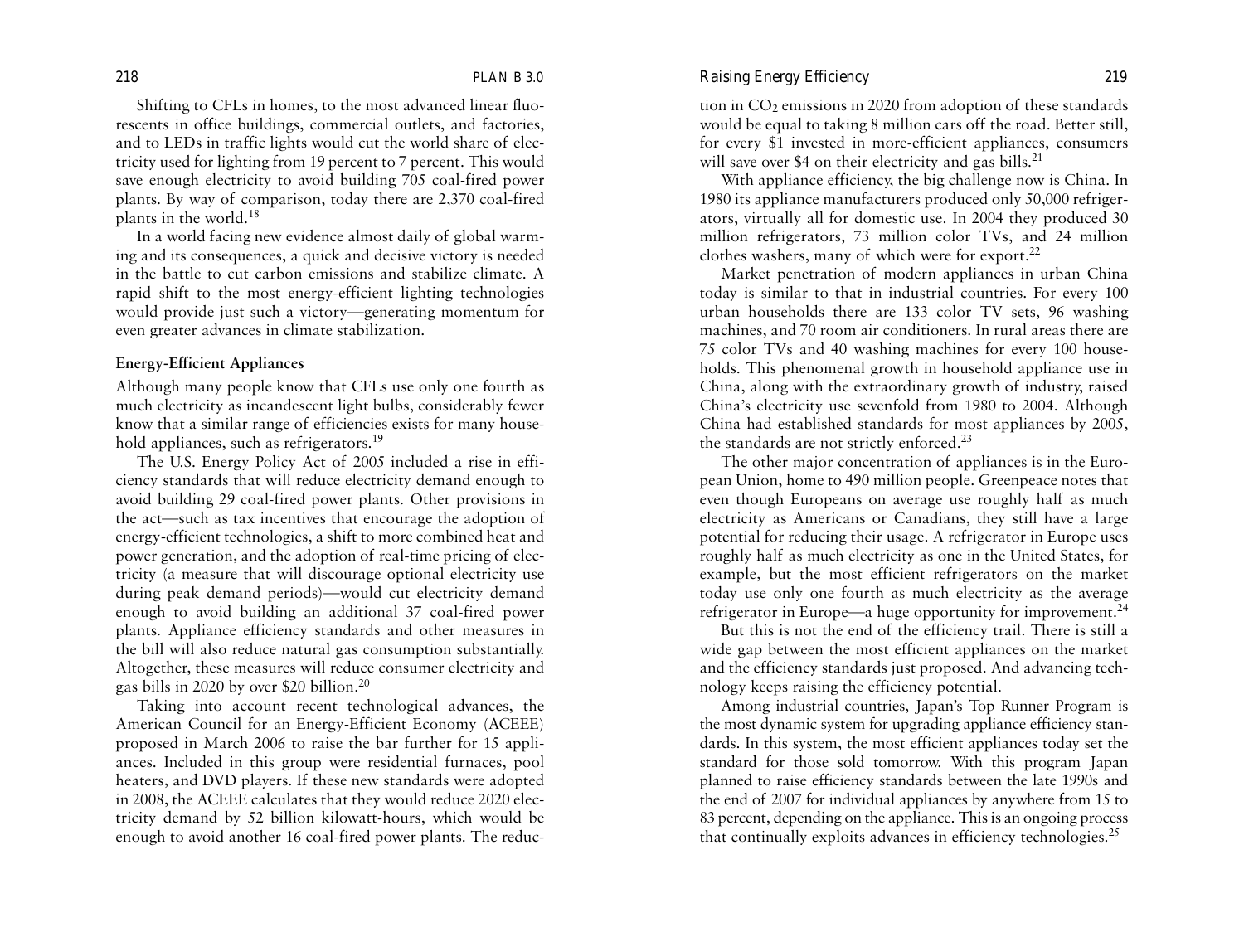In an analysis of potential energy savings by 2030 by type of appliance, the Organisation for Economic Co-operation and Development (OECD) put the potential savings from reducing electricity for standby use—that consumed when the appliance is not being used—at the top of the list. As of 2007, the estimated share of electricity used by appliances in standby mode worldwide is up to 10 percent of total electricity consumption. At the individual household level in OECD countries, standby power ranged from a low of perhaps 30 watts to a high of over 100 watts in both U.S. and New Zealand households. Since this power is used around the clock, even though the wattage is relatively low, the cumulative use of electricity is substantial.26

Some governments are capping the amount of standby power used by TV sets, computers, microwaves, DVD players, and so on at 1 watt per appliance. South Korea, for example, is mandating a 1-watt limit on standby levels for many appliances by 2010. Australia is doing the same for nearly all appliances by 2012.<sup>27</sup>

A U.S. study estimates that roughly 5 percent of U.S. residential electricity use is consumed by appliances in standby mode. If this figure dropped to 1 percent, which could be done easily, it would reduce electricity use enough to avoid building 17 coal-fired power plants. If China were to lower its standby losses accordingly, it could avoid building an even larger number of power plants.28

Climate change is a global phenomenon requiring a global response. The time has come to set worldwide efficiency standards for all household appliances that are determined by the most efficient models on the market today, like Japan's Top Runner Program. The standards would be raised every few years to take advantage of the latest technological gains in efficiency.

The principal reason that consumers do not buy the most energy-efficient appliances is because the improved design and insulation increase the upfront costs. If, however, societies adopt a carbon tax reflecting the health care costs of breathing polluted air and the costs of climate change, the more efficient appliances would be economically much more attractive.

Although we lack sufficient data to make a detailed calculation of the electricity that can be saved by adopting the more advanced appliance efficiency standards, we are confident that *Raising Energy Efficiency 221*

a worldwide set of appliance efficiency standards keyed to the most efficient models on the market would lead to energy savings in the appliance sector approaching or exceeding the 12 percent of world electricity savings from more efficient lighting. This being the case, gains in lighting and appliance efficiencies alone would enable us to avoid building 1,410 coal-fired power plants—more than the 1,382 new coal-fired power plants projected by the International Energy Agency (IEA) to be built by 2020.<sup>29</sup>

### **More-Efficient Buildings**

The building sector is responsible for a large share of world electricity consumption, raw materials use, and waste generation. In the United States, buildings—commercial and residential—account for 70 percent of electricity use and over 38 percent of  $CO<sub>2</sub>$  emissions. Worldwide, building construction accounts for 40 percent of materials use.30

Because buildings last for 50–100 years or longer, it is often assumed that increasing energy efficiency in the building sector is a long-term process. But that is not the case. An energy retrofit of an older inefficient building can cut energy use by 20–50 percent. The next step, shifting entirely to carbon-free electricity, either generated onsite or purchased, to heat, cool, and light the building completes the job. Presto! A zero-carbon building.<sup>31</sup>

The building construction and real estate industries are recognizing the value of green buildings. An Australian firm, Davis Langdon, notes there is a growing sense of "the looming obsolescence of non-green buildings," one that is driving a wave of reform in both construction and real estate. Further, Davis Langdon says, "going green is future-proofing your asset."32

In the United States, the private U.S. Green Building Council (USGBC)—well known for its certification and rating program called Leadership in Energy and Environmental Design (LEED)—heads the field. This voluntary certification program sets standards so high that it has eclipsed the U.S. government Energy Star certification program for buildings. LEED has four certification levels—Certified, Silver, Gold, and Platinum. A LEED-certified building must meet minimal standards in environmental quality, materials use, energy efficiency, and water efficiency. LEED-certified buildings are attractive to buyers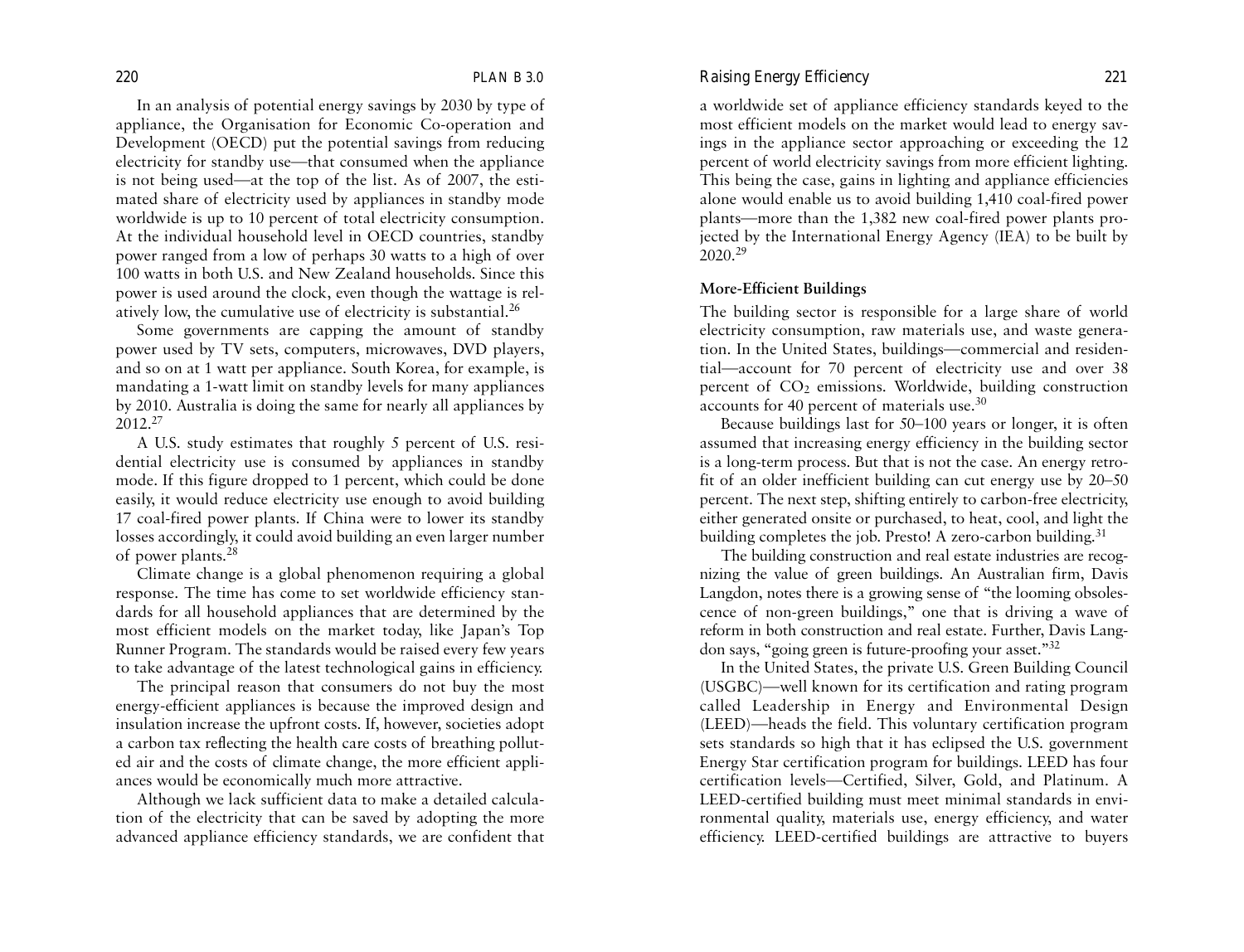because they have lower operating costs, higher lease rates, and happier, healthier occupants than traditional buildings do. $33$ 

The LEED certification standards for construction of new buildings were issued in 2000. Any builder who wants a building certified must request certification and pay for it. In 2004 the USGBC also began certifying the interiors of commercial buildings and tenant improvements of existing buildings. It was planning to begin issuing certification standards for home builders by the end of 2007.34

Looking at the LEED certification criteria and examples of LEED buildings provides an insight into the many ways buildings can become more energy-efficient. The certification process for new buildings begins with site selection, then moves on to energy efficiency, water efficiency, materials used, and indoor environmental quality. In site selection, certification points are awarded for locating the building close to public transport, such as light rail or buses. Beyond this, a higher certification depends on provision of bicycle racks and shower facilities for employees. To be certified, new buildings must maximize the exposure to daylight, with minimum daylight illumination for 75 percent of the occupied space.<sup>35</sup>

With energy, exceeding the high level of efficiency required for basic certification earns additional points. Further points are awarded for the use of renewable energy, including rooftop solar cells to generate electricity, rooftop solar water and space heaters, and the purchase of green power.<sup>36</sup>

Both membership in the USGBC and the number of building proposals being submitted for certification are growing fast. As of August 2007 the Council had 10,688 member organizations, including corporations, government agencies, environmental groups, and other nonprofits. Membership has grown 10-fold since 2000.<sup>37</sup>

Thus far LEED has certified 748 new buildings in the United States, with some 5,200 under construction that have applied for certification. Commercial building space that has been certified or registered for certification approval totals 2 billion square feet of floor space, or some 46,000 acres (think 46,000 football fields). $38$ 

The Chesapeake Bay Foundation's office building for its 100 staff members near Annapolis, Maryland, was the first to earn a LEED platinum rating. Among its features are a ground source heat pump for heating and cooling, a rooftop solar heater for hot water, and sleekly designed composting toilets that produce a rich humus used to fertilize the landscape surrounding the building. Toyota's North American office in Torrance, California, which houses 2,000 employees, was one of the first large office buildings to earn a LEED gold rating. It is distinguished by a large solar-electric generating facility that provides much of its electricity. The combination of waterless urinals and rainwater recycling enable it to operate with 94 percent less water than a conventionally designed building of the same size. Less water means less energy.<sup>39</sup>

The 54-story Bank of America tower in New York, scheduled to open in early 2008, will be the first large building to earn a platinum rating. It will have its own co-generation power plant and will collect rainwater, reuse waste water, and use recycled materials in construction. The complex of new buildings at the World Trade Center site is being designed to achieve gold certification.40

A 60-story office building with a gold rating being built in Chicago will use river water to cool the building in summer, and the rooftop will be covered with plants to reduce runoff and heat loss. Energy-conserving measures will save the owner \$800,000 a year in energy bills. The principal tenant, Kirkland and Ellis LLP, a Chicago-based law firm, insisted that the building be gold-certified and that this be incorporated into the lease.<sup>41</sup>

The state of California commissioned Capital E, a green building consulting firm, to analyze the economics of 33 LEEDcertified buildings in the state. The study concluded that certification raised construction costs by \$4 per square foot, but because operating costs as well as employee absenteeism and turnover were lower and productivity was higher than in noncertified buildings, the standard- and silver-certified buildings earned a profit over the first 20 years of \$49 per square foot, and the gold- and platinum-certified buildings earned \$67 per square foot.<sup>42</sup>

In 2001 a global version of the USGBC, the World Green Building Council, was formed. It initially consisted of Green Building Councils from six other countries. All told, as of August 2007 there were LEED certification projects in progress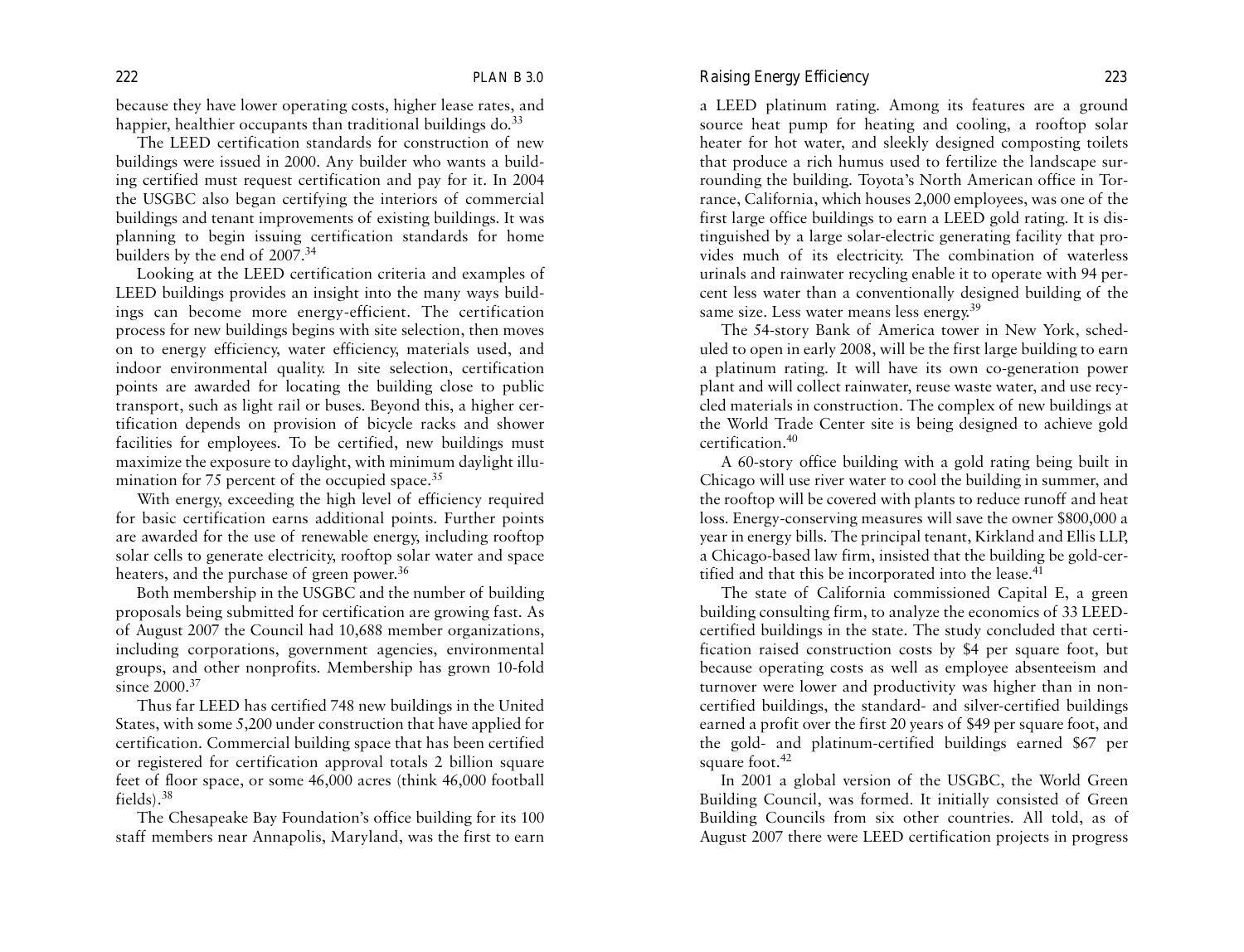in some 41 countries, including Brazil, Canada, India, and Mexico.<sup>43</sup>

Also at the international level, the Clinton Foundation announced in May 2007 its Energy Efficiency Building Retrofit Program, a project of the Clinton Climate Initiative. This program, in cooperation with C40, a large-cities climate leadership group, brings together five of the world's largest banks and four of the leading energy service companies to work with an initial group of 16 cities to retrofit buildings, reducing their energy use by 20–50 percent. Among these cities are some of the world's largest, including Bangkok, Berlin, Karachi, London, Mexico City, Mumbai, New York, Rome, and Tokyo. Each of the banks—ABN AMRO, Citi, Deutsche Bank, JP Morgan Chase, and UBS—is committed to investing up to \$1 billion in this effort, enough to easily double the current worldwide level of energy saving retrofits.44

The world's four largest energy service companies—Honeywell, Johnson Controls, Siemens, and Trane—will do the actual retrofitting. And, most important, they agreed to provide "performance guarantees," thus ensuring that all the retrofits will be profitable. Cutting energy use and carbon emissions can be highly profitable. At the launch of this program, former President Bill Clinton pointed out that banks and energy service companies would make money, building owners would save money, and carbon emissions would fall.<sup>45</sup>

On the architectural front, a climate-conscious architect from New Mexico, Edward Mazria, has launched the 2030 Challenge. Its principal goal is for the nation's architects to be designing buildings in 2030 that use no fossil fuels. Mazria observes that the buildings sector is the leading source of climate emissions, easily eclipsing transportation. Therefore, he says, "it's the architects who hold the key to turning down the global thermostat." To reach his goal, Mazria has organized a coalition consisting of several organizations, including the American Institute of Architects, the USGBC, and the U.S. Conference of Mayors.46

Mazria recognizes the need for faculty retraining in the country's 124 architectural schools to "transform architecture from its mindless and passive reliance on fossil fuels to an architecture intimately linked to the natural world in which we live." It is the responsibility of architects, Mazria believes, "to engage *Raising Energy Efficiency 225*

the environment in a way that significantly reduces or eliminates the need for fossil fuels." Today's architectural concepts and construction technologies enable architects to easily design new buildings with half the energy requirements of today's buildings. Among the design technologies are natural day-lighting, rooftop solar-electric cells, natural ventilation, glazed windows, reduced water use, more-efficient lighting technologies, and motion sensors for lighting.47

### **Restructuring the Transport System**

Aside from the overriding need to stabilize atmospheric  $CO<sub>2</sub>$  levels, there are several other compelling reasons for countries everywhere to restructure their transport systems, including the need to prepare for falling oil production, to alleviate traffic congestion, and to reduce air pollution. The U.S. car-centered transportation model, with three cars for every four people, that much of the world aspires to will not likely be viable over the long term even for the United States, much less for everywhere else.<sup>48</sup>

The shape of future transportation systems centers around the changing role of the automobile. This in turn is being influenced by the transition from a predominantly rural global society to a largely urban one. By 2020 close to 55 percent of us will be living in cities, where the role of cars is diminishing. In Europe, where this process is well along, car sales in almost every country have peaked and are falling.<sup>49</sup>

With world oil output close to peaking, there will not be enough economically recoverable oil to support a world fleet expansion along U.S. lines or, indeed, to sustain the U.S. fleet. Oil shocks are now a major security risk. The United States, where 88 percent of the 133 million working people travels to work by car, is dangerously vulnerable.<sup>50</sup>

Mounting concern about climate change and the desire to restrict carbon emissions is beginning to permeate transportation policymaking at the urban, provincial, and national level. In addition to a daily \$16 toll on cars entering central London, Mayor Ken Livingston proposed in 2007 a \$50-per-day charge on sport utility vehicles entering the city because of their high  $CO<sub>2</sub>$  emissions. This staggering proposed tax enjoys the support of Londoners by a three to one margin. New York is also considering a tax on cars entering the city. $51$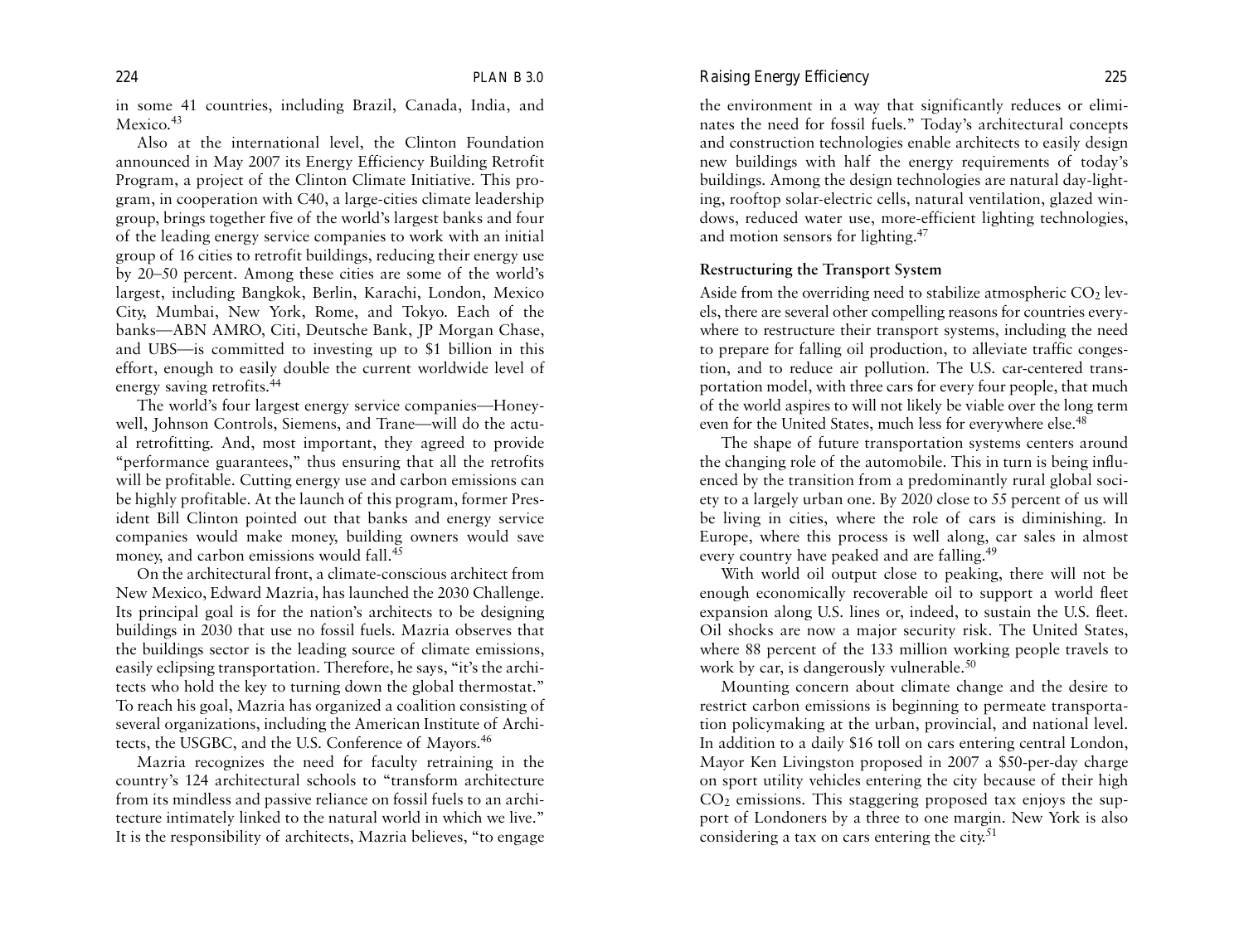The mayors of both New York and San Francisco have announced that all taxis in their cities will be hybrids by 2012, a move designed to reduce  $CO<sub>2</sub>$  emissions, fuel use, and local air pollution. The New York goal is to replace the 13,000 existing taxis that get roughly 14 miles per gallon with cars that will get 30–50 miles per gallon.<sup>52</sup>

Beyond the desire to stabilize climate, drivers almost everywhere are facing gridlock and worsening congestion that are raising both frustration and the cost of doing business. In the United States, the average commuting time for workers has increased steadily since the early 1980s. The automobile promised mobility, but after a point its growing numbers in an increasingly urbanized world offer only the opposite: immobility.<sup>53</sup>

While the future of transportation in cities lies with a mix of light rail, buses, bicycles, cars, and walking, the future of intercity travel over distances of 500 miles or less belongs to highspeed trains. Japan, with its high-speed bullet trains, has pioneered this mode of travel. Operating at speeds up to 190 miles per hour, Japan's bullet trains carry almost a million passengers a day. On some of the heavily used intercity high-speed rail lines, trains depart every three minutes.<sup>54</sup>

Beginning in 1964 with the 322-mile line from Tokyo to Osaka, Japan's high-speed rail network now stretches for 1,360 miles, linking nearly all its major cities.

One of the most heavily traveled links is the original line between Tokyo and Osaka, where the bullet trains carry 117,000 passengers a day. The transit time of two hours and 30 minutes between the two cities compares with a driving time of eight hours. High-speed trains save time as well as energy.<sup>55</sup>

Although Japan's bullet trains have carried billions of passengers over 40 years at high speeds, there has not been a single casualty. Late arrivals average 6 seconds. If we were selecting seven wonders of the modern world, Japan's high-speed rail system surely would be among them.<sup>56</sup>

While the first European high-speed line, from Paris to Lyon, did not begin operation until 1981, Europe has made enormous strides since then. As of early 2007 there were 3,034 miles of high-speed rail operating in Europe, with 1,711 more miles to be added by 2010. The goal is to have a Europe-wide high-speed rail system integrating the new eastern countries, including Poland, the Czech Republic, and Hungary, into a continental network by 2020.57

Once high-speed links between cities begin operating, they dramatically raise the number of people traveling by train between cities. For example, when the Paris-to-Brussels link, a distance of 194 miles that is covered by train in 85 minutes, opened, the share of those traveling between the two cities by train rose from 24 percent to 50 percent. The car share dropped from 61 percent to 43 percent, and  $CO<sub>2</sub>$ -intensive plane travel virtually disappeared.58

Carbon dioxide emissions per passenger mile on Europe's high-speed trains are one third those of its cars and only one fourth those of its planes. In the Plan B economy,  $CO<sub>2</sub>$  emissions from trains will essentially be zero, since they will be powered by green electricity. In addition to being comfortable and convenient, these rail links reduce air pollution, congestion, noise, and accidents. They also free travelers from the frustrations of traffic congestion and long airport security check lines.

Existing international links, such as the Paris-Brussels link, are being joined by links between Paris and Stuttgart, Frankfurt and Paris, and a new link from the Channel Tunnel to London that cuts the London-Paris travel time to scarcely two hours and 20 minutes. On the newer lines, trains are operating at up to 200 miles per hour. As *The Economist* notes, "Europe is in the grip of a high speed rail revolution."59

There is a huge gap in high-speed rail between Japan and Europe on one hand and the rest of the world on the other. The United States has a "high-speed" Acela Express that links Washington, New York, and Boston, but unfortunately neither its speed nor its reliability come close to the trains in Japan and Europe.<sup>60</sup>

China is beginning to develop high-speed trains linking some of its major cities. The one introduced in 2007 from Beijing to Shanghai reduced travel time from 12 to 10 hours. China now has 3,750 miles of track that can handle train speeds up to 125 miles per hour. The plan is to double the mileage of high-speed track by 2020.<sup>61</sup>

In the United States, the need both to cut carbon emissions and to prepare for shrinking oil supplies calls for a shift in investment from roads and highways to railways. In 1956 U.S. President Dwight Eisenhower launched the interstate highway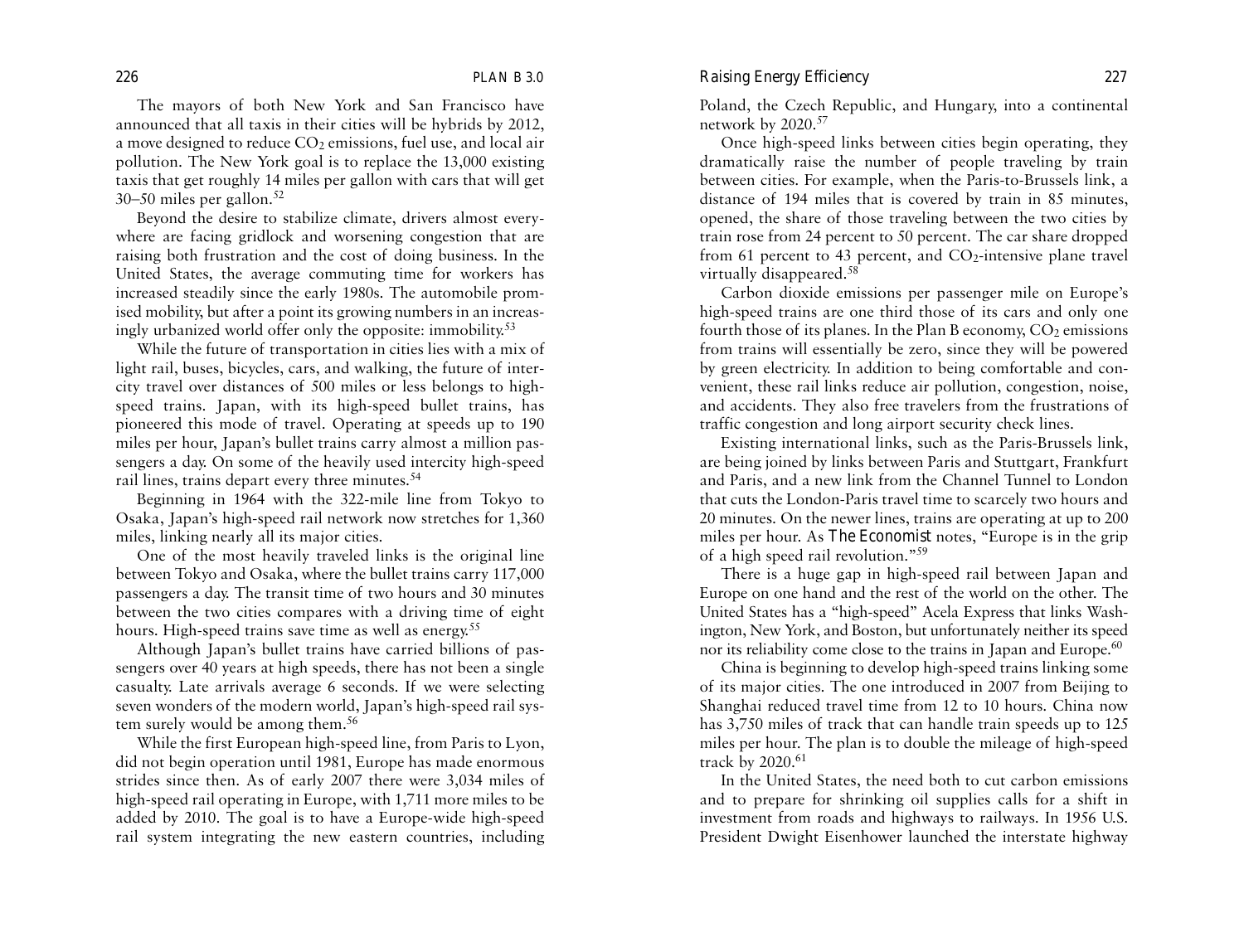system, justifying it on national security grounds. Today the threat of climate change and the insecurity of oil supplies both argue for the construction of a high-speed electrified rail system, for both passenger and freight traffic. The relatively small amount of additional electricity needed could come from renewable sources, mainly wind farms.<sup>62</sup>

The passenger rail system would be modeled after those of Japan and Europe. A high-speed transcontinental line that averaged 170 miles per hour would mean traveling coast-to-coast in 15 hours, even with stops in major cities along the way. There is a parallel need to develop an electrified national rail freight network that would greatly reduce the need for long-haul trucks.

Any meaningful global effort to cut transport  $CO<sub>2</sub>$  emissions begins with the United States, which consumes more gasoline than the next 20 countries combined, including Japan, China, Russia, Germany, and Brazil. The United States—with 238 million vehicles out of the global 860 million, or roughly 28 percent of the world total—not only has the largest automobile fleet but is near the top in miles driven per car and near the bottom in fuel efficiency.<sup>63</sup>

Three initiatives are needed in the United States. One is a meaningful gasoline tax. Phasing in a gasoline tax of 40¢ per gallon per year for the next 12 years (for a total rise of \$4.80 a gallon) and offsetting it with a reduction in income taxes would raise the U.S. gasoline tax to the \$4–5 per gallon prevailing today in Europe and Japan. Combined with the rising price of gas itself, such a tax should be more than enough to encourage a shift to more fuel-efficient cars.

The second measure is raising the fuel-efficiency standard from the 22 miles per gallon of cars sold in 2006 to 45 miles per gallon by 2020. This would help move the U.S. automobile industry in a fuel-efficient direction. Third, reaching our  $CO<sub>2</sub>$ reduction goal depends on a heavy shift of transportation funds from highway construction to urban transit and intercity rail construction.<sup>64</sup>

### **A New Materials Economy**

The production, processing, and disposal of material in our modern throwaway economy wastes not only material but energy as well. In nature, one-way linear flows do not survive long.

Nor, by extension, can they survive long in the expanding global economy. The throwaway economy that has been evolving over the last half-century is an aberration, now itself headed for the junk heap of history.

The potential for sharply reducing materials use was pioneered in Germany, initially by Friedrich Schmidt-Bleek in the early 1990s and then by Ernst von Weizsäcker, an environmental leader in the German Bundestag. They argued that modern industrial economies could function very effectively using only one fourth the virgin raw material prevailing at the time. A few years later, Schmidt-Bleek, who founded the Factor Ten Institute in France, showed that raising resource productivity even more—by a factor of 10—was well within the reach of existing technology and management, given the right policy incentives.<sup>65</sup>

In 2002, American architect William McDonough and German chemist Michael Braungart coauthored *Cradle to Cradle: Remaking the Way We Make Things*. They concluded that waste and pollution are to be avoided entirely. "Pollution," said McDonough, "is a symbol of design failure."<sup>66</sup>

Industry, including the production of plastics, fertilizers, steel, cement, and paper, accounts for more than 30 percent of world energy consumption. The petrochemical industry, which produces products such as plastics, fertilizers, and detergents, is the biggest consumer of energy in the manufacturing sector, accounting for about a third of worldwide industrial energy use. Since a large part of industry fossil fuel use is for feedstock, to manufacture plastics and other materials, increased recycling can reduce feedstock needs. Worldwide, increasing recycling rates and moving to the most efficient manufacturing systems in use today could reduce energy use in the petrochemical industry by 32 percent.<sup>67</sup>

The global steel industry, producing over 1.2 billion tons in 2006, is the second largest consumer of energy in the manufacturing sector, accounting for 19 percent of industrial energy use. Energy efficiency measures, such as adopting the most efficient blast furnace systems in use today and the complete recovery of used steel, could reduce energy use in the steel industry by 23 percent.<sup>68</sup>

Reducing materials use means recycling steel, the use of which dwarfs that of all other metals combined. Steel use is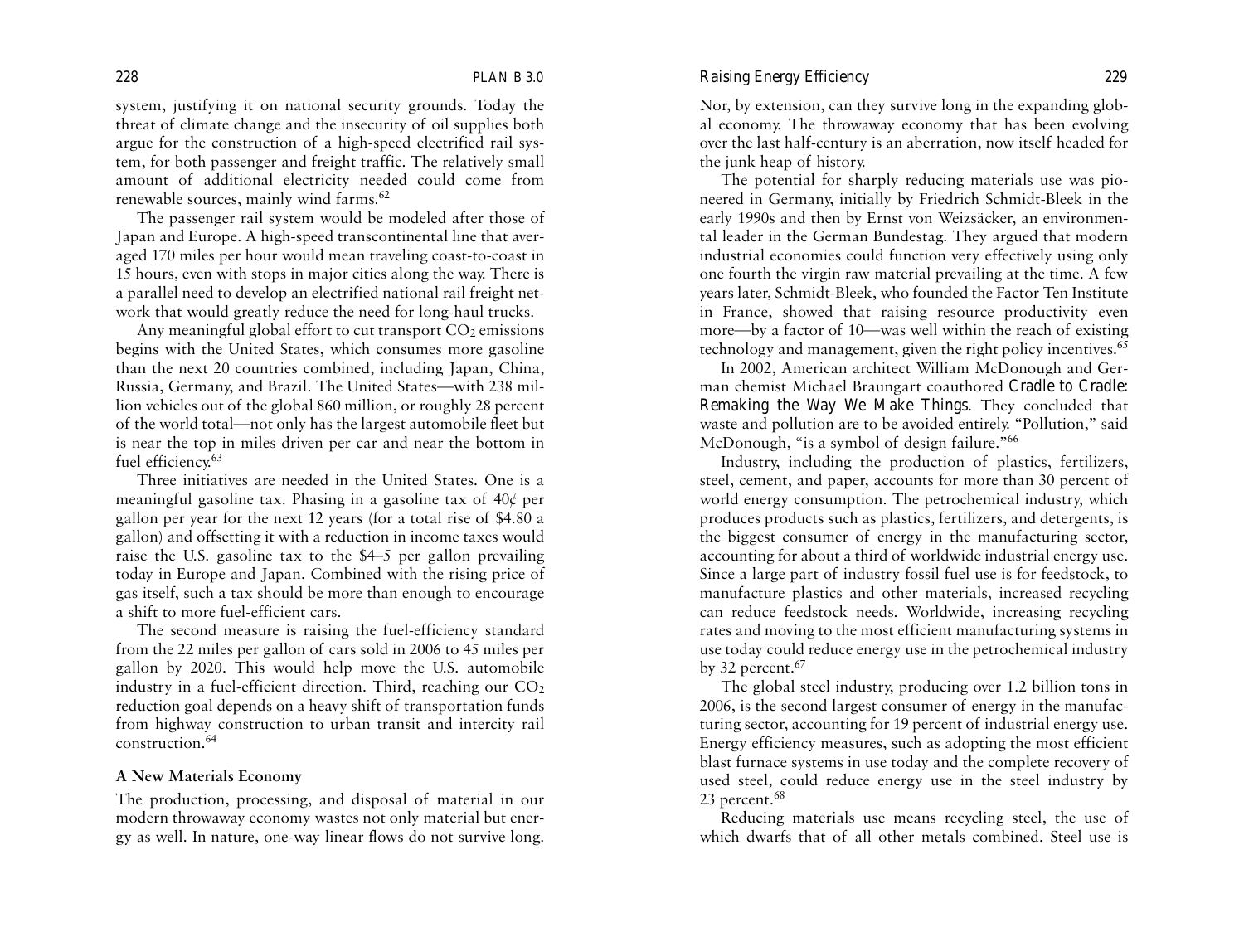dominated by three industries—automobile, household appliances, and construction. In the United States, virtually all cars are recycled. They are simply too valuable to be left to rust in out-of-the-way junkyards. The U.S. recycling rate for household appliances is estimated at 90 percent. For steel cans it is 60 percent, and for construction steel it is 97 percent for steel beams and girders, but only 65 percent for reinforcement steel. Still, the steel discarded each year is enough to meet the needs of the U.S. automobile industry.69

Steel recycling started climbing more than a generation ago with the advent of the electric arc furnace, a technology that produces steel from scrap using only one fourth the energy it would take to produce it from virgin ore. Electric arc furnaces using scrap now account for half or more of steel production in more than 20 countries. A few countries, including Venezuela and Saudi Arabia, use electric arc furnaces for all of their steel production. While the present shortage of scrap limits the ability to switch entirely to electric arc furnaces, more scrap will be available in 2020 when developing economies begin retiring aging infrastructure. If three fourths of steel production were to switch to electric arc furnaces using scrap, energy use in the steel industry could be cut by almost 40 percent.<sup>70</sup>

The cement industry, turning out 2.3 billion tons in 2006, is another major player in industrial energy consumption, accounting for 7 percent of industrial energy use. China, at close to half of world production, manufactures more cement than the next top 20 countries combined, yet it does so with extraordinary inefficiency. If China used the same technologies as Japan, it could reduce its energy consumption for cement production by 45 percent. Worldwide, if all cement producers used the most efficient dry kiln process in use today, energy use in the cement industry could drop 42 percent.<sup>71</sup>

Restructuring the transportation system also has a huge potential for reducing materials use. For example, improving urban transit means that one 12-ton bus can replace 60 cars weighing 1.5 tons each, or a total of 90 tons, reducing material use by 87 percent. Every time someone decides to replace a car with a bike, material use is reduced by 99 percent.<sup>72</sup>

The big challenge in cities everywhere is to recycle the many components of garbage, since recycling uses only a fraction of

### *Raising Energy Efficiency 231*

the energy of producing the same items from virgin raw materials. Virtually all paper products can now be recycled, including cereal boxes, junk mail, and paper bags in addition to newspapers and magazines. So too can glass, most plastics, aluminum, and other materials from buildings being torn down. Advanced industrial economies with stable populations, such as those in Europe and Japan, can rely primarily on the stock of materials already in the economy rather than using virgin raw materials. Metals such as steel and aluminum can be used and reused indefinitely. In the new economy, electric arc minimills that convert local scrap into finished steel will use only one fourth as much energy as steel produced from iron ore requires.<sup>73</sup>

One of the most effective ways to encourage recycling is to adopt a landfill tax. For a recent example, the state of New Hampshire adopted a "pay-as-you-throw" program that encourages municipalities to charge residents for each bag of garbage. This has dramatically reduced the flow of materials to landfills. In the town of Lyme, with nearly 2,000 people, adoption of a landfill tax raised the share of garbage recycled from 13 percent in 2005 to 52 percent in 2006.74

The quantity of recycled material in Lyme, which jumped from 89 tons in 2005 to 334 tons in 2006, included corrugated cardboard, which sells for \$90 a ton; mixed paper, \$45 a ton; and aluminum, \$1,500 per ton. This program simultaneously reduces the town's landfill fees while generating a cash flow from the sale of recycled material.75

San José, California, already diverting 62 percent of its municipal waste from landfills for reuse and recycling, is now focusing on the large flow of trash from construction and demolition sites. This material is trucked to one of two dozen specialist recycling firms in the city. For example, at Premier Recycle up to 300 tons of building debris is delivered each day. It is skillfully separated into recyclable piles of concrete, scrap metal, wood, and plastics. Some materials the company sells, some it gives away, and some it pays someone to take.<sup>76</sup>

Before the program began, only about 100,000 tons per year of the city's mixed construction and demolition materials were reused or recycled. Now it is nearly 500,000 tons. The scrap metal that is salvaged goes to recycling plants, wood can be converted into mulch or wood chips for fueling power plants, and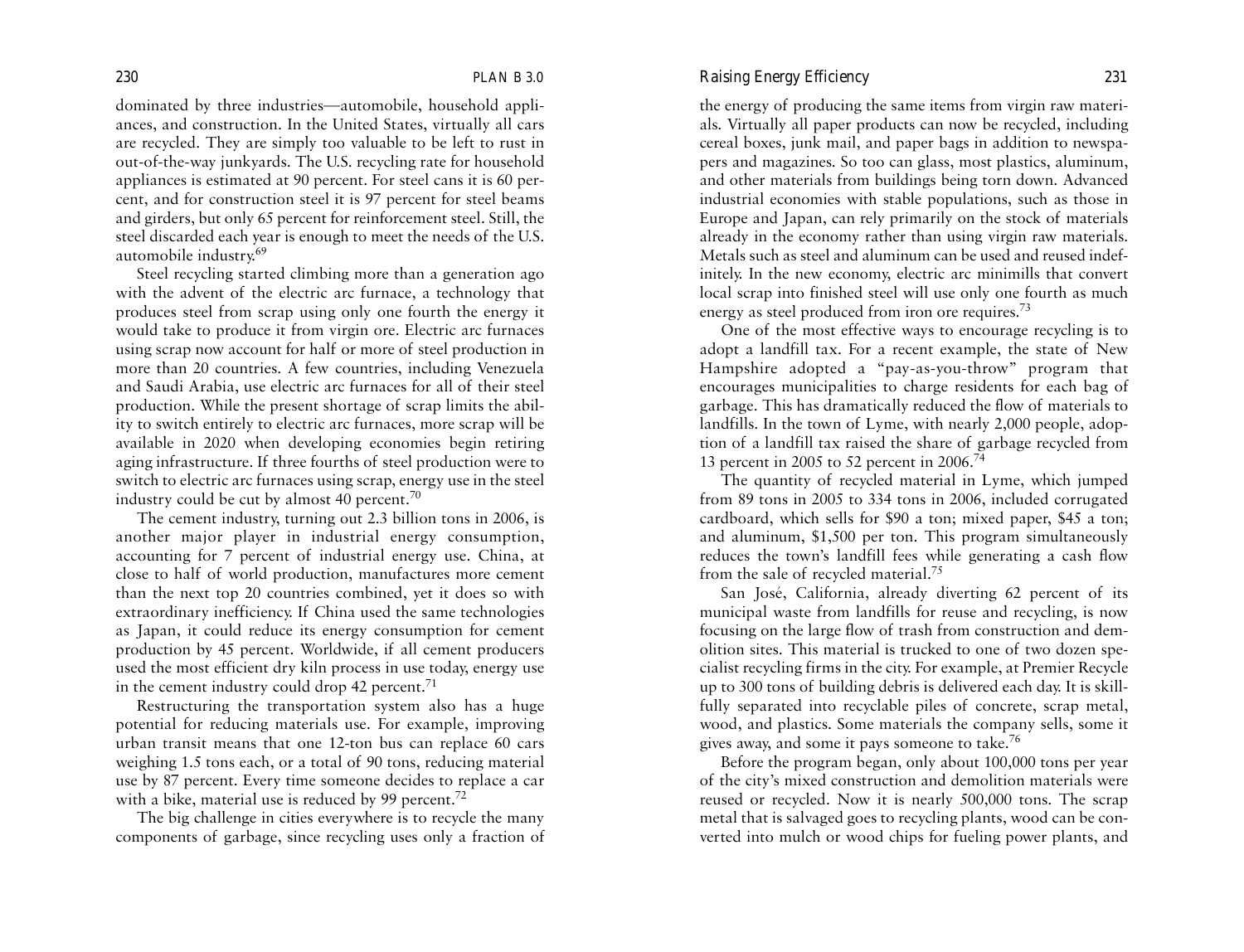concrete can be recycled to build road banks. By deconstructing a building instead of simply demolishing it, most of the material in it can be reused or recycled, thus dramatically reducing energy use and carbon emissions. San José is becoming a model for cities everywhere.77

Germany and, more recently, Japan are requiring that products such as automobiles, household appliances, and office equipment be designed for easy disassembly and recycling. In May 1998, the Japanese Diet enacted a tough appliance recycling law, one that prohibits discarding household appliances, such as washing machines, TV sets, or air conditioners. With consumers bearing the cost of disassembling appliances in the form of a disposal fee to recycling firms, which can come to \$60 for a refrigerator or \$35 for a washing machine, the pressure to design appliances so they can be more easily and cheaply disassembled is strong.78

Closely related to this concept is that of remanufacturing. Within the heavy industry sector, Caterpillar has emerged as a leader. At a plant in Corinth, Mississippi, it recycles some 17 truckloads of diesel engines a day. These engines, retrieved from Caterpillar's clients, are disassembled by hand by workers who do not throw away a single component, not even a bolt or screw. Once the engine is disassembled, it is then reassembled with all worn parts repaired. The resulting engine is as good as new. Caterpillar's remanufacturing division is racking up \$1 billion a year in sales and growing at 15 percent annually, contributing impressively to the company's bottom line.79

Another emerging industry is airliner recycling. Daniel Michaels writes in the *Wall Street Journal* that Boeing and Airbus, which have been building jetliners in competition for nearly 40 years, are now vying to see who can dismantle them most efficiently. The first step is to strip the plane of its marketable components, such as engines, landing gear, galley ovens, and hundreds of other items. For a jumbo jet, these key components can collectively sell for up to \$4 million. Then comes the final dismantling and recycling of aluminum, copper, plastic, and other materials. The next time around the aluminum may show up in cars, bicycles, or another jetliner.<sup>80</sup>

The goal is to recycle 90 percent of the plane, and perhaps one day 95 percent or more. With more than 3,000 airliners already put out to pasture and many more to come, this retired fleet has become the equivalent of an aluminum mine. $81$ 

With computers becoming obsolete every few years as technology advances, the need to be able to quickly disassemble and recycle them is a paramount challenge in building an eco-economy. In Europe, information technology (IT) firms are going into the reuse of computer components big-time. Because European law requires that manufacturers pay for the collection, disassembly and recycling of toxic materials in IT equipment, manufacturers have begun to focus on how to disassemble everything from computers to cell phones. Nokia, for example, has designed a cell phone that will virtually disassemble itself.<sup>82</sup>

On the clothing front, Patagonia, an outdoor gear retailer, has launched a garment recycling program beginning with its polyester fiber garments. Working with Teijin, a Japanese firm, Patagonia is now recycling not only the polyester garments it sells but also those that are sold by its competitors. Patagonia estimates that a garment made from recycled polyester, which is indistinguishable from the initial polyester made from petroleum, uses less than one fourth as much energy. With this success behind it, Patagonia is beginning to work on nylon garments and plans also to recycle cotton and wool clothing.83

In addition to measures that encourage the recycling of materials, there are those that encourage the reuse of products such as beverage containers. Finland, for example, has banned the use of one-way soft drink containers. Canada's Prince Edward Island has adopted a similar ban on all nonrefillable beverage containers. The result in both cases is a sharply reduced flow of garbage to landfills.<sup>84</sup>

A refillable glass bottle used over and over requires about 10 percent as much energy per use as an aluminum can that is recycled. Cleaning, sterilizing, and re-labeling a used bottle requires little energy compared with recycling cans made from aluminum, which has a melting point of 660 degrees Celsius (1,220 degrees Fahrenheit). Banning nonrefillables is a quintuple win option—cutting material use, carbon emissions, air pollution, water pollution, and garbage flow to landfills. There are also substantial transport fuel savings, since the refillable containers are simply back-hauled by delivery trucks to the original bottling plants or breweries for refilling.<sup>85</sup>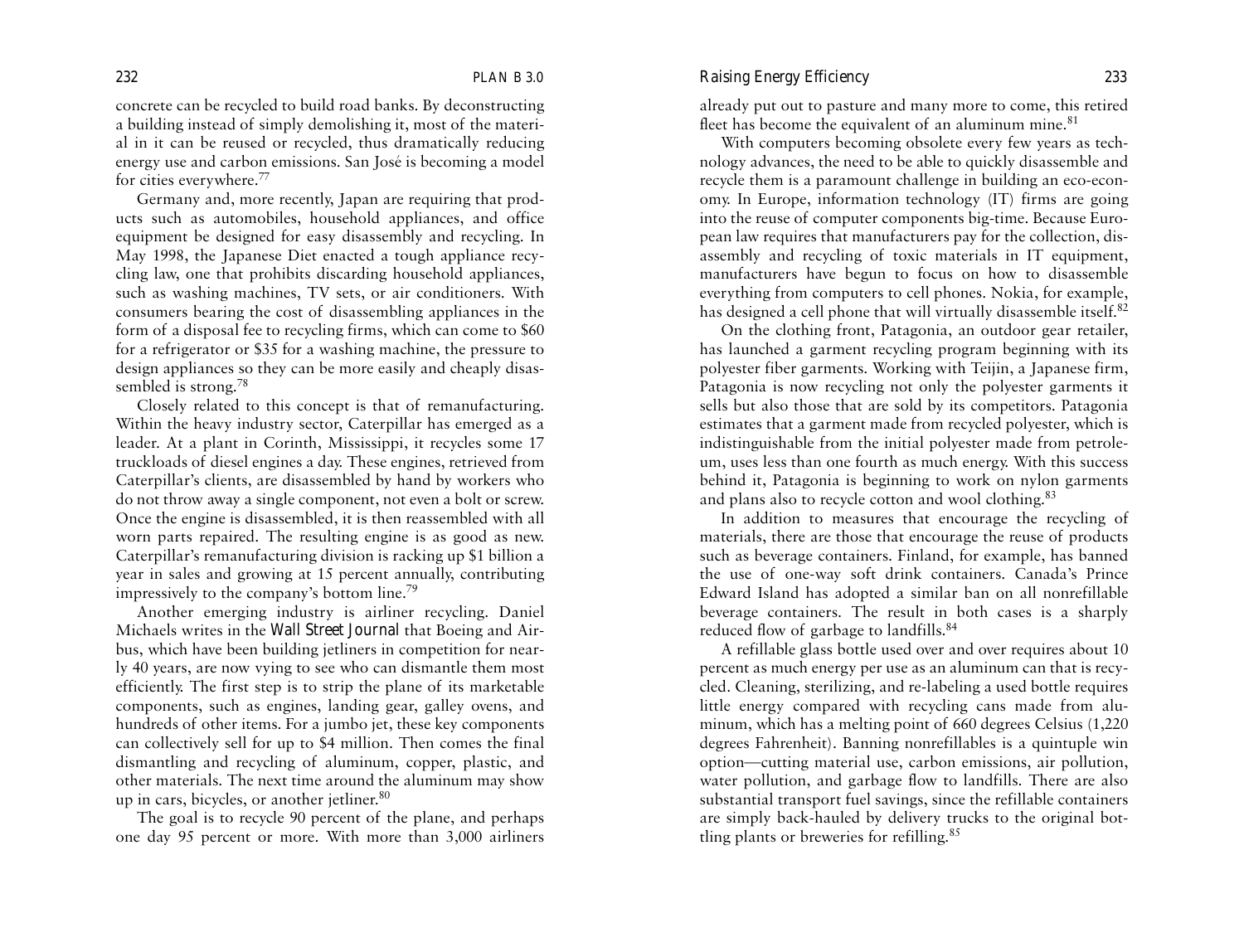Another increasingly attractive option for cutting  $CO<sub>2</sub>$  emissions is to discourage energy-intensive but, to use a World War II term, nonessential industries The gold and bottled water industries are prime examples. The annual production of 2,500 tons of gold requires the processing of 500 million tons of ore, more than one third the amount of virgin ore used to produce steel each year. One ton of steel requires the processing of two tons of ore. For one ton of gold, in stark contrast, the figure is 200,000 tons of ore. Processing 500 million tons of ore consumes a huge amount of energy—and emits as much  $CO<sub>2</sub>$  as 5.5 million cars.<sup>86</sup>

From a climate point of view, it is very difficult to justify bottling water, often tap water to begin with, hauling it long distance and selling it for outlandish prices. Although clever marketing has convinced many consumers that bottled water is safer and healthier than what they can get from their faucets, a detailed study by the World Wide Fund for Nature could not find any support for this claim. It notes that in the United States and Europe there are more standards regulating the quality of tap water than of bottled water. For people in developing countries where water is unsafe, it is far cheaper to boil or filter water than to buy it in bottles.87

Charles S. Fishman writes in *Fast Company* magazine that "when a whole industry grows up around supplying us with something we don't need...it's worth asking how that happened, and what the impact is." In effect, the industry's advertising is designed to undermine public confidence in the safety and quality of municipal water supplies. In the words of Gina Solomon, a Natural Resources Defense Council senior scientist, "Bottled water is largely a market based on anxiety."88

Manufacturing the nearly 28 billion plastic bottles used to package water in the United States alone requires 17 million barrels of oil. Including the energy for hauling 1 billion bottles of water every two weeks from bottling plants to supermarkets or convenience stores for sale, sometimes covering hundreds of kilometers, and the energy needed for refrigeration, the U.S. bottled water industry consumes roughly 50 million barrels of oil per year.<sup>89</sup>

The good news is that people are beginning to see how climate-disruptive this industry is. Mayors of U.S. cities are realizing that they are spending millions of taxpayer dollars to buy bottled water for their employees—water that costs 1,000 times as much as the tap water that is already available in city buildings. San Francisco mayor Gavin Newsom has banned the use of city funds to purchase bottled water and the use of bottled water in city buildings, on city property, and at any events sponsored by the city. Other cities following a similar strategy include Los Angeles, Salt Lake City, and St. Louis. New York City has launched a \$5 million ad campaign to promote its tap water and thus to rid the city of bottled water and the fleets of delivery trucks that tie up traffic.<sup>90</sup>

In summary, there is a vast worldwide potential for cutting carbon emissions by reducing materials use. This begins with the major metals—steel, aluminum, and copper—where recycling requires only a fraction of the energy needed to produce these metals from virgin ore. It continues with the design of cars, household appliances, and other products so they are easily disassembled into their component parts for reuse or recycling.

Household garbage, as noted, can be sorted and extensively recycled or composted. With deconstruction, nearly all building materials can be reused or recycled. Switching to refillable beverage containers can lead to a 90-percent reduction in material use and carbon emissions in the beverage industry. The remanufacturing of products, as Caterpillar is doing with diesel engines, helps reduce  $CO<sub>2</sub>$  emissions. Phasing out energy-intensive, nonessential industries such as the gold and bottled water industries will also move the world closer to the time when atmospheric concentrations of CO<sub>2</sub> are once again stable.

### **The Energy Savings Potential**

The goal for this chapter was to identify measures that will offset the 30 percent growth in energy demand projected by IEA between 2006 and 2020. We are confident that the measures proposed will more than offset the projected growth in energy use. Shifting to more energy-efficient lighting alone lowers world electricity use by 12 percent.<sup>91</sup>

With appliances, the key to raising energy efficiency is to establish international efficiency standards for appliances that reflect the most efficient models on the market today, regularly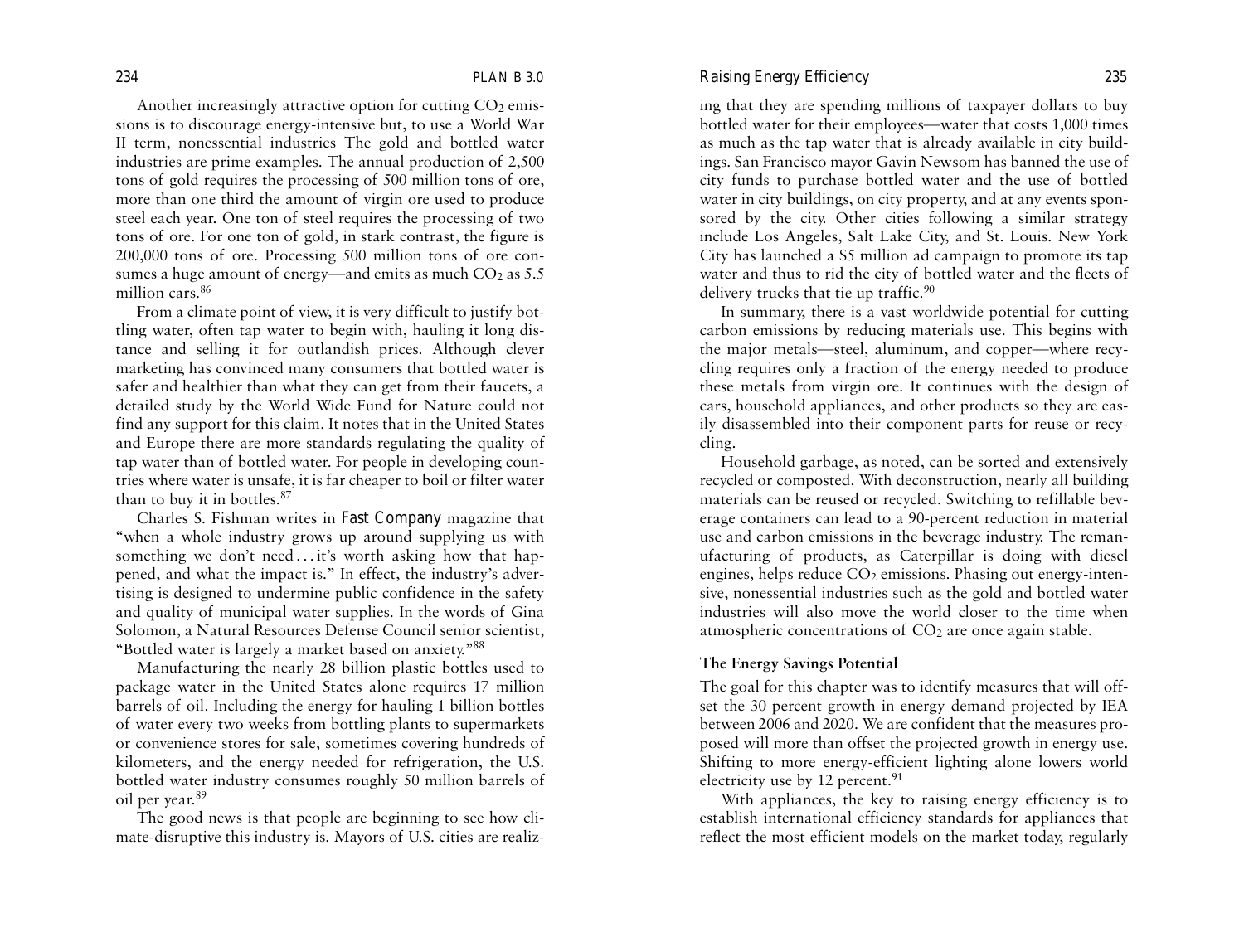raising this level as technologies advance. Given the potential for raising appliance efficiency, the energy saved by 2020 should at least match the savings in the lighting sector.

With transportation, the short-term keys to reducing gasoline use involve shifting to highly fuel-efficient cars, restructuring urban transport systems, and building intercity rapid rail systems modeled after those in use in Japan and Europe. This shift in focus from car-dominated transport systems to more diversified systems is evident in the actions of hundreds of mayors who struggle with traffic congestion and air pollution every day. They are devising ingenious ways of restricting not only the use of cars but the very need for them. Neither the nature of the city nor the future role of the car will be the same, as nearly all public initiatives are diminishing the car's urban presence.

Within the industrial sector, there is a hefty potential for reducing energy use. In the petrochemical industry, moving to the most efficient production technologies now available and recycling more plastic can cut energy use by 32 percent. With steel, gains in manufacturing efficiency can cut energy use by 23 percent. Even larger gains are within reach for cement, where simply shifting to the most efficient dry kiln technologies can reduce energy use by 42 percent.<sup>92</sup>

With buildings—even older buildings, where retrofitting can reduce energy use by 20–50 percent—there is a profitable potential for saving energy. As we have noted, such a reduction in energy use combined with the use of green electricity to heat, cool, and light the building means that it may be easier to create carbon-neutral buildings than we may have thought.

One easy way to achieve these gains is through the imposition of a carbon tax that would help reflect the full cost of burning fossil fuels. We recommend increasing the carbon tax by \$20 per ton each year over the next 12 years, for a total of \$240. High though this may seem, it does not come close to covering the indirect costs of burning fossil fuels. In seeking to raise energy efficiency, as described in this chapter there have been some pleasant surprises at the potential for doing so. We now turn to developing the earth's renewable sources of energy, where there are equally exciting possibilities.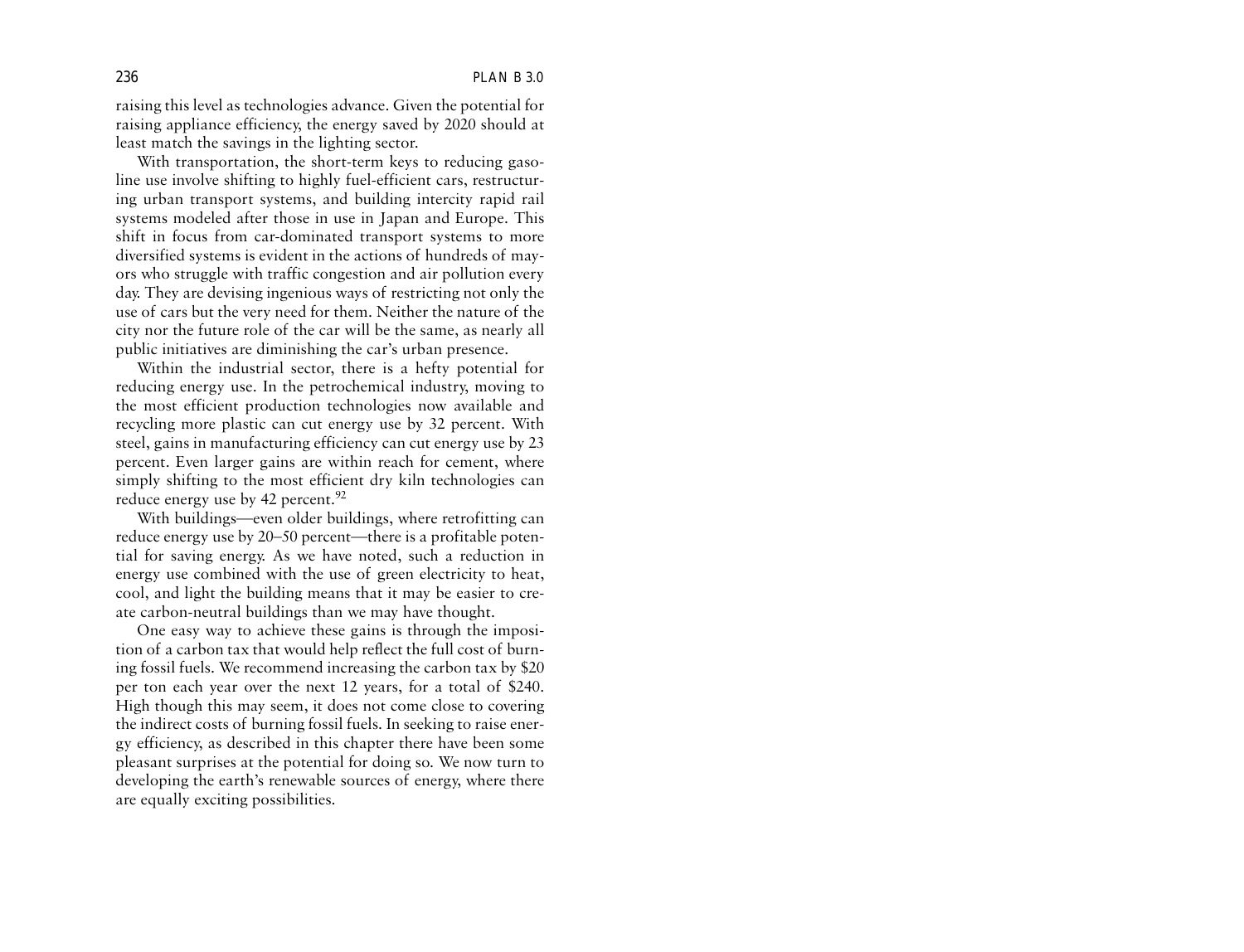### **12**

## *Turning to Renewable Energy*

Just as the nineteenth century belonged to coal and the twentieth century to oil, the twenty-first century will belong to the sun, the wind, and energy from within the earth. In Europe, the addition of electrical generating capacity from renewable energy sources in 2006 exceeded that from conventional sources, making it the first continent to enter the new energy era. Meanwhile in the United States, electrical generating capacity from wind increased 27 percent in 2006, while that from coal decreased slightly.1

We can see the Plan B energy economy emerging in many areas. In Texas, the state government is coordinating a vast expansion of wind power that could yield 23,000 megawatts of new generating capacity, an amount equal to 23 coal-fired power plants. In China, some 160 million people now get their hot water from rooftop solar water heaters. In Iceland, almost 90 percent of homes are heated with geothermal energy. In Europe, 60 million people rely on wind farms for their electricity. And in the Philippines, 19 million people get their electricity from geothermal power plants.2

In the last chapter, we described how to offset the projected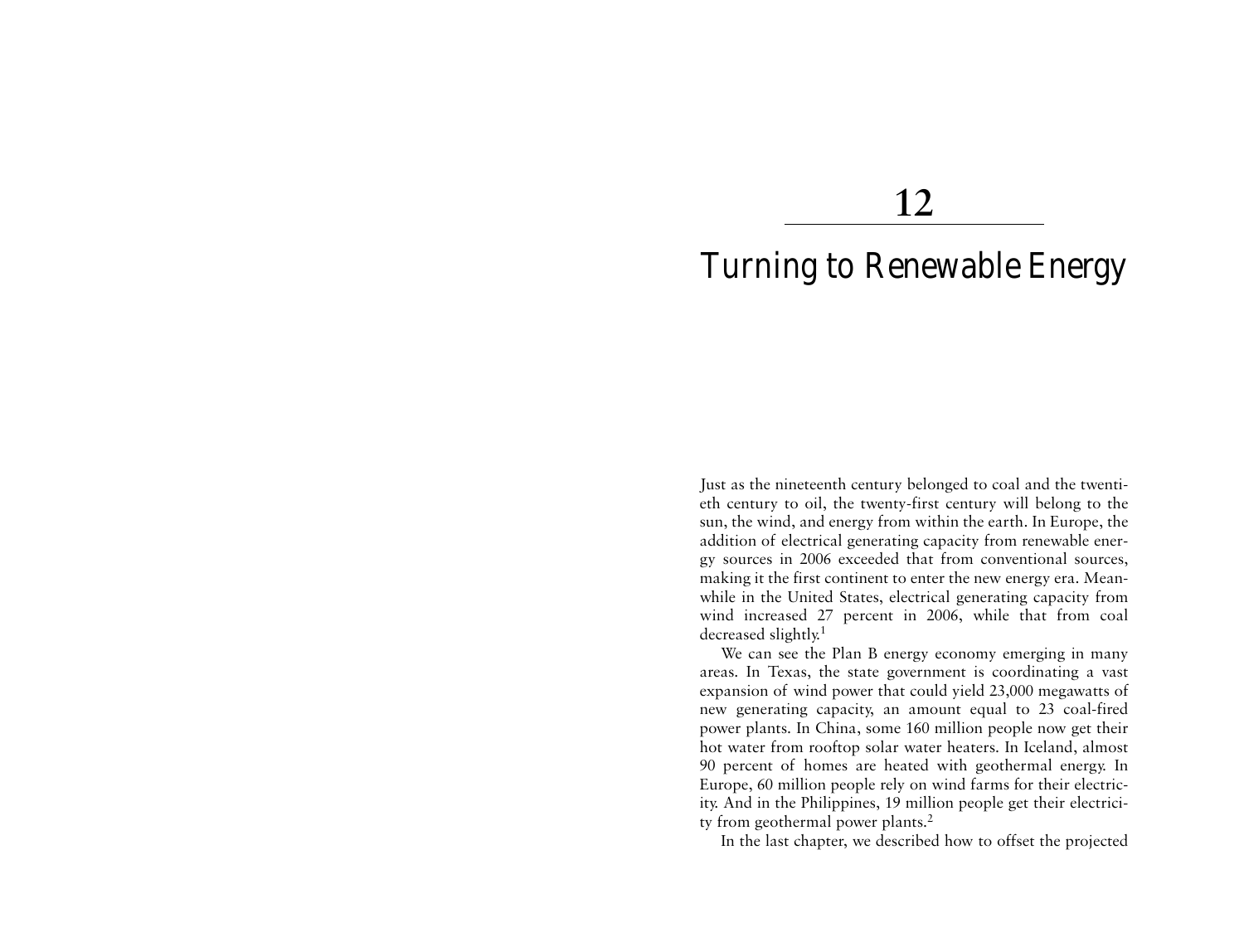increases in energy use to 2020 with gains in efficiency. This chapter addresses the challenge of harnessing renewable energy on a scale that will help reduce worldwide carbon dioxide  $(CO_2)$ emissions by 80 percent. The first priority is to replace all coaland oil-fired electricity generation with renewable sources.

The Plan B goals for developing renewable sources of energy by 2020 that are laid out in this chapter are based not on what is conventionally believed to be politically feasible, but on what we think is needed to prevent irreversible climate change. This is not Plan A, business-as-usual. This is Plan B—a wartime mobilization, an all-out response proportionate to the threat that global warming presents to our future.

Can we expand renewable energy use fast enough? We think so. Recent trends in the use of mobile phones and personal computers give a sense of how quickly new technologies can spread. Once cumulative mobile phone sales reached 1 million units in 1986, the stage was set for explosive growth, and the number of cell phone subscribers doubled in each of the next three years. Over the next 12 years the number of people owning a mobile phone more than doubled every two years. By 2001 there were 995 million cell phones—a 1,000-fold increase in just 15 years. As of 2007, there were more than 2 billion cell phone subscribers worldwide.<sup>3</sup>

Sales of personal computers followed a similar trajectory. In 1983 roughly a million were sold, but by 2003 the figure was an estimated 160 million—a 160-fold jump in 20 years. We are now seeing similar growth figures for renewable energy technologies. Sales of solar cells are doubling every two years, and the annual growth in wind-generating capacity is not far behind. Just as the information and communications economies have changed beyond recognition over the past two decades, so too will the energy economy over the next decade.<sup>4</sup>

There is one outstanding difference. Whereas the restructuring of the information and communications sectors was shaped by advancing technology and market forces, the restructuring of the energy economy will be driven also by the realization that the fate of our global civilization may depend not only on doing so, but doing so at wartime speed.

### **Harnessing the Wind**

A worldwide survey of wind energy by the Stanford team of Cristina Archer and Mark Jacobson concluded that harnessing one fifth of the earth's available wind energy would provide seven times as much electricity as the world currently uses. For example, China—with vast wind-swept plains in the north and west, countless mountain ridges, and a long coastline, all rich with wind—has enough readily harnessable wind energy to easily double its current electrical generating capacity.5

In 1991 the U.S. Department of Energy (DOE) released a national wind resource inventory, noting that three wind-rich states—North Dakota, Kansas, and Texas—had enough harnessable wind energy to satisfy national electricity needs. Advances in wind turbine design since then allow turbines to operate at lower wind speeds and to convert wind into electricity more efficiently. And because they are now 100 meters tall, instead of less than 40 meters, they harvest a far larger, stronger, and more reliable wind regime, generating 20 times as much electricity as the turbines installed in the early 1980s when modern wind power development began. With these new turbine technologies, the three states singled out by DOE could satisfy not only national electricity needs but national energy needs.<sup>6</sup>

In addition, a 2005 DOE assessment of offshore wind energy concluded that U.S. offshore wind out to a distance of 50 miles alone is sufficient to meet 70 percent of national electricity needs. Europe is already tapping its offshore wind. A 2004 assessment by the Garrad Hassan wind energy consulting group concluded that if governments aggressively develop their vast offshore resources, wind could supply all of Europe's residential electricity by 2020.<sup>7</sup>

From 2000 to 2007, world wind generating capacity increased from 18,000 megawatts to an estimated 92,000 megawatts. In early 2008 it will pass the 100,000-megawatt milestone. Since 2000, capacity has been growing at 25 percent annually, doubling every three years.<sup>8</sup>

The world leader in total capacity is Germany, followed by the United States, Spain, India, and Denmark. Measured by share of national electricity supplied by wind, Denmark is the leader, at 20 percent. Three north German states now get more than 30 percent of their electricity from wind. For Germany as a whole, it is 7 percent—and climbing.9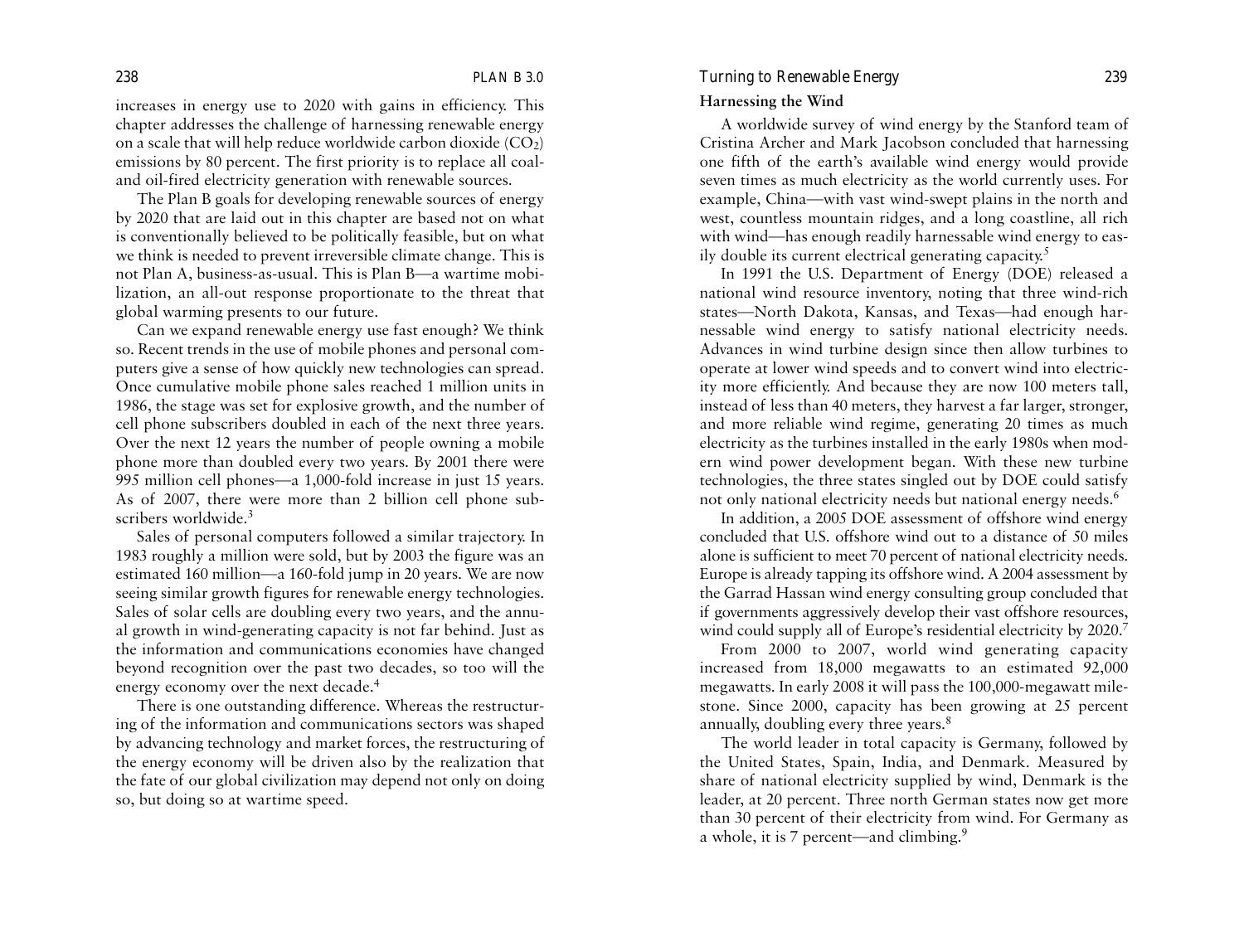Denmark is now looking to push the wind share of its electricity to 50 percent, with most of the additional power coming from offshore. In contemplating the prospect of wind becoming the leading source of electricity, Danish planners have turned energy policy upside down. They are looking at using wind as the mainstay of their electrical generating system and fossilfuel-generated power to fill in when the wind ebbs.<sup>10</sup>

For many years now, the top five countries—with roughly 70 percent of world wind generating capacity—have dominated growth in the industry, but this is now changing as the industry goes global, with 70 countries now harnessing their wind resources. Among the emerging wind powers are China, France, and Canada, each of which doubled its wind electric generation in 2006. $11$ 

One of the early concerns with wind energy was the risk it posed to birds, but this can be overcome by conducting studies and careful siting to avoid risky areas for birds. The most recent research indicates that bird fatalities from wind farms are minuscule compared with deaths from flying into skyscrapers, colliding with cars, or being captured by cats.<sup>12</sup>

Other critics are concerned about the visual effect. When some people see a wind farm they see a blight on the landscape. Others see a civilization-saving source of energy. Although there are NIMBY problems ("not in my backyard"), the PIMBY response ("put it in my backyard") is much more pervasive. Within U.S. communities, for instance, among ranchers in Colorado or dairy farmers in upstate New York, the competition for wind farms is intense. This is not surprising, since a large, advanced design wind turbine can generate \$300,000 worth of electricity in a year. Farmers, with no investment on their part, typically receive \$3,000–10,000 a year in royalties for each wind turbine erected on their land.<sup>13</sup>

One of wind's attractions is that it requires so little land compared with other sources of renewable energy. For example, a corn farmer in northern Iowa can put a wind turbine on a quarter-acre of land that can produce \$300,000 worth of electricity per year. This same quarter-acre would produce 40 bushels of corn that in turn could produce 120 gallons of ethanol worth \$300. Since the turbines occupy less than 1 percent of the land in a wind farm, this technology lets farmers harvest both energy and crops from the same land. Thousands of ranchers in the wind-rich Great Plains will soon be earning more from wind royalties than from cattle sales.<sup>14</sup>

At the moment, growth in wind electricity generation is primarily constrained by wind turbine manufacturing capacity. But the important question is how much of the world's energy needs can wind power meet. To gain perspective, we look at what governments are planning, the size of wind farms under construction and proposed, and the transmission lines that are being planned.<sup>15</sup>

The official U.S. goal of one day getting 20 percent of its electricity from wind means developing at least 300,000 megawatts of wind generating capacity. Since 1 megawatt of wind generating capacity can supply electricity to 300 U.S. homes, wind development on this scale would satisfy the needs of 90 million households. In France, a newcomer to wind energy, the government target is 14,000 megawatts of wind by 2010. Spain, which already has nearly 12,000 megawatts of capacity, is shooting for 20,000 megawatts by 2010.<sup>16</sup>

At the local level, Texas, the state that long led the country in oil production, has taken the lead in wind generation as well. Governor Rick Perry assembled a number of wind farm developers and transmission line builders to link wind-rich west Texas and the Texas panhandle to the state's population centers. This package could lead to the development of 23,000 megawatts of wind generating capacity, enough to satisfy the residential electricity needs of 7 million homes.<sup>17</sup>

In California, the electric utility Southern California Edison is planning a 4,500-megawatt wind project in the southern end of the state. In east central South Dakota, Clipper Windpower has purchased wind rights on enough land to develop 3,000 megawatts of generating capacity. At the national level, wind farm proposals in late 2007 exceeded an estimated 100,000 megawatts, nearly 10 times existing capacity.<sup>18</sup>

In Canada, Katabatic Power and Deutsche Bank are planning a 3,000-megawatt wind farm in British Columbia, which would produce enough electricity to supply some 900,000 homes. The United Kingdom has a 1,000-megawatt offshore wind farm, the London Array, under construction in the Severn Estuary and a 1,500-megawatt wind farm, the Atlantic Array,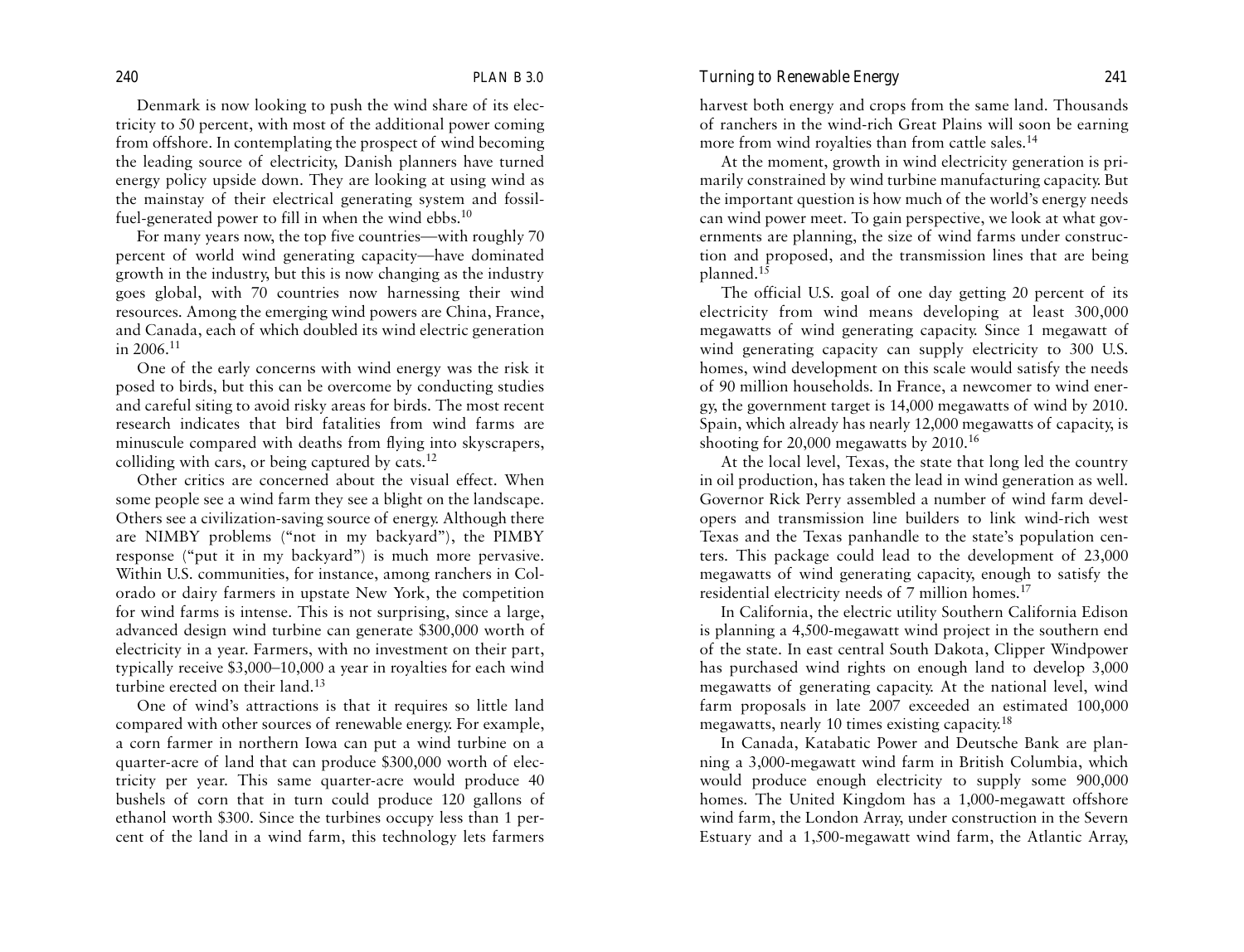off the coast of Devon, in the planning stage. Germany is planning several offshore wind farms of a similar size. And China has several 1,000-megawatt wind farms on the drawing board.<sup>19</sup>

Another clue to the scale of future wind farm development can be seen in transmission lines under construction and being planned. Legislatures in Texas, Colorado, New Mexico, California, and Minnesota in the United States combined their support for huge wind farm complexes with the construction of transmission lines to ensure that the two move forward together, avoiding the chicken-and-egg problem.20

A number of interstate transmission lines are also being built and discussed. In the north central United States, wind farms in eastern North Dakota and South Dakota are being linked to load centers in Minnesota and Wisconsin. A group of operators is proposing a transmission line that would link the vast wind resources of Kansas and Oklahoma with the southeastern United States, carrying electricity from proposed wind farms with 13,000 megawatts of generating capacity. Another group in the upper Midwest is looking at transmission lines that will link the wind resource riches of the Dakotas with the densely populated East Coast. In the West, the governors of California, Nevada, Utah, and Wyoming have agreed to build a "Frontier Line" that would link the low-cost wind resources of Wyoming with Salt Lake City, Las Vegas, and power-hungry California.21

In Europe, Airtricity, an Irish development firm with wind farms in several countries, and ABB, a leader in building energy infrastructure, have proposed an offshore super-grid for Europe stretching from the Baltic Sea to the North Sea and southward to the coast of Spain. This grid would not only aid in realizing Europe's huge offshore wind potential, it would link national grids with each other, thus facilitating more-efficient electricity use throughout the continent. To begin, the companies propose a 10,000-megawatt wind farm project in the North Sea between Germany, the United Kingdom, and the Netherlands that would supply 6 million homes with electricity.<sup>22</sup>

Wind is the centerpiece of the Plan B energy economy. It is abundant, low cost, and widely distributed; it scales up easily and can be developed quickly. Oil wells go dry and coal seams run out, but the earth's wind resources cannot be depleted.

Plan B involves a crash program to develop 3 million

megawatts of wind generating capacity by 2020. This will require a near doubling of capacity every two years, up from the doubling every three years for the last decade. It will mean 1 megawatt for every 2,500 of the world's projected 2020 population of 7.5 billion people. Denmark—with 1 megawatt for every 1,700 people—is already well beyond this goal. Spain will likely exceed this per capita goal before 2010 and Germany shortly thereafter.23

This climate-stabilizing initiative would require the installation of 1.5 million 2-megawatt wind turbines. Manufacturing such a huge number of wind turbines over the next 12 years sounds intimidating until the initiative is compared with the 65 million cars the world produces each year. At \$3 million per installed turbine, this would involve investing \$4.5 trillion over the next dozen years, or \$375 billion per year. This compares with world oil and gas capital expenditures that are projected to reach \$1 trillion per year by 2016.<sup>24</sup>

Wind turbines can be mass-produced on assembly lines. Indeed, the idled capacity in the U.S. automobile industry is sufficient to produce the wind turbines to reach the Plan B global  $\text{goal}$ <sup>25</sup>

Not only do the idle plants exist, but there are skilled workers in these communities eager to return to work. The state of Michigan, for example, in the heart of the wind-rich Great Lakes region, has more than its share of idled auto assembly plants. The Spanish firm Gamesa, a leading wind turbine manufacturer, recently set up operations in an abandoned U.S. Steel plant in Pennsylvania.<sup>26</sup>

### **Wind-Powered Plug-in Hybrid Cars**

In Chapter 10 we discussed measures that cities are using to reduce the need for cars. But even with fewer cars, the world desperately needs a new automotive energy economy, a new source of fuel. Fortunately, the foundation for this has been laid with two new technologies: the gas-electric hybrid cars pioneered by Toyota and advanced-design wind turbines.

The Toyota Prius—a fast-selling mid-size hybrid car—gets an impressive 46 miles per gallon in combined city/highway driving, compared with 20 miles per gallon for the average new U.S. passenger vehicle. The United States could easily cut its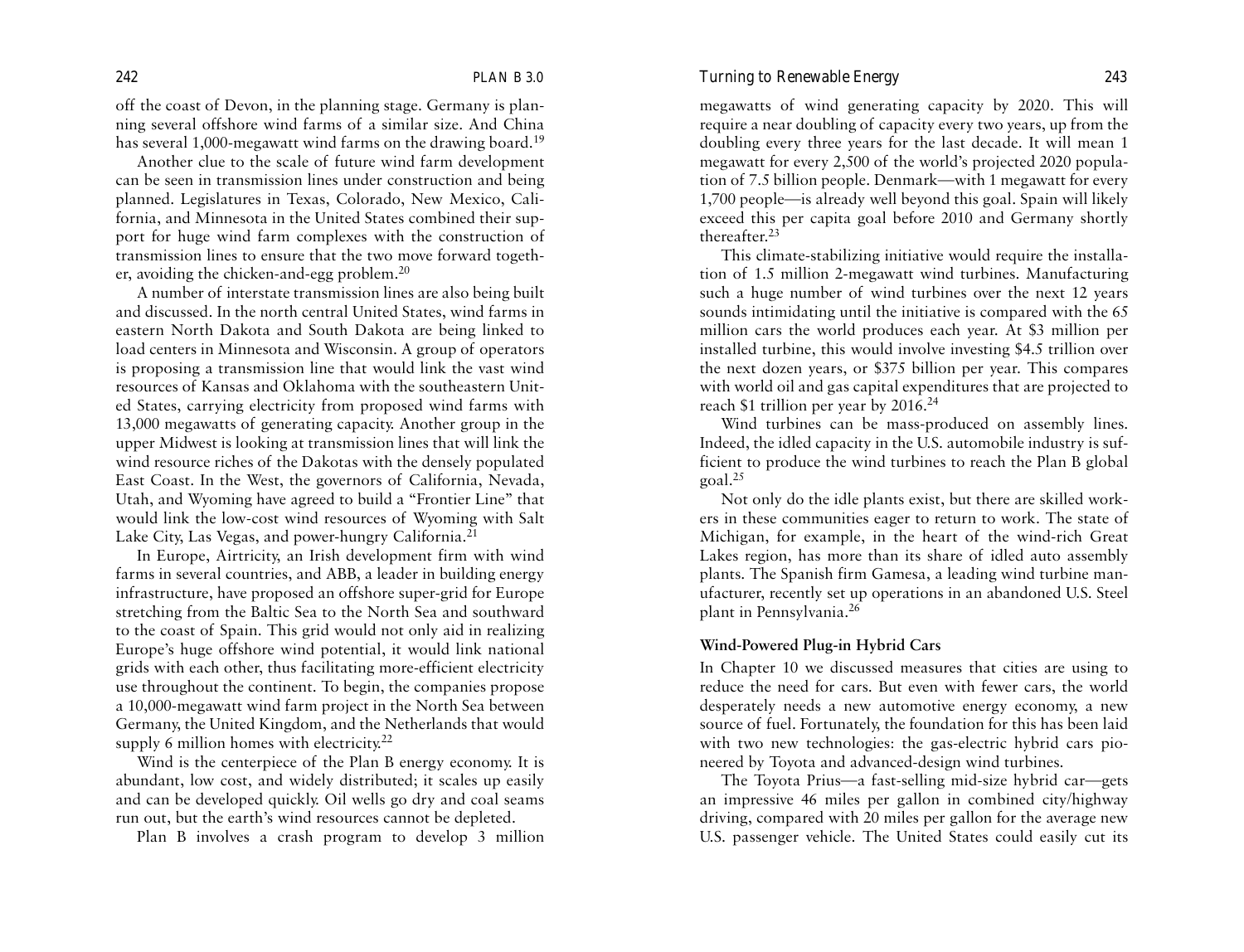gasoline use in half simply by converting the U.S. automobile fleet to highly efficient hybrid cars. No change in the number of vehicles. No change in the miles driven. Just doing it with the most efficient propulsion technology on the market.<sup>27</sup>

Now that hybrid cars are well established, it is a relatively small step to manufacturing plug-in hybrids that run largely on electricity. By putting a larger battery in a gas-electric hybrid to increase its storage of electricity and adding a plug-in capacity so the battery can be recharged from the power grid, drivers can do their commuting, grocery shopping, and other short-distance travel almost entirely with electricity, saving gasoline for the occasional long trip. Even more exciting, recharging batteries with off-peak wind-generated electricity would cost the equivalent of less than \$1 per gallon of gasoline. This modification of hybrids to run largely on electricity could reduce remaining gasoline use an additional 60 percent, for a total reduction of 80 percent.<sup>28</sup>

But this is not all. Amory Lovins—an energy efficiency pioneer—notes that substituting advanced polymer composites for steel in auto bodies can "roughly double the efficiency of a normal-weight hybrid without materially raising its total manufacturing cost." Thus, building gas-electric hybrids using the new advanced polymer composites, which are being introduced by Boeing in its new 787 Dreamliner jumbo jet, can cut the remaining 20 percent of fuel use by another half, for a total reduction of 90 percent.29

The plug-in electric hybrid/wind power transportation model does not require a costly new infrastructure, since the network of gasoline service stations and the electricity grid are already in place. A 2006 study by the U.S. government's Pacific Northwest National Laboratory estimated that 84 percent of the electricity used by a national fleet of plug-in cars, pickup trucks, and SUVs could be satisfied with the existing electrical infrastructure since the recharging would take place largely at night, when there is an excess of generating capacity.30

The variability of wind energy is of concern to many commentators, but it can be largely offset by integrating local and regional grids into a strong national grid, something that is needed anyhow to raise load-management efficiency. Since no two wind farms have identical wind flows, each wind farm added to a large grid reduces variability. With many wind farms on a large grid, variability largely disappears.<sup>31</sup>

Another major source of stability will come from the shift to plug-in hybrids, since the vehicle batteries become a storage system for wind energy. With a smart grid, motorists could profitably sell electricity back to the grid when needed during peak demand. In effect, the shift to plug-in hybrids, with their electricity storage capacity and backup tank of gasoline, buffers the variability of wind energy, enabling it to become the centerpiece of the Plan B energy economy.32

The shift to fuel-efficient plug-in hybrid cars combined with the construction of thousands of wind farms across the United States will rejuvenate farm and ranch communities and dramatically shrink the U.S. balance-of-trade deficit. Even more important, it could cut automobile  $CO<sub>2</sub>$  emissions by some 90 percent, making the United States a model for other countries.<sup>33</sup>

The fast-growing support for plug-in hybrids has coalesced into a national grassroots initiative called Plug-In Partners. As of late 2007, Plug-In Partners had 617 members, including 169 electrical utilities, 168 corporations, 71 city governments, and 67 environmental groups. A number of the Plug-In Partners have announced advanced orders for plug-in cars and delivery vans, including the government of New York State, Southern California Edison, and Pacific Gas and Electric. These so-called soft orders, now totaling more than 11,000 vehicles, will go to the first company that makes it to the market with a plug-in hybrid.<sup>34</sup>

Among the companies planning to manufacture these vehicles are Nissan, Toyota, General Motors (GM, with its Chevrolet Volt), and Ford Motor Company (with the Airstream). Chrysler's Dodge Sprinter plug-in hybrid vans are already being tested by various firms, including Pacific Gas and Electric. The first companies to market plug-in hybrids may find it difficult to keep up with the demand. $35$ 

The Chevrolet Volt, which will be on the market in 2010, will have a 40-mile range on electricity only. Beyond this distance, a small gasoline engine will generate electricity to recharge the battery. For the 78 percent of Americans who live 20 miles or less from their work site, it will be possible to commute without using any gasoline. For those with longer commutes, plugging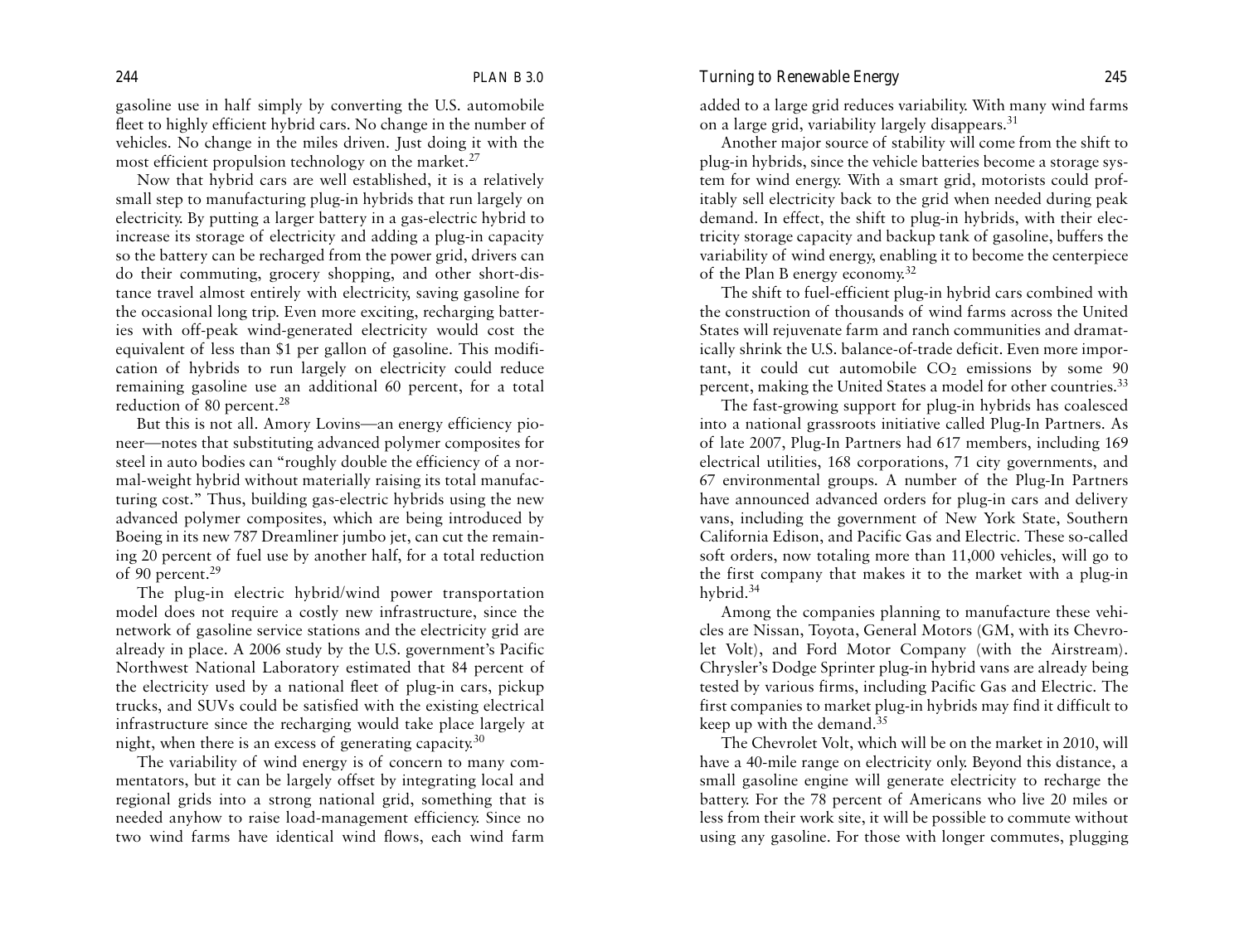in at the worksite is also an option. Based on an analysis of U.S. driving patterns, GM estimates that the Volt will get 150 miles per gallon, since the gas-powered recharger engine would come into play only occasionally. It is this prospect of triple-digit gasoline mileage that is selling consumers on plug-in hybrids.<sup>36</sup>

### **Solar Cells and Collectors**

Several technologies are now used to harness the sun's energy, including both solar thermal collectors and solar photovoltaic cells. Solar thermal collectors, widely used to heat water, are now also used for space heating. Collectors, which concentrate sunlight to boil water and produce steam-generated electricity, and assemblages of solar electric cells are both used on a commercial power plant scale, with individual plants capable of supplying thousands of homes with electricity.

Perhaps the most exciting recent development in the world solar economy is the installation of some 40 million rooftop solar water heaters in China. With 2,000 Chinese companies manufacturing rooftop solar water heaters, this relatively simple low-cost technology is not only widely used in cities, it has also leapfrogged into villages that do not yet have electricity. For as little as \$200, villagers can have a rooftop solar collector installed and take their first hot shower. This technology is sweeping China like wildfire, already approaching market saturation in some communities. Even more exciting, Beijing plans to more than double the current 124 million square meters of rooftop solar collectors for heating water to 300 million by 2020.<sup>37</sup>

The energy harnessed by these installations in China is equal to the electricity generated by 54 coal-fired power plants. Other developing countries such as India and Brazil may also soon see millions of households turning to this inexpensive water heating technology. This leapfrogging into rural areas without an electricity grid is similar to the way cell phones bypassed the traditional fixed-line grid, providing services to millions of people who would still be on waiting lists if they had relied on traditional phone lines. The great attraction of rooftop solar water heaters is that once the initial installment cost is paid, the hot water is essentially free.<sup>38</sup>

In Europe, where energy costs are relatively high, rooftop solar water heaters are also spreading fast. In Austria, Europe's leader, 15 percent of all households now rely on them for hot water. And, as in China, in some Austrian villages nearly all homes have rooftop collectors. Germany is also forging ahead. Janet Sawin of Worldwatch Institute notes that some 2 million Germans are now living in homes where water and space are both heated by rooftop solar systems.39

Inspired by the rapid adoption of rooftop water and space heaters in Europe in recent years, the European Solar Thermal Industry Federation (ESTIF) has established an ambitious goal of 500 million square meters, or one square meter of rooftop collector for every European by 2020, a goal that exceeds the 0.74 square meters per person today in Israel, the world leader. Most installations are projected to be Solar-Combi systems that are engineered to heat both water and space.40

In 2007, Europe's solar collectors were concentrated in Germany, Austria, and Greece, with France and Spain also beginning to mobilize. Spain's initiative was boosted by a March 2006 mandate requiring installation of collectors on all new or renovated buildings. ESTIF estimates that the European Union has a long-term potential of developing 1,200 thermal gigawatts of solar water and space heating, which means that the sun could meet most of Europe's low-temperature heating needs.<sup>41</sup>

The U.S. rooftop solar water heating industry has thus far concentrated on a niche market—selling and marketing 10 million square meters of water heaters for swimming pools between 1995 and 2005. Given this base, however, the industry is poised to mass-market residential solar water and space heating systems.42

We now have the data to make some global projections. With China setting a goal of 300 million square meters of solar water heating capacity by 2020, and ESTIF's goal of 500 million square meters by 2020, a U.S. installation of 200 million square meters by 2020 is certainly within reach given the recently adopted tax incentives. Japan, which now has 11 million square meters of rooftop solar collectors heating water but which imports almost all its fossil fuels, could easily reach 80 million square meters by 2020. If China, the United States, Japan, and the European Union achieve their goals, they will have a combined total of 1,080 million square meters of water and space heating capacity by 2020. This would come to 0.45 square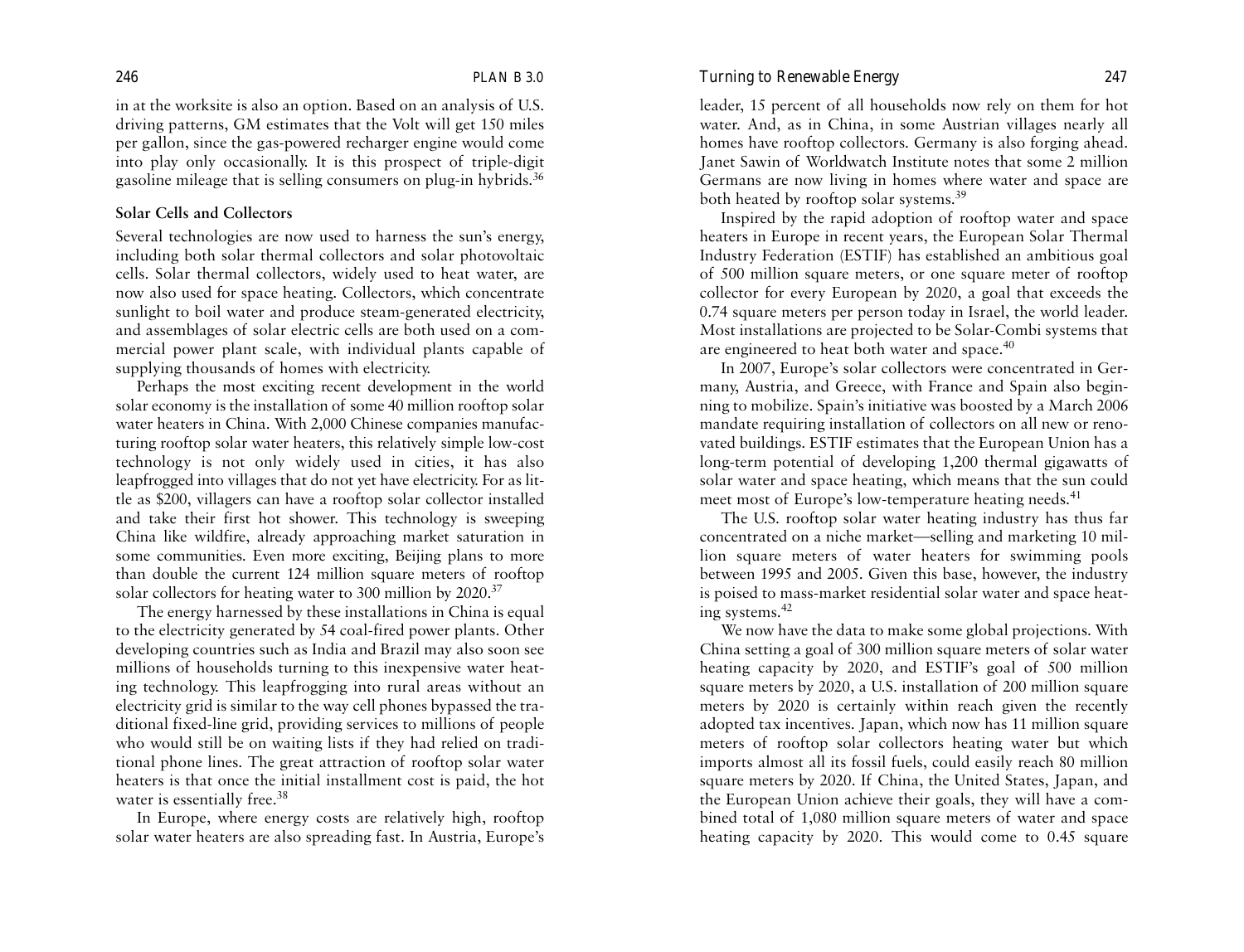meters per person for the 2.4 billion people in these countries, still well below Israel's figure today.<sup>43</sup>

If the developing world's 5 billion people in 2020 have 0.1 square meter of rooftop water heating capacity per person by 2020, roughly the same as in China or Turkey today, this would add 500 million square meters to the world total, pushing it over 1.5 billion square meters. If we assume that each meter provides 0.7 thermal kilowatts of power, then we are looking at a world solar thermal capacity by 2020 of 1,100 thermal gigawatts, the equivalent of 690 coal-fired power plants.<sup>44</sup>

The huge projected expansion in solar water and space heating in industrial countries could close some existing coal-fired power plants and reduce natural gas use, as solar water heaters replace electric and gas water heaters. In countries such as China and India, however, solar water heaters will simply reduce the need for new coal-fired power plants.

One reason for the explosive growth of solar water and space heaters in Europe and China is the economic appeal. On average, in industrial countries these systems pay for themselves from electricity savings in fewer than 10 years.<sup>45</sup>

With the cost of rooftop heating systems declining, other countries will likely join Israel and Spain in mandating that all new buildings incorporate rooftop water and space heaters. No longer a passing fad, these rooftop appliances are fast becoming a mainstream source of energy as fossil fuel prices rise.<sup>46</sup>

While the direct use of sunlight to heat water has dominated the harnessing of solar energy to date, the world's fastest-growing energy source is the solar cells that convert sunlight into electricity. Installations worldwide now total 8,600 megawatts. Although solar cells are still only a minor source of electricity, their use is growing by over 40 percent annually, doubling every two years. In 2006, Germany installed 1,150 megawatts of solar cell–generating capacity, making it the first country to install over 1 gigawatt (1,000 megawatts) in a year. $47$ 

Until recently, the production of solar cells was concentrated in Japan, Germany, and the United States, but several energetic new players have recently entered the industry, featuring companies in China, Taiwan, the Philippines, South Korea, and the United Arab Emirates. China overtook the United States in solar cell production in 2006. Taiwan may do so in 2007. Today

there are scores of firms competing in the world market, driving investments in both research and manufacturing.<sup>48</sup>

For the nearly 1.6 billion people living in communities not yet connected to an electrical grid, it is now often cheaper to install solar cells rooftop-by-rooftop than to build a central power plant and a grid to reach potential consumers. For Andean villagers, for example, who have depended on tallowbased candles for their lighting, the monthly payment for a solar cell installation over 30 months is less than the monthly outlay for candles.49

Villagers in India who are not yet connected to a grid and who depend on kerosene lamps face a similar cost calculation. Installing a home solar electric system in India, including batteries, costs roughly \$400. Such systems will power two, three, or four small appliances or lights and are widely used in homes and shops in lieu of polluting and increasingly costly kerosene lamps. In one year a kerosene lamp burns nearly 20 gallons of kerosene, which at \$3 a gallon means \$60 per lamp. A solar cell lighting system that replaced only two lamps would pay for itself within four years.<sup>50</sup>

The estimated 1.5 billion kerosene lamps in use today provide only 0.5 percent of all residential lighting but account for 29 percent of residential lighting's  $CO<sub>2</sub>$  emissions. They use the equivalent of 1.3 million barrels of oil per day, which is equal to roughly half the oil production of Kuwait. Replacing these lamps with solar cell installations would cut world oil use by 1.5 percent and reduce annual carbon emissions by 52 million tons. $51$ 

For industrial countries, Michael Rogol and his PHOTON consulting company estimate that by 2010 fully integrated companies that encompass all phases of solar cell manufacturing will be installing systems that produce electricity for 12¢ a kilowatt-hour in sun-drenched Spain and 18¢ a kilowatt-hour in southern Germany. Although solar cell costs will be dropping below those of conventional electricity in many locations, this will not automatically translate into a wholesale conversion to solar cells. But as one energy CEO observes, the "big bang" is under way.52

With sales of solar cells now doubling every two years and likely to continue doing so at least until 2020, the estimated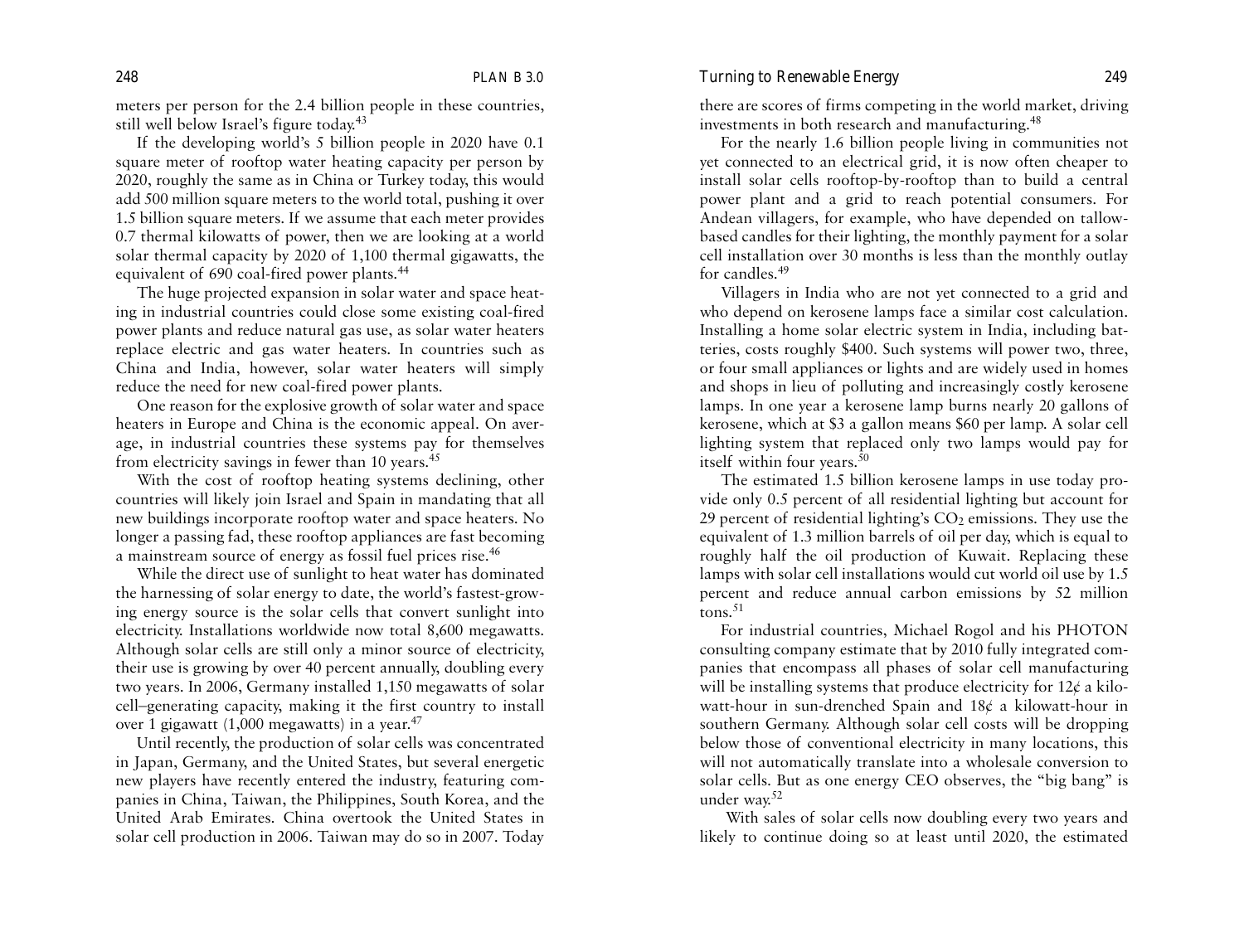sales for 2008 of over 5,000 megawatts will climb to 320,000 megawatts in 2020. By this time the cumulative installed capacity would exceed 1 million megawatts (1,000 gigawatts). Although this projection may seem ambitious, it may in fact turn out to be conservative. For one thing, if most of the nearly 1.6 billion people who lack electricity today get it by 2020, it will likely be because they have installed solar home systems.<sup>53</sup>

When a villager buys a solar cell system, that person is in effect buying a 25-year supply of electricity. Since there is no fuel cost and very little maintenance, it is the upfront outlay that counts, and that typically requires financing. Recognizing this, the World Bank and the U.N. Environment Programme have stepped in with programs to help local lenders set up credit systems to finance this cheap source of electricity. An initial World Bank loan has helped 50,000 home owners in Bangladesh obtain solar cell systems. A second, much larger round of funding will enable 200,000 more families to do the same.<sup>54</sup>

Investors are also turning to large-scale solar cell power plants. A 20-megawatt facility under construction in South Korea, scheduled for completion in late 2008, is the largest in the world. It will soon be eclipsed, however, by a 40-megawatt facility being built near Leipzig, Germany, that is scheduled to start supplying electricity by 2009. In Spain, BP Solar contracted to build some 278 small generating facilities with a combined capacity of 25 megawatts. At its headquarters in Mountain View, California, Google—one of the many companies investing in solar electric cells—has installed a 1.6-megawatt array of solar cells to convert sunlight into electricity.<sup>55</sup>

More and more countries, states, and provinces are setting solar cell installation goals. Japan, for example, is planning 4,800 megawatts of solar cell–generating capacity by 2010, a goal it will likely exceed. The state of California has set a goal of 3,000 megawatts by 2017. On the U.S. East Coast, Maryland is aiming for 1,500 megawatts of solar installations by 2022. And in China, Shanghai is shooting for 100,000 rooftop solar cell installations, though for a city with 6 million rooftops this is only a beginning. Altogether, the global Plan B economy is projected to have 1,190 gigawatts of solar cell capacity by 2020.<sup>56</sup>

Another promising way to harness solar energy uses sunlight to heat water and produce steam to generate electricity. This

### *Turning to Renewable Energy 251*

solar thermal technology—often referred to as concentrated solar power—simply uses reflectors with automated tracking systems to concentrate sunlight on a closed vessel containing water or some other liquid, raising the temperature as high as 750 degrees Fahrenheit to produce steam. California installed 354 megawatts of solar thermal–generating capacity nearly 20 years ago, but with cheap fossil-fuel-fired electricity, investments in solar thermal power dried up. With fossil fuel prices and concern about climate change both climbing, there is now a resurgence of interest. A 64-megawatt solar thermal power plant completed in 2007 in Nevada, a similar one under construction in Spain, and a 300-megawatt facility proposed in Florida represent the new wave of these facilities.<sup>57</sup>

Prominent among the regions with the solar intensity needed to profitably operate solar thermal power plants are the U.S. Southwest, North Africa, Mediterranean Europe, the Middle East, Central Asia, and the desert regions of Pakistan, northwestern India, and northern and western China.<sup>58</sup>

The dream of using the Sahara Desert's vast solar resources to supply electricity to Europe may soon become a reality. In June 2007 Algeria announced plans to build 6,000 megawatts of solar thermal generating capacity for export by cable to Europe. In July 2007 construction began on a 150-megawatt natural gas/solar hybrid plant, where the gas takes over entirely at night when there is no sunlight. This plant is located at Hassi R'mel, 260 miles south of Algiers, the capital.59

Painfully aware that its oil and gas exports will not last forever, the Algerian government has created a company, New Energy Algeria, to manage the development and export of its solar energy. Its managing director, Tewfik Hasni, says "our potential in thermal solar power is four times the world's energy consumption." Construction of undersea cables linking the solar thermal–generating plants in the Sahara to Europe is planned for  $2010-12$ .<sup>60</sup>

The great attraction of solar thermal generation in sunny climates is that it peaks during the day when air conditioning needs and personal power demands are also peaking. An American Solar Energy Society (ASES) study concluded that the sunrich southwestern United States—after excluding its less promising areas—has a potential solar power generating capac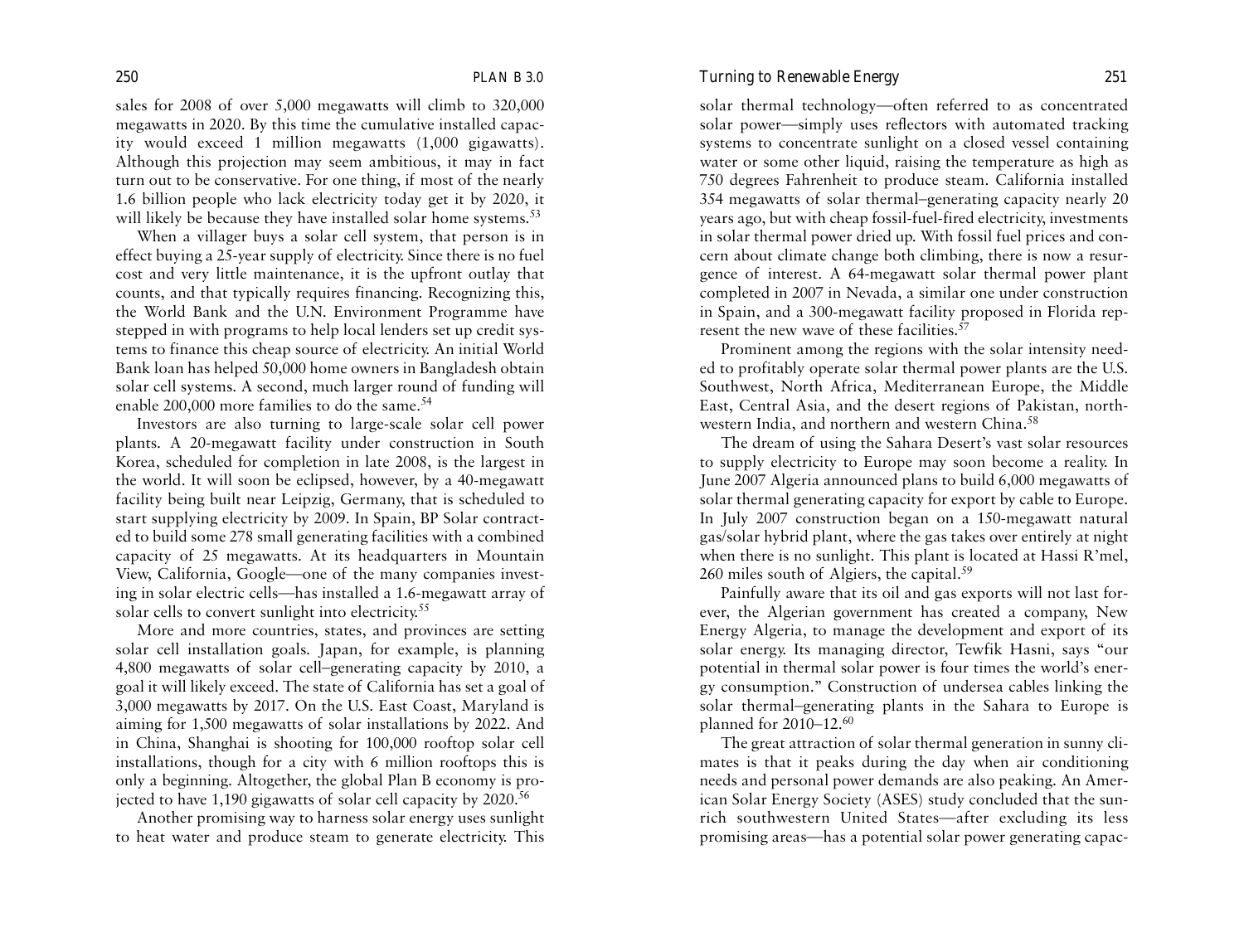ity of 7,000 gigawatts of electricity, roughly seven times current U.S. generating capacity from all sources. Assuming that the 30 percent tax credit for investment in solar generating facilities continues and that the price of carbon climbs to \$35 per ton, the ASES study concluded that 80 gigawatts of this generating potential could be developed by 2030.<sup>61</sup>

Greenpeace and ESTIA have outlined a worldwide plan to develop 600,000 megawatts of solar thermal power plant capacity by 2040. We suggest a more immediate goal of 200,000 megawatts by 2020, a goal that may well be exceeded as climate change concerns escalate.62

### **Energy from the Earth**

It is widely known within the energy community that there is enough solar energy reaching the earth each hour to power the world economy for one year, but few people know that the heat in the upper six miles of the earth's crust contains 50,000 times as much energy as found in all the world's oil and gas reserves combined. Despite this abundance, only 9,300 megawatts of geothermal generating capacity have been harnessed worldwide. $63$ 

Partly because of the dominance of the oil, gas, and coal industries, which have been providing cheap fuel by omitting the indirect costs of fossil fuel burning, relatively little has been invested in developing the earth's geothermal heat resources. Over the last decade, geothermal energy has been growing at scarcely 3 percent a year. Half the world's generating capacity is concentrated in the United States and the Philippines. Four other countries—Mexico, Indonesia, Italy, and Japan—account for most of the remainder. Altogether some 24 countries now convert geothermal energy into electricity. The Philippines, with geothermally generated power supplying 25 percent of its electricity, and El Salvador, at 22 percent, are the leaders.<sup>64</sup>

Beyond this, an estimated 100,000 thermal megawatts of geothermal energy, roughly 10 times the amount converted to electricity, is used directly—without conversion into electricity—to heat homes and greenhouses and as process heat in industry. This includes, for example, the energy used in hot baths in Japan and to heat homes in Iceland and greenhouses in Russia.<sup>65</sup>

An interdisciplinary team of 13 scientists and engineers assembled by the Massachusetts Institute of Technology (MIT) in 2006 assessed U.S. geothermal electrical-generating potential. Drawing on the latest technologies, including those used by oil and gas companies in drilling and in enhanced oil recovery, the team estimated that enhanced geothermal systems could be used to develop 100,000 megawatts of electrical generating capacity in the United States by 2050, a capacity equal to 250 coal-fired power plants. To fully realize this potential, the MIT team estimated that the government would have to invest up to \$1 billion in geothermal research and development in the years immediately ahead, roughly the cost of one large coal-fired power plant.<sup>66</sup>

Even without this research commitment, some 61 U.S. geothermal projects were under construction or in development in early 2007. If the United States can develop 100,000 megawatts of geothermal generating capacity, how much could other countries, many of them far more richly endowed, develop with the same technologies? A decade-old estimate for Japan indicated that country could develop 69,000 megawatts of generating capacity. With enhanced geothermal systems, this might easily double to 140,000 megawatts.<sup>67</sup>

Indonesia, with 500 volcanoes, 128 of which are still active, undoubtedly has a far greater potential. It could get all its electricity from cheap, easily tapped geothermal energy. With its oil production falling, Indonesia is fortunate to be so richly endowed with an energy source that can last forever.<sup>68</sup>

The potential of geothermal energy to provide electricity, to heat homes, and to supply process heat for industry is vast. Among the countries rich in geothermal energy are those bordering the Pacific in the so-called ring of fire, including Chile, Peru, Colombia, Mexico, the United States, Canada, Russia, China, Japan, the Philippines, Indonesia, and Australia. Other geothermally rich countries include those along the Great Rift Valley of Africa, such as Kenya and Ethiopia, and those around the Eastern Mediterranean.<sup>69</sup>

In the direct use of geothermal heat, Iceland and France are among the leaders. Iceland's use of geothermal energy to heat almost 90 percent of its houses has largely eliminated the use of coal for home heating. Geothermal energy accounts for more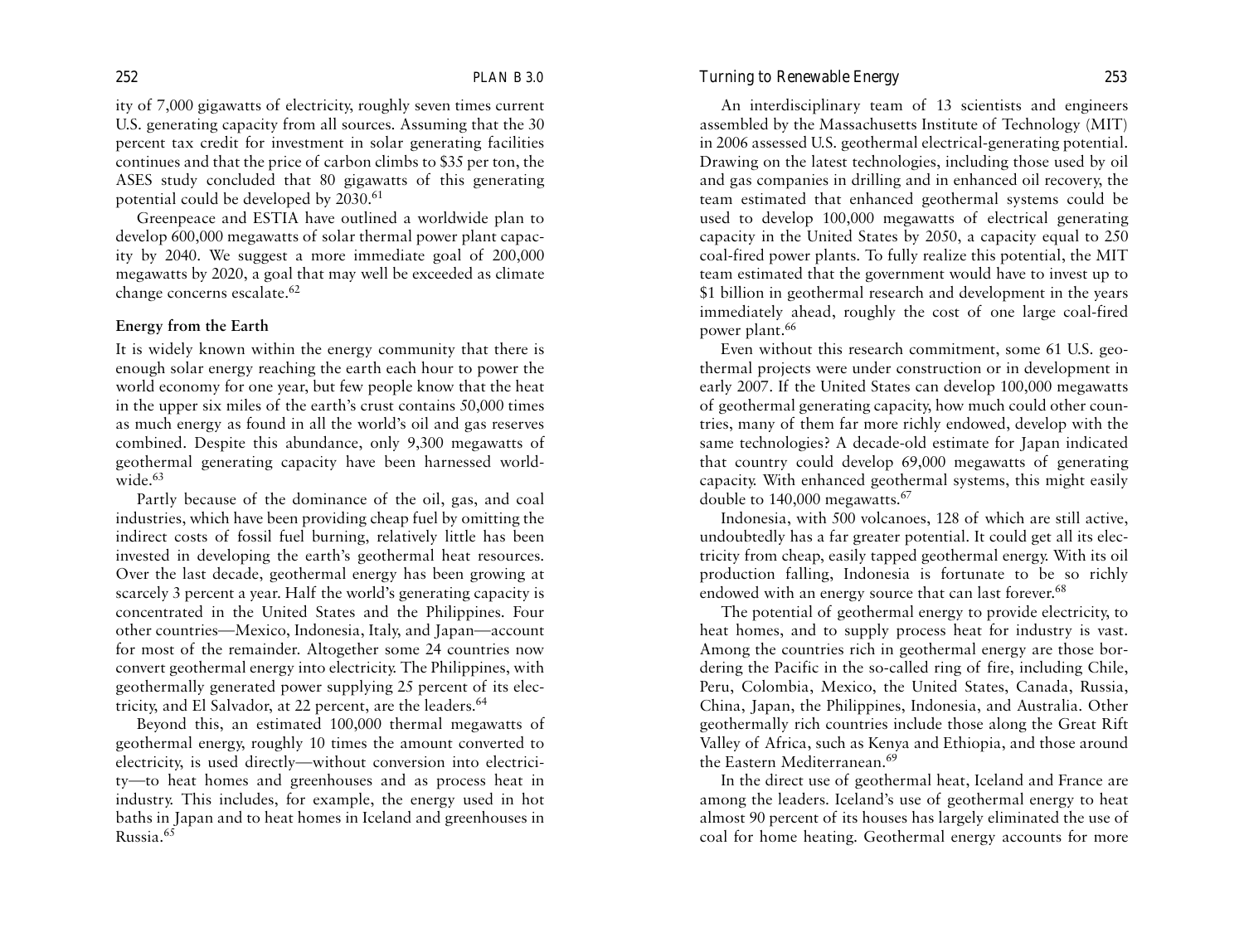than one third of Iceland's total energy use. Following the two oil price hikes in the 1970s, some 70 geothermal heating facilities were constructed in France, providing both heat and hot water for an estimated 200,000 residences. In the United States, individual homes are supplied directly with geothermal heat in Reno, Nevada, and in Klamath Falls, Oregon. Other countries that have extensive geothermally based district-heating systems include China, Japan, and Turkey.<sup>70</sup>

Geothermal heat is ideal for greenhouses in northern countries. Russia, Hungary, Iceland, and the United States are among the many countries that use it to produce fresh vegetables in the winter. With rising oil prices boosting fresh produce transport costs, this practice will likely become far more common in the years ahead.<sup>71</sup>

Among the 16 countries using geothermal energy for aquaculture are China, Israel, and the United States. In California, for example, 15 fish farms annually produce some 10 million pounds of tilapia, striped bass, and catfish using warm water from underground.72

The number of countries turning to geothermal energy for both electricity and heat is rising fast. So, too, is the range of uses. Romania, for instance, uses geothermal energy for district heating, for greenhouses, and to supply hot water for homes and factories.73

Hot underground water is widely used for both bathing and swimming. Japan has 2,800 spas, 5,500 public bathhouses, and 15,600 hotels and inns that use geothermal hot water. Iceland uses geothermal energy to heat some 100 public swimming pools, most of them year-round open-air pools. Hungary heats 1,200 swimming pools with geothermal energy.<sup>74</sup>

If the four most populous countries located on the Pacific "ring of fire"—the United States, Japan, China, and Indonesia, with nearly 2 billion people—were to seriously invest in developing their geothermal resources, they could easily make geothermal energy one of the world's leading sources of electricity. With a potential in the United States and Japan alone of 240,000 megawatts of geothermal power generation, it is easy to envisage a world with 200,000 megawatts of geothermally generated electricity by 2020.75

### **Plant-Based Sources of Energy**

As oil and natural gas reserves are being depleted, the world's attention is turning to plant-based energy sources. These include forest industry byproducts, sugar industry byproducts, urban waste, livestock waste, energy crops, crop residues, and urban tree and yard wastes—all of which can be used for electrical generation, heating, or the production of automotive fuels.

In the forest products industry, including both sawmills and paper mills, waste has long been used to generate electricity. U.S. companies burn forest wastes both to produce process heat for their own use and to generate electricity for sale to local utilities. The bulk of the nearly 10,000 megawatts in U.S. plantbased electrical generation comes from burning forest waste.76

Wood waste is also widely used in urban areas for combined heat and power production, with the heat typically used in district heating systems. In Sweden, nearly half of all residential and commercial buildings are served with district heating systems. As recently as 1980, imported oil supplied over 90 percent of the heat for these systems, but by 2005 it had been largely replaced by wood chips, urban waste, and lignite.<sup>77</sup>

In the United States, St. Paul, Minnesota—a city of nearly 300,000 people—began to develop district heating more than 20 years ago. It built a combined heat and power plant using tree waste from the city's parks, industrial wood waste, and wood from other sources. The combined heat and power plant, using 250,000 tons or more of waste wood per year, now supplies district heating to some 80 percent of the downtown area, or more than 1 square mile of residential and commercial floor space. This shift to wood waste largely replaced coal, thus simultaneously cutting carbon emissions by 76,000 tons per year, disposing of waste wood, and providing a sustainable source of heat and electricity.78

The sugar industry recently has begun to burn cane waste to cogenerate heat and power. This received a big boost in Brazil, when companies with cane-based ethanol distilleries realized that burning bagasse, the fibrous material left after the sugar syrup is extracted, could simultaneously produce heat for fermentation and generate electricity that they could sell to the local utility. This system, now well established in the Brazilian ethanol indus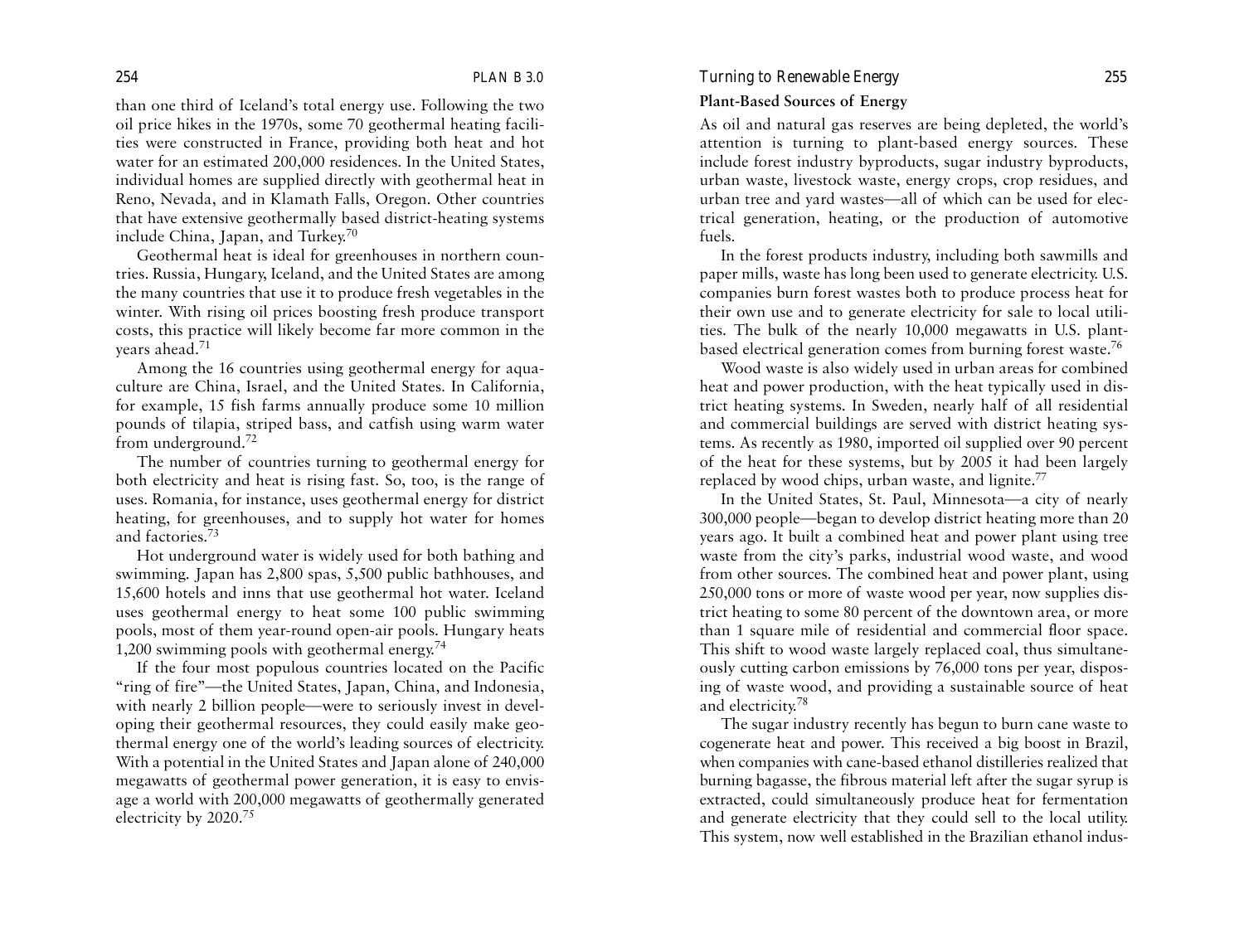try, is spreading to sugar mills in other countries that produce the remaining 80 percent of the world sugar harvest.<sup>79</sup>

Within cities, once recyclable materials are removed, garbage can also be burned to produce heat and power. In Europe, waste-to-energy plants supply 20 million consumers with heat. Germany, with 65 plants, and France are the European leaders. In the United States, some 89 waste-to-energy plants convert 20 million tons of waste into power for 6 million consumers.<sup>80</sup>

With U.S. livestock and poultry production now concentrated in large facilities, the use of animal waste in anaerobic digesters to produce methane (natural gas) is catching on fast. AES Corporation, one of the world's largest electrical power companies, is creating a business of capturing methane from animal waste. Using biodigesters, AES contracts with farmers to process their animal waste, producing methane and a nutrient-rich solid waste that farmers return to the fields as fertilizer. The methane collected in these generators can be burned to supply heat and generate power.<sup>81</sup>

Corporations and utilities are also tapping the methane produced in landfills as organic materials in buried garbage decompose, to produce industrial process heat or to generate electricity in combined heat and power plants. Interface—the world's largest manufacturer of industrial carpet—near Atlanta, Georgia, convinced the city to invest \$3 million in capturing methane from the municipal landfill and build a ninemile pipeline to an Interface factory. The natural gas in this pipeline, priced 30 percent below the world market price, meets 20 percent of the factory's needs. The landfill is projected to supply methane for 40 years, earning the city \$35 million on its original \$3 million investment. For Interface, operating costs are reduced and it gains an offset of its greenhouse gas emissions, thus enabling the factory to become climate-neutral.<sup>82</sup>

Crops can also be used to produce automotive fuels, including both ethanol and biodiesel. In 2007 the world produced 13.1 billion gallons of fuel ethanol and 2.3 billion gallons of biodiesel. Half of the ethanol came from the United States, a third came from Brazil, and the remainder came from a dozen other countries, led by China and Canada. Almost one-fourth of the biodiesel was produced in Germany; the other major producers were the United States, France, and Italy.<sup>83</sup>

### *Turning to Renewable Energy 257*

The United States, which surged ahead of Brazil in ethanol production in 2005, relies heavily on corn as a feedstock. With U.S. ethanol production projected to nearly double between 2007 and the end of 2008, U.S. output will jump to 13 billion gallons. This may already be exceeding the amount of U.S. grain that can be diverted to fuel without driving world food prices to an unacceptably high level. And expanding cane-based ethanol in Brazil means putting more pressure on the remaining Amazonian rainforest. Shifting to plug-in hybrids powered with wind or solar generated electricity would avoid that.<sup>84</sup>

As of mid-2007, growth in investment in ethanol and biodiesel was losing momentum as feedstock prices rose for both ethanol distilleries and biodiesel refineries and as soaring grain prices sounded alarm bells for food consumers everywhere. In Europe, with high goals for biodiesel use and low potential for expanding oilseed production, biodiesel refiners are turning to palm oil from Malaysia and Indonesia, where the clearing of rainforests for palm plantations is raising worldwide concern.85

Work is now under way to develop efficient technologies to convert cellulosic materials such as switchgrass, woodchips, wheat straw, and corn stalks into ethanol. Switchgrass and hybrid poplars would produce relatively high ethanol yields on marginal lands, but it likely will be another decade before cellulosic ethanol can compete with corn-based ethanol.<sup>86</sup>

An analysis by the American Solar Energy Society indicates that burning cellulosic crops to directly generate electricity is much more efficient than converting them to ethanol. The question is how much could plant materials contribute to the world's energy supply. ASES estimates that the United States could generate 110 gigawatts of electricity from burning crops such as switchgrass and fast growing trees, roughly 10 times the current level. This projected growth assumes that the anticipated expansion in cellulosic crop production would be used primarily for electricity generation rather than ethanol production. We anticipate that the worldwide use of plant materials to generate electricity could contribute 200 gigawatts to generating capacity by 2020.87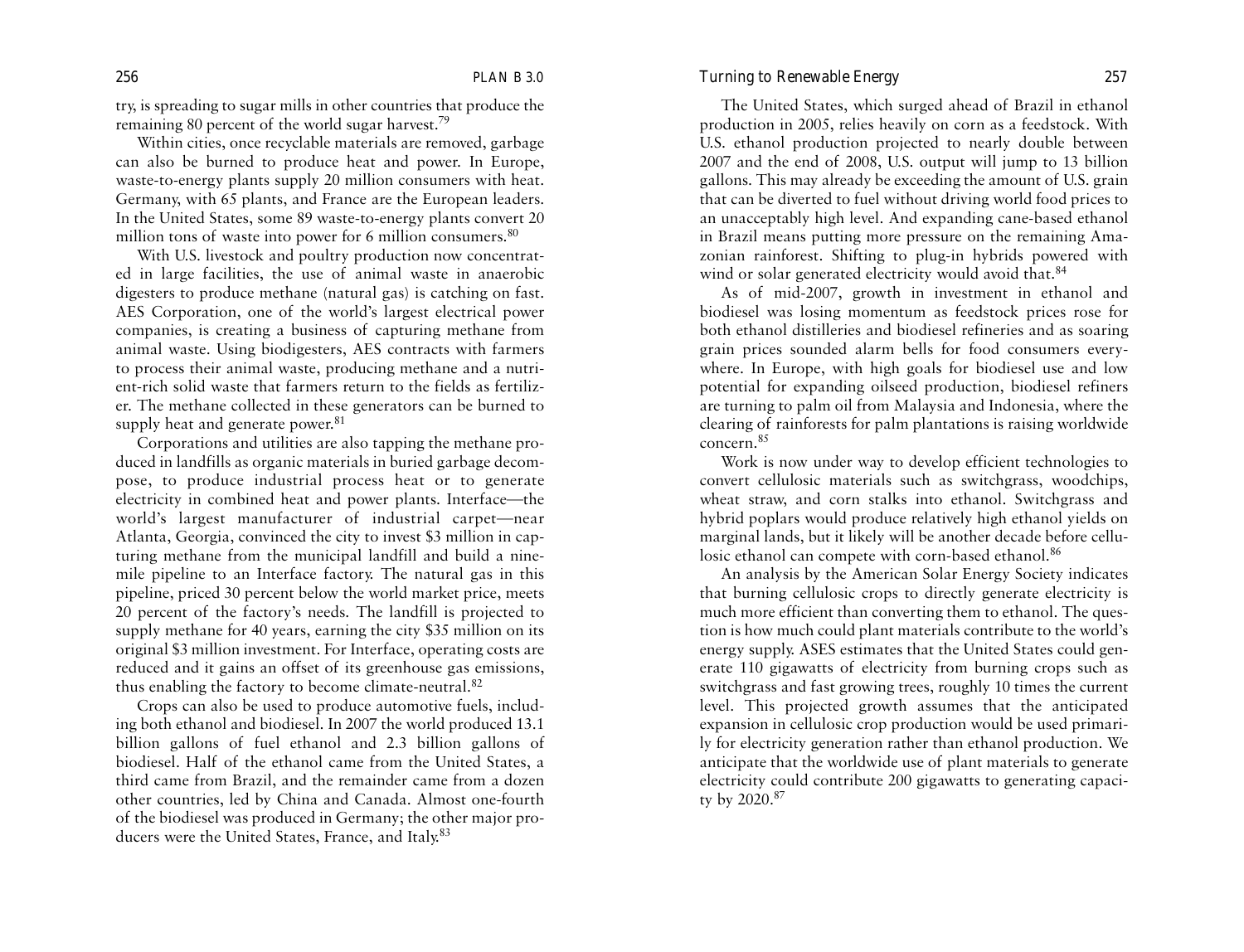### **River, Tidal, and Wave Power**

Roughly 16 percent of the world's electricity comes from hydropower, most of it from large dams. Some countries such as Brazil and the Democratic Republic of the Congo get most of their electricity from river power. Large dam building flourished during the third quarter of the last century, but then slowed as the remaining good sites for dam building dwindled and as opposition built because of the displacement of people and inundation of productive land.<sup>88</sup>

Small-scale projects continue to be built. In 2006 small dams with a combined 6,000 megawatts of generating capacity were built in rural areas of China. For many rural communities these are the only source of electricity. Though China leads, many other countries also are building small-scale structures, as the economics of generation increasingly favor renewable sources over fossil fuels. There is also a growing interest in in-stream turbines that do not need a dam and are thus less environmentally intrusive.<sup>89</sup>

The first large tidal generating facility—La Rance barrage, with a generating capacity of 240 megawatts—was built 40 years ago in France and is still operating today. Within the last few years interest in tidal power has spread rapidly. South Korea, for example, is building a 254-megawatt project on its west coast. When completed in 2009, this facility will provide enough electricity for the half-million people living in the nearby city of Ansan. At another site 30 miles to the north, engineers are planning an 812-megawatt tidal facility near Inchon.<sup>90</sup>

Not far away, China is planning a 300-megawatt tidal facility at the mouth of the Yalu River near North Korea. Far to the south, New Zealand is planning a 200-megawatt project in the Kaipara Harbour on the country's north coast.<sup>91</sup>

Gigantic projects are under consideration in several countries, including India, Britain, and Russia. India is planning to build a 39-mile barrage across the Gulf of Khambhat on the country's northwest coast with a 7,400-megawatt generating capacity. In the United Kingdom, several political leaders are pushing for an 8,600-megawatt tidal facility in the Severn Estuary on the county's southwest coast. Russian planners are also talking in terms of 10,000-megawatt tidal power plants. One such facility is to be built in the Sea of Okhotsk on the east coast, and another is proposed for the White Sea in northwestern Russia, near Finland.92

In the United States, the focus is on smaller tidal facilities. The Federal Energy Regulatory Commission has issued preliminary permits for projects in Puget Sound, San Francisco Bay, and New York's East River. The San Francisco Bay project by Oceana Energy Company will have 40 or more megawatts of generating capacity. In addition to these proposals, 38 applications are pending from states on both coasts.<sup>93</sup>

Wave power, though it is a few years behind tidal power, is now attracting the attention of both engineers and investors. In the United States, the northern Californian utility PG&E has filed a plan to develop two 40-megawatt wave farms off the state's north coast. Oil giant Chevron filed for a permit to develop up to 60 megawatts of wave generating capacity nearby.94

The South West of England Regional Development Agency invited bids by firms to test their technologies in the Wave Hub Project off the coast of Cornwall. The authority will provide cable connections to the U.K. grid from the offshore facilities for up to 20 megawatts of power. Ireland has the most ambitious wave power development goal: 500 megawatts of wave generating capacity by 2020, enough to supply 7 percent of its electricity.95

We project that the 850 gigawatts (850,000 megawatts) of hydroelectric power in operation worldwide in 2006 will expand to 1,350 gigawatts by 2020. According to China's official projections, 270 gigawatts will be added there, mostly from large dams in the country's southwest. The remaining 230 gigawatts in our projected growth by 2020 would come from a scattering of large dams still being built in countries like Brazil and Turkey, a large number of small hydro facilities, a fast-growing number of tidal projects (some of them in the multi-gigawatt range), and numerous smaller wave power projects. If the interest in tidal and wave power continues to escalate, the additional capacity from hydro, tidal, and wave by 2020 could easily exceed the 500 gigawatts needed to reach the Plan B goal.<sup>96</sup>

### **The World Energy Economy of 2020**

Backing out fossil fuels begins with the electricity sector, where the development of 5,153 gigawatts of new renewable generating capacity by 2020, over half of it from wind, would be more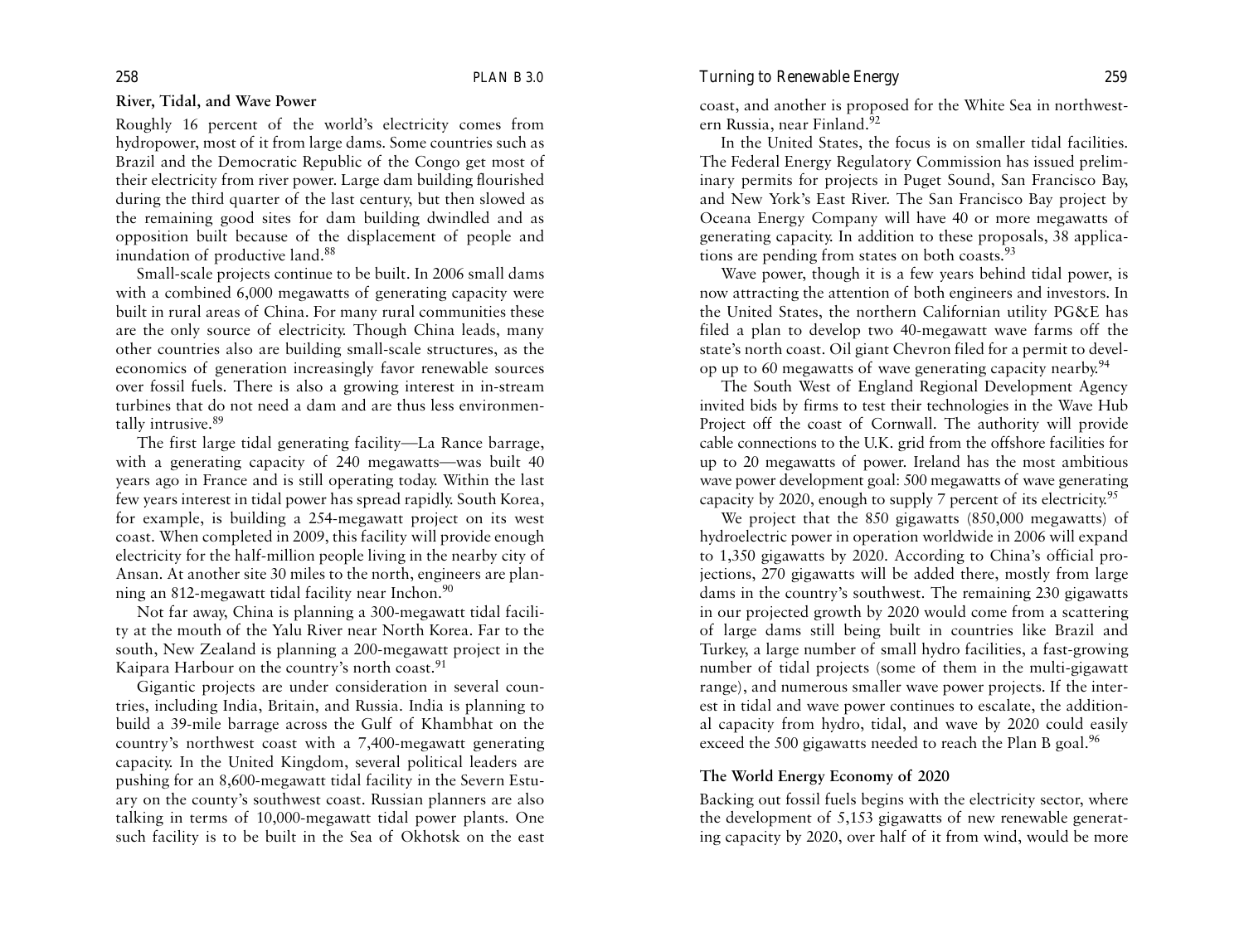than enough to replace all the coal and oil and 70 percent of the natural gas now used to generate electricity. (See Table 12–1.) The addition of 1,530 gigawatts of thermal capacity by 2020 will reduce the use of both oil and gas for heating buildings and water. Roughly two thirds of this growth will come from rooftop solar water and space heaters.97

In looking at the broad shifts from 2006 to the Plan B energy economy of 2020, fossil fuel-generated electricity drops by 90 percent. This is more than offset by the fivefold growth in renewably generated electricity. In the transportation sector, energy use from fossil fuels drops by some 70 percent. This comes from shifting not just to hybrids that run partly on electricity but to highly efficient plug-in hybrids that run largely on electricity from renewable sources. And it also comes from shifting to electric trains, which are much more efficient than dieselpowered trains.98

Closely related to this overall energy restructuring are several indirect energy savings. For example, when coal is phased out as a power source the vast amount of energy used to extract the coal, bring it to the surface, and transport it—typically hundreds of miles by rail to power plants—is no longer needed. Some 42 percent of U.S. freight is coal transported by dieselpowered locomotives.99

The new energy economy will be based much less on energy from combustion and more on the direct harnessing of energy from wind, the sun, and the earth itself. In the new economy, for example, cars will be running largely on wind energy.

Electricity will be much more prominent in the new energy economy. In 2020 it will be the principal source of energy for cars, largely replacing gasoline. For trains it will replace diesel fuel. In the new economy, many buildings will be all-electric heated, cooled, and illuminated entirely with carbon-free renewable electricity.

Just as renewable energy technologies are advancing, so too are those that will lead to a smart grid, one that uses smart meters, to constantly monitor not only electricity flows but specific uses at the household level. It gives consumers a choice, for example, between running a dishwasher during peak demand and paying  $9¢$  per kilowatt-hour for electricity and running it at 3 a.m. using  $5¢$  electricity. Giving consumers options like this can

### *Turning to Renewable Energy 261*

Table 12–1. *World Energy from Renewables in 2006 and Plan B Goals for 2020*

| Source                                 | 2006                   | Goal for 2020 |
|----------------------------------------|------------------------|---------------|
|                                        | (electrical gigawatts) |               |
| <b>Electricity Generating Capacity</b> |                        |               |
| Wind                                   | 74                     | 3,000         |
| Rooftop solar electric systems         | 9                      | 1,090         |
| Solar electric power plants            | $\theta$               | 100           |
| Solar thermal power plants             | 0                      | 200           |
| Geothermal                             | 9                      | 200           |
| <b>Biomass</b>                         | 45                     | 200           |
| Hydropower                             | 850                    | 1,350         |
| Total                                  | 987                    | 6,140         |
| Thermal Energy Capacity                | (thermal gigawatts)    |               |
| Solar rooftop water and                | 100                    | 1,100         |
| space heaters                          |                        |               |
| Geothermal                             | 100                    | 500           |
| Biomass                                | 220                    | 350           |
| Total                                  | 420                    | 1,950         |

*Source:* See endnote 97.

shrink their electricity bills and benefit utilities by reducing the generating capacity that utilities will need.<sup>100</sup>

Whereas fossil fuels helped globalize the energy economy, shifting to renewable sources will localize it. We anticipate that the energy transition will be driven largely by mounting concerns about climate change, by climbing oil prices, and by the restructuring of taxes to incorporate the indirect costs of burning fossil fuels. It is encouraging to know that we now have the technologies to build a new energy economy, one that is not climate-disruptive, that does not pollute the air, and that can last as long as the sun itself. The question is no longer whether we can develop a climate-stabilizing energy economy, but whether we can develop it before climate change spins out of control.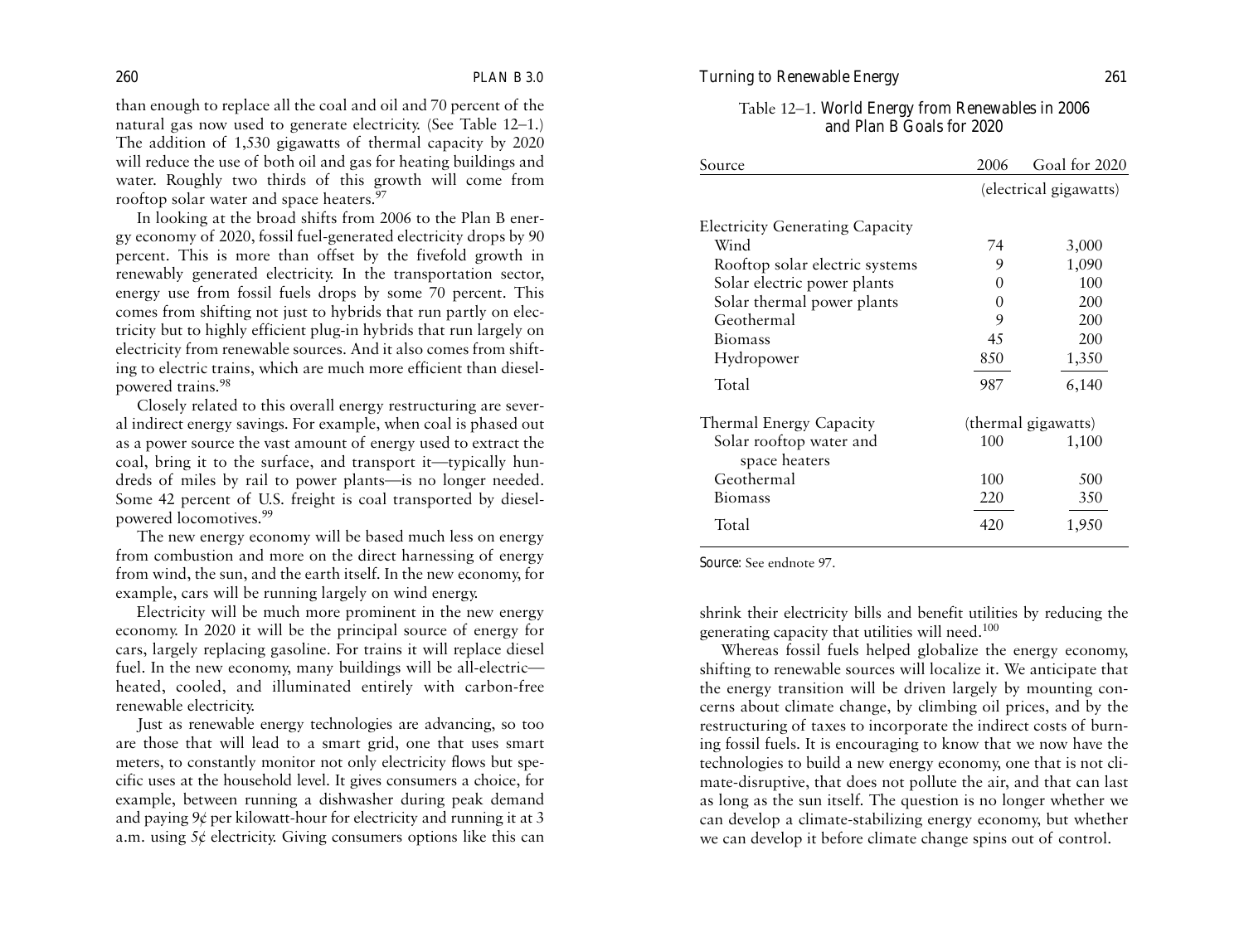III AN EXCITING NEW OPTION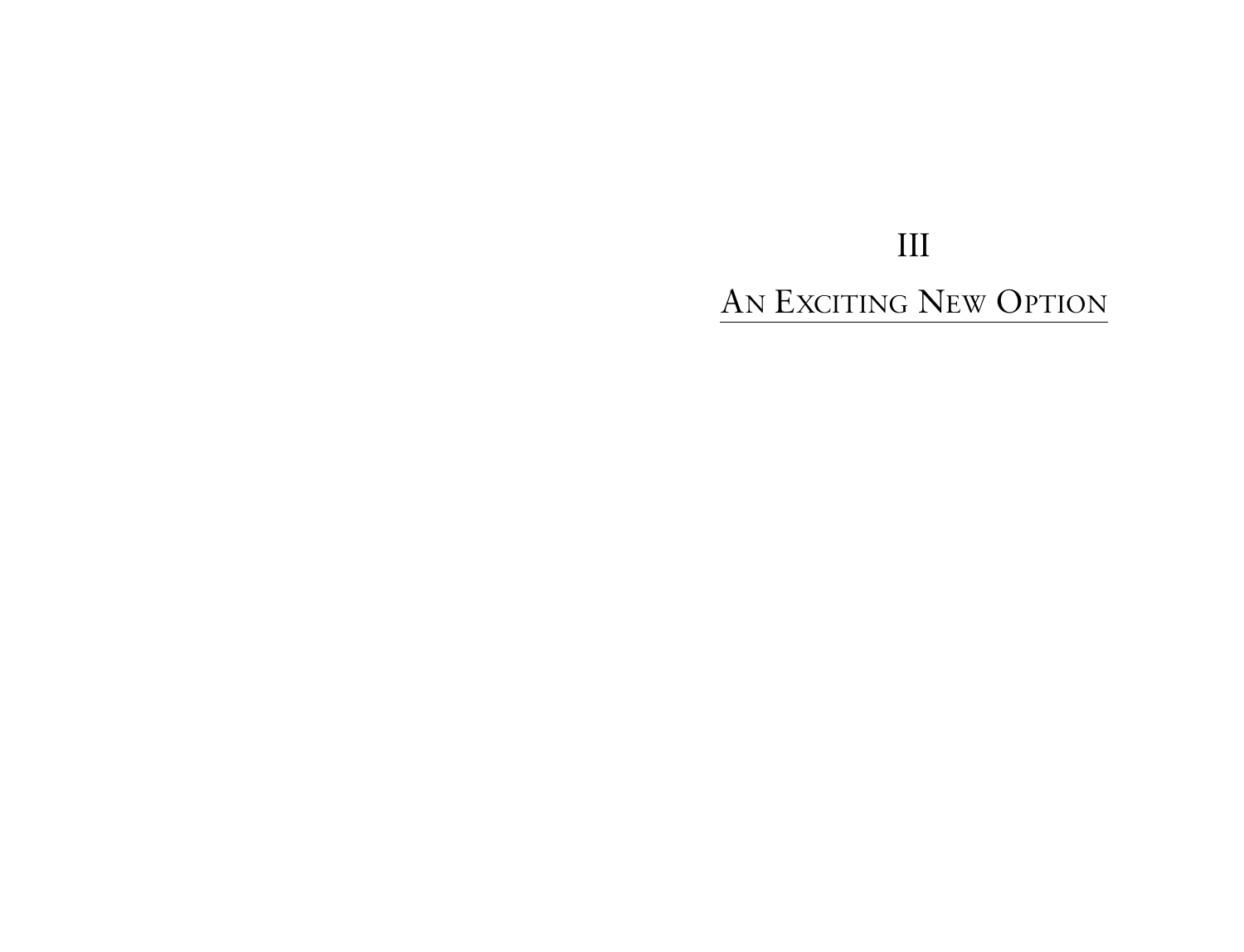### **13**

## *The Great Mobilization*

There are many things we do not know about the future. But one thing we do know is that business as usual will not continue for much longer. Massive change is inevitable. Will the change come because we move quickly to restructure the economy or because we fail to act and civilization begins to unravel?

Saving civilization will take a massive mobilization, and at wartime speed. The closest analogy is the belated U.S. mobilization during World War II. But unlike that chapter in history, in which one country totally restructured its economy, the Plan B mobilization requires decisive action on a global scale.

On the climate front, official attention has now shifted to negotiating a post-Kyoto protocol to reduce carbon emissions. But that will take years. We need to act now. There is simply not time for years of negotiations and then more years for ratification of another international agreement.

It is time for individual countries to take initiatives on their own. Prime Minister Helen Clarke of New Zealand is leading the way. In late 2007 she announced that New Zealand will boost the renewable share of its electricity from 70 percent, mostly hydro and geothermal, to 90 percent by 2025. The country plans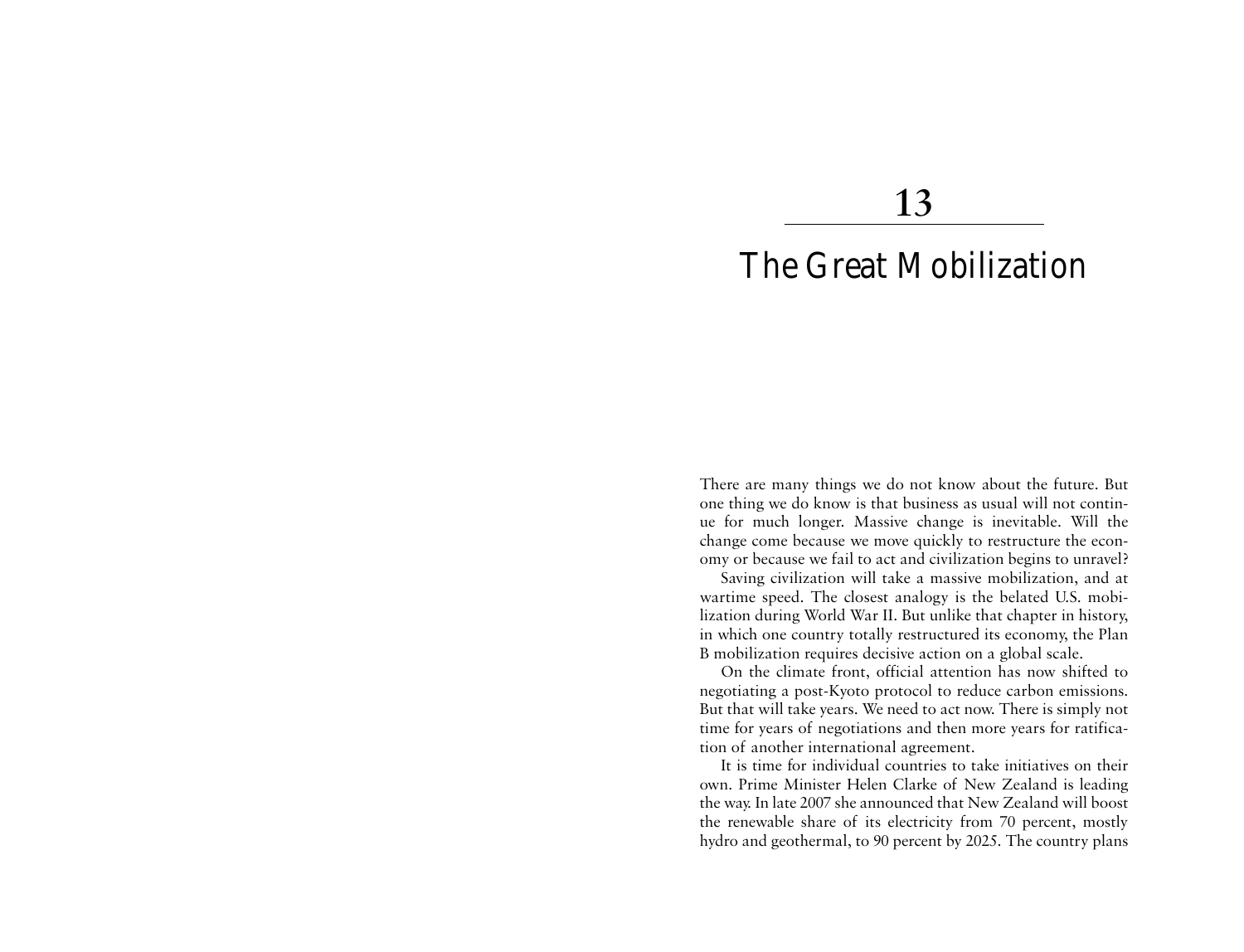to cut per capita carbon emissions from transport in half by 2040. Beyond this, New Zealand plans to expand its forested area by some 250,000 hectares by 2020, ultimately sequestering roughly 1 million tons of carbon per year. Additional initiatives will be announced in coming months. The challenge, Clarke says, is "to dare to aspire to be carbon neutral."<sup>1</sup>

We know from our analysis of global warming, from the accelerating deterioration of the economy's ecological supports, and from our projections of future resource use in China that the western economic model—the fossil-fuel-based, automobile-centered, throwaway economy—will not last much longer. We need to build a new economy, one that will be powered by renewable sources of energy, that will have a diversified transport system, and that will reuse and recycle everything.

We can describe this new economy in some detail. The question is how to get from here to there before time runs out. Can we reach the political tipping points that will enable us to cut carbon emissions before we reach the ecological tipping points where the melting of the Himalayan glaciers becomes irreversible? Will we be able to halt the deforestation of the Amazon before it dries out, becomes vulnerable to fire, and turns into wasteland?

What if, for example, three years from now scientists announced that we have waited too long to cut carbon emissions and that the melting of the Greenland ice sheet is irreversible? How would the realization that we are responsible for a coming 7-meter (23-foot) rise in sea level and hundred of millions of refugees from rising seas affect us? How would it affect our sense of self, our sense of who we are?<sup>2</sup>

It could trigger a fracturing of society along generational lines like the more familiar fracturing of societies along racial, religious, and ethnic lines. How will we respond to our children when they ask, "How could you do this to us?" How could you leave us facing such chaos? These are questions we need to be thinking about now—because if we fail to act quickly enough, these are precisely the questions we will be asked.

As we have seen, a corporate accounting system that left costs off the books drove Enron, one of the largest U.S. corporations, into bankruptcy. Unfortunately, our global economic accounting system that also leaves costs off the books has potentially far more serious consequences.

The key to building a global economy that can sustain economic progress is the creation of an honest market, one that tells the ecological truth. To create an honest market, we need to restructure the tax system by reducing taxes on work and raising them on various environmentally destructive activities to incorporate indirect costs into the market price.

If we can get the market to tell the truth, then we can avoid being blindsided by a faulty accounting system that leads to bankruptcy. As Øystein Dahle, former Vice President of Exxon for Norway and the North Sea, has observed: "Socialism collapsed because it did not allow the market to tell the economic truth. Capitalism may collapse because it does not allow the market to tell the ecological truth."<sup>3</sup>

## **Shifting Taxes and Subsidies**

The need for tax shifting—lowering income taxes while raising levies on environmentally destructive activities—has been widely endorsed by economists. For example, a tax on coal that incorporated the increased health care costs associated with mining it and breathing polluted air, the costs of damage from acid rain, and the costs of climate disruption would encourage investment in clean renewable sources of energy such as wind or solar.<sup>4</sup>

A market that is permitted to ignore the indirect costs in pricing goods and services is irrational, wasteful, and, in the end, self-destructive. It is precisely what Nicholas Stern was referring to when he described the failure to incorporate the costs of climate change in the prices of fossil fuels as "a market failure on the greatest scale the world has ever seen."<sup>5</sup>

The first step in creating an honest market is to calculate indirect costs. Perhaps the best model for this is a U.S. government study on the costs to society of smoking cigarettes that was undertaken by the Centers for Disease Control and Prevention (CDC). In 2006 the CDC calculated the cost to society of smoking cigarettes, including both the cost of treating smokingrelated illnesses and the lost worker productivity from these illnesses, at  $$10.47$  per pack.<sup>6</sup>

This calculation provides a framework for raising taxes on cigarettes. In Chicago, smokers now pay \$3.66 per pack in state and local cigarette taxes. New York City is not far behind at \$3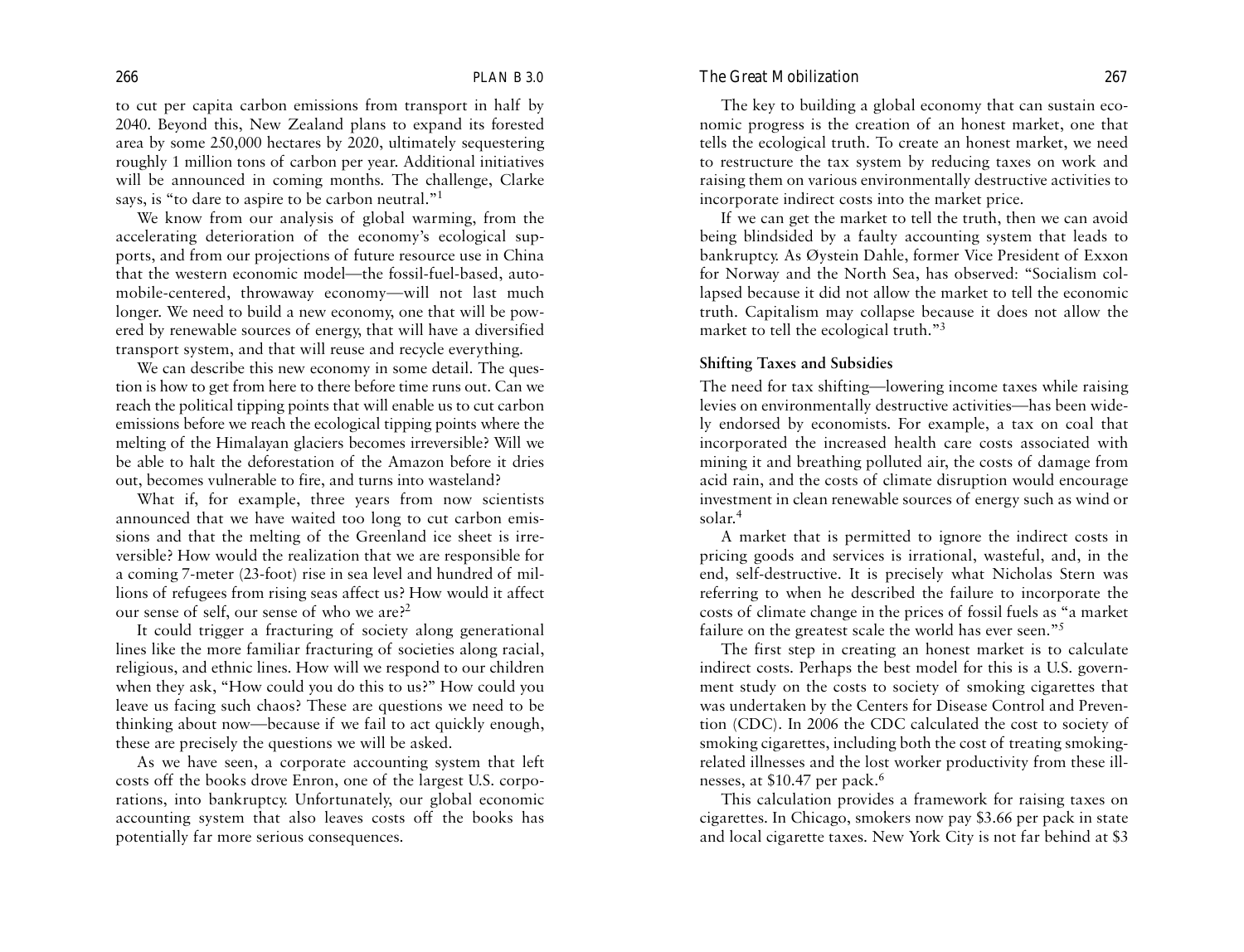per pack. At the state level, New Jersey—which has boosted the tax in four of the last five years to a total of \$2.58—has the highest tax. Since a 10-percent price rise typically reduces smoking by 4 percent, the health benefits of tax increases are substantial.<sup>7</sup>

Tax restructuring can also be used to create an honest pricing system for ecological services. For example, forest ecologists can estimate the values of services that trees provide, such as flood control and carbon sequestration. Once these are determined, they can be incorporated into the price of trees as a stumpage tax. Anyone wishing to cut a tree would have to pay a tax equal to the value of the services provided by that tree. The market for lumber would then be based on ecologically honest prices, prices that would reduce tree cutting and encourage wood reuse and paper recycling.

The most efficient means of restructuring the energy economy to stabilize atmospheric  $CO<sub>2</sub>$  levels is a carbon tax. Paid by the primary producers—the oil or coal companies—it would permeate the entire fossil fuel energy economy. The tax on coal would be almost double that on natural gas simply because coal has a much higher carbon content. As noted in Chapter 11, we propose a worldwide carbon tax of \$240 per ton to be phased in at the rate of \$20 per year between 2008 and 2020. Once a schedule for phasing in the carbon tax and reducing the tax on income is in place, the new prices can be used by all economic decisionmakers to make more intelligent decisions.<sup>8</sup>

For a gasoline tax, the most detailed analysis available of indirect costs is found in *The Real Price of Gasoline* by the International Center for Technology Assessment. The many indirect costs to society—including climate change, oil industry tax breaks, oil supply protection, oil industry subsidies, and treatment of auto exhaust-related respiratory illnesses—total around \$12 per gallon, slightly more than the cost to society of smoking a pack of cigarettes. If this external or social cost is added to the roughly \$3 per gallon average price of gas in the United States in early 2007, gas would cost \$15 a gallon. These are real costs. Someone bears them. If not us, our children. Now that these costs have been calculated, they can be used to set tax rates on gasoline, just as the CDC analysis is being used to raise taxes on cigarettes.<sup>9</sup>

Gasoline's indirect costs of \$12 per gallon provide a reference point for raising taxes to where the price reflects the environmental truth. Gasoline taxes in Italy, France, Germany, and the United Kingdom averaging \$4.40 per gallon are almost halfway there. The average U.S. gas tax of  $47¢$  per gallon, scarcely one tenth that in Europe, helps explain why more gasoline is used in the United States than in the next 20 countries combined.<sup>10</sup>

Phasing in a gasoline tax of  $40¢$  per gallon per year for the next 12 years, for a total rise of \$4.80 a gallon, and offsetting it with a reduction in income taxes would raise the U.S. gas tax to the \$4–5 per gallon prevailing today in Europe and Japan. This will still fall short of the \$12 of indirect costs currently associated with burning a gallon of gasoline, but combined with the rising price of gasoline itself it should be enough to encourage people to use improved public transport and motorists to buy the plug-in hybrid cars scheduled to enter the market in 2010.

These carbon and gasoline taxes may seem high, but there is at least one dramatic precedent. In November 1998 the U.S. tobacco industry agreed to reimburse state governments \$251 billion for the Medicare costs of treating smoking-related illnesses—nearly \$1,000 for every person in the United States. This landmark agreement was, in effect, a retroactive tax on cigarettes smoked in the past, one designed to cover indirect costs. To pay this enormous bill, companies raised cigarette prices, bringing them closer to their true costs and further discouraging smoking. $11$ 

A carbon tax of \$240 per ton of carbon by 2020 may seem steep, but it is not. If gasoline taxes in Europe, which were designed to generate revenue and to discourage excessive dependence on imported oil, were thought of as a carbon tax, the \$4.40 per gallon would translate into a carbon tax of \$1,815 per ton. This is a staggering number, one that goes far beyond any carbon emission tax or cap-and-trade carbon-price proposals to date. It suggests that the official discussions of carbon prices in the range of \$15 to \$50 a ton are clearly on the modest end of the possible range of prices. The high gasoline taxes in Europe have contributed to an oil-efficient economy and to far greater investment in high-quality public transportation over the decades, making it less vulnerable to supply disruptions.<sup>12</sup>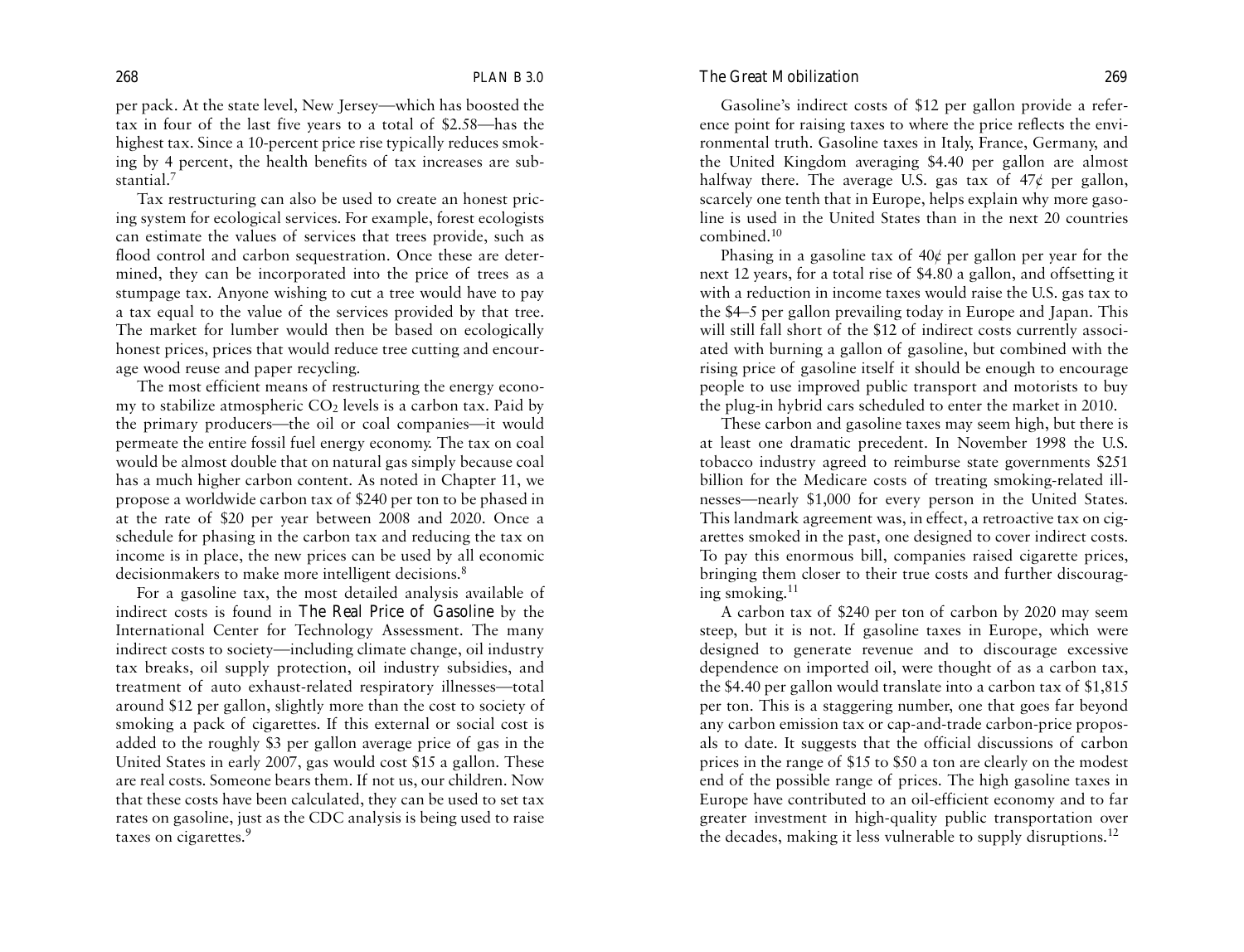Tax shifting is not new in Europe. A four-year plan adopted in Germany in 1999 systematically shifted taxes from labor to energy. By 2003, this plan had reduced annual  $CO<sub>2</sub>$  emissions by 20 million tons and helped to create approximately 250,000 additional jobs. It had also accelerated growth in the renewable energy sector, creating some 64,000 jobs by 2006 in the wind industry alone, a number that is projected to rise to 103,000 by 2010.13

Between 2001 and 2006, Sweden shifted an estimated \$2 billion of taxes from income to environmentally destructive activities. Much of this shift of \$500 or so per household was levied on road transport, including hikes in vehicle and fuel taxes. Electricity is also picking up part of the shift. Environmental tax shifting is becoming commonplace in Europe, where France, Italy, Norway, Spain, and the United Kingdom are also using this policy instrument. In Europe and the United States, polls indicate that at least 70 percent of voters support environmental tax reform once it is explained to them.<sup>14</sup>

Environmental taxes are now being used for several purposes. As noted earlier, landfill taxes adopted by either national or local governments are becoming more common. A number of cities are now taxing cars that enter the city. Others are simply imposing a tax on automobile ownership. In Denmark, the tax on the purchase of a new car exceeds the price of the car itself. A new car that sells for \$25,000 costs the buyer more than \$50,000. Other governments are moving in this direction. *New York Times* reporter Howard French writes that Shanghai, which is being suffocated by automobiles, "has raised the fees for car registrations every year since 2000, doubling over that time to about \$4,600 per vehicle—more than twice the city's per capita income."<sup>15</sup>

Some 2,500 economists, including eight Nobel Prize winners in economics, have endorsed the concept of tax shifts. Harvard economics professor N. Gregory Mankiw wrote in *Fortune* magazine: "Cutting income taxes while increasing gasoline taxes would lead to more rapid economic growth, less traffic congestion, safer roads, and reduced risk of global warming all without jeopardizing long-term fiscal solvency. This may be the closest thing to a free lunch that economics has to offer."<sup>16</sup>

Cap-and-trade systems using tradable permits are sometimes

an alternative to environmental tax restructuring. The principal difference between them is that with permits, governments set the amount of a given activity that is allowed, such as the harvest from a fishery, and let the market set the price of the permits as they are auctioned off. With environmental taxes, in contrast, the price of the environmentally destructive activity is incorporated in the tax rate, and the market determines the amount of the activity that will occur at that price. Both economic instruments can be used to discourage environmentally irresponsible behavior.

The use of cap-and-trade systems with marketable permits has been effective at the national level, ranging from restricting the catch in an Australian fishery to reducing sulfur emissions in the United States. For example, the government of Australia, concerned about lobster overharvesting, estimated the sustainable yield of lobsters and then issued catch permits totaling that amount. Fishers could then bid for these permits. In effect, the government decided how many lobsters could be taken each year and let the market decide what the permits were worth. Since the permit trading system was adopted in 1986, the fishery has stabilized and appears to be operating on a sustainable basis.<sup>17</sup>

Although tradable permits are popular in the business community, permits are administratively more complicated and not as well understood as taxes. Edwin Clark, former senior economist with the White House Council on Environmental Quality, observes that tradable permits "require establishing complex regulatory frameworks, defining the permits, establishing the rules for trades, and preventing people from acting without permits." In contrast to restructuring taxes, something with which there is wide familiarity, tradable permits are a concept not widely understood by the public, making it more difficult to generate broad public support.<sup>18</sup>

Each year the world's taxpayers provide an estimated \$700 billion of subsidies for environmentally destructive activities, such as fossil fuel burning, overpumping aquifers, clearcutting forests, and overfishing. An Earth Council study, *Subsidizing Unsustainable Development*, observes that "there is something unbelievable about the world spending hundreds of billions of dollars annually to subsidize its own destruction."<sup>19</sup>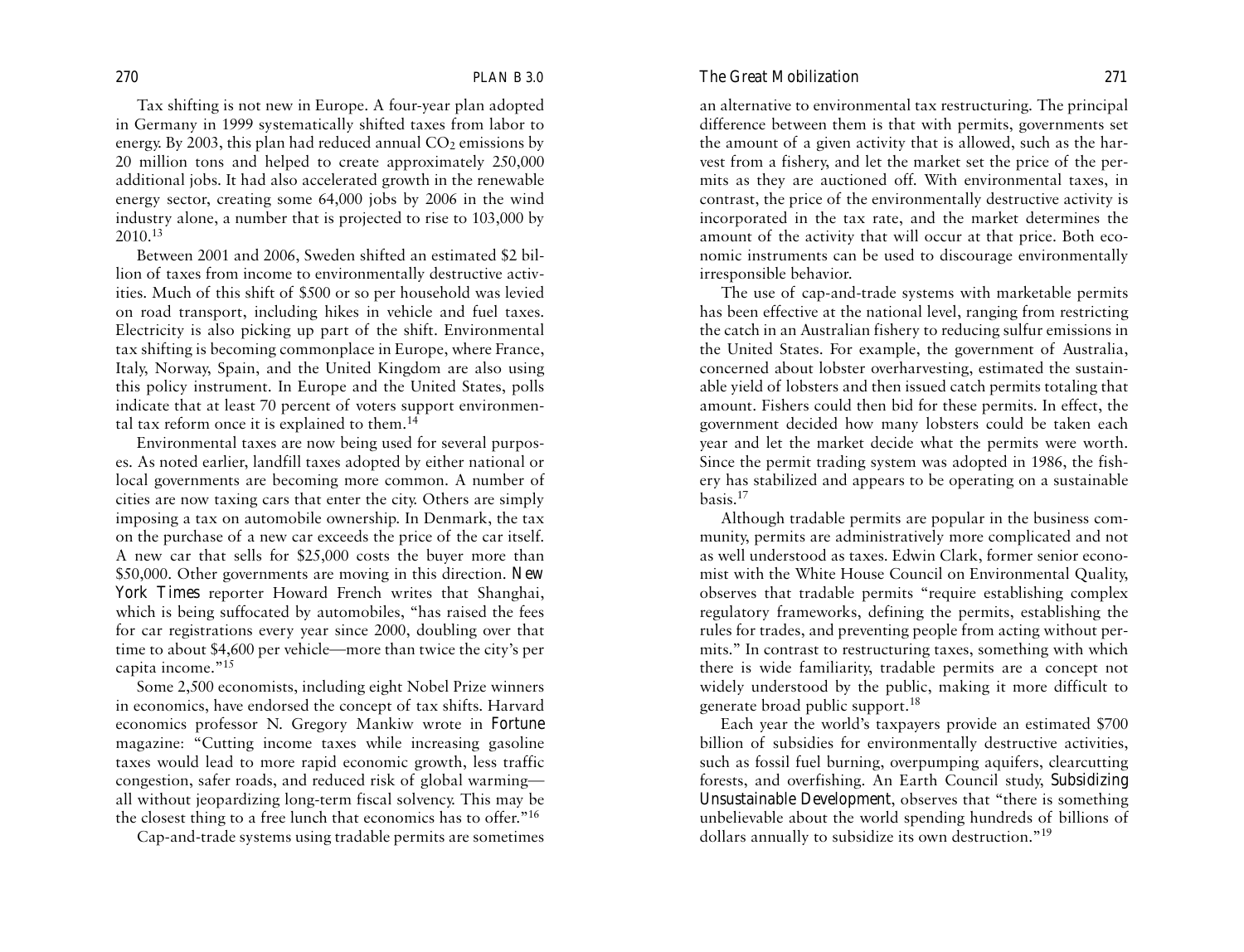Iran provides a classic example of extreme subsidies when it prices oil for internal use at one tenth the world price, strongly encouraging car ownership and gas consumption. If its \$37-billion annual subsidy were phased out, the World Bank reports that Iran's carbon emissions would drop by a staggering 49 percent. This move would also strengthen the economy by freeing up public revenues for investment in the country's economic development. Iran is not alone. The Bank reports that removing energy subsidies would reduce carbon emissions in India by 14 percent, in Indonesia by 11 percent, in Russia by 17 percent, and in Venezuela by 26 percent. Carbon emissions could be cut in scores of countries by simply eliminating fossil fuel subsidies.<sup>20</sup>

Some countries are already doing this. Belgium, France, and Japan have phased out all subsidies for coal. Germany reduced its coal subsidy from \$2.8 billion in 1989 to \$1.4 billion in 2002, meanwhile lowering its coal use by 38 percent. It plans to phase out this support entirely by 2018. As oil prices have climbed, a number of countries have greatly reduced or eliminated subsidies that held fuel prices well below world market prices because of the heavy fiscal cost. Among these are China, Indonesia, and Nigeria.<sup>21</sup>

A study by the U.K. Green Party, *Aviation's Economic Downside*, describes the extent of subsidies to the U.K. airline industry. The giveaway begins with \$18 billion in tax breaks, including a total exemption from the federal tax. External or indirect costs that are not paid, such as treating illness from breathing the air polluted by planes, the costs of climate change, and so forth, add nearly \$7.5 billion to the tab. The subsidy in the United Kingdom totals \$426 per resident. This is also an inherently regressive tax policy simply because a part of the U.K. population cannot afford to fly, yet they help subsidize this high-cost travel for their more affluent compatriots.<sup>22</sup>

While some leading industrial countries have been reducing subsidies to fossil fuels—notably coal, the most climate-disrupting of all fuels—the United States has increased its support for the fossil fuel and nuclear industries. Douglas Koplow, founder of Earth Track, calculated in a 2006 study that annual U.S. federal energy subsidies have a total value to the industry of \$74 billion. Of this, the oil and gas industry gets \$39 billion, coal \$8 billion, and nuclear \$9 billion. At a time when there is a need to conserve oil resources, U.S. taxpayers are subsidizing their depletion.<sup>23</sup>

Just as there is a need for tax shifting, there is also a need for subsidy shifting. A world facing the prospect of economically disruptive climate change, for example, can no longer justify subsidies to expand the burning of coal and oil. Shifting these subsidies to the development of climate-benign energy sources such as wind, solar, biomass, and geothermal power will help stabilize the earth's climate. Shifting subsidies from road construction to rail construction could increase mobility in many situations while reducing carbon emissions. And shifting the \$22 billion in annual fishing industry subsidies, which encourage destructive overfishing, to the creation of marine parks to regenerate fisheries would be a giant step in restoring oceanic fisheries.<sup>24</sup>

In a troubled world economy, where many governments are facing fiscal deficits, these proposed tax and subsidy shifts can help balance the books, create additional jobs, and save the economy's eco-supports. Tax and subsidy shifting promise energy efficiency, cuts in carbon emissions, and reductions in environmental destruction—a win-win-win situation.

#### **Summing Up Climate Stabilization Measures**

Earlier we outlined the need to cut net carbon dioxide emissions 80 percent by 2020 to minimize the future rise in temperature. Here we summarize the Plan B measures for doing so, including both reducing fossil fuel use and increasing biological sequestration.

Replacing fossil fuels with renewable sources of energy for generating electricity and heat will reduce carbon emissions in 2020 by more than 3.1 billion tons. (See Table 13–1.) The biggest single cut in carbon emissions comes from phasing out the use of coal to generate electricity, a step that will also sharply reduce the 3 million deaths from air pollution each year. Other cuts come from entirely backing out all the oil used to generate electricity and 70 percent of the natural gas.<sup>25</sup>

In the transport sector, the greatly reduced use of oil will eliminate close to 1.2 billion tons of carbon emissions. This reduction relies heavily on the shift to plug-in hybrid cars that will run on carbon-free sources of electricity such as wind. The remainder comes largely from shifting long-haul freight from trucks to trains, electrifying freight and passenger trains, and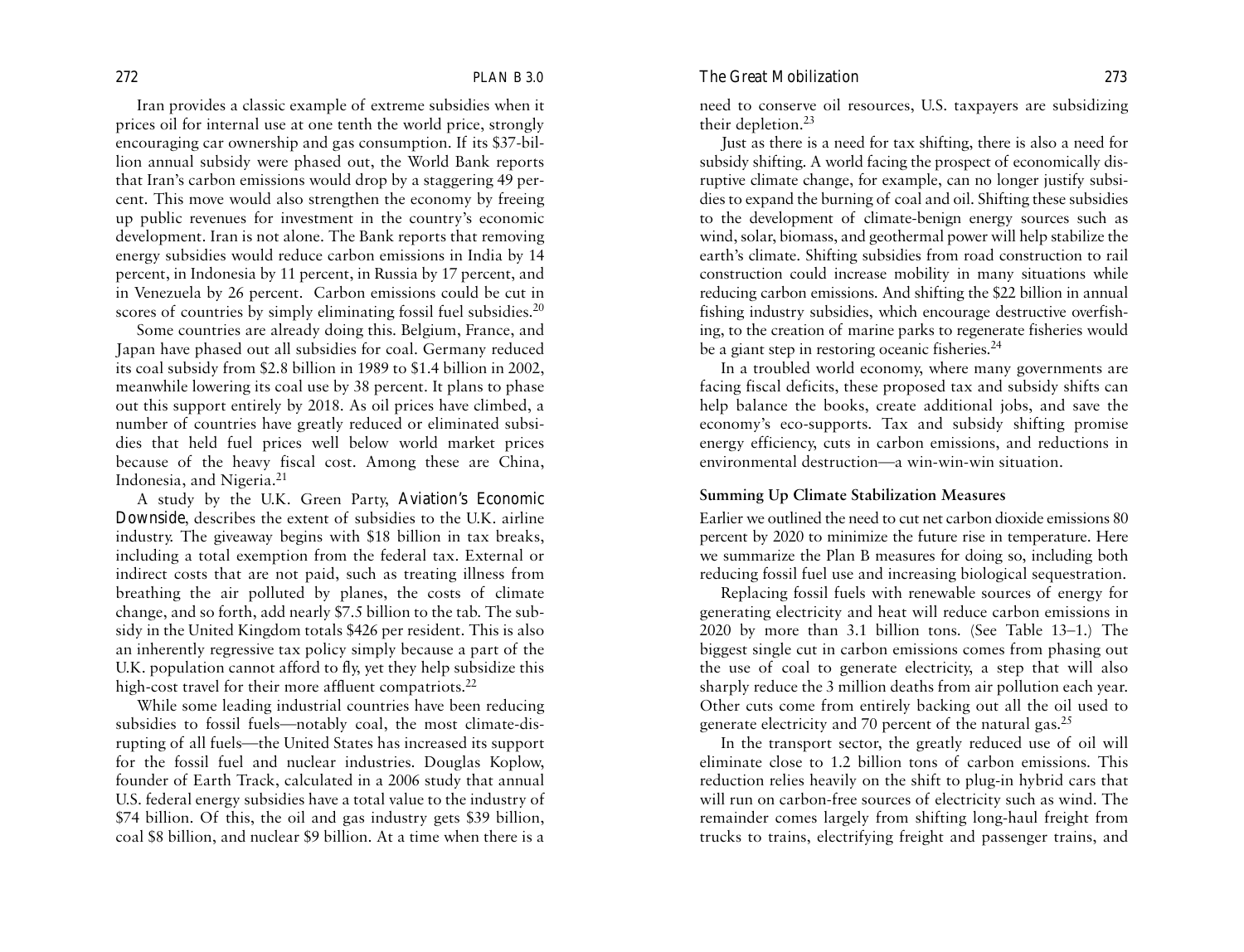### *274 PLAN B 3.0*

# Table 13–1. *Plan B Carbon Dioxide Emissions Reductions and Sequestration in 2020*

| Action                                  | Amount                |
|-----------------------------------------|-----------------------|
|                                         | (million tons carbon) |
| <b>Energy Restructuring</b>             |                       |
| Replacing fossil fuels with renewables  |                       |
| for electricity and heat                | 3,140                 |
| Restructuring the transport system      | 1,190                 |
| Reducing coal and oil use in industry   | 100                   |
| Biological Carbon Sequestration         |                       |
| Ending net deforestation                | 1,500                 |
| Planting trees to sequester carbon      | 950                   |
| Managing soils to sequester carbon      | 600                   |
| Total Carbon Dioxide Reductions in 2020 | 7,480                 |
| Carbon Dioxide Emissions in 2006        | 9,180                 |
| Percent Reduction from 2006 Baseline    | 81.5                  |

*Source:* See endnote 25.

using green electricity to power them.<sup>26</sup>

At present, net deforestation of the earth is responsible for an estimated 1.5 billion tons of carbon emissions per year. The Plan B goal is to bring deforestation to a halt by 2020, thus totally eliminating this source of carbon emissions. The idea of banning logging may seem novel, but in fact a number of countries already have total or partial bans.<sup>27</sup>

We're not content with just halting deforestation. We want to increase the number of trees on the earth in order to sequester carbon. The forestation of wastelands will fix more than 950 million tons of carbon each year. This does not include the similarly ambitious planting of trees to control flooding, reduce rainfall runoff to recharge aquifers, and protect soils from erosion.<sup>28</sup>

The other initiative to sequester carbon biologically is achieved through land use management. This includes expand-

#### *The Great Mobilization 275*

ing the area of minimum- or no-till cropland, planting more cover crops during the off-season, and using more perennials instead of annuals in cropping patterns. The latter would mean, for example, using less corn and more switchgrass to produce fuel ethanol. These practices can fix an estimated 600 million tons of carbon per year.<sup>29</sup>

Together, replacing fossil fuels in electricity generation with renewable sources of energy, switching to plug-in hybrid cars, going to all-electric railways, banning deforestation, and sequestering carbon by planting trees and improving soil management will drop carbon dioxide emissions in 2020 more than 80 percent below today's levels. This reduction will stabilize atmospheric  $CO<sub>2</sub>$  concentrations below 400 parts per million, limiting the future rise in temperature.<sup>30</sup>

Although we devoted a chapter to increasing energy efficiency—doing what we do with less energy—there is also a huge potential for cutting carbon emissions through conservation by not doing some of the things we do, or doing them differently. For example, in the summer of 2006 Prime Minister Junichiro Koizumi of Japan announced that in order to save energy, Japanese men would be encouraged to not wear jackets and ties in the office. This meant thermostats could be raised, thus reducing electricity use for air conditioning while maintaining the same comfort level.<sup>31</sup>

Our tabulated carbon cuts do not include lifestyle changes like this, which can make a huge difference. Urban planner Richard Register recounts meeting a bicycle activist friend wearing a T-shirt that said, "I just lost 3,500 pounds. Ask me how." When asked, he said he had sold his car. Replacing a 3,500 pound car with a 22-pound bicycle obviously reduces energy use dramatically, but it also reduces materials use by 99 percent, indirectly saving still more energy.<sup>32</sup>

Dietary changes can also make a difference. We learned in Chapter 9 that the energy differences between a diet rich in red meat and a plant-based diet is roughly the same as the energyuse difference between driving a Chevrolet Suburban sports utility vehicle and a Toyota Prius gas-electric hybrid. The bottom line is that those of us with diets rich in livestock products can do both ourselves and civilization a favor by moving down the food chain.<sup>33</sup>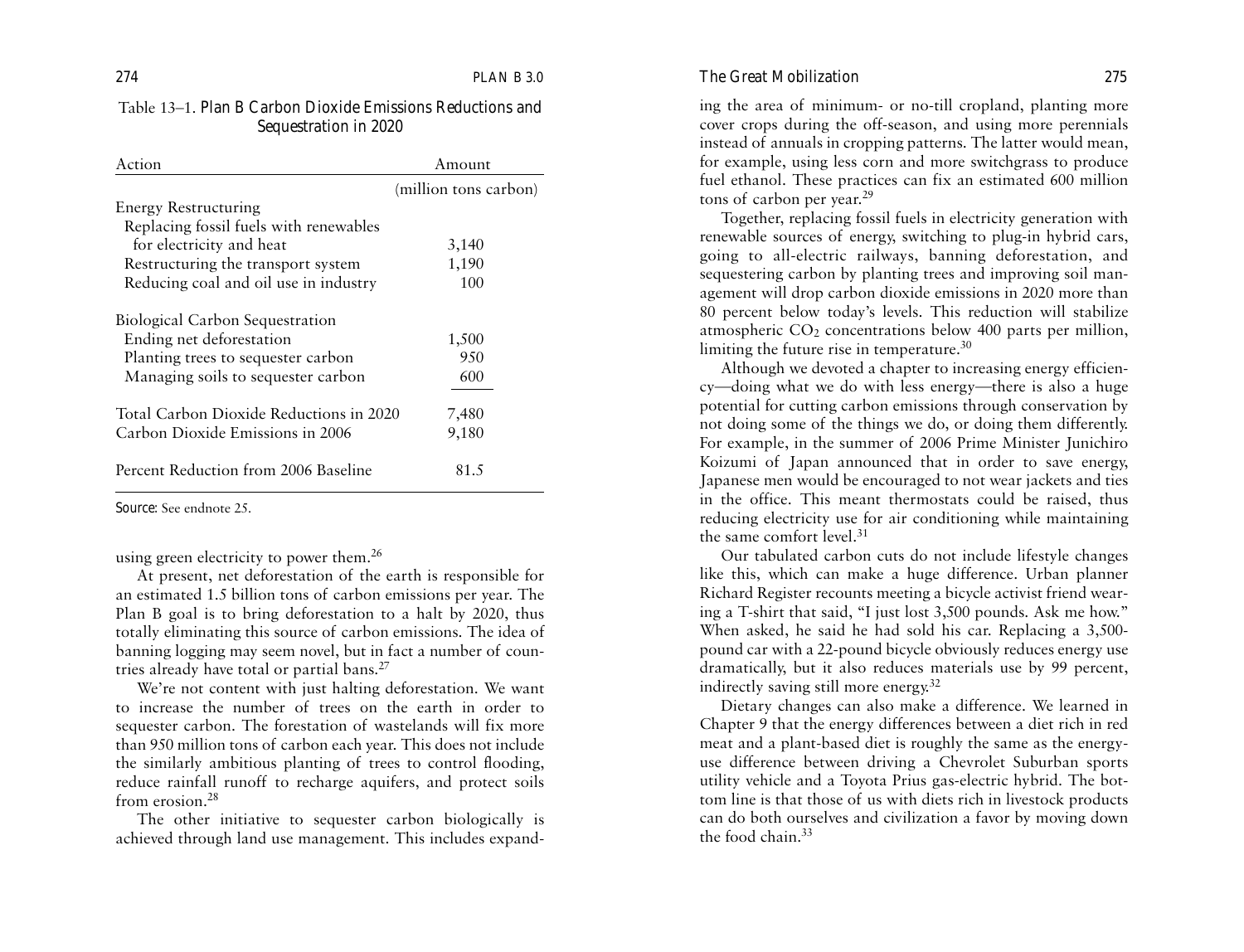For countries everywhere, particularly developing ones, the economic good news is that the Plan B energy economy is much more labor-intensive than the fossil-fuel-based economy it is replacing. For example, in Germany, a leader in the energy transition, renewable energy industries already employ more workers than the long-standing fossil fuel and nuclear industries do. In a world where expanding employment is a universal goal, this is welcome news indeed.<sup>34</sup>

The restructuring of the energy economy outlined here will not only dramatically drop  $CO<sub>2</sub>$  emissions, helping to stabilize climate, but it will also eliminate much of the air pollution that we know today. The idea of a pollution-free environment is difficult for us even to imagine, simply because none of us has ever known an energy economy that was not highly polluting. Working in coal mines will be history. Black lung disease will eventually disappear. So too will "code red" alerts warning of health threats from extreme air pollution.

And, finally, in contrast to investments in oil fields and coal mines, where depletion and abandonment are inevitable, the new energy sources are inexhaustible. While wind turbines, solar cells, and solar-thermal panels will all need repair and occasional replacement, the initial investment can last forever. This well will not go dry.

## **A Response to Failing States**

If the number of failing states continues to increase, at some point this trend will translate into a failing civilization. These declining states threaten the political stability of the international system. Somehow we must turn the tide of state decline. One thing seems clear: business-as-usual will not do it.

Failing states, a relatively new phenomenon, require a new response. Historically, as noted in Chapter 1, the principal threat to international stability and the security of individual countries has been the concentration of power in one country. Today the threat to security comes from the loss of power and the descent of nation-states into anarchy and chaos. These failing states become terrorist training grounds (as in Iraq and Afghanistan), drug producers (Afghanistan and Myanmar), and weapons traders (Somalia and Nigeria).

The goals discussed earlier of stabilizing population, eradicat-

ing poverty, and restoring the earth are indispensable, but we also need a focused effort to deal specifically with states that are failing or at risk of doing so. The United Kingdom and Norway have recognized that failing states need special attention and have each set up interagency funds to provide a response mechanism. They are the first to devise a specific institutional response.<sup>35</sup>

At present, U.S. efforts to deal with weak and failing states are fragmented. Several U.S. government departments are involved, including State, Treasury, and Agriculture, to name a few. And within the State Department, several different offices are concerned with this issue. This lack of focus was recognized by the Hart-Rudman U.S. Commission on National Security in the Twenty-first Century: "Responsibility today for crisis prevention and response is dispersed in multiple AID [U.S. Agency for International Development] and State bureaus, and among State's Under Secretaries and the AID Administrator. In practice, therefore, no one is in charge."<sup>36</sup>

What is needed now is a new cabinet-level agency—a Department of Global Security—that would fashion a coherent policy toward each weak and failing state. This recommendation, initially set forth in a report of the Commission on Weak States and U.S. National Security, recognizes that the threats to security are now coming less from military power and more from the trends that undermine states, such as rapid population growth, poverty, deteriorating environmental support systems, and spreading water shortages. The new agency would incorporate AID (now part of the State Department) and all the various foreign assistance programs that are now in other government departments, thereby assuming responsibility for U.S. development assistance across the board. The State Department would provide diplomatic support for this new agency, helping in the overall effort to reverse the process of state failure.<sup>37</sup>

The new Department of Global Security (DGS) would be funded by shifting fiscal resources from the Department of Defense. In effect, the DGS budget would be the new defense budget. It would focus on the central sources of state failure by helping to stabilize population, restore environmental support systems, eradicate poverty, provide universal primary school education, and strengthen the rule of law through bolstering police forces and court systems.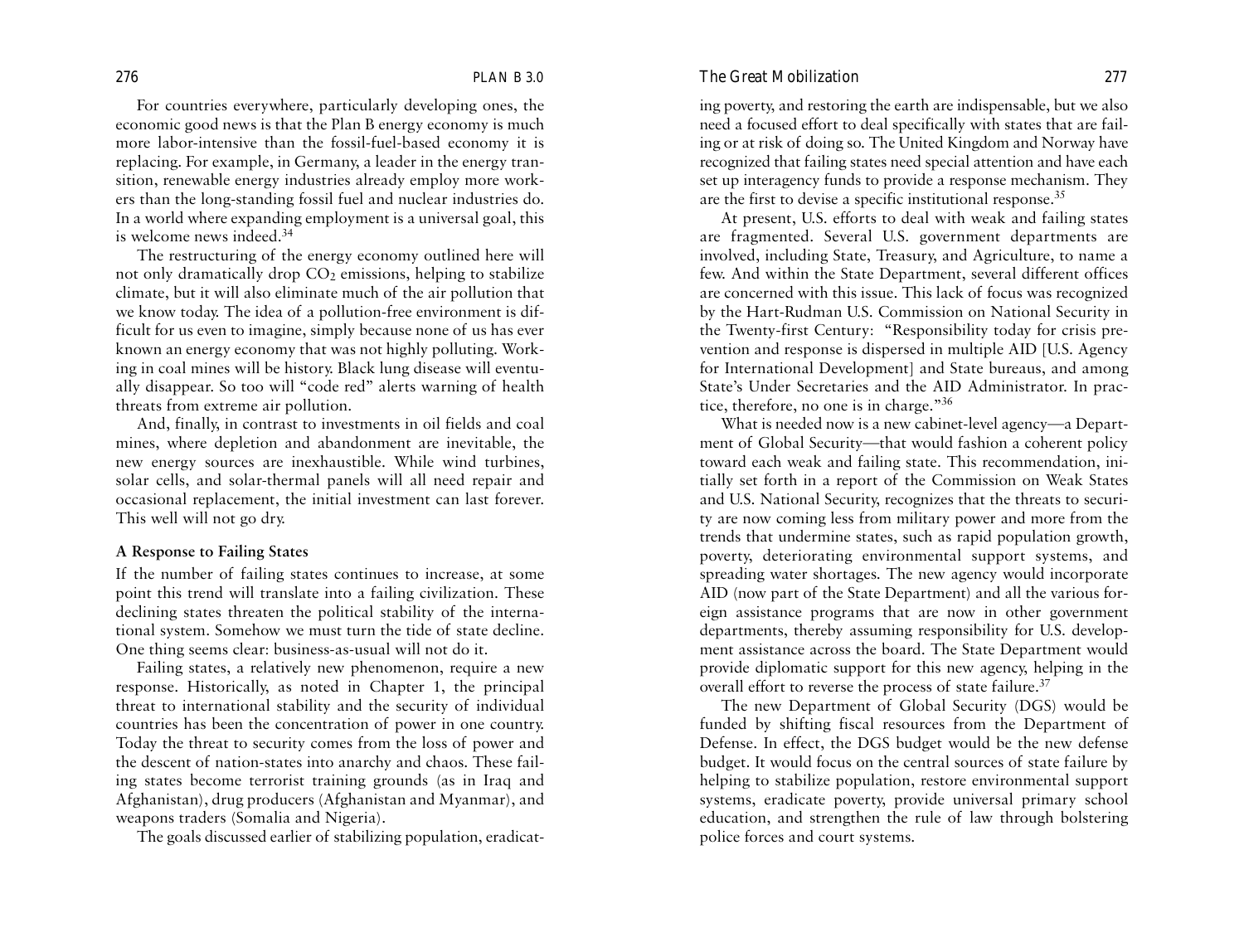The DGS would deal with the production and international trafficking in drugs. It would make such issues as debt relief and market access an integral part of U.S. policy. The DGS would provide a focus for the United States to help lead what it can be hoped will be a growing international effort to reduce the number of failing states. This agency would also encourage private investment in failing states by providing loan guarantees to spur development.

The United States might also benefit from the creation of a U.S. youth service corps, which would provide one year of compulsory public service for its young people. Young people could serve at home or abroad, depending on their interests and on national needs. At home, they could teach in inner-city schools, work on environmental clean-up programs, plant trees, and help restore and maintain the infrastructure in national parks, much as the Civilian Conservation Corps did in the 1930s. In developing countries, they could contribute in many ways, including teaching and helping to organize family planning, tree planting, and micro-lending programs. This program would involve young people in helping the world while developing a sense of civic pride and social responsibility.<sup>38</sup>

At a more senior level, the United States has a fast-growing reservoir of retired people who are highly skilled in such fields as management, accounting, law, education and medicine and who are eager to be of use. Their talents could be mobilized through a voluntary senior service corps. The enormous reservoir of management skills in this age group could be tapped to provide the skills so lacking in failing-state governments.

There are already, of course, a number of volunteer organizations that rely on the talents, energy, and enthusiasm of both U.S. young people and seniors, such as the Peace Corps, Teach for America, and the Senior Corps. But conditions now require a much more ambitious, systematic effort to tap this talent pool.

The world has quietly entered a new era, one where there is no national security without global security. We need to recognize this and to restructure and refocus our efforts to respond to this new reality.

*The Great Mobilization 279*

### **A Wartime Mobilization**

As we contemplate mobilizing to save civilization, we see both similarities and contrasts with the mobilization for World War II. In this earlier case, there was an economic restructuring, but it was temporary. Mobilizing to save civilization, in contrast, requires an enduring economic restructuring.

Still, the U.S. entry into World War II offers an inspiring case study in rapid mobilization. Initially, the United States resisted involvement in the war and responded only after it was directly attacked at Pearl Harbor on December 7, 1941. But respond it did. After an all-out commitment, the U.S. engagement helped turn the tide of war, leading the Allied Forces to victory within three-and-a-half years.<sup>39</sup>

In his State of the Union address on January 6, 1942, one month after the bombing of Pearl Harbor, President Roosevelt announced the country's arms production goals. The United States, he said, was planning to produce 45,000 tanks, 60,000 planes, 20,000 anti-aircraft guns, and 6 million tons of merchant shipping. He added, "Let no man say it cannot be done."<sup>40</sup>

No one had ever seen such huge arms production numbers. But Roosevelt and his colleagues realized that the world's largest concentration of industrial power at that time was in the U.S. automobile industry. Even during the Depression, the United States was producing 3 million or more cars a year. After his State of the Union address, Roosevelt met with automobile industry leaders and told them that the country would rely heavily on them to reach these arms production goals. Initially they wanted to continue making cars and simply add on the production of armaments. What they did not yet know was that the sale of new cars would soon be banned. From early 1942 through the end of 1944, nearly three years, there were essentially no cars produced in the United States.<sup>41</sup>

In addition to a ban on the production and sale of cars for private use, residential and highway construction was halted, and driving for pleasure was banned. Strategic goods—including tires, gasoline, fuel oil, and sugar—were rationed beginning in 1942. Cutting back on private consumption of these goods freed up material resources that were vital to the war effort.<sup>42</sup>

The year 1942 witnessed the greatest expansion of industri-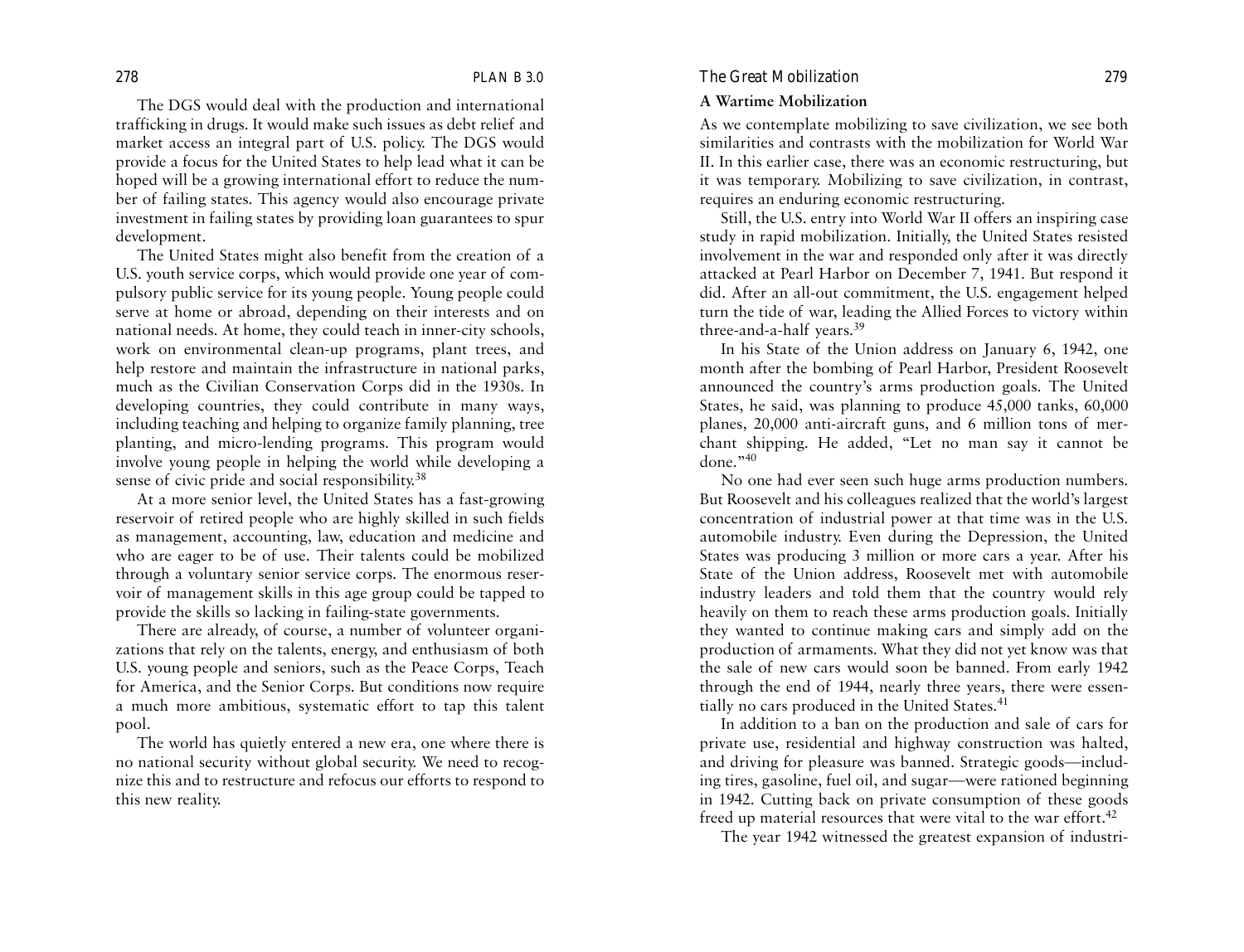al output in the nation's history—all for military use. Wartime aircraft needs were enormous. They included not only fighters, bombers, and reconnaissance planes, but also the troop and cargo transports needed to fight a war on distant fronts. From the beginning of 1942 through 1944, the United States far exceeded the initial goal of 60,000 planes, turning out a staggering 229,600 aircraft, a fleet so vast it is hard even today to visualize it. Equally impressive, by the end of the war more than 5,000 ships were added to the 1,000 or so that made up the American Merchant Fleet in 1939.<sup>43</sup>

In her book *No Ordinary Time*, Doris Kearns Goodwin describes how various firms converted. A sparkplug factory was among the first to switch to the production of machine guns. Soon a manufacturer of stoves was producing lifeboats. A merry-go-round factory was making gun mounts; a toy company was turning out compasses; a corset manufacturer was producing grenade belts; and a pinball machine plant began to make armor-piercing shells.<sup>44</sup>

In retrospect, the speed of this conversion from a peacetime to a wartime economy is stunning. The harnessing of U.S. industrial power tipped the scales decisively toward the Allied Forces, reversing the tide of war. Germany and Japan, already fully extended, could not counter this effort. Winston Churchill often quoted his foreign secretary, Sir Edward Grey: "The United States is like a giant boiler. Once the fire is lighted under it, there is no limit to the power it can generate."<sup>45</sup>

This mobilization of resources within a matter of months demonstrates that a country and, indeed, the world can restructure the economy quickly if convinced of the need to do so. Many people—although not yet the majority—are already convinced of the need for a wholesale economic restructuring. The purpose of this book is to convince more people of this need, helping to tip the balance toward the forces of change and hope.

#### **Mobilizing to Save Civilization**

Mobilizing to save civilization means restructuring the economy, restoring its natural support systems, eradicating poverty, stabilizing population and climate, and, above all, restoring hope. We have the technologies, economic instruments, and financial resources to do this. The United States, the wealthiest

society that has ever existed, has the resources to lead this effort. Jeffrey Sachs of Columbia University's Earth Institute sums it up well: "The tragic irony of this moment is that the rich countries are so rich and the poor so poor that a few added tenths of one percent of GNP from the rich ones ramped up over the coming decades could do what was never before possible in human history: ensure that the basic needs of health and education are met for all impoverished children in this world. How many more tragedies will we suffer in this country before we wake up to our capacity to help make the world a safer and more prosperous place not only through military might, but through the gift of life itself?"46

It is not possible to put a precise price tag on the changes needed to move our twenty-first century civilization off the decline-and-collapse path and onto a path that will sustain economic progress. But we can at least provide some rough estimates of the scale of effort needed.

As noted in Chapter 7, the additional external funding needed to achieve universal primary education in developing countries that require help, for instance, is conservatively estimated at \$10 billion per year. (See Table 13–2.) Funding for an adult literacy program based largely on volunteers will take an estimated additional \$4 billion annually. Providing for the most basic health care in developing countries is estimated at \$33 billion by the World Health Organization. The additional funding needed to provide reproductive health care and family planning services to all women in developing countries amounts to \$17 billion a year.<sup>47</sup>

Closing the condom gap by providing the additional 9.5 billion condoms needed to control the spread of HIV in the developing world and Eastern Europe requires \$3 billion—\$550 million for condoms and \$2.75 billion for AIDS prevention education and condom distribution. The cost of extending school lunch programs to the 44 poorest countries is \$6 billion. An estimated \$4 billion per year would cover the cost of assistance to preschool children and pregnant women in these countries. Altogether, the cost of reaching basic social goals comes to \$77 billion a year.<sup>48</sup>

As noted in Chapter 8, a poverty eradication effort that is not accompanied by an earth restoration effort is doomed to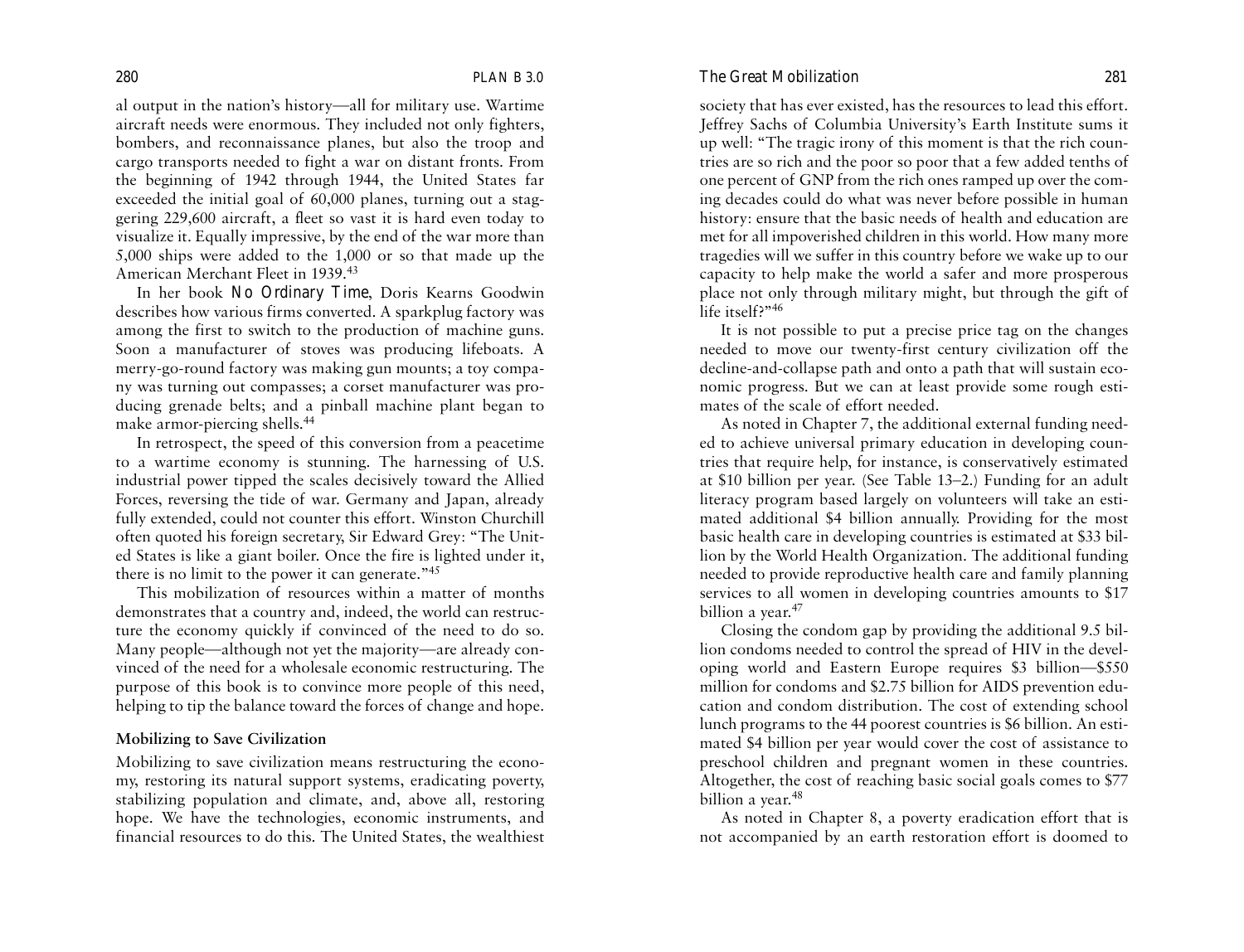| Goal                                                   | Funding           |
|--------------------------------------------------------|-------------------|
|                                                        | (billion dollars) |
| <b>Basic Social Goals</b>                              |                   |
| Universal primary education                            | 10                |
| Eradication of adult illiteracy                        | 4                 |
| School lunch programs for 44 poorest countries         | 6                 |
| Assistance to preschool children and                   |                   |
| pregnant women in 44 poorest countries                 | 4                 |
| Reproductive health and family planning                | 17                |
| Universal basic health care                            | 33                |
| Closing the condom gap                                 | 3                 |
| Total                                                  | 77                |
| <b>Earth Restoration Goals</b>                         |                   |
| Planting trees to reduce flooding<br>and conserve soil | 6                 |
| Planting trees to sequester carbon                     | 20                |
| Protecting topsoil on cropland                         | 24                |
| Restoring rangelands                                   | 9                 |
| Restoring fisheries                                    | 13                |
| Protecting biological diversity                        | 31                |
| Stabilizing water tables                               | 10                |
| Total                                                  | 113               |
| <b>Grand Total</b>                                     | 190               |

*Source:* See endnote 47.

fail. Protecting topsoil, reforesting the earth, restoring oceanic fisheries, and other needed measures will cost an estimated \$113 billion in additional expenditures per year. The most costly activities, protecting biological diversity at \$31 billion and conserving soil on cropland at \$24 billion, account for almost half of the earth restoration annual outlay.<sup>49</sup>

Combining social goals and earth restoration components into a Plan B budget yields an additional annual expenditure of

Unfortunately, the United States continues to focus on building an ever-stronger military, largely ignoring the threats posed by continuing environmental deterioration, poverty, and population growth. Its defense budget for 2006, including \$118 billion for the military operations in Iraq and Afghanistan, brought the U.S. military expenditure to \$560 billion. Other North Atlantic Treaty Organization members spend a combined \$328 billion a year on the military. Russia spends about \$35 billion, and China, \$50 billion. U.S. military spending is now roughly equal to that of all other countries combined.<sup>51</sup>

As of late 2007, direct U.S. appropriations for the Iraq war, which has lasted longer than World War II, total some \$450 billion. Economists Joseph Stiglitz and Linda Bilmes calculate that if all the costs are included, such as the lifetime of care required for returning troops who are brain-injured or psychologically shattered, the war will cost in the end some \$2 trillion. Yet the Iraq war may prove to be one of history's most costly mistakes not so much because of fiscal outlay but because it has diverted the world's attention from climate change and the other threats to civilization itself.<sup>52</sup>

It is decision time. Like earlier civilizations that got into environmental trouble, we can decide to stay with business as usual and watch our modern economy decline and eventually collapse, or we can consciously move onto a new path, one that will sustain economic progress. In this situation, no action is a de facto decision to stay on the decline-and-collapse path.

No one can argue today that we do not have the resources to eradicate poverty, stabilize population, and protect the earth's natural resource base. We can get rid of hunger, illiteracy, disease, and poverty, and we can restore the earth's soils, forests, and fisheries. Shifting one sixth of the world military budget to the Plan B budget would be more than adequate to move the world onto a path that would sustain progress. We can build a global community where the basic needs of all the earth's people are satisfied—a world that will allow us to think of ourselves as civilized.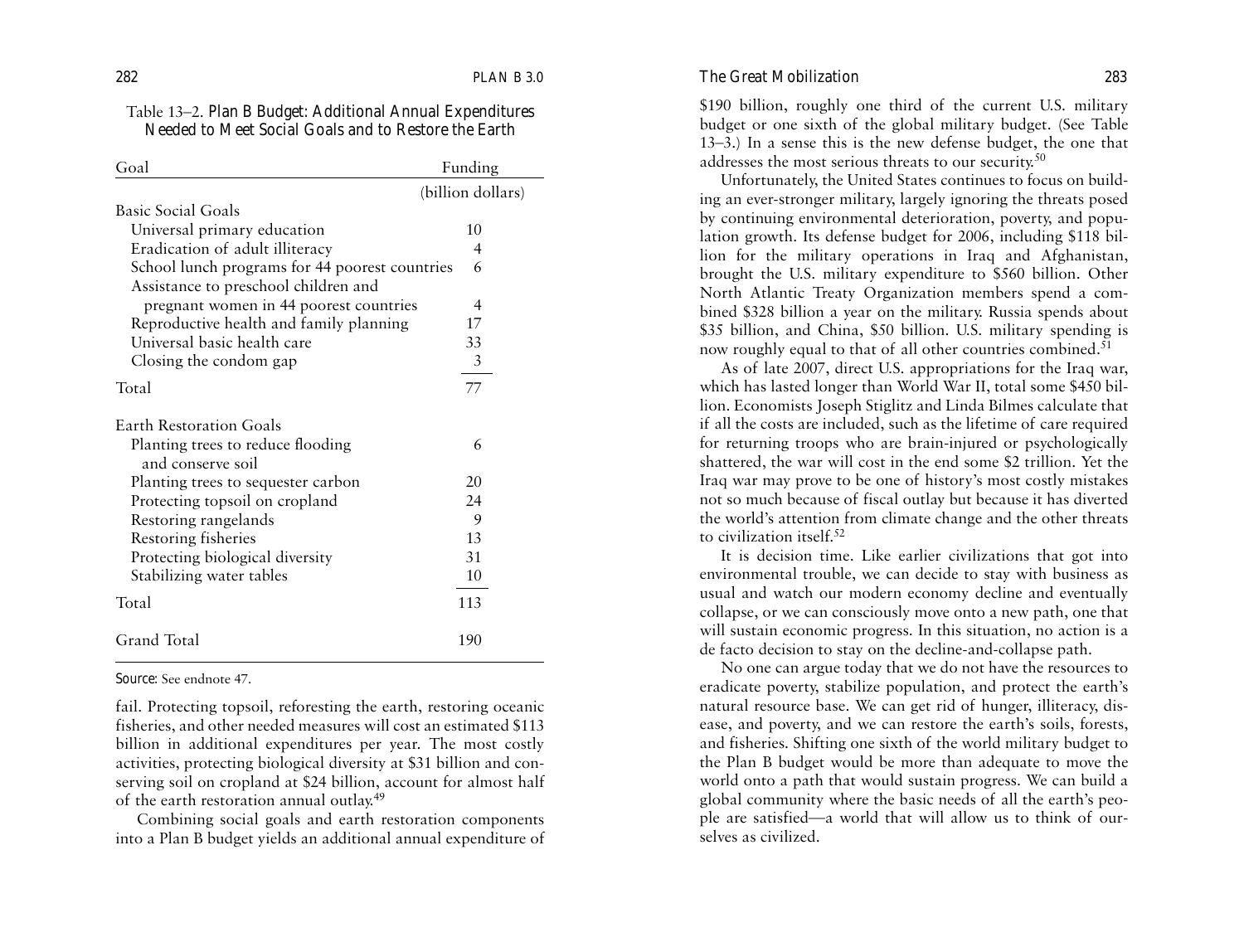This economic restructuring depends on tax restructuring, on getting the market to be ecologically honest. The benchmark of political leadership will be whether leaders succeed in restructuring the tax system. Restructuring the tax system, not additional appropriations, is the key to restructuring the energy economy.

It is easy to spend hundreds of billions in response to terrorist threats, but the reality is that the resources needed to disrupt a modern economy are small, and a U.S. Department of Homeland Security, however heavily funded, provides only minimal protection from suicidal terrorists. The challenge is not to provide a high-tech military response to terrorism but to build a global society that is environmentally sustainable and equitable—one that restores hope for everyone. Such an effort would do more to combat terrorism than any increase in military expenditures or than any new weapons systems, however advanced.

# Table 13–3. *Military Budgets by Country and for the World in 2006 and Plan B Budget*

| Country                    | Budget            |
|----------------------------|-------------------|
|                            | (billion dollars) |
| <b>United States</b>       | 560               |
| United Kingdom             | 59                |
| France                     | 53                |
| China                      | 50                |
| Japan                      | 44                |
| Germany                    | 37                |
| Russia                     | 35                |
| Italy                      | 30                |
| Saudi Arabia               | 29                |
| India                      | 24                |
| All other                  | 314               |
| World Military Expenditure | 1,235             |
| Plan B Budget              | 190               |

*Source:* See endnote 51.

### *The Great Mobilization 285*

Just as the forces of decline can reinforce each other, so can the forces of progress. Fortunately, the steps to reverse destructive trends or to initiate constructive new trends are often mutually reinforcing, win-win solutions. For example, efficiency gains that lower oil dependence also reduce carbon emissions and air pollution. Steps to eradicate poverty help stabilize population. Reforestation fixes carbon, increases aquifer recharge, and reduces soil erosion. Once we get enough trends headed in the right direction, they will reinforce each other.

The world needs a major success story in reducing carbon emissions and dependence on oil to bolster hope in the future. If the United States, for instance, were to launch a crash program to shift to plug-in hybrid cars while simultaneously investing in thousands of wind farms, Americans could do most of their short-distance driving with wind energy, dramatically reducing pressure on the world's oil supplies.<sup>53</sup>

With many U.S. automobile assembly lines idled, it would be a relatively simple matter to retool some of them to produce wind turbines, enabling the country to quickly harness its vast wind energy potential. This would be a rather modest initiative compared with the restructuring during World War II, but it would help the world to see that restructuring an economy is entirely doable and that it can be done quickly, profitably, and in a way that enhances national security both by reducing dependence on vulnerable oil supplies and by avoiding disruptive climate change.

#### **What You and I Can Do**

One of the questions I am frequently asked when I am speaking in various countries is, given the environmental problems that the world is facing, can we make it? That is, can we avoid economic decline and the collapse of civilization? My answer is always the same: it depends on you and me, on what you and I do to reverse these trends. It means becoming politically active. Saving our civilization is not a spectator sport.

We have moved into this new world so fast that we have not yet fully grasped the meaning of what is happening. Traditionally, concern for our children has translated into getting them the best health care and education possible. But if we do not act quickly to reverse the earth's environmental deterioration, erad